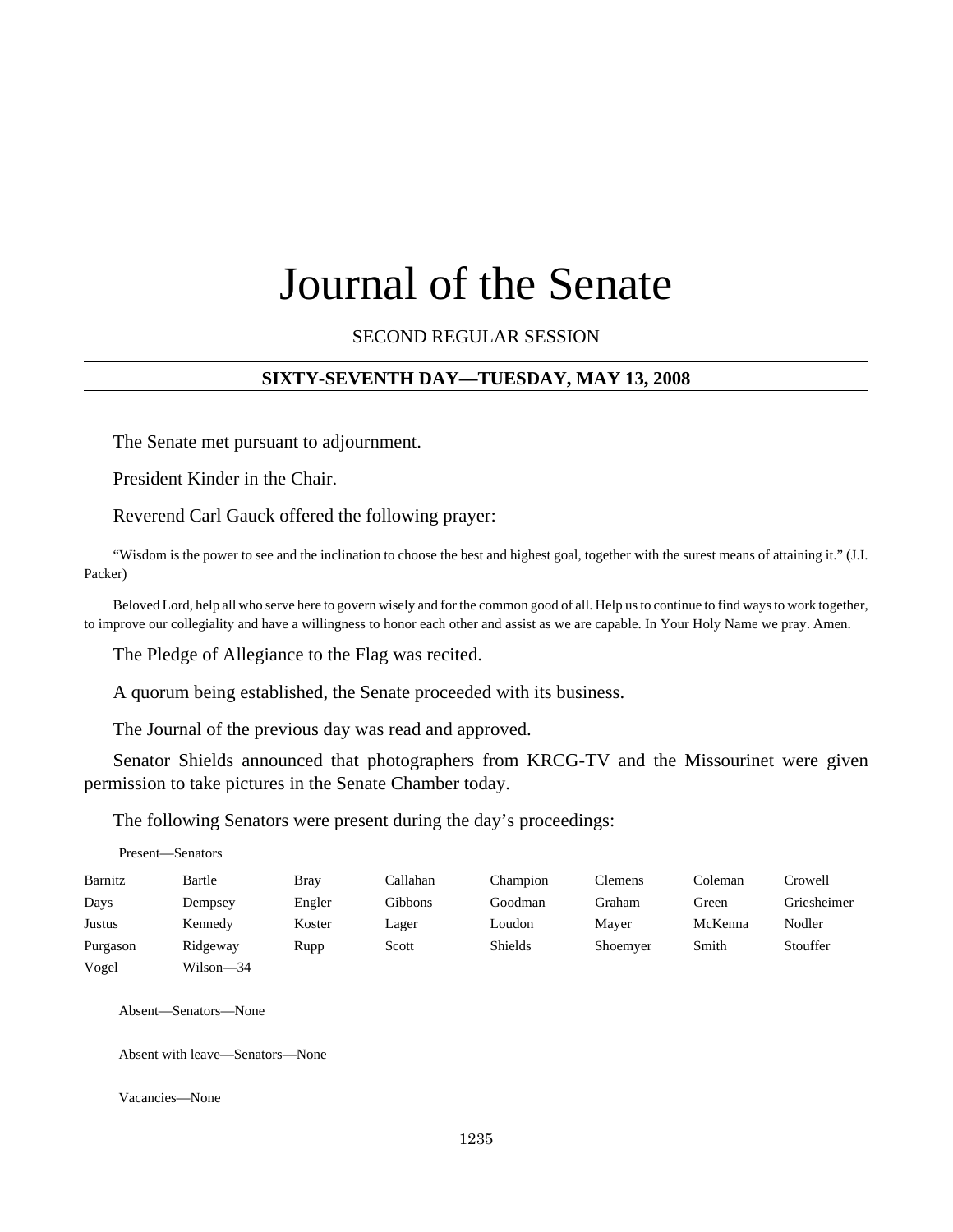The Lieutenant Governor was present.

#### **RESOLUTIONS**

Senator Stouffer offered Senate Resolution No. 2703, regarding Sherry Drunert, which was adopted.

Senator Stouffer offered Senate Resolution No. 2704, regarding Carson Oetting and Chase Petersen, Higginsville, which was adopted.

Senator Bartle offered Senate Resolution No. 2705, regarding Brian Jochems, Lee's Summit, which was adopted.

Senator Bartle offered Senate Resolution No. 2706, regarding Aaron Paul Price, which was adopted.

Senator Crowell offered Senate Resolution No. 2707, regarding Mallory LaPlant, East Prairie, which was adopted.

Senator Crowell offered Senate Resolution No. 2708, regarding Colton Bailey, Zalma, which was adopted.

Senator Crowell offered Senate Resolution No. 2709, regarding Angela Clubb, Marble Hill, which was adopted.

Senator Crowell offered Senate Resolution No. 2710, regarding Benjamin Russel Douglass, Cape Girardeau, which was adopted.

Senator Crowell offered Senate Resolution No. 2711, regarding Ethan Parker Worthington, Cape Girardeau, which was adopted.

Senator Crowell offered Senate Resolution No. 2712, regarding Jordan Jansen, which was adopted.

Senator Crowell offered Senate Resolution No. 2713, regarding Molly Brotherton, which was adopted.

Senator Crowell offered Senate Resolution No. 2714, regarding Courtney Thiele, which was adopted.

Senator Crowell offered Senate Resolution No. 2715, regarding Cody Van de Ven, which was adopted.

Senator Crowell offered Senate Resolution No. 2716, regarding Chelsea Broshuis, which was adopted.

Senator Days offered Senate Resolution No. 2717, regarding the Forty-fifth Wedding Anniversary of Mr. and Mrs. Richard Klebba, Osage Bend, which was adopted.

Senator Crowell offered Senate Resolution No. 2718, regarding Brenda Ruth, Cape Girardeau, which was adopted.

Senator Crowell offered Senate Resolution No. 2719, regarding Mary Ann Stamp, Cape Girardeau, which was adopted.

Senator Crowell offered Senate Resolution No. 2720, regarding Ida L. Domazlicky, Cape Girardeau, which was adopted.

#### **MESSAGES FROM THE HOUSE**

The following messages were received from the House of Representatives through its Chief Clerk:

Mr. President: I am instructed by the House of Representatives to inform the Senate that the House has taken up and passed **HCS** for **SCS** for **SBs 930** and **947**, entitled: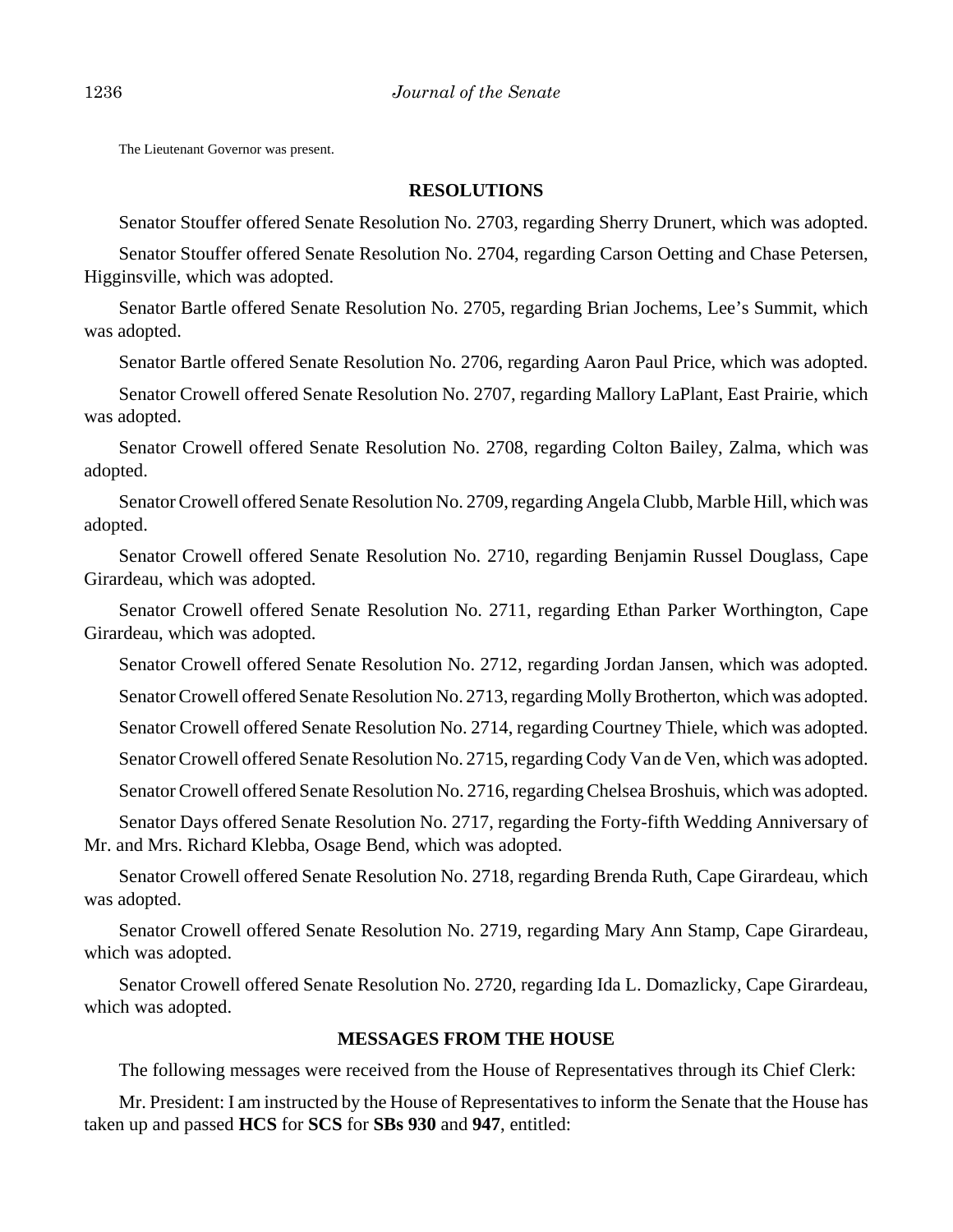An Act to repeal sections 144.030, 144.805, 155.010, 301.040, 301.130, 302.060, 302.171, 302.177, 302.720, 302.735, 304.015, 304.180, 304.230, 305.230, and 577.023, RSMo, and to enact in lieu thereof twenty-four new sections relating to transportation issues, with penalty provisions.

With House Amendment Nos. 1, 2, 3, 4, 5, 6, 7, 8, 9, 10, House Amendment No. 1 to House Amendment No. 11, House Amendment No. 11, as amended, House Amendment No. 12, House Amendment No. 1 to House Amendment No. 13, House Amendment No. 13, as amended, House Amendment No. 14, House Amendment No. 1 to House Amendment No. 15, House Amendment No. 15, as amended, House Amendment Nos. 16, 17, 18, 19, 20, 21, 23, House Amendment No. 2 to House Amendment No. 24, House Amendment No. 24, as amended and House Amendment No. 25.

#### HOUSE AMENDMENT NO. 1

Amend House Committee Substitute for Senate Committee Substitute for Senate Bill Nos. 930 and 947, Page 15, Section 301.130, Line 107, by inserting after all of said line the following:

"302.010. Except where otherwise provided, when used in this chapter, the following words and phrases mean:

(1) "Circuit court", each circuit court in the state;

(2) "Commercial motor vehicle", a motor vehicle designed or regularly used for carrying freight and merchandise, or more than fifteen passengers;

(3) "Conviction", any final conviction; also a forfeiture of bail or collateral deposited to secure a defendant's appearance in court, which forfeiture has not been vacated, shall be equivalent to a conviction, except that when any conviction as a result of which points are assessed pursuant to section 302.302 is appealed, the term "conviction" means the original judgment of conviction for the purpose of determining the assessment of points, and the date of final judgment affirming the conviction shall be the date determining the beginning of any license suspension or revocation pursuant to section 302.304;

(4) "Director", the director of revenue acting directly or through the director's authorized officers and agents;

(5) "Farm tractor", every motor vehicle designed and used primarily as a farm implement for drawing plows, mowing machines and other implements of husbandry;

(6) "Highway", any public thoroughfare for vehicles, including state roads, county roads and public streets, avenues, boulevards, parkways, or alleys in any municipality;

(7) "Incompetent to drive a motor vehicle", a person who has become physically incapable of meeting the prescribed requirements of an examination for an operator's license, or who has been adjudged by a probate division of the circuit court in a capacity hearing of being incapacitated;

(8) "License", a license issued by a state to a person which authorizes a person to operate a motor vehicle;

(9) "Motor vehicle", any self-propelled vehicle not operated exclusively upon tracks except motorized bicycles, as defined in section 307.180, RSMo;

(10) "Motorcycle", a motor vehicle operated on two wheels; however, this definition shall not include motorized bicycles as defined in section 301.010, RSMo;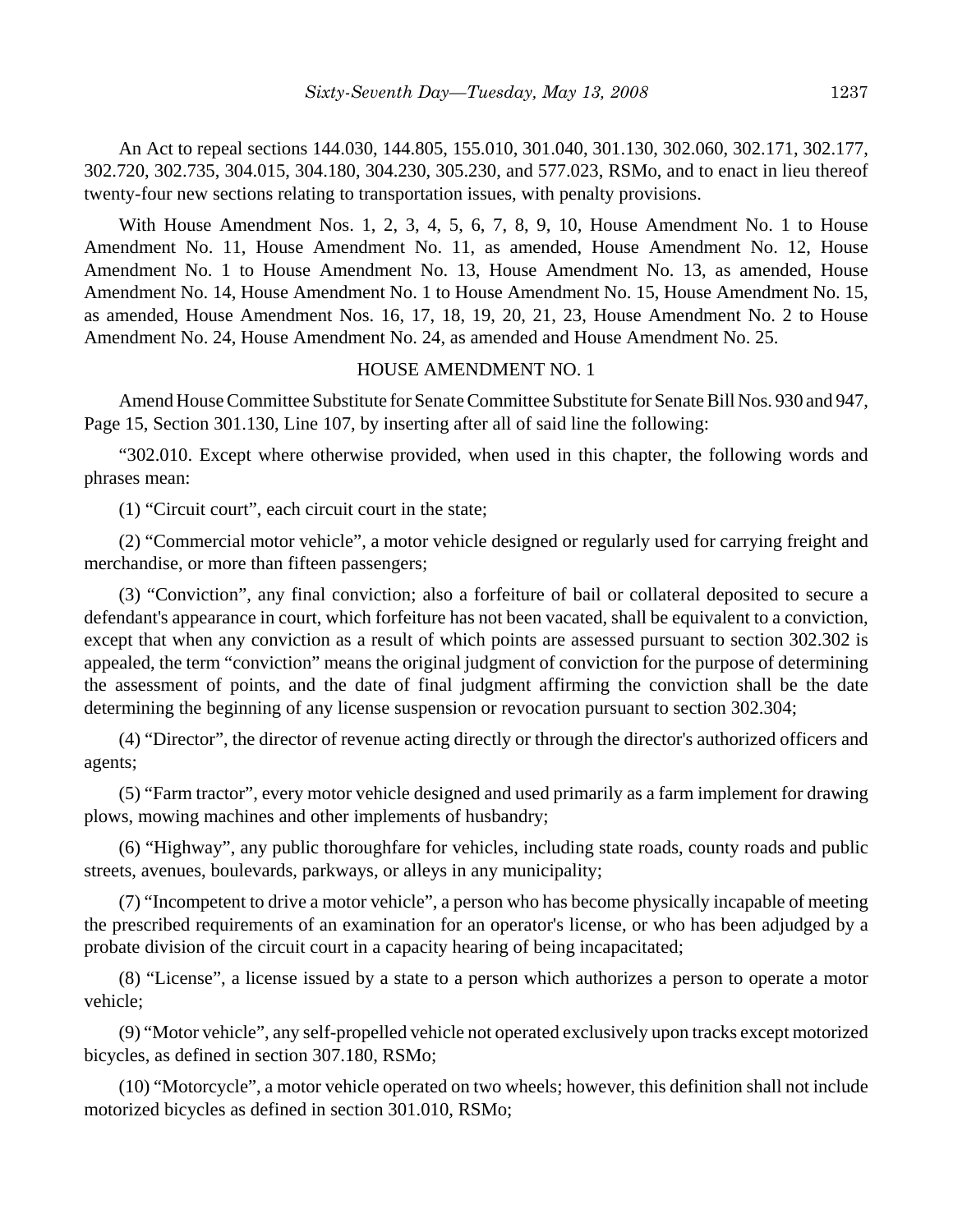(11) "Motortricycle", a motor vehicle operated on three wheels, including a motorcycle operated with any conveyance, temporary or otherwise, requiring the use of a third wheel;

(12) "Moving violation", that character of traffic violation where at the time of violation the motor vehicle involved is in motion, except that the term does not include the driving of a motor vehicle without a valid motor vehicle registration license, or violations of sections 304.170 to 304.240, RSMo, inclusive, relating to sizes and weights of vehicles;

(13) "Municipal court", every division of the circuit court having original jurisdiction to try persons for violations of city ordinances;

(14) "Nonresident", every person who is not a resident of this state;

(15) "Operator", every person who is in actual physical control of a motor vehicle upon a highway;

(16) "Owner", a person who holds the legal title of a vehicle or in the event a vehicle is the subject of an agreement for the conditional sale or lease thereof with the right of purchase upon performance of the conditions stated in the agreement and with an immediate right of possession vested in the conditional vendee or lessee, or in the event a mortgagor of a vehicle is entitled to possession, then such conditional vendee or lessee or mortgagor shall be deemed the owner for the purpose of sections 302.010 to 302.540;

(17) "Record" includes, but is not limited to, papers, documents, facsimile information, microphotographic process, electronically generated or electronically recorded information, digitized images, deposited or filed with the department of revenue;

(18) "Residence address", "residence", or "resident address" shall be the location at which a person has been physically present, and that the person regards as home. A residence address is a person's true, fixed, principal, and permanent home, to which a person intends to return and remain, even though currently residing elsewhere;

(19) "Restricted driving privilege", a driving privilege issued by the director of revenue following a suspension of driving privileges for the limited purpose of driving in connection with the driver's business, occupation, employment, formal program of secondary, postsecondary or higher education, or for an alcohol education or treatment program **or certified ignition interlock provider**;

(20) "School bus", when used in sections 302.010 to 302.540, means any motor vehicle, either publicly or privately owned, used to transport students to and from school, or to transport pupils properly chaperoned to and from any place within the state for educational purposes. The term "school bus" shall not include a bus operated by a public utility, municipal corporation or common carrier authorized to conduct local or interstate transportation of passengers when such bus is not traveling a specific school bus route but is:

(a) On a regularly scheduled route for the transportation of fare-paying passengers; or

(b) Furnishing charter service for the transportation of persons enrolled as students on field trips or other special trips or in connection with other special events;

(21) "School bus operator", an operator who operates a school bus as defined in subdivision (20) of this section in the transportation of any schoolchildren and who receives compensation for such service. The term "school bus operator" shall not include any person who transports schoolchildren as an incident to employment with a school or school district, such as a teacher, coach, administrator, secretary, school nurse, or janitor unless such person is under contract with or employed by a school or school district as a school bus operator;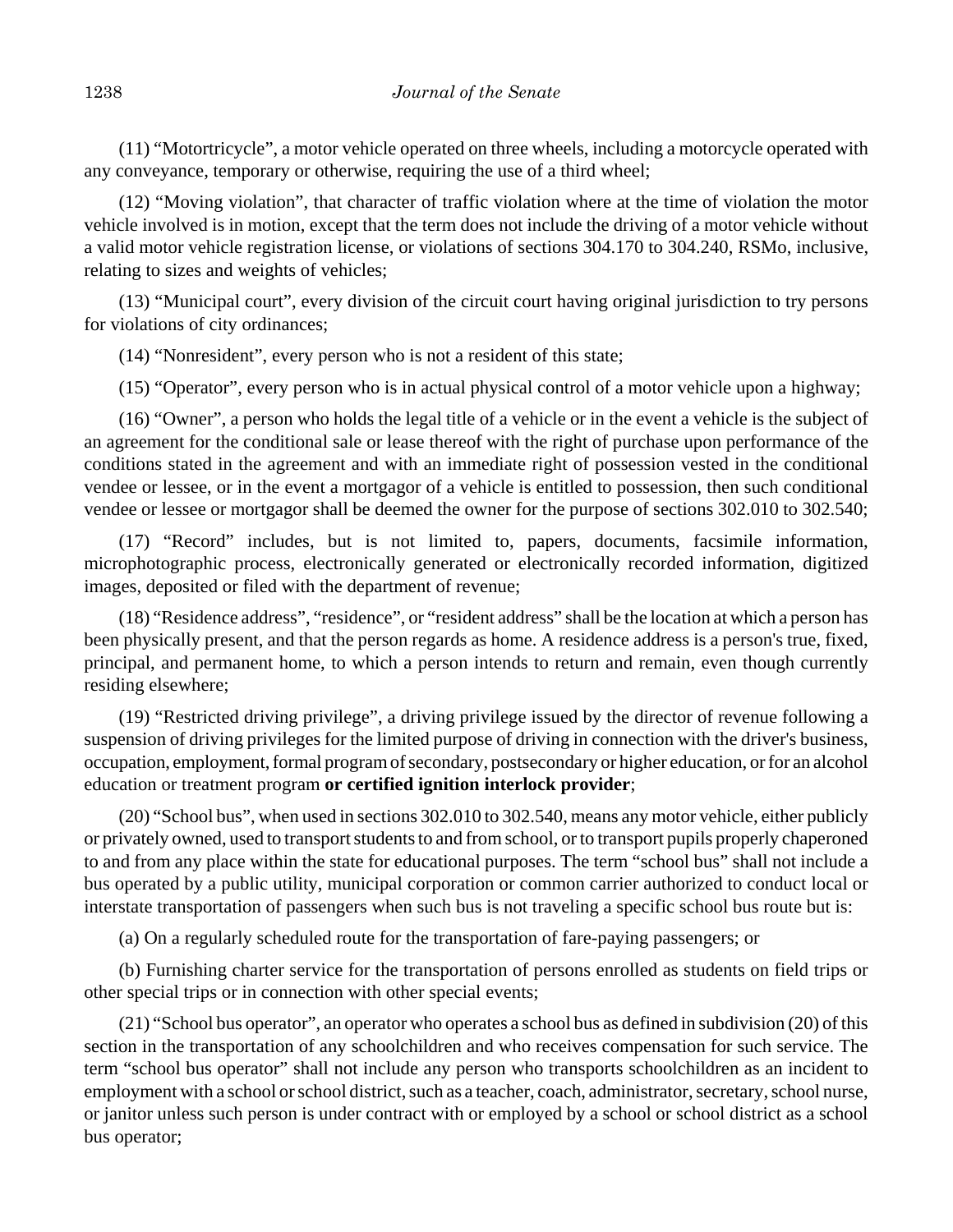(22) "Signature", any method determined by the director of revenue for the signing, subscribing or verifying of a record, report, application, driver's license, or other related document that shall have the same validity and consequences as the actual signing by the person providing the record, report, application, driver's license or related document;

(23) "Substance abuse traffic offender program", a program certified by the division of alcohol and drug abuse of the department of mental health to provide education or rehabilitation services pursuant to a professional assessment screening to identify the individual needs of the person who has been referred to the program as the result of an alcohol- or drug-related traffic offense. Successful completion of such a program includes participation in any education or rehabilitation program required to meet the needs identified in the assessment screening. The assignment recommendations based upon such assessment shall be subject to judicial review as provided in subsection **[**13**] 14** of section 302.304 and subsections 1 and 5 of section 302.540;

(24) "Vehicle", any mechanical device on wheels, designed primarily for use, or used on highways, except motorized bicycles, vehicles propelled or drawn by horses or human power, or vehicles used exclusively on fixed rails or tracks, or cotton trailers or motorized wheelchairs operated by handicapped persons."; and

Further amend said bill, Page 15, Section 302.060, Line 1 by inserting before the word "The", the following: "**1.**"; and

Further amend said bill, Page 17, Section 302.060, Line 58, by inserting after all of said line the following:

"**2. Any person whose license is reinstated under the provisions of subdivisions (9) and (10) of subsection 1 of this section shall be required to file proof with the director of revenue that any motor vehicle operated by the person is equipped with a functioning, certified ignition interlock device as a required condition of reinstatement. The ignition interlock device shall further be required to be maintained on all motor vehicles operated by the person for a period of not less than six months immediately following the date of reinstatement. If the person fails to maintain such proof with the director, the license shall be suspended for the remainder of the six-month period or until proof as required by this section is filed with the director. Upon the completion of the six-month period, the license shall be shown as reinstated, if the person is otherwise eligible.**"; and

Further amend said bill, Page 23, Section 302.177, Line 56, by inserting after all of said line the following:

"302.304. 1. The director shall notify by ordinary mail any operator of the point value charged against the operator's record when the record shows four or more points have been accumulated in a twelve-month period.

2. In an action to suspend or revoke a license or driving privilege under this section points shall be accumulated on the date of conviction. No case file of any conviction for a driving violation for which points may be assessed pursuant to section 302.302 may be closed until such time as a copy of the record of such conviction is forwarded to the department of revenue.

3. The director shall suspend the license and driving privileges of any person whose driving record shows the driver has accumulated eight points in eighteen months.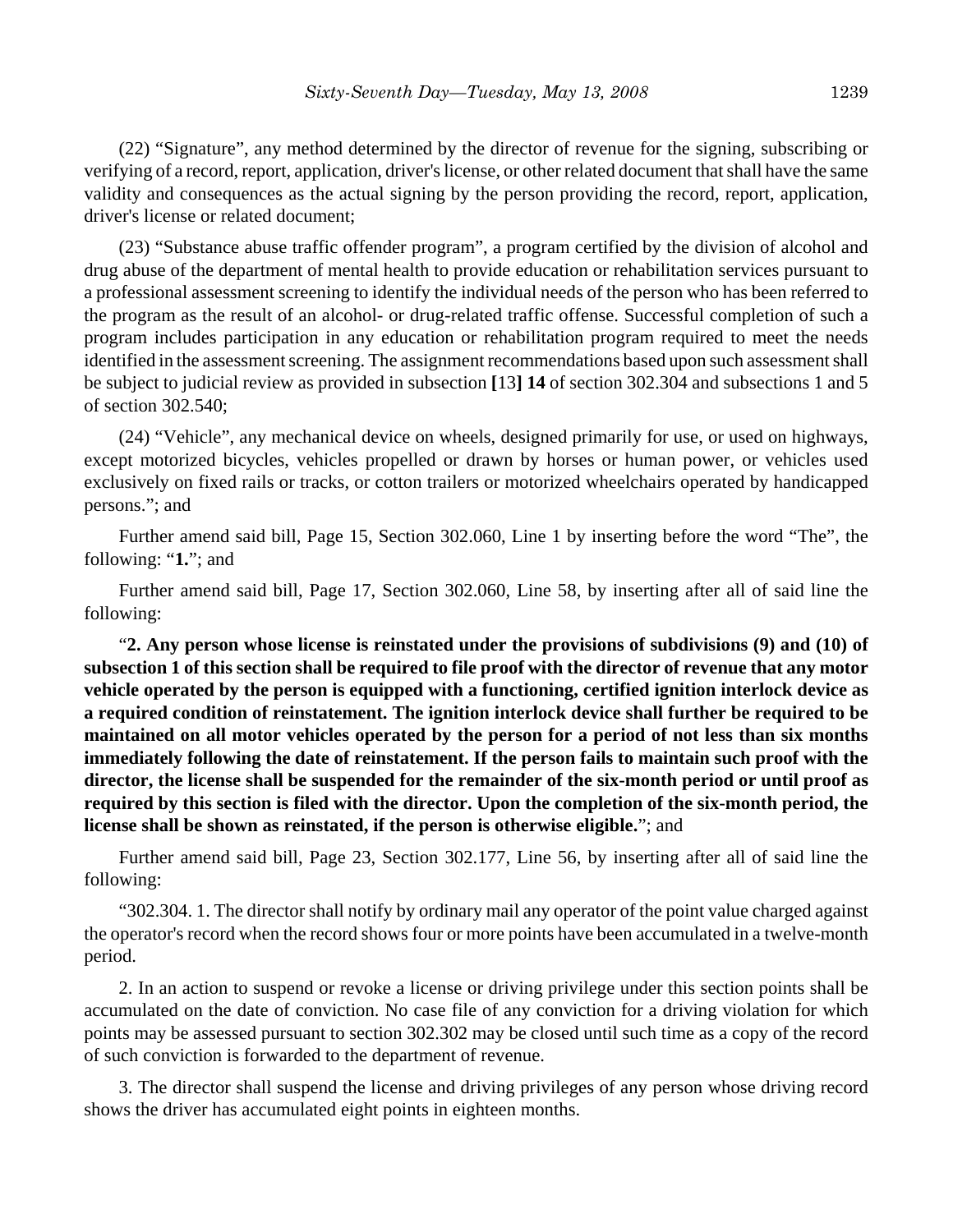4. The license and driving privilege of any person whose license and driving privilege have been suspended under the provisions of sections 302.010 to 302.540 except those persons whose license and driving privilege have been suspended under the provisions of subdivision (8) of subsection 1 of section 302.302 or has accumulated sufficient points together with a conviction under subdivision (10) of subsection 1 of section 302.302 and who has filed proof of financial responsibility with the department of revenue, in accordance with chapter 303, RSMo, and is otherwise eligible, shall be reinstated as follows:

(1) In the case of an initial suspension, thirty days after the effective date of the suspension;

(2) In the case of a second suspension, sixty days after the effective date of the suspension;

(3) In the case of the third and subsequent suspensions, ninety days after the effective date of the suspension.

Unless proof of financial responsibility is filed with the department of revenue, a suspension shall continue in effect for two years from its effective date.

5. The period of suspension of the driver's license and driving privilege of any person under the provisions of subdivision (8) of subsection 1 of section 302.302 or who has accumulated sufficient points together with a conviction under subdivision (10) of subsection 1 of section 302.302 shall be thirty days, followed by a sixty-day period of restricted driving privilege as defined in section 302.010. Upon completion of such period of restricted driving privilege, upon compliance with other requirements of law and upon filing of proof of financial responsibility with the department of revenue, in accordance with chapter 303, RSMo, the license and driving privilege shall be reinstated.

6. If the person fails to maintain proof of financial responsibility in accordance with chapter 303, RSMo, the person's driving privilege and license shall be resuspended.

7. The director shall revoke the license and driving privilege of any person when the person's driving record shows such person has accumulated twelve points in twelve months or eighteen points in twenty-four months or twenty-four points in thirty-six months. The revocation period of any person whose license and driving privilege have been revoked under the provisions of sections 302.010 to 302.540 and who has filed proof of financial responsibility with the department of revenue in accordance with chapter 303, RSMo, and is otherwise eligible, shall be terminated by a notice from the director of revenue after one year from the effective date of the revocation. Unless proof of financial responsibility is filed with the department of revenue, except as provided in subsection 2 of section 302.541, the revocation shall remain in effect for a period of two years from its effective date. If the person fails to maintain proof of financial responsibility in accordance with chapter 303, RSMo, the person's license and driving privilege shall be rerevoked. Any person whose license and driving privilege have been revoked under the provisions of sections 302.010 to 302.540 shall, upon receipt of the notice of termination of the revocation from the director, pass the complete driver examination and apply for a new license before again operating a motor vehicle upon the highways of this state.

8. If, prior to conviction for an offense that would require suspension or revocation of a person's license under the provisions of this section, the person's total points accumulated are reduced, pursuant to the provisions of section 302.306, below the number of points required for suspension or revocation pursuant to the provisions of this section, then the person's license shall not be suspended or revoked until the necessary points are again obtained and accumulated.

9. If any person shall neglect or refuse to surrender the person's license, as provided herein, the director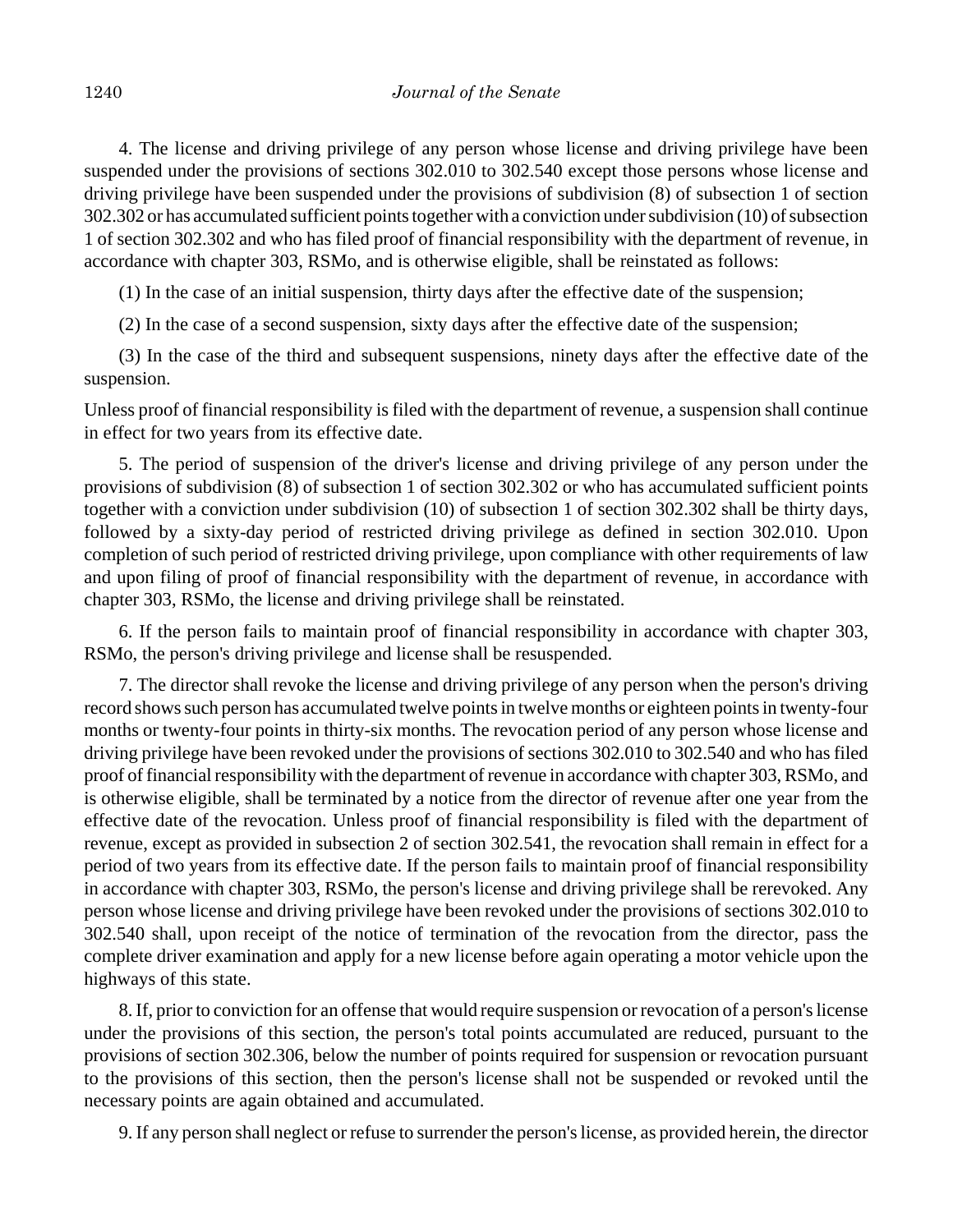shall direct the state highway patrol or any peace or police officer to secure possession thereof and return it to the director.

10. Upon the issuance of a reinstatement or termination notice after a suspension or revocation of any person's license and driving privilege under the provisions of sections 302.010 to 302.540, the accumulated point value shall be reduced to four points, except that the points of any person serving as a member of the armed forces of the United States outside the limits of the United States during a period of suspension or revocation shall be reduced to zero upon the date of the reinstatement or termination of notice. It shall be the responsibility of such member of the armed forces to submit copies of official orders to the director of revenue to substantiate such overseas service. Any other provision of sections 302.010 to 302.540 to the contrary notwithstanding, the effective date of the four points remaining on the record upon reinstatement or termination shall be the date of the reinstatement or termination notice.

11. No credit toward reduction of points shall be given during periods of suspension or revocation or any period of driving under a limited driving privilege granted by a court or the director of revenue.

12. Any person or nonresident whose license or privilege to operate a motor vehicle in this state has been suspended or revoked under this or any other law shall, before having the license or privilege to operate a motor vehicle reinstated, pay to the director a reinstatement fee of twenty dollars which shall be in addition to all other fees provided by law.

13. Notwithstanding any other provision of law to the contrary, if after two years from the effective date of any suspension or revocation issued under this chapter, the person or nonresident has not paid the reinstatement fee of twenty dollars, the director shall reinstate such license or privilege to operate a motor vehicle in this state.

14. No person who has had a license to operate a motor vehicle suspended or revoked as a result of an assessment of points for a violation under subdivision (8), (9) or (10) of subsection 1 of section 302.302 shall have that license reinstated until such person has participated in and successfully completed a substance abuse traffic offender program defined in section 302.010, or a program determined to be comparable by the department of mental health. Assignment recommendations, based upon the needs assessment as described in subdivision (22) of section 302.010, shall be delivered in writing to the person with written notice that the person is entitled to have such assignment recommendations reviewed by the court if the person objects to the recommendations. The person may file a motion in the associate division of the circuit court of the county in which such assignment was given, on a printed form provided by the state courts administrator, to have the court hear and determine such motion pursuant to the provisions of chapter 517, RSMo. The motion shall name the person or entity making the needs assessment as the respondent and a copy of the motion shall be served upon the respondent in any manner allowed by law. Upon hearing the motion, the court may modify or waive any assignment recommendation that the court determines to be unwarranted based upon a review of the needs assessment, the person's driving record, the circumstances surrounding the offense, and the likelihood of the person committing a like offense in the future, except that the court may modify but may not waive the assignment to an education or rehabilitation program of a person determined to be a prior or persistent offender as defined in section 577.023, RSMo, or of a person determined to have operated a motor vehicle with fifteen-hundredths of one percent or more by weight in such person's blood. Compliance with the court determination of the motion shall satisfy the provisions of this section for the purpose of reinstating such person's license to operate a motor vehicle. The respondent's personal appearance at any hearing conducted pursuant to this subsection shall not be necessary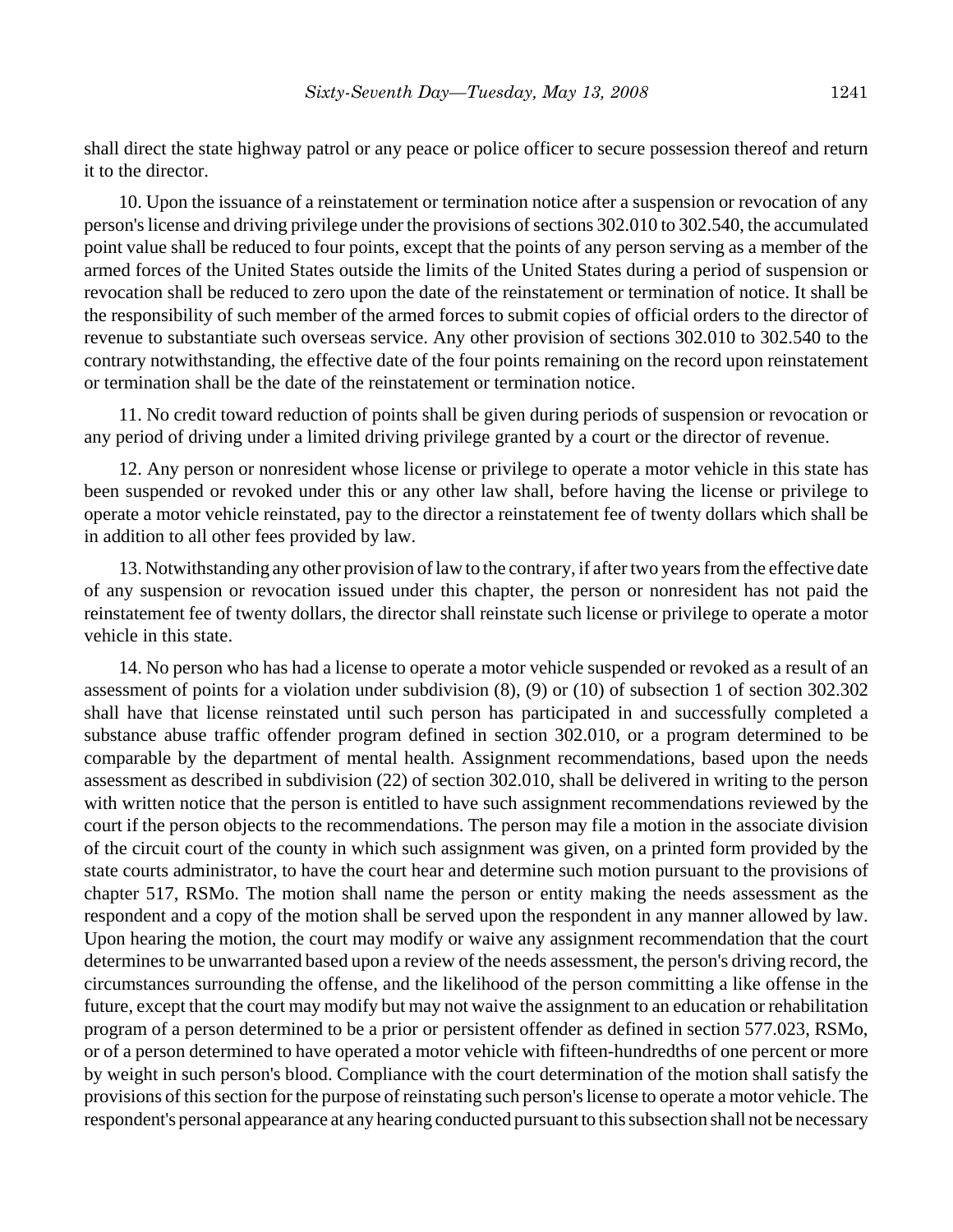unless directed by the court.

15. The fees for the program authorized in subsection 14 of this section, or a portion thereof to be determined by the department of mental health, shall be paid by the person enrolled in the program. Any person who is enrolled in the program shall pay, in addition to any fee charged for the program, a supplemental fee in an amount to be determined by the department of mental health for the purposes of funding the substance abuse traffic offender program defined in section 302.010 and section 577.001, RSMo, or a program determined to be comparable by the department of mental health. The administrator of the program shall remit to the division of alcohol and drug abuse of the department of mental health on or before the fifteenth day of each month the supplemental fee for all persons enrolled in the program, less two percent for administrative costs. Interest shall be charged on any unpaid balance of the supplemental fees due the division of alcohol and drug abuse pursuant to this section and shall accrue at a rate not to exceed the annual rate established pursuant to the provisions of section 32.065, RSMo, plus three percentage points. The supplemental fees and any interest received by the department of mental health pursuant to this section shall be deposited in the mental health earnings fund which is created in section 630.053, RSMo.

16. Any administrator who fails to remit to the division of alcohol and drug abuse of the department of mental health the supplemental fees and interest for all persons enrolled in the program pursuant to this section shall be subject to a penalty equal to the amount of interest accrued on the supplemental fees due the division pursuant to this section. If the supplemental fees, interest, and penalties are not remitted to the division of alcohol and drug abuse of the department of mental health within six months of the due date, the attorney general of the state of Missouri shall initiate appropriate action of the collection of said fees and interest accrued. The court shall assess attorney fees and court costs against any delinquent program.

**17. Any person who has had a license to operate a motor vehicle suspended or revoked as a result of an assessment of points for a violation under subdivision (9) of subsection 1 of section 302.302 shall be required to file proof with the director of revenue that any motor vehicle operated by the person is equipped with a functioning, certified ignition interlock device as a required condition of reinstatement of the license. The ignition interlock device shall further be required to be maintained on all motor vehicles operated by the person for a period of not less than six months immediately following the date of reinstatement. If the person fails to maintain such proof with the director, the license shall be resuspended or revoked and the person shall be guilty of a class A misdemeanor.**

302.309. 1. Whenever any license is suspended pursuant to sections 302.302 to 302.309, the director of revenue shall return the license to the operator immediately upon the termination of the period of suspension and upon compliance with the requirements of chapter 303, RSMo.

2. Any operator whose license is revoked pursuant to these sections, upon the termination of the period of revocation, shall apply for a new license in the manner prescribed by law.

3. (1) All circuit courts or the director of revenue shall have jurisdiction to hear applications and make eligibility determinations granting limited driving privileges. Any application may be made in writing to the director of revenue and the person's reasons for requesting the limited driving privilege shall be made therein.

(2) When any court of record having jurisdiction or the director of revenue finds that an operator is required to operate a motor vehicle in connection with any of the following:

(a) A business, occupation, or employment;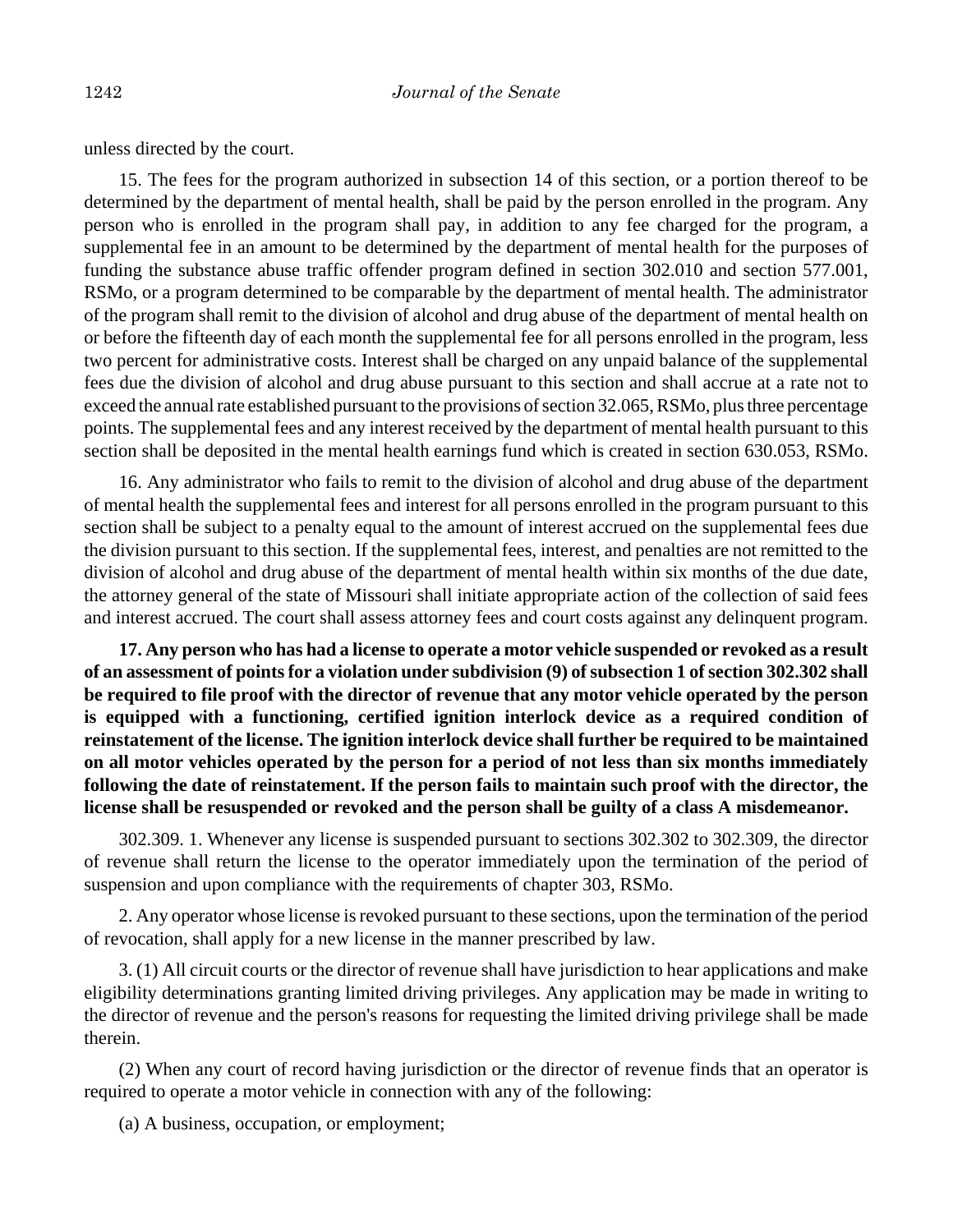- (b) Seeking medical treatment for such operator;
- (c) Attending school or other institution of higher education;
- (d) Attending alcohol or drug treatment programs; **[**or**]**

#### (e) **Seeking the required services of a certified ignition interlock device provider; or**

**(f)** Any other circumstance the court or director finds would create an undue hardship on the operator;

the court or director may grant such limited driving privilege as the circumstances of the case justify if the court or director finds undue hardship would result to the individual, and while so operating a motor vehicle within the restrictions and limitations of the limited driving privilege the driver shall not be guilty of operating a motor vehicle without a valid license.

(3) An operator may make application to the proper court in the county in which such operator resides or in the county in which is located the operator's principal place of business or employment. Any application for a limited driving privilege made to a circuit court shall name the director as a party defendant and shall be served upon the director prior to the grant of any limited privilege, and shall be accompanied by a copy of the applicant's driving record as certified by the director. Any applicant for a limited driving privilege shall have on file with the department of revenue proof of financial responsibility as required by chapter 303, RSMo. Any application by a person who transports persons or property as classified in section 302.015 may be accompanied by proof of financial responsibility as required by chapter 303, RSMo, but if proof of financial responsibility does not accompany the application, or if the applicant does not have on file with the department of revenue proof of financial responsibility, the court or the director has discretion to grant the limited driving privilege to the person solely for the purpose of operating a vehicle whose owner has complied with chapter 303, RSMo, for that vehicle, and the limited driving privilege must state such restriction. When operating such vehicle under such restriction the person shall carry proof that the owner has complied with chapter 303, RSMo, for that vehicle.

(4) **No limited driving privilege shall be issued to any person otherwise eligible under the provisions of paragraph (a) of subdivision (6) of subsection 3 of this section on a license revocation resulting from a conviction under subdivision (9) of subsection 1 of section 302.302; or a license denial under paragraph (a) or (b) of subdivision (8) of subsection 3 of this section; until the applicant has filed proof with the department of revenue that any motor vehicle operated by the person is equipped with a functioning, certified ignition interlock device as a required condition of limited driving privilege.**

**(5)** The court order or the director's grant of the limited **or restricted** driving privilege shall indicate the termination date of the privilege, which shall be not later than the end of the period of suspension or revocation. A copy of any court order shall be sent by the clerk of the court to the director, and a copy shall be given to the driver which shall be carried by the driver whenever such driver operates a motor vehicle. The director of revenue upon granting a limited driving privilege shall give a copy of the limited driving privilege to the applicant. The applicant shall carry a copy of the limited driving privilege while operating a motor vehicle. A conviction which results in the assessment of points pursuant to section 302.302, other than a violation of a municipal stop sign ordinance where no accident is involved, against a driver who is operating a vehicle pursuant to a limited driving privilege terminates the privilege, as of the date the points are assessed to the person's driving record. If the date of arrest is prior to the issuance of the limited driving privilege, the privilege shall not be terminated. **Failure of the driver to maintain proof of financial**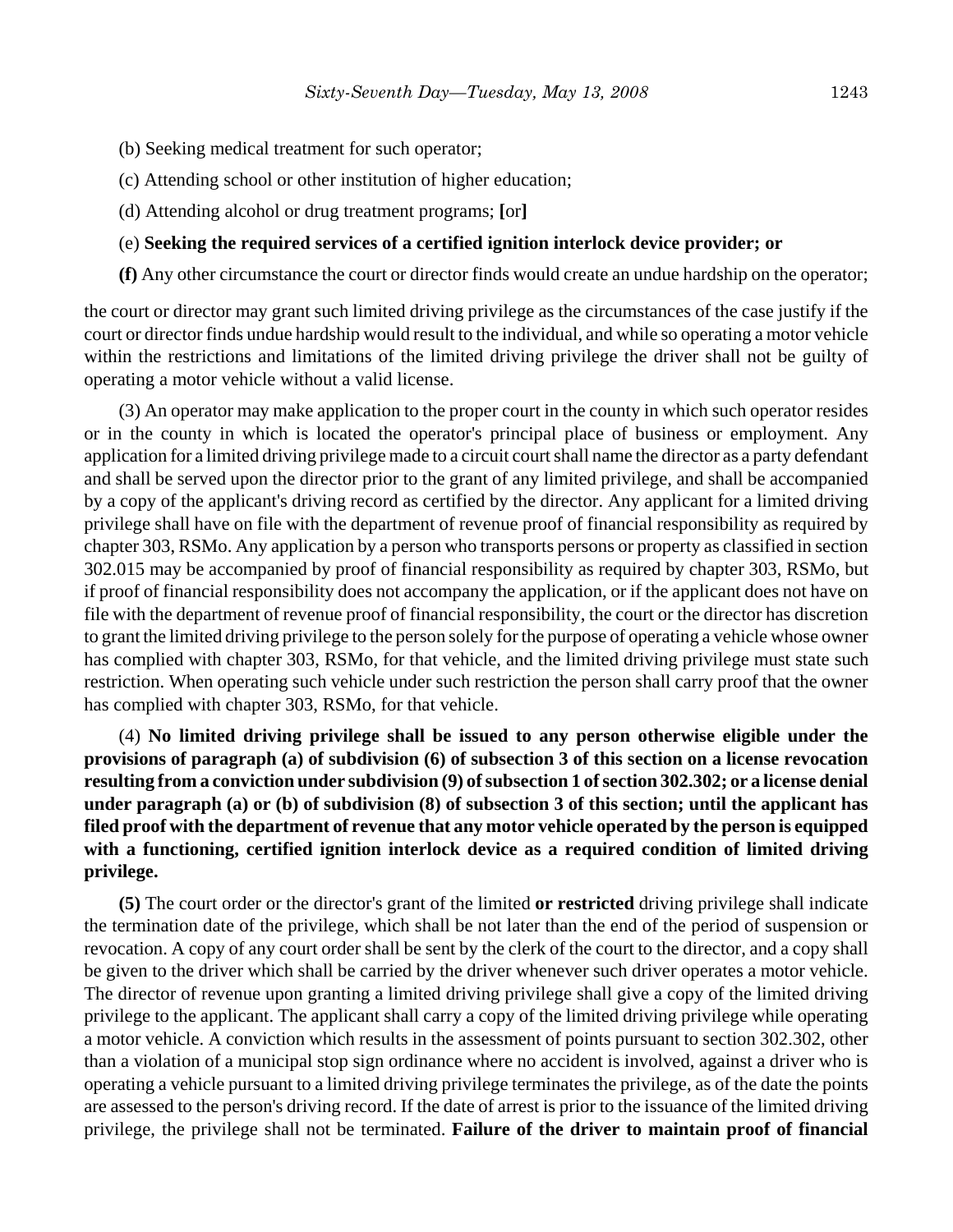**responsibility, as required by chapter 303, or to maintain proof of installation of a functioning, certified ignition interlock device, as applicable, shall terminate the privilege.** The director shall notify by ordinary mail the driver whose privilege is so terminated.

**[**(5)**] (6)** Except as provided in subdivision **[**(7)**] (8)** of this subsection, no person is eligible to receive a limited driving privilege who at the time of application for a limited driving privilege has previously been granted such a privilege within the immediately preceding five years, or whose license has been suspended or revoked for the following reasons:

(a) A conviction of violating the provisions of section 577.010 or 577.012, RSMo, or any similar provision of any federal or state law, or a municipal or county law where the judge in such case was an attorney and the defendant was represented by or waived the right to an attorney in writing, until the person has completed the first thirty days of a suspension or revocation imposed pursuant to this chapter;

(b) A conviction of any felony in the commission of which a motor vehicle was used;

(c) Ineligibility for a license because of the provisions of subdivision  $(1)$ ,  $(2)$ ,  $(4)$ ,  $(5)$ ,  $(6)$ ,  $(7)$ ,  $(8)$ ,  $(9)$ , (10) or (11) of section 302.060;

(d) Because of operating a motor vehicle under the influence of narcotic drugs, a controlled substance as defined in chapter 195, RSMo, or having left the scene of an accident as provided in section 577.060, RSMo;

(e) Due to a revocation for the first time for failure to submit to a chemical test pursuant to section 577.041, RSMo, or due to a refusal to submit to a chemical test in any other state, if such person has not completed the first ninety days of such revocation;

(f) Violation more than once of the provisions of section 577.041, RSMo, or a similar implied consent law of any other state; or

(g) Due to a suspension pursuant to subsection 2 of section 302.525 and who has not completed the first thirty days of such suspension, provided the person is not otherwise ineligible for a limited driving privilege; or due to a revocation pursuant to subsection 2 of section 302.525 if such person has not completed such revocation.

**[**(6)**](7)** No person who possesses a commercial driver's license shall receive a limited driving privilege issued for the purpose of operating a commercial motor vehicle if such person's driving privilege is suspended, revoked, canceled, denied, or disqualified. Nothing in this section shall prohibit the issuance of a limited driving privilege for the purpose of operating a noncommercial motor vehicle provided that pursuant to the provisions of this section, the applicant is not otherwise ineligible for a limited driving privilege.

**[**(7)**] (8)** (a) Provided that pursuant to the provisions of this section, the applicant is not otherwise ineligible for a limited driving privilege, a circuit court or the director may, in the manner prescribed in this subsection, allow a person who has had such person's license to operate a motor vehicle revoked where that person cannot obtain a new license for a period of ten years, as prescribed in subdivision (9) of section 302.060, to apply for a limited driving privilege pursuant to this subsection if such person has served at least three years of such disqualification or revocation. Such person shall present evidence satisfactory to the court or the director that such person has not been convicted of any offense related to alcohol, controlled substances or drugs during the preceding three years and that the person's habits and conduct show that the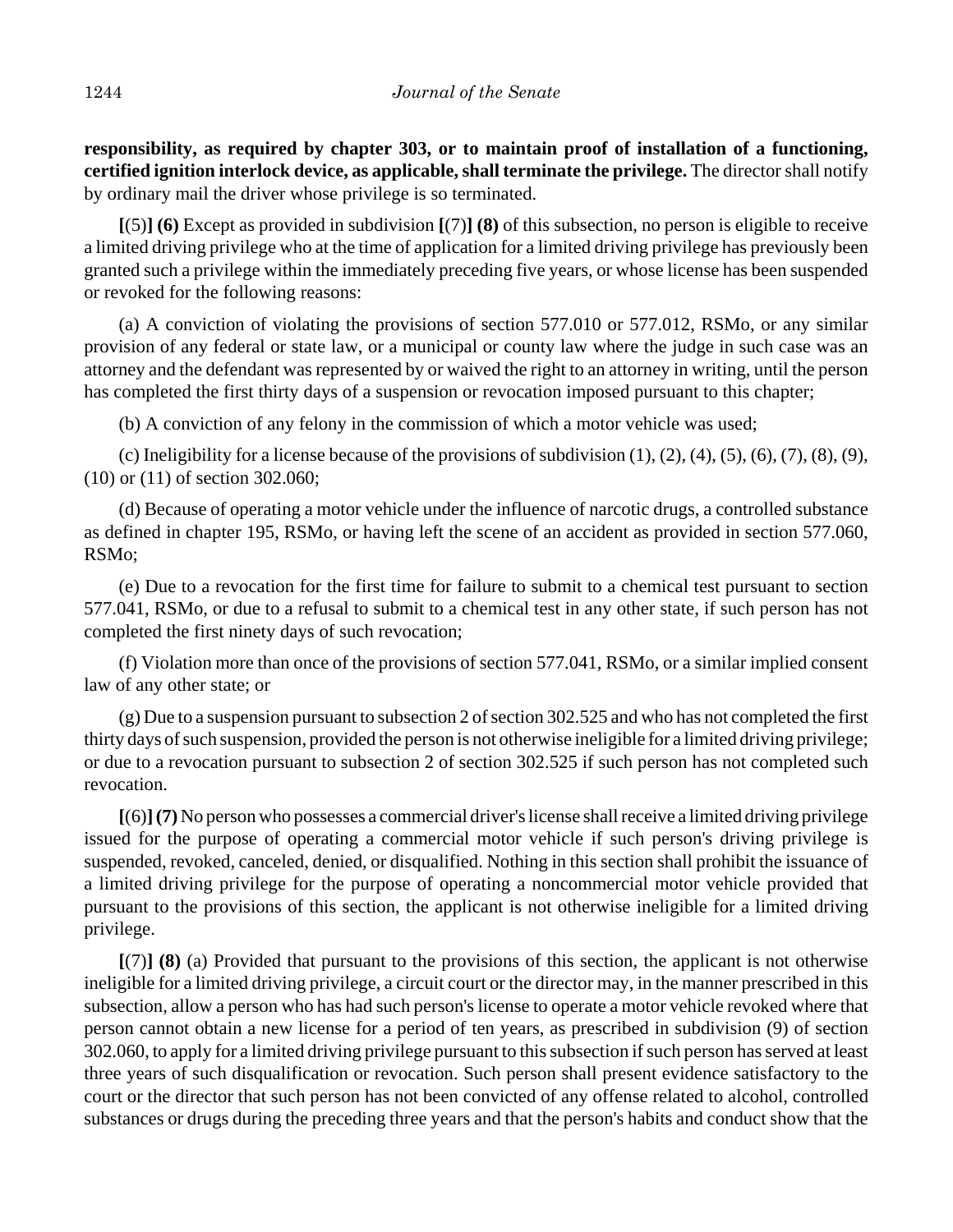person no longer poses a threat to the public safety of this state.

(b) Provided that pursuant to the provisions of this section, the applicant is not otherwise ineligible for a limited driving privilege or convicted of involuntary manslaughter while operating a motor vehicle in an intoxicated condition, a circuit court or the director may, in the manner prescribed in this subsection, allow a person who has had such person's license to operate a motor vehicle revoked where that person cannot obtain a new license for a period of five years because of two convictions of driving while intoxicated, as prescribed in subdivision (10) of section 302.060, to apply for a limited driving privilege pursuant to this subsection if such person has served at least two years of such disqualification or revocation. Such person shall present evidence satisfactory to the court or the director that such person has not been convicted of any offense related to alcohol, controlled substances or drugs during the preceding two years and that the person's habits and conduct show that the person no longer poses a threat to the public safety of this state. Any person who is denied a license permanently in this state because of an alcohol-related conviction subsequent to a restoration of such person's driving privileges pursuant to subdivision (9) of section 302.060 shall not be eligible for limited driving privilege pursuant to the provisions of this subdivision.

4. Any person who has received notice of denial of a request of limited driving privilege by the director of revenue may make a request for a review of the director's determination in the circuit court of the county in which the person resides or the county in which is located the person's principal place of business or employment within thirty days of the date of mailing of the notice of denial. Such review shall be based upon the records of the department of revenue and other competent evidence and shall be limited to a review of whether the applicant was statutorily entitled to the limited driving privilege.

5. The director of revenue shall promulgate rules and regulations necessary to carry out the provisions of this section. Any rule or portion of a rule, as that term is defined in section 536.010, RSMo, that is created under the authority delegated in this section shall become effective only if it complies with and is subject to all of the provisions of chapter 536, RSMo, and, if applicable, section 536.028, RSMo. This section and chapter 536, RSMo, are nonseverable and if any of the powers vested with the general assembly pursuant to chapter 536, RSMo, to review, to delay the effective date or to disapprove and annul a rule are subsequently held unconstitutional, then the grant of rulemaking authority and any rule proposed or adopted after August 28, 2001, shall be invalid and void.

302.525. 1. The license suspension or revocation shall become effective fifteen days after the subject person has received the notice of suspension or revocation as provided in section 302.520, or is deemed to have received the notice of suspension or revocation by mail as provided in section 302.515. If a request for a hearing is received by or postmarked to the department within that fifteen-day period, the effective date of the suspension or revocation shall be stayed until a final order is issued following the hearing; provided, that any delay in the hearing which is caused or requested by the subject person or counsel representing that person without good cause shown shall not result in a stay of the suspension or revocation during the period of delay.

2. The period of license suspension or revocation under this section shall be as follows:

(1) If the person's driving record shows no prior alcohol-related enforcement contacts during the immediately preceding five years, the period of suspension shall be thirty days after the effective date of suspension, followed by a sixty-day period of restricted driving privilege as defined in section 302.010 and issued by the director of revenue. The restricted driving privilege shall not be issued until he or she has filed proof of financial responsibility with the department of revenue, in accordance with chapter 303, RSMo,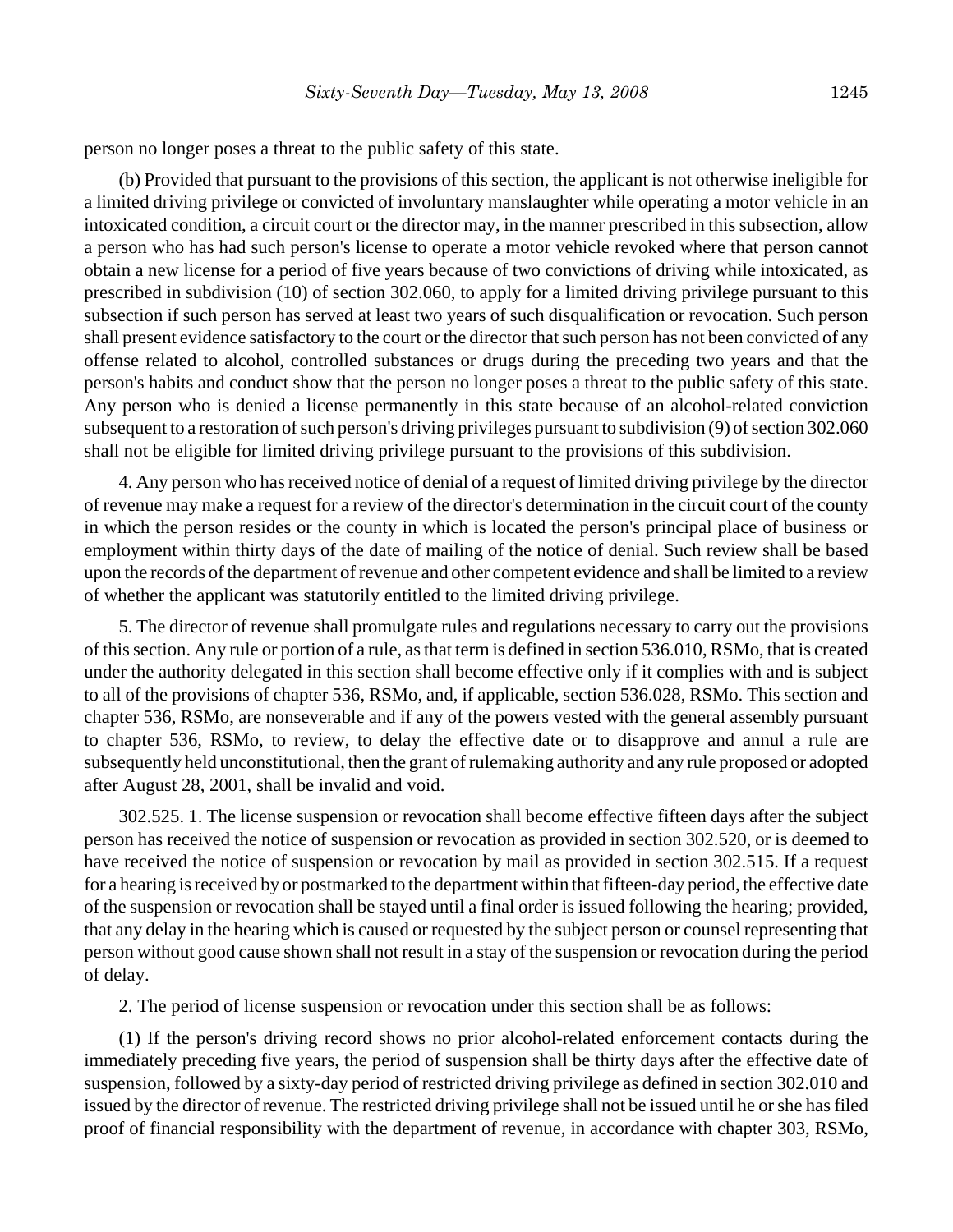and is otherwise eligible. In no case shall restricted driving privileges be issued pursuant to this section or section 302.535 until the person has completed the first thirty days of a suspension under this section;

(2) The period of revocation shall be one year if the person's driving record shows one or more prior alcohol-related enforcement contacts during the immediately preceding five years**;**

**(3) In no case shall restricted driving privileges be issued under this section to any person whose driving record shows one or more prior alcohol-related enforcement contacts until the person has completed the first thirty days of a suspension under this section and has filed proof with the department of revenue that any motor vehicle operated by the person is equipped with a functioning, certified ignition interlock device as a required condition of the restricted driving privilege. If the person fails to maintain such proof the restricted driving privilege shall be terminated**.

3. For purposes of this section, "alcohol-related enforcement contacts" shall include any suspension or revocation under sections 302.500 to 302.540, any suspension or revocation entered in this or any other state for a refusal to submit to chemical testing under an implied consent law, and any conviction in this or any other state for a violation which involves driving **while intoxicated, driving while under the influence of drugs or alcohol, or driving** a vehicle while having an unlawful alcohol concentration.

4. Where a license is suspended or revoked under this section and the person is also convicted on charges arising out of the same occurrence for a violation of section 577.010 or 577.012, RSMo, or for a violation of any county or municipal ordinance prohibiting driving while intoxicated or alcohol-related traffic offense, both the suspension or revocation under this section and any other suspension or revocation arising from such convictions shall be imposed, but the period of suspension or revocation under sections 302.500 to 302.540 shall be credited against any other suspension or revocation arising from such convictions, and the total period of suspension or revocation shall not exceed the longer of the two suspension or revocation periods.

**5. Any person who has had a license to operate a motor vehicle revoked under this section or suspended under this section with one or more prior alcohol-related enforcement contacts showing on their driver record shall be required to file proof with the director of revenue that any motor vehicle operated by that person is equipped with a functioning, certified ignition interlock device as a required condition of reinstatement. The ignition interlock device shall further be required to be maintained on all motor vehicles operated by the person for a period of not less than six months immediately following the date of reinstatement. If the person fails to maintain such proof with the director, the license shall be resuspended or revoked, as applicable.**"; and

Further amend said bill, Page 48, Section 577.023, Line 112, by inserting after all of said line the following:

"577.041. 1. If a person under arrest, or who has been stopped pursuant to subdivision (2) or (3) of subsection 1 of section 577.020, refuses upon the request of the officer to submit to any test allowed pursuant to section 577.020, then none shall be given and evidence of the refusal shall be admissible in a proceeding pursuant to section 565.024, 565.060, or 565.082, RSMo, or section 577.010 or 577.012. The request of the officer shall include the reasons of the officer for requesting the person to submit to a test and also shall inform the person that evidence of refusal to take the test may be used against such person and that the person's license shall be immediately revoked upon refusal to take the test. If a person when requested to submit to any test allowed pursuant to section 577.020 requests to speak to an attorney, the person shall be granted twenty minutes in which to attempt to contact an attorney. If upon the completion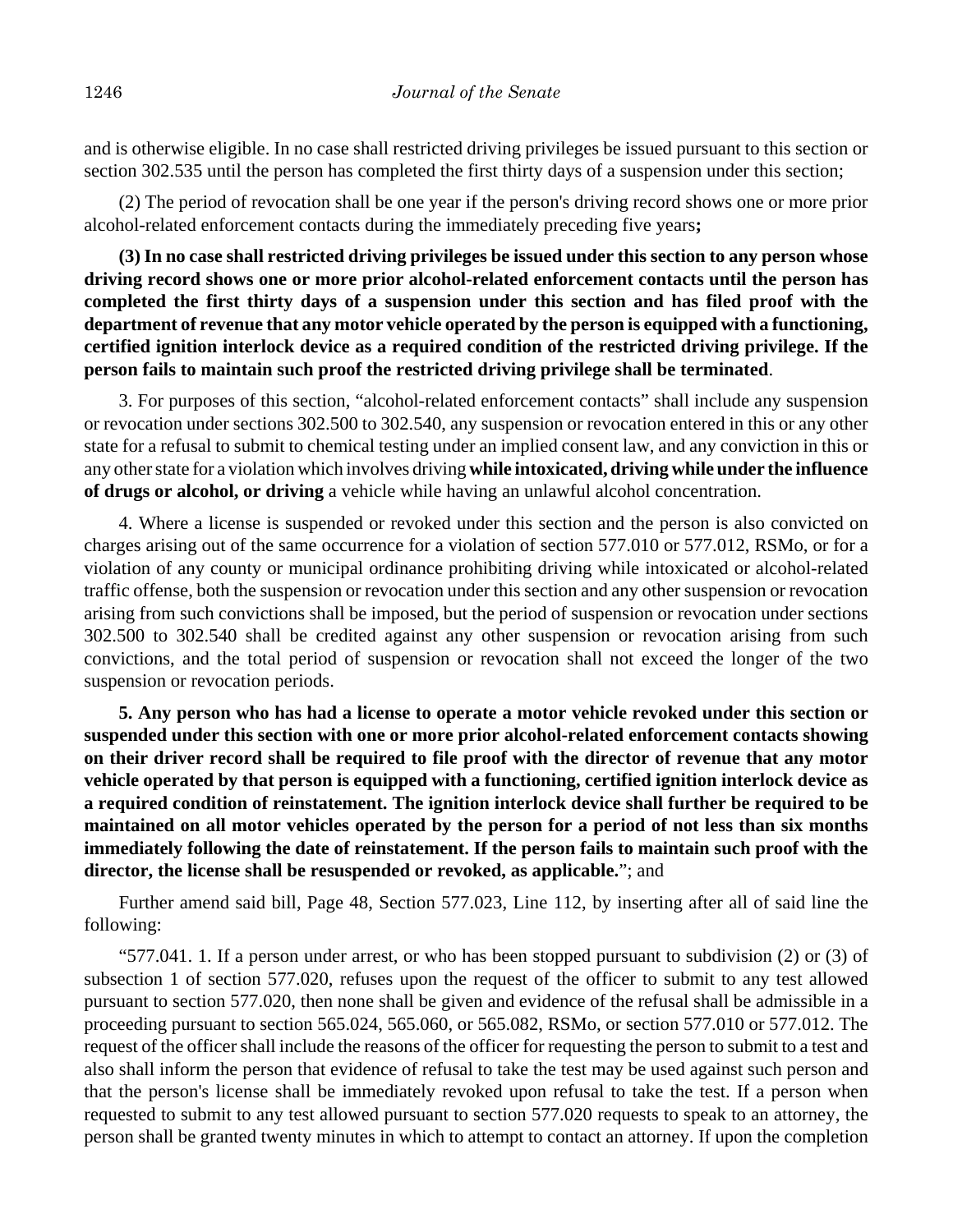of the twenty-minute period the person continues to refuse to submit to any test, it shall be deemed a refusal. In this event, the officer shall, on behalf of the director of revenue, serve the notice of license revocation personally upon the person and shall take possession of any license to operate a motor vehicle issued by this state which is held by that person. The officer shall issue a temporary permit, on behalf of the director of revenue, which is valid for fifteen days and shall also give the person a notice of such person's right to file a petition for review to contest the license revocation.

2. The officer shall make a certified report under penalties of perjury for making a false statement to a public official. The report shall be forwarded to the director of revenue and shall include the following:

(1) That the officer has:

(a) Reasonable grounds to believe that the arrested person was driving a motor vehicle while in an intoxicated or drugged condition; or

(b) Reasonable grounds to believe that the person stopped, being under the age of twenty-one years, was driving a motor vehicle with a blood alcohol content of two-hundredths of one percent or more by weight; or

(c) Reasonable grounds to believe that the person stopped, being under the age of twenty-one years, was committing a violation of the traffic laws of the state, or political subdivision of the state, and such officer has reasonable grounds to believe, after making such stop, that the person had a blood alcohol content of two-hundredths of one percent or greater;

(2) That the person refused to submit to a chemical test;

(3) Whether the officer secured the license to operate a motor vehicle of the person;

(4) Whether the officer issued a fifteen-day temporary permit;

(5) Copies of the notice of revocation, the fifteen-day temporary permit and the notice of the right to file a petition for review, which notices and permit may be combined in one document; and

(6) Any license to operate a motor vehicle which the officer has taken into possession.

3. Upon receipt of the officer's report, the director shall revoke the license of the person refusing to take the test for a period of one year; or if the person is a nonresident, such person's operating permit or privilege shall be revoked for one year; or if the person is a resident without a license or permit to operate a motor vehicle in this state, an order shall be issued denying the person the issuance of a license or permit for a period of one year.

4. If a person's license has been revoked because of the person's refusal to submit to a chemical test, such person may petition for a hearing before a circuit or associate circuit court in the county in which the arrest or stop occurred. The person may request such court to issue an order staying the revocation until such time as the petition for review can be heard. If the court, in its discretion, grants such stay, it shall enter the order upon a form prescribed by the director of revenue and shall send a copy of such order to the director. Such order shall serve as proof of the privilege to operate a motor vehicle in this state and the director shall maintain possession of the person's license to operate a motor vehicle until termination of any revocation pursuant to this section. Upon the person's request the clerk of the court shall notify the prosecuting attorney of the county and the prosecutor shall appear at the hearing on behalf of the director of revenue. At the hearing the court shall determine only: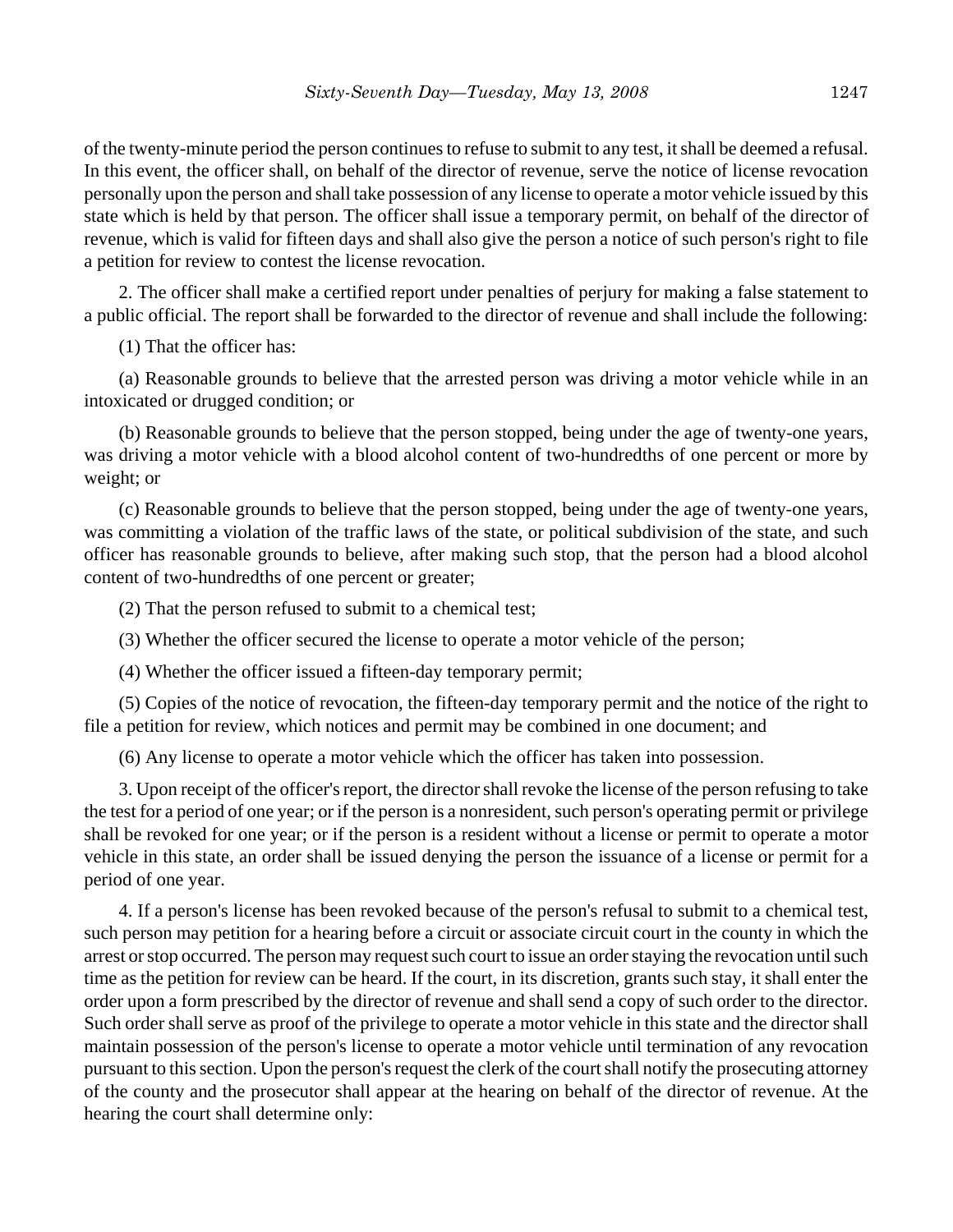(1) Whether or not the person was arrested or stopped;

(2) Whether or not the officer had:

(a) Reasonable grounds to believe that the person was driving a motor vehicle while in an intoxicated or drugged condition; or

(b) Reasonable grounds to believe that the person stopped, being under the age of twenty-one years, was driving a motor vehicle with a blood alcohol content of two-hundredths of one percent or more by weight; or

(c) Reasonable grounds to believe that the person stopped, being under the age of twenty-one years, was committing a violation of the traffic laws of the state, or political subdivision of the state, and such officer had reasonable grounds to believe, after making such stop, that the person had a blood alcohol content of two-hundredths of one percent or greater; and

(3) Whether or not the person refused to submit to the test.

5. If the court determines any issue not to be in the affirmative, the court shall order the director to reinstate the license or permit to drive.

6. Requests for review as provided in this section shall go to the head of the docket of the court wherein filed.

7. No person who has had a license to operate a motor vehicle suspended or revoked pursuant to the provisions of this section shall have that license reinstated until such person has participated in and successfully completed a substance abuse traffic offender program defined in section 577.001, or a program determined to be comparable by the department of mental health or the court. Assignment recommendations, based upon the needs assessment as described in subdivision (22) of section 302.010, RSMo, shall be delivered in writing to the person with written notice that the person is entitled to have such assignment recommendations reviewed by the court if the person objects to the recommendations. The person may file a motion in the associate division of the circuit court of the county in which such assignment was given, on a printed form provided by the state courts administrator, to have the court hear and determine such motion pursuant to the provisions of chapter 517, RSMo. The motion shall name the person or entity making the needs assessment as the respondent and a copy of the motion shall be served upon the respondent in any manner allowed by law. Upon hearing the motion, the court may modify or waive any assignment recommendation that the court determines to be unwarranted based upon a review of the needs assessment, the person's driving record, the circumstances surrounding the offense, and the likelihood of the person committing a like offense in the future, except that the court may modify but may not waive the assignment to an education or rehabilitation program of a person determined to be a prior or persistent offender as defined in section 577.023, or of a person determined to have operated a motor vehicle with fifteen-hundredths of one percent or more by weight in such person's blood. Compliance with the court determination of the motion shall satisfy the provisions of this section for the purpose of reinstating such person's license to operate a motor vehicle. The respondent's personal appearance at any hearing conducted pursuant to this subsection shall not be necessary unless directed by the court.

8. The fees for the substance abuse traffic offender program, or a portion thereof to be determined by the division of alcohol and drug abuse of the department of mental health, shall be paid by the person enrolled in the program. Any person who is enrolled in the program shall pay, in addition to any fee charged for the program, a supplemental fee to be determined by the department of mental health for the purposes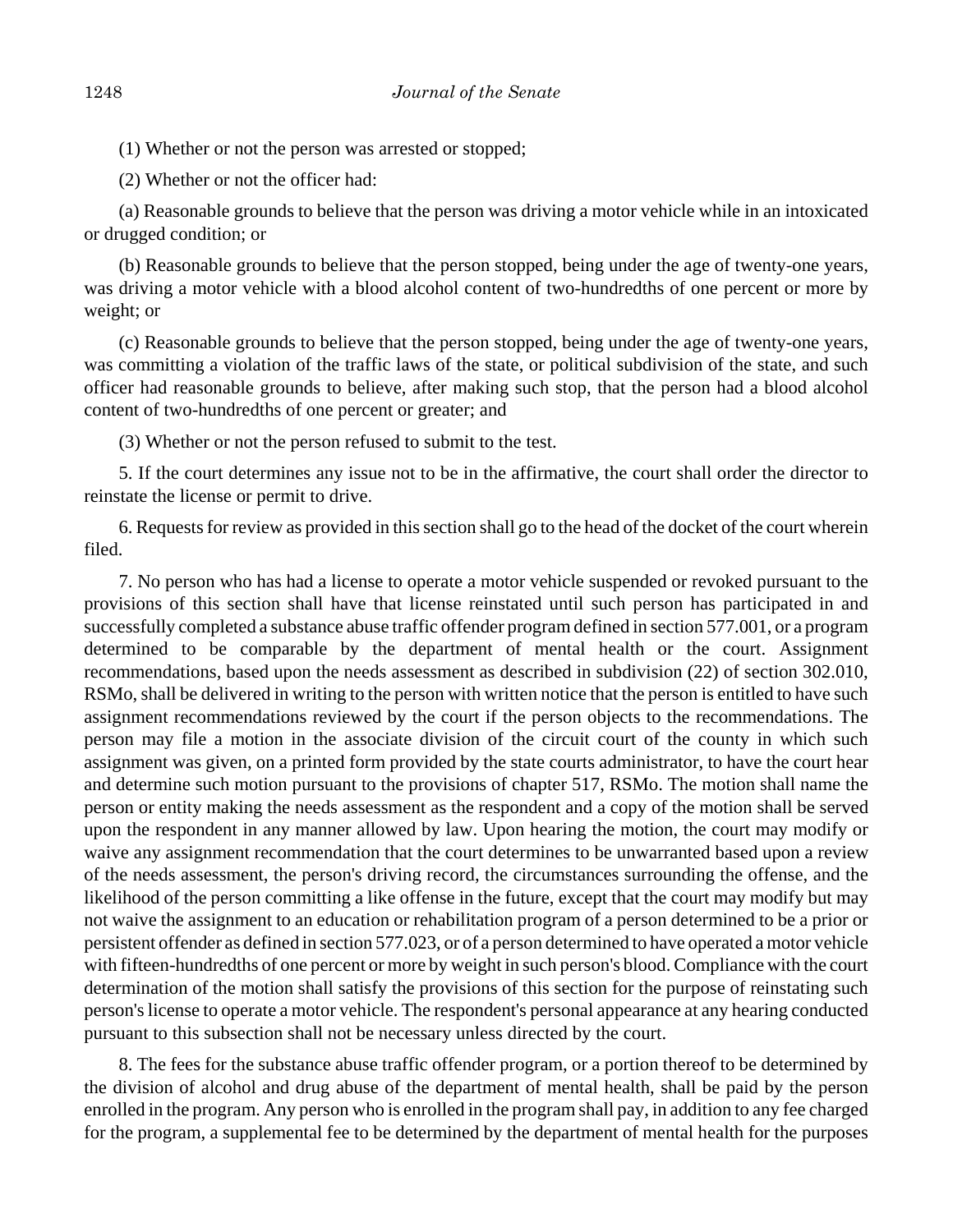of funding the substance abuse traffic offender program defined in section 302.010, RSMo, and section 577.001. The administrator of the program shall remit to the division of alcohol and drug abuse of the department of mental health on or before the fifteenth day of each month the supplemental fee for all persons enrolled in the program, less two percent for administrative costs. Interest shall be charged on any unpaid balance of the supplemental fees due the division of alcohol and drug abuse pursuant to this section and shall accrue at a rate not to exceed the annual rates established pursuant to the provisions of section 32.065, RSMo, plus three percentage points. The supplemental fees and any interest received by the department of mental health pursuant to this section shall be deposited in the mental health earnings fund which is created in section 630.053, RSMo.

9. Any administrator who fails to remit to the division of alcohol and drug abuse of the department of mental health the supplemental fees and interest for all persons enrolled in the program pursuant to this section shall be subject to a penalty equal to the amount of interest accrued on the supplemental fees due the division pursuant to this section. If the supplemental fees, interest, and penalties are not remitted to the division of alcohol and drug abuse of the department of mental health within six months of the due date, the attorney general of the state of Missouri shall initiate appropriate action of the collection of said fees and interest accrued. The court shall assess attorney fees and court costs against any delinquent program.

**10. Any person who has had a license to operate a motor vehicle revoked more than once for violation of the provisions of this section shall be required to file proof with the director of revenue that any motor vehicle operated by the person is equipped with a functioning, certified ignition interlock device as a required condition of license reinstatement. Such ignition interlock device shall further be required to be maintained on all motor vehicles operated by the person for a period of not less than six months immediately following the date of reinstatement. If the person fails to maintain such proof with the director as required by this section, the license shall be rerevoked and the person shall be guilty of a class A misdemeanor.**

**11. The revocation period of any person whose license and driving privilege has been revoked under this section and who has filed proof of financial responsibility with the department of revenue in accordance with chapter 303, RSMo, and is otherwise eligible, shall be terminated by a notice from the director of revenue after one year from the effective date of the revocation. Unless proof of financial responsibility is filed with the department of revenue, the revocation shall remain in effect for a period of two years from its effective date. If the person fails to maintain proof of financial responsibility in accordance with chapter 303, RSMo, the person's license and driving privilege shall be rerevoked and the person shall be guilty of a class A misdemeanor.**

577.600. 1. In addition to any other provisions of law, a court may require that any person who is found guilty of or pleads guilty to a first intoxication-related traffic offense, as defined in section 577.023, and a court shall require that any person who is found guilty of or pleads guilty to a second or subsequent intoxication-related traffic offense, as defined in section 577.023, shall not operate any motor vehicle unless that vehicle is equipped with a functioning, certified ignition interlock device for a period of not less than **[**one month**]six months** from the date of reinstatement of the person's driver's license. In addition, any court authorized to grant a limited driving privilege under section 302.309, RSMo, to any person who is found guilty of or pleads guilty to a second or subsequent intoxication-related traffic offense shall require the use of an ignition interlock device on all vehicles operated by the person as a required condition of the limited driving privilege. **These requirements shall be in addition to any other provisions of this chapter or chapter 302, RSMo, requiring installation and maintenance of an ignition interlock device.** Any person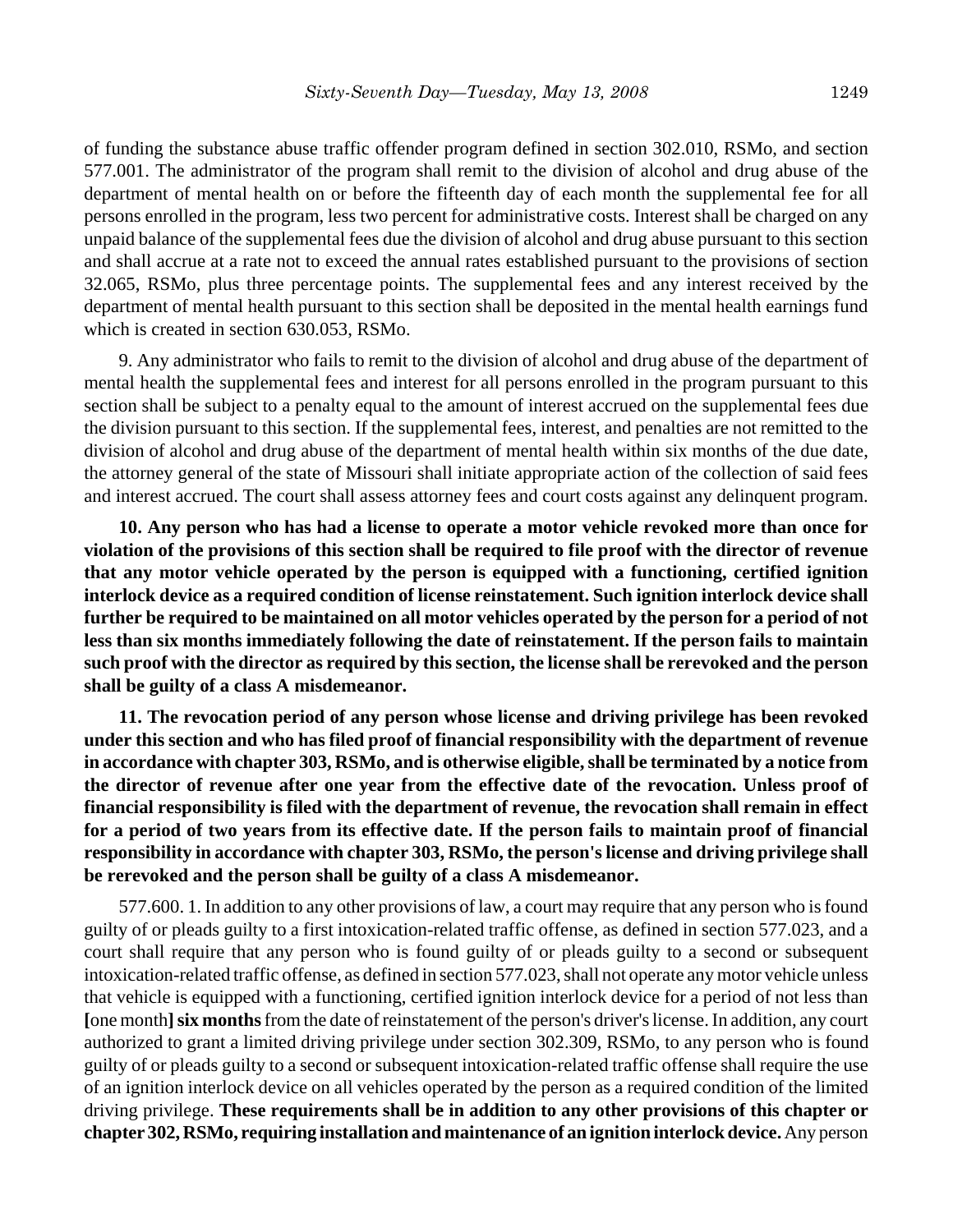required to use an ignition interlock device**, either under the provisions of this chapter or chapter 302, RSMo,** shall comply with **[**the court order,**] such requirement** subject to the penalties provided by this section.

2. No person shall knowingly rent, lease or lend a motor vehicle to a person known to have had that person's driving privilege restricted as provided in subsection 1 of this section, unless the vehicle is equipped with a functioning, certified ignition interlock device. Any person whose driving privilege is restricted as provided in subsection 1 of this section shall notify any other person who rents, leases or loans a motor vehicle to that person of the driving restriction imposed pursuant to this section.

3. Any person convicted of a violation of this section shall be guilty of a class A misdemeanor.

577.602. 1. If a court imposes a fine and requires the use of an ignition interlock device for the same offense, the amount of the fine may be reduced by the cost of the ignition interlock device.

2. If the court requires the use of an ignition interlock device, it shall order the installation of the device on any vehicle which the offender operates during the period of probation or limited driving privilege.

3. If the court imposes the use of an ignition interlock device on a person having full or limited driving privileges, the court shall require the person to provide proof of compliance with the order to the court or the probation officer within thirty days of this court's order or sooner, as required by the court**, in addition to any proof required to be filed with the director of revenue under the provisions of this chapter or chapter 302, RSMo**. If the person fails to provide proof of installation within that period, absent a finding by the court of good cause for that failure which is entered in the court record, the court shall revoke or terminate the person's probation or limited driving privilege.

4. Nothing in sections 577.600 to 577.614 shall be construed to authorize a person to operate a motor vehicle whose driving privileges have been suspended or revoked, unless the person has obtained a limited driving privilege or restricted driving privilege under other provisions of law.

5. The person whose driving privilege is restricted pursuant to section 577.600 shall report to the court or the probation officer at least once annually, or more frequently as the court may order, on the operation of each ignition interlock device in the person's vehicle or vehicles. Such person shall be responsible for the cost and maintenance of the ignition interlock device. If such device is broken, destroyed or stolen, such person shall also be liable for the cost of replacement of the device.

6. The court may require a person whose driving privilege is restricted under section 577.600 to report to any officer appointed by the court in lieu of a probation officer.

7. The court shall require periodic calibration checks that are needed for the proper operation of the ignition interlock device.

577.612. 1. It is unlawful for any person whose driving privilege is restricted pursuant to **[**section 577.600**] the provisions of this chapter or chapter 302, RSMo,** to request or solicit any other person to blow into an ignition interlock device or to start a motor vehicle equipped with the device for the purpose of providing the person so restricted with an operable motor vehicle.

2. It is unlawful to blow into an ignition interlock device or to start a motor vehicle equipped with the device for the purpose of providing an operable motor vehicle to a person whose driving privilege is restricted pursuant to **[**section 577.600**] the provisions of this chapter or chapter 302, RSMo**.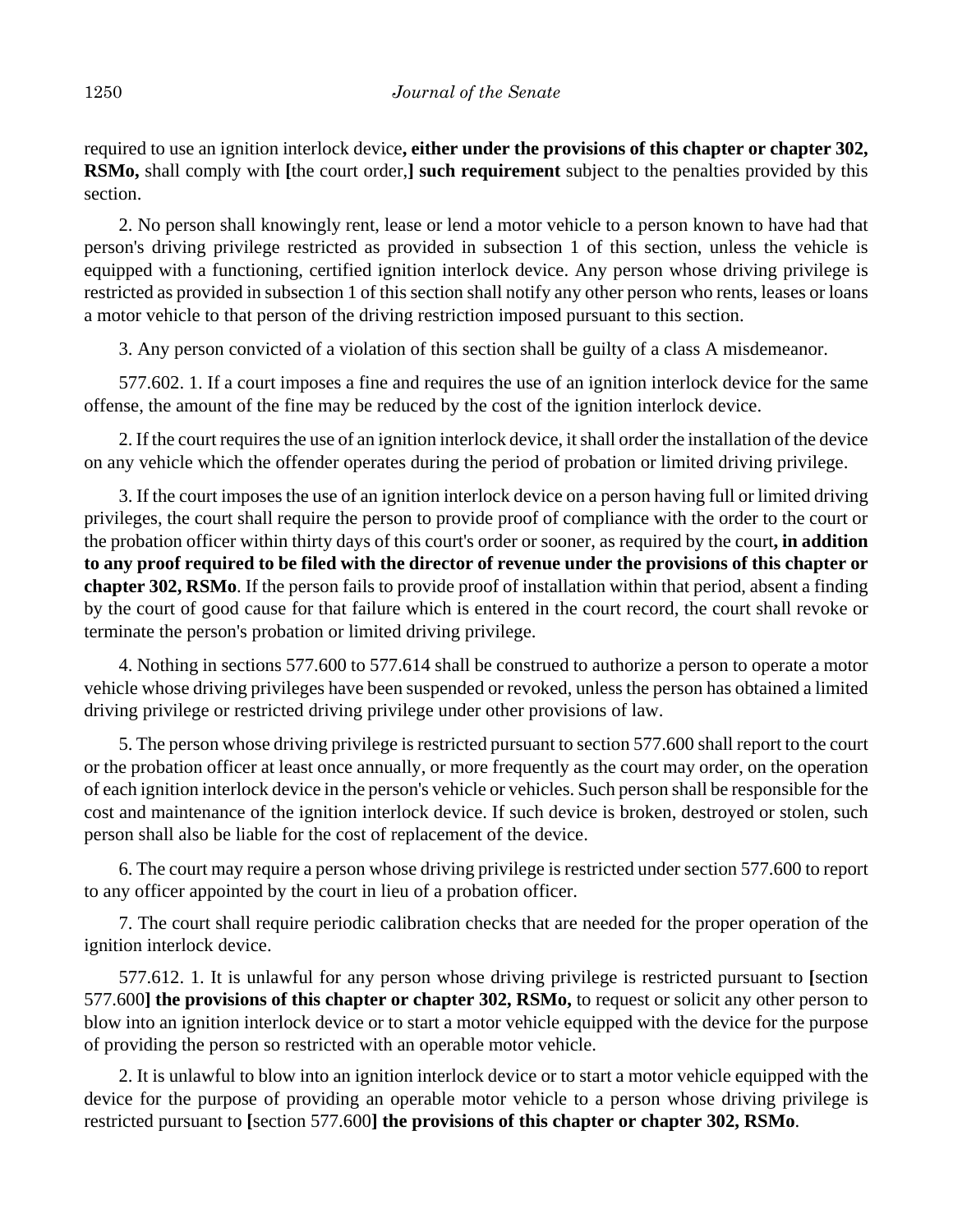3. It is unlawful to tamper with, or circumvent the operation of, an ignition interlock device.

4. Any person who violates any provision of this section is guilty of a class A misdemeanor.

Section B. The repeal and reenactment of sections 302.010, 302.060, 302.304, 302.309, 302.525, 577.023, 577.041, 577.600, 577.602, and 577.612 of section A of this act shall become effective on July 1, 2009.

Section C. Because immediate action is necessary to rectify a recent Supreme Court ruling which held that a defendant's prior guilty plea and suspended imposition of sentence in municipal court could not be used to enhance the punishment for the defendant's new intoxication-related traffic offense, section 577.023 of this act is deemed necessary for the immediate preservation of the public health, welfare, peace, and safety, and is hereby declared to be an emergency act within the meaning of the constitution, and section 577.023 of this act shall be in full force and effect upon its passage and approval."; and

Further amend said title, enacting clause and intersectional references accordingly.

## HOUSE AMENDMENT NO. 2

Amend House Committee Substitute for Senate Committee Substitute for Senate Bill Nos. 930 and 947, Page 10, Section 144.805, Line 30, by deleting the second occurrence of the opening bracket, "**[**" after the letters, "RSMo"; and

Further amend said page and section, Line 31, by putting opening and closing brackets, "**[]**" around the word "six"; and

Further amend said page, section and line, by inserting after the word, "six" the word, "**eight**"; and

Further amend said page and section, Line 32, by deleting the closing bracket, "**]**"; and

Further amend said bill by amending the title, enacting clause, and intersectional references accordingly.

# HOUSE AMENDMENT NO. 3

Amend House Committee Substitute for Senate Committee Substitute for Senate Bill No. 930 and 947, Page 33, Section 304.180, Line 102 by inserting after the second occurrence of the word "pounds" the words "**, except as provided in subsection 9 of this section**"; and

Further amend said bill, Page 33, Section 304.180, Line 118 by inserting after said line the following:

"**9. Notwithstanding subsections 3 and 6 of this section or any other provision of law to the contrary, the total gross weight of any vehicle or combination of vehicles hauling livestock may be as much as, but shall not exceed, eighty-five thousand five hundred pounds while operating on U.S. Highway 36 from St. Joseph to U.S. Highway 65, and on U.S. Highway 65 from the Iowa state line to U.S. Highway 36.**"; and

Further amend said bill by amending the title, enacting clause, and intersectional references accordingly.

## HOUSE AMENDMENT NO. 4

Amend House Committee Substitute for Senate Committee Substitute for Senate Bill Nos. 930 and 947,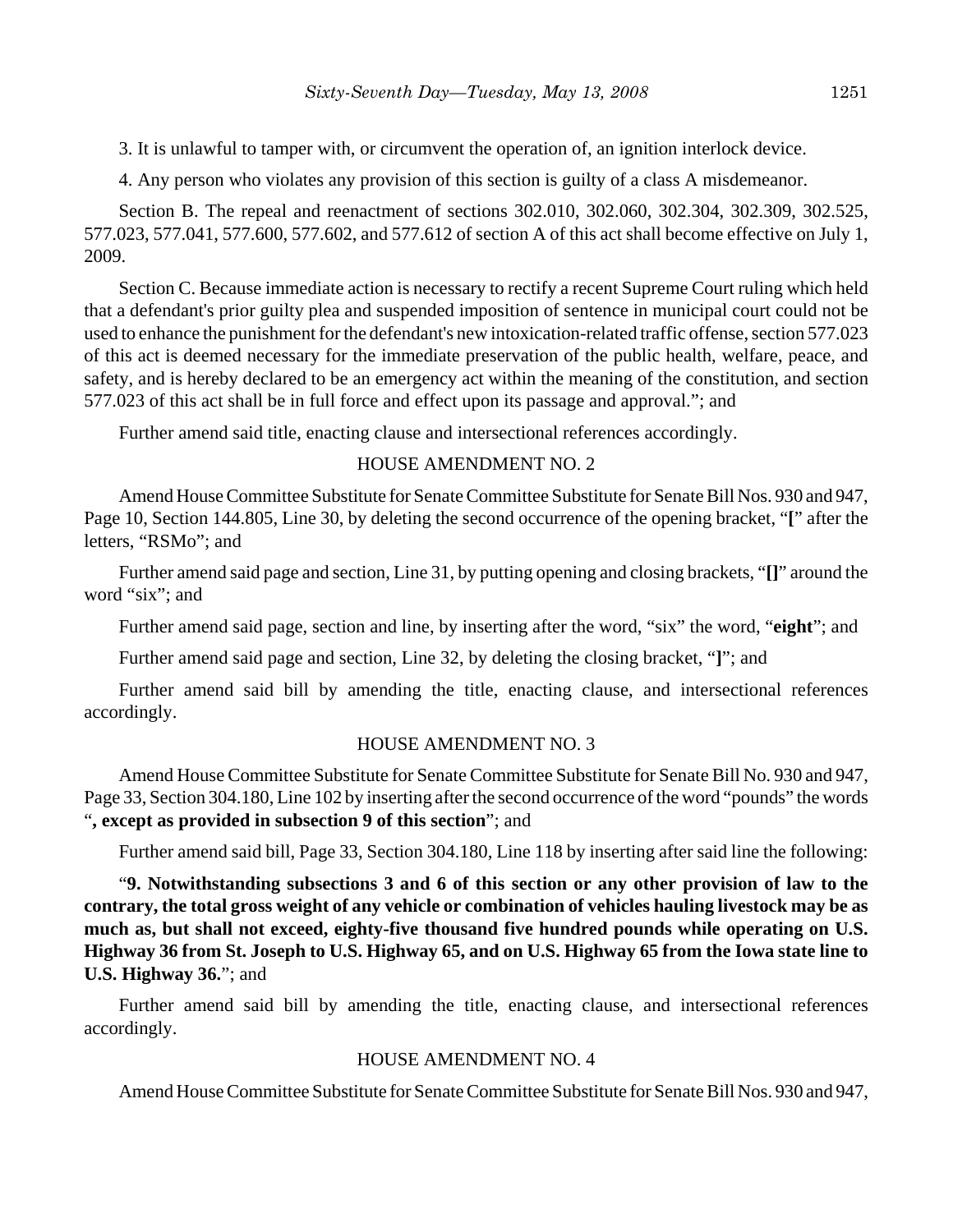Page 22, Section 302.720, Line 1, by inserting before all of said Line, the following:

"302.341. If a Missouri resident charged with a moving traffic violation of this state or any county or municipality of this state fails to dispose of the charges of which he is accused through authorized prepayment of fine and court costs and fails to appear on the return date or at any subsequent date to which the case has been continued, or without good cause fails to pay any fine or court costs assessed against him for any such violation within the period of time specified or in such installments as approved by the court or as otherwise provided by law, any court having jurisdiction over the charges shall within ten days of the failure to comply inform the defendant by ordinary mail at the last address shown on the court records that the court will order the director of revenue to suspend the defendant's driving privileges if the charges are not disposed of and fully paid within thirty days from the date of mailing. Thereafter, if the defendant fails to timely act to dispose of the charges and fully pay any applicable fines and court costs, the court shall notify the director of revenue of such failure and of the pending charges against the defendant. Upon receipt of this notification, the director shall suspend the license of the driver, effective immediately, and provide notice of the suspension to the driver at the last address for the driver shown on the records of the department of revenue. Such suspension shall remain in effect until the court with the subject pending charge requests setting aside the noncompliance suspension pending final disposition, or satisfactory evidence of disposition of pending charges and payment of fine and court costs, if applicable, is furnished to the director by the individual. Upon proof of disposition of charges and payment of fine and court costs, if applicable, and payment of the reinstatement fee as set forth in section 302.304, the director shall **[**reinstate**] return** the license **and remove the suspension from the individual's driving record**. The filing of financial responsibility with the bureau of safety responsibility, department of revenue, shall not be required as a condition of reinstatement of a driver's license suspended solely under the provisions of this section. If any city, town or village receives more than forty-five percent of its total annual revenue from fines for traffic violations occurring on state highways, all revenues from such violations in excess of forty-five percent of the total annual revenue of the city, town or village shall be sent to the director of the department of revenue and shall be distributed annually to the schools of the county in the same manner that proceeds of all penalties, forfeitures and fines collected for any breach of the penal laws of the state are distributed. For the purpose of this section the words "state highways" shall mean any state or federal highway, including any such highway continuing through the boundaries of a city, town or village with a designated street name other than the state highway number."; and

Further amend said Bill by amending the title, enacting clause, and intersectional references accordingly.

## HOUSE AMENDMENT NO. 5

Amend House Committee Substitute for Senate Committee Substitute for Senate Bill Nos. 930 and 947, Section 305.230, Page 41, Line 86, by inserting after all of said line the following:

"**385.400. Sections 385.400 to 385.436 shall be known and may be cited as the "Missouri Vehicle Protection Product Act".**

**385.403. As used in sections 385.400 to 385.436, the following terms shall mean:**

**(1) "Administrator", a third party other than the warrantor who is designated by the warrantor to be responsible for the administration of vehicle protection product warranties;**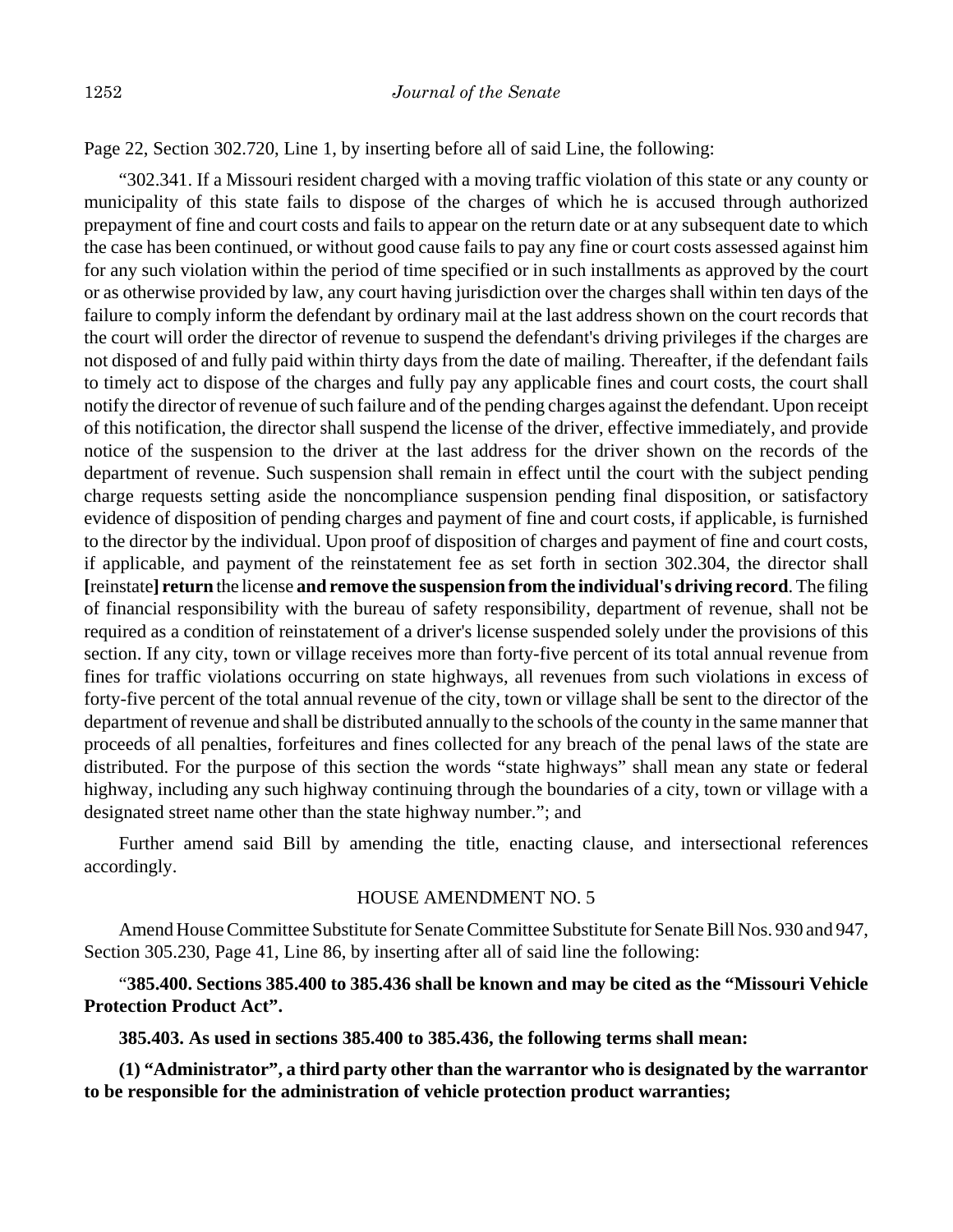**(2) "Department", the department of insurance, financial institutions and professional registration;**

**(3) "Director", the director of the department of insurance, financial institutions, and professional registration;**

**(4) "Incidental costs", expenses specified in the warranty incurred by the warranty holder related to the failure of the vehicle protection product to perform as provided in the warranty. Incidental costs may include, without limitation, insurance policy deductibles, rental vehicle charges, the difference between the actual value of the stolen vehicle at the time of theft and the cost of a replacement vehicle, sales taxes, registration fees, transaction fees, and mechanical inspection fees;**

**(5) "Premium", the consideration paid to an insurer for a reimbursement insurance policy;**

**(6) "Service contract", a contract or agreement for a separately stated consideration or for a specific duration to perform the repair, replacement, or maintenance of a motor vehicle or indemnification for repair, replacement, or maintenance, for the operational or structural failure due to a defect in materials, workmanship, or normal wear and tear, with or without additional provision for incidental payment of indemnity under limited circumstances, including but not limited to towing, rental, and emergency road service, but does not include mechanical breakdown insurance or maintenance agreements;**

**(7) "Vehicle protection product", a vehicle protection device, system, or service that:**

**(a) Is installed on or applied to a vehicle;**

**(b) Is designed to prevent loss or damage to a vehicle from a specific cause; and**

**(c) Includes a written warranty.**

**For purposes of sections 385.400 to 385.436, the term "vehicle protection product" shall include, without limitation, alarm systems, body part marking products, steering locks, window etch products, pedal and ignition locks, fuel and ignition kill switches, and electronic, radio, and satellite tracking devices;**

**(8) "Vehicle protection product warranty" or "warranty", a written agreement by a warrantor that provides that if the vehicle protection product fails to prevent loss or damage to a vehicle from a specific cause, then the warranty holder shall be paid specified incidental costs by the warrantor as a result of the failure of the vehicle protection product to perform pursuant to the terms of the warranty. Incidental costs may be reimbursed under the provisions of the warranty in either a fixed amount specified in the warranty or sales agreement or by the use of a formula itemizing specific incidental costs incurred by the warranty holder;**

**(9) "Vehicle protection product warrantor" or "warrantor", a person who is contractually obligated to the warranty holder under the terms of the vehicle protection product warranty agreement. "Warrantor" does not include an authorized insurer providing a warranty reimbursement insurance policy;**

**(10) "Warranty holder", the person who purchases a vehicle protection product or who is a permitted transferee;**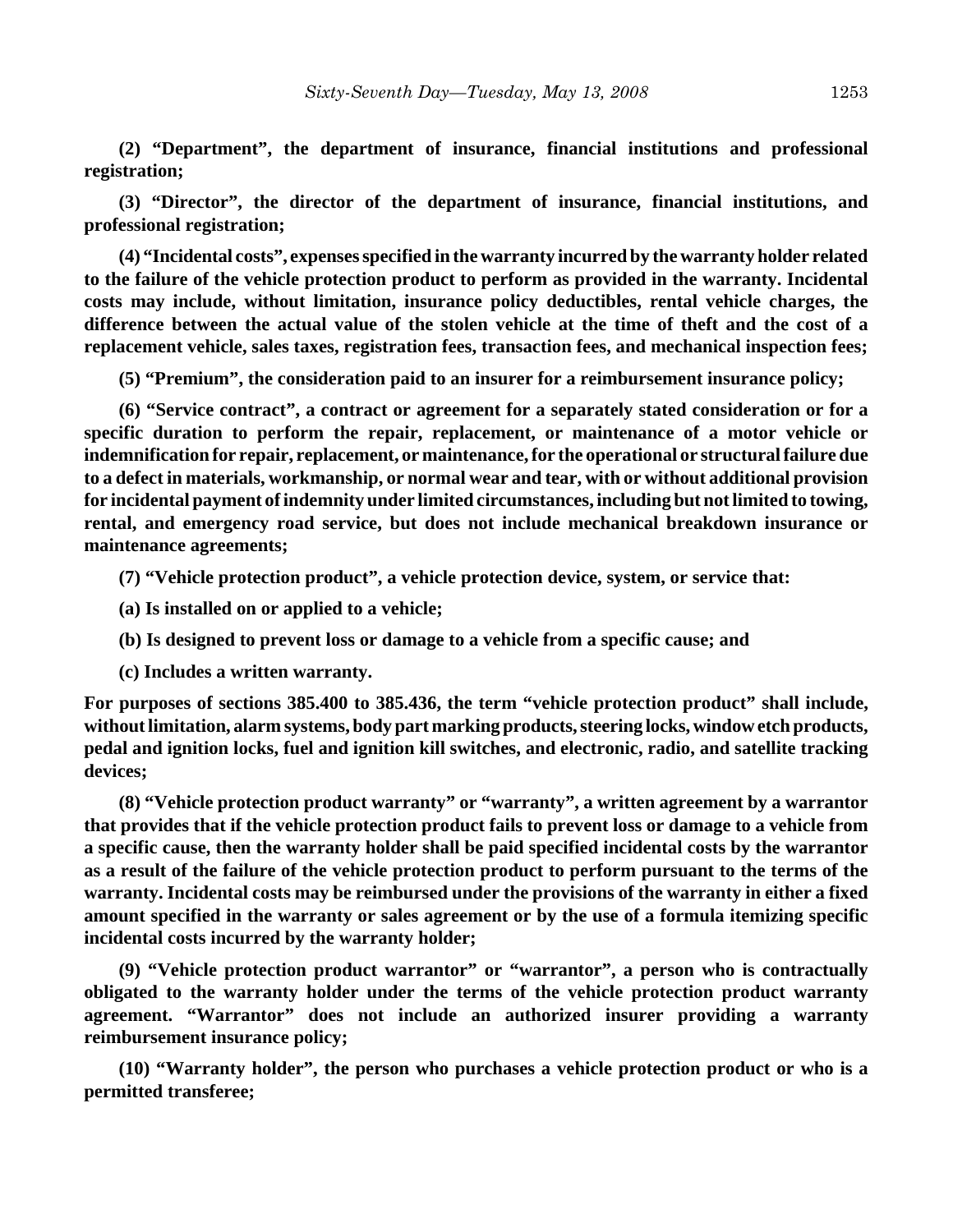**(11) "Warranty reimbursement insurance policy", a policy of insurance that is issued to the vehicle protection product warrantor to provide reimbursement to the warrantor or to pay on behalf of the warrantor all covered contractual obligations incurred by the warrantor under the terms and conditions of the insured vehicle protection product warranties sold by the warrantor.**

**385.406. 1. No vehicle protection product may be sold or offered for sale in this state unless the seller, warrantor, and administrator, if any, comply with the provisions of sections 385.400 to 385.436.**

**2. Vehicle protection product warrantors and related vehicle protection product sellers and warranty administrators complying with sections 385.400 to 385.436 are not required to comply with and are not subject to any other provisions of the state insurance code.**

**3. Service contract providers who do not sell vehicle protection products are not subject to the requirements of sections 385.400 to 385.436 and sales of vehicle protection products are exempt from the requirements of sections 385.200 to 385.220.**

**4. Warranties, indemnity agreements, and guarantees that are not provided as a part of a vehicle protection product are not subject to the provisions of sections 385.400 to 385.436.**

**5. Notwithstanding the provisions of sections 408.140 and 408.233, RSMo, a business which is licensed and regulated under sections 367.100 to 367.215 or sections 367.500 to 367.533, RSMo, may offer and sell service contracts, as defined in sections 385.200, 385.300, and 385.403, in conjunction with other transactions so long as such business complies with all other requirements of chapter 385.**

**385.409. 1. A person may not operate as a warrantor or represent to the public that the person is a warrantor unless the person is registered with the department on a form prescribed by the director.**

**2. Warrantor registration records shall be filed annually and shall be updated within thirty days of any change. The registration records shall contain the following information:**

**(1) The warrantor's name, any fictitious names under which the warrantor does business in the state, principal office address, and telephone number;**

**(2) The name and address of the warrantor's agent for service of process in the state if other than the warrantor;**

**(3) The names of the warrantor's executive officer or officers directly responsible for the warrantor's vehicle protection product business;**

**(4) The name, address, and telephone number of any administrators designated by the warrantor to be responsible for the administration of vehicle protection product warranties in this state;**

**(5) A copy of the warranty reimbursement insurance policy or policies or other financial information required by section 385.412;**

**(6) A copy of each warranty the warrantor proposes to use in this state; and**

**(7) A statement indicating under which provision of section 385.412 the warrantor qualifies to do business in this state as a warrantor.**

**3. The director may charge each registrant a reasonable fee to offset the cost of processing the**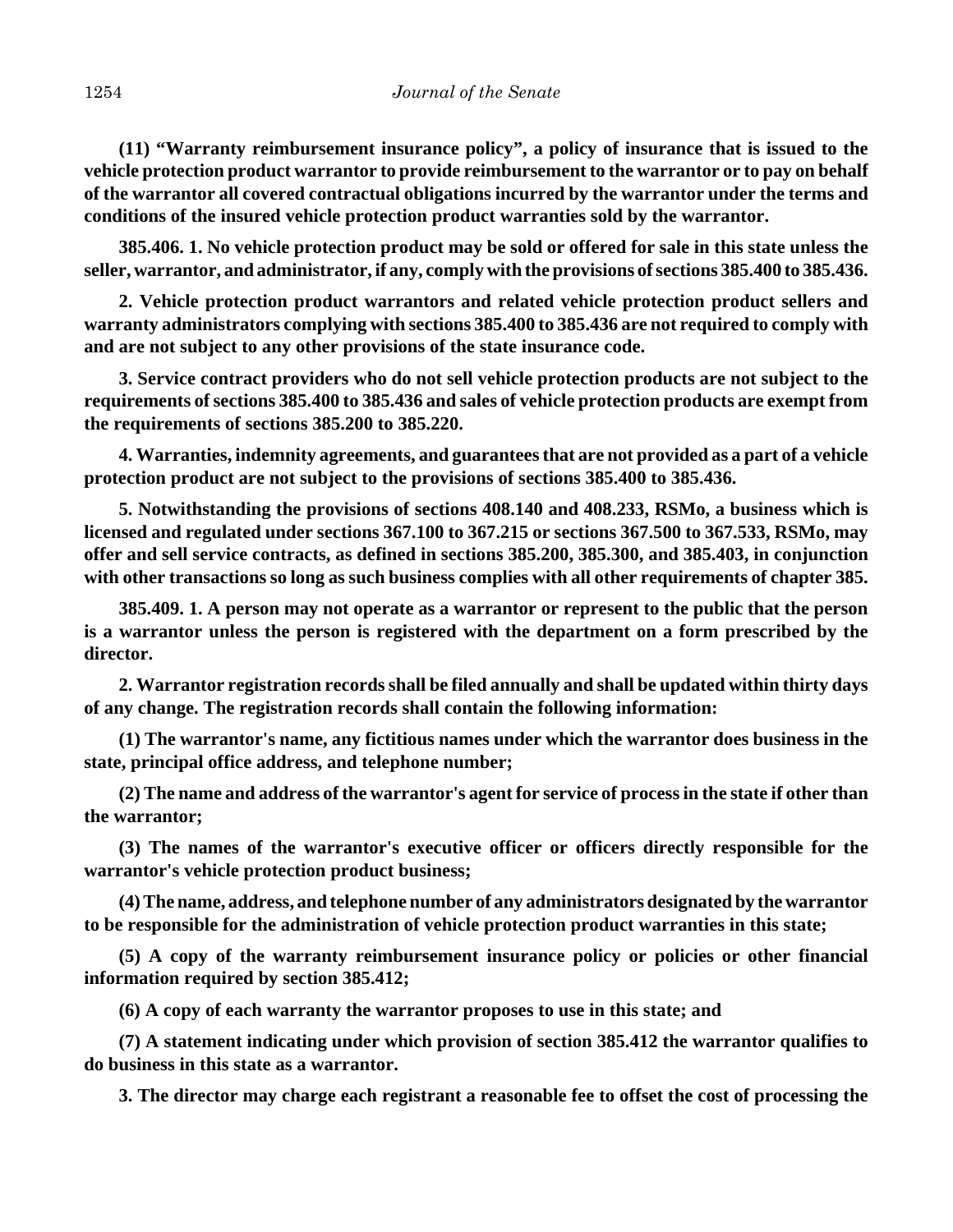**registration and maintaining the records in an amount not to exceed five hundred dollars annually or as set by regulation. The information in subdivisions (1) and (2) of subsection 2 of this section shall be made available to the public.**

**4. If a registrant fails to register by the renewal deadline, the director shall give him or her written notice of the failure and the registrant will have thirty days to complete the renewal of his or her registration before he or she is suspended from being registered in this state.**

**5. An administrator or person who sells or solicits a sale of a vehicle protection product but who is not a warrantor shall not be required to register as a warrantor or be licensed under the insurance laws of this state to sell vehicle protection products.**

**385.412. No vehicle protection product shall be sold or offered for sale in this state unless the warrantor conforms to either subdivision (1) or (2) of this section in order to ensure adequate performance under the warranty. No other financial security requirements or financial standards for warrantors shall be required. The vehicle protection product's warrantor may meet the requirements of this section by:**

**(1) Obtaining a warranty reimbursement insurance policy issued by an insurer authorized to do business within this state which provides that the insurer will pay to, or on behalf of, the warrantor one hundred percent of all sums that the warrantor is legally obligated to pay according to the warrantor's contractual obligations under the warrantor's vehicle protection product warranty. The warrantor shall file a true and correct copy of the warranty reimbursement insurance policy with the director. The policy shall contain the provisions required in section 385.415; or**

**(2) Maintaining a net worth or stockholder's equity of fifty million dollars. The warrantor shall provide the director with a copy of the warrantor's or warrantor's parent company's most recent Form 10-K or Form 20-F filed with the Securities and Exchange Commission within the last calendar year, or if the warrantor does not file with the Securities and Exchange Commission, a copy of the warrantor or the warrantor's parent company's audited financial statements that shows a net worth of the warrantor or its parent company of at least fifty million dollars. If the warrantor's parent company's Form 10-K, Form 20-F, or audited financial statements are filed to meet the warrantor's financial stability requirement, then the parent company shall agree to guarantee the obligations of the warrantor relating to warranties issued by the warrantor in this state. The financial information filed under this subdivision shall be confidential as a trade secret of the entity filing the information and not subject to public disclosure if the entity is not required to file with the Securities and Exchange Commission.**

**385.415. No warranty reimbursement insurance policy shall be issued, sold, or offered for sale in this state unless the policy meets the following conditions:**

**(1) The policy states that the issuer of the policy will reimburse or pay on behalf of the vehicle protection product warrantor all covered sums which the warrantor is legally obligated to pay or will provide that all service that the warrantor is legally obligated to perform according to the warrantor's contractual obligations under the provisions of the insured warranties sold by the warrantor;**

**(2) The policy states that in the event payment due under the terms of the warranty is not provided by the warrantor within sixty days after proof of loss has been filed according to the terms**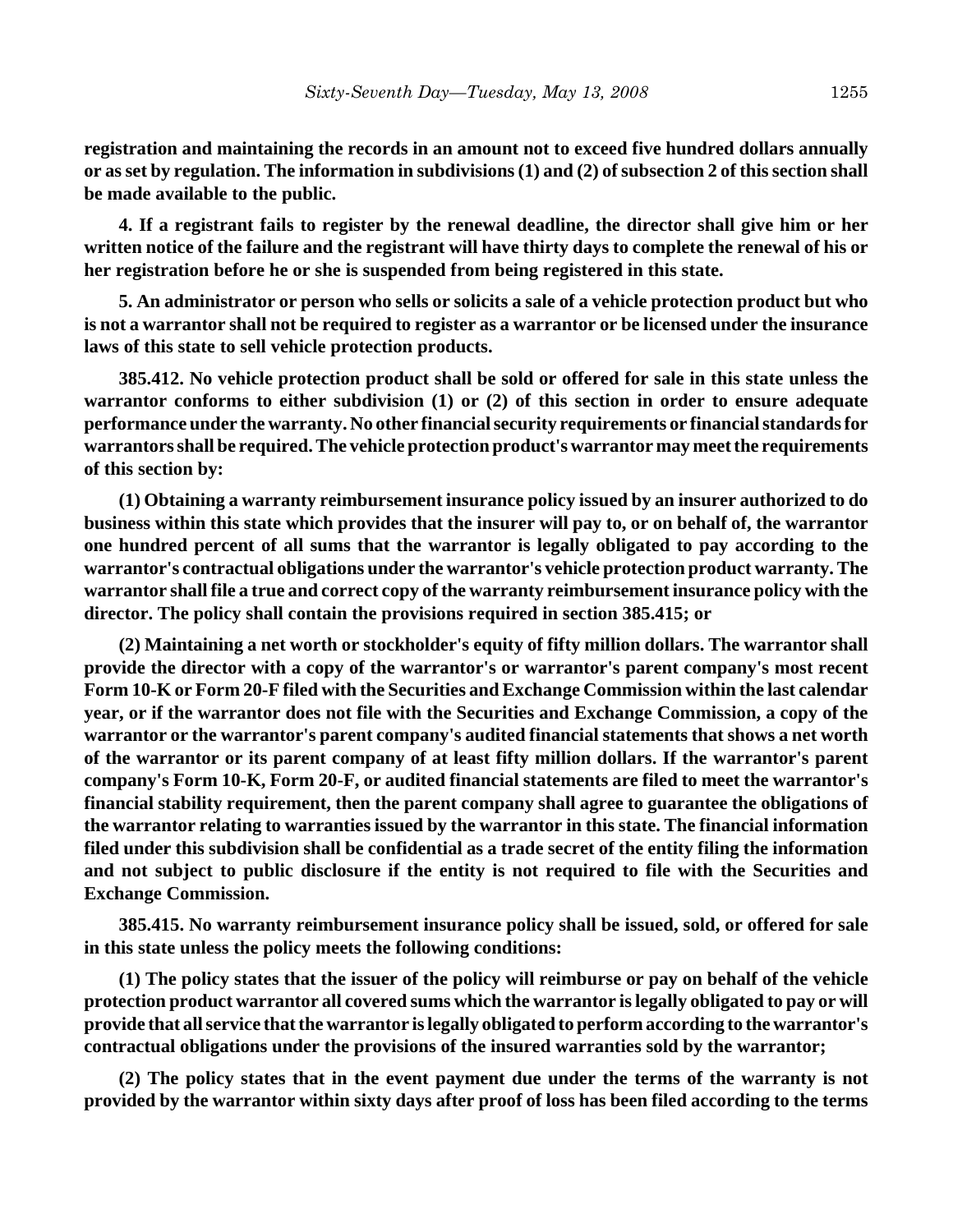**of the warranty by the warranty holder, the warranty holder may file directly with the warranty reimbursement insurance company for reimbursement;**

**(3) The policy provides that a warranty reimbursement insurance company that insures a warranty shall be deemed to have received payment of the premium if the warranty holder paid for the vehicle protection product and insurer's liability under the policy shall not be reduced or relieved by a failure of the warrantor, for any reason, to report the issuance of a warranty to the insurer; and**

**(4) The policy has the following provisions regarding cancellation of the policy:**

**(a) The issuer of a reimbursement insurance policy shall not cancel such policy until a notice of cancellation in writing has been mailed or delivered to the director and each insured warrantor sixty days prior to cancellation of the policy;**

**(b) The cancellation of a reimbursement insurance policy shall not reduce the issuer's responsibility for vehicle protection products sold prior to the date of cancellation; and**

**(c) In the event an insurer cancels a policy that a warrantor has filed with the director, the warrantor shall do either of the following:**

**a. File a copy of a new policy with the director, before the termination of the prior policy; or**

**b. Discontinue offering warranties as of the termination date of the policy until a new policy becomes effective and is accepted by the director.**

**385.418. 1. Every vehicle protection product warranty shall be written in clear, understandable language and shall be printed or typed in an easy-to-read point size and font and shall not be issued, sold, or offered for sale in the state unless the warranty:**

**(1) States that the obligations of the warrantor to the warranty holder are guaranteed under a warranty reimbursement insurance policy if the warrantor elects to meet its financial responsibility obligations under subdivision (1) of section 385.412, or states the obligations of the warrantor under this warranty are backed by the full faith and credit of the warrantor if the warrantor elects to meet its financial responsibility under subdivision (2) of section 385.412;**

**(2) States that in the event a warranty holder must make a claim against a party other than the warrantor, the warranty holder is entitled to make a direct claim against the warranty reimbursement insurer upon the failure of the warrantor to pay any claim or meet any obligation under the terms of the warranty within sixty days after proof of loss has been filed with the warrantor, if the warrantor elects to meet its financial responsibility obligations under subdivision (1) of section 385.412;**

**(3) States the name and address of the insurer of the warranty reimbursement insurance policy, and this information need not be preprinted on the warranty form but may be stamped on the warranty, if the warrantor elects to meet its financial responsibility obligations under subdivision (1) of section 385.412;**

**(4) Identifies the warrantor, the seller, and the warranty holder;**

**(5) Sets forth the total purchase price of the vehicle protection product warranty and the terms under which it is to be paid; however, the purchase price is not required to be preprinted on the**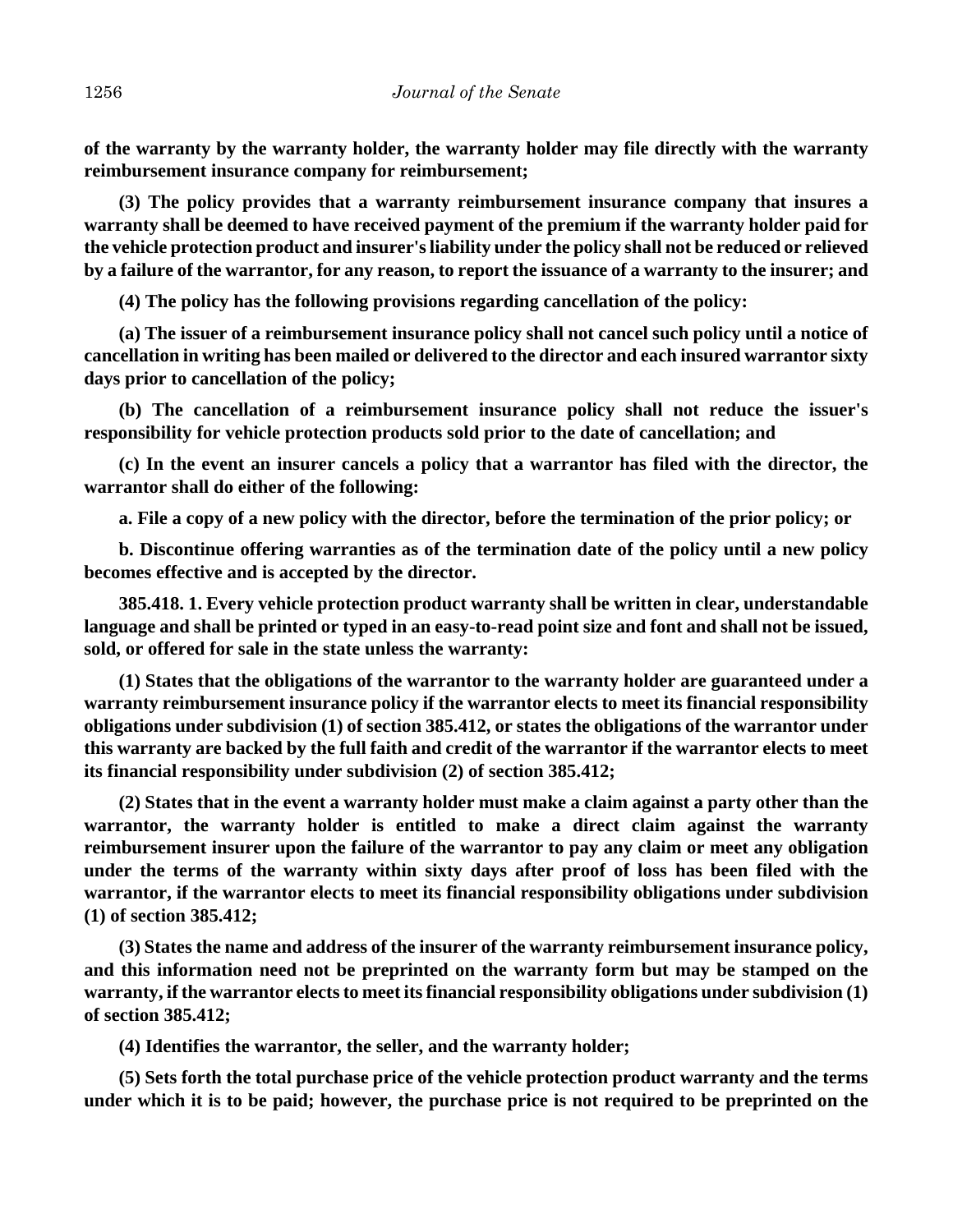**vehicle protection product warranty and may be negotiated with the consumer at the time of sale;**

**(6) Sets forth the procedure for making a claim, including a telephone number;**

**(7) States the existence of a deductible amount, if any;**

**(8) Specifies the payments or performance to be provided under the warranty including payments for incidental costs, the manner of calculation or determination of payments or performance, and any limitations, exceptions, or exclusions;**

**(9) Sets forth all of the obligations and duties of the warranty holder such as the duty to protect against further damage to the vehicle, the obligation to notify the warrantor in advance of any repair, or other similar requirements, if any;**

**(10) Sets forth any terms, restrictions, or conditions governing transferability of the warranty, if any; and**

**(11) Contains a disclosure that reads substantially as follows: "This agreement is a product warranty and is not insurance".**

**2. At the time of sale, the seller or warrantor shall provide to the purchaser:**

**(1) A copy of the vehicle protection product warranty; or**

**(2) A receipt or other written evidence of the purchase of the vehicle protection product and a copy of the warranty within thirty days of the date of purchase.**

**385.421. 1. No vehicle protection product may be sold or offered for sale in this state unless the vehicle protection product warranty states the terms and conditions governing the cancellation of the sale and warranty, if any.**

**2. The warrantor may only cancel the warranty if the warranty holder does any of the following:**

**(1) Fails to pay for the vehicle protection product;**

**(2) Makes a material misrepresentation to the seller or warrantor;**

**(3) Commits fraud; or**

**(4) Substantially breaches the warranty holder's duties under the warranty.**

**3. A warrantor canceling a warranty shall mail written notice of cancellation to the warranty holder at the last known address of the warranty holder in the warrantor's records at least thirty days prior to the effective date of the cancellation. The notice shall state the effective date of the cancellation and the reason for the cancellation.**

**385.424. 1. Unless licensed as an insurance company, a vehicle protection product warrantor shall not use in its name, contracts, or literature the words "insurance", "casualty", "surety", "mutual", or any other word that is descriptive of the insurance, casualty, or surety business or that is deceptively similar to the name or description of any insurance or surety corporation or any other vehicle protection product warrantor. A warrantor may use the term "guaranty" or a similar word in the warrantor's name. A warrantor or its representative shall not in its vehicle protection product warranties or literature make, permit, or cause to be made any false or misleading statement, or**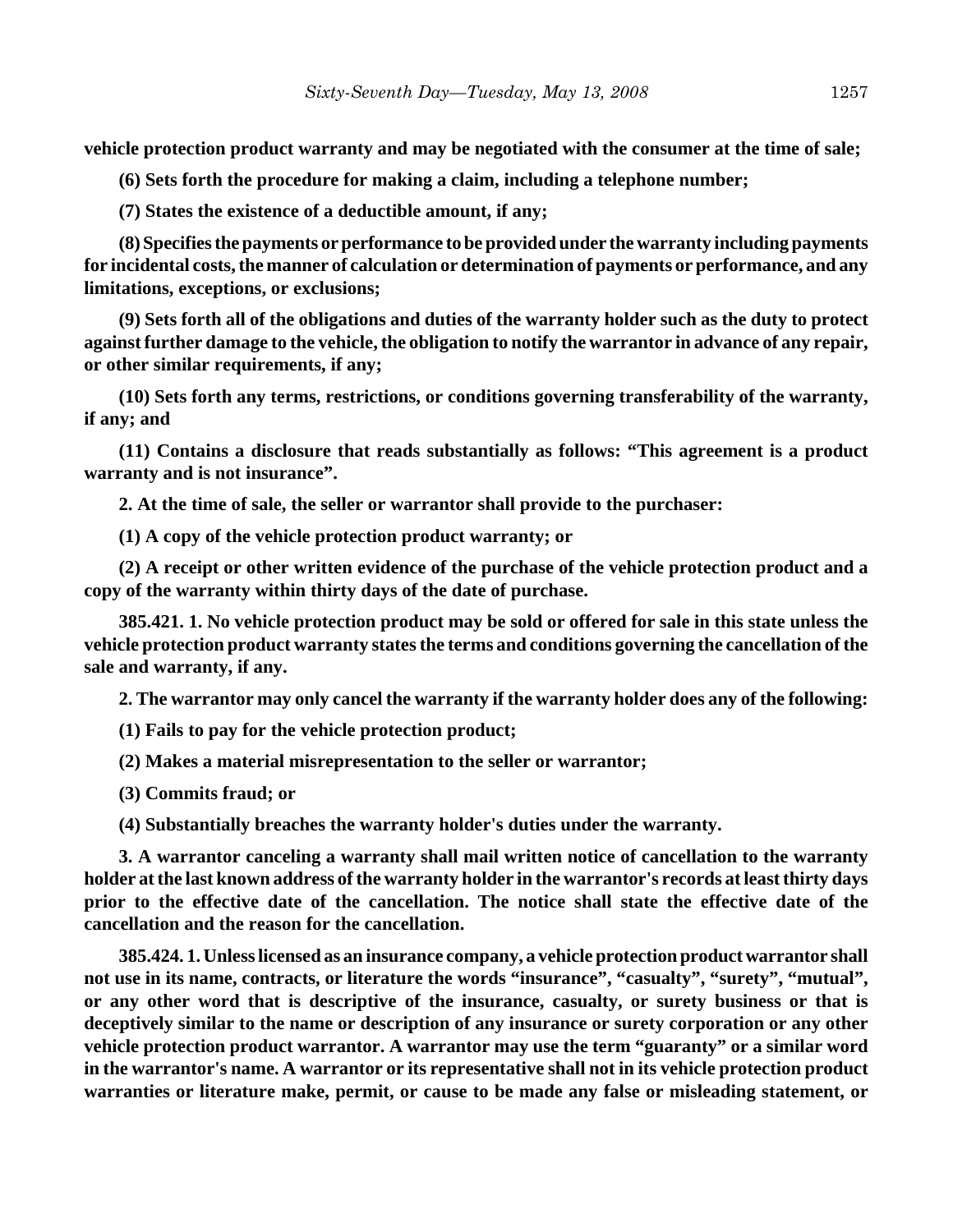**deliberately omit any material statement that would be considered misleading if omitted, in connection with the sale, offer to sell, or advertisement of a vehicle protection product warranty.**

**2. A vehicle protection product seller or warrantor may not require as a condition of financing that a retail purchaser of a motor vehicle purchase a vehicle protection product.**

**385.427. 1. All vehicle protection product warrantors shall keep accurate accounts, books, and records concerning transactions regulated under sections 385.400 to 385.436.**

**2. A vehicle protection product warrantor's accounts, books, and records shall include:**

**(1) Copies of all vehicle protection product warranties;**

**(2) The name and address of each warranty holder; and**

**(3) Claims files which shall contain at least the dates, amounts, and descriptions of all receipts, claims, and expenditures.**

**3. A vehicle protection product warrantor shall retain all required accounts, books, and records pertaining to each warranty holder for at least three years after the specified period of coverage has expired. A warrantor discontinuing business in the state shall maintain its records until it furnishes the director satisfactory proof that it has discharged all obligations to warranty holders in this state.**

**4. Vehicle protection product warrantors shall make all accounts, books, and records concerning transactions regulated under sections 385.400 to 385.436 available to the director for examination.**

**385.430. 1. The director may conduct examinations of warrantors, administrators, or other persons to enforce sections 385.400 to 385.436 and protect warranty holders in this state. Upon request of the director, a warrantor shall make available to the director all accounts, books, and records concerning vehicle protection products provided by the warrantor that are necessary to enable the director to reasonably determine compliance or noncompliance with sections 385.400 to 385.436.**

**2. If the director determines that a person has engaged, is engaging in, or has taken a substantial step toward engaging in An Act, practice, or course of business constituting a violation of sections 385.400 to 385.436 or a rule adopted or order issued pursuant thereto, or a person has materially aided or is materially aiding An Act, practice, omission, or course of business constituting a violation of sections 385.400 to 385.436 or a rule adopted or order issued pursuant thereto, the director may issue such administrative orders as authorized under section 374.046, RSMo. A violation of these sections is a level two violation under section 374.049, RSMo.**

**3. If the director believes that a person has engaged, is engaging in, or has taken a substantial step toward engaging in An Act, practice, or course of business constituting a violation of sections 385.400 to 385.436 or a rule adopted or order issued pursuant thereto, or that a person has materially aided or is materially aiding An Act, practice, omission, or course of business constituting a violation of sections 385.400 to 385.436 or a rule adopted or order issued pursuant thereto, the director may maintain a civil action for relief authorized under section 374.048, RSMo. A violation of these sections is a level two violation under section 374.049, RSMo.**

**385.433. The director may promulgate rules and regulations to implement the provisions of**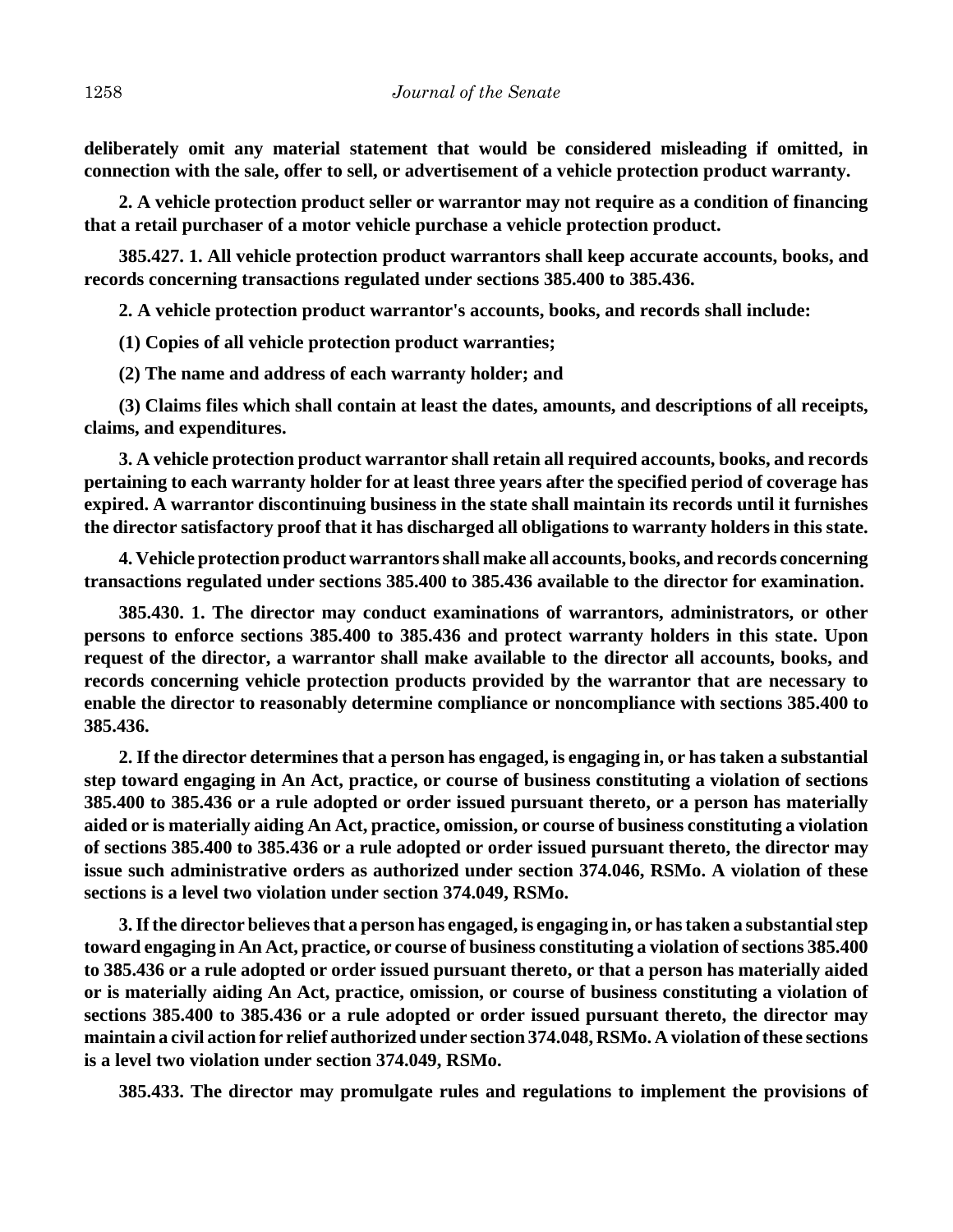**sections 385.400 to 385.436. Such rules and regulations shall include disclosures for the benefit of the warranty holder, record keeping, and procedures for public complaints. Any rule or portion of a rule, as that term is defined in section 536.010, RSMo, that is created under the authority delegated in this section shall become effective only if it complies with and is subject to all of the provisions of chapter 536, RSMo, and, if applicable, section 536.028, RSMo. This section and chapter 536, RSMo, are nonseverable and if any of the powers vested with the general assembly pursuant to chapter 536, RSMo, to review, to delay the effective date, or to disapprove and annul a rule are subsequently held unconstitutional, then the grant of rulemaking authority and any rule proposed or adopted after January 1, 2009, shall be invalid and void.**

**385.436. Sections 385.400 to 385.436 applies to all vehicle protection products sold or offered for sale on or after January 1, 2009. The failure of any person to comply with sections 385.400 to 385.436 prior to January 1, 2009, shall not be admissible in any court proceeding, administrative proceeding, arbitration, or alternative dispute resolution proceeding and may not otherwise be used to prove that the action of any person or the affected vehicle protection product was unlawful or otherwise improper. The adoption of sections 385.400 to 385.436 does not imply that a vehicle protection product warranty was insurance prior to January 1, 2009. The penalty provision of sections 385.400 to 385.436 do not apply to any violation of sections 385.400 to 385.436 relating to or in connection with the sale or failure to disclose in a retail installment contract or lease, or contract or agreement that provides for payments under a vehicle protection product warranty so long as the sale of such product, contract, or agreement was otherwise disclosed to the purchaser in writing at the time of the purchase or lease.**"; and

Further amend said title, enacting clause and intersectional references accordingly.

#### HOUSE AMENDMENT NO. 6

Amend House Committee Substitute for Senate Committee Substitute for Senate Bill Nos. 930 and 947, Page 48, Section 577.023, Line 112, by inserting after all of said line the following:

"590.050. 1. The POST commission shall establish requirements for the continuing education of all peace officers. Peace officers who make traffic stops shall be required to receive **[**annual training**] three hours of training within the law enforcement continuing education three-year reporting period** concerning the prohibition against racial profiling and such training shall promote understanding and respect for racial and cultural differences and the use of effective, noncombative methods for carrying out law enforcement duties in a racially and culturally diverse environment.

2. The director shall license continuing education providers and may probate, suspend and revoke such licenses upon written notice stating the reasons for such action. Any person aggrieved by a decision of the director pursuant to this subsection may appeal as provided in chapter 536, RSMo.

3. The costs of continuing law enforcement education shall be reimbursed in part by moneys from the peace officer standards and training commission fund created in section 590.178, subject to availability of funds, except that no such funds shall be used for the training of any person not actively commissioned or employed by a county or municipal law enforcement agency.

4. The director may engage in any activity intended to further the professionalism of peace officers through training and education, including the provision of specialized training through the department of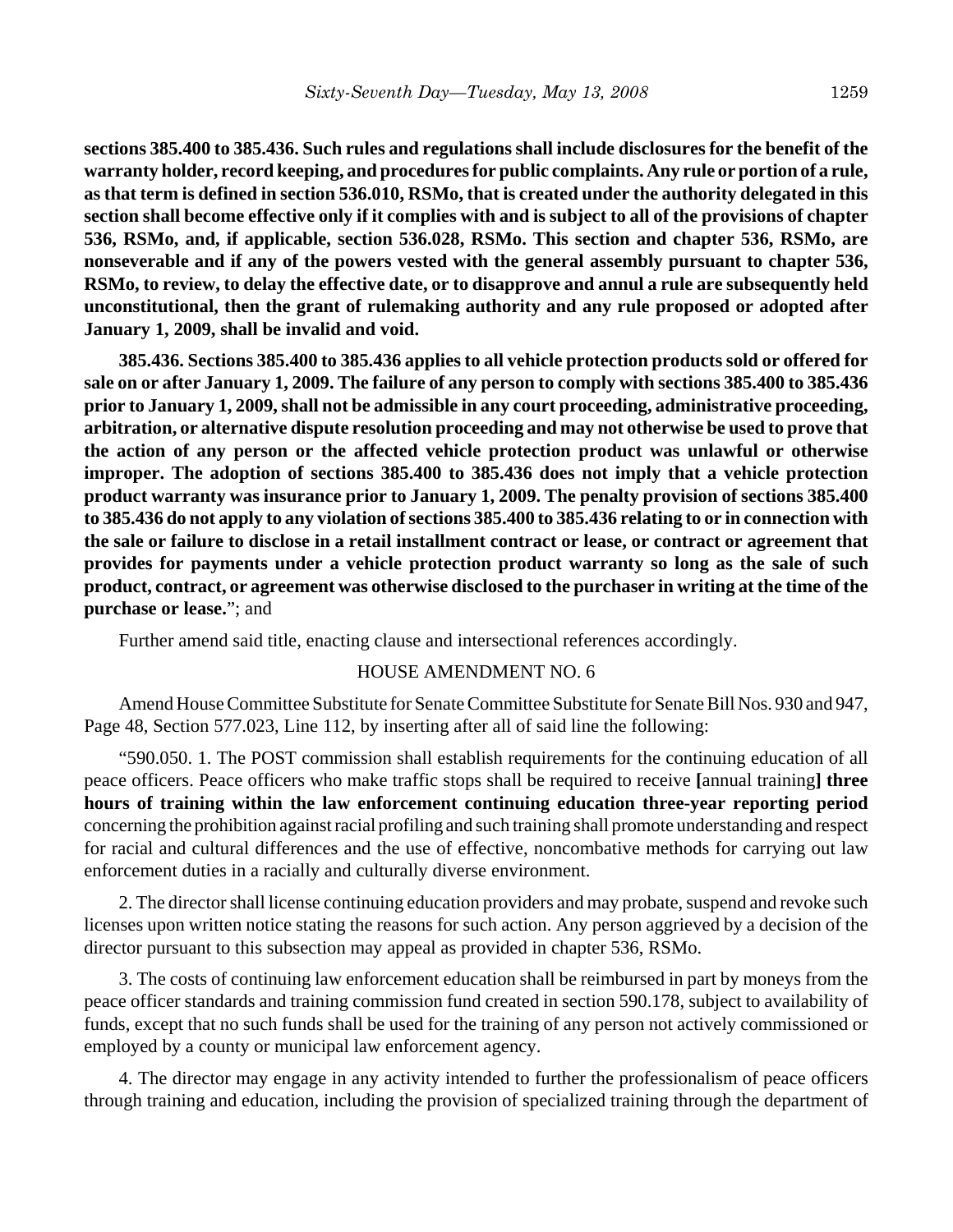public safety."; and

Further amend said title, enacting clause and intersectional references accordingly.

## HOUSE AMENDMENT NO. 7

Amend House Committee Substitute for Senate Committee Substitute for Senate Bill No. 930 and 947, Page10, Section 155.010, Line 13 by inserting after said line the following:

"226.525. 1. The state highways and transportation commission is directed to erect within the right-of-way of all classes of highways within the state signs and notices pertaining to publicly and privately owned natural wonders **[**and**],** scenic and historical attractions**, and tourist attractions as defined in subsection 3 of this section,** under the following conditions:

(1) Such signs shall not violate any federal law, rule, or regulation affecting the allocation of federal funds to the state of Missouri or which violate any safety regulation formally promulgated by the state highways and transportation commission.

(2) Such official signs shall be limited in content to the name of the attraction and necessary travel information.

(3) The state highways and transportation commission shall determine those sites and attractions for which directional and other official signs may be erected as permitted by Section 131 of Title 23, United States Code, which it deems of such importance as to justify such signing, using as a guide those publicly or privately owned natural wonders and scenic, historic, educational, cultural, or recreational sites which have been determined to be of general interest.

(4) The state highways and transportation commission may require reimbursement for the cost of erection and maintenance of the official directional signs authorized hereunder when sites or attractions are privately owned by other than the state or political subdivisions. The state highways and transportation commission shall prescribe the size, number and locations of such signs based upon its determination of the travelers' need for directional information.

2. The commission shall adopt rules to implement a program for the erection and maintenance of tourist-oriented directional signs within the right-of-way of state highways in the state. The tourist-oriented directional signs shall provide business identification and directional information for natural attractions and activities which, during a normal business season, derive a major portion of the income and visitors for the business or activity from motorists not residing in the immediate area of the business or activity.

Natural attractions and activities eligible for such tourist-oriented directional signs shall include, but not be limited to, caves, museums, wineries, antique business districts and tourist-oriented directional signs indicating the location of any veterans' memorial located at any college in such county provided that such signs are located on a highway known as the "Veterans' Memorial Highway" in any county of the first classification with a population of more than one hundred seventy thousand inhabitants but less than two hundred thousand inhabitants.

**3. For purposes of this section, "tourist attraction" means a permanently established attraction or facility which attracts or is used by more than seven hundred fifty thousand visitors annually which appeals to the recreational desires and tastes of the traveling public through the presentation of services or devices designed to entertain or educate visitors and an established agri-tourism attraction whose products or services are regulated by the department of agriculture or a facility**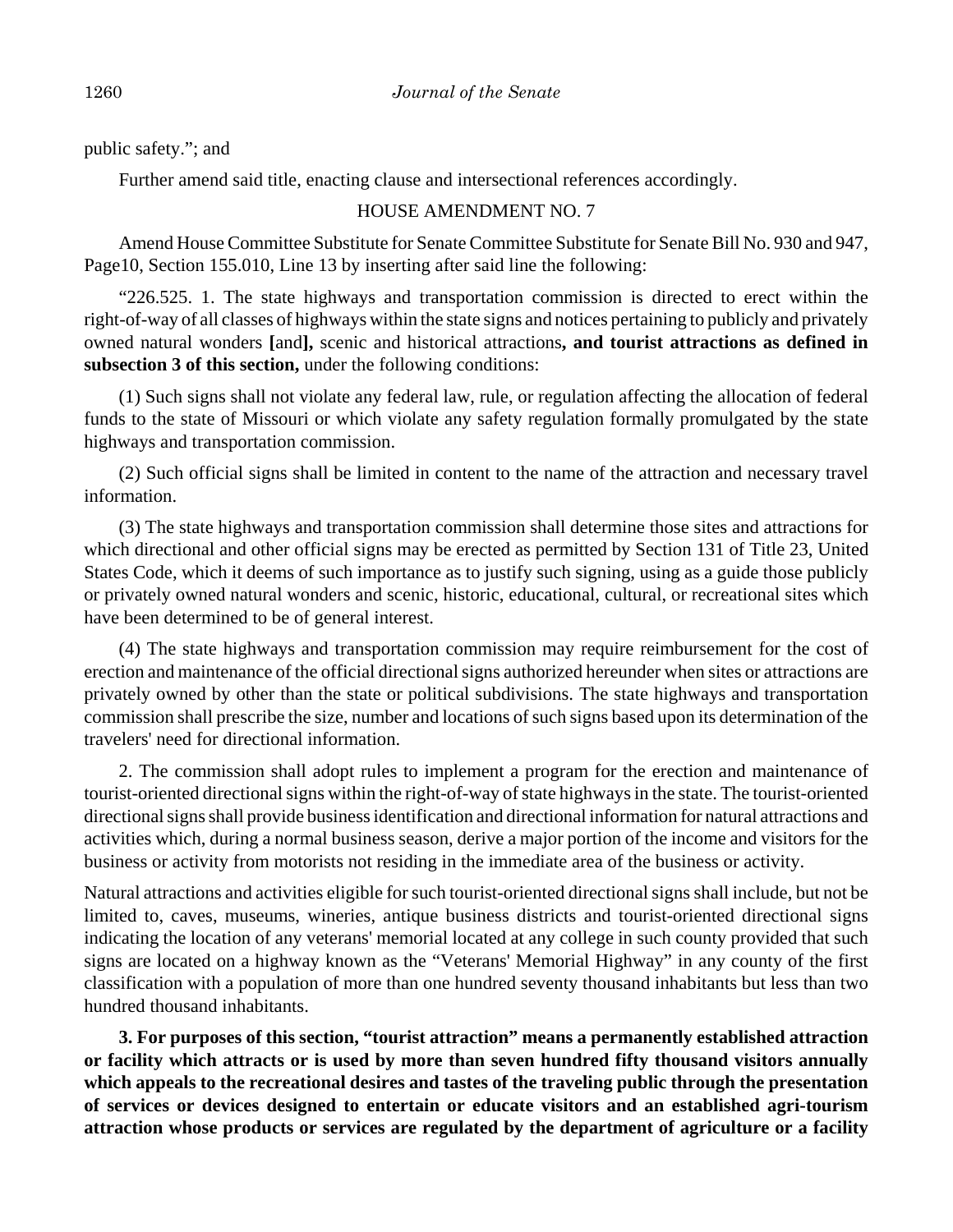**which attracts or is used by more than ten thousand visitors annually which appeals to the educational and recreational desires of the traveling public.**"; and

Further amend said bill by amending the title, enacting clause, and intersectional references accordingly.

#### HOUSE AMENDMENT NO. 8

Amend House Committee Substitute for Senate Committee Substitute for Senate Bill Nos. 930 and 947, Page 12, Section 227.400, Line 4, by inserting after all of said line the following:

"301.010. As used in this chapter and sections 304.010 to 304.040, 304.120 to 304.260, RSMo, and sections 307.010 to 307.175, RSMo, the following terms mean:

(1) "All-terrain vehicle", any motorized vehicle manufactured and used exclusively for off-highway use which is fifty inches or less in width, with an unladen dry weight of one thousand pounds or less, traveling on three, four or more low pressure tires, with a seat designed to be straddled by the operator, or with a seat designed to carry more than one person, and handlebars for steering control;

(2) "Automobile transporter", any vehicle combination designed and used specifically for the transport of assembled motor vehicles;

(3) "Axle load", the total load transmitted to the road by all wheels whose centers are included between two parallel transverse vertical planes forty inches apart, extending across the full width of the vehicle;

(4) "Boat transporter", any vehicle combination designed and used specifically to transport assembled boats and boat hulls;

(5) "Body shop", a business that repairs physical damage on motor vehicles that are not owned by the shop or its officers or employees by mending, straightening, replacing body parts, or painting;

(6) "Bus", a motor vehicle primarily for the transportation of a driver and eight or more passengers but not including shuttle buses;

(7) "Commercial motor vehicle", a motor vehicle designed or regularly used for carrying freight and merchandise, or more than eight passengers but not including vanpools or shuttle buses;

(8) "Cotton trailer", a trailer designed and used exclusively for transporting cotton at speeds less than forty miles per hour from field to field or from field to market and return;

(9) "Dealer", any person, firm, corporation, association, agent or subagent engaged in the sale or exchange of new, used or reconstructed motor vehicles or trailers;

(10) "Director" or "director of revenue", the director of the department of revenue;

(11) "Driveaway operation":

(a) The movement of a motor vehicle or trailer by any person or motor carrier other than a dealer over any public highway, under its own power singly, or in a fixed combination of two or more vehicles, for the purpose of delivery for sale or for delivery either before or after sale;

(b) The movement of any vehicle or vehicles, not owned by the transporter, constituting the commodity being transported, by a person engaged in the business of furnishing drivers and operators for the purpose of transporting vehicles in transit from one place to another by the driveaway or towaway methods; or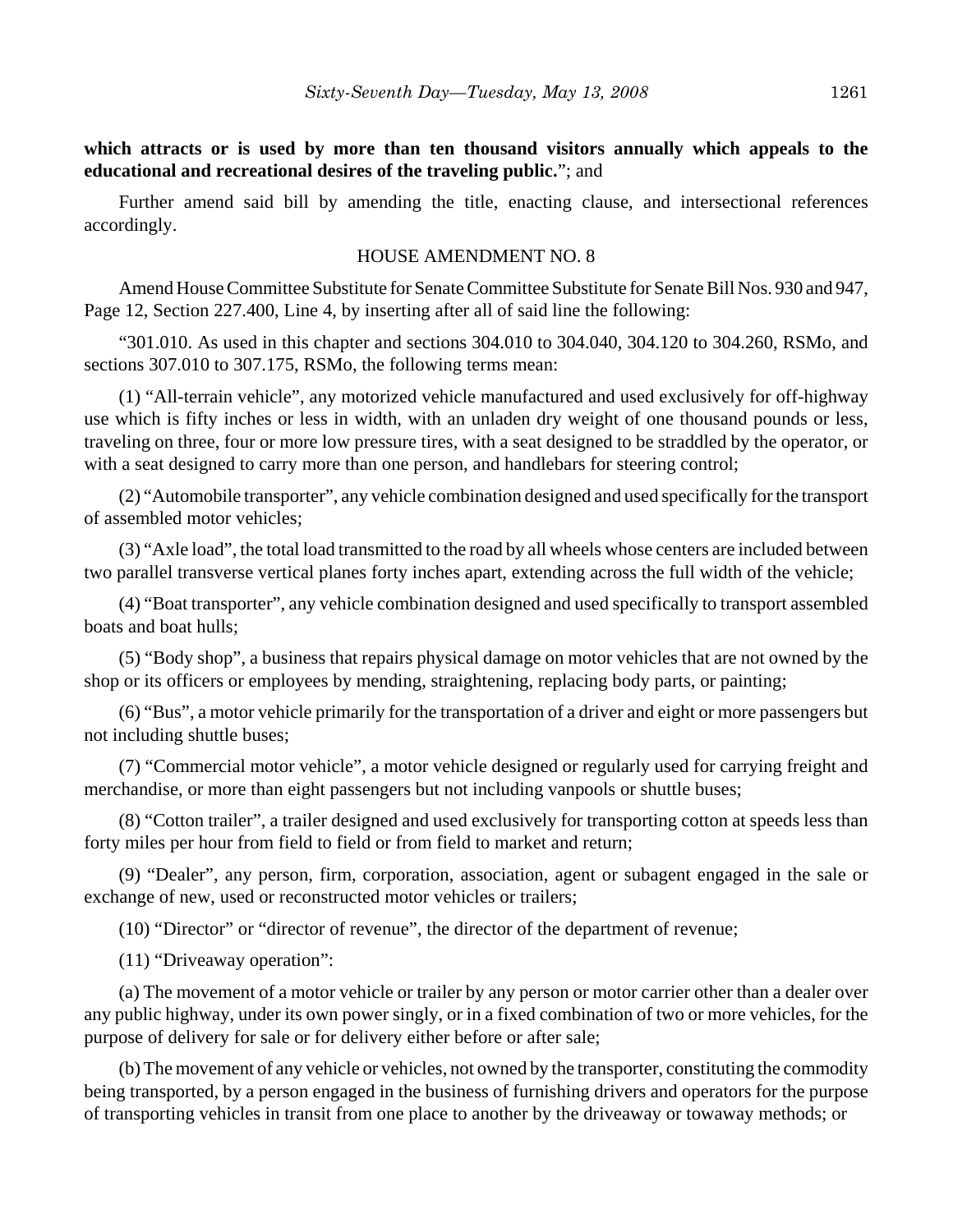(c) The movement of a motor vehicle by any person who is lawfully engaged in the business of transporting or delivering vehicles that are not the person's own and vehicles of a type otherwise required to be registered, by the driveaway or towaway methods, from a point of manufacture, assembly or distribution or from the owner of the vehicles to a dealer or sales agent of a manufacturer or to any consignee designated by the shipper or consignor;

(12) "Dromedary", a box, deck, or plate mounted behind the cab and forward of the fifth wheel on the frame of the power unit of a truck tractor-semitrailer combination. A truck tractor equipped with a dromedary may carry part of a load when operating independently or in a combination with a semitrailer;

(13) "Farm tractor", a tractor used exclusively for agricultural purposes;

(14) "Fleet", any group of ten or more motor vehicles owned by the same owner;

(15) "Fleet vehicle", a motor vehicle which is included as part of a fleet;

(16) "Fullmount", a vehicle mounted completely on the frame of either the first or last vehicle in a saddlemount combination;

(17) "Gross weight", the weight of vehicle and/or vehicle combination without load, plus the weight of any load thereon;

(18) "Hail-damaged vehicle", any vehicle, the body of which has become dented as the result of the impact of hail;

(19) "Highway", any public thoroughfare for vehicles, including state roads, county roads and public streets, avenues, boulevards, parkways or alleys in any municipality;

(20) "Improved highway", a highway which has been paved with gravel, macadam, concrete, brick or asphalt, or surfaced in such a manner that it shall have a hard, smooth surface;

(21) "Intersecting highway", any highway which joins another, whether or not it crosses the same;

(22) "Junk vehicle", a vehicle which is incapable of operation or use upon the highways and has no resale value except as a source of parts or scrap, and shall not be titled or registered;

(23) "Kit vehicle", a motor vehicle assembled by a person other than a generally recognized manufacturer of motor vehicles by the use of a glider kit or replica purchased from an authorized manufacturer and accompanied by a manufacturer's statement of origin;

(24) "Land improvement contractors' commercial motor vehicle", any not-for-hire commercial motor vehicle the operation of which is confined to:

(a) An area that extends not more than a radius of one hundred miles from its home base of operations when transporting its owner's machinery, equipment, or auxiliary supplies to or from projects involving soil and water conservation, or to and from equipment dealers' maintenance facilities for maintenance purposes; or

(b) An area that extends not more than a radius of fifty miles from its home base of operations when transporting its owner's machinery, equipment, or auxiliary supplies to or from projects not involving soil and water conservation.

Nothing in this subdivision shall be construed to prevent any motor vehicle from being registered as a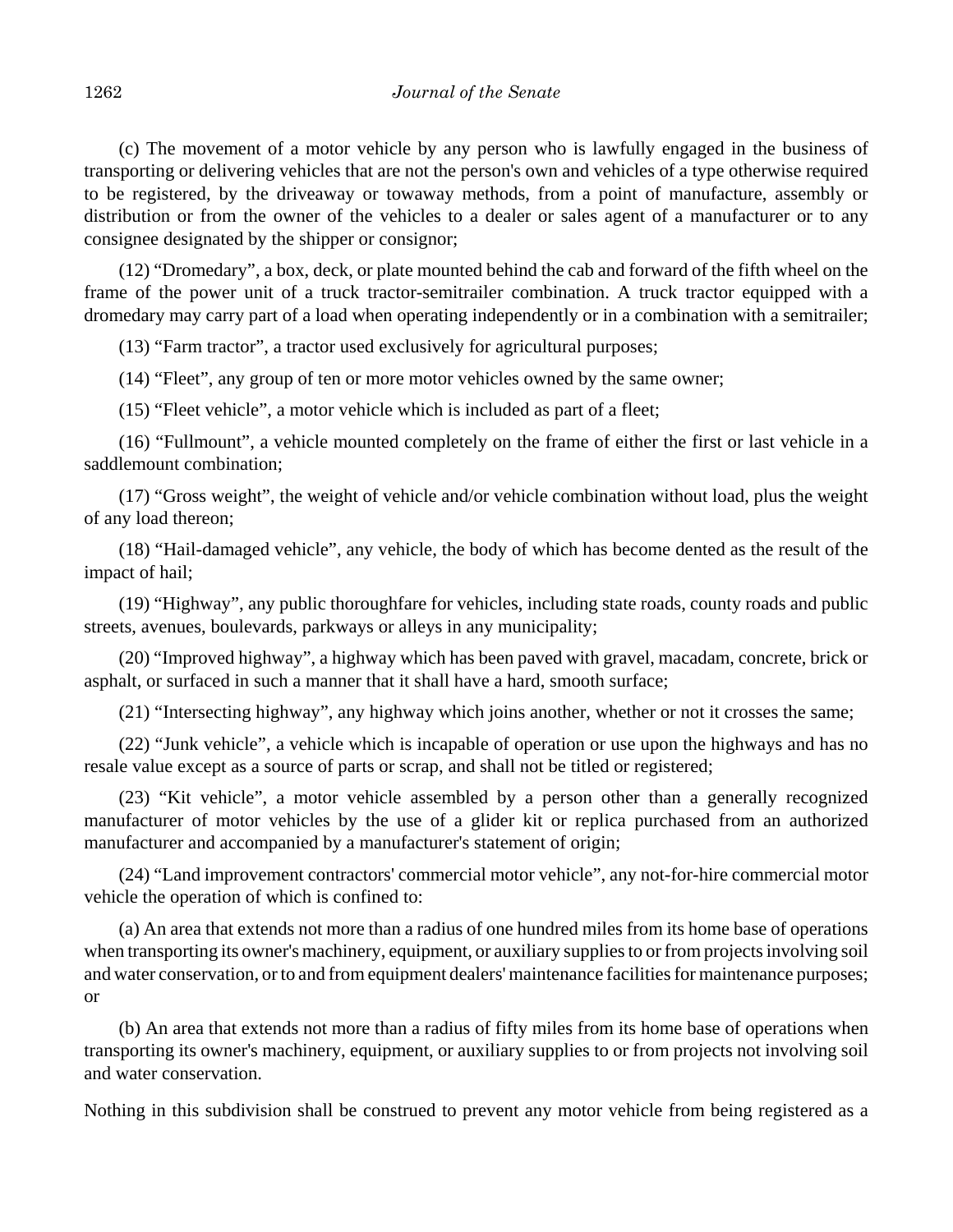commercial motor vehicle or local commercial motor vehicle;

(25) "Local commercial motor vehicle", a commercial motor vehicle whose operations are confined solely to a municipality and that area extending not more than fifty miles therefrom, or a commercial motor vehicle whose property-carrying operations are confined solely to the transportation of property owned by any person who is the owner or operator of such vehicle to or from a farm owned by such person or under the person's control by virtue of a landlord and tenant lease; provided that any such property transported to any such farm is for use in the operation of such farm;

(26) "Local log truck", a commercial motor vehicle which is registered pursuant to this chapter to operate as a motor vehicle on the public highways of this state, used exclusively in this state, used to transport harvested forest products, operated solely at a forested site and in an area extending not more than a one hundred-mile radius from such site, carries a load with dimensions not in excess of twenty-five cubic yards per two axles with dual wheels, and when operated on the national system of interstate and defense highways described in Title 23, Section 103(e) of the United States Code, such vehicle shall not exceed the weight limits of section 304.180, RSMo, does not have more than four axles, and does not pull a trailer which has more than two axles. Harvesting equipment which is used specifically for cutting, felling, trimming, delimbing, debarking, chipping, skidding, loading, unloading, and stacking may be transported on a local log truck. A local log truck may not exceed the limits required by law, however, if the truck does exceed such limits as determined by the inspecting officer, then notwithstanding any other provisions of law to the contrary, such truck shall be subject to the weight limits required by such sections as licensed for eighty thousand pounds;

(27) "Local log truck tractor", a commercial motor vehicle which is registered under this chapter to operate as a motor vehicle on the public highways of this state, used exclusively in this state, used to transport harvested forest products, operated solely at a forested site and in an area extending not more than a one hundred-mile radius from such site, operates with a weight not exceeding twenty-two thousand four hundred pounds on one axle or with a weight not exceeding forty-four thousand eight hundred pounds on any tandem axle, and when operated on the national system of interstate and defense highways described in Title 23, Section 103(e) of the United States Code, such vehicle does not exceed the weight limits contained in section 304.180, RSMo, and does not have more than three axles and does not pull a trailer which has more than two axles. Violations of axle weight limitations shall be subject to the load limit penalty as described for in sections 304.180 to 304.220, RSMo;

(28) "Local transit bus", a bus whose operations are confined wholly within a municipal corporation, or wholly within a municipal corporation and a commercial zone, as defined in section 390.020, RSMo, adjacent thereto, forming a part of a public transportation system within such municipal corporation and such municipal corporation and adjacent commercial zone;

(29) "Log truck", a vehicle which is not a local log truck or local log truck tractor and is used exclusively to transport harvested forest products to and from forested sites which is registered pursuant to this chapter to operate as a motor vehicle on the public highways of this state for the transportation of harvested forest products;

(30) "Major component parts", the rear clip, cowl, frame, body, cab, front-end assembly, and front clip, as those terms are defined by the director of revenue pursuant to rules and regulations or by illustrations;

(31) "Manufacturer", any person, firm, corporation or association engaged in the business of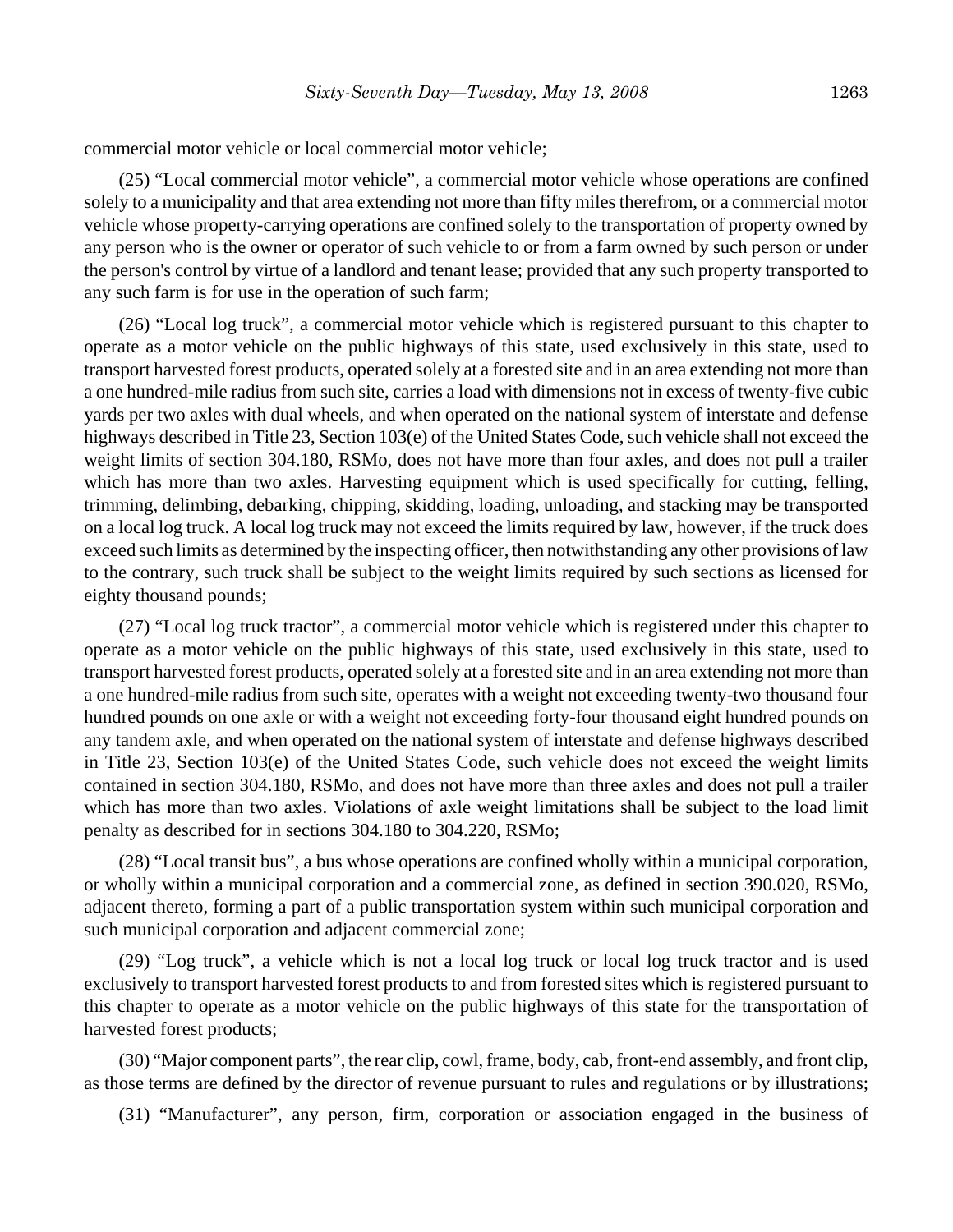manufacturing or assembling motor vehicles, trailers or vessels for sale;

(32) "Mobile scrap processor", a business located in Missouri or any other state that comes onto a salvage site and crushes motor vehicles and parts for transportation to a shredder or scrap metal operator for recycling;

(33) "Motor change vehicle", a vehicle manufactured prior to August, 1957, which receives a new, rebuilt or used engine, and which used the number stamped on the original engine as the vehicle identification number;

(34) "Motor vehicle", any self-propelled vehicle not operated exclusively upon tracks, except farm tractors;

(35) "Motor vehicle primarily for business use", any vehicle other than a recreational motor vehicle, motorcycle, motortricycle, or any commercial motor vehicle licensed for over twelve thousand pounds:

(a) Offered for hire or lease; or

(b) The owner of which also owns ten or more such motor vehicles;

(36) "Motorcycle", a motor vehicle operated on two wheels;

(37) "Motorized bicycle", any two-wheeled or three-wheeled device having an automatic transmission and a motor with a cylinder capacity of not more than fifty cubic centimeters, which produces less than three gross brake horsepower, and is capable of propelling the device at a maximum speed of not more than thirty miles per hour on level ground;

(38) "Motortricycle", a motor vehicle operated on three wheels, including a motorcycle while operated with any conveyance, temporary or otherwise, requiring the use of a third wheel. A motortricycle shall not be included in the definition of all-terrain vehicle;

(39) "Municipality", any city, town or village, whether incorporated or not;

(40) "Nonresident", a resident of a state or country other than the state of Missouri;

(41) "Non-USA-std motor vehicle", a motor vehicle not originally manufactured in compliance with United States emissions or safety standards;

(42) "Operator", any person who operates or drives a motor vehicle;

(43) "Owner", any person, firm, corporation or association, who holds the legal title to a vehicle or in the event a vehicle is the subject of an agreement for the conditional sale or lease thereof with the right of purchase upon performance of the conditions stated in the agreement and with an immediate right of possession vested in the conditional vendee or lessee, or in the event a mortgagor of a vehicle is entitled to possession, then such conditional vendee or lessee or mortgagor shall be deemed the owner for the purpose of this law;

(44) "Public garage", a place of business where motor vehicles are housed, stored, repaired, reconstructed or repainted for persons other than the owners or operators of such place of business;

(45) "Rebuilder", a business that repairs or rebuilds motor vehicles owned by the rebuilder, but does not include certificated common or contract carriers of persons or property;

(46) "Reconstructed motor vehicle", a vehicle that is altered from its original construction by the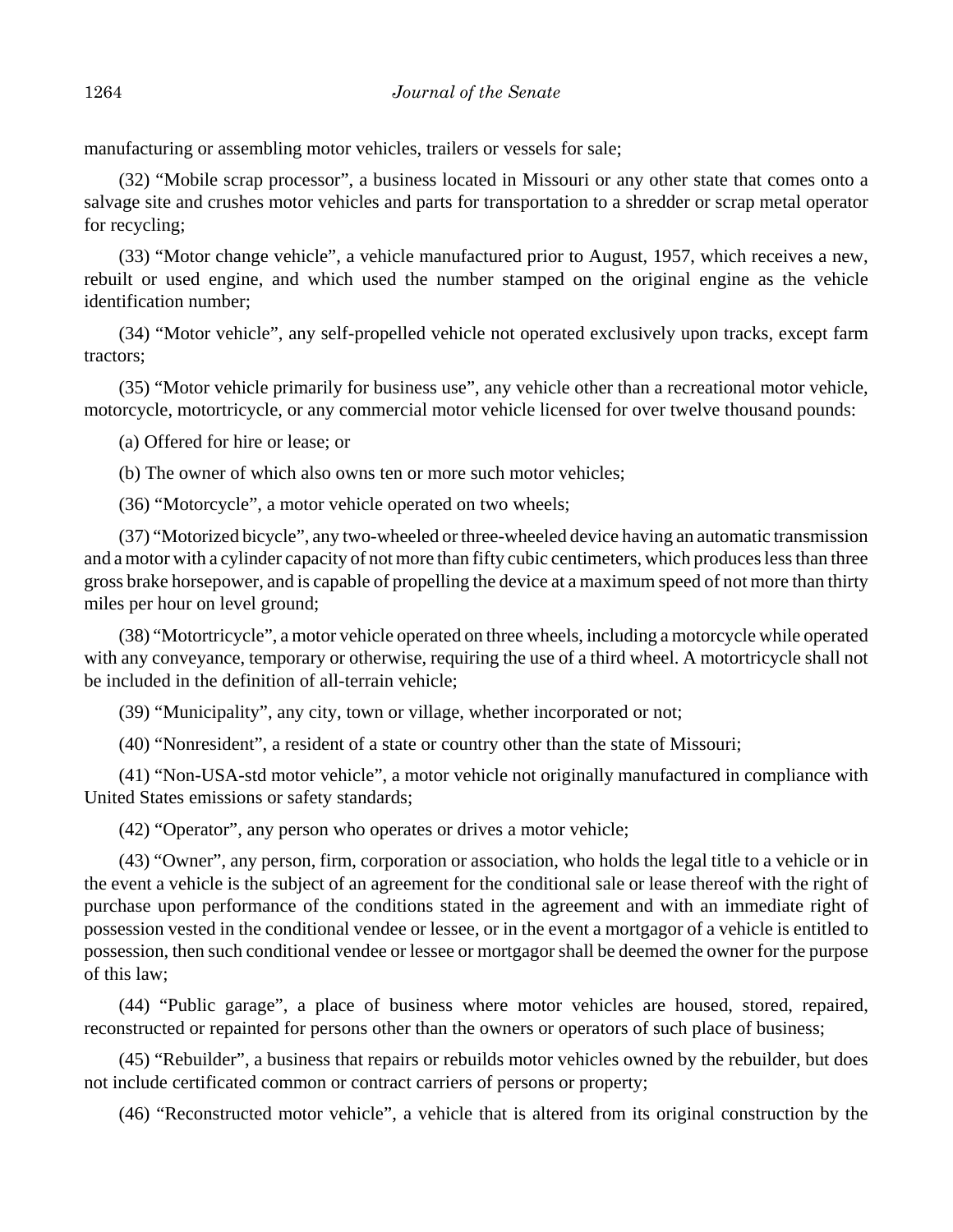addition or substitution of two or more new or used major component parts, excluding motor vehicles made from all new parts, and new multistage manufactured vehicles;

(47) "Recreational motor vehicle", any motor vehicle designed, constructed or substantially modified so that it may be used and is used for the purposes of temporary housing quarters, including therein sleeping and eating facilities which are either permanently attached to the motor vehicle or attached to a unit which is securely attached to the motor vehicle. Nothing herein shall prevent any motor vehicle from being registered as a commercial motor vehicle if the motor vehicle could otherwise be so registered;

(48) "Rollback or car carrier", any vehicle specifically designed to transport wrecked, disabled or otherwise inoperable vehicles, when the transportation is directly connected to a wrecker or towing service;

(49) "Saddlemount combination", a combination of vehicles in which a truck or truck tractor tows one or more trucks or truck tractors, each connected by a saddle to the frame or fifth wheel of the vehicle in front of it. The "saddle" is a mechanism that connects the front axle of the towed vehicle to the frame or fifth wheel of the vehicle in front and functions like a fifth wheel kingpin connection. When two vehicles are towed in this manner the combination is called a "double saddlemount combination". When three vehicles are towed in this manner, the combination is called a "triple saddlemount combination";

(50) "Salvage dealer and dismantler", a business that dismantles used motor vehicles for the sale of the parts thereof, and buys and sells used motor vehicle parts and accessories;

(51) "Salvage vehicle", a motor vehicle, semitrailer, or house trailer which:

(a) Was damaged during a year that is no more than six years after the manufacturer's model year designation for such vehicle to the extent that the total cost of repairs to rebuild or reconstruct the vehicle to its condition immediately before it was damaged for legal operation on the roads or highways exceeds eighty percent of the fair market value of the vehicle immediately preceding the time it was damaged;

(b) By reason of condition or circumstance, has been declared salvage, either by its owner, or by a person, firm, corporation, or other legal entity exercising the right of security interest in it;

(c) Has been declared salvage by an insurance company as a result of settlement of a claim;

(d) Ownership of which is evidenced by a salvage title; or

(e) Is abandoned property which is titled pursuant to section 304.155, RSMo, or section 304.157, RSMo, and designated with the words "salvage/abandoned property".

The total cost of repairs to rebuild or reconstruct the vehicle shall not include the cost of repairing, replacing, or reinstalling inflatable safety restraints, tires, sound systems, or damage as a result of hail, or any sales tax on parts or materials to rebuild or reconstruct the vehicle. For purposes of this definition, "fair market value" means the retail value of a motor vehicle as:

a. Set forth in a current edition of any nationally recognized compilation of retail values, including automated databases, or from publications commonly used by the automotive and insurance industries to establish the values of motor vehicles;

b. Determined pursuant to a market survey of comparable vehicles with regard to condition and equipment; and

c. Determined by an insurance company using any other procedure recognized by the insurance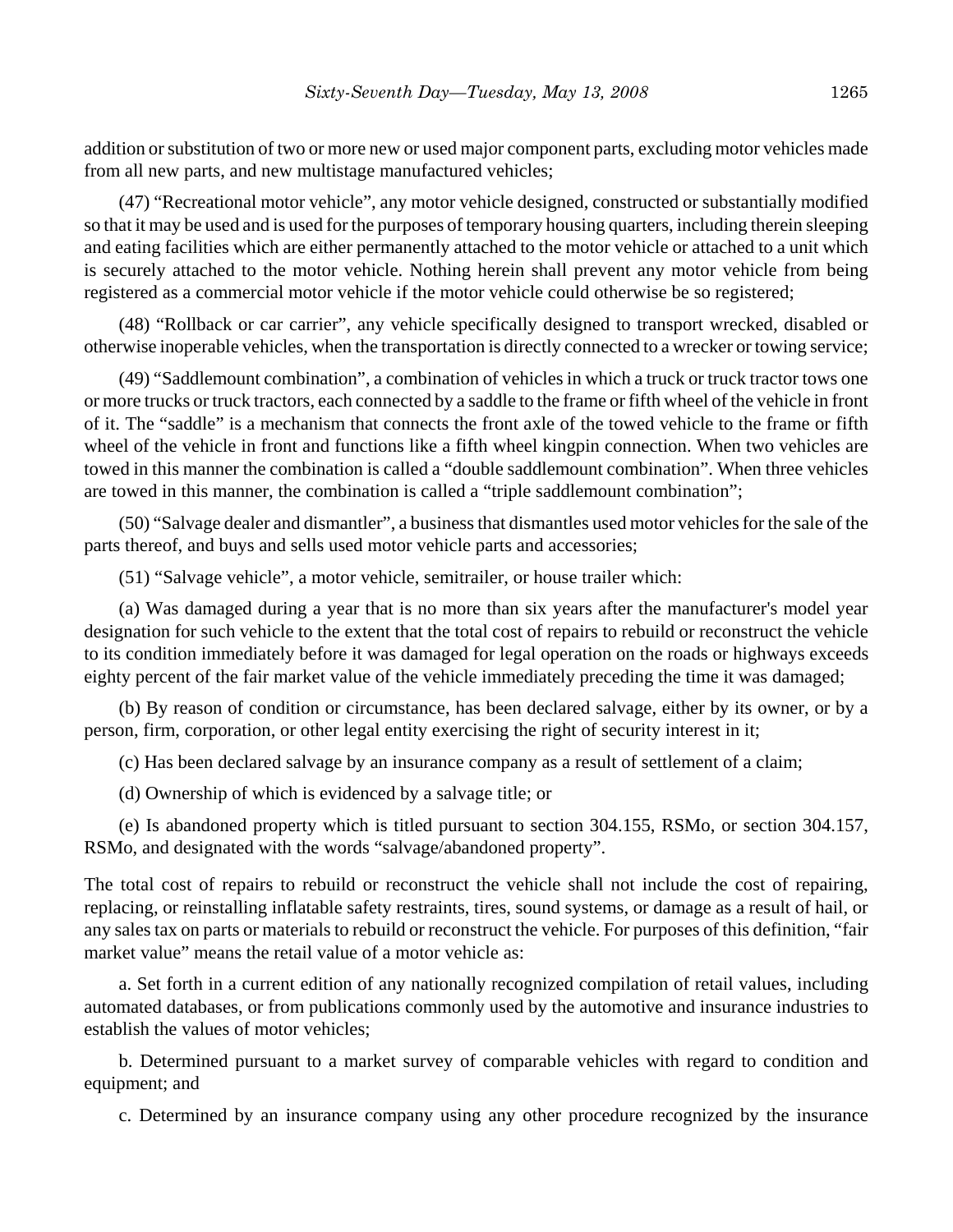industry, including market surveys, that is applied by the company in a uniform manner;

(52) "School bus", any motor vehicle used solely to transport students to or from school or to transport students to or from any place for educational purposes;

(53) "Shuttle bus", a motor vehicle used or maintained by any person, firm, or corporation as an incidental service to transport patrons or customers of the regular business of such person, firm, or corporation to and from the place of business of the person, firm, or corporation providing the service at no fee or charge. Shuttle buses shall not be registered as buses or as commercial motor vehicles;

(54) "Special mobile equipment", every self-propelled vehicle not designed or used primarily for the transportation of persons or property and incidentally operated or moved over the highways, including farm equipment, implements of husbandry, road construction or maintenance machinery, ditch-digging apparatus, stone crushers, air compressors, power shovels, cranes, graders, rollers, well-drillers and wood-sawing equipment used for hire, asphalt spreaders, bituminous mixers, bucket loaders, ditchers, leveling graders, finished machines, motor graders, road rollers, scarifiers, earth-moving carryalls, scrapers, drag lines, concrete pump trucks, rock-drilling and earth-moving equipment. This enumeration shall be deemed partial and shall not operate to exclude other such vehicles which are within the general terms of this section;

(55) "Specially constructed motor vehicle", a motor vehicle which shall not have been originally constructed under a distinctive name, make, model or type by a manufacturer of motor vehicles. The term specially constructed motor vehicle includes kit vehicles;

(56) "Stinger-steered combination", a truck tractor-semitrailer wherein the fifth wheel is located on a drop frame located behind and below the rearmost axle of the power unit;

(57) "Tandem axle", a group of two or more axles, arranged one behind another, the distance between the extremes of which is more than forty inches and not more than ninety-six inches apart;

(58) "Tractor", "truck tractor" or "truck-tractor", a self-propelled motor vehicle designed for drawing other vehicles, but not for the carriage of any load when operating independently. When attached to a semitrailer, it supports a part of the weight thereof;

(59) "Trailer", any vehicle without motive power designed for carrying property or passengers on its own structure and for being drawn by a self-propelled vehicle, except those running exclusively on tracks, including a semitrailer or vehicle of the trailer type so designed and used in conjunction with a self-propelled vehicle that a considerable part of its own weight rests upon and is carried by the towing vehicle. The term "trailer" shall not include cotton trailers as defined in subdivision (8) of this section and shall not include manufactured homes as defined in section 700.010, RSMo;

(60) "Truck", a motor vehicle designed, used, or maintained for the transportation of property;

(61) "Truck-tractor semitrailer-semitrailer", a combination vehicle in which the two trailing units are connected with a B-train assembly which is a rigid frame extension attached to the rear frame of a first semitrailer which allows for a fifth-wheel connection point for the second semitrailer and has one less articulation point than the conventional "A dolly" connected truck-tractor semitrailer-trailer combination;

(62) "Truck-trailer boat transporter combination", a boat transporter combination consisting of a straight truck towing a trailer using typically a ball and socket connection with the trailer axle located substantially at the trailer center of gravity rather than the rear of the trailer but so as to maintain a downward force on the trailer tongue;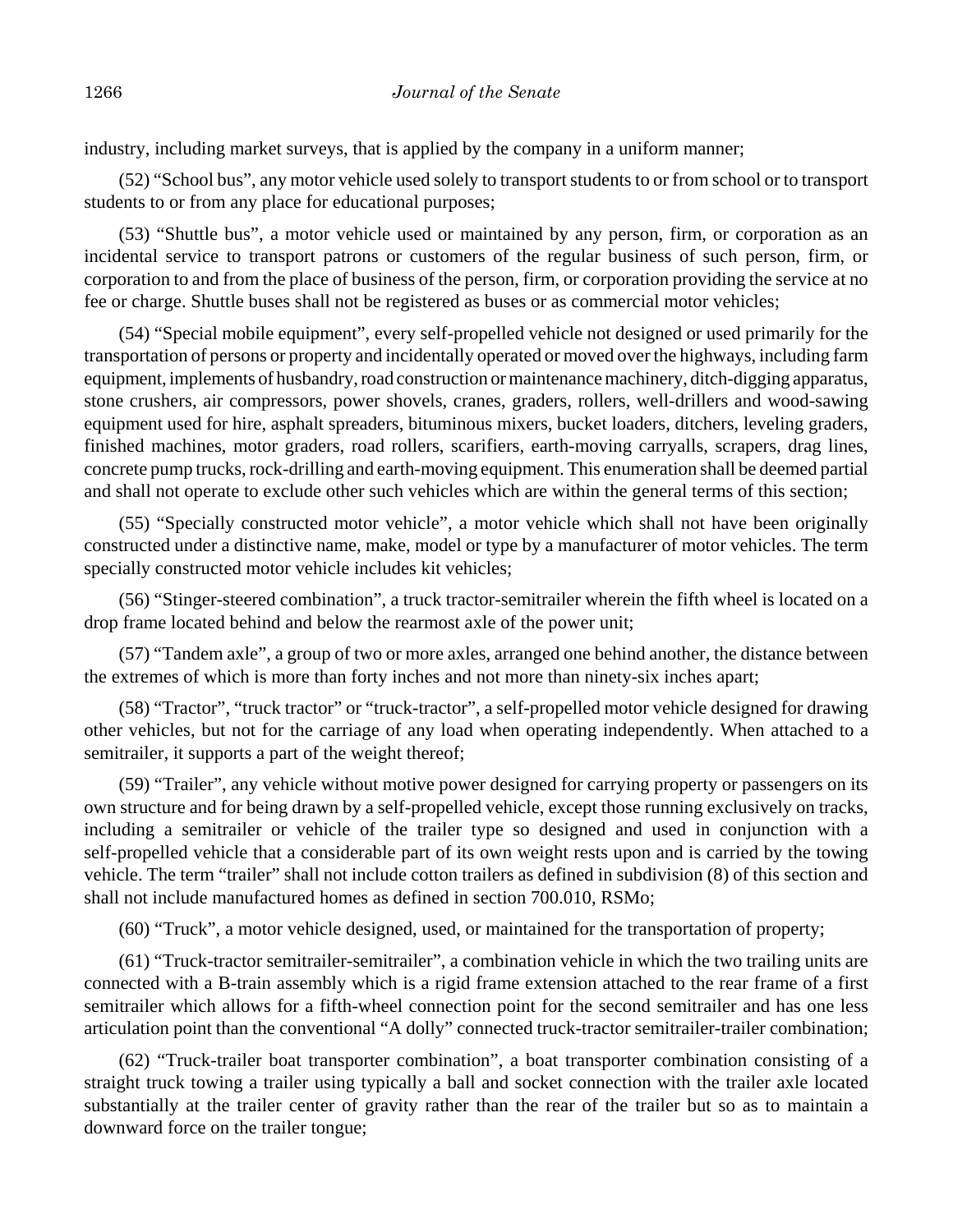(63) "Used parts dealer", a business that buys and sells used motor vehicle parts or accessories, but not including a business that sells only new, remanufactured or rebuilt parts. "Business" does not include isolated sales at a swap meet of less than three days;

# (64) **"Utility vehicle", any motorized vehicle manufactured and used exclusively for off-highway use which is sixty-three inches or less in width, with an unladen dry weight of one thousand eight hundred fifty pounds or less, traveling on four or six wheels, to be used primarily for landscaping, lawn care, or maintenance purposes;**

**(65)** "Vanpool", any van or other motor vehicle used or maintained by any person, group, firm, corporation, association, city, county or state agency, or any member thereof, for the transportation of not less than eight nor more than forty-eight employees, per motor vehicle, to and from their place of employment; however, a vanpool shall not be included in the definition of the term "bus" or "commercial motor vehicle" as defined by subdivisions (6) and (7) of this section, nor shall a vanpool driver be deemed a "chauffeur" as that term is defined by section 302.010, RSMo; nor shall use of a vanpool vehicle for ride-sharing arrangements, recreational, personal, or maintenance uses constitute an unlicensed use of the motor vehicle, unless used for monetary profit other than for use in a ride-sharing arrangement;

**[**(65)**] (66)** "Vehicle", any mechanical device on wheels, designed primarily for use, or used, on highways, except motorized bicycles, vehicles propelled or drawn by horses or human power, or vehicles used exclusively on fixed rails or tracks, or cotton trailers or motorized wheelchairs operated by handicapped persons;

**[**(66)**](67)** "Wrecker" or "tow truck", any emergency commercial vehicle equipped, designed and used to assist or render aid and transport or tow disabled or wrecked vehicles from a highway, road, street or highway rights-of-way to a point of storage or repair, including towing a replacement vehicle to replace a disabled or wrecked vehicle;

**[**(67)**] (68)** "Wrecker or towing service", the act of transporting, towing or recovering with a wrecker, tow truck, rollback or car carrier any vehicle not owned by the operator of the wrecker, tow truck, rollback or car carrier for which the operator directly or indirectly receives compensation or other personal gain."; and

Further amend said bill, Page 30, Section 304.015, Line 69, by inserting after all of said line the following:

"**304.032. 1. No person shall operate a utility vehicle, as defined in section 301.010, RSMo, upon the highways of this state, except as follows:**

**(1) Utility vehicles owned and operated by a governmental entity for official use;**

**(2) Utility vehicles operated for agricultural purposes or industrial on-premises purposes between the official sunrise and sunset on the day of operation, unless equipped with proper lighting;**

**(3) Utility vehicles operated by handicapped persons for short distances occasionally only on the state's secondary roads when operated between the hours of sunrise and sunset;**

**(4) Governing bodies of cities may issue special permits for utility vehicles to be used on highways within the city limits by licensed drivers. Fees of fifteen dollars may be collected and retained by cities for such permits;**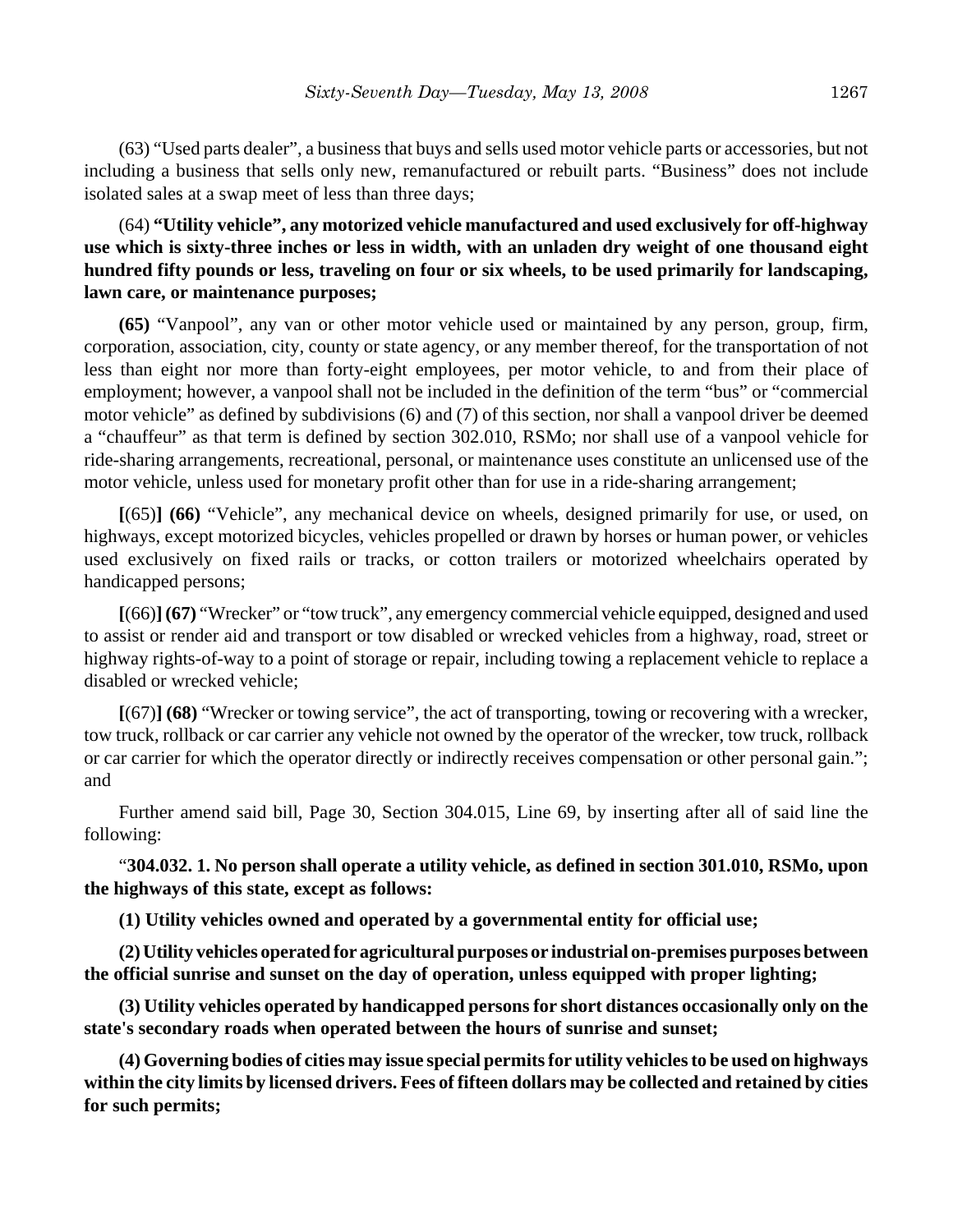**(5) Governing bodies of counties may issue special permits for utility vehicles to be used on county roads within the county by licensed drivers. Fees of fifteen dollars may be collected and retained by the counties for such permits.**

**2. No person shall operate a utility vehicle within any stream or river in this state, except that utility vehicles may be operated within waterways which flow within the boundaries of land which a utility vehicle operator owns, or for agricultural purposes within the boundaries of land which a utility vehicle operator owns or has permission to be upon, or for the purpose of fording such stream or river of this state at such road crossings as are customary or part of the highway system. All law enforcement officials or peace officers of this state and its political subdivisions or department of conservation agents or department of natural resources park rangers shall enforce the provisions of this subsection within the geographic area of their jurisdiction.**

**3. A person operating a utility vehicle on a highway pursuant to an exception covered in this section shall have a valid operator's or chauffeur's license, except that a handicapped person operating such vehicle under subdivision (3) of subsection 1 of this section, but shall not be required to have passed an examination for the operation of a motorcycle, and the vehicle shall be operated at speeds of less than forty-five miles per hour.**

**4. No persons shall operate a utility vehicle:**

**(1) In any careless way so as to endanger the person or property of another; or**

**(2) While under the influence of alcohol or any controlled substance.**

**5. No operator of a utility vehicle shall carry a passenger, except for agricultural purposes. The provisions of this subsection shall not apply to any utility vehicle in which the seat of such vehicle is designed to carry more than one person.**

**6. A violation of this section shall be a class C misdemeanor. In addition to other legal remedies, the attorney general or county prosecuting attorney may institute a civil action in a court of competent jurisdiction for injunctive relief to prevent such violation or future violations and for the assessment of a civil penalty not to exceed one thousand dollars per day of violation.**"; and

Further amend said bill by amending the title, enacting clause, and intersectional references accordingly.

#### HOUSE AMENDMENT NO. 9

Amend House Committee Substitute for Senate Committee Substitute for Senate Bill Nos. 930 and 947, Section 577.023, Page 48, Line 112 by inserting immediately after said Line the following:

"**Section 1. The portion of state highway Business Route 54 within Audrain County which is located within the city limits of Mexico shall be designated as the "Christopher S. 'Kit' Bond Highway".**"; and

Further amend said bill by amending the title, enacting clause, and intersectional references accordingly.

## HOUSE AMENDMENT NO. 10

Amend House Committee Substitute for Senate Committee Substitute for Senate Bill Nos. 930 and 947, Page 25, Section 302.720, Line 98, by inserting after all of said line the following: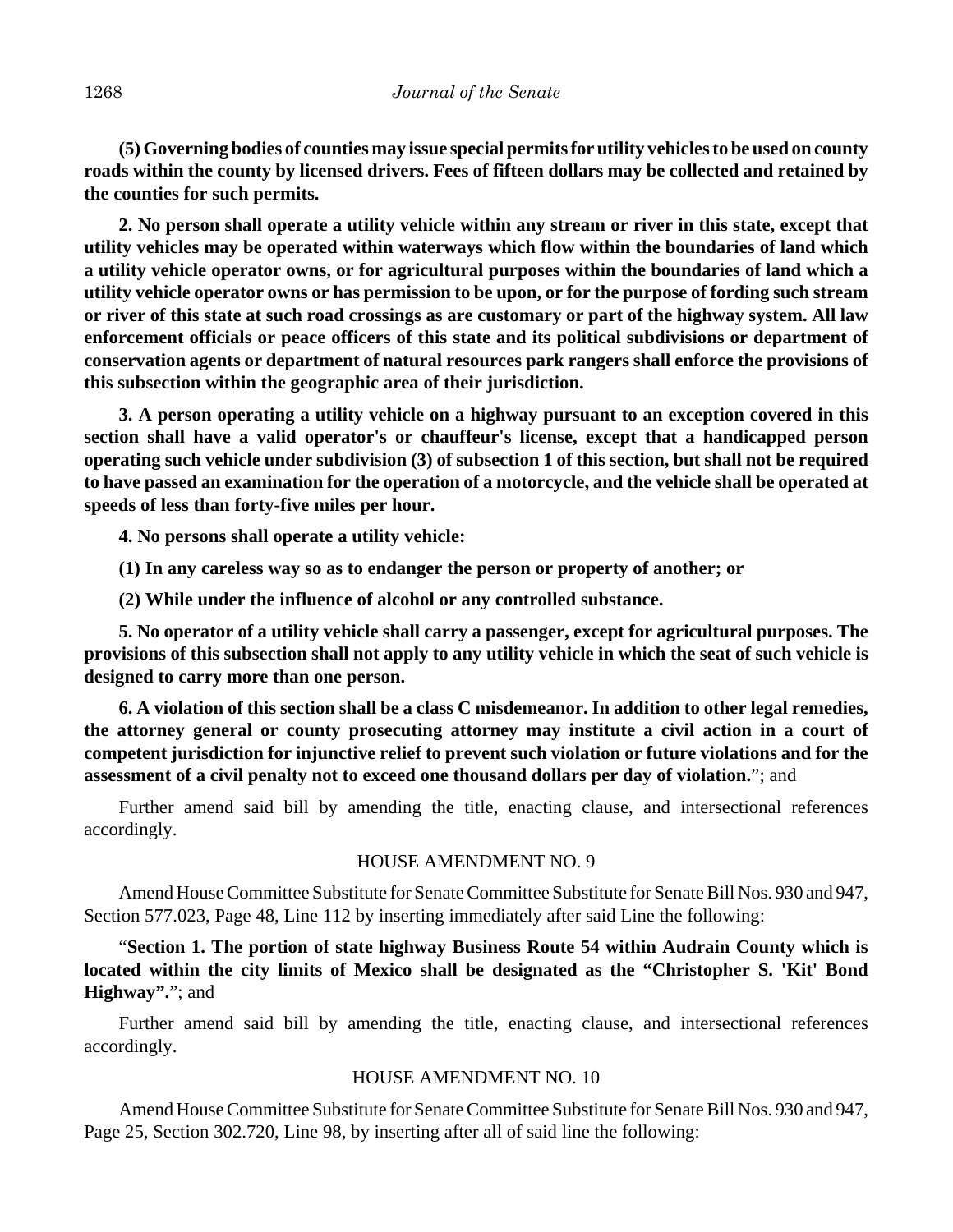"**5. Notwithstanding the provisions of this section or any other law to the contrary, beginning August 28, 2008, the director of the department of revenue shall certify as a third-party tester any municipality that owns, leases, or maintains its own fleets that requires certain employees as a condition of employment to hold a valid commercial driver's license; and that administered in-house testing to such employees prior to August 28, 2006.**"; and

Further amend said title, enacting clause and intersectional references accordingly.

# HOUSE AMENDMENT NO. 1 TO HOUSE AMENDMENT NO. 11

Amend House Amendment No. 11 to House Committee Substitute for Senate Committee Substitute for Senate Bill Nos. 930 and 947, Page 1, Section 227.397, Line 6 by inserting after all of said section the following:

"Further amend Bill, Page 12, Section 227.400, Line 4 by inserting after all of said line the following:

"233.155. 1. Whenever the inhabitants of any special road district already formed under sections 233.010 to 233.165 shall desire to extend the boundaries of such district to take in territory not included in the original district, and shall present a petition to the county commission of the county in which such district is located, or if the proposed district is to include portions of more than one county, then to the county commissions of each of such counties, signed by not less than thirty-five voters in the old district and not less then fifty percent of the voters in the territory proposed to be taken into said district, asking the county commission or commissions of such county or counties to submit the proposition of the proposed extension of such road district to a vote of the people of such proposed district for their adoption or rejection, the county commission of such county, or if the proposed district shall include parts of more than one county, the county commissions of all such counties, shall each make an order of record that the proposed extension of said road district under the provisions of this section, describing the same by its title and the date of its approval, and describing the boundaries of the district as proposed to be extended, be submitted to the voters of such proposed road district.

2. The question shall be submitted in substantially the following form:

Shall the special road district be extended?

3. If the territory of more than one county be included in said special road district, the county commission of each county in said district shall, as soon as the returns are in from said election, cause a certificate to be made out stating the number of votes cast for and against said proposition in said county, and cause such certificate to be filed with the county clerk of the county commission of every other county which shall form a part of said special road district. If it shall appear from the returns of said county and from said certificate that a majority of the votes cast upon the proposition in the whole proposed district be in favor of the extension of said road district, the county commission or county commissions in said proposed district shall declare the result of the vote thereon in said proposed district by an order of record, and shall make an order of record that the above specified road district laws shall extend to and be the law in such special road district, including the extension thereof, setting out the boundaries of said district as extended, the same to take effect and be in force from and after a day to be named in such order, said day to be not more than twenty days after said election.

4. If any territory added to any such original district be in any county outside of the county of such original district, each county outside of such original district may appoint one road commissioner to act with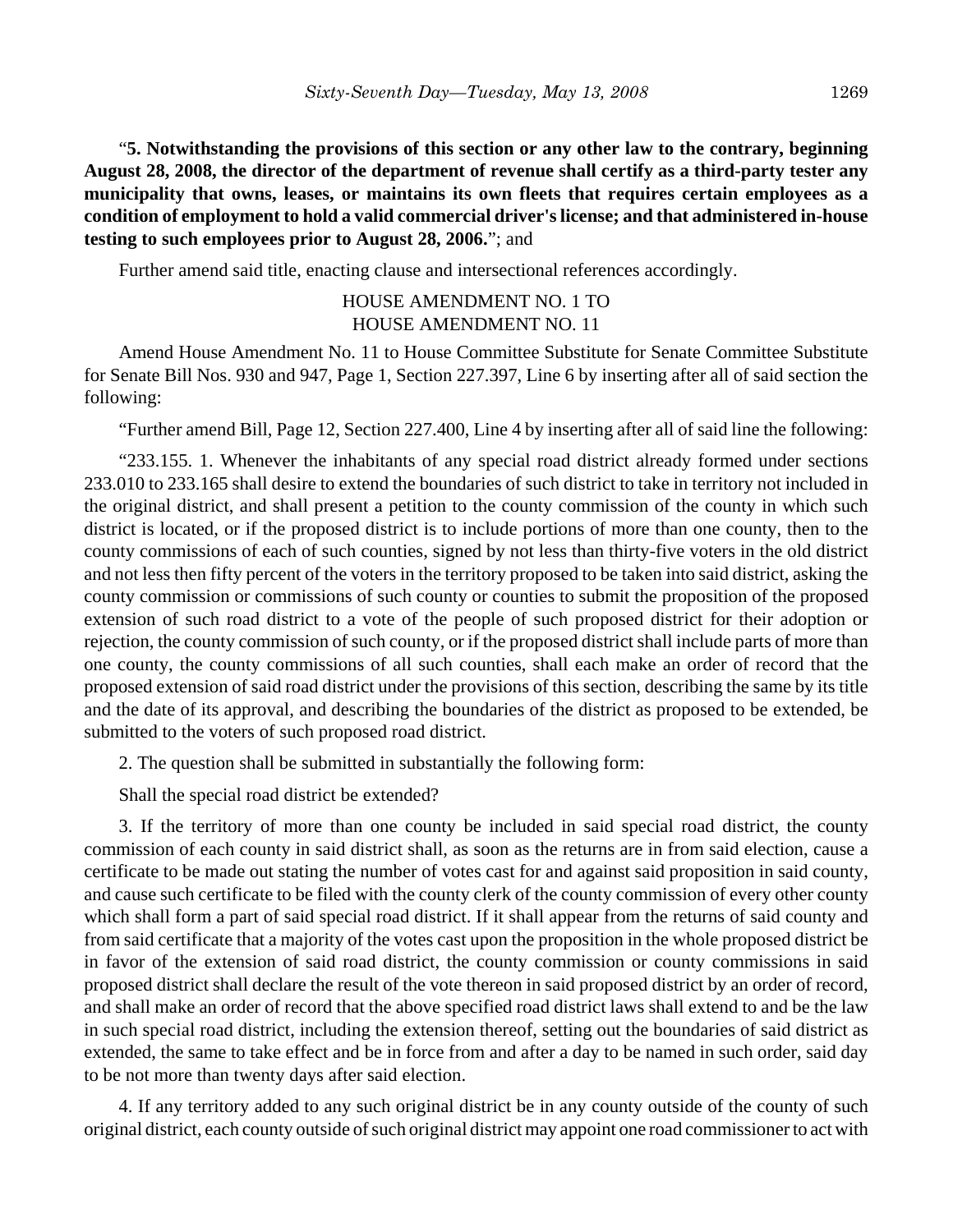the commissioners appointed in the county of the original district. Such commissioners so appointed outside of the county of the original district shall serve for a term of three years from the date of such appointment, and until their successors shall be appointed and qualified. Such commissioners shall be voters of such added territory in such county of their appointment. Except as herein provided, such commissioners shall be governed by sections 233.010 to 233.165. No change shall be made in the number of commissioners appointed by the county of the original district or in the manner of their appointment. **In any special road district located in two counties with an additional fourth commissioner appointed by the county outside of the original district as provided in this subsection, a fifth commissioner may be appointed by the same county that appointed the fourth commissioner. Except as herein provided, a fifth commissioner shall be governed by sections 233.010 to 233.165, shall serve for a term of three years from the date of the appointment and until the fifth commissioner's successor shall be appointed and qualified, and shall be a voter of the county of appointment.**

5. If a majority of the votes of the proposed district, as extended, be cast in favor of such extension, then the territory of such district, as extended, shall be governed by sections 233.010 to 233.165. But if such extension proposition shall not receive a majority of the votes of said district, as extended, then said special road district shall remain as it was before said petition was filed. Any special road district extended under the provisions of this section may be extended so that after such extension it shall not be more than seventeen miles square."; and "; and

Further amend said bill by amending the title, enacting clause, and intersectional references accordingly.

#### HOUSE AMENDMENT NO. 11

Amend House Committee Substitute for Senate Committee Substitute for Senate Bill Nos. 930 and 947, Section 227.396, Page 12, Line 4 by inserting after all of said section the following:

"**227.397. The portion of Interstate 55 in Jefferson County from the intersection of highway M to a point one mile south shall be designated the "Jeff McBride Memorial Highway". The department of transportation shall erect and maintain appropriate signs designating such highway, with the costs to be paid for by private donations.**"; and

Further amend said bill by amending the title, enacting clause, and intersectional references accordingly.

#### HOUSE AMENDMENT NO. 12

Amend House Committee Substitute for Senate Committee Substitute for Senate Bill Nos. 930 and 947, Section 302.177, Page 23, Line 56 by inserting immediately after said Line the following:

"302.341. **1.** If a Missouri resident charged with a moving traffic violation of this state or any county or municipality of this state fails to dispose of the charges of which **[**he**] the resident** is accused through authorized prepayment of fine and court costs and fails to appear on the return date or at any subsequent date to which the case has been continued, or without good cause fails to pay any fine or court costs assessed against **[**him**] the resident** for any such violation within the period of time specified or in such installments as approved by the court or as otherwise provided by law, any court having jurisdiction over the charges shall within ten days of the failure to comply inform the defendant by ordinary mail at the last address shown on the court records that the court will order the director of revenue to suspend the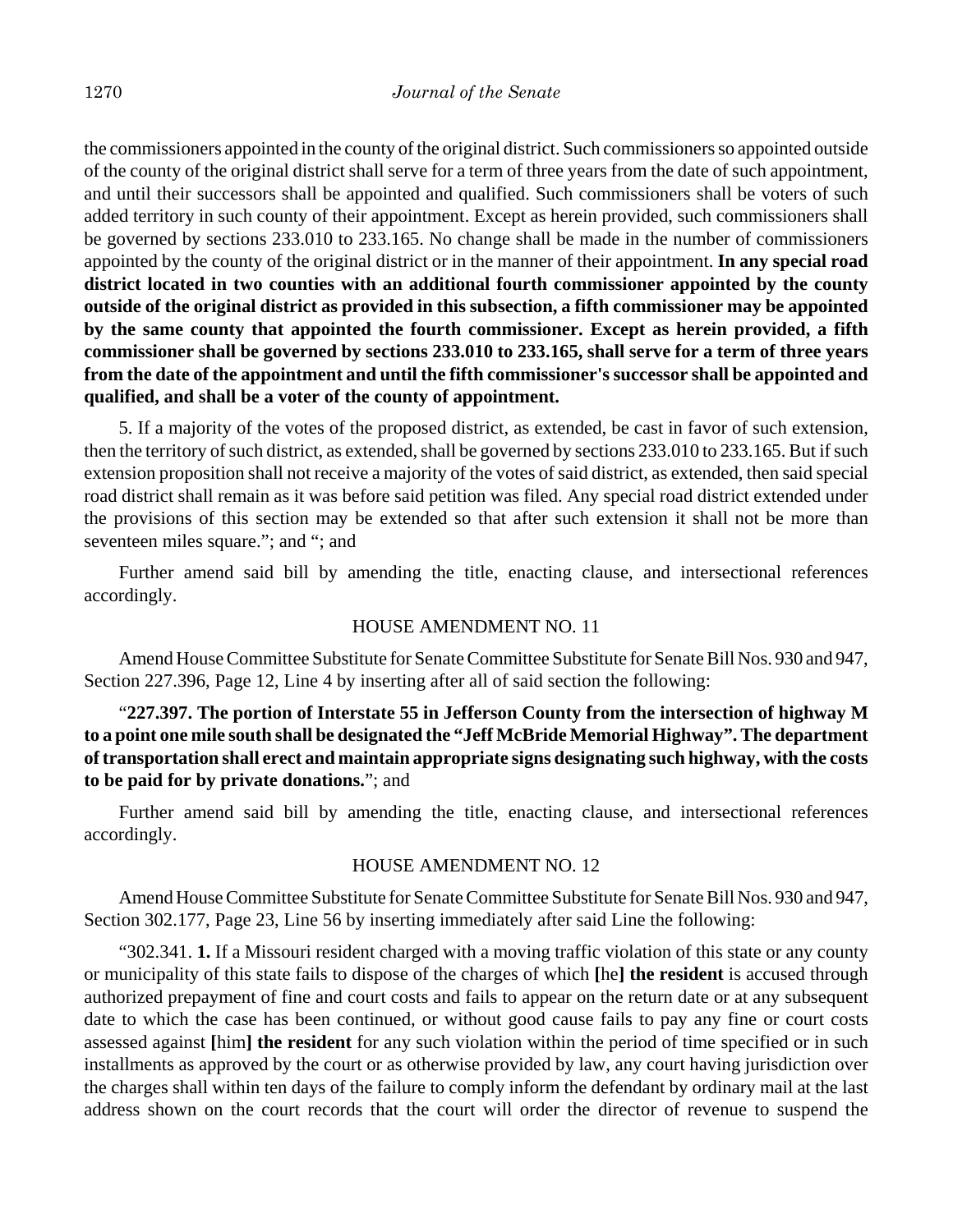defendant's driving privileges if the charges are not disposed of and fully paid within thirty days from the date of mailing. Thereafter, if the defendant fails to timely act to dispose of the charges and fully pay any applicable fines and court costs, the court shall notify the director of revenue of such failure and of the pending charges against the defendant. Upon receipt of this notification, the director shall suspend the license of the driver, effective immediately, and provide notice of the suspension to the driver at the last address for the driver shown on the records of the department of revenue. Such suspension shall remain in effect until the court with the subject pending charge requests setting aside the noncompliance suspension pending final disposition, or satisfactory evidence of disposition of pending charges and payment of fine and court costs, if applicable, is furnished to the director by the individual. Upon proof of disposition of charges and payment of fine and court costs, if applicable, and payment of the reinstatement fee as set forth in section 302.304, the director shall reinstate the license. The filing of financial responsibility with the bureau of safety responsibility, department of revenue, shall not be required as a condition of reinstatement of a driver's license suspended solely under the provisions of this section.

**2.** If any city, town**,** or village receives more than **[**forty-five**] thirty-five** percent of its **[**total**]** annual **general operating** revenue from fines **and court costs** for traffic violations occurring on state highways, all revenues from such violations in excess of **[**forty-five**] thirty-five** percent of the **[**total**]** annual **general operating** revenue of the city, town**,** or village shall be sent to the director of the department of revenue and shall be distributed annually to the schools of the county in the same manner that proceeds of all penalties, forfeitures and fines collected for any breach of the penal laws of the state are distributed. For the purpose of this section the words "state highways" shall mean any state or federal highway, including any such highway continuing through the boundaries of a city, town or village with a designated street name other than the state highway number. **If any city, town, or village fails to send such excess revenues to the director of the department of revenue in a timely fashion which shall be set forth by the director by rule, such city, town, or village may submit to an annual audit by the state auditor under the authority of article IV, section 13 of the Missouri Constitution. Any rule or portion of a rule, as that term is defined in section 536.010, RSMo, that is created under the authority delegated in this section shall become effective only if it complies with and is subject to all of the provisions of chapter 536, RSMo, and, if applicable, section 536.028, RSMo. This section and chapter 536, RSMo, are nonseverable and if any of the powers vested with the general assembly pursuant to chapter 536, RSMo, to review, to delay the effective date, or to disapprove and annul a rule are subsequently held unconstitutional, then the grant of rulemaking authority and any rule proposed or adopted after August 28, 2008, shall be invalid and void.**

**3. Subsection 2 of this section shall not apply before January 1, 2010, to any city, town, or village located in any county with a charter form of government and with more than six hundred thousand but fewer than seven hundred thousand inhabitants.**"; and

Further amend said bill by amending the title, enacting clause, and intersectional references accordingly.

# HOUSE AMENDMENT NO. 1 TO HOUSE AMENDMENT NO. 13

Amend House Amendment No. 13 to House Committee Substitute for Senate Committee Substitute for Senate Bill Nos. 930 and 947, Section 302.181, Page 5, Line 2 of said amendment by inserting after all of said line the following: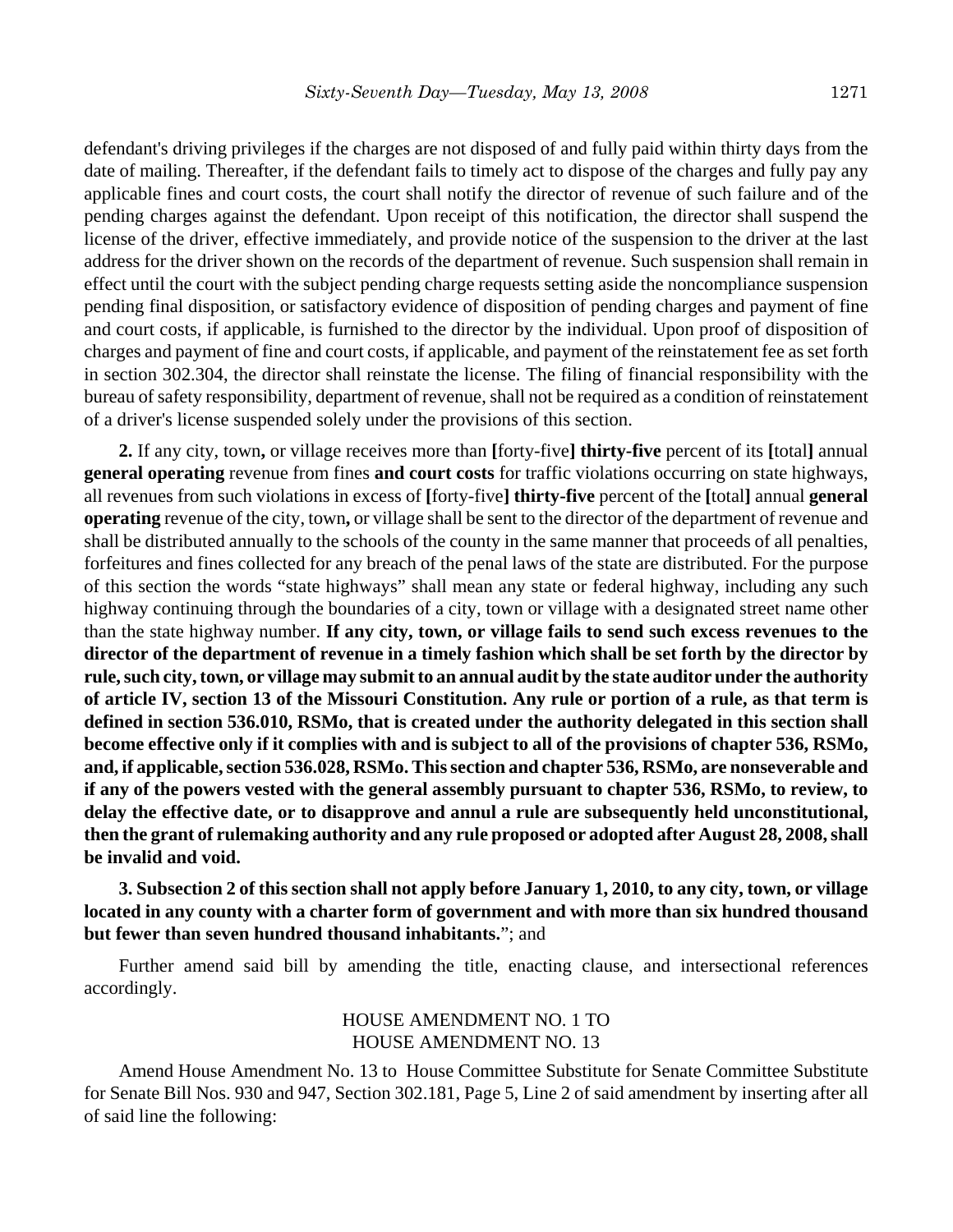# "**(4) Applicants of this subsection shall not be charged with a ticket as a result of a red-light camera violation.**"; and

Further amend said bill by amending the title, enacting clause, and intersectional references accordingly.

## HOUSE AMENDMENT NO. 13

Amend House Committee Substitute for Senate Committee Substitute for Senate Bill Nos. 930 and 947, Section 302.177, Page 23, Line 56 by inserting immediately after said Line the following:

"302.181. 1. The license issued pursuant to the provisions of sections 302.010 to 302.340 shall be in such form as the director shall prescribe, but the license shall be a card made of plastic or other comparable material. All licenses shall be manufactured of materials and processes that will prohibit, as nearly as possible, the ability to reproduce, alter, counterfeit, forge, or duplicate any license without ready detection. All licenses shall bear the licensee's Social Security number, if the licensee has one, and if not, a notarized affidavit must be signed by the licensee stating that the licensee does not possess a Social Security number, or, if applicable, a certified statement must be submitted as provided in subsection 4 of this section. The license shall also bear the expiration date of the license, the classification of the license, the name, date of birth, residence address including the county of residence or a code number corresponding to such county established by the department, and brief description and colored photograph or digitized image of the licensee, and a facsimile of the signature of the licensee. The director shall provide by administrative rule the procedure and format for a licensee to indicate on the back of the license together with the designation for an anatomical gift as provided in section 194.240, RSMo, the name and address of the person designated pursuant to sections 404.800 to 404.865, RSMo, as the licensee's attorney in fact for the purposes of a durable power of attorney for health care decisions. No license shall be valid until it has been so signed by the licensee. If any portion of the license is prepared by a private firm, any contract with such firm shall be made in accordance with the competitive purchasing procedures as established by the state director of the division of purchasing. For all licenses issued or renewed after March 1, 1992, the applicant's Social Security number shall serve as the applicant's license number. Where the licensee has no Social Security number, or where the licensee is issued a license without a Social Security number in accordance with subsection 4 of this section, the director shall issue a license number for the licensee and such number shall also include an indicator showing that the number is not a Social Security number.

2. All film involved in the production of photographs for licenses shall become the property of the department of revenue.

3. The license issued shall be carried at all times by the holder thereof while driving a motor vehicle, and shall be displayed upon demand of any officer of the highway patrol, or any police officer or peace officer, or any other duly authorized person, for inspection when demand is made therefor. Failure of any operator of a motor vehicle to exhibit his or her license to any duly authorized officer shall be presumptive evidence that such person is not a duly licensed operator.

4. The director of revenue shall issue a commercial or noncommercial driver's license without a Social Security number to an applicant therefor, who is otherwise qualified to be licensed, upon presentation to the director of a certified statement that the applicant objects to the display of the Social Security number on the license. The director shall assign an identification number, that is not based on a Social Security number, to the applicant which shall be displayed on the license in lieu of the Social Security number.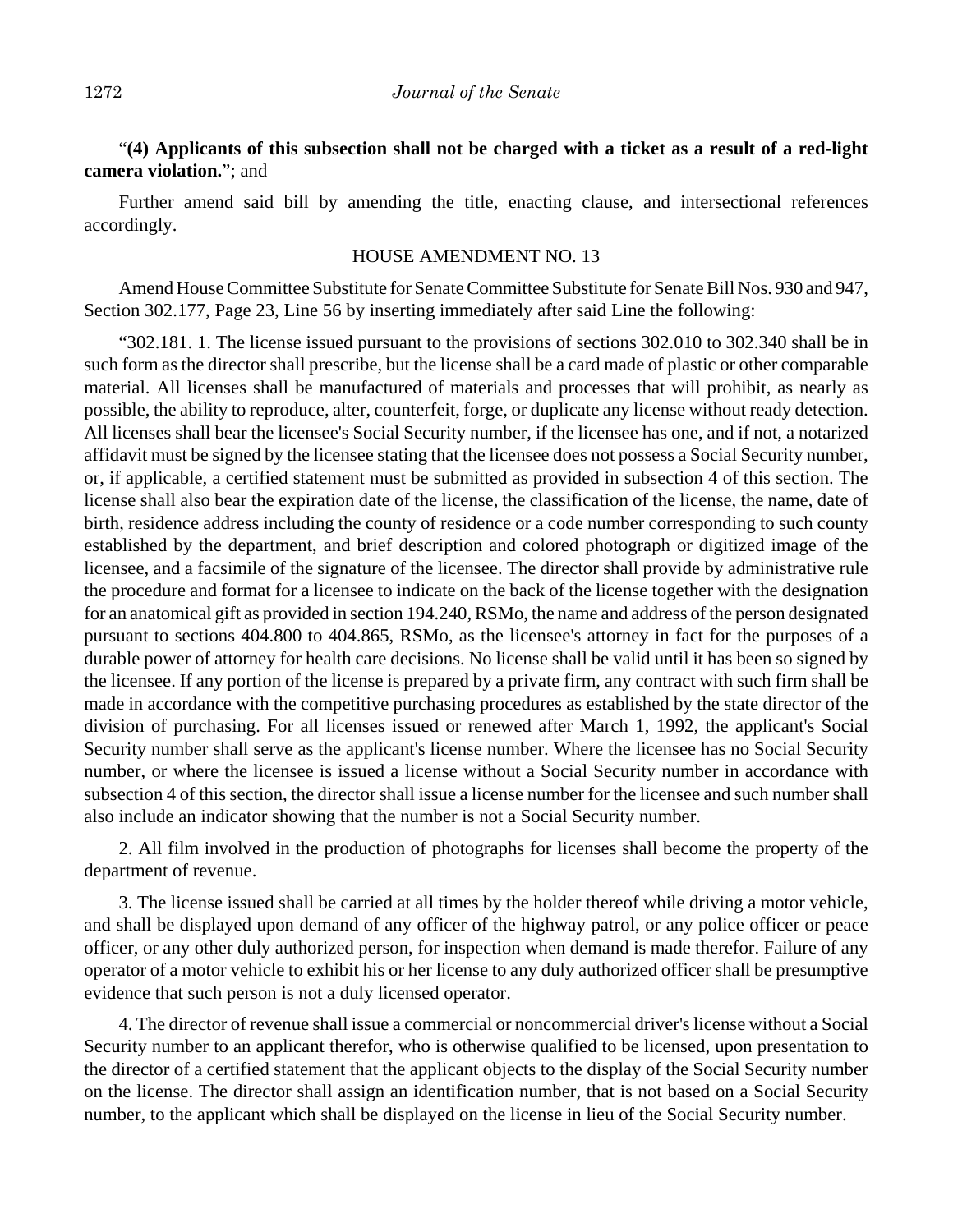5. The director of revenue shall not issue a license without a facial photograph or digital image of the license applicant, except as provided pursuant to subsection 8 of this section. A photograph or digital image of the applicant's full facial features shall be taken in a manner prescribed by the director. No photograph or digital image will be taken wearing anything which cloaks the facial features of the individual.

6. The department of revenue may issue a temporary license or a full license without the photograph or with the last photograph or digital image in the department's records to members of the armed forces, except that where such temporary license is issued it shall be valid only until the applicant shall have had time to appear and have his or her picture taken and a license with his or her photograph issued.

7. The department of revenue shall issue upon request a nondriver's license card containing essentially the same information and photograph or digital image, except as provided pursuant to subsection 8 of this section, as the driver's license upon payment of six dollars. All nondriver's licenses shall expire on the applicant's birthday in the sixth year after issuance. A person who has passed his or her seventieth birthday shall upon application be issued a nonexpiring nondriver's license card. The nondriver's license card shall be used for identification purposes only and shall not be valid as a license.

8. If otherwise eligible, an applicant may receive a driver's license or nondriver's license without a photograph or digital image of the applicant's full facial features except that such applicant's photograph or digital image shall be taken and maintained by the director and not printed on such license. In order to qualify for a license without a photograph or digital image pursuant to this section the applicant must:

(1) Present a form provided by the department of revenue requesting the applicant's photograph be omitted from the license or nondriver's license due to religious affiliations. The form shall be signed by the applicant and another member of the religious tenant verifying the photograph or digital image exemption on the license or nondriver's license is required as part of their religious affiliation. The required signatures on the prescribed form shall be properly notarized;

(2) Provide satisfactory proof to the director that the applicant has been a U.S. citizen for at least five years and a resident of this state for at least one year, except that an applicant moving to this state possessing a valid driver's license from another state without a photograph, shall be exempt from the one-year state residency requirement. The director may establish rules necessary to determine satisfactory proof of citizenship and residency pursuant to this section;

(3) Applications for a driver's license or nondriver's license without a photograph or digital image must be made in person at a license office determined by the director. The director is authorized to limit the number of offices that may issue a driver's or nondriver's license without a photograph or digital image pursuant to this section.

9. The department of revenue shall make available, at one or more locations within the state, an opportunity for individuals to have their full facial photograph taken by an employee of the department of revenue, or their designee, who is of the same sex as the individual being photographed, in a segregated location.

10. **An applicant who desires to receive a driver's license or nondriver's license without a photograph under subsection 8 of this section may receive such a driver's license or nondriver's license without having his or her photograph or digital image taken and maintained by the director provided that the applicant:**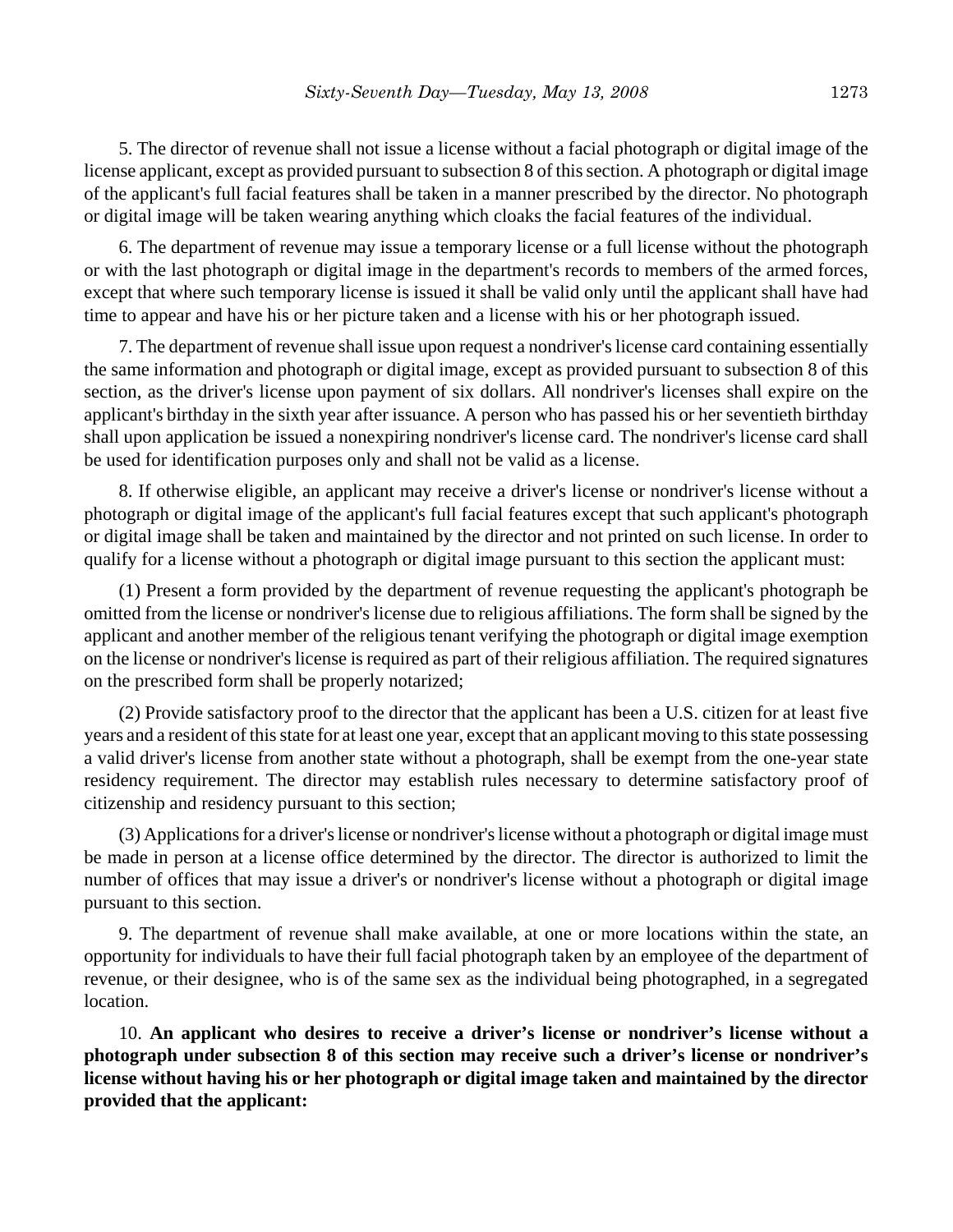**(1) Complies with all of the provisions of subsection 8 of this section except for the provision requiring the applicant's photograph or digital image be taken and maintained by the director;**

**(2) Submits a set of fingerprints in a format prescribed by the director upon application for the driver's license or nondriver's license. The fingerprints shall be maintained by the director in a manner prescribed by the director and shall be accessible to the Missouri highway patrol and other law enforcement officers as established by rule. The applicant shall pay a twenty five dollar fee for the submission of such fingerprints; and** 

**(3) Presents evidence satisfactory to the director that the applicant is exempt from paying social security and Medicare taxes because the applicant is a member of a recognized religious group that:**

**(a) Has existed continuously since December 31, 1950;** 

**(b) Conscientiously opposes accepting benefits of any private or public insurance that makes payments in the event of death, disability, old age, or retirement or that makes payments for the cost of medical care or provides services for medical care including the benefits of any insurance system established by the social security act and Medicare benefits; and**

**(c) Provides a reasonable level of living for its dependent members.**

# **For purposes of this subdivision, a Form 4029, or a copy thereof, approved by the Internal Revenue Service shall be considered satisfactory evidence.**

**11.** Beginning July 1, 2005, the director shall not issue a driver's license or a nondriver's license for a period that exceeds an applicant's lawful presence in the United States. The director may, by rule or regulation, establish procedures to verify the lawful presence of the applicant and establish the duration of any driver's license or nondriver's license issued under this section.

**[**11.**] 12.** No rule or portion of a rule promulgated pursuant to the authority of this chapter shall become effective unless it is promulgated pursuant to the provisions of chapter 536, RSMo."; and

Further amend said bill by amending the title, enacting clause, and intersectional references accordingly.

## HOUSE AMENDMENT NO. 14

Amend House Committee Substitute for Senate Committee Substitute for Senate Bill No. 930 and 947, Section 304.015, Page 30, Line 69, by inserting the following after all of said line:

"304.130. 1. For the purpose of promoting the public safety, health and general welfare and to protect life and property, the county commission in all counties of the first class, is empowered to adopt, by order or ordinance, regulations to control vehicular traffic upon the public roads and highways in the unincorporated territory of such counties and to establish reasonable speed regulations in congested areas upon such public roads and highways in the unincorporated territory of such counties. Such regulations shall not be inconsistent with the provisions of the general motor vehicle laws of this state.

2. **Except as provided in subsection 3 of this section,** before the adoption of such regulations, the county commission shall hold at least three public hearings thereon, fifteen days' notice of the time and place of which shall be published in at least two newspapers having a general circulation within the county, and notice of such hearing shall also be posted at least fifteen days in advance thereof in four conspicuous places in the county; provided, however, that any regulations respecting stop signs, signal lights and speed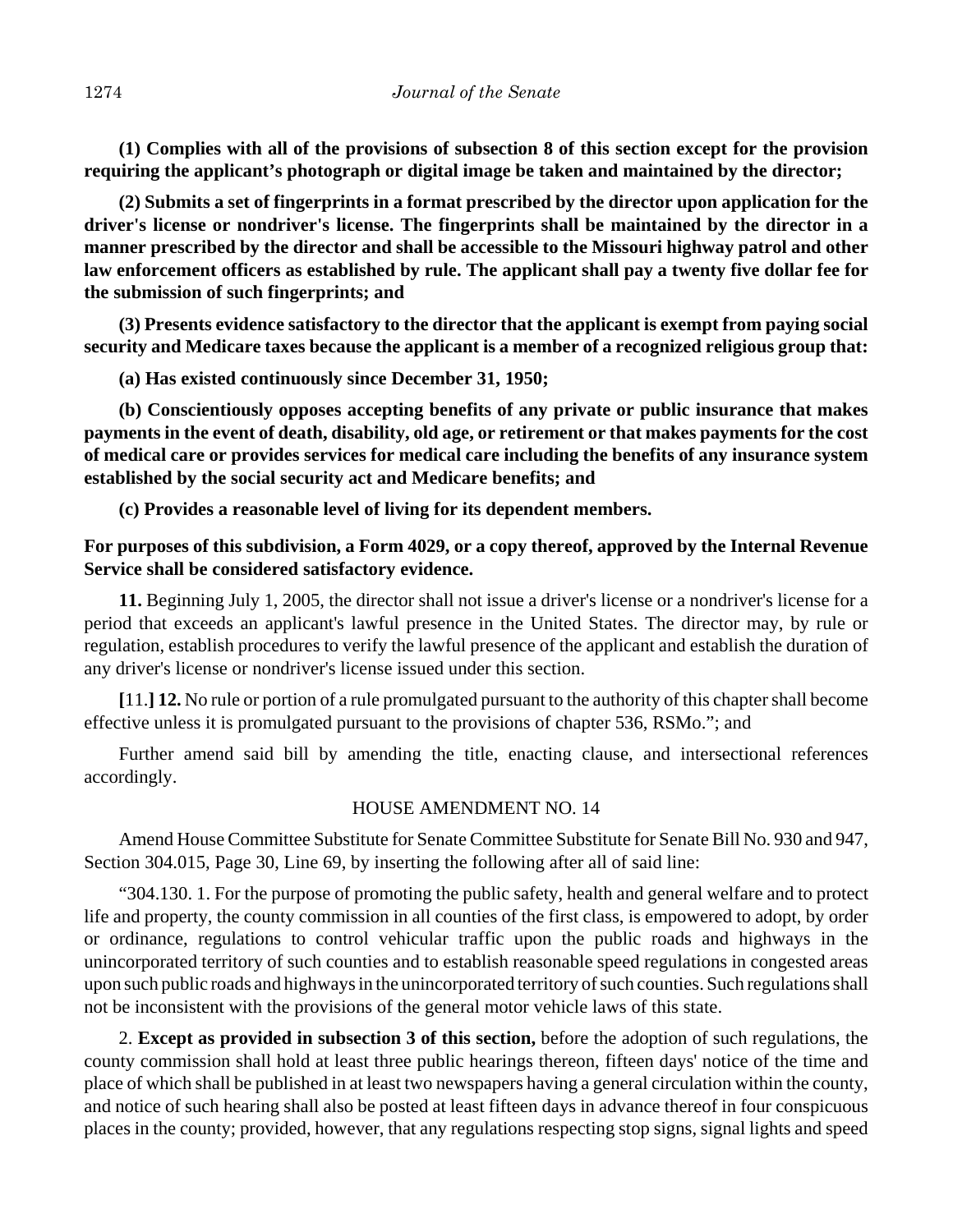limits on state or federal highways shall be approved by the state highways and transportation commission before the same shall become effective.

# 3. **Regulations relating solely to increasing speed limits shall be exempt from the procedural requirements of subsection 2 of this section and shall take effect immediately upon approval of the county commission.**

**4.** The regulations adopted shall be codified, printed and distributed for public use; provided, however, that adequate signs displaying the speed limit must be posted along the highways at the points along such highways where such speed limits begin and end."; and

Further amend said bill by amending the title, enacting clause, and intersectional references accordingly.

## HOUSE AMENDMENT NO. 1 TO HOUSE AMENDMENT NO. 15

Amend House Amendment No. 15 to House Committee Substitute for Senate Committee Substitute for Senate Bill Nos. 930 and 947, by inserting in the correct place the following:

"Further amend said bill, Page 12, Section 227.103, Line 15, by inserting after all of said line the following:

"**227.378. The Table Rock Lake bridge on Highway 39 in the census designated place with more than one thousand three hundred but fewer than one thousand four hundred inhabitants and partially located in any county of the third classification without a township form of government and with more than thirty-four thousand but fewer than thirty-four thousand one hundred inhabitants shall be designated the "State Senator Larry Gene Taylor Memorial Bridge".**"; and"; and

Further amend said bill by amending the title, enacting clause, and intersectional references accordingly.

## HOUSE AMENDMENT NO. 15

Amend House Committee Substitute for Senate Committee Substitute for Senate Bill Nos. 930 and 947, Page 45, Section 390.372, Line 24, by inserting after all of said line the following:

"**565.076. 1. A person commits the crime of assault of an employee of a mass transit system while in the scope of his or her duties in the first degree if such person attempts to kill or knowingly causes or attempts to cause serious physical injury to an employee of a mass transit system while in the scope of his or her duties.**

**2. As used in this section, "mass transit system", includes employees of public bus and light rail companies.**

**3. Assault of an employee of a mass transit system in the first degree is a class B felony.**

**565.077. 1. A person commits the crime of assault of an employee of a mass transit system while in the scope of his or her duties in the second degree if such person:**

**(1) Knowingly causes or attempts to cause physical injury to an employee of a mass transit system while in the scope of his or her duties by means of a deadly weapon or dangerous instrument;**

**(2) Knowingly causes or attempts to cause physical injury to an employee of a mass transit system**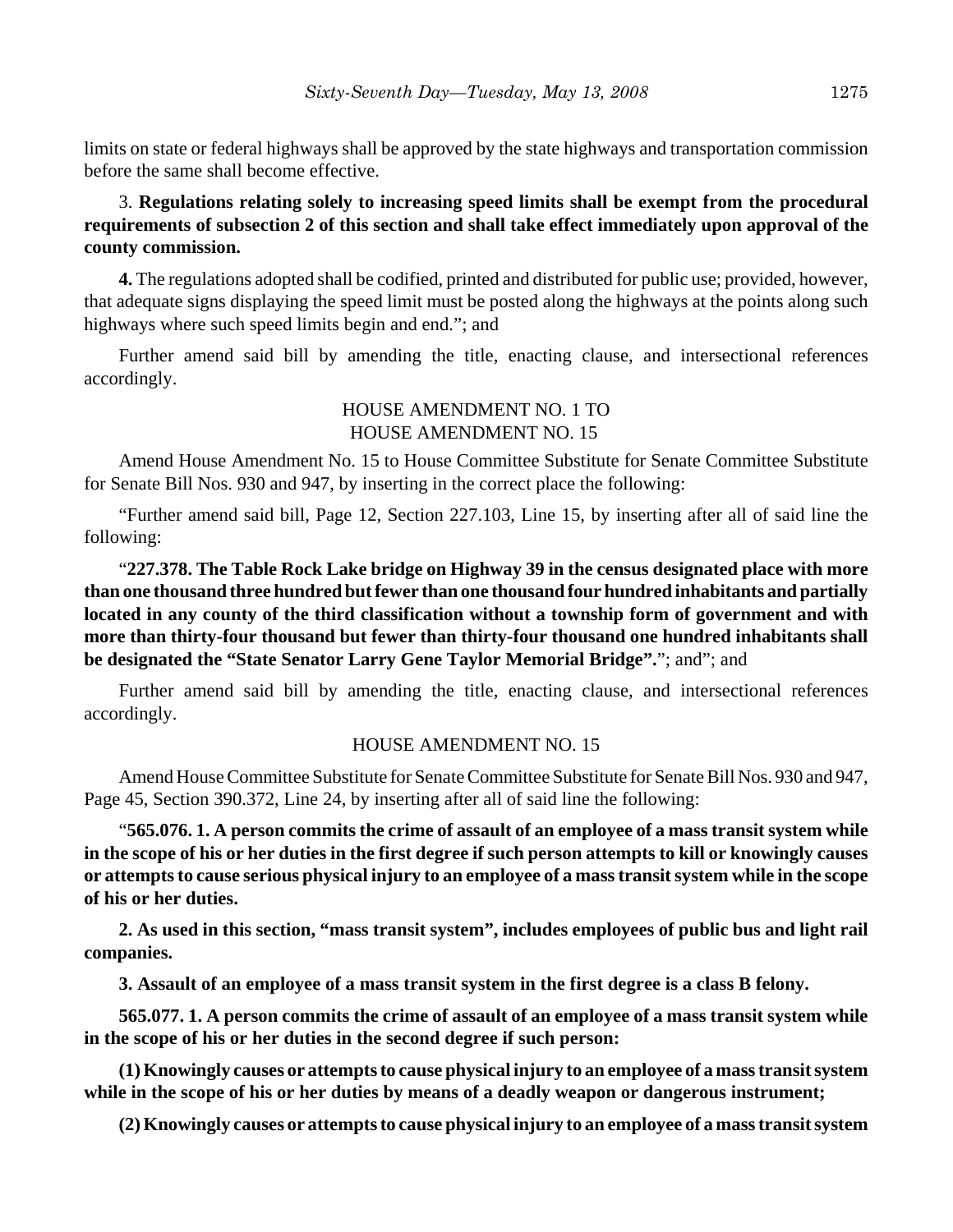**while in the scope of his or her duties by means other than a deadly weapon or dangerous instrument;**

**(3) Recklessly causes serious physical injury to an employee of a mass transit system while in the scope of his or her duties; or**

**(4) While in an intoxicated condition or under the influence of controlled substances or drugs, operates a motor vehicle in this state and when so operating, acts with criminal negligence to cause physical injury to an employee of a mass transit system while in the scope of his or her duties;**

**(5) Acts with criminal negligence to cause physical injury to an employee of a mass transit system while in the scope of his or her duties by means of a deadly weapon or dangerous instrument;**

**(6) Purposely or recklessly places an employee of a mass transit system while in the scope of his or her duties in apprehension of immediate serious physical injury; or**

**(7) Acts with criminal negligence to create a substantial risk of death or serious physical injury to an employee of a mass transit system while in the scope of his or her duties.**

**2. As used in this section, "mass transit system", includes employees of public bus and light rail companies.**

**3. Assault of an employee of a mass transit system while in the scope of his or her duties in the second degree is a class C felony unless committed under subdivision (2), (5), (6), or (7) of subsection 1 of this section in which case it is a class B felony.**

**565.078. 1. A person commits the crime of assault of an employee of a mass transit system while in the scope of his or her duties in the third degree if:**

**(1) Such person recklessly causes physical injury to an employee of a mass transit system while in the scope of his or her duties;**

**(2) Such person purposely places an employee of a mass transit system while in the scope of his or her duties in apprehension of immediate physical injury;**

**(3) Such person knowingly causes or attempts to cause physical contact with an employee of a mass transit system while in the scope of his or her duties without the consent of the employee of the mass transit system.**

**2. As used in this section, "mass transit system", includes employees of public bus and light rail companies.**

**3. Assault of an employee of a mass transit system while in the scope of his or her duties in the third degree is a class B misdemeanor.**"; and

Further amend said title, enacting clause and intersectional references accordingly.

## HOUSE AMENDMENT NO. 16

Amend House Committee Substitute for Senate Committee Substitute for Senate Bill Nos. 930 and 947, Section 302.171, Page 21, Line 96, by inserting after "9." the following:

"**Notwithstanding any provision of this chapter, for the renewal of a noncommercial driver's license, noncommercial instruction permit, or nondriver's license, a photocopy of an applicant's birth certificate along with another form of identification approved by the department of revenue,**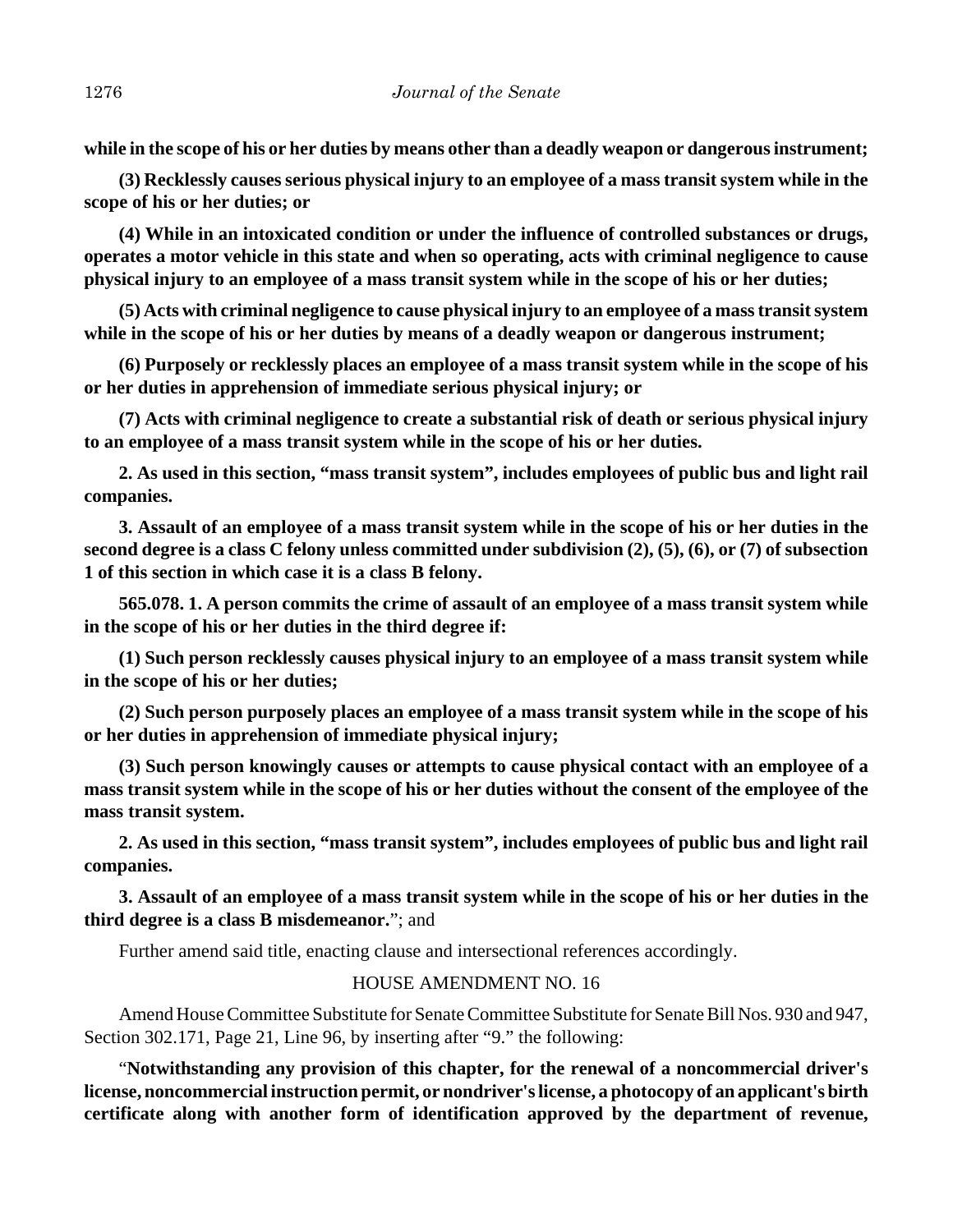**including, but not limited to, United States military identification or United States military discharge papers, shall constitute sufficient proof of lawful presence.**

**10.**"; and

Further amend said Section and Page, Line 97, by inserting "**or 9**" after "8"; and

Further amend said bill by amending the title, enacting clause, and intersectional references accordingly.

## HOUSE AMENDMENT NO. 17

Amend House Committee Substitute for Senate Committee Substitute for Senate Bill Nos. 930 and 947, Page 33, Section 304.180, Line 118, by inserting at the end of said line:

# "**The additional weight increase allowed under this subsection shall only be applicable if the idle reduction technology is manufactured in the United States.**"; and

Further amend said bill by amending the title, enacting clause, and intersectional references accordingly.

#### HOUSE AMENDMENT NO. 18

Amend House Committee Substitute for Senate Committee Substitute for Senate Bills Nos. 930 and 947, Page 15, Section 301.130, Line 107, by inserting after said line the following:

"302.020. 1. Unless otherwise provided for by law, it shall be unlawful for any person, except those expressly exempted by section 302.080, to:

(1) Operate any vehicle upon any highway in this state unless the person has a valid license;

(2) Operate a motorcycle or motortricycle upon any highway of this state unless such person has a valid license that shows the person has successfully passed an examination for the operation of a motorcycle or motortricycle as prescribed by the director. The director may indicate such upon a valid license issued to such person, or shall issue a license restricting the applicant to the operation of a motorcycle or motortricycle if the actual demonstration, required by section 302.173, is conducted on such vehicle;

(3) Authorize or knowingly permit a motorcycle or motortricycle owned by such person or under such person's control to be driven upon any highway by any person whose license does not indicate that the person has passed the examination for the operation of a motorcycle or motortricycle or has been issued an instruction permit therefor;

(4) Operate a motor vehicle with an instruction permit or license issued to another person.

2. **Every person operating or riding as a passenger on any motorcycle or motortricycle, as defined in section 301.010, RSMo, upon any federal interstate highway shall wear protective headgear at all times the vehicle is in motion, regardless of such person's age. The provisions of this subsection shall expire August 28, 2013.**

**3.** Every person **who is under twenty-one years of age** operating or riding as a passenger on any motorcycle or motortricycle, as defined in section 301.010, RSMo, upon any highway of this state shall wear protective headgear at all times the vehicle is in motion. The protective headgear shall meet reasonable standards and specifications established by the director.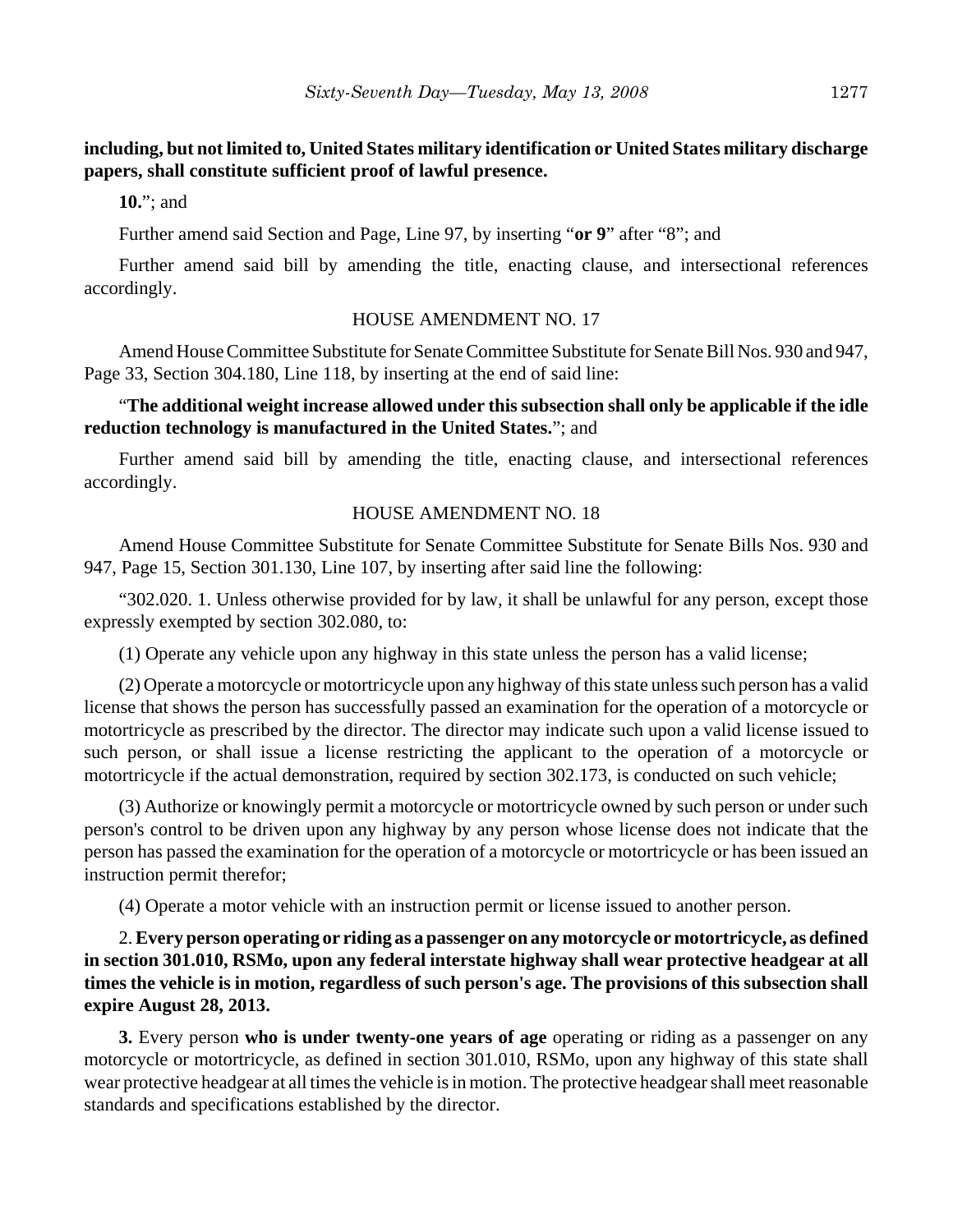**[**3.**] 4.** Notwithstanding the provisions of section 302.340 any person convicted of violating subdivision (1) or (2) of subsection 1 of this section is guilty of a class A misdemeanor. Any person convicted a third or subsequent time of violating subdivision (1) or (2) of subsection 1 of this section is guilty of a class D felony. Notwithstanding the provisions of section 302.340, violation of subdivisions (3) and (4) of subsection 1 of this section is a class C misdemeanor and the penalty for failure to wear protective headgear as required by subsection 2 of this section is an infraction for which a fine not to exceed twenty-five dollars may be imposed. Notwithstanding all other provisions of law and court rules to the contrary, no court costs shall be imposed upon any person due to such violation. No points shall be assessed pursuant to section 302.302 for a failure to wear such protective headgear."; and

Further amend said bill by amending the title, enacting clause, and intersectional references accordingly.

## HOUSE AMENDMENT NO. 19

Amend House Committee Substitute for Senate Committee Substitute for Senate Bill Nos. 930 and 947, Section 301.130, Page 15, Line 107 by inserting after all of said line the following:

"**301.571. 1. For purposes of this section, the following terms mean:**

**(1) "Mobility motor vehicle", a motor vehicle that is designed and equipped to transport a person with a disability and:**

**(a) Contains a lowered floor or lowered frame, or a raised roof and raised door;**

**(b) Contains an electronic or mechanical wheelchair, scooter, or platform lift that enables a person to enter or exit the vehicle while occupying a wheelchair or scooter; an electronic or mechanical wheelchair ramp; or a system to secure a wheelchair or scooter to allow for a person to be safely transported while occupying the wheelchair or scooter; and**

**(c) Is installed as an integral part or permanent attachment to the motor vehicle chassis;**

**(2) "Mobility motor vehicle dealer", a dealer who is licensed as a new or used motor vehicle dealer under this chapter who is engaged in the business of buying, selling, or exchanging mobility motor vehicles and servicing or repairing mobility motor vehicles at an established and permanent place of business.**

**2. Notwithstanding any other law, a mobility motor vehicle dealer may:**

**(1) Purchase or otherwise acquire a new motor vehicle from a franchised dealer to fit or equip the motor vehicle for retail sale as a mobility motor vehicle;**

**(2) Display a new motor vehicle to a person with a disability to fit or equip the vehicle as a mobility motor vehicle for the person; or**

**(3) Resell a new motor vehicle that has been fitted or equipped as a new mobility motor vehicle without the resale occurring through or by a franchised dealer.**

**3. A mobility motor vehicle dealer who purchased or acquired a new motor vehicle from a franchised dealer to equip the vehicle as a mobility vehicle shall not advertise the vehicle for resale until the vehicle is fitted or equipped as a mobility motor vehicle.**

**4. A mobility motor vehicle dealer shall not, except as permitted by subdivision (2) of subsection**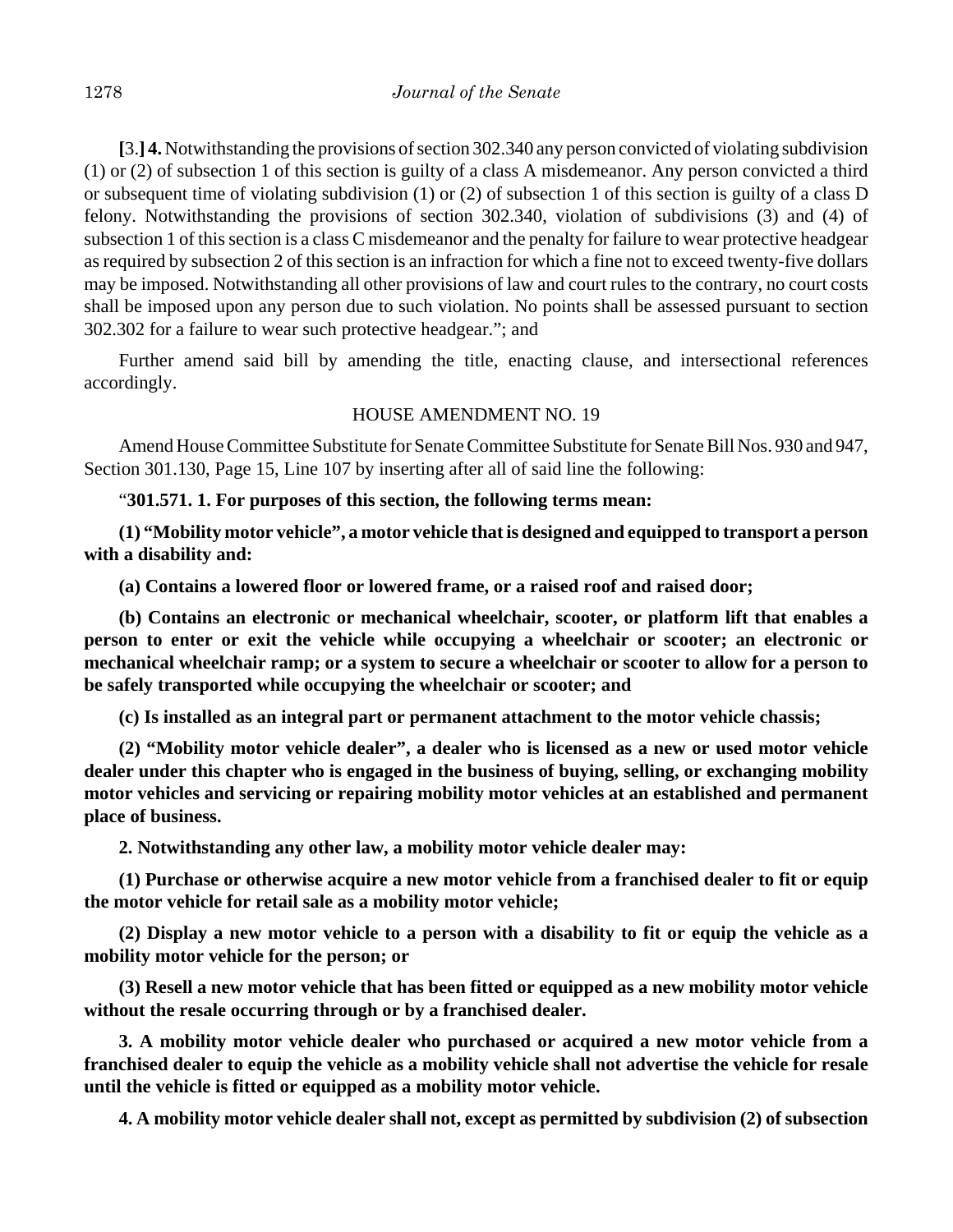# **2 of this section, display or offer to display a new motor vehicle that is not a mobility motor vehicle to the public.**"; and

Further amend said bill by amending the title, enacting clause, and intersectional references accordingly.

## HOUSE AMENDMENT NO. 20

Amend House Committee Substitute for Senate Committee Substitute for Senate Bill Nos. 930 and 947, Page 30, Section 304.015, Line 69, by inserting after all of said line the following:

"**304.034. 1. Notwithstanding any other law to the contrary, a neighborhood electric vehicle may be operated only upon a street or highway for which the posted speed limit is thirty-five miles per hour or less. A neighborhood electric vehicle may cross a road or street at an intersection where the road or street has a posted speed limit of more than thirty-five miles per hour. For purposes of this section, "neighborhood electric vehicle" means a vehicle subject to the federal motor vehicle safety standards in 49 CFR 571.500.**

**2. A county or municipality may prohibit the operation of a neighborhood electric vehicle on a street or highway if the governing body of the county or municipality determines that the prohibition is necessary in the interest of safety.**

**3. The department of transportation may prohibit the operation of a neighborhood electric vehicle on a highway if that department determines that the prohibition is necessary in the interest of safety.**

**4. The department of revenue may adopt rules relating to the registration and issuance of license plates to neighborhood electric vehicles. Any rule or portion of a rule, as that term is defined in section 536.010, RSMo, that is created under the authority delegated in this section shall become effective only if it complies with and is subject to all of the provisions of chapter 536, RSMo, and, if applicable, section 536.028, RSMo. This section and chapter 536, RSMo, are nonseverable and if any of the powers vested with the general assembly pursuant to chapter 536, RSMo, to review, to delay the effective date, or to disapprove and annul a rule are subsequently held unconstitutional, then the grant of rulemaking authority and any rule proposed or adopted after August 28, 2008, shall be invalid and void.**"; and

Further amend said title, enacting clause and intersectional references accordingly.

#### HOUSE AMENDMENT NO. 21

Amend House Committee Substitute for Senate Committee Substitute for Senate Bill Nos. 930 and 947, Page 12, Section 227.400, Line 4, by inserting after all of said line the following:

" $238.202$ . 1. As used in sections  $238.200$  to  $238.275$ , the following terms mean:

(1) "Board", the board of directors of a district;

(2) "Commission", the Missouri highways and transportation commission;

(3) "District", a transportation development district organized under sections 238.200 to 238.275;

(4) "Local transportation authority", a county, city, town, village, county highway commission, special road district, interstate compact agency, or any local public authority or political subdivision having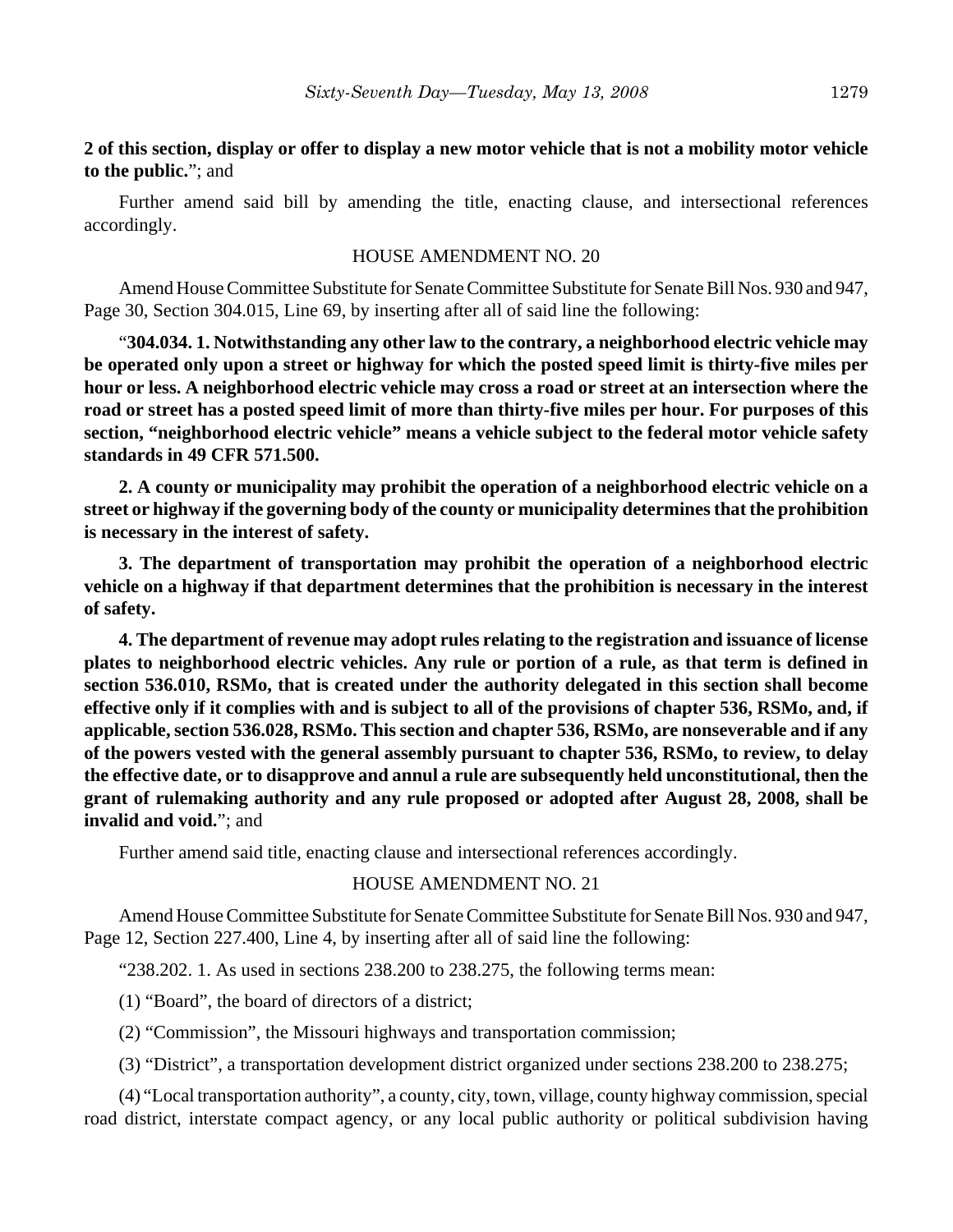jurisdiction over any bridge, street, highway, dock, wharf, ferry, lake or river port, airport, railroad, light rail or other transit improvement or service;

(5) "Project" includes any bridge, street, road, highway, access road, interchange, intersection, signing, signalization, parking lot, bus stop, station, garage, terminal, hangar, shelter, rest area, dock, wharf, lake or river port, airport, railroad, light rail, or other mass transit and any similar or related improvement or infrastructure.

2. For the purposes of sections 11(c), 16 and 22 of article X of the Constitution of Missouri, section 137.073, RSMo, and as used in sections 238.200 to 238.275, the following terms shall have the meanings given:

(1) "Approval of the required majority" or "direct voter approval", a simple majority;

(2) "Qualified electors", "qualified voters" or "voters"**[**,**]:**

**(a)** Within **[**the**] a** proposed or established district, **except for a district proposed under subsection 1 of section 238.207,** any persons residing therein who have registered to vote pursuant to chapter 115, RSMo**[**, and**]; or**

**(b) Within a district proposed or established under subsection 1 of section 238.207 which has no persons residing therein who have registered to vote pursuant to chapter 115, RSMo,** the owners of **record of all** real property **located in the district**, who shall receive one vote per acre, provided that **[**any**] if a** registered voter **[**who also owns property**] subsequent to the creation of the district becomes a resident within the district and obtains ownership of property within the district, such registered voter** must elect whether to vote as an owner **of real property** or **as** a registered voter**, which election once made cannot thereafter be changed**;

(3) "Registered voters", persons qualified and registered to vote pursuant to chapter 115, RSMo.

238.207. 1. Whenever the creation of a district is desired, not less than fifty registered voters from each county partially or totally within the proposed district may file a petition requesting the creation of a district. However, if no persons eligible to be registered voters reside within the district, the owners of record of all of the real property, except public streets, located within the proposed district may file a petition requesting the creation of a district. The petition shall be filed in the circuit court of any county partially or totally within the proposed district.

2. Alternatively, the governing body of any local transportation authority within any county in which a proposed project may be located may file a petition in the circuit court of that county, requesting the creation of a district.

3. The proposed district area shall be contiguous and may contain all or any portion of one or more municipalities and counties; provided:

(1) Property separated only by public streets, easements or rights-of-way shall be considered contiguous;

(2) In the case of a district formed pursuant to a petition filed by the owners of record of all of the real property located within the proposed district, the proposed district area need not contain contiguous properties if:

(a) The petition provides that the only funding method for project costs will be a sales tax;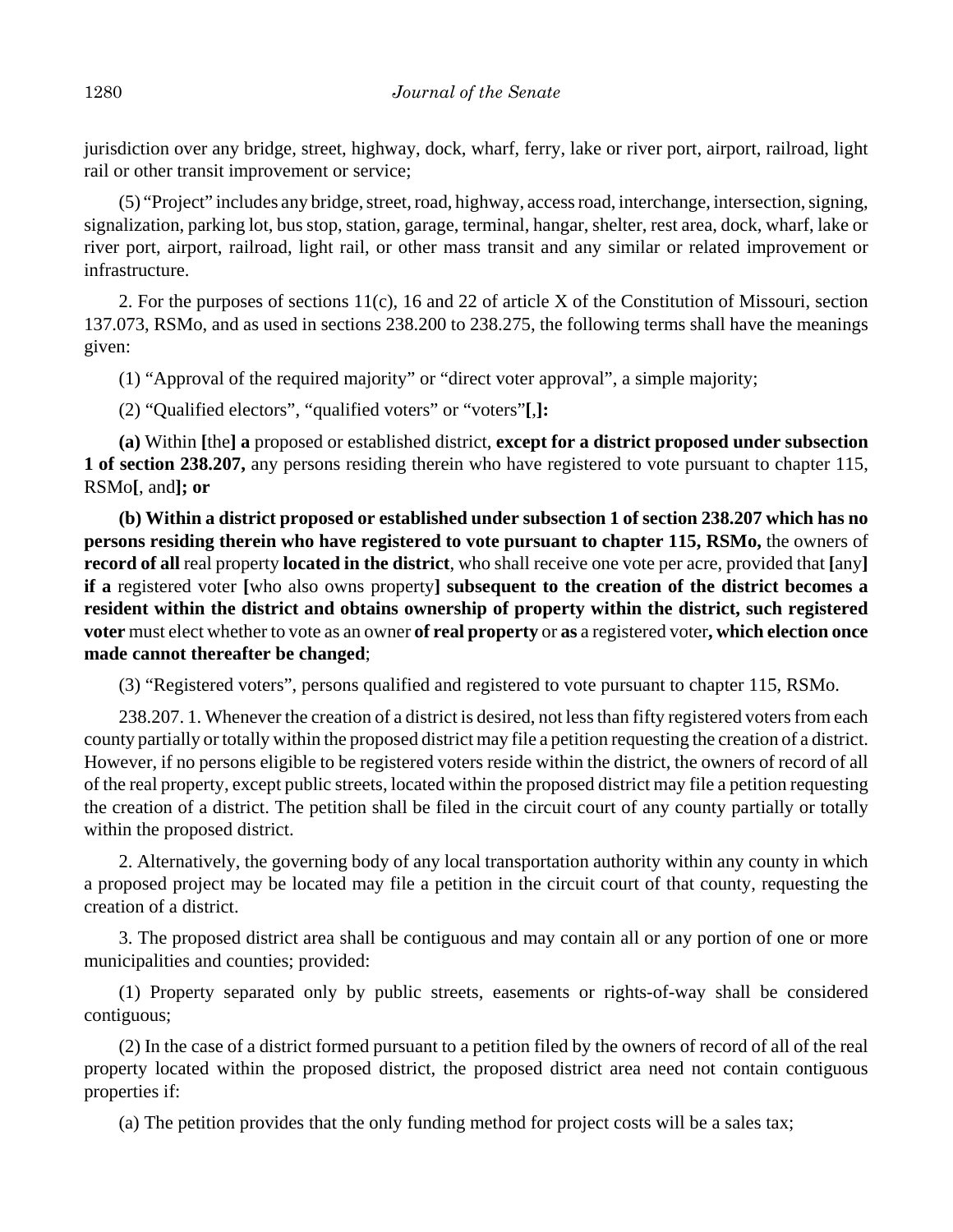(b) The court finds that all of the real property located within the proposed district will benefit by the projects to be undertaken by the district; and

(c) Each parcel within the district is within five miles of every other parcel; and

(3) In the case of a district created pursuant to subsection 5 of this section, property separated only by public streets, easements, or rights-of-way or connected by a single public street, easement, or right-of-way shall be considered contiguous.

4. The petition shall set forth:

(1) The name, voting residence and county of residence of each individual petitioner, or, if no persons eligible to be registered voters reside within the proposed district, the name and address of each owner of record of real property located within the proposed district, or shall recite that the petitioner is the governing body of a local transportation authority acting in its official capacity;

(2) The name and address of each respondent. Respondents must include the commission and each affected local transportation authority within the proposed district, except a petitioning local transportation authority;

(3) A specific description of the proposed district boundaries including a map illustrating such boundaries;

(4) A general description of each project proposed to be undertaken by that district, including a description of the approximate location of each project;

(5) The estimated project costs and the anticipated revenues to be collected from the project;

(6) The name of the proposed district;

(7) The number of members of the board of directors of the proposed district, which shall be not less than five or more than fifteen;

(8) A statement that the terms of office of initial board members shall be staggered in approximately equal numbers to expire in one, two or three years;

(9) If the petition was filed by registered voters or by a governing body, a request that the question be submitted to the qualified voters within the limits of the proposed district whether they will establish a transportation development district to develop a specified project or projects;

(10) A proposal for funding the district initially, pursuant to the authority granted in sections 238.200 to 238.275, together with a request that the funding proposal be submitted to the qualified voters within the limits of the proposed district; provided, however, the funding method of special assessments may also be approved as provided in subsection 1 of section 238.230; and

(11) A statement that the proposed district shall not be an undue burden on any owner of property within the district and is not unjust or unreasonable.

5. (1) As an alternative to the methods described in subsections 1 and 2 of this section, if two or more local transportation authorities have adopted resolutions calling for the joint establishment of a district, the governing body of any one such local transportation authority may file a petition in the circuit court of any county in which the proposed project is located requesting the creation of a district**; or, if not less than fifty registered voters from each of two or more counties sign a petition calling for the joint establishment**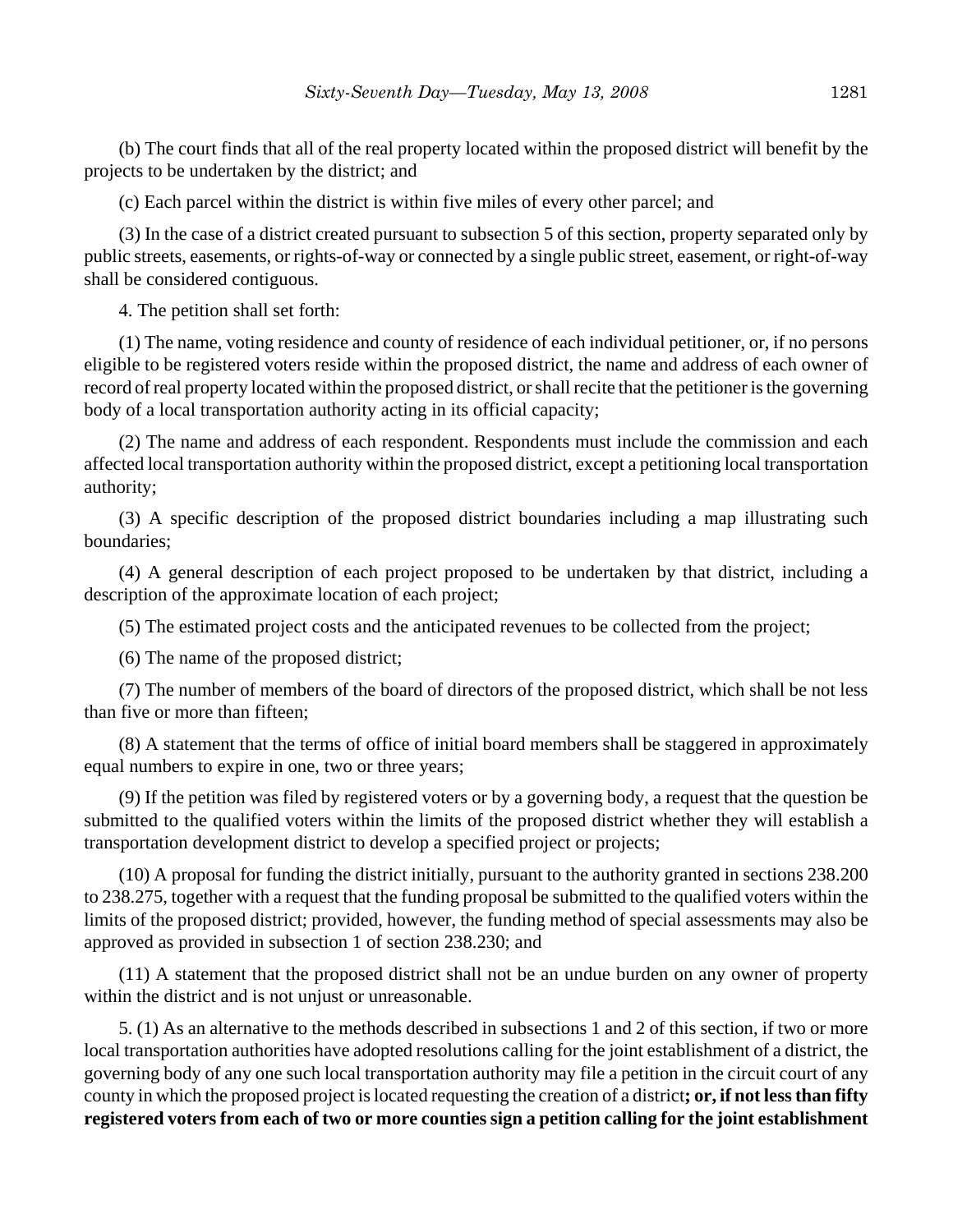**of a district for the purpose of developing a project that lies in whole or in part within those same counties, the petition may be filed in the circuit court of any of those counties in which not less than fifty registered voters have signed the petition**.

(2) The proposed district area shall be contiguous and may contain all or any portion of one or more municipalities and counties. Property separated only by public streets, easements, or rights-of-way or connected by a single public street, easement, or right-of-way shall be considered contiguous.

(3) The petition shall set forth:

(a) That the petitioner is the governing body of a local transportation authority acting in its official capacity**; or, if the petition was filed by obtaining the signatures of not less than fifty registered voters in each of two or more counties, it shall set forth the name, voting residence, and county of residence of each individual petitioner**;

(b) The name of each local transportation authority within the proposed district. The resolution of the governing body of each local transportation authority calling for the joint establishment of the district shall be attached to the petition;

(c) The name and address of each respondent. Respondents must include the commission and each affected local transportation authority within the proposed district, except a petitioning local transportation authority;

(d) A specific description of the proposed district boundaries including a map illustrating such boundaries;

(e) A general description of each project proposed to be undertaken by the district, including a description of the approximate location of each project;

(f) The name of the proposed district;

(g) The number of members of the board of directors of the proposed district;

(h) A request that the question be submitted to the qualified voters within the limits of the proposed district whether they will establish a transportation development district to develop the projects described in the petition;

(I) A proposal for funding the district initially, pursuant to the authority granted in sections 238.200 to 238.275, together with a request that the imposition of the funding proposal be submitted to the qualified voters residing within the limits of the proposed district; provided, however, the funding method of special assessments may also be approved as provided in subsection 1 of section 238.230; and

(j) A statement that the proposed district shall not be an undue burden on any owner of property within the district and is not unjust or unreasonable.

238.210. 1. Within thirty days after the petition is filed, the circuit court clerk shall serve a copy of the petition on the respondents who shall have thirty days after receipt of service to file an answer stating agreement with or opposition to the creation of the district. If any respondent files its answer opposing the creation of the district, it shall recite legal reasons why the petition is defective, why the proposed district is illegal or unconstitutional, or why the proposed method for funding the district is illegal or unconstitutional. The respondent shall ask the court for a declaratory judgment respecting these issues. The answer of each respondent shall be served on each petitioner and every other respondent named in the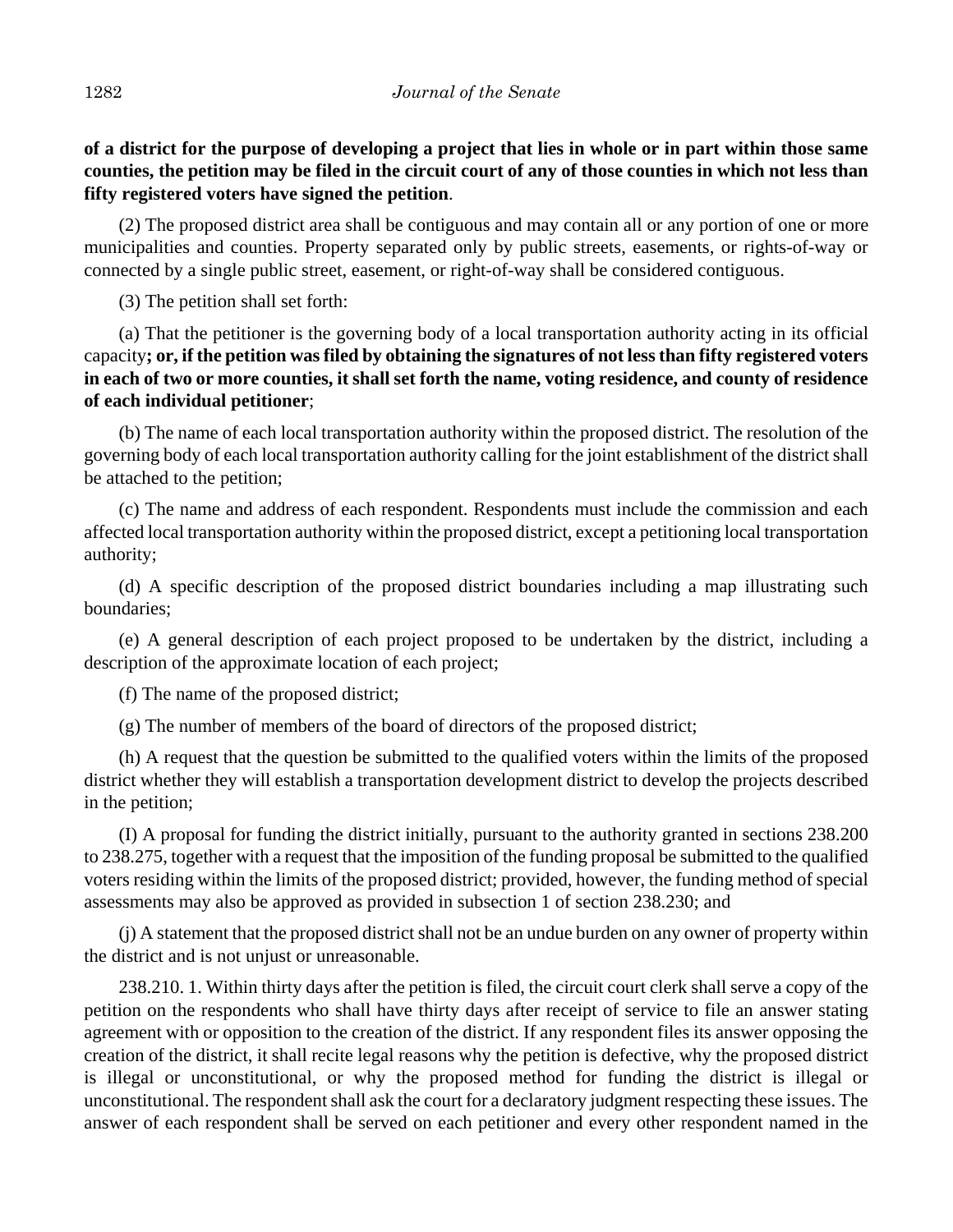petition. Any resident, taxpayer, any other entity, or any local transportation authority within the proposed district may join in or file a petition supporting or answer opposing the creation of the district and seeking a declaratory judgment respecting these same issues within thirty days after the date notice is last published by the circuit clerk.

2. The court shall hear the case without a jury. If the court shall thereafter determine the petition is defective or the proposed district is illegal or unconstitutional, or shall be an undue burden on any owner of property within the district or is unjust and unreasonable, it shall enter its declaratory judgment to that effect and shall refuse to make the certifications requested in the pleadings. If the court determines that any proposed funding method is illegal or unconstitutional, it shall enter its judgment striking that funding method in whole or part. If the court determines the petition is not legally defective and the proposed district and method of funding are neither illegal nor unconstitutional, the court shall enter its judgment to that effect. If the petition was filed by registered voters or by a governing body, the court shall then certify the questions regarding district creation, project development, and proposed funding for voter approval. If the petition was filed by a governing body**, or by no less than fifty registered voters of two or more counties,** pursuant to subsection 5 of section 238.207, the court shall then certify the single question regarding district creation, project development, and proposed funding for voter approval. If the petition was filed by the owners of record of all of the real property located within the proposed district, the court shall declare the district organized and certify the funding methods stated in the petition for qualified voter approval; provided, however, the funding method of special assessments may also be approved as provided in subsection 1 of section 238.230. In either case, if no objections to the petition are timely filed, the court may make such certifications based upon the pleadings before it without any hearing.

3. Any party having filed an answer or petition may appeal the circuit court's order or declaratory judgment in the same manner provided for other appeals. **The circuit court shall have continuing jurisdiction to enter such orders as are required for the administration of the district after its formation.**"; and

Further amend said title, enacting clause and intersectional references accordingly.

#### HOUSE AMENDMENT NO. 23

Amend House Committee Substitute for Senate Committee Substitute for Senate Bill No. 930 and 947, Section A, Page 1, Line 6 by inserting after all of said line the following:

"**142.814. 1. Motor fuel sold to be used to operate school buses to transport students to or from school or to transport students to or from any place for educational purposes is exempt from the fuel tax imposed by this chapter. As used in this section, "school buses" shall have the same meaning as section 302.010, RSMo.**

**2. The department shall promulgate rules to implement the provisions of this section. Any rule or portion of a rule, as that term is defined in section 536.010, RSMo, that is created under the authority delegated in this section shall become effective only if it complies with and is subject to all of the provisions of chapter 536, RSMo, and, if applicable, section 536.028, RSMo. This section and chapter 536, RSMo, are nonseverable and if any of the powers vested with the general assembly pursuant to chapter 536, RSMo, to review, to delay the effective date, or to disapprove and annul a rule are subsequently held unconstitutional, then the grant of rulemaking authority and any rule proposed or adopted after August 28, 2008, shall be invalid and void.**" ; and

Further amend said bill by amending the title, enacting clause, and intersectional references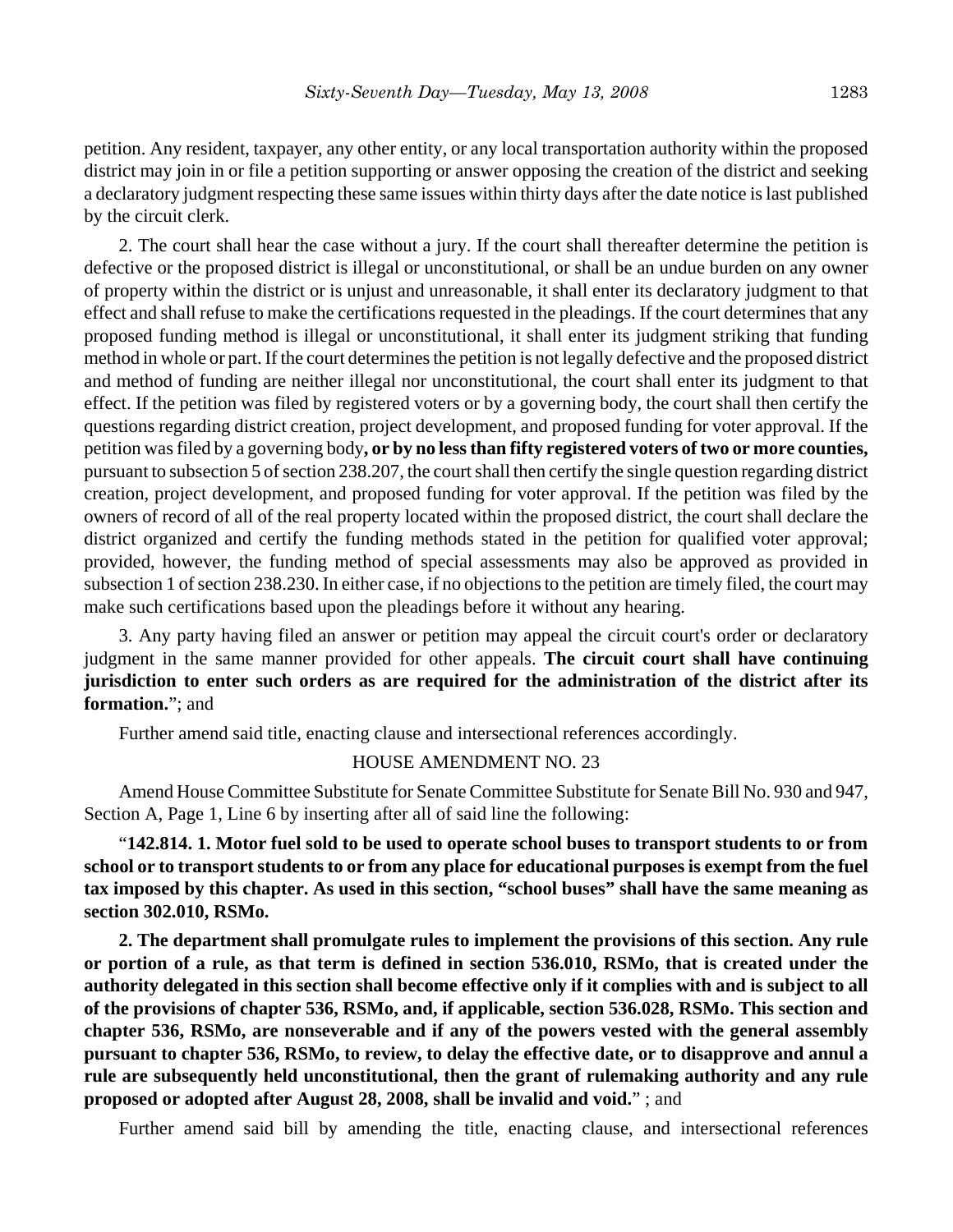accordingly.

# HOUSE AMENDMENT NO. 2 TO HOUSE AMENDMENT NO. 24

Amend House Amendment 24 to House Committee Substitute for Senate Committee Substitute for Senate Bill No. 930, Page 8, Line 5, by inserting after the phrase "**RSMo.**", the following:

"**304.830. Notwithstanding any provision of law to the contrary, any revenue received by a county, city, town, village, municipality, state agency, or other political subdivision of this state from fines assessed for red light violations that are detected and enforced through an automated photo red light enforcement system shall be deposited in the state school moneys fund established under 166.051, RSMo.**"; and

Further amend said Bill by amending the title, enacting clause, and intersectional references accordingly.

# HOUSE AMENDMENT NO. 24

Amend House Committee Substitute for Senate Committee Substitute for Senate Bill Nos. 930 and 947, Section 301.130, Page 15, Line 107 by inserting after all of said Line the following:

"**301.161. 1. The provisions of sections 301.161 to 301.164 shall be known as the "Missouri Universal Red Light Enforcement Act" (MURLE). No motor vehicle registration fees shall be charged under sections 301.161 to 301.164. For the purposes of sections 301.161 to 301.164, the following terms mean:**

**(1) "Agency", any county, city, town, village, municipality, state agency, or other political subdivision of this state that is authorized to issue a notice of violation for a violation of a state or local traffic law or regulation;**

**(2) "Automated photo red light enforcement system" or "system", a device owned by an agency consisting of a camera or cameras and vehicle sensor or sensors, installed to work in conjunction with a traffic control signal;**

**(3) "Owner", the owner of a motor vehicle as shown on the motor vehicle registration records of the Missouri department of revenue or the analogous department or agency of another state or country. The term "owner" includes:**

**(a) A lessee of a motor vehicle under a lease of six months or more; or**

**(b) The lessee of a motor vehicle rented or leased from a motor vehicle rental or leasing company, but does not include the motor vehicle rental or leasing company itself.**

**If there is more than one owner of the motor vehicle, the primary owner will be deemed the owner. If no primary owner is named, the first-listed owner will be deemed the owner;**

**(4) "Recorded image", an image recorded by an automated photo red light enforcement system that depicts the rear view of a motor vehicle and is automatically recorded by a high-resolution camera as a digital image;**

**(5) "Steady red signal indication violation" or "violation", a violation of a steady red signal indication under sections 304.271 and 304.281 or substantially similar agency ordinance or traffic**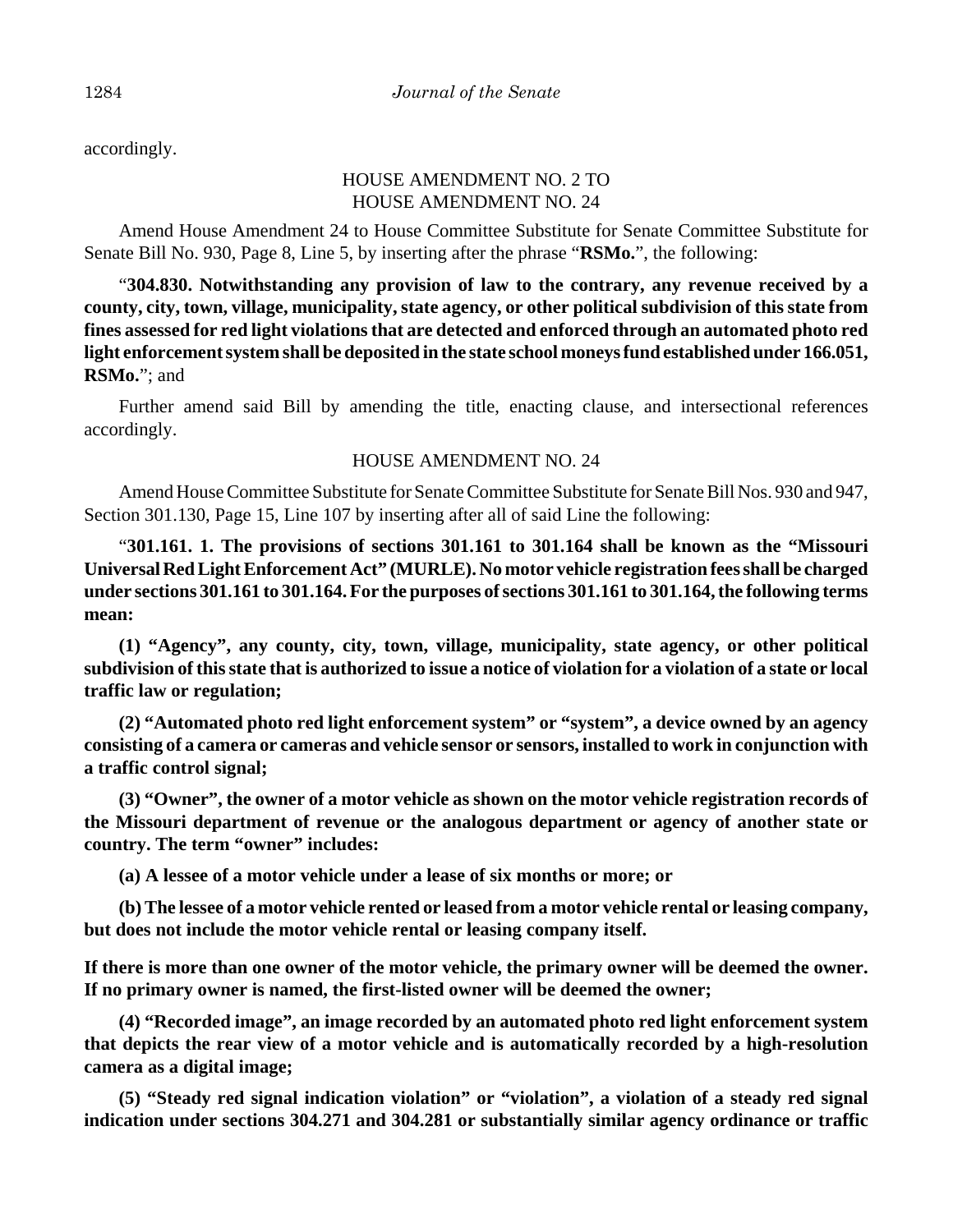**laws;**

**(6) "Traffic control signal", a traffic control device that displays alternating red, yellow, and green lights intended to direct traffic as when to stop at or proceed through an intersection.**

**2. All automated photo red light enforcement systems shall be registered with the Missouri department of transportation prior to installation. The department of transportation shall collect a one-time registration fee of five hundred dollars per light and all registration fees collected shall be deposited in the "Red Light Enforcement Fund" hereby established. The state treasurer shall be custodian of the fund and shall approve disbursements from the fund in accordance with sections 30.170 and 30.180, RSMo. Upon appropriation, money in the fund shall be used to conduct audits to ensure agency compliance with the provisions of sections 304.271 to 304.281, including, but not limited to, ensuring that the agency is distributing the fines collected as required under section 301.162. Notwithstanding the provisions of section 33.080, RSMo, to the contrary, any moneys remaining in the fund at the end of the biennium shall not revert to the credit of the general revenue fund. The state treasurer shall invest moneys in the fund in the same manner as other funds are invested. Any interest and moneys earned on such investments shall be credited to the fund.**

**3. No agency shall use an automated photo red light enforcement system unless the system is capable of producing at least two high-resolution color digital recorded images that show:**

**(1) The traffic control signal while it is emitting a steady red signal;**

**(2) The offending vehicle; and**

**(3) The rear license plate of the offending vehicle. One of the images must be of sufficient resolution to show clearly, while the vehicle is in the intersection and while the traffic signal is emitting a steady red signal, all three elements set forth in this subdivision and subdivisions (1) and (2) of this subsection.**

**4. The automated photo red light enforcement system shall not capture images of the front license plate of the motor vehicle.**

**5. The automated photo red light enforcement system shall utilize a video recording component which shall record the local time at which the two violation images were captured, as well as at least five seconds before and at least five seconds after the violation event.**

**6. No system may photograph or otherwise capture an image of the driver's face.**

**7. Agencies that utilize automated photo red light enforcement systems to detect and enforce steady red signal indication violations are subject to the conditions and limitations specified in sections 301.161 to 301.164.**

**8. Prior to activation of the system at an intersection:**

**(1) If not already present, the roadway first must be clearly marked with a white stripe indicating the stop line and the perimeter of the intersection;**

**(2) Warning signs shall be installed within five hundred feet of the white stripe indicating the stop line;**

**(3) Signal phase timings at intersections equipped with a system shall be certified by the Missouri department of transportation before the automated photo red light enforcement systems may be**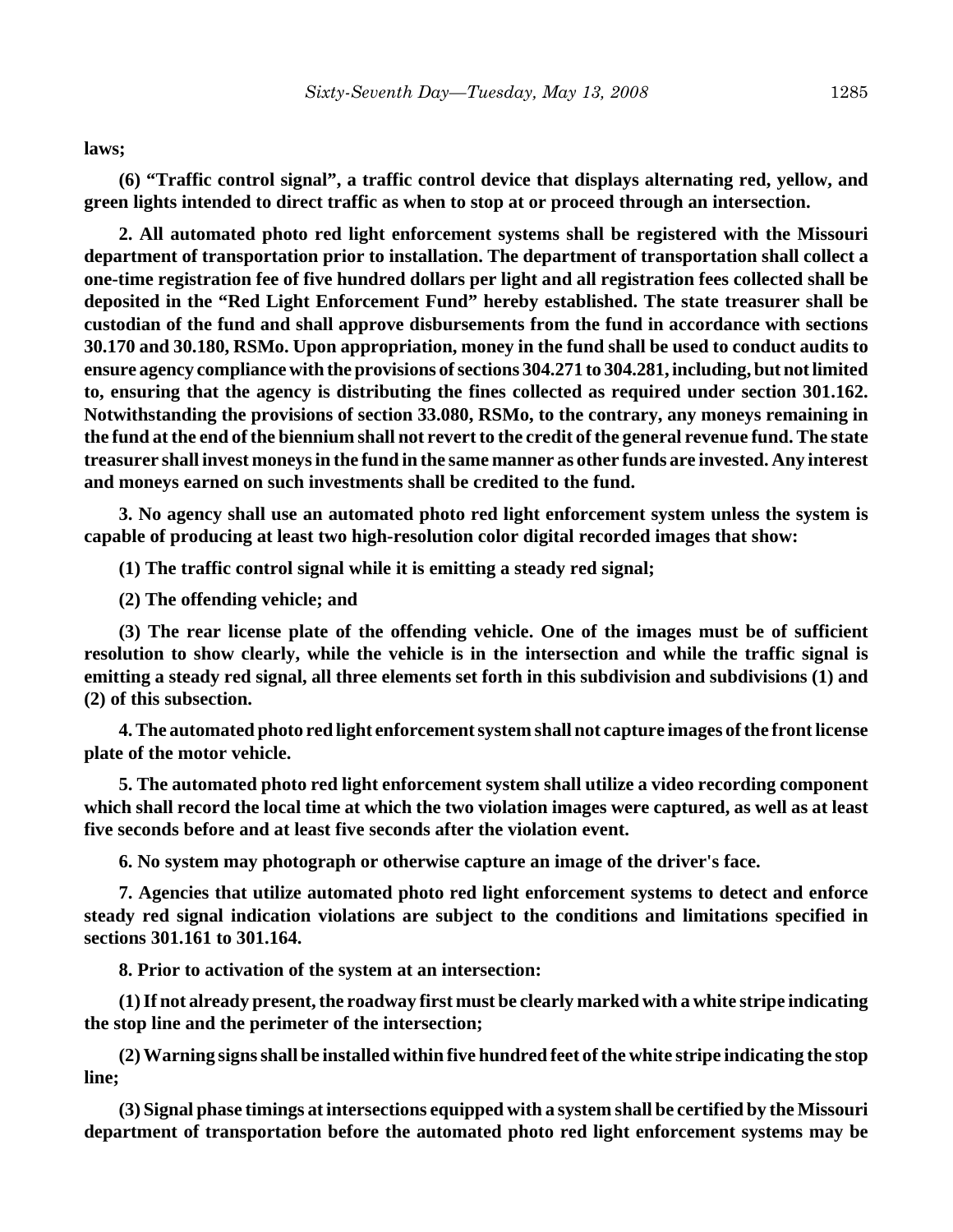**activated for enforcement purposes and any adjustment to such timing shall be made only by a department of transportation traffic engineer. The department of transportation shall also certify that the green light is not arbitrarily short. If an agency alters the signal phase timing at an intersection without prior written approval from the Missouri department of transportation and without certification by the department of transportation traffic engineer, the agency shall be assessed a municipal fine of fifty thousand dollars for a first offense and the red light device shall be removed upon a subsequent violation. In no case shall a private vendor have the ability to control the signal phase timing connected with a system.**

**9. Prior to installing the automated photo red light enforcement system, the agency shall give notice of the intersection where the system will be located and of the date on which the system will begin to monitor the intersection. The agency shall give reasonable notice at least fourteen days prior to the installation of the system in a newspaper of general circulation throughout the political subdivision served by the agency.**

**10. Any agency that implements a system shall submit an annual report to the Missouri department of transportation. The report shall include, at a minimum:**

- **(1) The number of intersections enforced by active systems;**
- **(2) The number of notices of violation mailed;**
- **(3) The number of notices of violation paid;**
- **(4) The number of hearings; and**
- **(5) The total revenue collected as a result of the program.**

**Any agency failing to complete the annual report required under this subsection within forty-five days of the time such report is due shall be assessed a fine of fifty thousand dollars and all automated photo red light enforcement systems shall be removed from the agency's jurisdiction.**

**11. Within three years of the establishment of an automated photo traffic law enforcement program, the implementing jurisdiction shall initiate a formal evaluation of the program to determine the program's impact on traffic safety. That evaluation shall be completed within one year.**

**12. An agency that establishes an automated photo red light enforcement system shall enter into an agreement or agreements for the purpose of compensating a private vendor to perform operational and administrative tasks associated with the use of such system. The notice of violation issued under section 301.162, however, shall not be issued by a private vendor. Any compensation paid to a private vendor shall not be based upon the number of violations mailed, the number of citations issued, or the number of violations paid. The compensation paid to a private vendor shall be based upon the value of the equipment and the services provided or rendered in support of the system.**

**301.162. 1. Before a notice may be issued, all violation images produced by a system shall be reviewed and approved by a law or code enforcement officer employed by the agency in which the alleged violation occurred. Such review and acceptance shall be based on a full review of the images that clearly demonstrate a violation.**

**2. Based on inspection of recorded images produced by a system, a notice of violation or copy of such notice alleging that the violation occurred and signed manually or digitally by a duly authorized**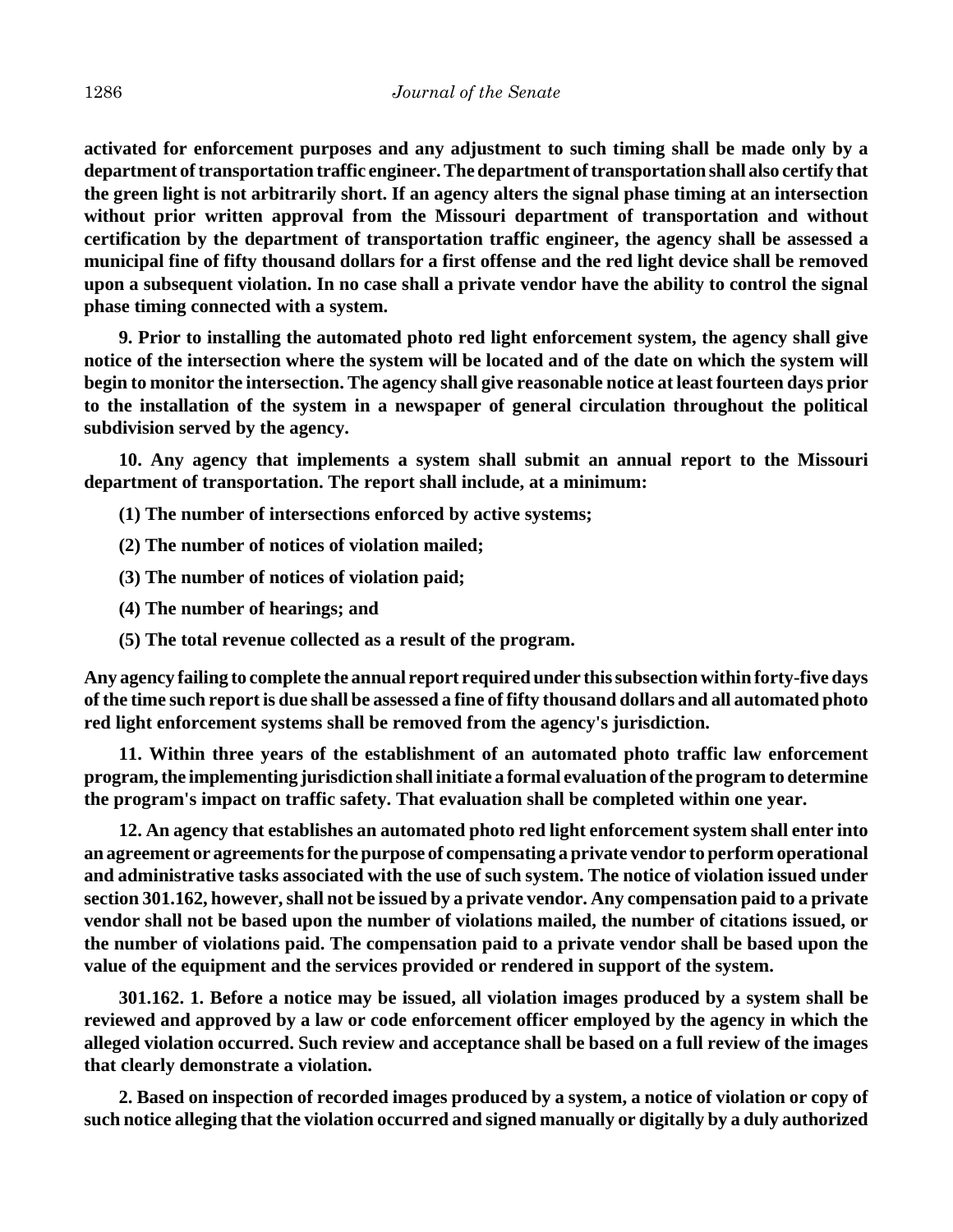**agent of the agency shall be evidence of the facts contained therein and shall be admissible in any proceeding alleging a violation under sections 301.161 to 301.164.**

**3. An agency shall mail or cause to be mailed a notice of violation by certified mail to the owner of the motor vehicle, which notice shall include, in addition to the requirements of supreme court rule no. 37:**

**(1) The name and address of the owner of the vehicle;**

**(2) The registration number of the motor vehicle involved in the violation;**

**(3) A copy of the two recorded images and a zoomed and cropped image of the vehicle license plate which was extracted from one of the two images;**

**(4) Information advising the registered owner of how he or she can review the video, photographic, and recorded images that captured the alleged violation. The agency may provide access to the video and other recorded images through the Internet. If access to the video and other recorded images is provided through the Internet, the agency shall ensure that such video and recorded images are accessible only to the registered owner through a password-protected system;**

**(5) A manually or digitally signed statement by a law or code enforcement officer employed by the agency that, based on inspection of the two recorded images and video sequence, the motor vehicle was operated in violation of a traffic control device or prevailing traffic laws or statutes;**

**(6) Information advising the registered owner of the manner, time, and place in which liability as alleged in the notice of violation may be contested, and warning that failure to pay the civil penalty or to contest liability within fourteen days from the mailing of notice is an admission of liability; and**

**(7) Information advising the registered owner that he or she may file an affidavit under subsection 8 of this section stating that he or she was not the operator of the vehicle at the time of the violation.**

**4. A notice of violation issued under this section shall be mailed no later than three business days after the violation was recorded by the automated photo red light enforcement system. The issuance of a notice of violation under this section shall be made by the agency, and shall not be subcontracted to a third party.**

**5. The civil penalties and court costs imposed for a violation detected and enforced pursuant to a system shall not exceed an amount that would have been imposed if the violation had been detected by a law enforcement officer present when the violation occurred. In no event shall the combined fine and court costs exceed one hundred dollars. Any revenue generated from fines collected under this section shall be distributed as follows:**

**(1) One-third to the agency;**

**(2) One-third to the private vendor performing the operational and administrative tasks associated with the use of an automated photo red light enforcement system; and**

**(3) One-third to the local school district where the infraction occurred.**

**Revenue distributed to schools shall not be distributed through the school funding mechanisms of section 163.031, RSMo. The chief elected official of any agency failing to distribute the funds as**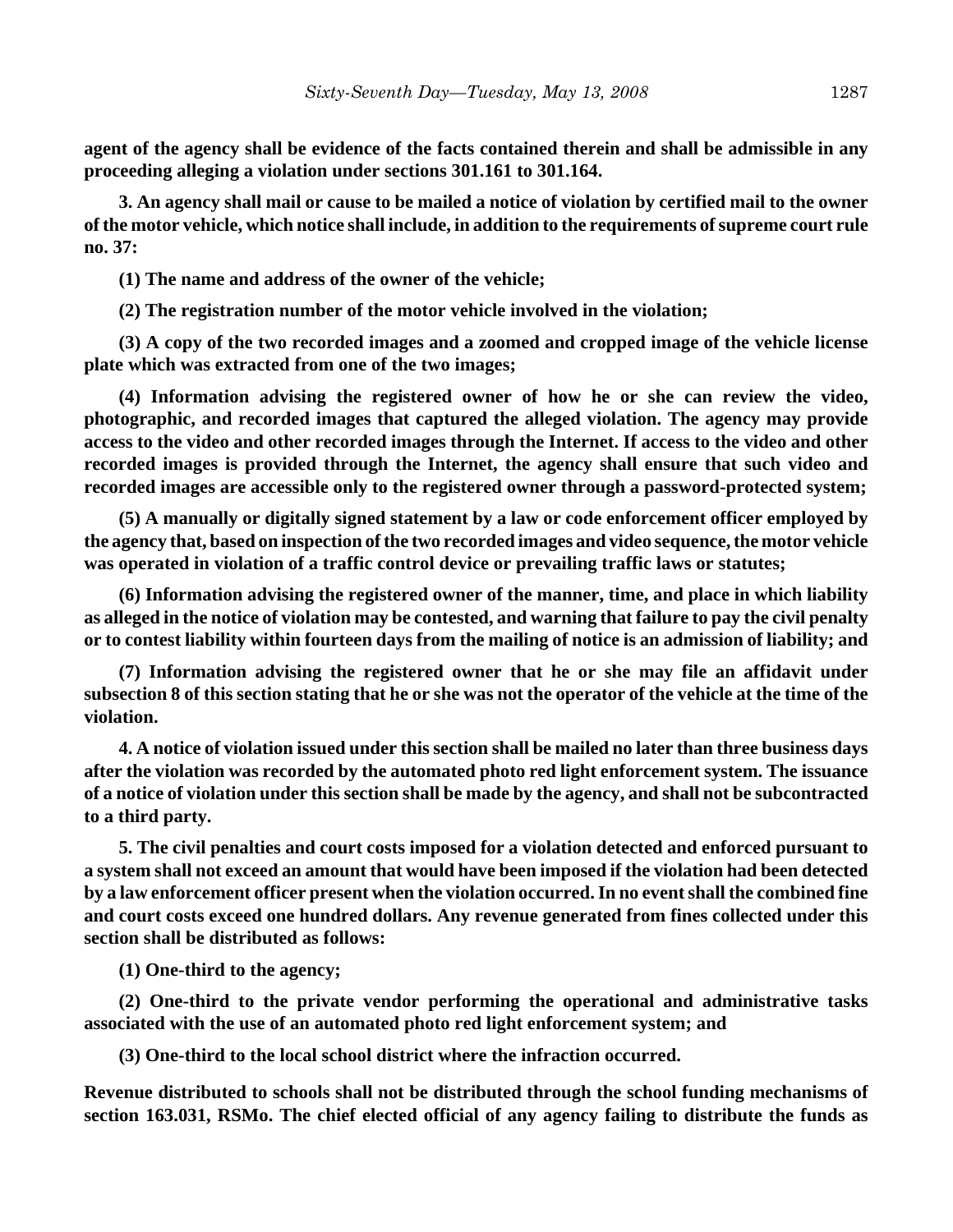**directed under this subsection shall be subject to criminal liability.**

**6. Notwithstanding any provision of law to the contrary, including but not limited to, sections 304.271, 304.281, 304.361, and 304.570, any person who commits a steady red light violation that is detected and enforced through an automated photo red light enforcement system is guilty of an infraction. A penalty imposed by an agency for a violation detected pursuant to a system shall not be deemed a moving violation and shall not be made part of the operating record of the person upon whom such liability is imposed, nor shall such imposition of a penalty be subject to merit rating for insurance purposes and no surcharge points shall be imposed in the provision of motor vehicle insurance coverage. In no case shall points be assessed against any person under section 302.302, RSMo, for a violation detected by an automated photo red light enforcement system.**

**7. Payment of the established fine and any applicable civil penalties shall operate as a final disposition of the case. Payment of the fine and any penalties, whether before or after hearing, by one motor vehicle owner shall be satisfaction of the fine as to all other motor vehicle owners of the same motor vehicle for the same violation.**

**8. In the prosecution of a steady red signal indication violation under sections 304.286 to 304.289, the agency shall have the burden of proving that the vehicle described in the notice of violation issued under this section was operated in violation of sections 301.161 to 301.164 and that the defendant was at the time of such violation the owner and the driver of such vehicle. The agency shall not enter into any plea-bargaining agreements in relation to any violation occurring under sections 301.161 to 301.164.**

**301.163. 1. For each automated photo red light enforcement system that is installed at an intersection by an agency, during the first thirty days the system is monitoring an intersection, the agency shall issue only warning notices and shall not issue any ticket or citation for any violation detected by the system.**

**2. No agency shall employ the use of a photo radar system to enforce speeding violations. As used in this subsection, the term "photo radar system" shall mean a device used primarily for highway speed limit enforcement substantially consisting of a radar unit linked to a camera, which automatically produces a photograph of a motor vehicle traveling in excess of the legal speed limit.**

**301.164. Photographic and other recorded evidence obtained through the use of automated photo red light enforcement devices shall be maintained according to law and shall be maintained by the appropriate agency for a period of at least three years. Such photographic and other recorded evidence obtained through the use of an automated photo red light enforcement system shall be confidential and shall not be deemed a "public record" under section 610.010, RSMo, and shall not be subject to the provisions of section 109.180, RSMo, or chapter 610, RSMo.**"; and

Further amend said bill by amending the title, enacting clause, and intersectional references accordingly.

## HOUSE AMENDMENT NO. 25

Amend House Committee Substitute for Senate Committee Substitute for Senate Bill Nos. 930 and 947, Section 390.372, Page 45, Line 24, by inserting immediately after said line the following:

"565.082. 1. A person commits the crime of assault of a law enforcement officer, emergency personnel,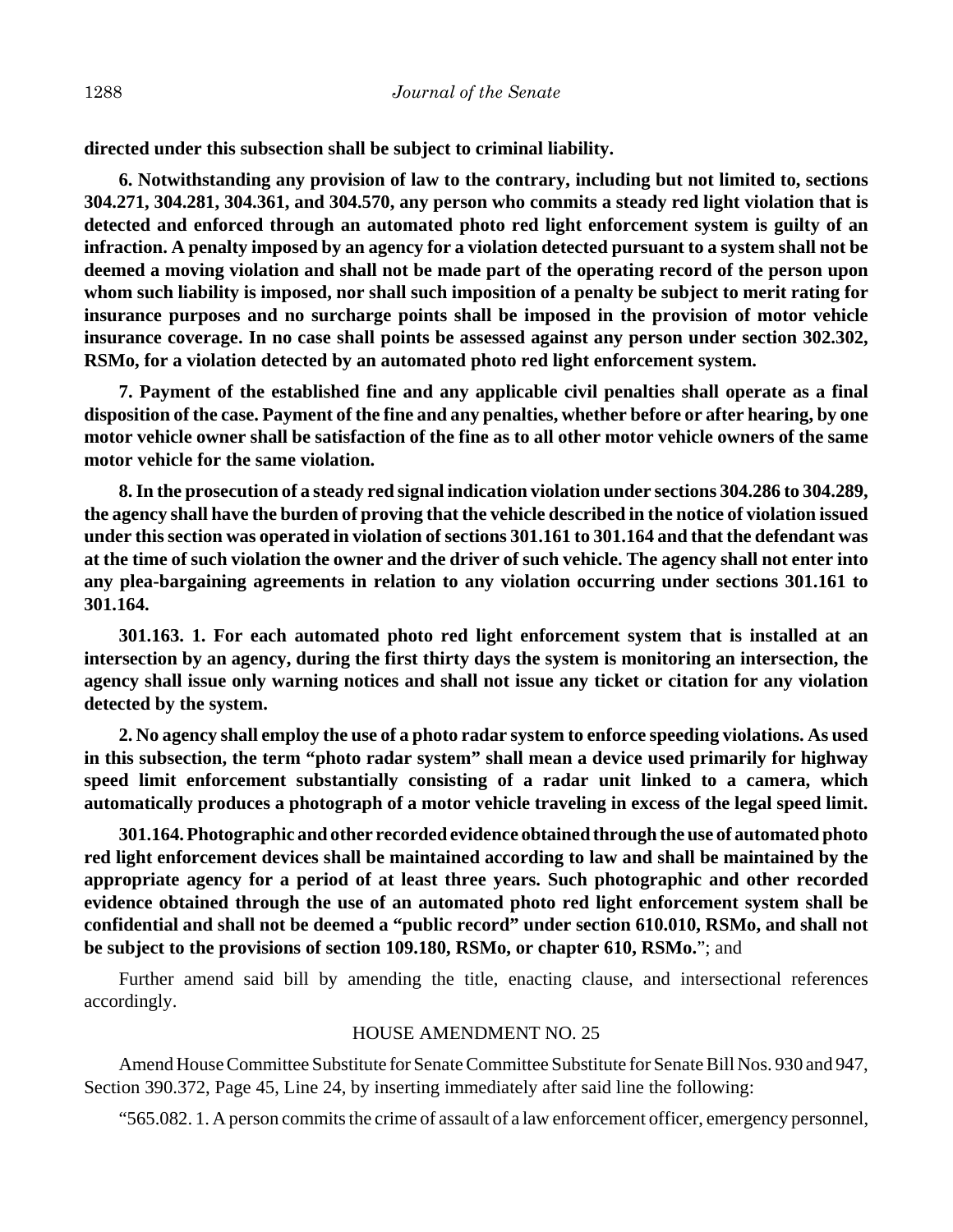**highway worker in a construction zone or work zone,** or probation and parole officer in the second degree if such person:

(1) Knowingly causes or attempts to cause physical injury to a law enforcement officer, emergency personnel, **highway worker in a construction zone or work zone,** or probation and parole officer by means of a deadly weapon or dangerous instrument;

(2) Knowingly causes or attempts to cause physical injury to a law enforcement officer, emergency personnel, **highway worker in a construction zone or work zone,** or probation and parole officer by means other than a deadly weapon or dangerous instrument;

(3) Recklessly causes serious physical injury to a law enforcement officer, emergency personnel, **highway worker in a construction zone or work zone,** or probation and parole officer; or

(4) While in an intoxicated condition or under the influence of controlled substances or drugs, operates a motor vehicle in this state and when so operating, acts with criminal negligence to cause physical injury to a law enforcement officer, emergency personnel, **highway worker in a construction zone or work zone,** or probation and parole officer;

(5) Acts with criminal negligence to cause physical injury to a law enforcement officer, emergency personnel, **highway worker in a construction zone or work zone,** or probation and parole officer by means of a deadly weapon or dangerous instrument;

(6) Purposely or recklessly places a law enforcement officer, emergency personnel, **highway worker in a construction zone or work zone,** or probation and parole officer in apprehension of immediate serious physical injury; or

(7) Acts with criminal negligence to create a substantial risk of death or serious physical injury to a law enforcement officer, emergency personnel, **highway worker in a construction zone or work zone,** or probation and parole officer.

2. As used in this section, "emergency personnel" means any paid or volunteer firefighter, emergency room or trauma center personnel, or emergency medical technician as defined in subdivisions (15), (16), and (17) of section 190.100, RSMo.

3. **As used in this section, the terms "highway worker", "construction zone" or "work zone" shall have the same meaning as such terms are defined in section 304.580, RSMo.**

**4.** Assault of a law enforcement officer, emergency personnel, **highway worker in a construction zone or work zone,** or probation and parole officer in the second degree is a class B felony unless committed pursuant to subdivision (2), (5), (6), or (7) of subsection 1 of this section in which case it is a class C felony. **For any violation of subdivision (1), (3) or (4) of subsection 1 of this section, the defendant must serve mandatory jail time as part of his or her sentence.**"

In which the concurrence of the Senate is respectfully requested.

Also,

Mr. President: I am instructed by the House of Representatives to inform the Senate that the Speaker has appointed the following conference committee to act with a like committee from the Senate on **SCS** for **HCS** for **HB 2279**, as amended. Representatives: Wright, Schoeller, Emery, Walsh and Skaggs.

Also,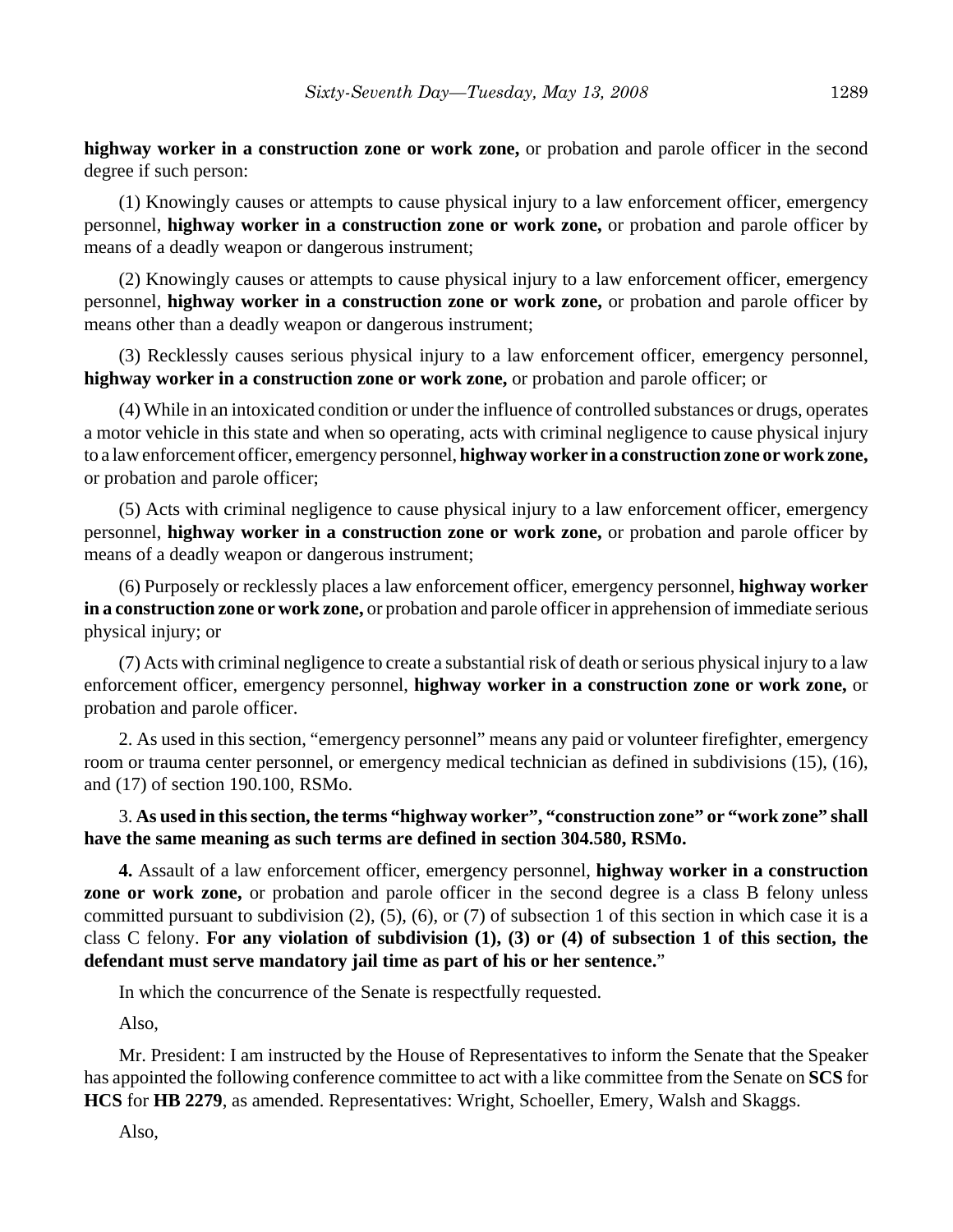Mr. President: I am instructed by the House of Representatives to inform the Senate that the House has taken up and adopted **SCR 31**.

Senator Dempsey assumed the Chair.

## **HOUSE BILLS ON THIRD READING**

## **HCS** for **HB 1341**, entitled:

An Act to amend chapter 316, RSMo, by adding thereto one new section relating to liability insurance of a for-profit private swimming pool or facility, with a penalty provision and an emergency clause.

Was called from the Informal Calendar and taken up by Senator Nodler.

On motion of Senator Nodler, **HCS** for **HB 1341** was read the 3rd time and passed by the following vote:

| YEAS-Senators                                           |                      |           |             |             |               |          |         |
|---------------------------------------------------------|----------------------|-----------|-------------|-------------|---------------|----------|---------|
| Bartle                                                  | <b>Bray</b>          | Callahan  | Champion    | Clemens     | Days          | Dempsey  | Engler  |
| Gibbons                                                 | Goodman              | Graham    | Green       | Griesheimer | <b>Justus</b> | Koster   | Loudon  |
| Mayer                                                   | McKenna              | Nodler    | Ridgeway    | Rupp        | Shields       | Shoemyer | Smith   |
| Stouffer                                                | Vogel                | Wilson-27 |             |             |               |          |         |
| NAYS-Senators                                           |                      |           |             |             |               |          |         |
| Barnitz                                                 | Crowell              | Kennedy   | Lager       | Purgason    | Scott-6       |          |         |
|                                                         | Absent-Senators-None |           |             |             |               |          |         |
| Absent with leave-Senator Coleman-1                     |                      |           |             |             |               |          |         |
| Vacancies-None                                          |                      |           |             |             |               |          |         |
| The President declared the bill passed.                 |                      |           |             |             |               |          |         |
| The emergency clause was adopted by the following vote: |                      |           |             |             |               |          |         |
| YEAS-Senators                                           |                      |           |             |             |               |          |         |
| Bartle                                                  | <b>Bray</b>          | Callahan  | Clemens     | Days        | Dempsey       | Engler   | Gibbons |
| Goodman                                                 | Graham               | Green     | Griesheimer | Koster      | Lager         | Loudon   | Mayer   |
| McKenna                                                 | Nodler               | Ridgeway  | Rupp        | Scott       | Shields       | Shoemyer | Smith   |
| Stouffer                                                | Vogel                | Wilson-27 |             |             |               |          |         |
| NAYS-Senators                                           |                      |           |             |             |               |          |         |
| Barnitz                                                 | Champion             | Crowell   | Justus      | Kennedy     | Purgason-6    |          |         |
| Absent-Senators-None                                    |                      |           |             |             |               |          |         |
| Absent with leave-Senator Coleman-1                     |                      |           |             |             |               |          |         |
| Vacancies-None                                          |                      |           |             |             |               |          |         |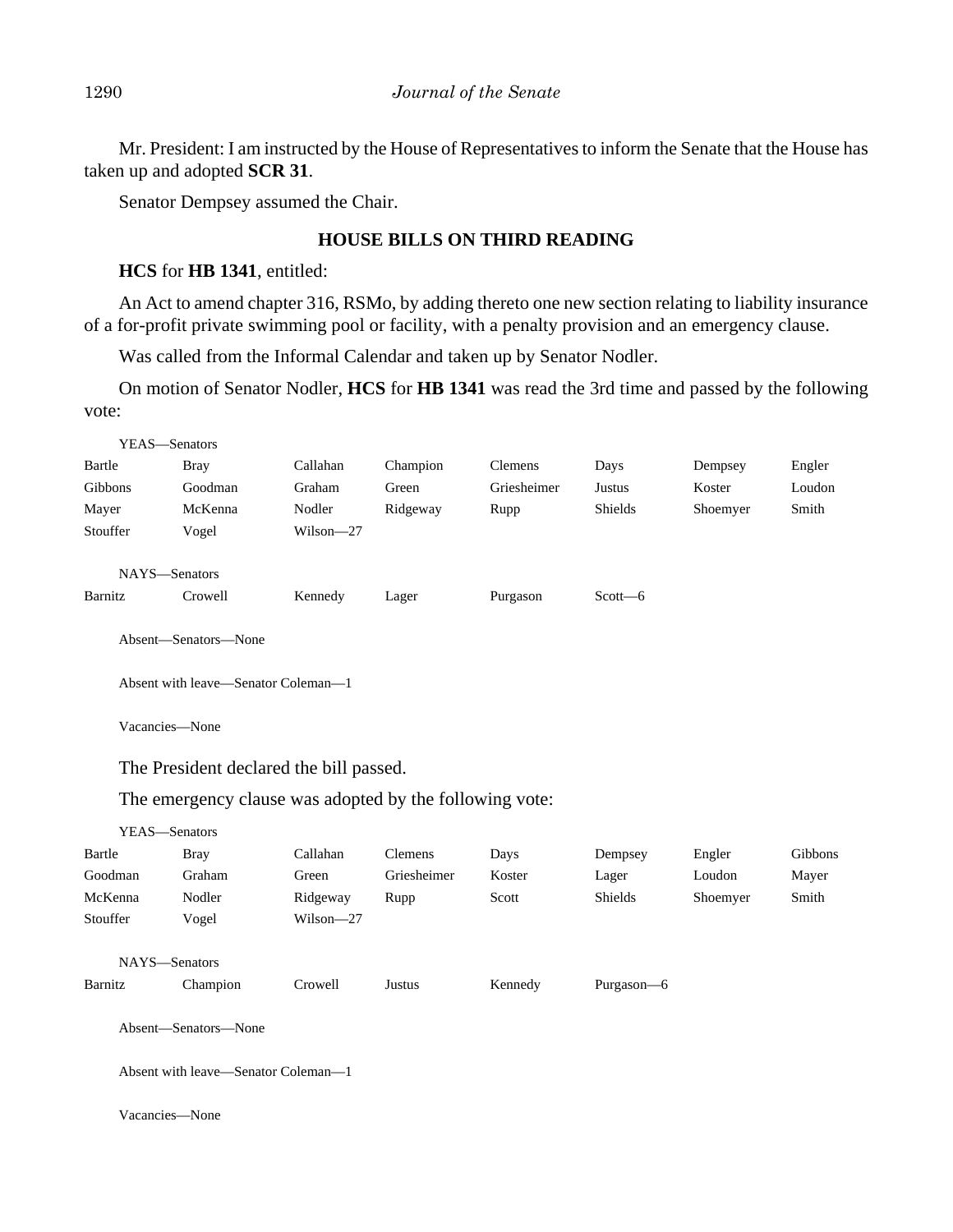On motion of Senator Nodler, title to the bill was agreed to.

Senator Nodler moved that the vote by which the bill passed be reconsidered.

Senator Shields moved that motion lay on the table, which motion prevailed.

Senator Callahan moved that **HB 2081**, with **SCS** (pending), be called from the Informal Calendar and again taken up for 3rd reading and final passage, which motion prevailed.

**SCS** for **HB 2081** was again taken up.

Senator Callahan offered **SS** for **SCS** for **HB 2081**, entitled:

# SENATE SUBSTITUTE FOR SENATE COMMITTEE SUBSTITUTE FOR HOUSE BILL NO. 2081

An Act to repeal sections 190.107, 194.119, 194.233, 333.011, 334.500, 334.506, 334.530, 334.540, 334.550, 334.560, 334.570, 334.610, 334.650, 334.655, 334.660, 334.665, 334.670, 334.675, 339.010, 339.150, and 376.811, RSMo, and to enact in lieu thereof thirty-four new sections relating to professional services, with penalty provisions.

Senator Callahan moved that **SS** for **SCS** for **HB 2081** be adopted.

Senator Scott offered **SA 1**:

#### SENATE AMENDMENT NO. 1

Amend Senate Substitute for Senate Committee Substitute for House Bill No. 2081, Page 70, Section 367.811, Line 5 of said page, by inserting after all of said line the following:

"436.005. As used in sections 436.005 to **[**436.071**] 436.072**, unless the context otherwise requires, the following terms shall mean:

(1) "Beneficiary", the individual who is to be the subject of the disposition and who will receive funeral services, facilities or merchandise described in a preneed contract;

(2) "Division", the division of professional registration of the department of **[**economic development**] insurance, financial institutions and professional registration**;

(3) "Funeral merchandise", caskets, grave vaults, or receptacles, and other personal property incidental to a funeral or burial service, and such term shall also include grave lots, grave space, grave markers, monuments, tombstones, crypts, niches or mausoleums if, but only if, such items are sold:

(a) By a companion agreement which is sold in contemplation of trade or barter for grave vaults or funeral or burial services and funeral merchandise; or

(b) At prices, in excess of prevailing market prices, intended to be offset by reductions in the costs of funeral or burial services or facilities which are not immediately required;

(4) "Person", any individual, partnership, corporation, cooperative, association, or other entity;

(5) "Preneed contract", any contract or other arrangement which requires the **[**current**]** payment of money or other property in consideration for the final disposition of a dead human body, or for funeral or burial services or facilities, or for funeral merchandise, where such disposition, services, facilities or merchandise are not immediately required, including, but not limited to, an agreement providing for a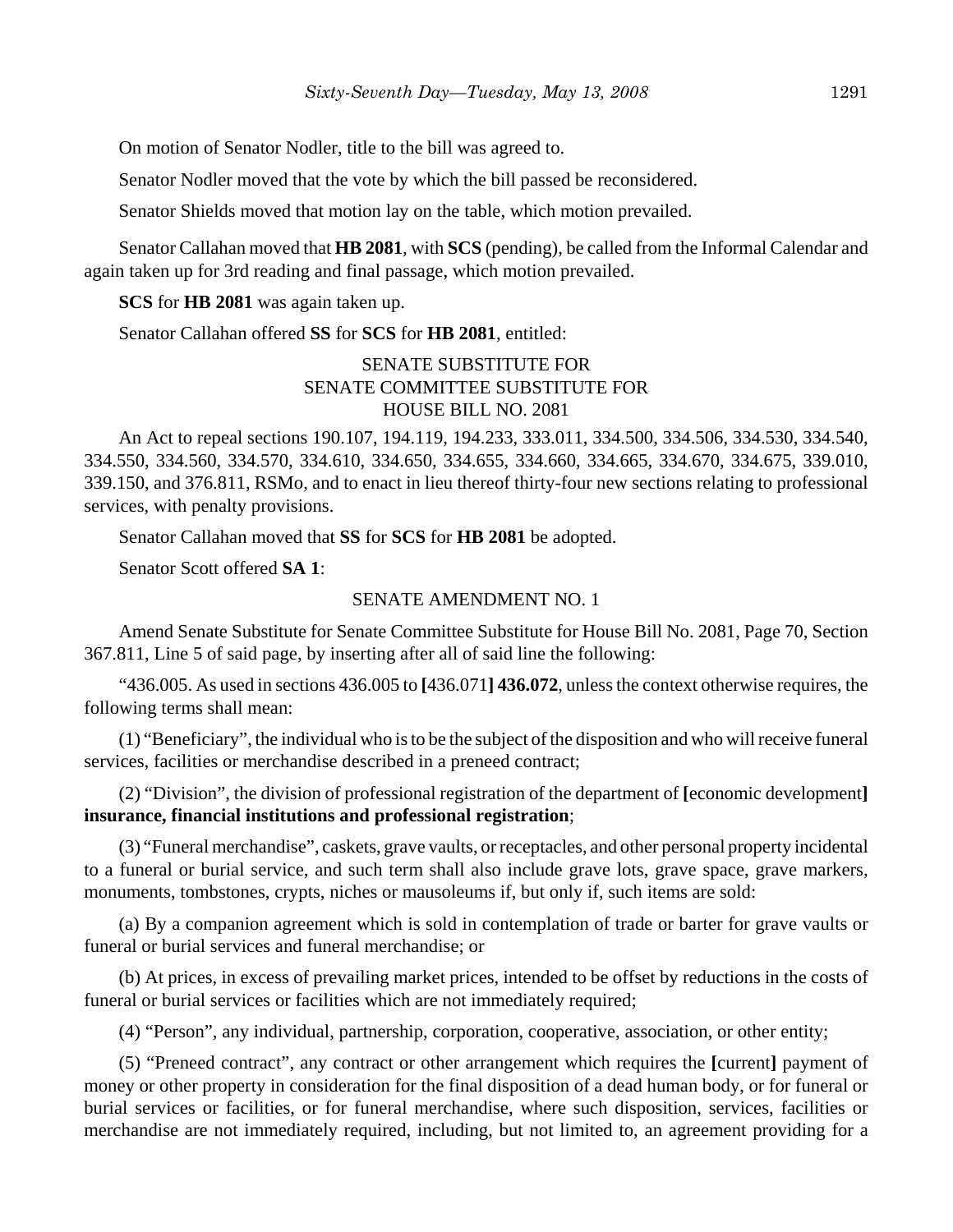membership fee or any other fee having as its purpose the furnishing of burial or funeral services or merchandise at a discount, except for contracts of insurance, including payment of proceeds from contracts of insurance, unless the preneed seller or provider is named as the owner or beneficiary in the contract of insurance**. In no instance shall preneed contract be funded by term life insurance**;

(6) "Preneed trust", a trust established by a seller, as grantor, to receive deposits of, administer, and disburse payments received under preneed contracts by such seller, together with income thereon;

(7) "Provider", the person obligated to provide the disposition and funeral services, facilities, or merchandise described in a preneed contract;

(8) "Purchaser", the person who is obligated to make payments under a preneed contract;

(9) "Seller", the person who sells a preneed contract to a purchaser and who is obligated to collect and administer all payments made under such preneed contract;

(10) "State board", the Missouri state board of embalmers and funeral directors;

(11) "Trustee", the trustee of a preneed trust, including successor trustees.

436.007. 1. Each preneed contract made after August 13, 1982, shall be void and unenforceable unless:

(1) It is in writing;

(2) It is executed by a seller who is in compliance with the provisions of section 436.021;

(3) It identifies the contract beneficiary and sets out in detail the final disposition of the dead body and funeral services, facilities, and merchandise to be provided;

(4) It identifies the preneed trust into which contract payments shall be deposited, including the name and address of the trustee thereof;

(5) The terms of such trust and related agreements among two or more of the contract seller, the contract provider, and the trustee of such trust are in compliance with the provisions of sections 436.005 to **[**436.071**] 436.072**;

(6) It contains the name and address of the seller and the provider.

2. If a preneed contract does not comply with the provisions of sections 436.005 to **[**436.071**] 436.072**, all payments made under such contract shall be recoverable by the purchaser, his heirs, or **the purchaser's** legal representative, from the contract seller or other payee thereof, together with interest at the rate of ten percent per annum and all reasonable costs of collection, including attorneys' fees.

3. Each preneed contract made before August 13, 1982, and all payments and disbursements under such contract shall continue to be governed by sections 436.010 to 436.080, as those sections existed at the time the contract was made; but, the provisions of subsection 2 of section 436.035 may be applied to all preneed contracts which are executory on August 13, 1982.

4. Subject to the provisions of subdivision (5) of section 436.005, the provisions of sections 436.005 to **[**436.071**] 436.072** shall apply to the assignment of proceeds of any contract of insurance for the purpose of funding a preneed contract or written in conjunction with a preneed contract. Laws regulating insurance shall not apply to preneed contracts, but shall apply to any insurance sold with a preneed contract.

5. No preneed contract shall become effective unless and until the purchaser thereof has placed his **or her** signature in a space provided on such contract, or application therefor, and the purchaser has received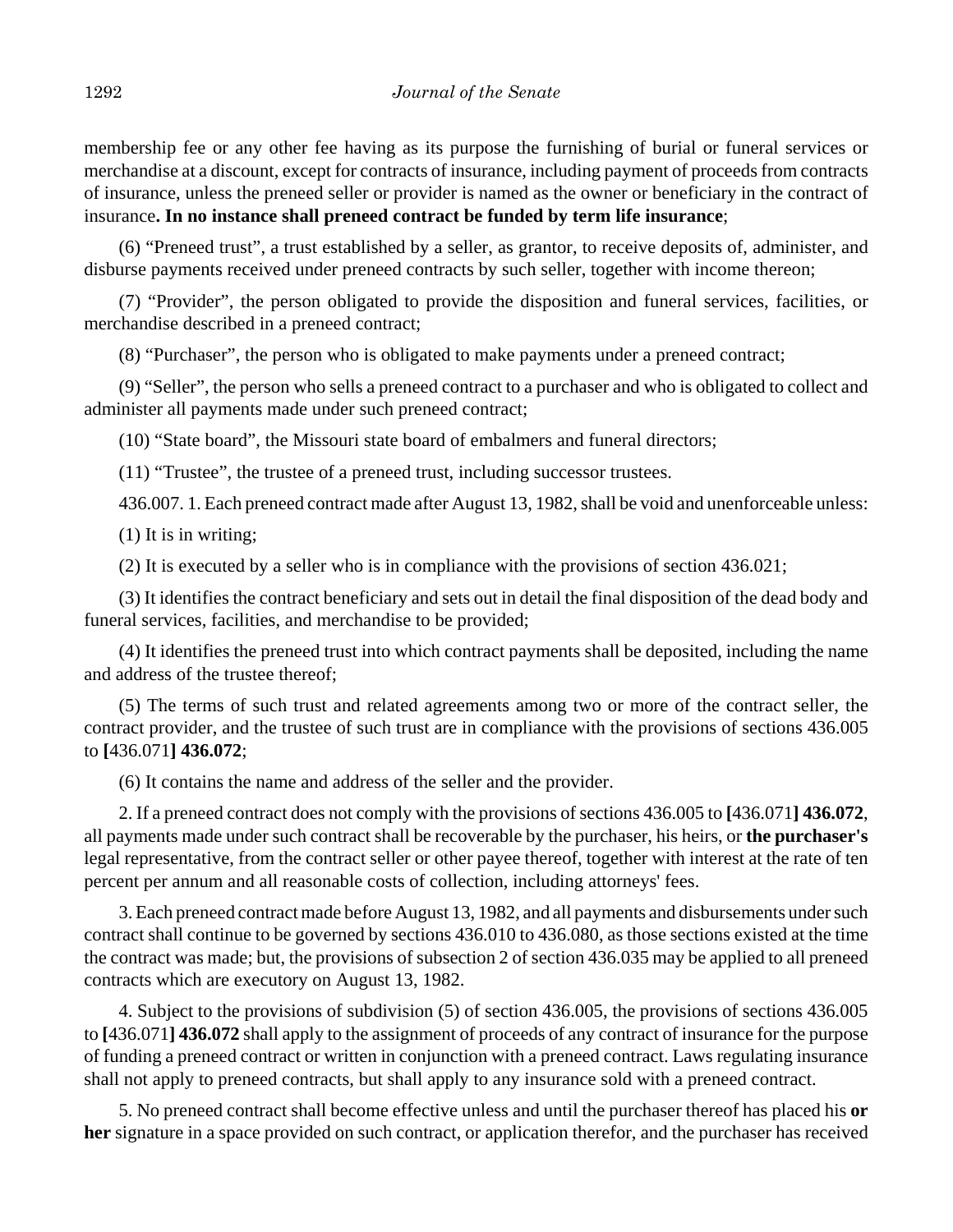a copy of such contract signed by the seller.

6. The seller and the provider of a preneed contract may be the same person.

436.011. 1. Any seller who designates a person as a provider in a preneed contract without a contractual relationship with such person is in violation of the provisions of sections 436.005 to **[**436.071**] 436.072. Upon request of the board, a licensed seller or provider shall provide a copy of any preneed contract or any contract or agreement with a seller or provider**.

2. Any person who knowingly permits a seller to sell a preneed contract designating him as the provider or as one of two or more providers who will furnish the funeral merchandise and services described in the preneed contract shall provide the funeral merchandise and services described in the preneed contract for the beneficiary. Failure of any such person to do so shall be a violation of the provisions of sections 436.005 to **[**436.071**] 436.072** and shall be cause for suspension or revocation of that person's license under the provisions of section 333.061, RSMo.

3. If a provider has knowledge that a seller is designating him **or her** as the provider of funeral merchandise and services under any preneed contract and fails within thirty days after first obtaining such knowledge to take action to prevent the seller from so designating him **or her** as the provider, the provider shall be deemed to have consented to such designation.

436.015. 1. No person shall perform or agree to perform the obligations of, or be designated as, the provider under a preneed contract unless, at the time of such performance, agreement or designation:

(1) Such person is licensed by the state board as a funeral establishment pursuant to the provisions of section 333.061, RSMo, but such person need not be licensed as a funeral establishment if [he] such person is the owner of real estate situated in Missouri which has been formally dedicated for the burial of dead human bodies and the contract only provides for the delivery of one or more grave vaults at a future time and is in compliance with the provisions of chapter 214, RSMo; and

(2) Such person is registered **to conduct business with the secretary of state and is licensed** with the state board **as a provider and pays a licensing fee to be established by the board** and files with the state board a written consent authorizing the state board to order an **investigation,** examination **[**and if necessary an audit by the staff of the division of professional registration who are not connected with the board**], or audit** of its **joint accounts or** books and records which contain information concerning preneed contracts sold for, **[**in**] on** behalf of, or in which he **or she** is named as provider of the described funeral merchandise or services. **The state board may order an investigation to determine compliance with sections 436.005 to 436.072.**

2. Each provider under one or more preneed contracts shall:

(1) Furnish the state board in writing with the name and address of each seller authorized by the provider to sell preneed contracts in which the provider is named as such within fifteen days after the provider signs a written agreement or authorization permitting the seller to sell preneed contracts designating or obligating the provider as the "provider" under the contract. This notification requirement shall include a provider who, itself, acts as seller;

(2) **Pay an annual fee and** file annually with the state board **by the thirty-first day of October** a report **[**which**]. Annual reports filed after the date provided in this section shall be subject to a late fee of one hundred dollars for every six months past the renewal deadline or an amount determined by**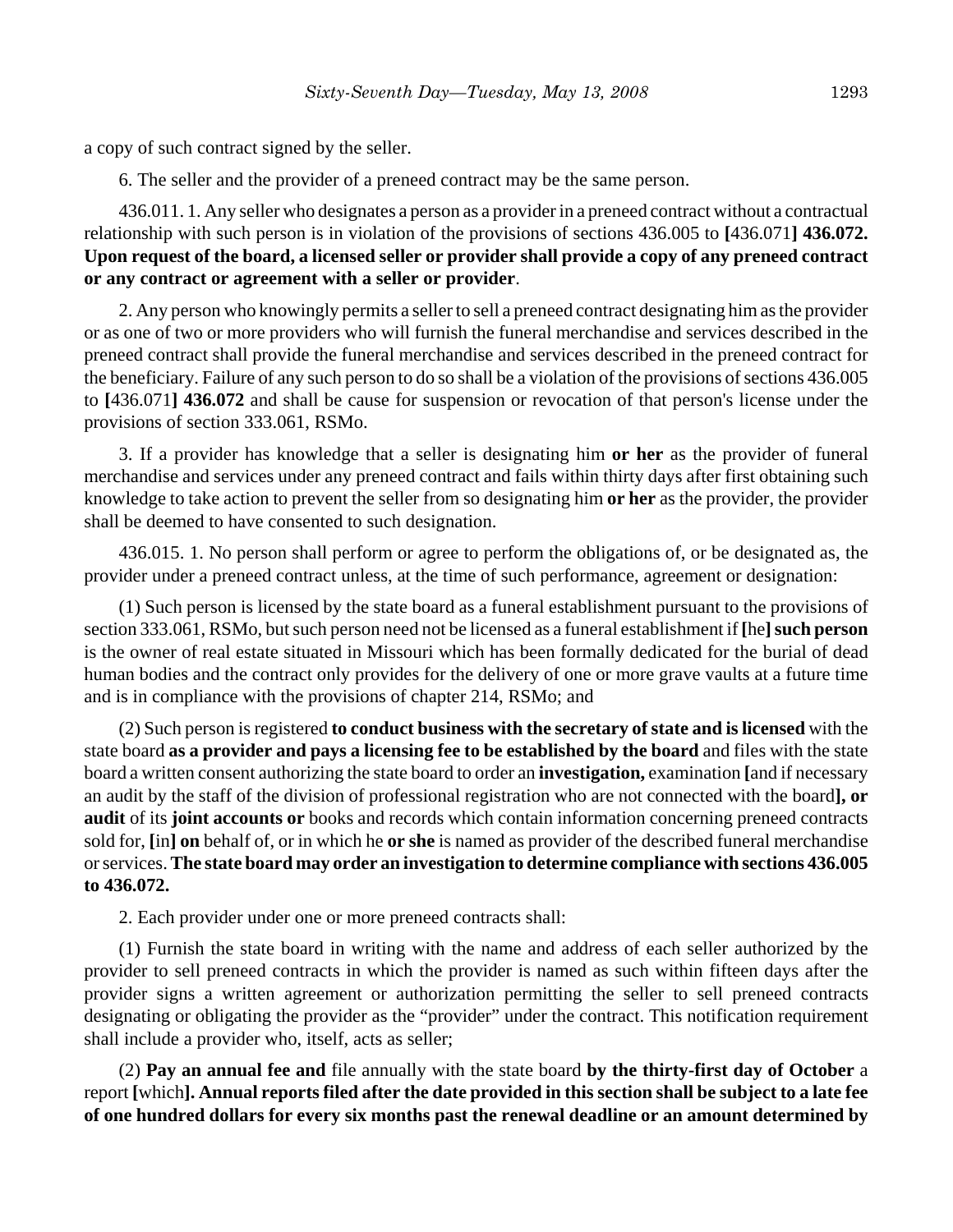# **the board by rule. The annual report** shall contain:

(a) The business name or names of the provider and all addresses from which it engages in the practice of its business;

(b) The name and address of each seller with whom it has entered into a written agreement since last filing a report **including the total payments collected by the provider for each preneed contract since the last annual report filed with the board**;

(c) The name and address of the custodian of its books and records containing information about preneed contract sales and services; **and**

# **(d) The name and address of the financial institutions in which joint accounts are held as authorized by section 436.053, or that issued any certificate of deposit purchased on behalf of a preneed contract beneficiary;**

(3) Cooperate with the state board, the office of the attorney general of Missouri, and the division in any investigation, examination or audit brought under the provisions of sections 436.005 to **[**436.071**] 436.072**;

(4) At least thirty days prior to selling or otherwise disposing of its business assets, or its stock if a corporation, or ceasing to do business, give written notification to the state board and to all sellers with whom it has one or more preneed contracts of its intent to engage in such sale or to cease doing business. In the case of a sale of assets or stock, the written notice shall also contain the name**, phone number,** and address of the purchaser. Upon receipt of such written notification, the state board may take reasonable and necessary action to determine that any preneed contracts which the provider is obligated to service will be satisfied at the time of need**, including, but not limited to, an examination of books and records or audit of any joint account**. The state board may waive the requirements of this subsection, or may shorten the period of notification whenever in its discretion it determines that compliance with its provisions are not necessary. Failure of the state board to take action regarding such sale or termination of business within thirty days shall constitute such a waiver.

3. It is a violation of the provisions of sections 436.005 to **[**436.071**] 436.072** and subdivision (3) of section 333.121, RSMo, for any person to sell, transfer or otherwise dispose of the assets of a provider without first complying with the provisions of subdivision (4) of subsection 2 of this section. This violation shall be in addition to the provisions of section 436.061.

4. If any licensed embalmer, funeral director or licensed funeral establishment shall knowingly allow such licensee's name to be designated as the provider under, or used in conjunction with the sale of, any preneed contract, such licensee shall be liable for the provider's obligations under such contract.

5. With respect to a provider or seller licensed under the provisions of chapter 333, RSMo, any violation of the provisions of sections 436.005 to 436.071 shall constitute a violation of subdivision (3) of section 333.121, RSMo.

436.021. 1. No person, including without limitation a person who is a provider under one or more preneed contracts, shall sell, perform or agree to perform the seller's obligations under, or be designated as the seller of, any preneed contract unless, at the time of that sale, performance, agreement, or designation, that person shall:

(1) Be an individual resident of Missouri or a business entity duly authorized to transact business in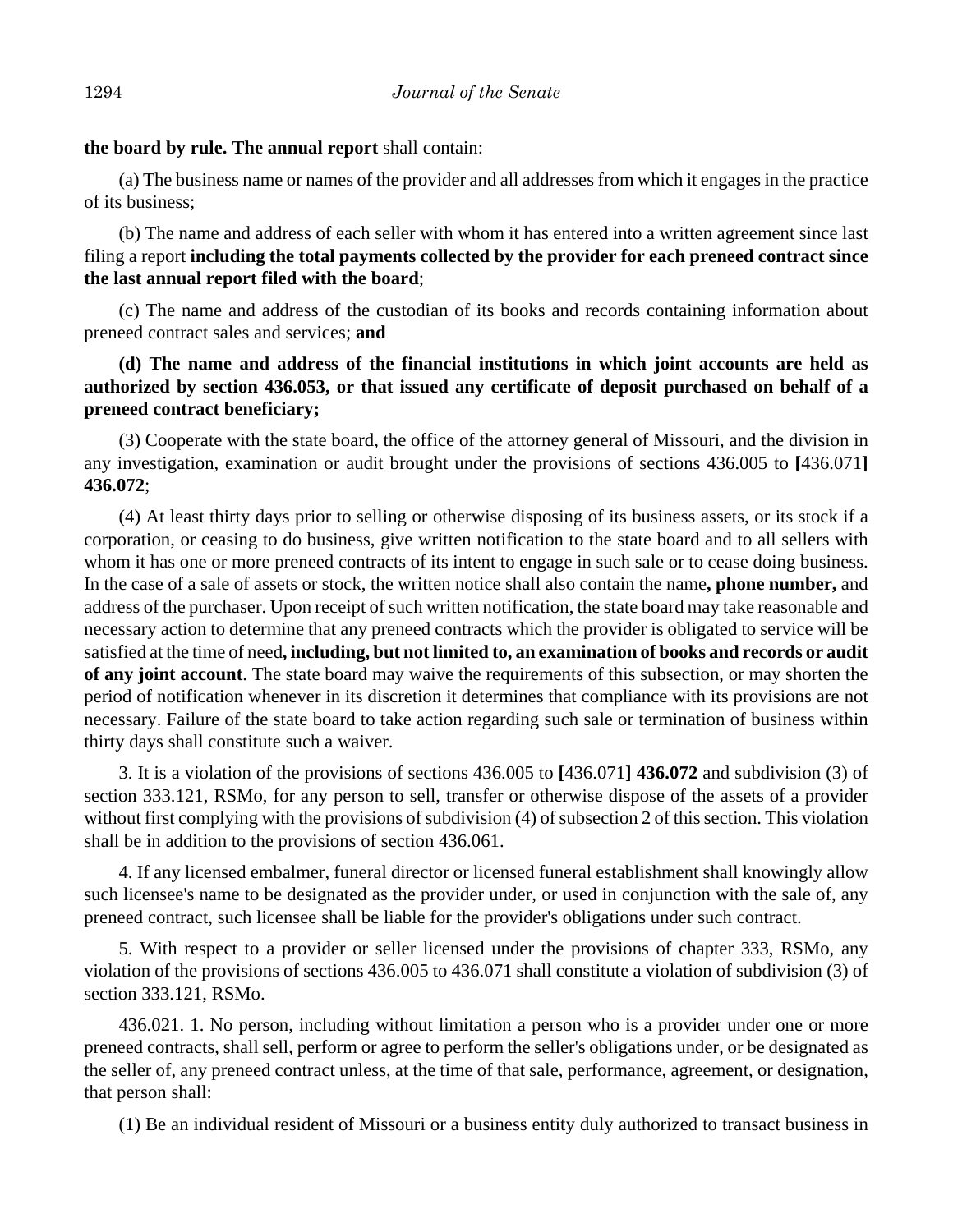## Missouri **and registered with the secretary of state**;

(2) Have established, as grantor, a preneed trust or trusts with terms consistent with sections 436.005 to 436.071;

(3) Have registered with the state board **and have paid a licensing fee to be established by the board by rule**.

2. **In lieu of establishing a trust, the applicant may certify to the board that a whole life insurance policy will be purchased on the life of the beneficiary for each preneed contract, or that a certificate of deposit will be purchased on behalf of the beneficiary of the contract, provided that no amount shall be borrowed against such certificate, nor shall such certificates be redeemed for their cash value, until the terms of the contract have been fully performed.**

**3.** Each seller under one or more preneed contracts shall:

(1) Maintain adequate records of all such contracts and related agreements with providers and the trustee of preneed trusts regarding such contracts, including copies of all such agreements;

(2) Notify the state board in writing of the name and address of each provider who has authorized the seller to sell one or more preneed contracts under which the provider is designated or obligated as the contract's "provider";

(3) File annually with the state board **by the thirty-first day of October** a signed and notarized report on forms provided by the state board **and pay the annual renewal fee established by the board by rule. Annual reports filed after the date provided in this section shall be subject to a late fee of one hundred dollars for every six months past the renewal deadline or any amount as determined by the board by rule. Any seller who fails to file their annual report on or before the thirty-first day of October shall be prohibited from selling any preneed contracts until the annual report, and all applicable fees, have been paid to the board**. Such **[**a**]** report shall **[**only**]** contain:

(a) The date the report is submitted and the date of the last report;

(b) The name and address of each provider with whom it is under contract;

(c) The total number of preneed contracts sold in Missouri since the filing of the last report **and a detailed list including the name, contract number, amount of each preneed contract the seller has written in Missouri since the last filing report, the amount the seller has received as payment for each preneed contract and the address and phone number of the purchaser as reflected in the contract**;

(d) The total face value of all preneed contracts sold in Missouri since the filing of the last report;

(e) The name and address of the **insurance company issuing a whole life insurance policy on the life of each beneficiary for each preneed contract or the** financial institution in Missouri in which it maintains the trust accounts required under the provisions of sections 436.005 to **[**436.071**] 436.072** and the account numbers of such trust accounts**, or the financial institution that issued any certificate of deposit purchased on behalf of a preneed contract beneficiary**;

(f) A consent authorizing the state board to order an examination and if necessary an audit **[**by staff of the division of professional registration who are not connected with the board**]** of the trust account, designated by depository and account number. **[**The staff of the division of professional registration in conducting the audit shall not release a detailed accounting of the trust account to the board unless there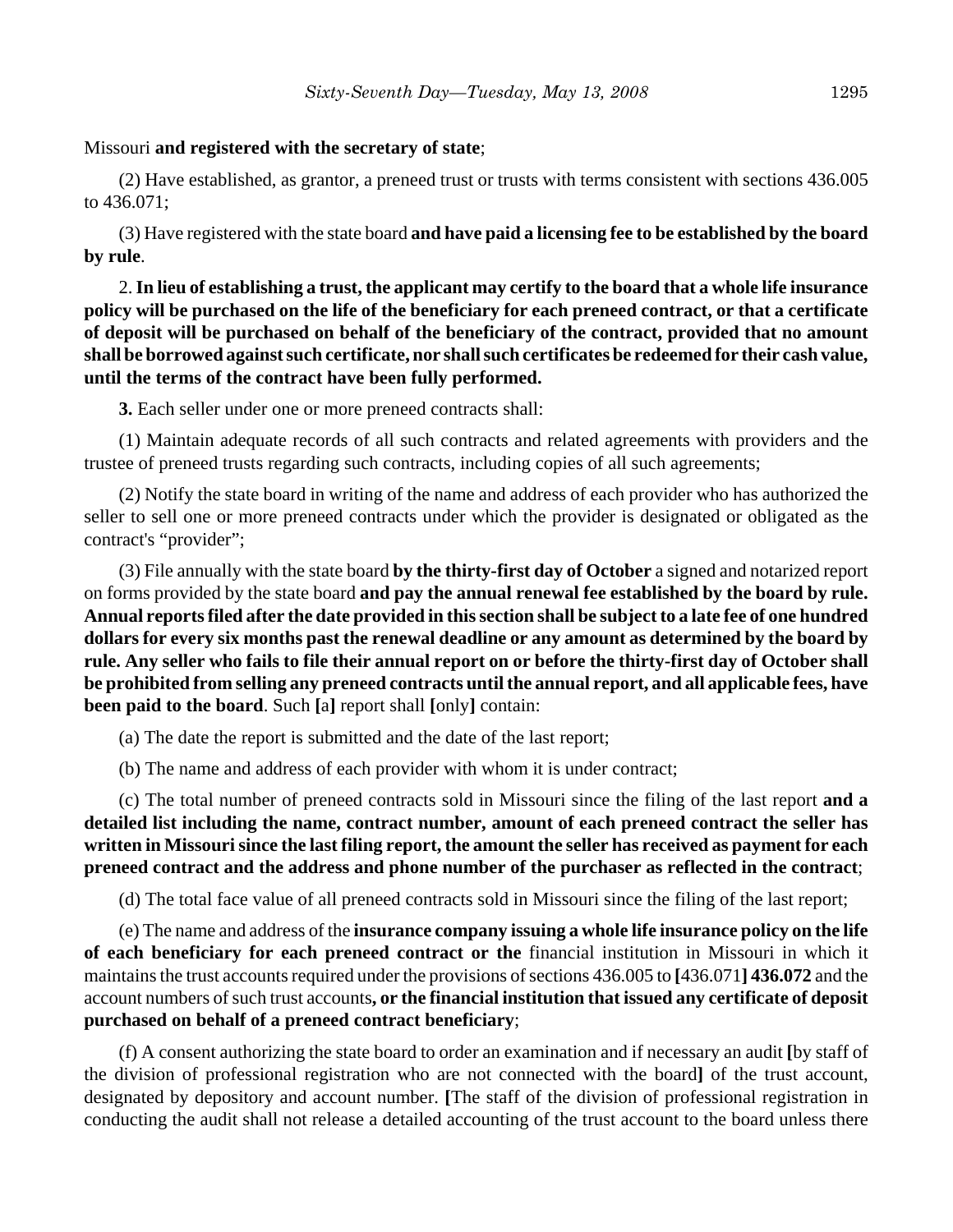exist circumstances indicating that the account does not comply with the requirements of sections 436.005 to **[**436.071**] 436.072**, but shall provide the board with a summary of the examination or audit showing general compliance with the provisions of sections 436.005 to 436.071**]**;

(4) File with the state board a consent authorizing the state board to order an **investigation,** examination and if necessary an audit **[**by staff of the division of professional registration who are not connected with the board**]** of its books and records relating to the sale of preneed contracts and the name and address of the person designated by the seller as custodian of these books and records. **[**The staff of the division of professional registration in conducting the audit shall not release a detailed accounting of the trust account to the board unless there exist circumstances indicating that the account does not comply with the requirements of sections 436.005 to 436.071, but shall provide the board with a summary of the examination or audit showing general compliance with the provisions of sections 436.005 to 436.071**]**;

(5) Cooperate with the state board, the office of the attorney general, **[**and**]** the division**, the division of finance, and the division of insurance** in any investigation, examination or audit brought under the provisions of sections 436.005 to **[**436.071**] 436.072**.

**[**3.**] 4.** Prior to selling or otherwise disposing of a majority of its business assets, or a majority of its stock if a corporation, or ceasing to do business as a seller, the seller shall provide written notification to the state board of its intent to engage in such sale at least sixty days prior to the date set for the closing of the sale, or of its intent to cease doing business at least sixty days prior to the date set for termination of its business. The written notice shall be sent, at the same time as it is provided to the state board, to all providers who are then obligated to provide funeral services or merchandise under preneed contracts sold by the seller. Upon receipt of the written notification, the state board may take reasonable and necessary action to determine that the seller has made proper plans to assure that the trust **[**assets**] accounts** of the seller will be set aside and used to service outstanding preneed contracts sold by the seller**, including, but not limited to, an examination of books and records or audit of the trust account**. The state board may waive the requirements of this subsection or may shorten the period of notification whenever in its discretion it determines that compliance with its provisions are not necessary. Failure of the state board to take action regarding such sale or termination of business within sixty days shall constitute such a waiver.

**[**4.**] 5.** It is a violation of the provisions of sections 436.005 to **[**436.071**] 436.072** for any person to sell, transfer or otherwise dispose of the assets of a seller without first complying with the provisions of subsection 3 of this section.

436.027. The seller may retain as his **or her** own money, for the purpose of covering his selling expenses, servicing costs, and general overhead, the initial funds so collected or paid until he **or she** has received for his **or her** use and benefit an amount not to exceed twenty percent of the total amount agreed to be paid by the purchaser of such prepaid funeral benefits as such total amount is reflected in the contract. **After the seller retains the amount authorized by this section, all funds paid to the purchaser shall be placed in trust, or shall be used to purchase insurance or certificates of deposit, as authorized by this chapter.**

436.031. 1. The trustee of a preneed trust shall be a state or federally chartered financial institution authorized to exercise trust powers in Missouri. The trustee shall accept all deposits made to it by the seller of a preneed contract and shall hold, administer, and distribute such deposits, in trust, as trust principal, pursuant to the provisions of sections 436.005 to **[**436.071**] 436.072**. Payments regarding two or more preneed contracts may be deposited into and commingled in the same preneed trust, so long as the trust's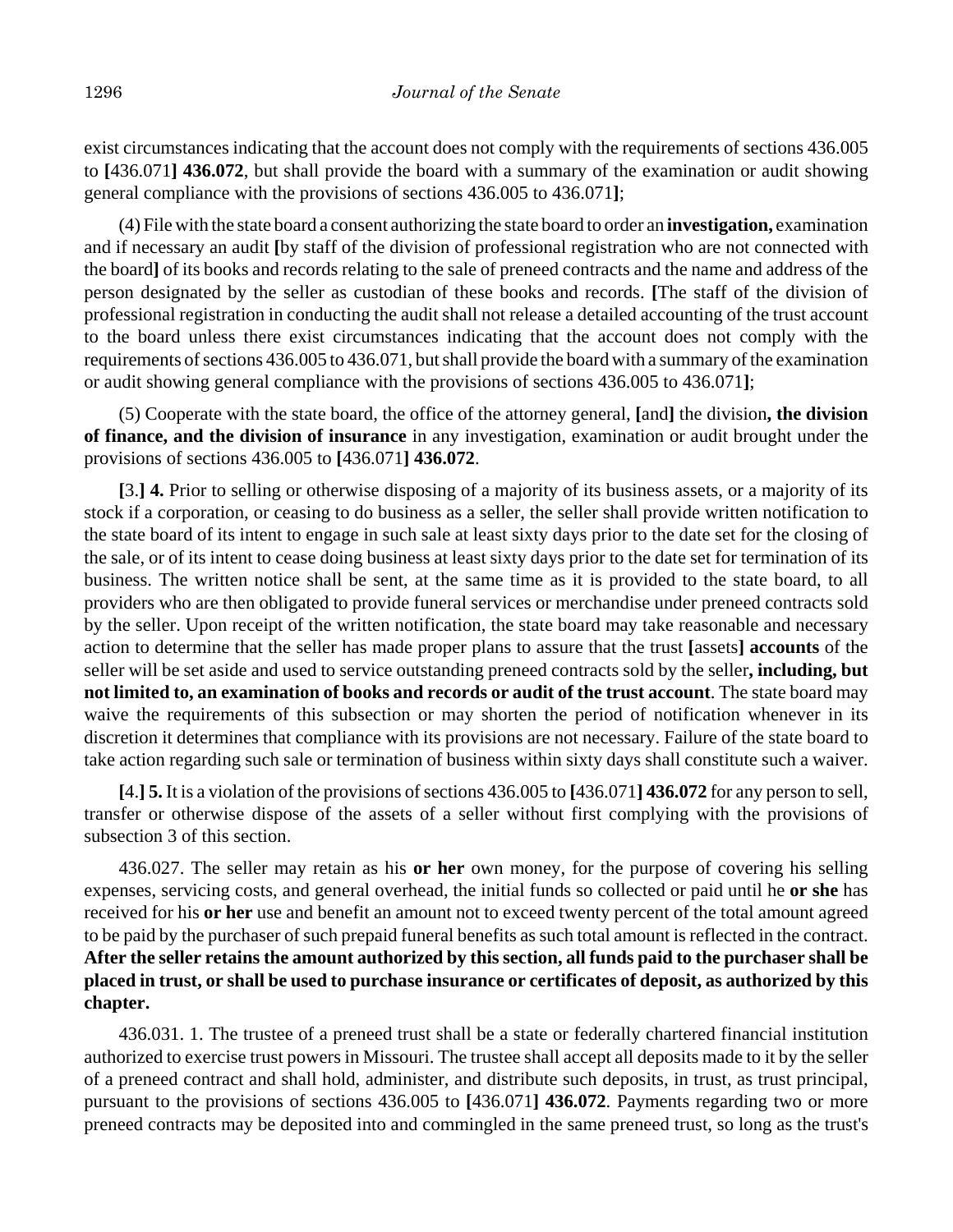grantor is the seller of all such preneed contracts and the trustee maintains adequate records of all payments received.

2. All property held in a preneed trust, including principal and undistributed income, shall be invested and reinvested by the trustee thereof. The trustee shall exercise such judgment and care under circumstances then prevailing which men of ordinary prudence, discretion, and intelligence exercise in the management of their own affairs, not in regard to speculation but in regard to the permanent disposition of their **[**funds**] moneys**, considering the probable income therefrom as well as the probable safety of their capital. **[**A preneed trust agreement may provide that when the principal and interest in a preneed trust exceeds two hundred fifty thousand dollars, investment decisions regarding the principal and undistributed income may be made by a federally registered or Missouri-registered independent qualified investment advisor designated by the seller who established the trust; provided, that title to all investment assets shall remain with the trustee and be kept by the trustee to be liquidated upon request of the advisor of the seller.**]** In no case shall control of said assets be divested from the trustee nor shall said assets be placed in any investment which would be beyond the authority of a reasonably prudent trustee to invest in. **[**The trustee shall be relieved of all liability regarding investment decisions made by such qualified investment advisor.**]**

3. The seller of a preneed contract shall be entitled to all income, including, without limitation, interest, dividends, and capital gains, and losses generated by the investment of preneed trust property regarding such contract, and the trustee of the trust may distribute all income, net of losses, to the seller at least annually; but no such income distribution shall be made to the seller if, and to the extent that, the distribution would reduce the aggregate market value on the distribution date of all property held in the preneed trust, including principal and undistributed income, below the sum of all deposits made to such trust pursuant to subsection 1 of this section for all preneed contracts then administered through such trust.

4. All expenses of establishing and administering a preneed trust, including, without limitation, trustee's fees, legal and accounting fees, investment expenses, and taxes, shall be paid or reimbursed directly by the seller of the preneed contracts administered through such trust and shall not be paid from the principal of a preneed trust.

5. The trustee of a preneed trust shall maintain adequate books of account of all transactions administered through the trust and pertaining to the trust generally. The trustee shall assist **the** seller who established the trust or its successor in interest in the preparation of the annual report described in subdivision (3) of subsection 2 of section 436.021. The seller shall furnish to each contract purchaser, within fifteen days after receipt of the purchaser's written request, a written statement of all deposits made to such trust regarding such purchaser's contract.

6. The trustee of a preneed trust shall, from time to time, distribute trust principal as provided by sections 436.005 to **[**436.071**] 436.072**.

7. A preneed trust shall terminate when trust principal no longer includes any payments made under any preneed contract, and upon such termination the trustee shall distribute all trust property, including principal and undistributed income, to the seller which established the trust.

436.048. If a seller shall fail to make timely payment of an amount due a purchaser or a provider pursuant to the provisions of sections 436.005 to **[**436.071**] 436.072**, the purchaser or provider, as appropriate, shall have the right, in addition to other rights and remedies against such seller, to make demand upon the trustee of the preneed trust for the contract to distribute to the purchaser or provider from the trust, as damages for its breach, an amount equal to all deposits made into the trust for the contract.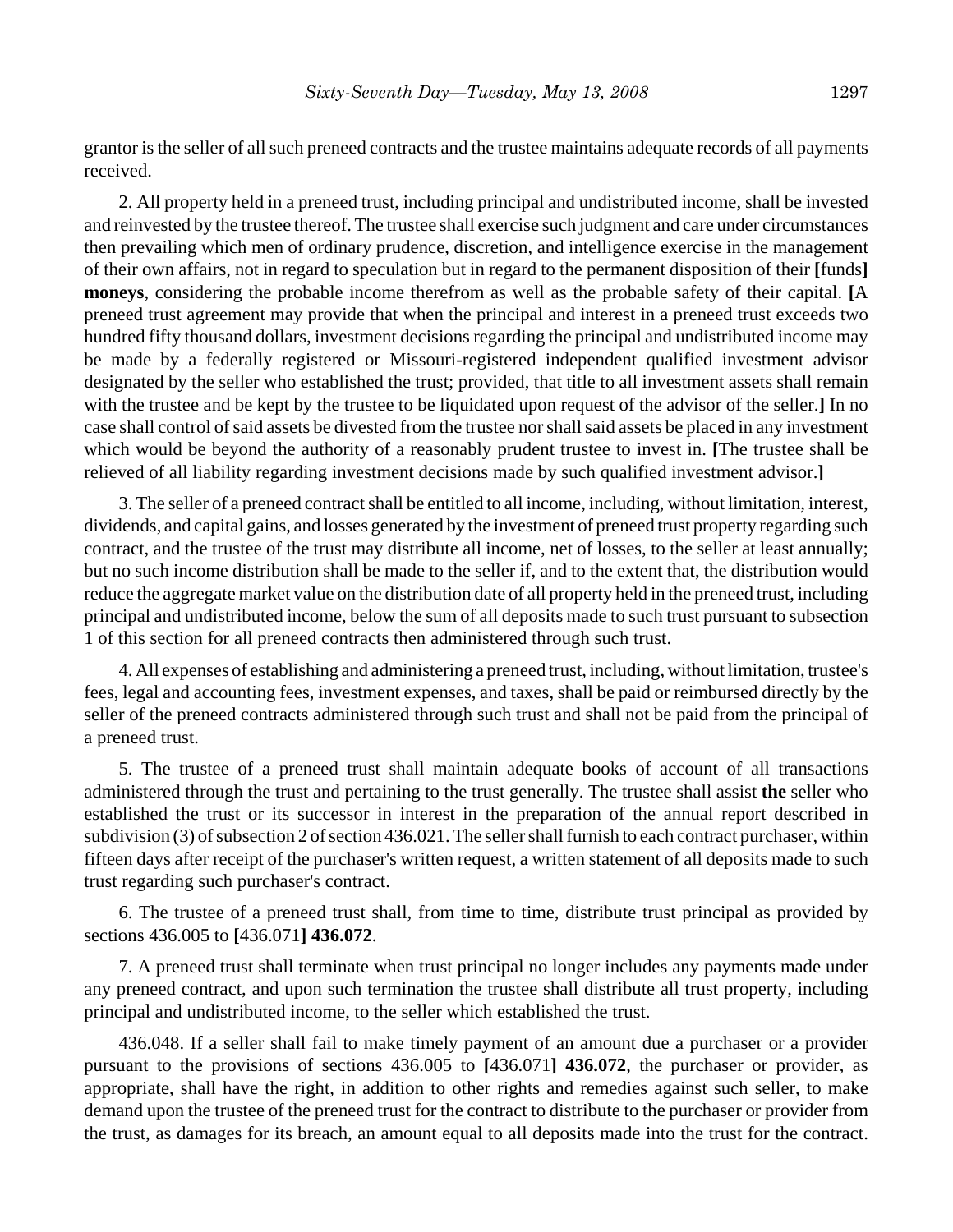436.051. Upon the death or legal incapacity of a purchaser, all rights and remedies granted to the purchaser pursuant to the provisions of sections 436.005 to **[**436.071**] 436.072** shall be enforceable by and accrue to the benefit of the purchaser's legal representative or **[**his**] the purchaser's** successor designated in such contract, and all payments otherwise payable to the purchaser shall be paid to that person.

436.053. 1. Notwithstanding the provisions of sections 436.021 to 436.048, the provider and the purchaser may agree that all **[**funds**] moneys** paid the provider by the purchaser shall be deposited with financial institutions chartered and regulated by the federal or state government authorized to do business in Missouri in an account in the joint names and under the joint control of the provider and purchaser. If the purchaser has irrevocably waived and renounced his right to cancel the agreement between the provider and the purchaser pursuant to subdivision (5) of this subsection, such agreement may provide that all funds held in the account at the beneficiary's death shall be applied toward the purchase of funeral or burial services or facilities, or funeral merchandise, selected by the purchaser or the responsible party after the beneficiary's death, in lieu of the detailed identification of such items required by subdivision (3) of subsection 1 of section 436.007. The agreement between the provider and purchaser shall provide that:

(1) The total consideration to be paid by the purchaser under the contract shall be made in one or more payments into the joint account**, including the name and address of the financial institution which holds such moneys and the account numbers of such moneys,** at the time the agreement is executed or, thereafter within five days of receipt, respectively**, and the agreements shall contain the name and address of the financial institution that holds such moneys and the account numbers of such moneys**;

(2) The financial institution shall hold, invest, and reinvest the deposited **[**funds**] moneys** in savings accounts, certificates of deposit or other accounts offered to depositors by the financial institutions, as the **[**agreement**] contract** shall provide;

(3) The income generated by the deposited funds shall be used to pay the reasonable expenses of administering the agreement, and the balance of the income shall be distributed or reinvested as provided in the agreement;

(4) At any time before the final disposition, or before funeral services, facilities, and merchandise described in a preneed contract are furnished, the purchaser may cancel the contract without cause by delivering written notice thereof to the provider and the financial institution, and within fifteen days after its receipt of the notice, the financial institution shall distribute the deposited **[**funds**] moneys** to the purchaser;

(5) Notwithstanding the provisions of subdivision (4) of this subsection, if a purchaser is eligible, becomes eligible, or desires to become eligible to receive public assistance under chapter 208, RSMo, or any other applicable state or federal law, the purchaser may irrevocably waive and renounce his **or her** right to cancel such **[**agreement**] contract**. The waiver and renunciation must be in writing and must be delivered to the provider and the financial institution**, if requested**;

(6) If the death of the beneficiary occurs outside the general area served by the provider, then the provider shall either provide for the furnishing of comparable funeral services and merchandise by a licensed mortuary selected by the purchaser or, at the provider's option, shall pay over to the purchaser in fulfillment of the obligation of the preneed contract, an amount equal to the sums actually paid in cash by such purchaser under such preneed contract together with interest to be provided for in the contract, in which event the financial institution shall distribute the deposited funds to the provider;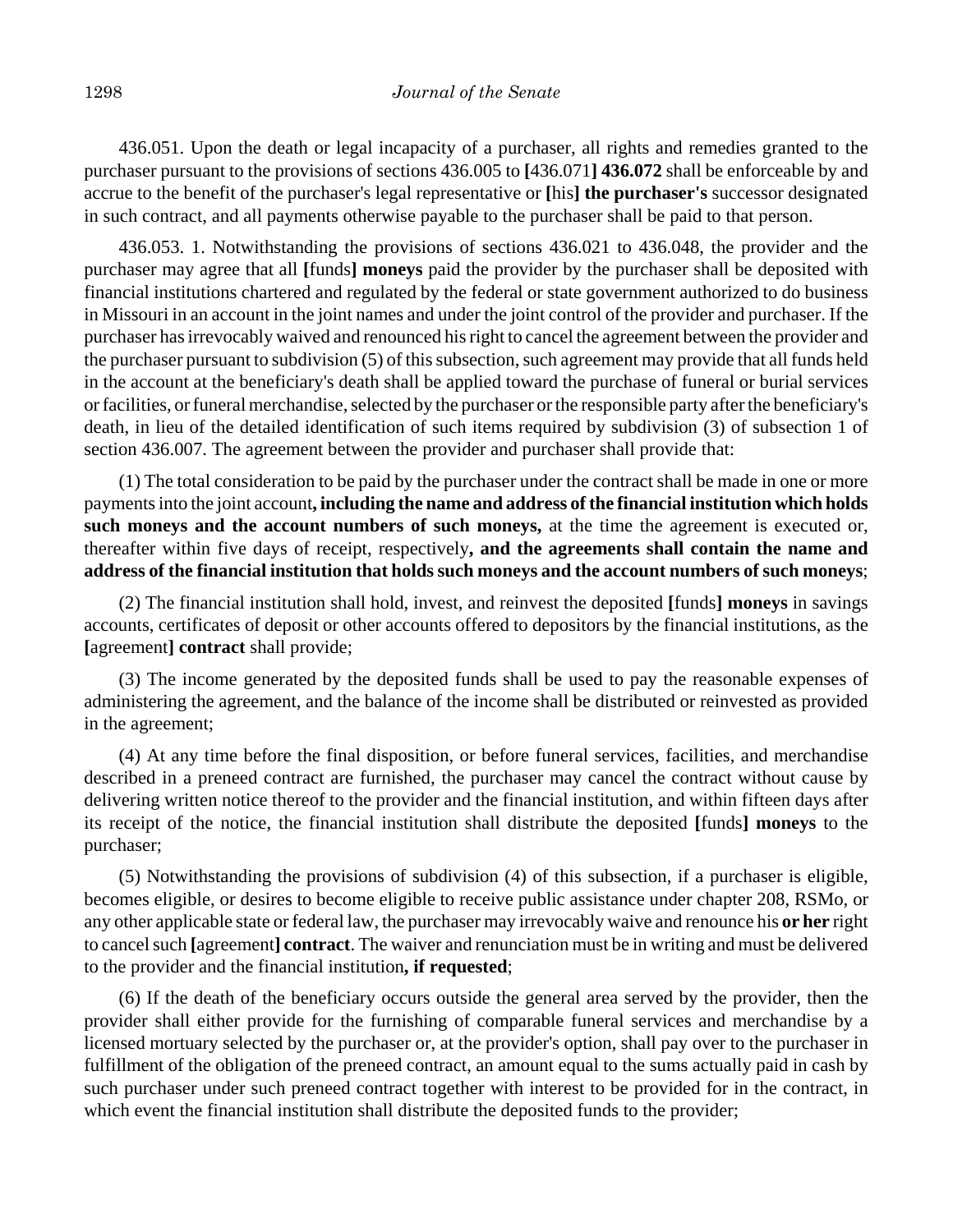(7) Within fifteen days after a provider and a witness certifies in writing to the financial institution that he **or she** has furnished the final disposition, or funeral services, facilities, and merchandise described in a contract, or has provided alternative funeral **arrangements or** benefits for the beneficiary pursuant to special arrangements made with the purchaser, if the certification has been approved by the purchaser, then the financial institution shall distribute the deposited funds to the provider.

2. There shall be a separate joint account as described in subsection 1 of this section for each preneed contract sold or arranged under this section.

3. If the total face value of the contracts sold by a provider operating solely under the provisions of this section does not exceed thirty-five thousand dollars in any one fiscal year, such a provider shall not be required to pay the annual reporting fee for such year required under subsection 1 of section 436.069.

#### **436.054. It is unlawful for the seller to:**

## **(1) Purchase with preneed funds any term life insurance to fund the preneed contract;**

## **(2) Procure or accept any loan against any life insurance contract.**

436.055. 1. All complaints received by the state board which allege a **[**registrant's**] licensee's** noncompliance with the provisions of sections 436.005 to **[**436.071 shall be forwarded to the division of professional registration for investigation, except minor complaints which the state board can mediate or otherwise dispose of by contacting the parties involved**] 436.072, or allege that a licensee has committed any act for which the board may discipline or refuse to issue a license under section 436.062, may be investigated by the board**. A copy of each such complaint shall be forwarded to the subject **[**registrant**] licensee**, except **[**that each complaint**] the board shall not be required to forward complaints** in which the complainant alleges **[**under oath**]** that a **[**registrant**] licensee** has misappropriated preneed contract payments **[**may be forwarded to the division of professional registration without notice to the subject registrant**]**. **This section shall not be construed to limit the board's authority to file a complaint with the administrative hearing commission charging a licensee of the board with any actionable conduct or violation, regardless of whether such complaint exceeds the scope of acts charged in a preliminary public complaint filed with the board and whether any public complaint has been filed with the board.**

2. **[**The division shall investigate each complaint forwarded from the state board using staff who are not connected with the state board and shall forward the results of such investigation to the subject registrant and to the attorney general for evaluation. If the attorney general, after independent inquiry using staff of the attorney general's office who have not represented the board, determines that there is no probable cause to conclude that the registrant has violated sections 436.005 to 436.071, the registrant and the state board shall be so notified and the complaint shall be dismissed; but, if the attorney general determines that there is such probable cause the registrant shall be so notified and the results of such evaluation shall be transmitted to the state board for further action as provided in sections 436.061 and 436.063.**] The board may investigate, examine or audit the books or records of any licensee, or examine or audit a preneed trust or joint account, at any time to ensure a licensee's compliance with the provisions of sections 436.005 to 436.072. The board shall have authority to conduct random inspections or audits with or without cause.**

**3. Upon determining that an inspection, investigation, examination or audit shall be conducted, the board shall issue a notice authorizing one or more employees or independent contractors to perform such inspection, investigation, examination or audit and instructing such employees or**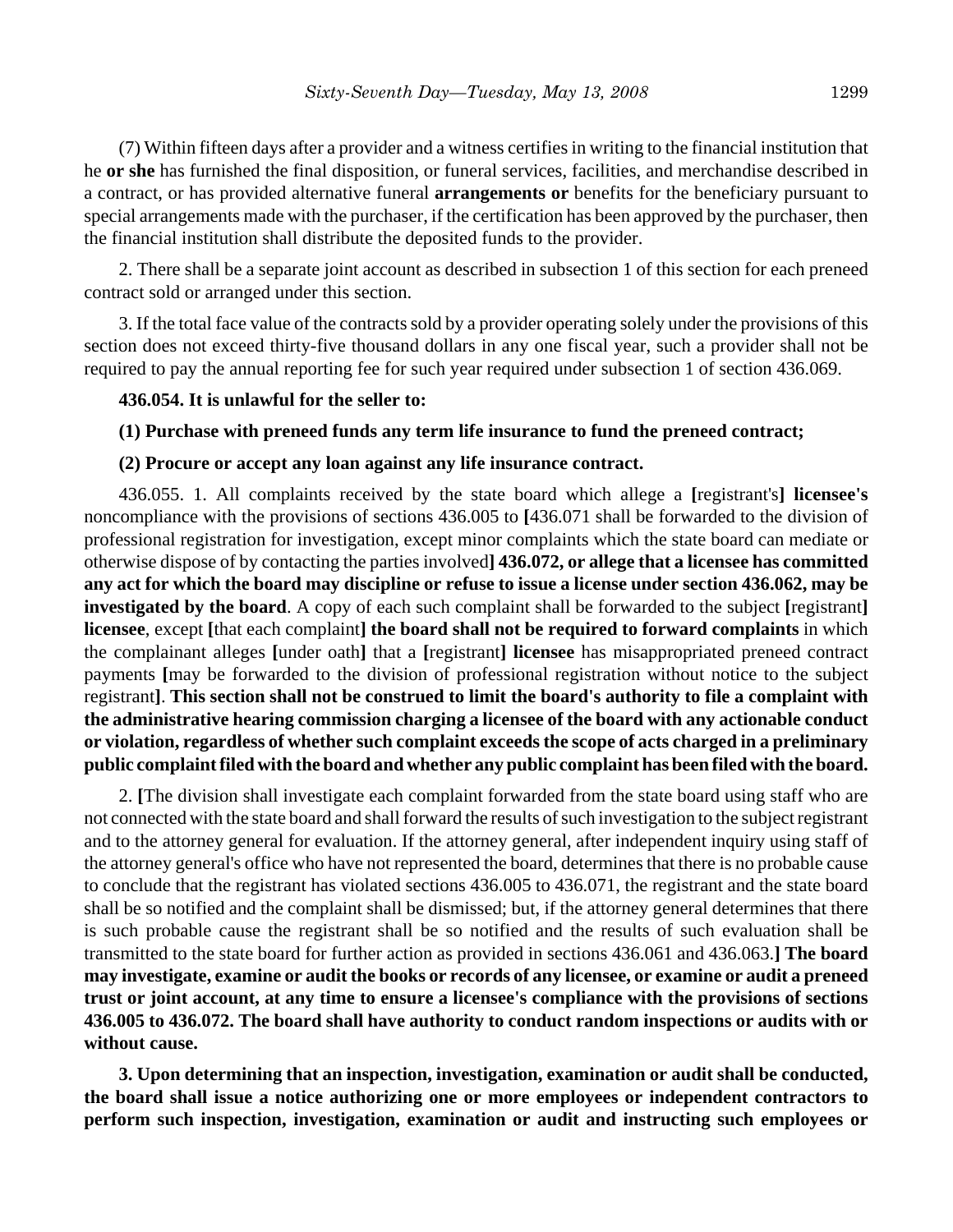**independent contractors as to the scope of such inspection, investigation, examination or audit. The board shall not appoint any employee or contract if such employee or contractor either directly or indirectly has a conflict of interest or is affiliated with the management of, or owns a pecuniary interest in, any person subject to inspection, investigation, examination or audit under section 436.005 to 436.072. The board shall request that the director of the division of professional registration or the director of the department of insurance, financial institutions and professional registration designate one or more financial examiners to assist in any examination or audit.**

436.061. 1. Each person **including the officers, directors, partners, agents, or employees of such person** who shall knowingly and willfully violate **or assist or enable any person to violate** any provision of sections 436.005 to **[**436.071, and any officer, director, partner, agent, or employee of such person involved in such violation**] 436.072 by misconduct, gross negligence, fraud, misrepresentation, or dishonest** is guilty of a class D felony. Each violation of any provision of sections 436.005 to **[**436.071**] 436.072** constitutes a separate offense and may be prosecuted individually. **The attorney general shall have concurrent jurisdiction with any local prosecutor to prosecute under this section.**

2. Any violation of the provisions of sections 436.005 to **[**436.071**] 436.072** shall constitute a violation of the provisions of section 407.020, RSMo. In any proceeding brought by the attorney general for a violation of the provisions of sections 436.005 to **[**436.071**] 436.072**, the court may **order all relief and penalties authorized under chapter 407, RSMo, and**, in addition to imposing the penalties provided for in sections 436.005 to **[**436.071**] 436.072**, order the revocation or suspension of the **[**registration**] license** of a defendant seller **or provider**.

**436.062. 1. The board may refuse to issue any certificate of registration or authority, permit or license required under this chapter for one or any combination of causes stated in subsection 2 of this section. The board shall notify the applicant in writing of the reasons for the refusal and shall advise the applicant of his or her right to file a complaint with the administrative hearing commission as provided by chapter 621, RSMo.**

**2. The board may cause a complaint to be filed with the administrative hearing commission as provided by chapter 621, RSMo, against any holder of any certificate of registration or authority, permit or license required by sections 436.005 to 436.072 or any person who has failed to renew or has surrendered his or her certificate of registration or authority, permit or license for any one or any combination of the following causes:**

**(1) Use of any controlled substance, as defined in chapter 195, RSMo, or alcoholic beverage to an extent that such use impairs a person's ability to perform the work of any profession licensed or regulated by sections 436.005 to 436.072;**

**(2) The person has been finally adjudicated and found guilty, or entered a plea of guilty or nolo contendere, in a criminal prosecution under the laws of any state or of the United States, for any offense reasonably related to the qualifications, functions or duties of any profession licensed or regulated under sections 436.005 to 436.072, for any offense involving a controlled substance, or for any offense an essential element of which is fraud, dishonesty or an act of violence, or for any offense involving moral turpitude, whether or not sentence is imposed;**

**(3) Use of fraud, deception, misrepresentation or bribery in securing any certificate of registration or authority, permit or license issued under this chapter or in obtaining permission to take any examination given or required under sections 436.005 to 436.072;**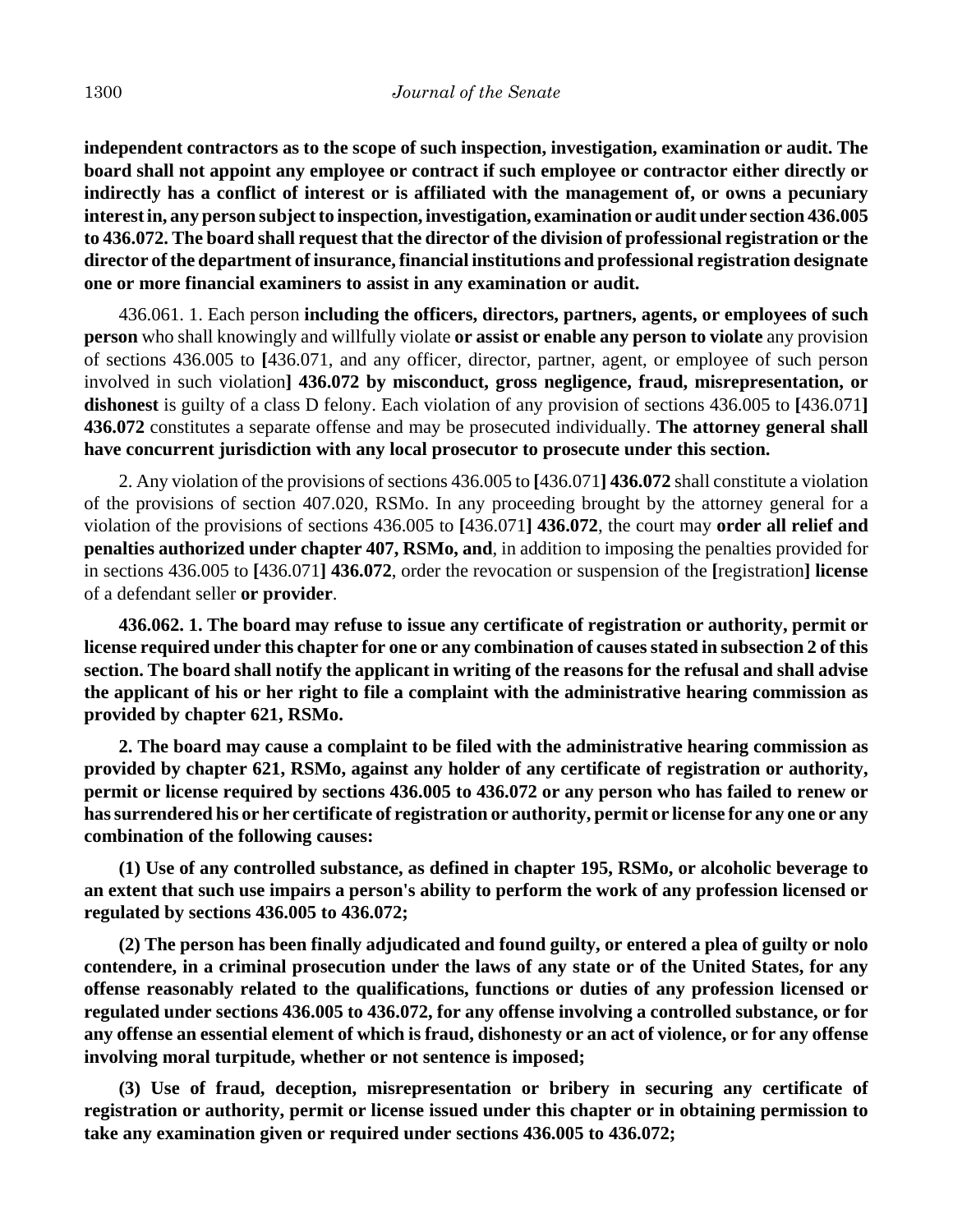**(4) Obtaining or attempting to obtain any fee, charge, tuition or other compensation by fraud, deception or misrepresentation;**

**(5) Incompetency, misconduct, gross negligence, fraud, misrepresentation or dishonesty in the performance of the functions or duties of any profession licensed or regulated by sections 436.005 to 436.072;**

**(6) Violation of, or assisting or enabling any person to violate, any provision of this chapter, or of any lawful rule or regulation adopted under sections 436.005 to 436.072;**

**(7) Impersonation of any person holding a certificate of registration or authority, permit or license or allowing any person to use his or her certificate of registration or authority, permit, license or diploma from any school;**

**(8) Disciplinary action against the holder of a license or other right to practice any profession regulated by sections 436.005 to 436.072 granted by another state, territory, federal agency or country upon grounds for which revocation or suspension is authorized in this state;**

**(9) A person is finally adjudged insane or incompetent by a court of competent jurisdiction;**

**(10) Misappropriation of preneed funds or funds belonging to a preneed trust or joint account holding preneed funds, or funds issued by an insurance company pursuant to a preneed contract;**

**(11) Assisting or enabling any person to practice or offer to practice any profession licensed or regulated by sections 436.005 to 436.072 who is not registered and currently eligible to practice under sections 436.005 to 436.072;**

**(12) Issuance of a certificate of registration or authority, permit or license based upon a material mistake of fact;**

**(13) Failure to display a valid certificate or license if so required by sections 436.005 to 436.072 or any rule promulgated hereunder;**

**(14) Violation of any professional trust or confidence;**

**(15) Use of any advertisement or solicitation which is false, misleading or deceptive to the general public or persons to whom the advertisement or solicitation is primarily directed;**

**(16) Violation of any statute or regulation related to the funeral industry or to consumer protection;**

**(17) Having any license, permit, or registration revoked by any insurance or preneed regulatory agency or professional licensing board of any state; and**

**(18) Willfully and through undue influence selling a preneed contract.**

**3. After the filing of such complaint, the proceedings shall be conducted in accordance with the provisions of chapter 621, RSMo. Upon a finding by the administrative hearing commission that the grounds, provided in subsection 2 of this section, for disciplinary action are met, the board may, singly or in combination, censure or place the person named in the complaint on probation on such terms and conditions as the board deems appropriate for a period not to exceed five years, or may suspend, for a period not to exceed three years, or revoke the license, certificate, or permit.**

**4. Notwithstanding any other provision of this section, the board may automatically suspend a**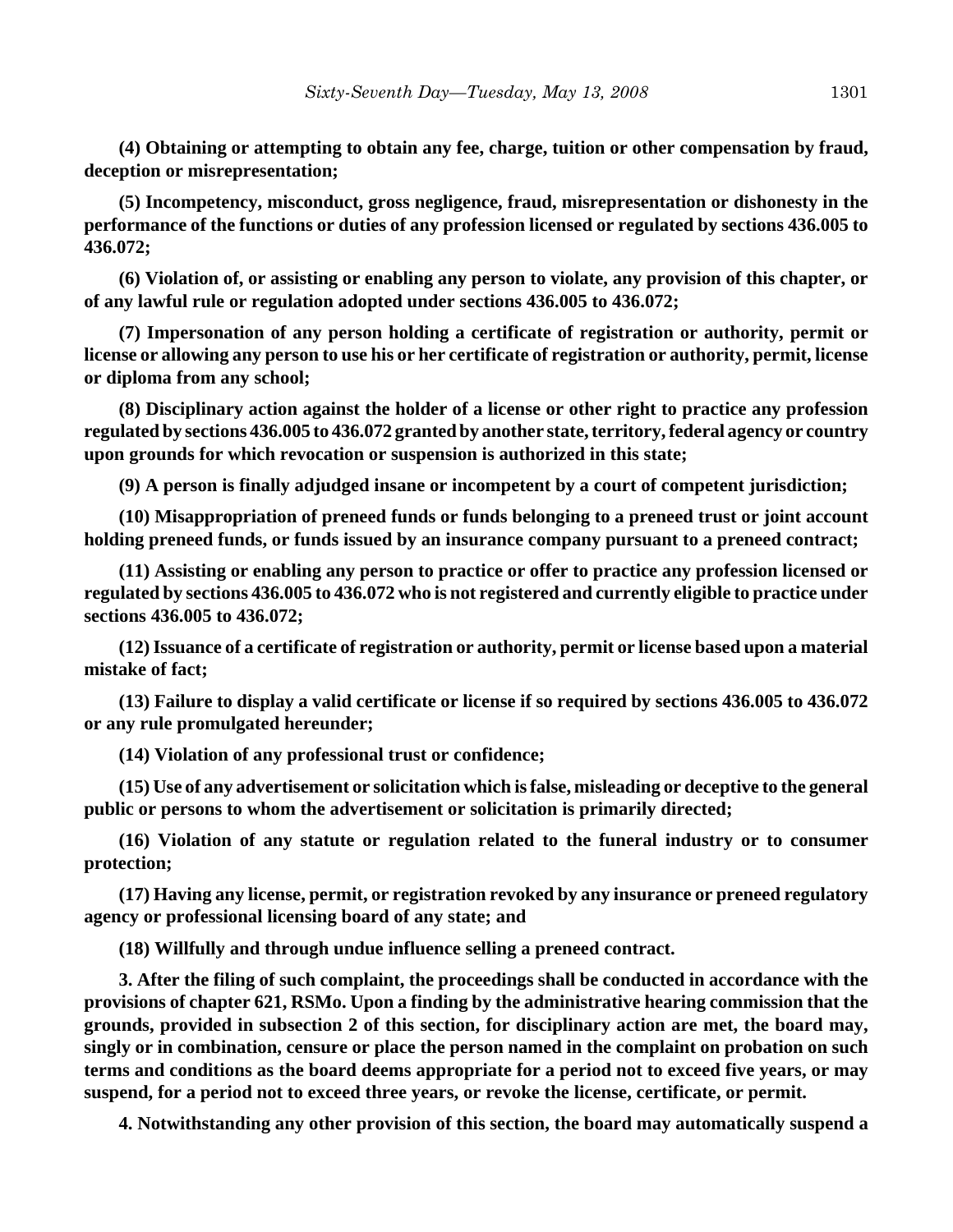**license if the board finds, after an inspection, examination, investigation or audit, a shortage of more than five thousand dollars in any preneed trust or joint account maintained pursuant to this chapter. Failure to provide access to the licensee's books, records or accounts as requested by the board in any inspection, investigation, examination or audit initiated pursuant to this subsection to determine whether suspension is warranted shall constitute grounds for automatic suspension as provided in this section.**

**5. Any person whose license is suspended under subsection 4 of this section may appeal such suspension to the administrative hearing commission. Notice of such appeal must be received by the administrative hearing commission within ninety days of mailing, by certified mail, the notice of suspension. Failure of a person whose license was suspended to notify the administrative hearing commission of his or her intent to appeal waives all rights to appeal the suspension. Upon notice of such person's intent to appeal, a hearing shall be held before the administrative hearing commission pursuant to chapter 621, RSMo.**

# **6. The board shall only issue a license if the applicant, or if a business entity, each owner, partner, officer, member, or controlling ownership interest of the entity, is a person of good moral character.**

436.067. **[**No information given to the board, the division or the attorney general pursuant to the provisions of sections 436.005 to 436.071 shall, unless ordered by a court for good cause shown, be produced for inspection or copying by, nor shall the contents thereof be disclosed to, any person other than the seller, or the provider who is the subject thereof, the authorized employee of the board, the attorney general or the division, without the consent of the person who produced such material. However, under such reasonable conditions and terms as the board, the division or the attorney general shall prescribe, such material shall be available for inspection and copying by the person who produced such material or any duly authorized representative of such person. The state board, the division or the attorney general, or his duly authorized assistant, may use such documentary material or copies thereof in the enforcement of the provisions of sections 436.005 to 436.071 by presentation before any court or the administrative hearing commission, but any such material which contains trade secrets shall not be presented except with the approval of the court, or the administrative hearing commission, in which the action is pending after adequate notice to the person furnishing such material. No documentary material provided the board, the division or the attorney general pursuant to the provisions of sections 436.005 to 436.071 shall be disclosed to any person for use in any criminal proceeding**] All complaints, investigation materials, annual registrations, reports, and information pertaining to the licensee shall be closed and may be disclosed only as authorized by statute or order of the court**.

**436.068. 1. The board may promulgate rules to implement the provisions of sections 436.005 to 436.072 and rules governing standards of service and practice to be followed by licensed providers and sellers as deemed necessary for the public good and consistent with the laws of this state. The board may prescribe a standard of proficiency as to the qualifications and fitness of those engaging in the practice of the preneed industry.**

**2. The board shall establish the amount of the fees authorized in sections 436.005 to 436.072 and required by rules promulgated thereunder. Such fees shall be set at a level to produce revenue which does not substantially exceed the cost and expense of administering sections 436.005 to 436.072.**

**3. Any rule or portion of a rule, as that term is defined in section 536.010, RSMo, that is created under the authority delegated in this section shall become effective only if it complies with and is**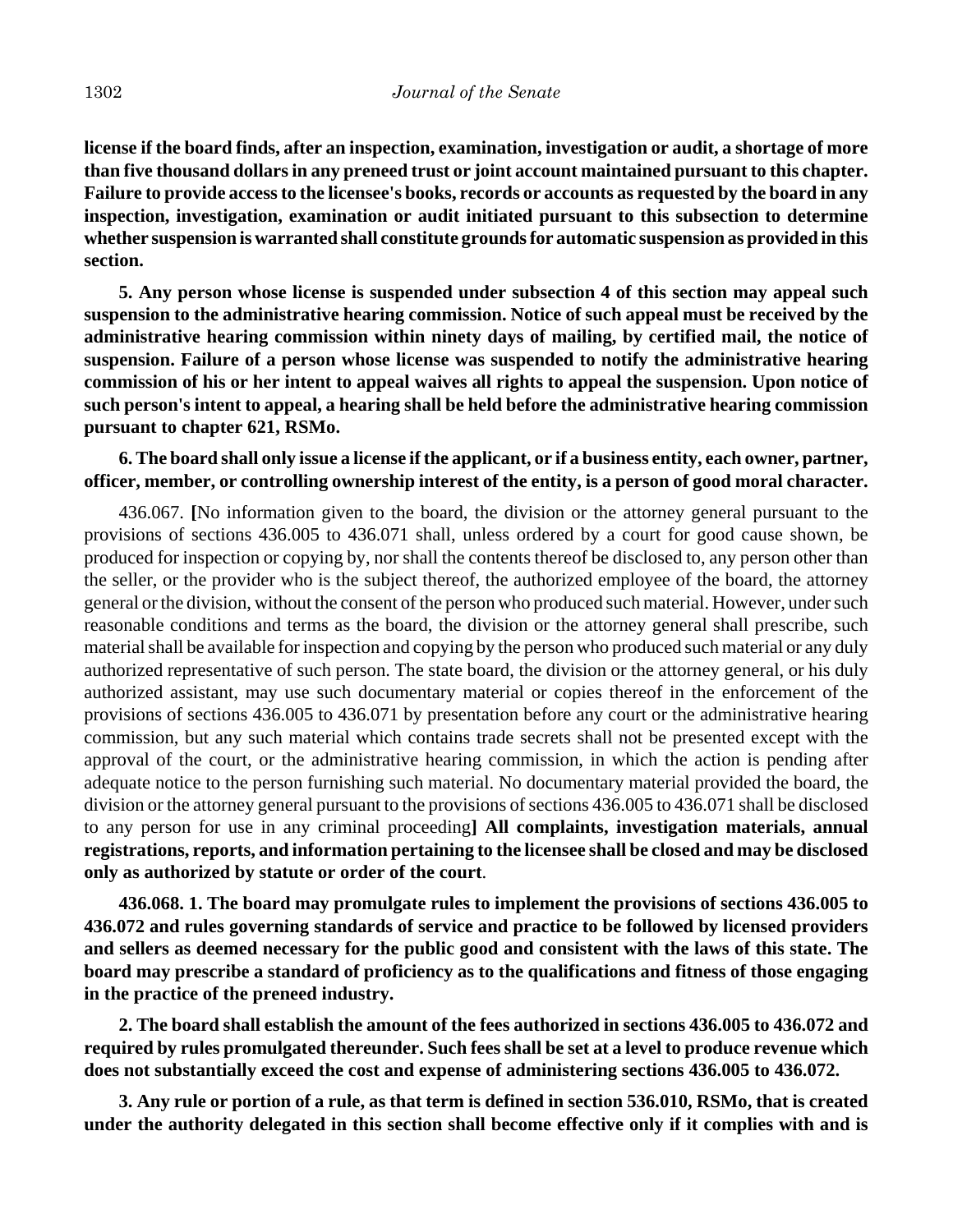**subject to all of the provisions of chapter 536, RSMo, and, if applicable, section 536.028, RSMo. This section and chapter 536, RSMo, are nonseverable and if any of the powers vested with the general assembly under chapter 536, RSMo, to review, to delay the effective date, or to disapprove and annul a rule are subsequently held unconstitutional, then the grant of rulemaking authority and any rule proposed or adopted after August 28, 2008, shall be invalid and void.**

436.069. 1. **[**After July 16, 1985,**]** Each seller shall remit an annual reporting fee in an amount of **[**two**] ten** dollars for each preneed contract sold in the year since the date the seller filed its last annual report with the state board **of the fee established by the board by rule**. This reporting fee shall be paid annually and may be collected from the purchaser of the preneed contract as an additional charge or remitted to the state board from the **[**funds**] moneys** of the seller.

2. **[**After July 16, 1985,**]** Each provider shall remit an annual reporting fee of **[**thirty**] fifty** dollars**, or the annual reporting fee established by the board by rule**.

3. The reporting fee authorized by subsections 1 and 2 of this section are in addition to the fees authorized by section 436.071.

436.071. Each application for **[**registration**] licensure** under the provisions of section 436.015 or 436.021 shall be accompanied by a preneed registration fee as determined by the board pursuant to the provisions of **subsection 2 of** section 333.111**[**, subsection 2**]**.

**436.072. The board or a designated member thereof or any agent authorized by the board may enter the office, premises, establishment, or place of business of any preneed seller or provider of funeral service contracts licensed in this state, or any office, premises, establishment, or place where the practice of selling and/or providing preneed funerals is carried on, or where such practice is advertised as being carried on for the purpose of inspecting such office, premises, establishment, or place to determine compliance with sections 436.005 to 436.072, or for the purpose of inspecting, examining, investigating or auditing the licensee or the sale of preneed contracts.**"; and

Further amend said bill, page 71, section 194.233, line 8 of said page, by inserting after all of said line the following:

"**[**436.063. Whenever the state board determines that a registered seller or provider has violated or is about to violate any provision of sections 436.005 to 436.071 following a meeting at which the registrant is given a reasonable opportunity to respond to charges of violations or prospective violations, it may request the attorney general to apply for the revocation or suspension of the seller's or provider's registration or the imposition of probation upon terms and conditions deemed appropriate by the state board in accordance with the procedure set forth in sections 621.100 to 621.205, RSMo. Use of the procedures set out in this section shall not preclude the application of the provisions of subsection 2 of section 436.061.**]**"; and

Further amend the title and enacting clause accordingly.

Senator Scott moved that the above amendment be adopted.

Senator Crowell offered **SA 1** to **SA 1**, which was read:

SENATE AMENDMENT NO. 1 TO SENATE AMENDMENT NO. 1

Amend Senate Amendment No. 1 to Senate Substitute for Senate Committee Substitute for House Bill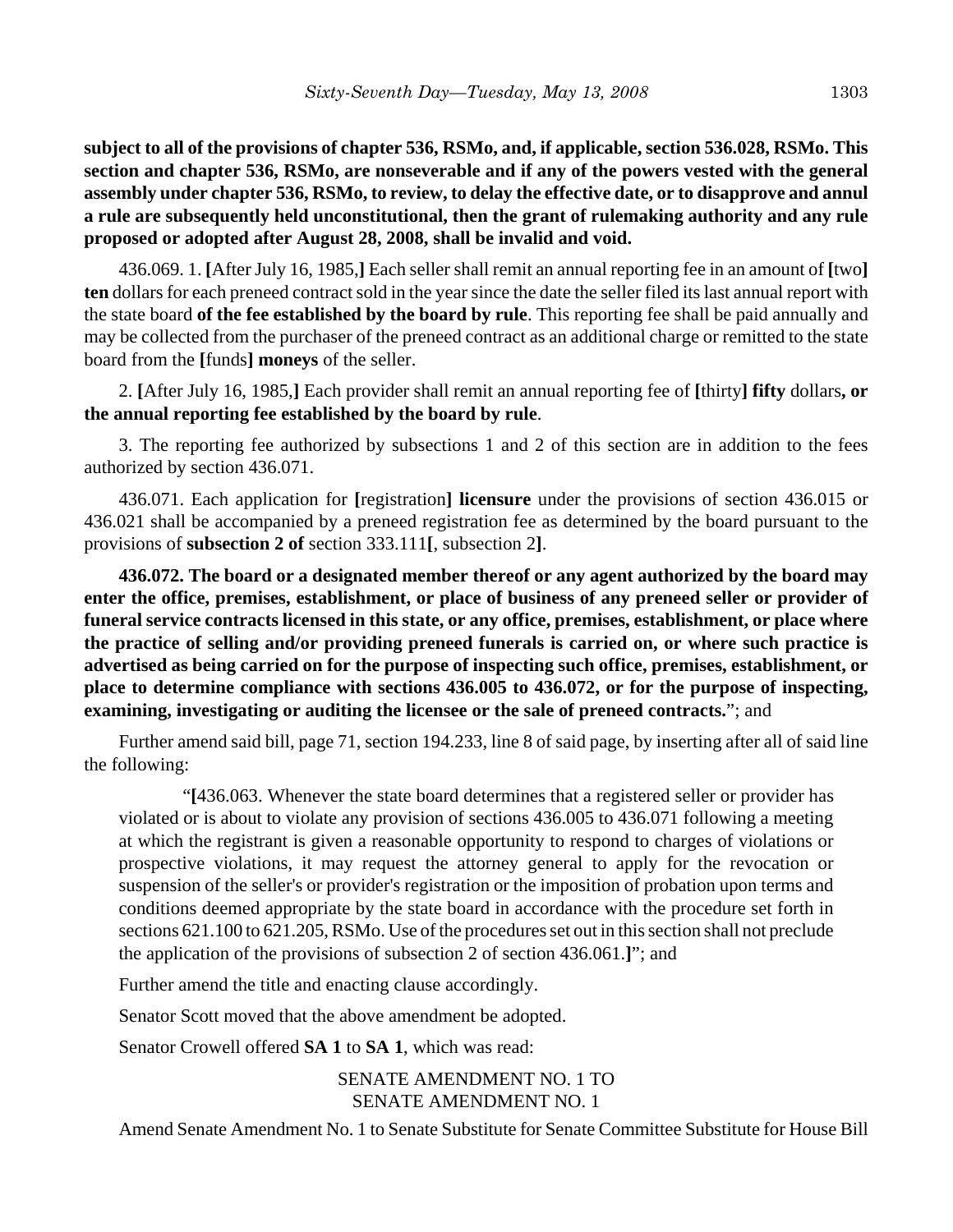No. 2081, Page 19, Section 436.055, Line 11, by striking the first use of the opening and closing brackets on said line.

Senator Crowell moved that the above amendment be adopted, which motion prevailed.

Senator Scott moved that **SA 1**, as amended, be adopted, which motion prevailed.

Senator Callahan offered **SA 2**, which was read:

#### SENATE AMENDMENT NO. 2

Amend Senate Substitute for Senate Committee Substitute for House Bill No. 2081, Pages 3-4, Section 190.107, by striking all of said section from the bill; and

Further amend the title and enacting clause accordingly.

Senator Callahan moved that the above amendment be adopted, which motion prevailed.

Senator Green offered **SA 3**:

#### SENATE AMENDMENT NO. 3

Amend Senate Substitute for Senate Committee Substitute for House Bill No. 2081, Page 70, Section 376.811, Line 5, by inserting immediately after all of said line the following:

"701.355. The board shall have the following powers:

(1) To consult with engineering authorities and organizations who are studying and developing elevator safety codes;

(2) To adopt a code of rules and regulations governing construction, maintenance, testing**, licenses of elevator mechanics and elevator contractors,** and inspection of both new and existing installations. The board shall have the power to adopt a safety code only for those types of equipment defined in the rule. In promulgating the elevator safety code the board may consider any existing or future American National Standards Institute safety code affecting elevators as defined in sections 701.350 to 701.380, or any other nationally acceptable standard;

(3) To certify state, municipal inspectors and political subdivision inspectors, and special inspectors, who shall enforce the provisions of a safety code adopted pursuant to sections 701.350 to 701.380;

(4) To appoint a chief safety inspector together with a staff for the purpose of ensuring compliance with any safety code established pursuant to sections 701.350 to 701.380."; and

Further amend the title and enacting clause accordingly.

Senator Green moved that the above amendment be adopted, which motion failed.

Senator Loudon offered **SA 4**:

## SENATE AMENDMENT NO. 4

Amend Senate Substitute for Senate Committee Substitute for House Bill No. 2081, Page 8, Section 324.650, Line 1, by adding at the end thereof, the following:

"**324.650. The use of physical agents such as air, water, heat, cold, sound, light, and electromagnetic nonionizing radiation, and the physical modalities of electrotherapy, biofeedback, diathermy, ultraviolet light, ultrasound, hydrotherapy, and exercise used for the prevention and care**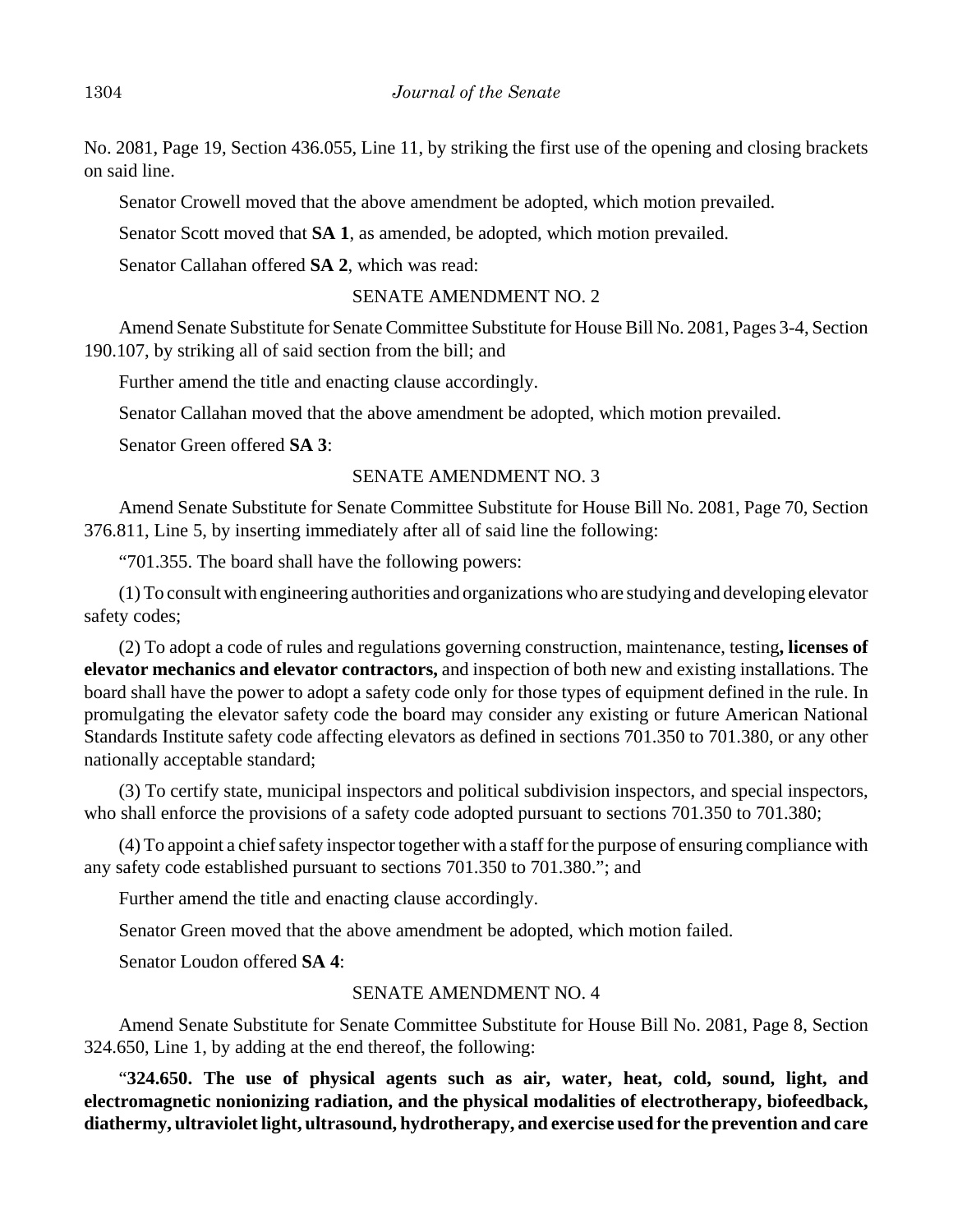**of human health conditions, injuries, and illnesses that uses diagnosis and natural substances and remedies to support and stimulate an individuals intrinsic self processes, as authorized to be taught in the state of Missouri by the Coordinating Board of Higher Education, shall not be deemed the practice of medicine as defined in Section 334.010, RSMo (2004).**"; and

Further amend the title and enacting clause accordingly.

Senator Loudon moved that the above amendment be adopted, which motion failed.

Senator Barnitz offered **SA 5**:

## SENATE AMENDMENT NO. 5

Amend Senate Substitute for Senate Committee Substitute for House Bill No. 2081, Page 8, Section 194.119, Line 1, by inserting immediately after said line the following:

"**324.1230. As used in sections 324.1230 to 324.1245, the following terms shall mean:**

**(1) "Antepartum", before birth;**

**(2) "Board", the board of professional midwives;**

**(3) "Client", a person who retains the services of a professional midwife;**

**(4) "Division", the division of professional registration;**

**(5) "Intrapartum", during birth;**

**(6) "Postpartum", after birth;**

**(7) "Practice of professional midwifery", the science and art of examination, evaluation, assessment, counseling, and treatment of women and infants by a professional midwife in the antepartum, intrapartum, and postpartum period by those methods commonly taught in any midwifery school, or midwifery program in a university or college which has been accredited by the Midwifery Education Accreditation Council, its successor entity or approved by the board; including identifying and referring women who require obstetrical or other professional care. It shall not include the use of operative surgery, nor the prescribing of drugs. The practice of professional midwifery is not the practice of medicine or osteopathy within the meaning of chapter 334, RSMo, and not subject to the provisions of the chapter. The practice of professional midwifery is not the practice of nurse-midwifery or nursing within the meaning of chapter 335, RSMo, and not subject to the provisions of the chapter;**

**(8) "Professional midwife", any person who is certified by the North American Registry of Midwives (NARM) as a certified professional midwife (CPM) and provides for compensation those skills relevant to the care of women and infants in the antepartum, intrapartum, and postpartum period.**

**324.1231. 1. There is hereby created and established within the division of professional registration a "Board of Professional Midwives" which consists of five members appointed by the governor with the advice and consent of the senate. Each member shall be a United States citizen and a resident of this state for at least one year immediately preceding their appointment. Of these five members, one member shall be a public member, four members shall be licensed professional midwives who attend births in homes or other out-of-hospital settings, provided that the first midwife**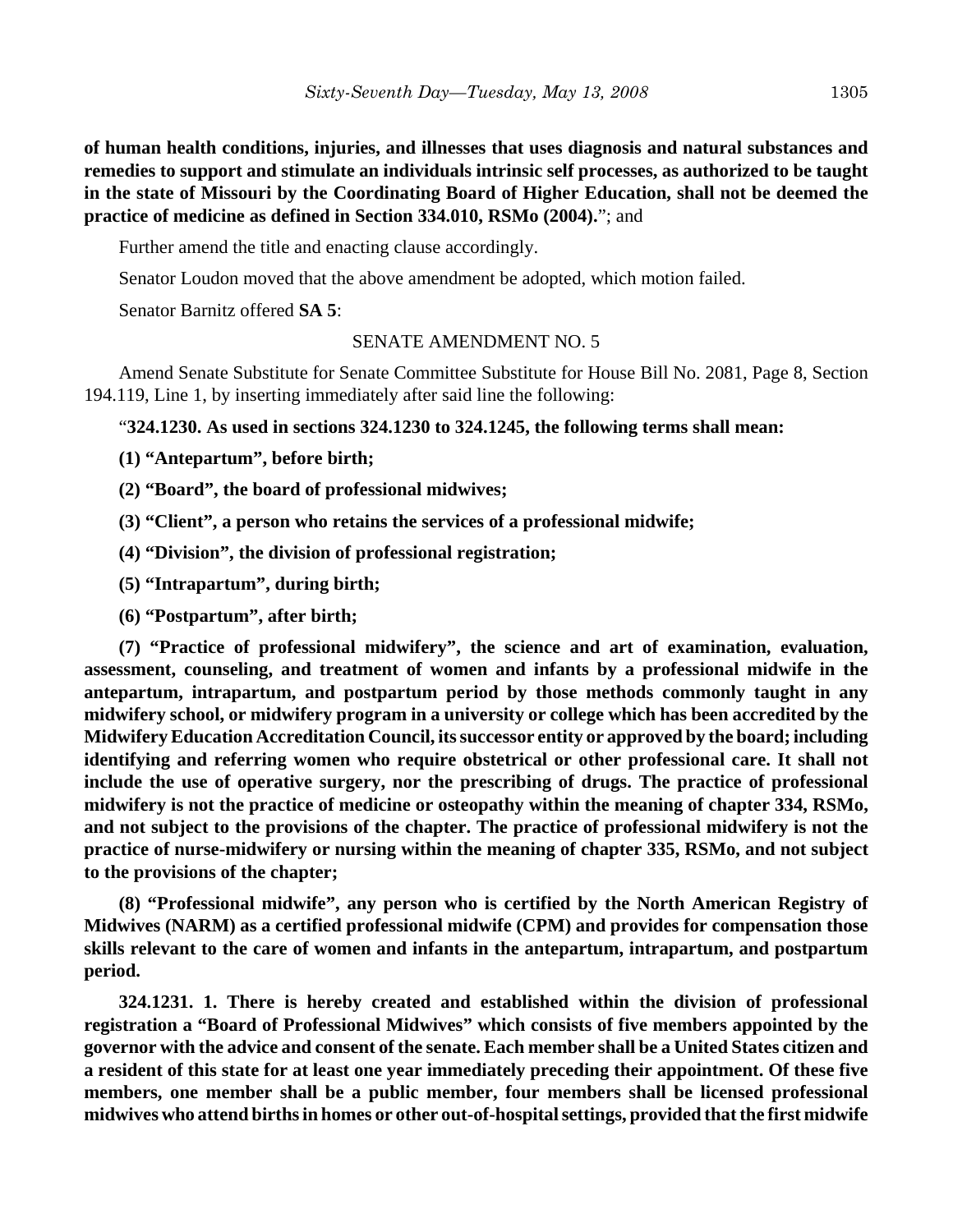**members appointed need not be licensed at the time of appointment if they are actively working toward licensure under the provisions of sections 324.1230 to 324.1245.**

**2. The initial appointments to the board shall be one member for a term of one year, one member for a term of two years, one member for a term of three years, one member for a term of four years, and one member for a term of five years. After the initial terms, each member shall serve a five-year term. No member of the board shall serve more than two consecutive five-year terms. All successor members shall be appointed for five-year terms. All members shall serve until their successors have been appointed and qualified. Vacancies occurring in the membership of the board for any reason shall be filled by appointment by the governor for the unexpired term.**

**3. The public member shall not be, nor have previously been, a member of any profession regulated by chapter 334 or 335, RSMo, or under sections 324.1230 to 324.1245, or the spouse or immediate family member of such person. The public member is subject to the provisions of section 620.132, RSMo.**

**4. The board may sue and be sued in its own name and its members need not be named parties. Members of the board shall not be personally liable, either jointly or severally, for any act or acts committed in the performance of their official duties as board members. No board member shall be personally liable for any court costs which accrue in any action by or against the board.**

**5. Notwithstanding any other provision of law to the contrary, any appointed member of the board shall receive as compensation an amount established by the director of the division not to exceed seventy dollars per day for board business plus actual and necessary expenses.**

**6. The division shall employ administrative and clerical personnel necessary to enforce the provisions of sections 324.1230 to 324.1245.**

**7. The board shall hold an annual meeting at which time it shall elect from its membership a chairperson and a vice chairperson. The board may hold such additional meetings as may be required in the performance of its duties. A quorum of the board shall consist of a majority of its members.**

**8. Pursuant to section 620.106, RSMo, no new licensing activity or other statutory requirements shall become effective until expenditures or personnel are specifically appropriated for the purpose of conducting the business as required to administer the provisions of sections 324.1230 to 324.1245 and the initial rules filed have become effective.**

**324.1233. 1. Applications for licensure as a professional midwife shall be in writing, submitted to the board on forms prescribed by the board, and furnished to the applicant. Each application shall contain a statement that it is made under oath or affirmation that the information contained therein is true and correct to the best knowledge and belief of the applicant, subject to the penalties provided for the making of a false affidavit or declaration. Each application shall be accompanied by the fees required by the board.**

**2. Each applicant for licensure shall:**

**(1) Present evidence of current certification by the North American Registry of Midwives as a certified professional midwife;**

**(2) Present evidence of current certification in basic life support for healthcare providers, and either infant cardiopulmonary resuscitation or neonatal resuscitation; and**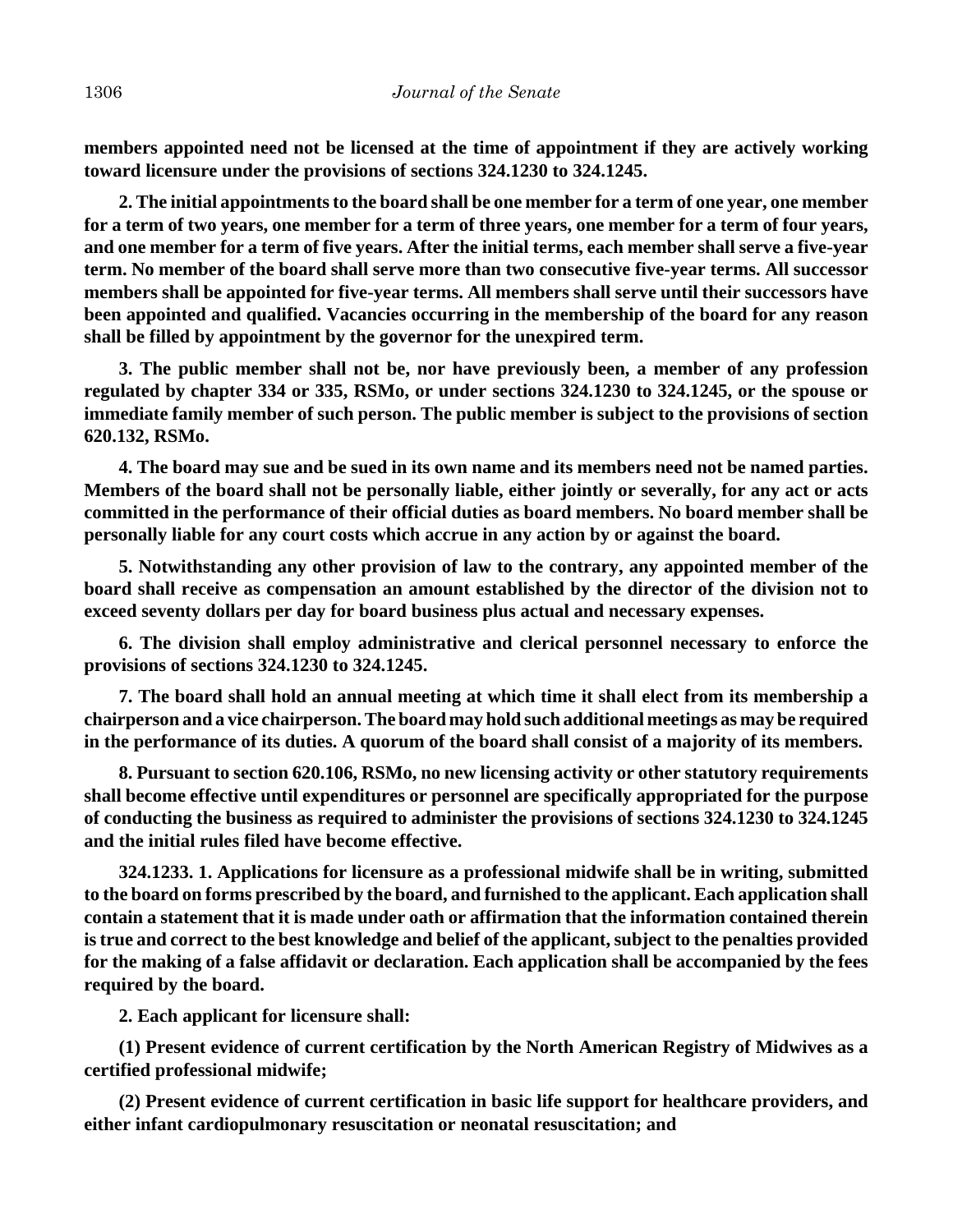**(3) Comply with the written disclosure requirement under subsection 1 of section 324.1239.**

**3. The division shall mail a renewal notice to the last known address of each licensee prior to the renewal date. Failure to provide the board with the information required for renewal, or to pay the renewal fee after such notice, shall result in the license expiring. The license shall be reinstated if, within two years of the renewal date, the applicant submits the required documentation and pays the applicable fees as approved by the board.**

**4. Each license issued pursuant to the provisions of this section shall expire three years after the date of its issuance. Each applicant for renewal shall submit:**

**(1) Evidence of attendance at a minimum of ten hours per year of continuing education in midwifery or related fields;**

**(2) Evidence of attendance at a minimum of three hours per year of peer review;**

**(3) Evidence of current certification in basic life support for healthcare providers, and either infant cardiopulmonary resuscitation or neonatal resuscitation; and**

**(4) The renewal fee set by the board.**

**5. The board may refuse to issue or renew any certificate of registration or authority, permit, or license required pursuant to this chapter for one or any combination of causes stated in subsection 6 of this section. The board shall notify the applicant in writing of the reasons for the refusal and shall advise the applicant of the applicant's right to file a complaint with the administrative hearing commission as provided by chapter 621, RSMo. As an alternative to a refusal to issue or renew any certificate, registration, or authority, the board may, at its discretion, issue a license which is subject to probation, restriction, or limitation to an applicant for licensure for any one or any combination of causes stated in subsection 6 of this section. The board's order of probation, limitation, or restriction shall contain a statement of the discipline imposed, the basis therefore, the date such action shall become effective, and a statement that the applicant has thirty days to request in writing a hearing before the administrative hearing commission. If the board issues a probationary, limited, or restricted license to an applicant for licensure, either party may file a written petition with the administrative hearing commission within thirty days of the effective date of the probationary, limited, or restricted license seeking review of the board's determination. If no written request for a hearing is received by the administrative hearing commission within the thirty-day period, the right to seek review of the board's decision shall be considered as waived.**

**6. The board may cause a complaint to be filed with the administrative hearing commission as provided by chapter 621, RSMo, against any holder of any certificate of registration or authority, permit, or license required by this chapter, or any person who has failed to renew or has surrendered the person's certificate or registration or authority, permit, or license for any one or any combination of the following causes:**

**(1) Engaging in conduct detrimental to the health or safety of either the mother or infant, or both, as determined by the board;**

**(2) Having an unpaid judgment resulting from providing professional midwifery services;**

**(3) Procuring or attempting to procure a license under sections 324.1230 to 324.1245 by making a false statement, submitting false information, refusing to provide complete information in response**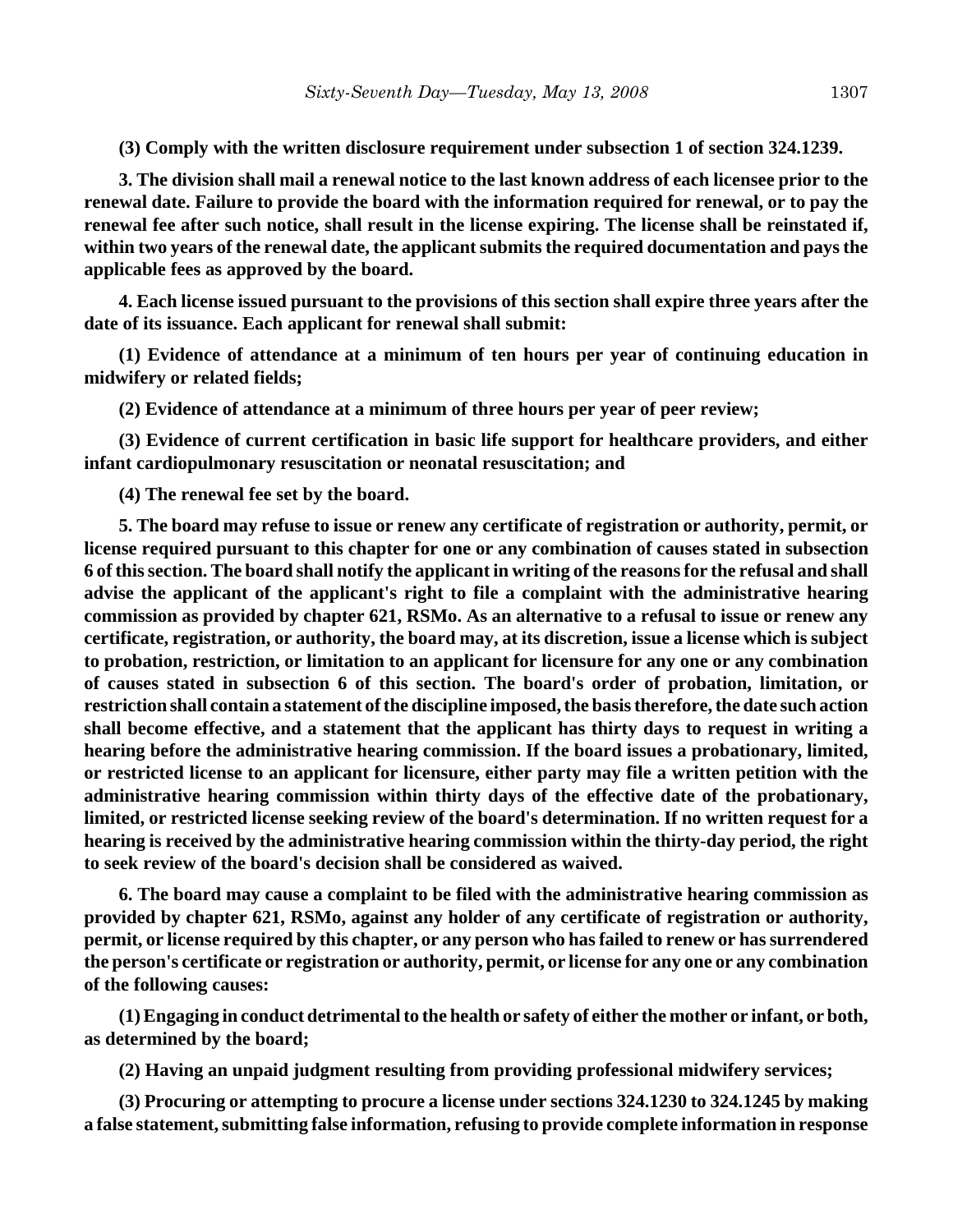**to a question in an application for licensure, or through any form of fraud or misrepresentation;**

**(4) Failing to meet the minimum qualifications for licensure or renewal established under sections 324.1230 to 324.1245;**

**(5) Paying money or other valuable consideration, other than as provided for under sections 324.1230 to 324.1245, to any member or employee of the board to procure a license under sections 324.1230 to 324.1245;**

**(6) Incompetency, misconduct, negligence, dishonesty, fraud, or misrepresentation in the performance of the functions or duties of professional midwives as prescribed under sections 324.1230 to 324.1245;**

**(7) Violating, assisting, or enabling any person to willfully disregard any of the provisions of sections 324.1230 to 324.1245, or the rules of the board for the administration and enforcement of the provisions of sections 324.1230 to 324.1245;**

**(8) Violating any term or condition of a license issued by the board under the authority of sections 324.1230 to 324.1245;**

**(9) Obtaining or attempting to obtain any fee, charge, tuition, or other compensation by fraud, deception, or misrepresentation;**

**(10) Assisting or enabling a person to practice or offer to practice any profession licensed or regulated by sections 324.1230 to 324.1245 who is not licensed and currently eligible to practice under sections 324.1230 to 324.1245; or**

**(11) Using any advertisement or solicitation which is false, misleading, or deceptive to the general public or persons to whom the advertisement or solicitation is primarily directed.**

**7. After the filing of such complaint before the administrative hearing commission, the proceedings shall be conducted in accordance with the provisions of chapter 621, RSMo. Upon a finding by the administrative hearing commission that the grounds provided in subsection 6 of this section for disciplinary action are met, the board may, singly or in combination, warn, censure, or place the person named in the complaint on probation on such terms and conditions as the board deems appropriate for a period not to exceed ten years, or may suspend the person's license, certificate, or permit for an indefinite period of time, or revoke the person's license, certificate, or permit, or restrict or limit the person's license, certificate, or permit for an indefinite period of time, or revoke the person's license, certificate, or permit, or administer a public or private reprimand, or deny the person's application for a license, or permanently withhold issuance of a license or require the person to submit to the care, counseling, or treatment of physicians designated by the board at the expense of the individual to be examined, or require the person to attend such continuing educational courses and pass such examinations as the board may direct.**

**8. The division may promulgate rules as necessary in accordance with the provisions of chapter 536, RSMo, to implement the provisions of this section. Any rule or portion of a rule, as that term is defined in section 536.010, RSMo, that is created under the authority delegated in this section shall become effective only if it complies with and is subject to all of the provisions of chapter 536, RSMo, and, if applicable, section 536.028, RSMo. This section and chapter 536, RSMo, are nonseverable and if any of the powers vested with the general assembly pursuant to chapter 536, RSMo, to review, to**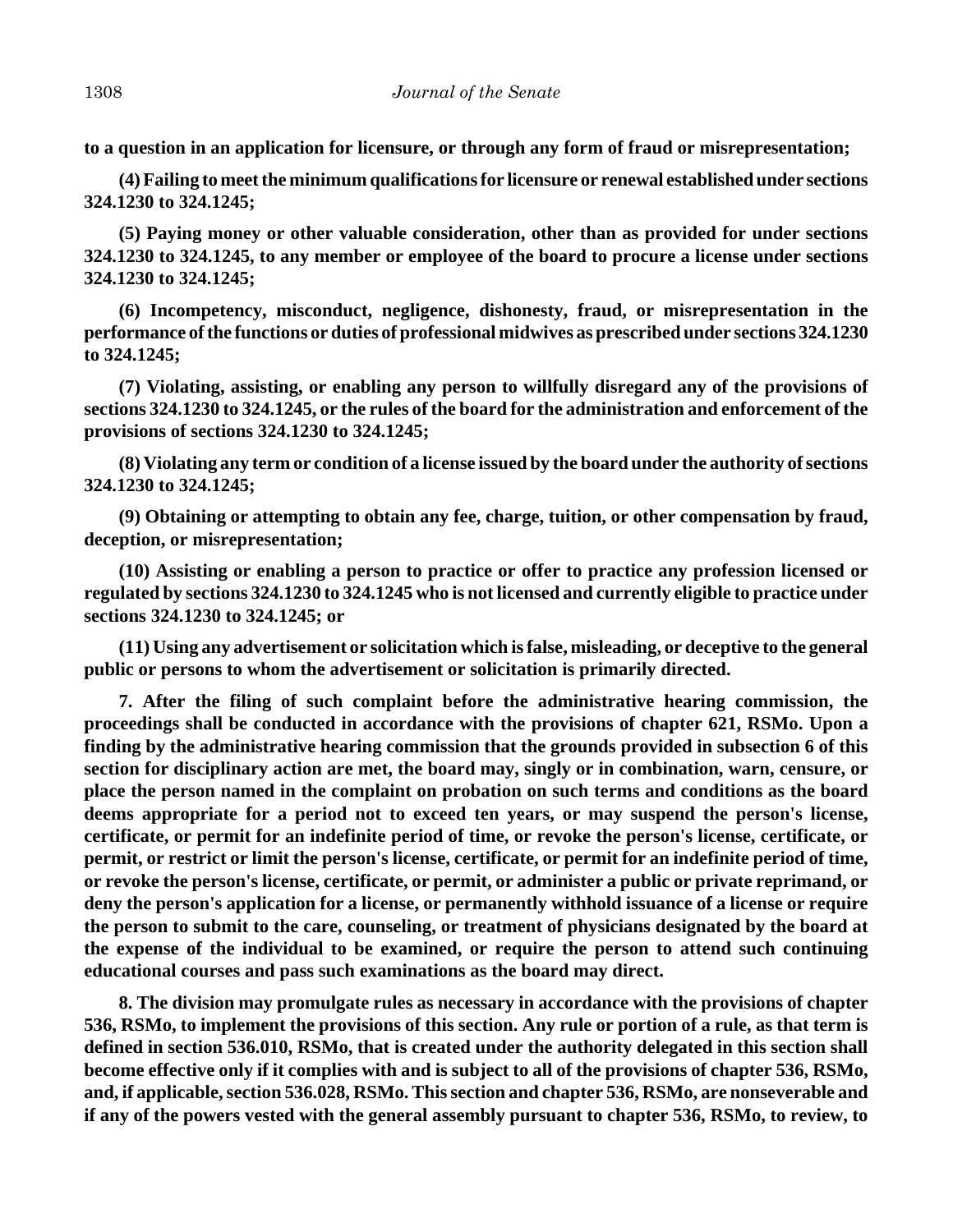**delay the effective date, or to disapprove and annul a rule are subsequently held unconstitutional, then the grant of rulemaking authority and any rule proposed or adopted after August 28, 2008, shall be invalid and void.**

**324.1235. 1. The board shall promulgate rules as necessary in accordance with the provisions of chapter 536, RSMo, to establish:**

**(1) An application process and administrative procedures for processing applications and issuing professional midwife licenses and for conducting disciplinary proceedings under the provisions of sections 324.1230 to 324.1245;**

**(2) Practice guidelines consistent with standards regarding the practice of midwifery established by the North American Registry of Midwives and the National Association of Certified Professional Midwives, or a successor organization whose essential documents include without limitation subject matter concerning scope of practice, standards of practice, informed consent, appropriate consultation, collaboration or referral, including the development of collaborative relationships with other healthcare practitioners who can provide care outside the scope of midwifery practice when necessary; and**

**(3) Reasonable rules as deemed necessary by the board to carry out and enforce the provisions of sections 324.1230 to 324.1245.**

**2. The board shall:**

**(1) Investigate to verify such applicant's qualifications. If the results of the investigation are satisfactory to the board and the applicant is otherwise qualified, the board shall issue to the applicant a license authorizing the applicant to act as a professional midwife in Missouri;**

**(2) Set the amount of fees authorized by sections 324.1230 to 324.1245 and required by rules promulgated under section 536.021, RSMo. The fees shall be set at a level to produce revenue that does not substantially exceed the cost and expense of administering sections 324.1230 to 324.1245;**

**(3) Perform such other functions and duties as necessary to carry out the provisions of sections 324.1230 to 324.1245;**

**(4) Provide a form for use in the event of transfer to emergency care detailing for the mother:**

**(a) Name, age, and birth date;**

**(b) Parity;**

**(c) Estimated delivery date;**

**(d) Results of routine blood tests;**

**(e) Results of any lab tests;**

**(f) Reason for transfer of care; and**

**(g) Vital signs;**

**(5) Provide a form for use in the event of transfer to emergency care detailing for the baby:**

**(a) Name of the mother and the baby;**

**(b) Sex of the baby;**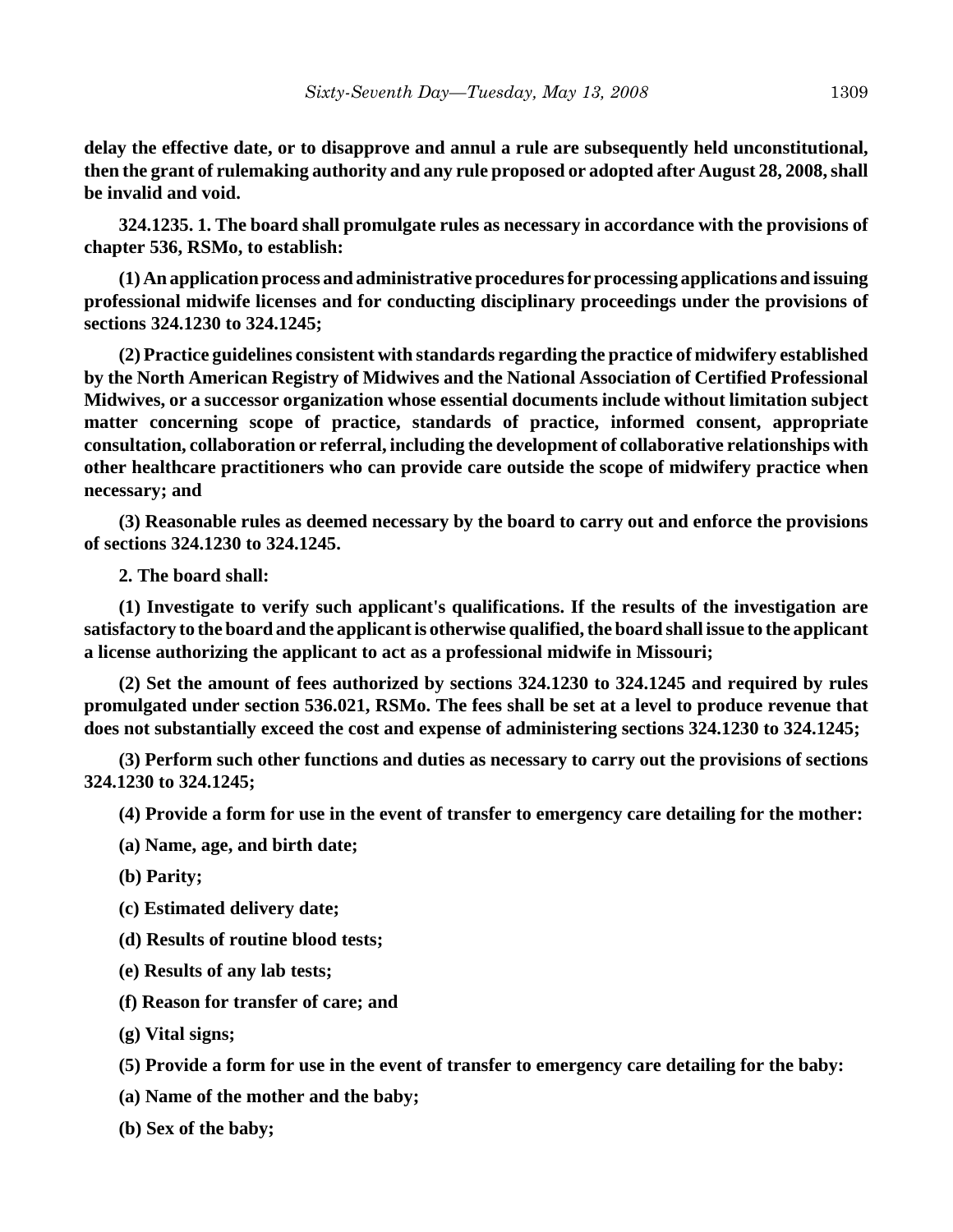- **(c) Estimated gestational age;**
- **(d) Vital signs;**
- **(e) APGAR scores; and**
- **(f) Reason for transfer of care.**

**3. Any rule or portion of a rule, as that term is defined in section 536.010, RSMo, that is created under the authority delegated in this section shall become effective only if it complies with and is subject to all of the provisions of chapter 536, RSMo, and, if applicable, section 536.028, RSMo. This section and chapter 536, RSMo, are nonseverable and if any of the powers vested with the general assembly pursuant to chapter 536, RSMo, to review, to delay the effective date, or to disapprove and annul a rule are subsequently held unconstitutional, then the grant of rulemaking authority and any rule proposed or adopted after August 28, 2008, shall be invalid and void.**

**324.1237. There is hereby established in the treasury a fund to be known as the "Board of Professional Midwives Fund" which shall consist of all gifts, donations, transfers, and moneys appropriated by the general assembly. All funds received by the board pursuant to the provisions of sections 324.1230 to 324.1245 shall be collected by the director of the department who shall transmit the funds to the department of revenue for deposit in the state treasury to the credit of the board of professional midwives fund. Notwithstanding the provisions of section 33.080, RSMo, to the contrary, any moneys in the fund shall not be transferred and placed to the credit of the general revenue fund until the amount in the fund at the end of the biennium exceeds three times the amount of the appropriation from the fund for the preceding fiscal year.**

**324.1239. 1. Every licensed professional midwife shall present a written disclosure statement to each client, which shall be signed by the client and kept with the client's records, and which shall include but not be limited to, the following:**

**(1) A description of professional midwifery education and related training;**

**(2) Licensure as a professional midwife, including the effective dates of the licensure;**

**(3) The benefits and risks associated with childbirth in the setting selected by the client;**

**(4) A statement concerning the licensed professional midwife's collaborative arrangements with other healthcare professionals, including licensed physicians;**

**(5) A statement concerning the licensed professional midwife's malpractice or liability insurance coverage; and**

**(6) A written plan, specific to the client, for obtaining medical care, when necessary, which shall include:**

**(a) The name and phone number of the hospital or other healthcare facility to which transfer is preferred should emergency care become necessary; and**

**(b) The plan, protocol, or standing order for fulfilling maternal screening tests and laboratory work required by state statute.**

**2. Licensed professional midwives shall carry medical malpractice insurance under the same conditions described for physicians in section 383.500, RSMo.**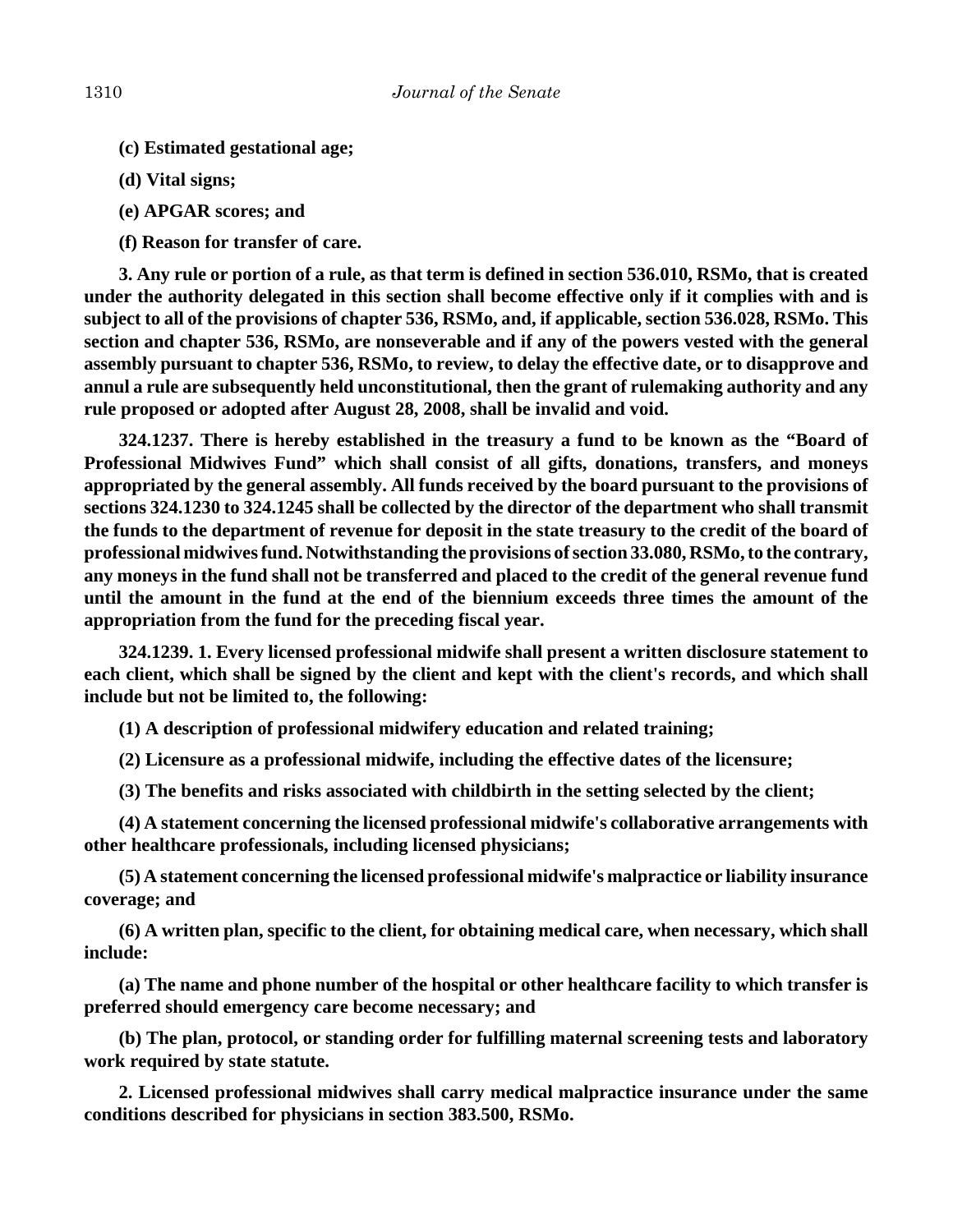**3. Licensed professional midwives may be reimbursed for professional midwifery services under the MO HealthNet program.**

**324.1240. 1. Nothing in sections 324.1230 to 324.1245 shall be construed to apply to a person who provides information and support in preparation for labor and delivery and assists in the delivery of an infant if that person does not do the following:**

**(1) Advertise as a midwife or as a provider of midwife services;**

**(2) Accept compensation for midwife services; and**

**(3) Use any words, letters, signs, or figures to indicate that the person is a midwife.**

**2. Nothing in sections 324.1230 to 324.1245 shall be construed to prohibit the attendance at birth of the mother's choice of family, friends, or other uncompensated labor support attendants.**

**324.1241. 1. Any hospital, physician, nurse, emergency services personnel, or any other licensed health care professional who renders emergency care, treatment, or assistance to any person or persons, when the need of such care, treatment, or assistance arises from care provided by a licensed professional midwife, shall not be held liable for any civil damages except for acts of gross negligence or those occasioned by willful and wanton acts by such person in rendering such emergency care, treatment, or assistance.**

**2. A licensed health care provider or facility shall not be disciplined for assisting, enabling, aiding, procuring, advising, or encouraging any person licensed to practice professional midwifery who is practicing within the confines of sections 324.1230 to 324.1245.**

**324.1242. 1. When a birth or stillbirth occurs without a physician in attendance at or immediately after the birth or stillbirth, but with a licensed professional midwife in attendance at or immediately after the birth, it shall be the responsibility of the licensed professional midwife to prepare and file the certificate of birth as required by section 193.085, RSMo, and the reports required under section 193.165, RSMo, and section 210.050, RSMo.**

**2. Licensed professional midwives shall follow the newborn screening requirements for health care providers with respect to infants born in this state as described under subsections 1, 2, and 5 of section 191.331, RSMo.**

**3. Licensed professional midwives shall be required to retain patient records for a period of six years and keep such records confidential consistent with the provisions of the federal Health Insurance Portability and Accountability Act, as amended.**

**324.1243. No licensed professional midwife shall be permitted to:**

**(1) Prescribe drugs;**

**(2) Perform medical inductions or cesarean sections during the delivery of an infant;**

- **(3) Use forceps during the delivery of an infant;**
- **(4) Perform vacuum delivery of an infant;**
- **(5) Perform an abortion as defined in chapter 188, RSMo; or**
- **(6) Administer prescription drugs, with exceptions limited to:**
- **(a) Neonatal use of prophylactic ophthalmic medications as required in section 210.070, RSMo,**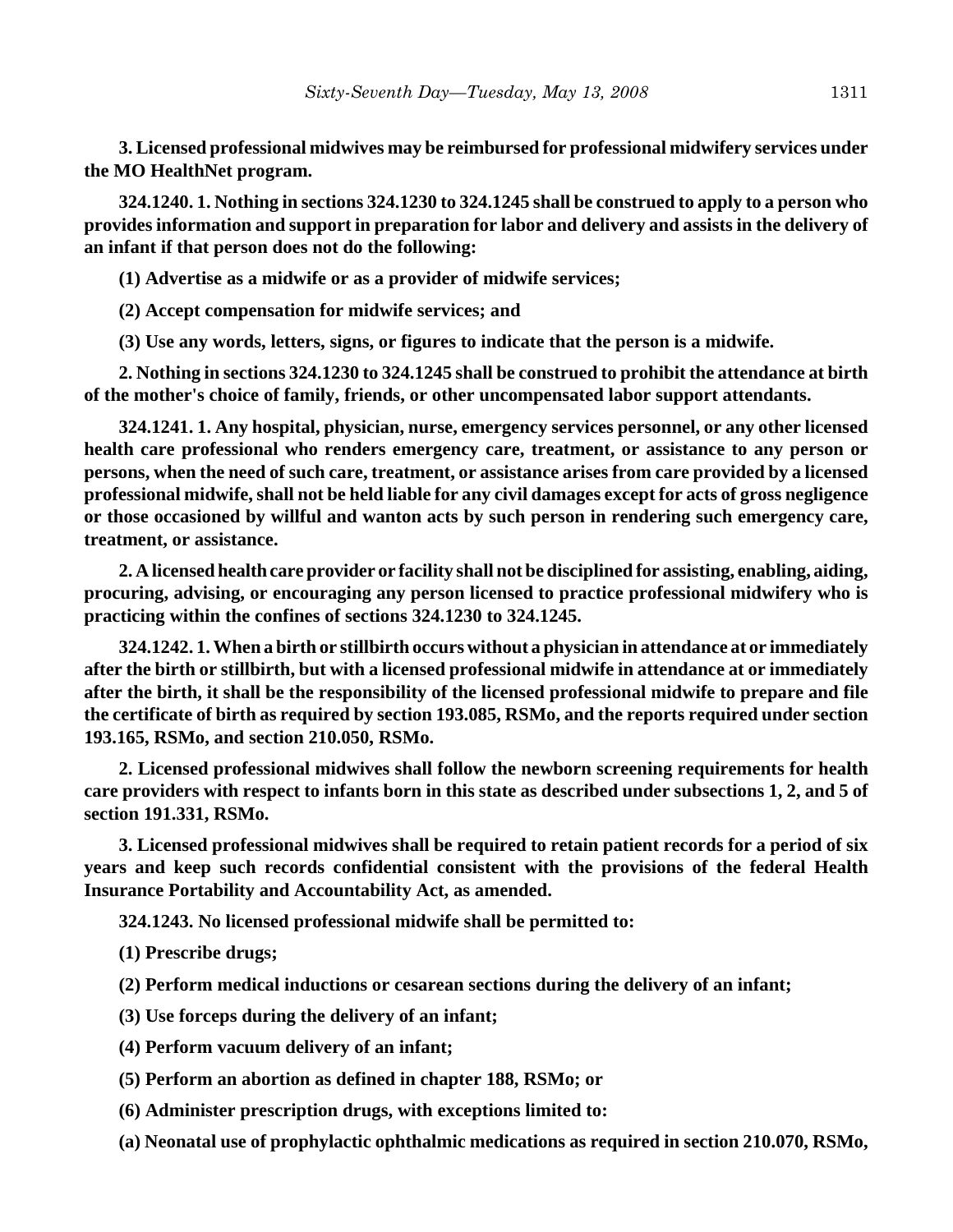**vitamin K, and oxygen; and**

**(b) Maternal use of Rho (D) immune globulin, oxygen, local anesthetic, and oxytocin and methylergonovine maleate as postpartum antihemorrhagics.**

**324.1244. 1. Notwithstanding any other provision of law, a licensed professional midwife providing a service of professional midwifery shall not be deemed to be engaged in the practice of medicine, nursing, nurse-midwifery, or any other medical or healing practice.**

**2. The provisions of sections 324.1230 to 324.1245 shall be remedial and curative in nature.**

**324.1245. Any person who violates the provisions of sections 324.1230 to 324.1245, or any rule or order promulgated under authority granted by sections 324.1230 to 324.1245 is guilty of a class A misdemeanor.**

334.010. 1. It shall be unlawful for any person not now a registered physician within the meaning of the law to practice medicine or surgery in any of its departments, to engage in the practice of medicine across state lines or to profess to cure and attempt to treat the sick and others afflicted with bodily or mental infirmities, **[**or engage in the practice of midwifery**]** in this state, except as herein provided. **The practice of professional midwifery is not the practice of medicine or osteopathy within the meaning of chapter 334, RSMo, and not subject to the provisions of the chapter.**

2. For the purposes of this chapter, the "practice of medicine across state lines" shall mean:

(1) The rendering of a written or otherwise documented medical opinion concerning the diagnosis or treatment of a patient within this state by a physician located outside this state as a result of transmission of individual patient data by electronic or other means from within this state to such physician or physician's agent; or

(2) The rendering of treatment to a patient within this state by a physician located outside this state as a result of transmission of individual patient data by electronic or other means from within this state to such physician or physician's agent.

3. A physician located outside of this state shall not be required to obtain a license when:

(1) In consultation with a physician licensed to practice medicine in this state; and

(2) The physician licensed in this state retains ultimate authority and responsibility for the diagnosis or diagnoses and treatment in the care of the patient located within this state; or

(3) Evaluating a patient or rendering an oral, written or otherwise documented medical opinion, or when providing testimony or records for the purpose of any civil or criminal action before any judicial or administrative proceeding of this state or other forum in this state; or

(4) Participating in a utilization review pursuant to section 376.1350, RSMo.

334.120. 1. There is hereby created and established a board to be known as "The State Board of Registration for the Healing Arts" for the purpose of registering, licensing and supervising all physicians and surgeons**[**, and midwives**]** in this state. **The purpose of the board shall not include registering, licensing, or supervising of professional midwives.** The board shall consist of nine members, including one voting public member, to be appointed by the governor by and with the advice and consent of the senate, at least five of whom shall be graduates of professional schools accredited by the Liaison Committee on Medical Education or recognized by the Educational Commission for Foreign Medical Graduates, and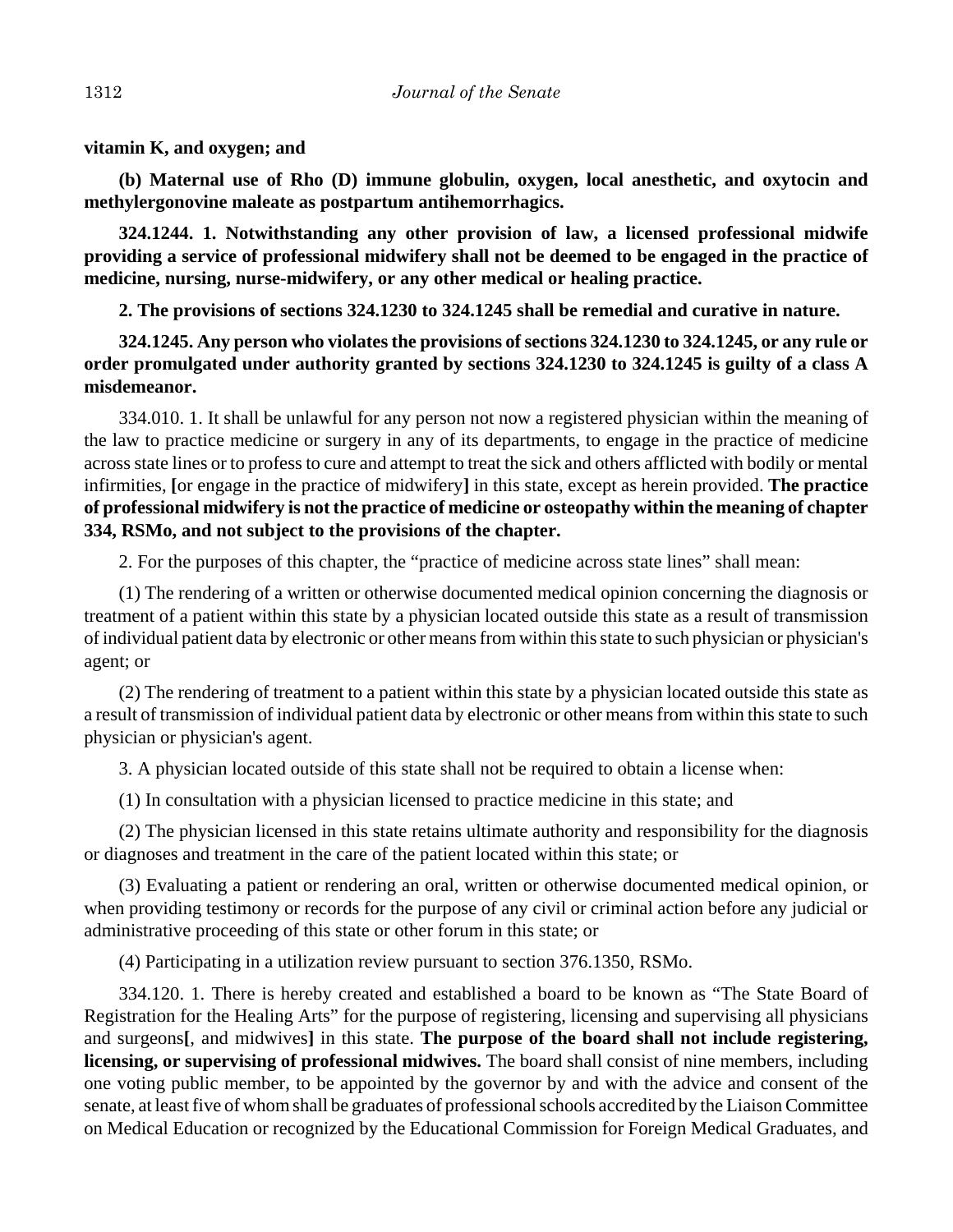at least two of whom shall be graduates of professional schools approved and accredited as reputable by the American Osteopathic Association, and all of whom, except the public member, shall be duly licensed and registered as physicians and surgeons pursuant to the laws of this state. Each member must be a citizen of the United States and must have been a resident of this state for a period of at least one year next preceding his or her appointment and shall have been actively engaged in the lawful and ethical practice of the profession of physician and surgeon for at least five years next preceding his or her appointment. Not more than four members shall be affiliated with the same political party. All members shall be appointed for a term of four years. Each member of the board shall receive as compensation an amount set by the board not to exceed fifty dollars for each day devoted to the affairs of the board, and shall be entitled to reimbursement of his or her expenses necessarily incurred in the discharge of his or her official duties. The president of the Missouri State Medical Association, for all medical physician appointments, or the president of the Missouri Association of Osteopathic Physicians and Surgeons, for all osteopathic physician appointments, in office at the time shall, at least ninety days prior to the expiration of the term of the respective board member, other than the public member, or as soon as feasible after the appropriate vacancy on the board otherwise occurs, submit to the director of the division of professional registration a list of five physicians and surgeons qualified and willing to fill the vacancy in question, with the request and recommendation that the governor appoint one of the five persons so listed, and with the list so submitted, the president of the Missouri State Medical Association or the Missouri Association of Osteopathic Physicians and Surgeons, as appropriate, shall include in his or her letter of transmittal a description of the method by which the names were chosen by that association.

2. The public member shall be at the time of his or her appointment a citizen of the United States; a resident of this state for a period of one year and a registered voter; a person who is not and never was a member of any profession licensed or regulated pursuant to this chapter or the spouse of such person; and a person who does not have and never has had a material, financial interest in either the providing of the professional services regulated by this chapter, or an activity or organization directly related to any profession licensed or regulated pursuant to this chapter. All members, including public members, shall be chosen from lists submitted by the director of the division of professional registration. The duties of the public member shall not include the determination of the technical requirements to be met for licensure or whether any person meets such technical requirements or of the technical competence or technical judgment of a licensee or a candidate for licensure."; and

Further amend said bill, page 70, section 376.811, line 5 of said page, by inserting immediately after said line the following:

"376.1753. **[**Notwithstanding any law to the contrary, any person who holds current ministerial or tocological certification by an organization accredited by the National Organization for Competency Assurance (NOCA) may provide services as defined in 42 U.S.C. 1396 r-6(b)(4)(E)(ii)(I).**] Licensed professional midwives under sections 324.1230 to 324.1245, RSMo, may be compensated for professional midwife services by a health benefit plan or insurer under this chapter.**"; and

Further amend said bill, page 71, section 194.233, line 8 of said page, by inserting immediately after said line the following:

"**[**334.260. On August 29, 1959, all persons licensed under the provisions of chapter 334, RSMo 1949, as midwives shall be deemed to be licensed as midwives under this chapter and subject to all the provisions of this chapter.**]**"; and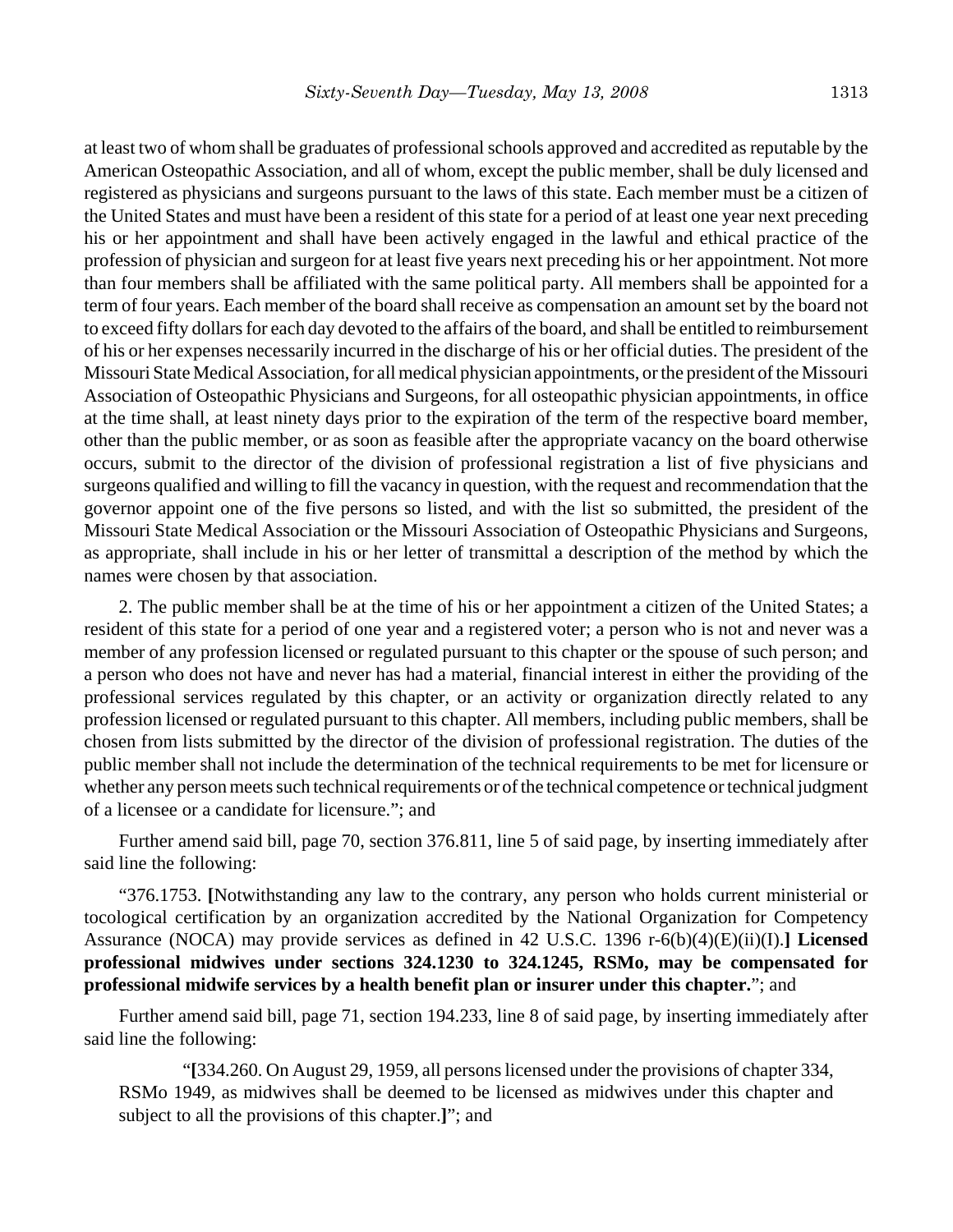Section B. Because of the need to provide clarity on the issue of the practice of midwifery, the repeal and reenactment of sections 334.010, 334.120, and 376.1753, and the enactment of sections 324.1230, 324.1231, 324.1233, 324.1235, 324.1237, 324.1239, 324.1240, 324.1241, 324.1242, 324.1243, 324.1244, 324.1245, and the repeal of section 334.260 of this act is deemed necessary for the immediate preservation of the public health, welfare, peace and safety, and is hereby declared to be an emergency act within the meaning of the constitution, and the repeal and reenactment of sections 334.010, 334.120, and 376.1753, and the enactment of sections 324.1230, 324.1231, 324.1233, 324.1235, 324.1237, 324.1239, 324.1240, 324.1241, 324.1242, 324.1243, 324.1244, 324.1245, and the repeal of section 334.260 of this act shall be in full force and effect upon its passage and approval."; and

Further amend the title and enacting clause accordingly.

Senator Barnitz moved that the above amendment be adopted.

At the request of Senator Callahan, **HB 2081**, with **SCS**, **SS** for **SCS** and **SA 5** (pending), was placed on the Informal Calendar.

# **MESSAGES FROM THE HOUSE**

The following message was received from the House of Representatives through its Chief Clerk:

Mr. President: I am instructed by the House of Representatives to inform the Senate that the House has taken up and passed **HCS** for **SCS** for **SB 720**, entitled:

An Act to repeal sections 393.275, 407.300, 537.340, 660.115 and 660.135, RSMo, and to enact in lieu thereof fourteen new sections relating to utilities, with penalty provisions.

With House Amendment Nos. 2 and 5.

# HOUSE AMENDMENT NO. 2

Amend House Committee Substitute for Senate Committee Substitute for Senate Bill No. 720, Page 3, Section 393.171, Lines 1 to 9, by deleting all of said lines and inserting in lieu thereof the following:

"**393.171. 1. The commission shall have the authority to grant the permission and approval specified in section 393.170, after the construction or acquisition of any electric plant located in a first class county without a charter form of government has been completed if the commission determines that the grant of such permission and approval is necessary or convenient for the public service. Any such permission and approval shall, for all purposes, have the same effect as the permission and approval granted prior to such construction or acquisition. This subsection is enacted to clarify and specify the law in existence at all times since the original enactment of section 393.170.**

**2. No permission or approval granted for an electric plant by the commission under subsection 1 of this section, nor any special use permit issued for any such electric plant by the governing body of the county in which the electric plant is located, shall extinguish, render moot, or mitigate any suit or claim pending or otherwise allowable by law by any landowner or other legal entity for monetary damages allegedly caused by the operation or existence of such electric plant.**

**3. The commission's authority under subsection 1 of this section shall expire on August 28, 2009.**"; and

Further amend said bill, Pages 3 and 4, Section 393.275, Lines 1 to 25, by deleting all of said lines and inserting in lieu thereof the following: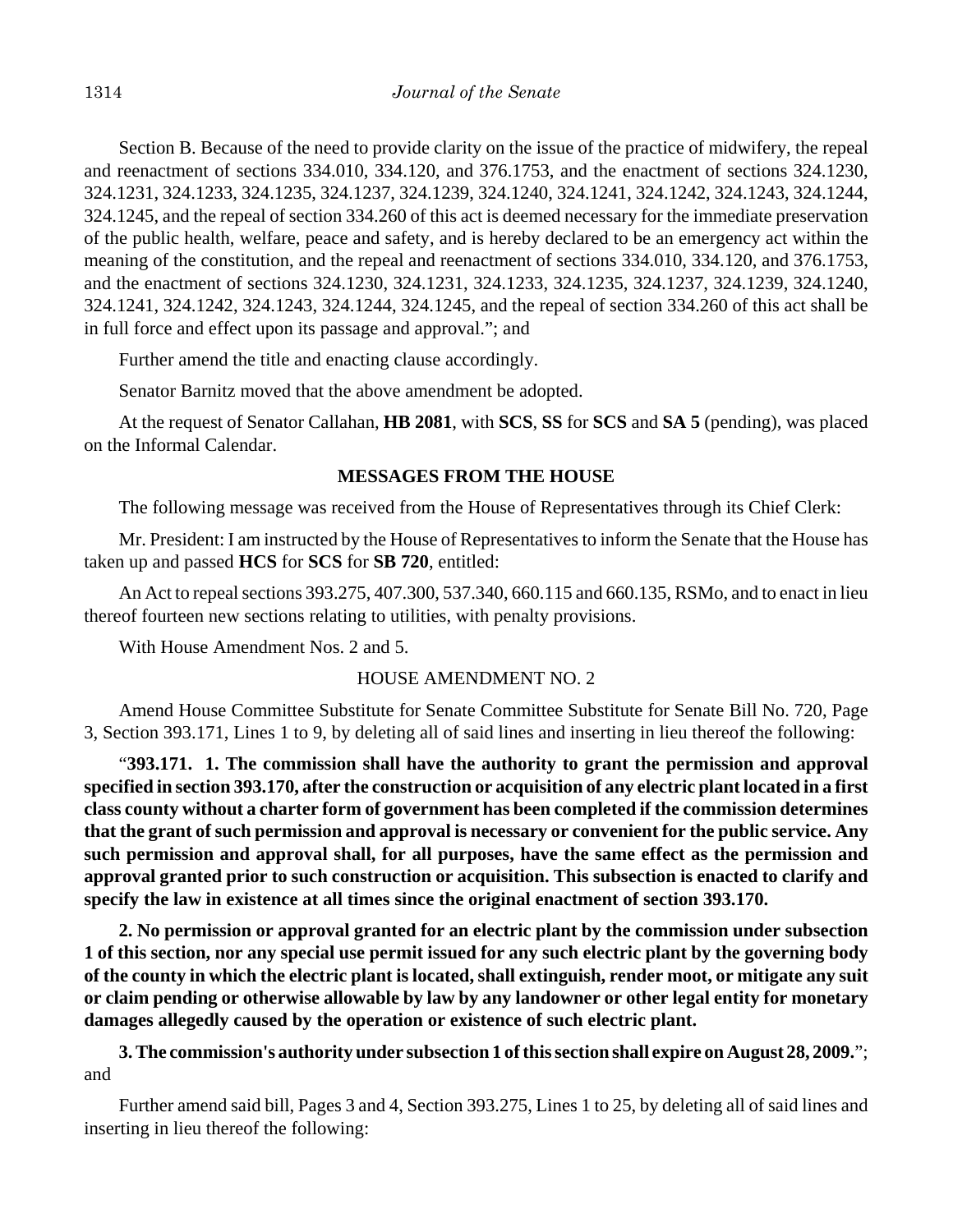"393.275. 1. The commission shall notify the governing body of each city or county imposing a business license tax pursuant to section 66.300, 92.045, 94.110, 94.270 or 94.360, RSMo, or a similar tax adopted pursuant to charter provisions in any constitutional charter city with a population of at least three hundred fifty thousand inhabitants which is located in more than one county, on gross receipts of any gas corporation, electric corporation, water corporation or sewer corporation of any tariff increases authorized for such firm doing business in that city or county if the approved increase exceeds seven percent. The commission shall include with such notice to any city or county the percentage increase approved for the utility, together with an estimate of the annual increase in gross receipts resulting from the tariff increase on customers residing in that city or county. The provisions of this subsection shall not apply to rate adjustments in the purchase price of natural gas which are approved by the commission.

2. The governing body of each city or county notified of a tariff increase as provided in subsection 1 of this section shall reduce the tax rate of its business license tax on the gross receipts of utility corporations. Within sixty days of the effective date of the tariff increase, the tax rate shall be reduced to the extent necessary so that revenue for the ensuing twelve months will be approximately equal to the revenue received during the preceding twelve months plus a growth factor. The growth factor shall be equal to the average of the additional revenue received in each of the preceding three years. However, a city or county may maintain the tax rate of its business license tax on the gross receipts of utility corporations without reduction if an ordinance to maintain the tax rate is enacted by the governing body of the city or an order to maintain the tax rate is issued by the governing body of the county after September 28, 1985. The provisions of this subsection shall not apply to rate adjustments in the purchase price of natural gas which are approved by the commission **and such purchased gas adjustment rates shall include the gas cost portion of net write-offs incurred by the gas corporation in providing service to system sales customers upon the filing and approval of new rate schedules applicable to such customers. Such rate schedules shall be designed to simultaneously decrease the gas corporation's base rates and increase its purchased gas adjustment rates by like amounts so as to reasonably ensure that the gas cost portion of the net writeoffs applicable to such customers, as such portion is determined by the commission, is only being recovered once through the gas corporation's purchased gas adjustment rates. Increases and decreases in the gas cost portion of net write-offs shall thereafter be reflected in the gas corporation's purchased gas adjustment rates pursuant to tariff provisions approved by the commission provided, however, that such tariff provisions shall:**

**(1) Limit increases or decreases in the gas cost portion of net write-offs as reflected in purchased gas adjustment rates to once each year;**

**(2) Require a true-up of the gas cost portion of net write-offs as reflected in purchased gas adjustment rates once each year; and**

**(3) Require commission review of the gas cost portion of net write-offs as reflected in purchased gas adjustment rates once each year to insure that the gas corporation is prudently pursuing collection of amounts owed by its customers**."; and

Further amend said bill, Section 394.320, Page 4 by removing all of said Section from the bill; and

Further amend said bill, Pages 4 and 5, Section 407.300, Lines 1 to 31, by deleting all of said lines and inserting in lieu thereof the following:

"407.300. 1. Every **purchaser or** collector of**,** or dealer in**,** junk**, scrap metal,** or any secondhand property shall keep a register **[**which shall contain the name and address of the person from whom**]**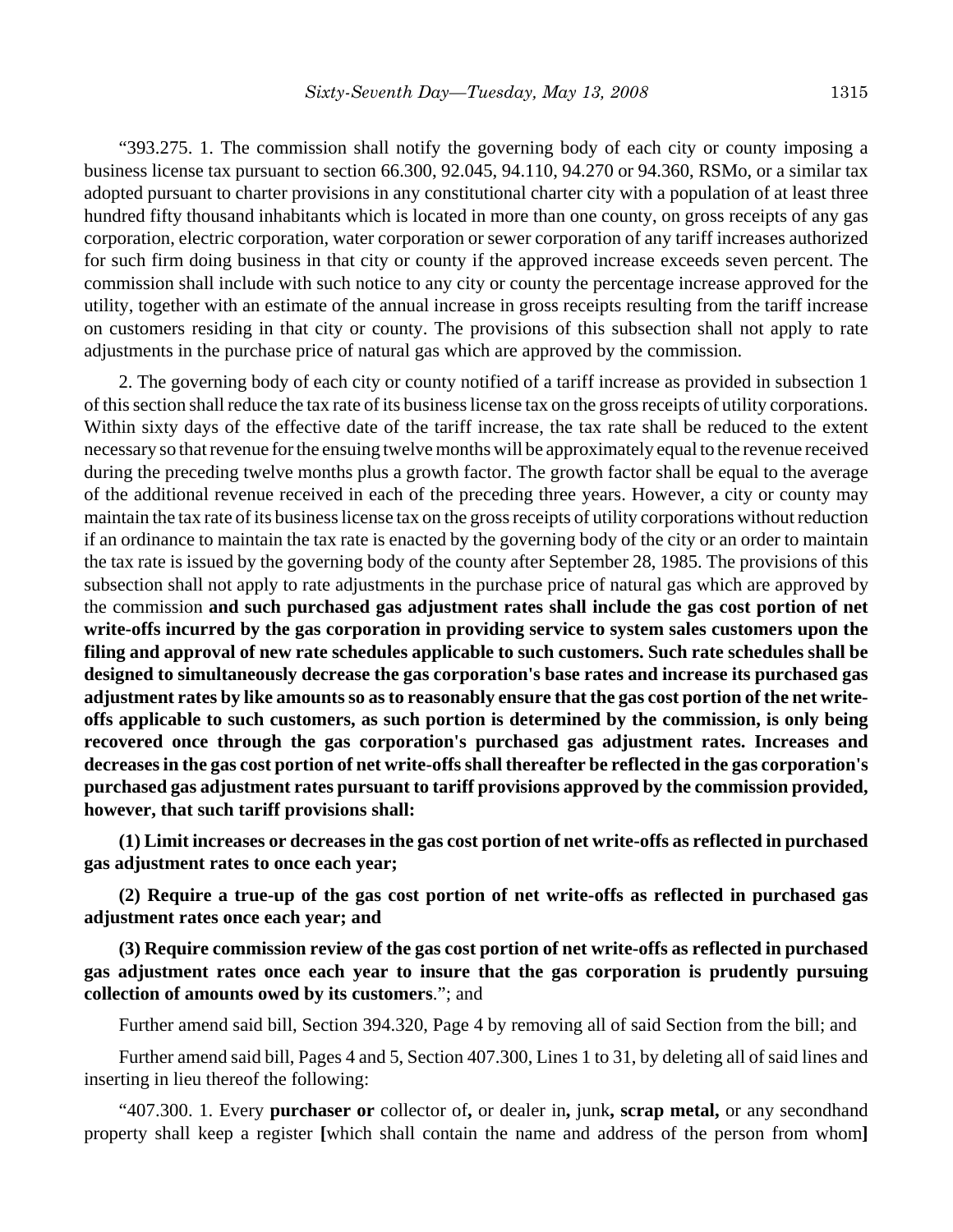**containing a written or electronic record for each purchase or trade in which each type of metal subject to the provisions of this section is obtained for value. There shall be a separate record for each transaction involving** any**:**

**(1)** Copper**, brass, or bronze;**

**(2) Aluminum** wire **[**or is purchased,**],** cable**, pipe, tubing, bar, ingot, rod, fitting, or fastener; or**

**(3) Material containing copper or aluminum that is knowingly used for farming purposes as "farming" is defined in section 350.010, RSMo;**

whatever may be the condition or length of such **[**copper wire or cable**] metal. The record shall contain the following data: A copy of the driver's license or photo identification issued by the state or by the United States government or agency thereof to the person from whom the material is obtained, which shall contain a current address of the person from whom the material is obtained**; **[**the residence or place of business and driver's license number of such person;**] and the date, time, and place of and** a full description of each **such** purchase **or trade** including the quantity by weight thereof**[**; and shall permit any peace officer to inspect the register at any reasonable time**]**.

2. **The records required under this section shall be maintained for a minimum of twenty-four months from when such material is obtained and shall be available for inspection by any law enforcement officer.**

**3.** Anyone convicted of violating this section shall be **[**fined not less than twenty-five dollars nor more than five hundred dollars, or imprisoned for not less than thirty days nor more than six months, or both**] guilty of a class A misdemeanor**.

**4. This section shall not apply to any of the following transactions:**

**(1) Any transaction for which the total amount paid for all regulated scrap metal purchased or sold does not exceed fifty dollars;**

**(2) Any transaction for which the seller, including a farm or farmer, has an existing business relationship with the scrap metal dealer and is known to the scrap metal dealer making the purchase to be an established business or political subdivision that operates a business with a fixed location that can be reasonably expected to generate regulated scrap metal and can be reasonably identified as such a business; or**

**(3) Any transaction for which the type of metal subject to subsection 1 of this section is a minor part of a larger item, except for equipment used in the generation and transmission of electrical power or telecommunications.**"; and

Further amend said bill, Page 5, Section 407.301, Lines 1 to 9, by deleting all of said lines and inserting in lieu thereof the following:

"**407.301. 1. No scrap metal dealer shall knowingly purchase or possess a metal beer keg, whether damaged or undamaged, or any reasonably recognizable part thereof, on any premises that the dealer uses to buy, sell, store, shred, melt, cut, or otherwise alter scrap metal except when the purchase is from the brewer or its authorized representative. For purposes of this section, "keg" shall have the same meaning as in section 311.082, RSMo.**

**2. Anyone who is found guilty of, or pleads guilty to, violating this section shall be guilty of a class**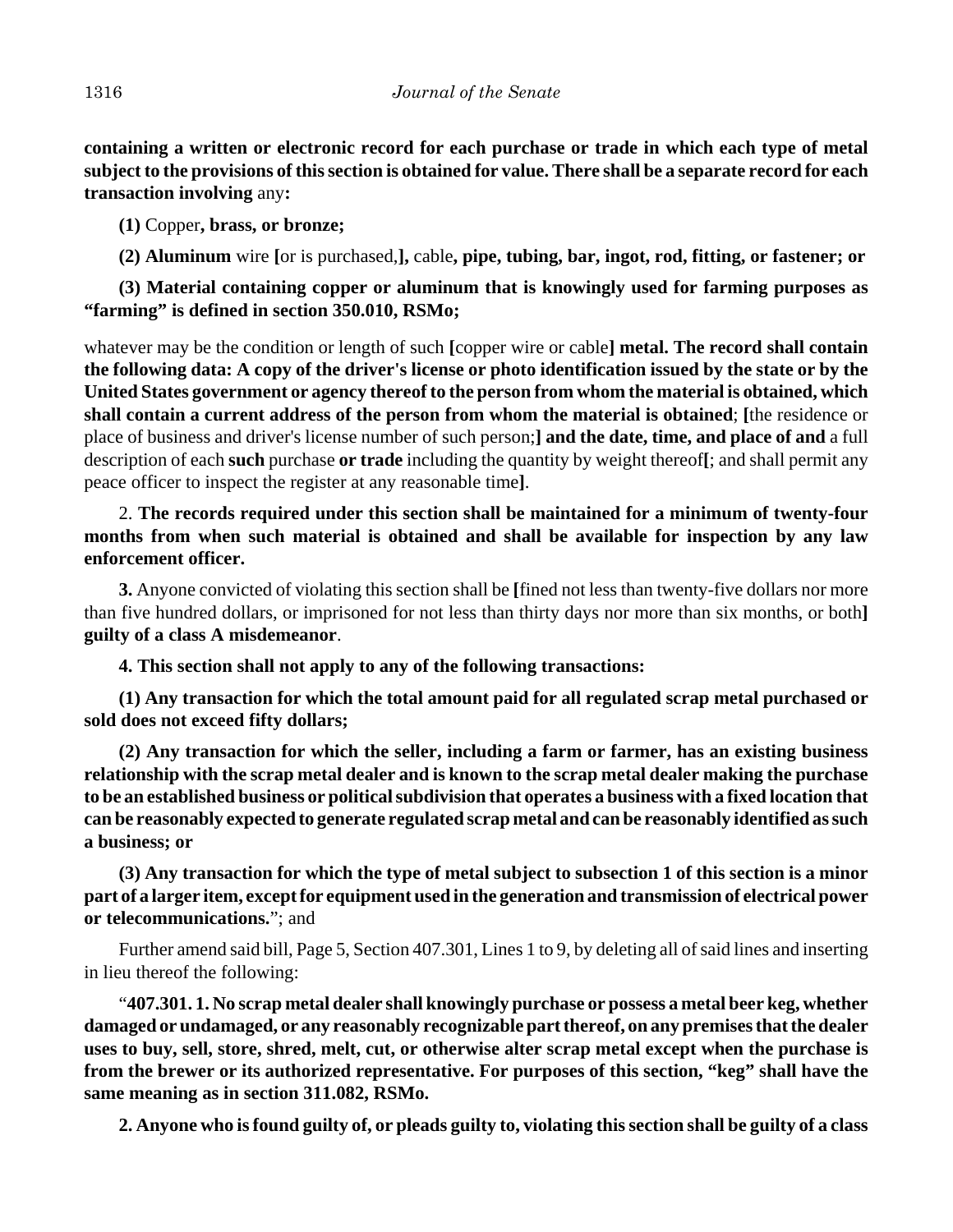**A misdemeanor punishable only by fine. Nothing in this section shall be construed to preclude a person violating this section from also being prosecuted for any applicable criminal offense.**"; and

Further amend said bill, Page 5, Section 407.302, Lines 1 to 10, by deleting all of said lines and inserting in lieu thereof the following:

"**407.302. 1. No scrap yard shall purchase any metal that can be identified as belonging to a public or private cemetery or to a political subdivision or electrical cooperative, municipal utility, or a utility regulated under chapter 386 or 393, RSMo, including bleachers, guardrails, signs, street and traffic lights or signals, and manhole cover or covers, whether broken or unbroken, from anyone other than the cemetery or monument owner, political subdivision, electrical cooperative or utility, or manufacturer of the metal or item described in this section unless such person is authorized in writing by the cemetery or monument owner, political subdivision, electrical cooperative or utility, or manufacturer to sell the metal.**

**2. Anyone convicted of violating this section shall be guilty of a class B misdemeanor.**"; and

Further amend said bill, Page 6, Section 407.303, Lines 1 to 8, by deleting all of said lines and inserting in lieu thereof the following:

"**407.303. 1. Any scrap metal dealer paying out an amount that is five hundred dollars or more shall make such payment in the form of a check or shall pay by any method in which a financial institution makes and retains a record of the transaction.**

**2. This section shall not apply to any transaction for which the seller has an existing business relationship with the scrap metal dealer and is known to the scrap metal dealer making the purchase to be an established business or political subdivision that operates a business with a fixed location that can be reasonably expected to generate regulated scrap metal and can be reasonably identified as such a business.**"; and

Further amend said bill, Pages 6 to 8, Section 537.340, Lines 1 to 68, by deleting all of said lines and inserting in lieu thereof the following:

"537.340. **1.** If any person shall cut down, injure or destroy or carry away any tree placed or growing for use, shade or ornament, or any timber, rails or wood standing, being or growing on the land of any other person, including any governmental entity, or shall dig up, quarry or carry away any stones, ore or mineral, gravel, clay or mold, or any ice or other substance or material being a part of the realty, or any roots, fruits or plants, or cut down or carry away grass, grain, corn, flax or hemp in which such person has no interest or right, standing, lying or being on land not such person's own, or shall knowingly break the glass or any part of it in any building not such person's own, the person so offending shall pay to the party injured treble the value of the things so injured, broken, destroyed or carried away, with costs. Any person filing a claim for damages pursuant to this section need not prove negligence or intent.

**2. Notwithstanding the provisions of subsection 1 of this section, the following rules shall apply to the trimming, removing, and controlling of trees and other vegetation by any electric supplier:**

**(1) Every electric supplier that operates electric transmission or distribution lines shall have the authority to maintain the same by trimming, removing, and controlling trees and other vegetation posing a hazard to the continued safe and reliable operation thereof;**

**(2) An electric supplier may exercise its authority under subdivision (1) of this subsection if the**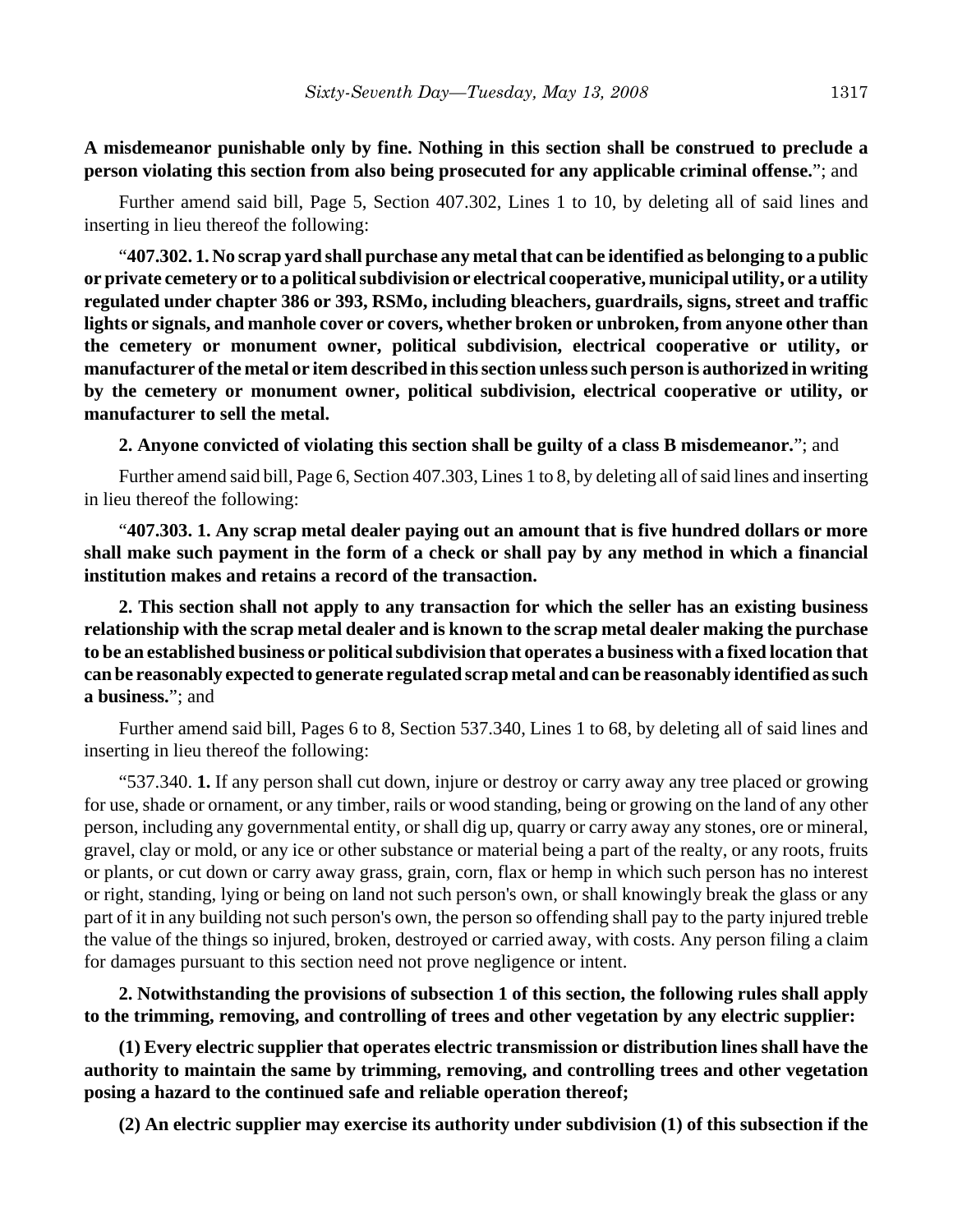**trees and other vegetation are within the legal description of any recorded easement, or in the absence of a recorded easement, the following:**

**(a) Within ten feet, plus one-half the length of any attached cross arm, of either side of the centerline of electricity lines potentially energized at or below 34.5 kilovolts measured line to line and located within the limits of any city; or**

**(b) Within thirty feet of either side of the centerline of electricity lines potentially energized at or below 34.5 kilovolts measured line to line and located outside the limits of any city; or**

**(c) Within fifty feet of either side of the centerline of electricity lines potentially energized between 34.5 and one hundred kilovolts measured line to line; or**

**(d) Within the greater of the following for any electricity lines potentially energized at one hundred kilovolts or more measured line to line:**

**a. Seventy-five feet to either side of the centerline; or**

**b. Any required clearance distance adopted by either the Federal Energy Regulatory Commission or an Electric Reliability Organization authorized by the Energy Policy Act of 2005, 16 U.S.C. Section 824o. Such exercise shall be considered reasonable and necessary for the proper and reliable operation of electric service and shall create a rebuttable presumption, in claims for property damage, that the electric supplier acted with reasonable care, operated within its rights regarding the operation and maintenance of its electricity lines, and has not committed a trespass;**

**(3) An electric supplier may trim, remove, and control trees and other vegetation outside the provisions in subdivision (2) of this subsection if such actions are necessary to maintain the continued safe and reliable operation of its electric lines;**

**(4) An electric supplier may secure from the owner or occupier of land greater authority to trim, remove, and control trees and other vegetation than the provisions set forth in subdivision (2) of this subsection and may exercise any and all rights regarding the trimming, removing, and controlling of trees and other vegetation granted in any easement held by the electric supplier;**

**(5) An electric supplier may trim or remove any tree of sufficient height outside the provisions of subdivision (2) of this subsection when such tree, if it were to fall, would threaten the integrity and safety of any electric transmission or distribution line and would pose a hazard to the continued safe and reliable operation thereof;**

**(6) Prior to the removal of any tree under the provisions of subdivision (5) of this subsection, an electric supplier shall notify the owner or occupier of land, if available, at least fourteen days prior to such removal, unless either the electric supplier deems the removal to be immediately necessary to continue the safe and reliable operation of its electricity lines, or the electric supplier is trimming or removing trees and other vegetation following a major weather event or other emergency situation;**

**(7) If any tree which is partially trimmed by an electric supplier dies within three months as a result of such trimming, the owner or occupier of land upon which the tree was trimmed may request in writing that the electric supplier remove such tree at the electric supplier's expense. The electric supplier shall respond to such request within ninety days;**

**(8) Nothing in this subsection shall be interpreted as requiring any electric supplier to fully exercise the authorities granted in this subsection.**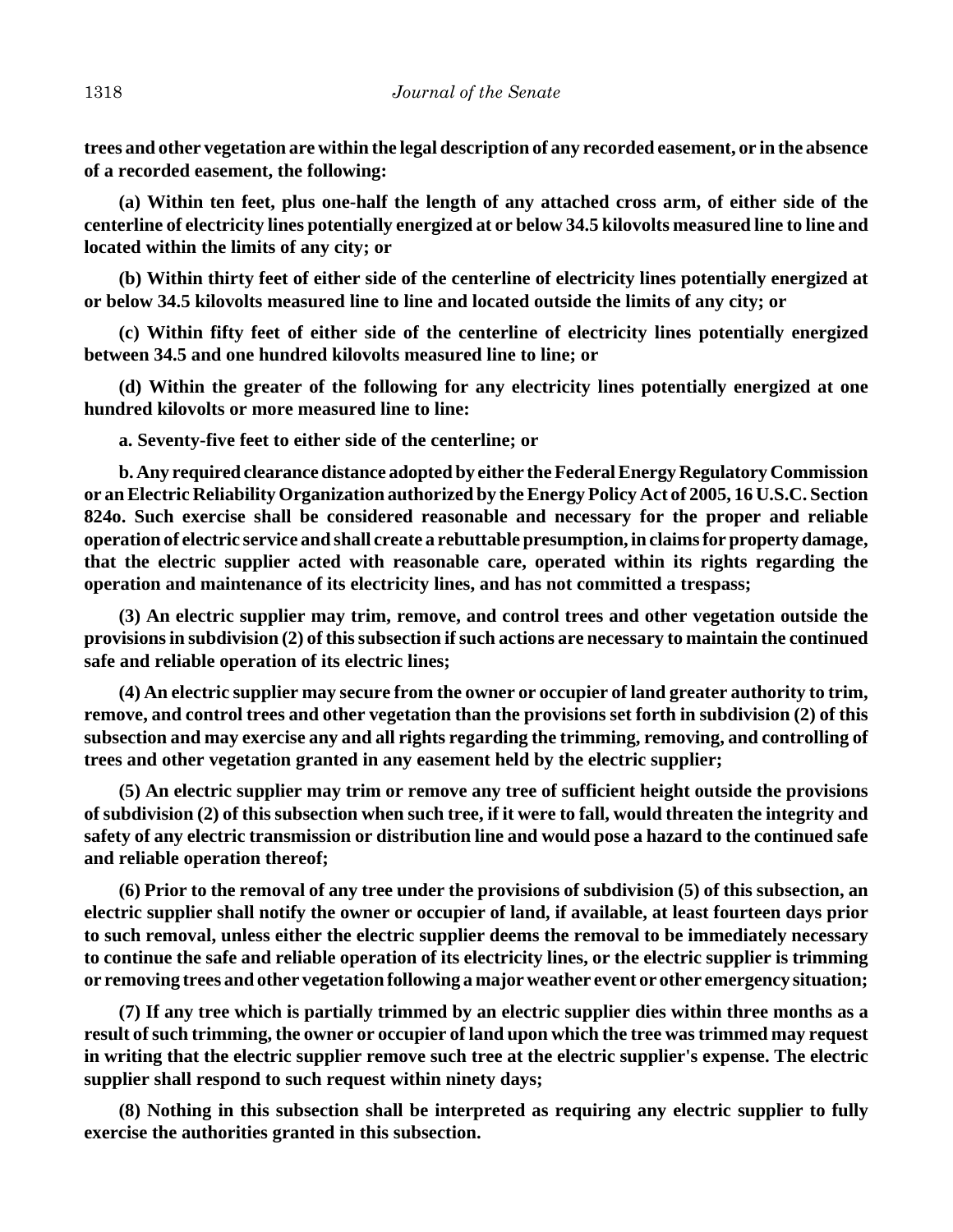**3. For purposes of this section, the term "electric supplier" means any rural cooperative that is subject to the provisions of chapter 394, RSMo, and any electric corporation which is required by its bylaws to operate on the not-for-profit cooperative business plan, with its consumers who receive service as the stockholders of such corporation and that holds a certificate of public convenience and necessity to serve a majority of its customer-owners in counties of the third classification as of August 28, 2003.**"; and

Further amend said bill, Page 8, Section 660.135, Lines 1 through 6 by deleting all of said lines and inserting in lieu thereof the following:

"660.135. 1. **The utilicare stabilization fund for any fiscal year shall be funded, subject to appropriations, by the general assembly. [**Not more than five million dollars from state general revenue shall be appropriated by the general assembly to the utilicare stabilization fund established pursuant to section 660.136 for the support of the utilicare program established by sections 660.100 to 660.136 for any fiscal year, except in succeeding years the amount of state funds may be increased by a percentage which reflects the national cost-of-living index or seven percent, whichever is lower.**]**"; and

Further amend said bill by amending the title, enacting clause, and intersectional references accordingly.

#### HOUSE AMENDMENT NO. 5

Amend House Committee Substitute for Senate Committee Substitute for Senate Bill No. 720, Page 1, Section A, Line 4 by inserting after said line the following:

"**260.1050. Sections 260.1050 to 260.1101 may be cited as the "Manufacturer Responsibility and Consumer Convenience Equipment Collection and Recovery Act".**

**260.1053. As used in sections 260.1050 to 260.1101, the following terms mean:**

**(1) "Brand", the name, symbol, logo, trademark, or other information that identifies a product rather than the components of the product;**

**(2) "Computer materials", a desktop or notebook computer and includes a computer monitor or other display device that does not contain a tuner;**

**(3) "Consumer", an individual who uses equipment that is purchased primarily for personal or home business use;**

**(4) "Department", department of natural resources;**

**(5) "Equipment", computer materials;**

**(6) "Manufacturer", a person:**

**(a) Who manufactures or manufactured equipment under a brand that:**

**a. The person owns or owned; or**

**b. The person is or was licensed to use, other than under a license to manufacture equipment for delivery exclusively to or at the order of the licensor;**

**(b) Who sells or sold equipment manufactured by others under a brand that:**

**a. The person owns or owned; or**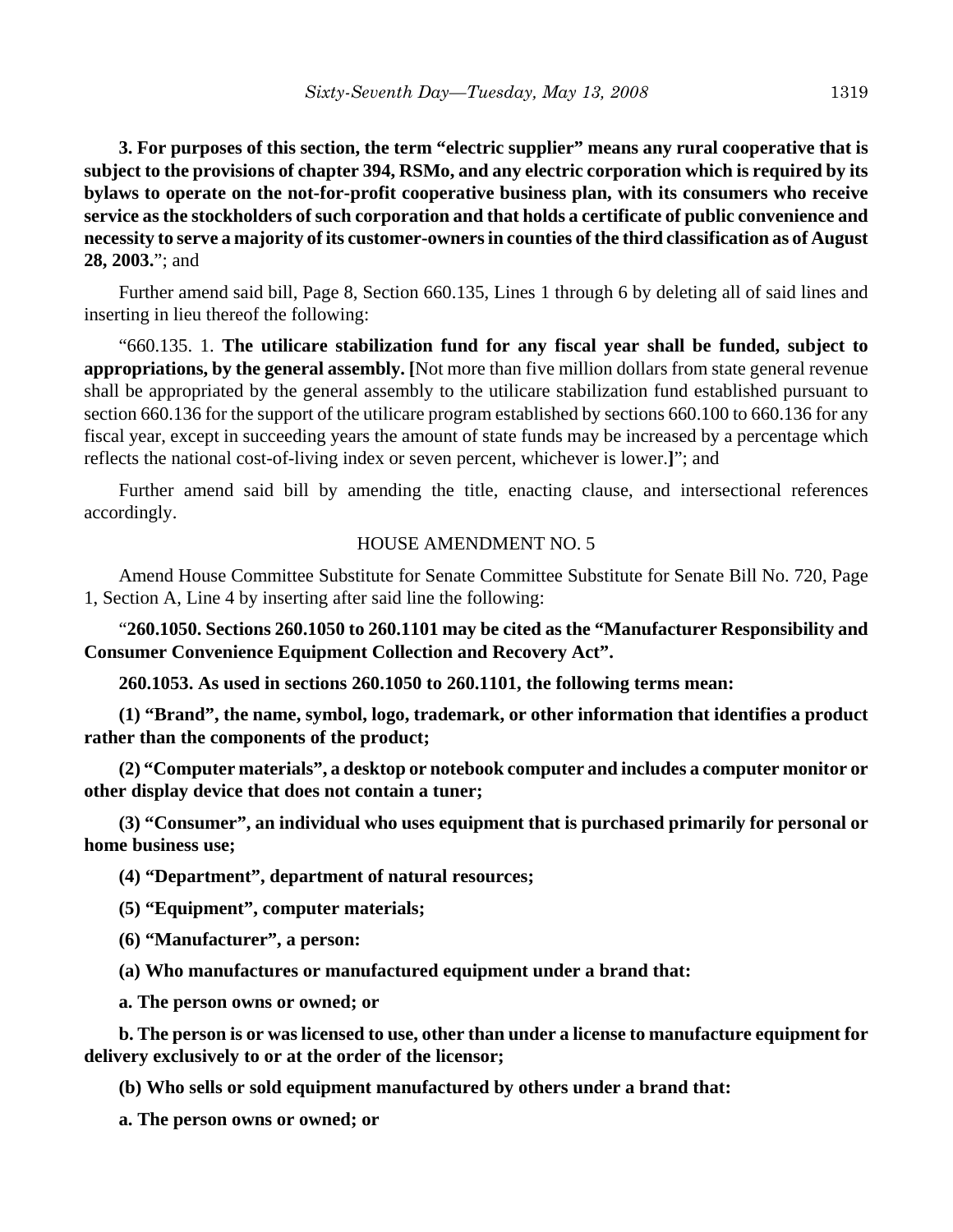**b. The person is or was licensed to use, other than under a license to manufacture equipment for delivery exclusively to or at the order of the licensor;**

**(c) Who manufactures or manufactured equipment without affixing a brand;**

**(d) Who manufactures or manufactured equipment to which the person affixes or affixed a brand that:**

**a. The person does not or has not owned; or**

**b. The person is not or was not licensed to use; or**

**(e) Who imports or imported equipment manufactured outside the United States into the United States unless at the time of importation the company or licensee that sells or sold the equipment to the importer has or had assets or a presence in the United States sufficient to be considered the manufacturer.**

**260.1059. 1. The collection, recycling, and reuse provisions of sections 260.1050 to 260.1101 apply to equipment used and returned to the manufacturer by a consumer in this state and do not impose any obligation on an owner or operator of a solid waste facility.**

**2. Sections 260.1050 to 260.1101 do not apply to:**

**(1) Any part of a motor vehicle, a personal digital assistant, or a telephone, including wireless devices;**

**(2) A consumer's lease of equipment or a consumer's use of equipment under a lease agreement; or**

**(3) The sale or lease of equipment to an entity when the manufacturer and the entity enter into a contract that effectively addresses the collection, recycling, and reuse of equipment that has reached the end of its useful life.**

**260.1062. 1. Before a manufacturer may offer equipment for sale in this state, the manufacturer shall:**

**(1) Adopt and implement a recovery plan;**

**(2) Submit a written copy of the recovery plan to the department; and**

**(3) Affix a permanent, readily visible label to the equipment with the manufacturer's brand.**

**2. The recovery plan shall enable a consumer to recycle equipment without paying a separate fee at the time of recycling and shall include provisions for:**

**(1) The manufacturer's collection from a consumer of any equipment that has reached the end of its useful life and is labeled with the manufacturer's brand; and**

**(2) Recycling or reuse of equipment collected under subdivision (1) of this subsection.**

**3. The collection of equipment provided under the recovery plan shall be:**

**(1) Reasonably convenient and available to consumers in this state; and**

**(2) Designed to meet the collection needs of consumers in this state.**

**4. Examples of collection methods that alone or combined meet the convenience requirements of**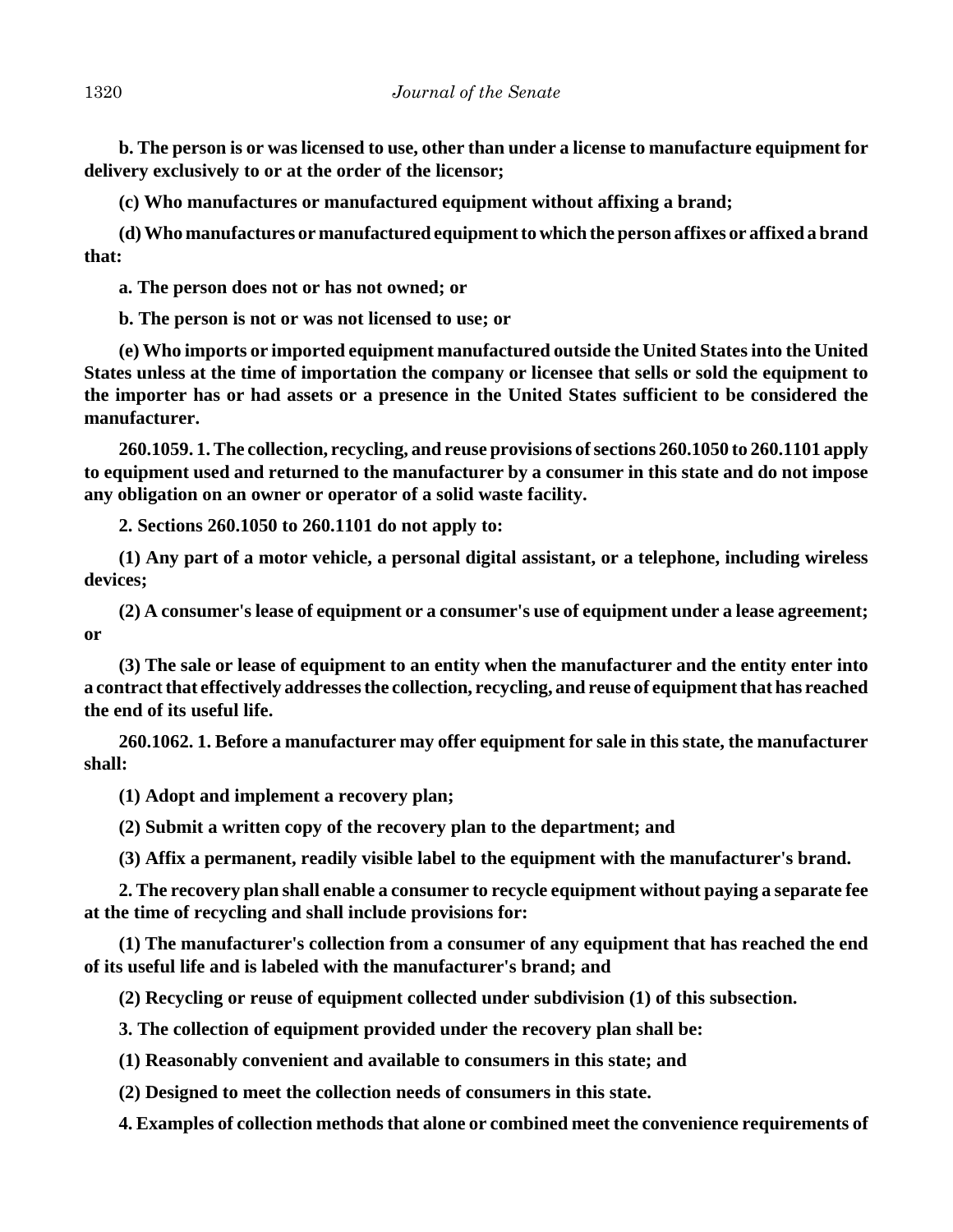**this section include a system:**

**(1) By which the manufacturer or the manufacturer's designee offers the consumer an option for returning equipment by mail at no charge to the consumer;**

**(2) Using a physical collection site that the manufacturer or the manufacturer's designee keeps open and staffed and to which the consumer may return equipment; and**

**(3) Using a collection event held by the manufacturer or the manufacturer's designee at which the consumer may return equipment.**

**5. Collection services under this section may use existing collection and consolidation infrastructure for handling equipment and may include systems jointly managed by a group of manufacturers, electronic recyclers and repair shops, recyclers of other commodities, reuse organizations, not-for-profit corporations, retailers, recyclers, and other suitable operations. If a manufacturer or its designee offers a mail-back system as described in subsection 4 of this section, either individually or by working together with a group of manufacturers or by working with others, it shall be deemed to meet the convenience requirements of this section.** 

**6. The recovery plan shall include information for the consumer on how and where to return the manufacturer's equipment. The manufacturer:**

**(1) Shall include collection, recycling, and reuse information on the manufacturer's publicly available Internet site;**

**(2) Shall provide collection, recycling, and reuse information to the department; and**

**(3) May include collection, recycling, and reuse information in the packaging for or in other materials that accompany the manufacturer's equipment when the equipment is sold.**

**7. Information about collection, recycling, and reuse on a manufacturer's publicly available Internet site does not constitute a determination by the department that the manufacturer's recovery plan or actual practices are in compliance with sections 260.1050 to 260.1101 or other state or federal law.**

**8. Each manufacturer shall submit a report to the department not later than January thirty-first of each year that includes:**

**(1) The weight of equipment collected, recycled, and reused during the preceding calendar year; and**

**(2) Documentation certifying that the collection, recycling, and reuse of equipment during the preceding calendar year was conducted in a manner that complies with section 260.1089 regarding sound environmental management.**

**9. If more than one person is a manufacturer of a certain brand of equipment as defined by section 260.1053, any of those persons may assume responsibility for and satisfy the obligations of a manufacturer under sections 260.1050 to 260.1101 for that brand. If none of those persons assumes responsibility or satisfies the obligations of a manufacturer for the equipment of that brand, the department may consider any of those persons to be the responsible manufacturer for purposes of sections 260.1050 to 260.1101.**

**10. The obligations under sections 260.1050 to 260.1101 of a manufacturer who manufactures or**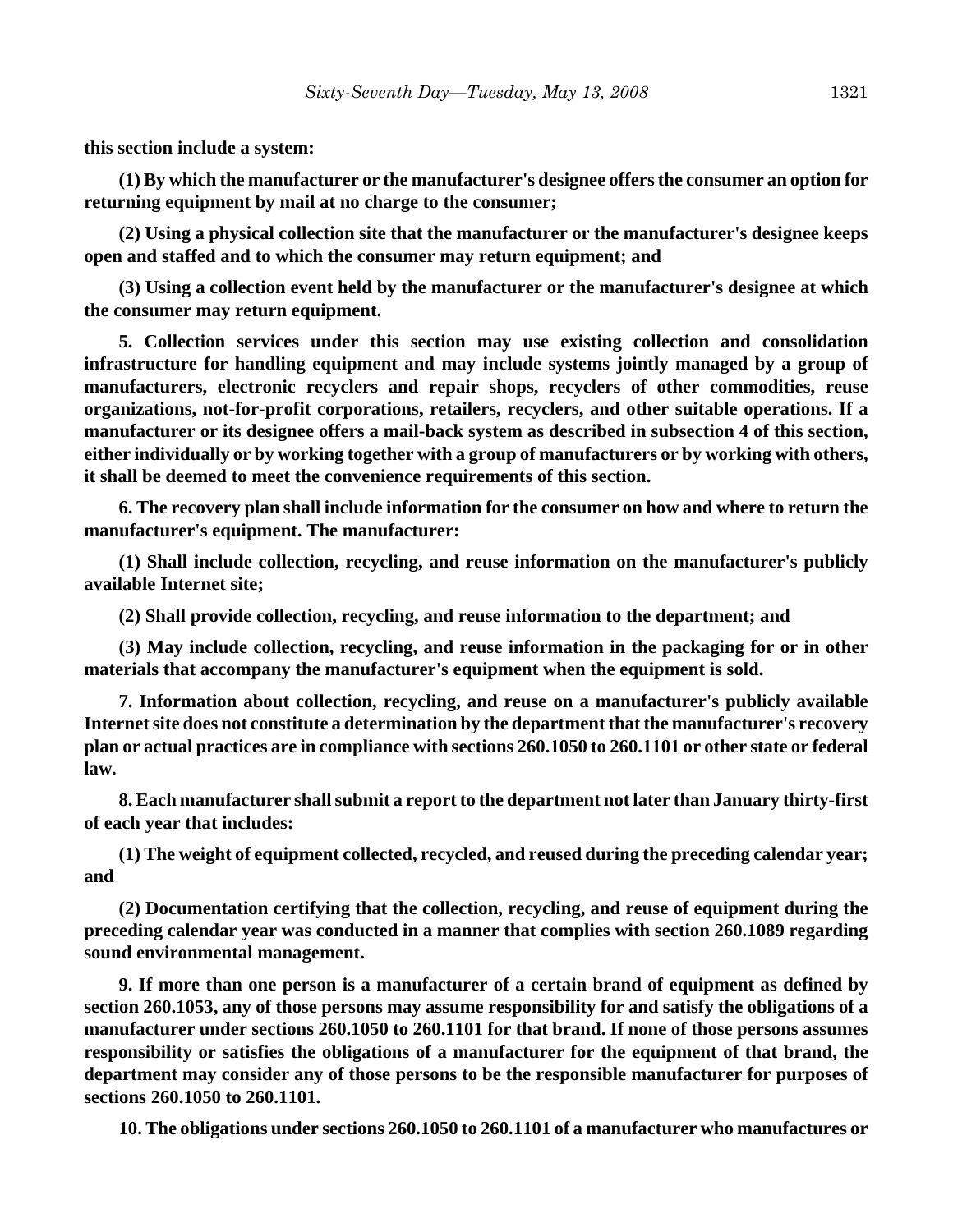**manufactured equipment, or sells or sold equipment manufactured by others, under a brand that was previously used by a different person in the manufacture of the equipment extends to all equipment bearing that brand regardless of its date of manufacture.**

**260.1065. 1. A person who is a retailer of equipment shall not sell or offer to sell new equipment in this state unless the equipment is labeled with the manufacturer's label and the manufacturer is included on the department's list of manufacturers that have recovery plans.**

**2. Retailers can go to the department's Internet site as outlined in section 260.1071 and view all manufacturers that are listed as having registered a collection program. Covered electronic products from manufacturers on that list may be sold in or into this state.**

**3. A retailer is not required to collect equipment for recycling or reuse under sections 260.1050 to 260.1101.**

**260.1068. 1. A manufacturer or retailer of equipment is not liable in any way for information in any form that a consumer leaves on computer materials that are collected, recycled, or reused under sections 260.1050 to 260.1101.**

**2. The consumer is responsible for any information in any form left on the consumer's computer materials that are collected, recycled, or reused.**

**3. Compliance with sections 260.1050 to 260.1101 does not exempt a person from liability under other law.**

**260.1071. 1. The department shall educate consumers regarding the collection, recycling, and reuse of equipment.**

**2. The department shall host or designate another person to host an Internet site providing consumers with information about the recycling and reuse of equipment, including best management practices and information about and links to information on:**

**(1) Manufacturers' collection, recycling, and reuse programs, including manufacturers' recovery plans; and**

**(2) Equipment collection events, collection sites, and community equipment recycling and reuse programs.**

**260.1074. 1. The department may conduct audits and inspections to determine compliance with sections 260.1050 to 260.1101.**

**2. The department and the attorney general, as appropriate, shall enforce sections 260.1050 to 260.1101 and, except as provided by subsections 4 and 5 of this section, take enforcement action against any manufacturer, retailer, or person who recycles or reuses equipment for failure to comply with sections 260.1050 to 260.1101.**

**3. The attorney general may file suit to enjoin an activity related to the sale of equipment in violation of sections 260.1050 to 260.1101.**

**4. The department shall issue a written warning notice to a person upon the person's first violation of sections 260.1050 to 260.1101. The person shall comply with sections 260.1050 to 260.1101 not later than the sixtieth day after the date the warning notice is issued.**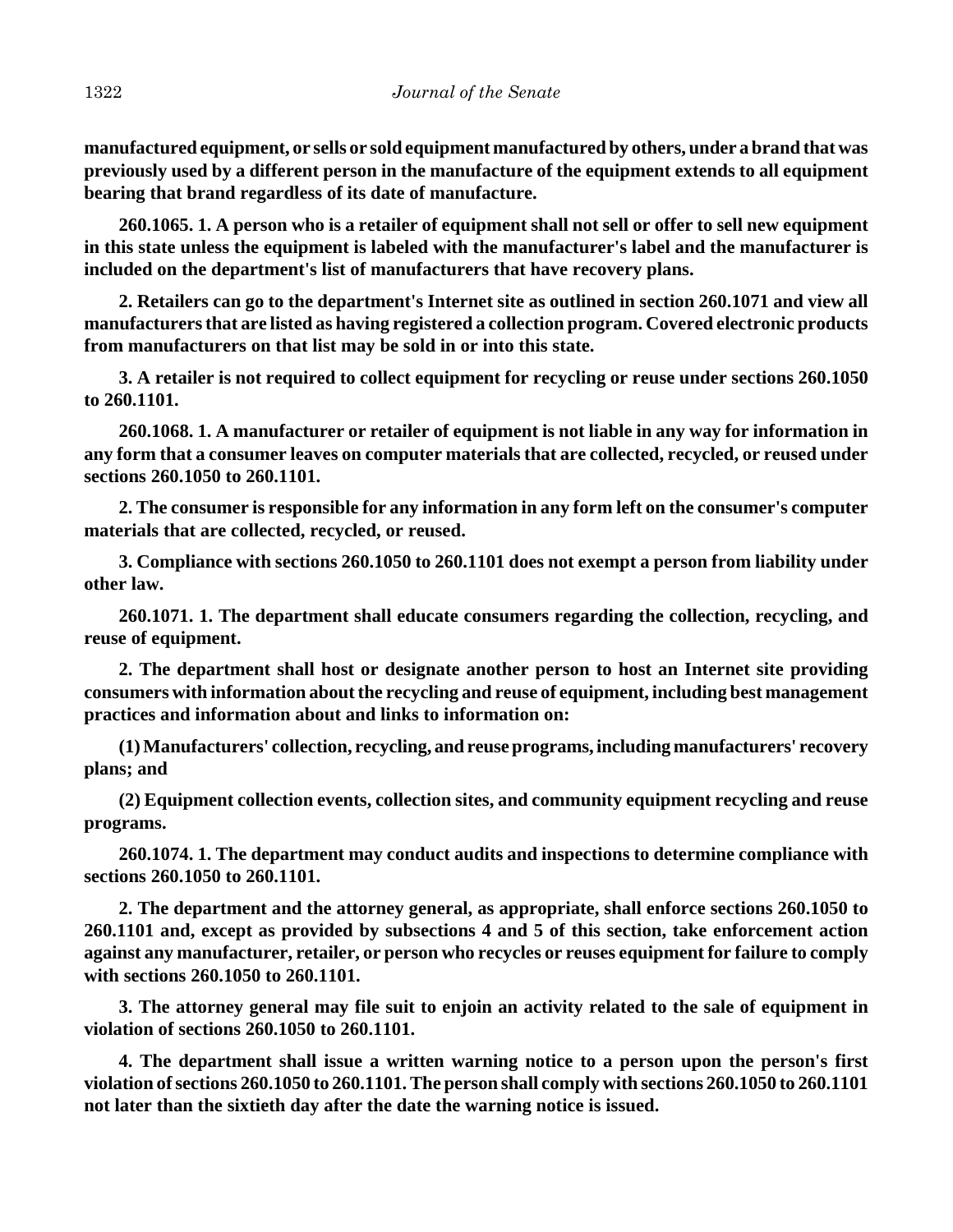**5. A retailer who receives a warning notice from the department that the retailer's inventory violates sections 260.1050 to 260.1101 because it includes equipment from a manufacturer that has not submitted the recovery plan required by section 260.1062 shall bring the inventory into compliance with sections 260.1050 to 260.1101 not later than the sixtieth day after the date the warning notice is issued.**

**6. (1) The department may assess a penalty against a manufacturer that does not label its equipment or adopt, implement, or submit a recovery plan as required by section 260.1062. No penalty shall be assessed for a first violation and the amount of the penalty shall not exceed ten thousand dollars for the second violation or twenty-five thousand dollars for each subsequent violation.**

**(2) Any penalty collected under this section shall be credited to the "Equipment Recycling Subaccount", which is hereby created, in the hazardous waste fund. Moneys in the subaccount shall be used for the purpose of administering the provisions of sections 260.1050 to 260.1101. The state treasurer shall be custodian of the subaccount and may approve disbursements from the fund in accordance with sections 30.170 and 30.180, RSMo. Upon appropriation, money in the subaccount shall be used solely for the administration of sections 260.1050 to 260.1101. Any moneys remaining in the subaccount at the end of the biennium shall revert to the credit of the general revenue fund. The state treasurer shall invest moneys in the fund in the same manner as other funds are invested. Any interest and moneys earned on such investments shall be credited to the subaccount.**

**260.1077. Financial or proprietary information submitted to the department under sections 260.1050 to 260.1101 shall not be considered a public record under chapter 610, RSMo.**

**260.1080. The department shall compile information from manufacturers and issue an electronic report to the committee in each house of the general assembly having primary jurisdiction over environmental matters not later than March first of each year.**

**260.1083. Sections 260.1050 to 260.1101 do not authorize the department to impose a fee, including a recycling fee or registration fee, on a consumer, manufacturer, retailer, or person who recycles or reuses equipment.**

**260.1089. 1. All equipment collected under sections 260.1050 to 260.1101 shall be recycled or reused in a manner that complies with federal, state, and local law.**

**2. The department shall, by rule, adopt as mandatory standards for recycling or reuse of equipment in this state the standards provided by "Electronics Recycling Operating Practices" as approved by the board of directors of the Institute of Scrap Recycling Industries, Inc., April 25, 2006, or other standards issued from the U.S. Environmental Protection Agency, if available.**

**260.1092. 1. If federal law establishes a national program for the collection and recycling of equipment and the department determines that the federal law substantially meets the purposes of sections 260.1050 to 260.1101, the department may adopt an agency statement that interprets the federal law as preemptive of sections 260.1050 to 260.1101.**

**2. Sections 260.1050 to 260.1101 shall expire on the date the department issues a statement under this section.**

**260.1101. 1. The department shall adopt any rules required to implement sections 260.1050 to**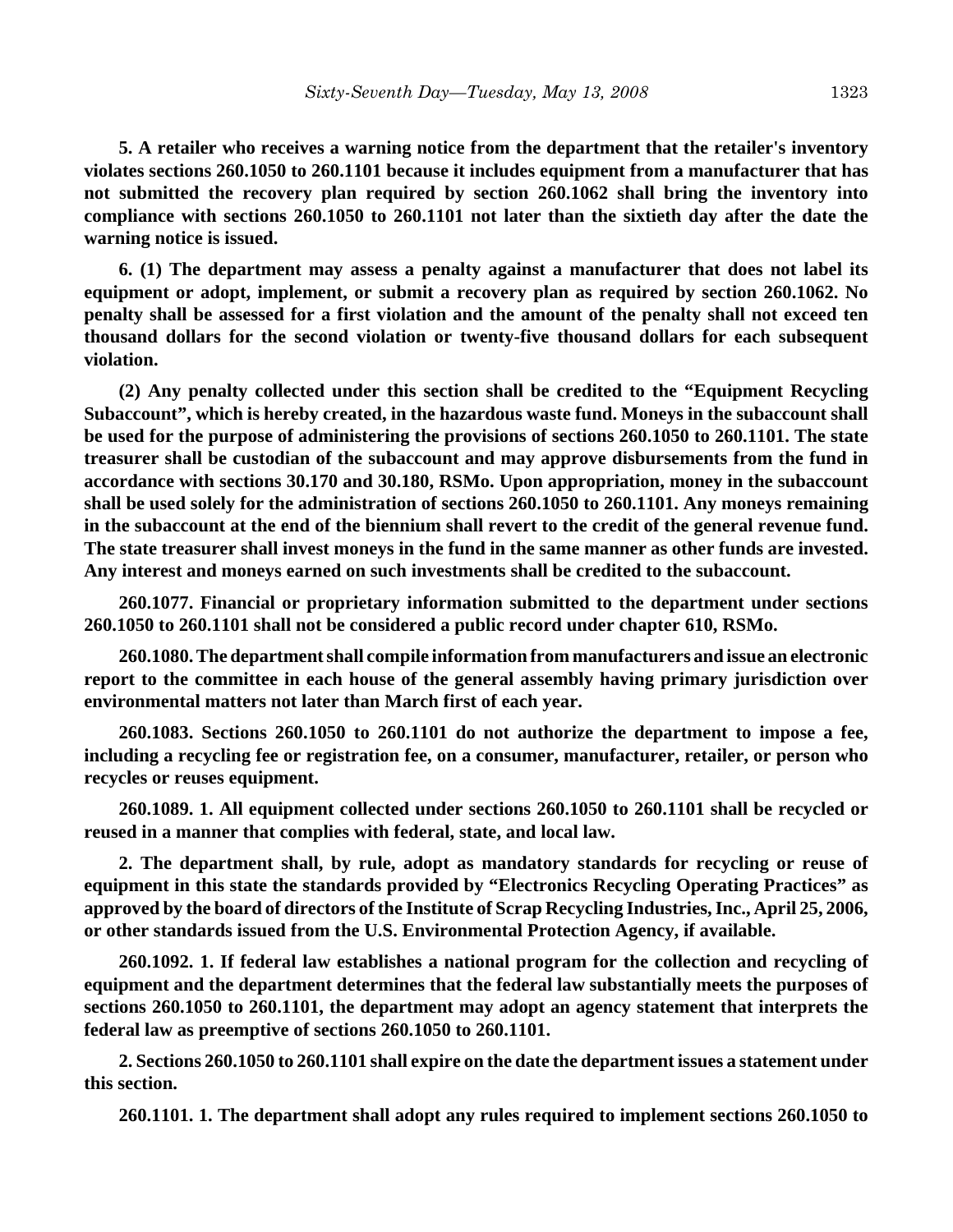**260.1101 not later than July 1, 2009. Any rule or portion of a rule, as that term is defined in section 536.010, RSMo, that is created under the authority delegated in this section shall become effective only if it complies with and is subject to all of the provisions of chapter 536, RSMo, and, if applicable, section 536.028, RSMo. This section and chapter 536, RSMo, are nonseverable and if any of the powers vested with the general assembly pursuant to chapter 536, RSMo, to review, to delay the effective date, or to disapprove and annul a rule are subsequently held unconstitutional, then the grant of rulemaking authority and any rule proposed or adopted after August 28, 2008, shall be invalid and void.**

**2. Sections 260.1050 to 260.1101 shall not be enforced before rules developed under this section are promulgated.**

**3. It shall not be considered a violation of sections 260.1050 to 260.1101 for a retailer to sell any inventory accrued before the effective date of sections 260.1050 to 260.1101.**

**260.1104. Sections 260.1050 to 260.1101 shall not apply to:**

**(1) Any computer material that is an electronic device that is a part of a motor vehicle or any part of a motor vehicle assembled by, or for, a vehicle manufacturer or franchised dealer, including replacement parts for use in a motor vehicle;**

**(2) Any electronic device that is functionally or physically a part of, connected to or integrated within a larger piece of equipment designed and intended for use in an industrial, governmental, commercial, research and development, or medical setting, including diagnostic, monitoring, or other medical products as that term is defined under the federal Food, Drug, and Cosmetic Act or equipment used for security, sensing, monitoring, or anti-terrorism purposes;**

**(3) A covered electronic device that is contained within a clothes washer, clothes dryer, refrigerator and freezer, microwave oven, conventional oven or range, dishwasher, room air conditioner, dehumidifier, or air purifier;**

### **(4) Telephone of any type, including mobile telephones; or**

#### **(5) A personal digital assistant or P.D.A."; and**

Further amend said bill by amending the title, enacting clause, and intersectional references accordingly.

In which the concurrence of the Senate is respectfully requested.

On motion of Senator Shields, the Senate recessed until 1:30 p.m.

#### **RECESS**

The time of recess having expired, the Senate was called to order by Senator Scott.

Photographers from KMIZ-TV were given permission to take pictures in the Senate Chamber today.

### **HOUSE BILLS ON THIRD READING**

#### **HCS** for **HBs 1549**, **1771**, **1395** and **2366**, entitled:

An Act to repeal section 302.720, RSMo, and to enact in lieu thereof five new sections relating to illegal aliens and immigration status, with penalty provisions.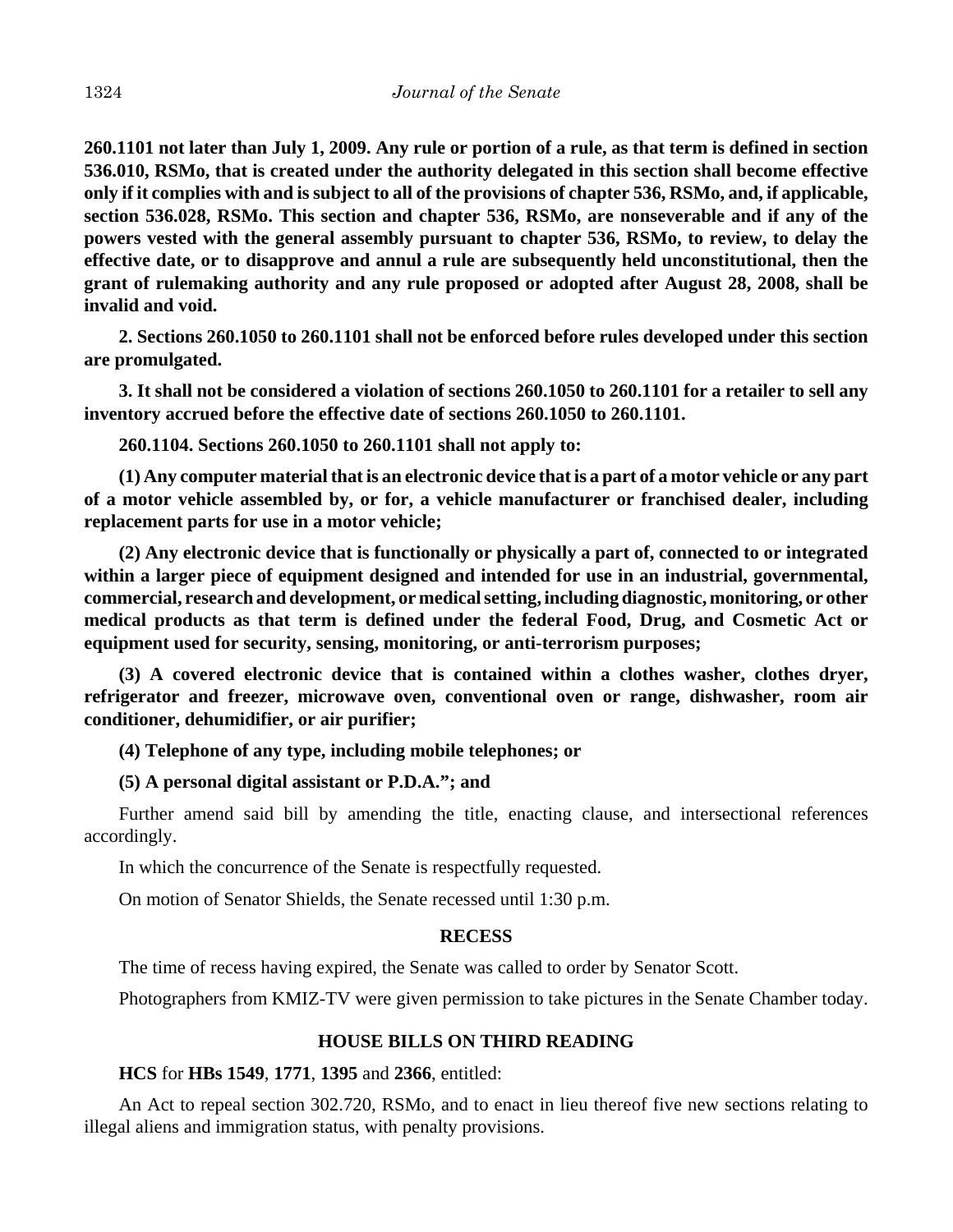Was called from the Informal Calendar and taken up by Senator Rupp.

Senator Rupp offered **SS** for **HCS** for **HBs 1549**, **1771**, **1395** and **2366**, entitled:

## SENATE SUBSTITUTE FOR HOUSE COMMITTEE SUBSTITUTE FOR HOUSE BILLS NOS. 1549, 1771, 1395 and 2366

An Act to repeal sections 8.283, 302.720, and 544.470, RSMo, and to enact in lieu thereof eighteen new sections relating to illegal aliens, with penalty provisions and an effective date for certain sections.

Senator Rupp moved that **SS** for **HCS** for **HBs 1549**, **1771**, **1395** and **2366** be adopted.

At the request of Senator Rupp, **HCS** for **HBs 1549**, **1771**, **1395** and **2366**, with **SS** (pending), was placed on the Informal Calendar.

#### **MESSAGES FROM THE HOUSE**

The following message was received from the House of Representatives through its Chief Clerk:

Mr. President: I am instructed by the House of Representatives to inform the Senate that the House has taken up and passed **HCS** for **SS** for **SCS** for **SB 711**, entitled:

An Act to repeal sections 52.240, 67.110, 137.055, 137.073, 137.082, 137.115, 137.180, 137.245, 137.275, 137.335, 137.355, 137.375, 137.390, 137.490, 137.510, 137.515, 137.720, 137.721, 137.1018, 138.010, 138.050, 138.090, 138.100, 138.110, 138.120, 138.170, 138.180, 138.380, 138.390, 138.395, 138.400, 138.430, 139.031, 163.044, and 164.151, RSMo, and to enact in lieu thereof fifty-four new sections relating to property taxation, with penalty provisions.

With House Amendment Nos. 1 and 2, House Amendment No. 1 to House Amendment No. 3, House Amendment No. 3, as amended, House Amendment Nos. 4 and 5, House Amendment No. 2 to House Amendment No. 6, and House Amendment No. 6, as amended.

### HOUSE AMENDMENT NO. 1

Amend House Committee Substitute for Senate Substitute for Senate Committee Substitute for Senate Bill No. 711, Page 2, Section 67.110, Line 8, by inserting immediately after the word "**books**" the following: "**for each calendar year after December 31, 2008**"; and

Further amend said bill, Page 14, Section 137.055, Line 8, by inserting immediately after the word "**year**" the following: "**for each calendar year after December 31, 2008**"; and

Further amend said bill, Page 19, Section 137.073, Line 188, by inserting immediately after the word "**increase**" the following: "**and, so adjusted, shall be the current tax rate ceiling**"; and

Further amend said bill, Page 30, Section 137.115, Lines 173 to 177, by deleting all of said lines; and

Further amend said bill, page and section, 30, Line 177, by inserting immediately after all of said line the following:

"137.122. 1. As used in this section, the following terms mean:

(1) "Business personal property", tangible personal property which is used in a trade or business or used for production of income and which has a determinable life of longer than one year except that supplies used by a business shall also be considered business personal property, but shall not include livestock, farm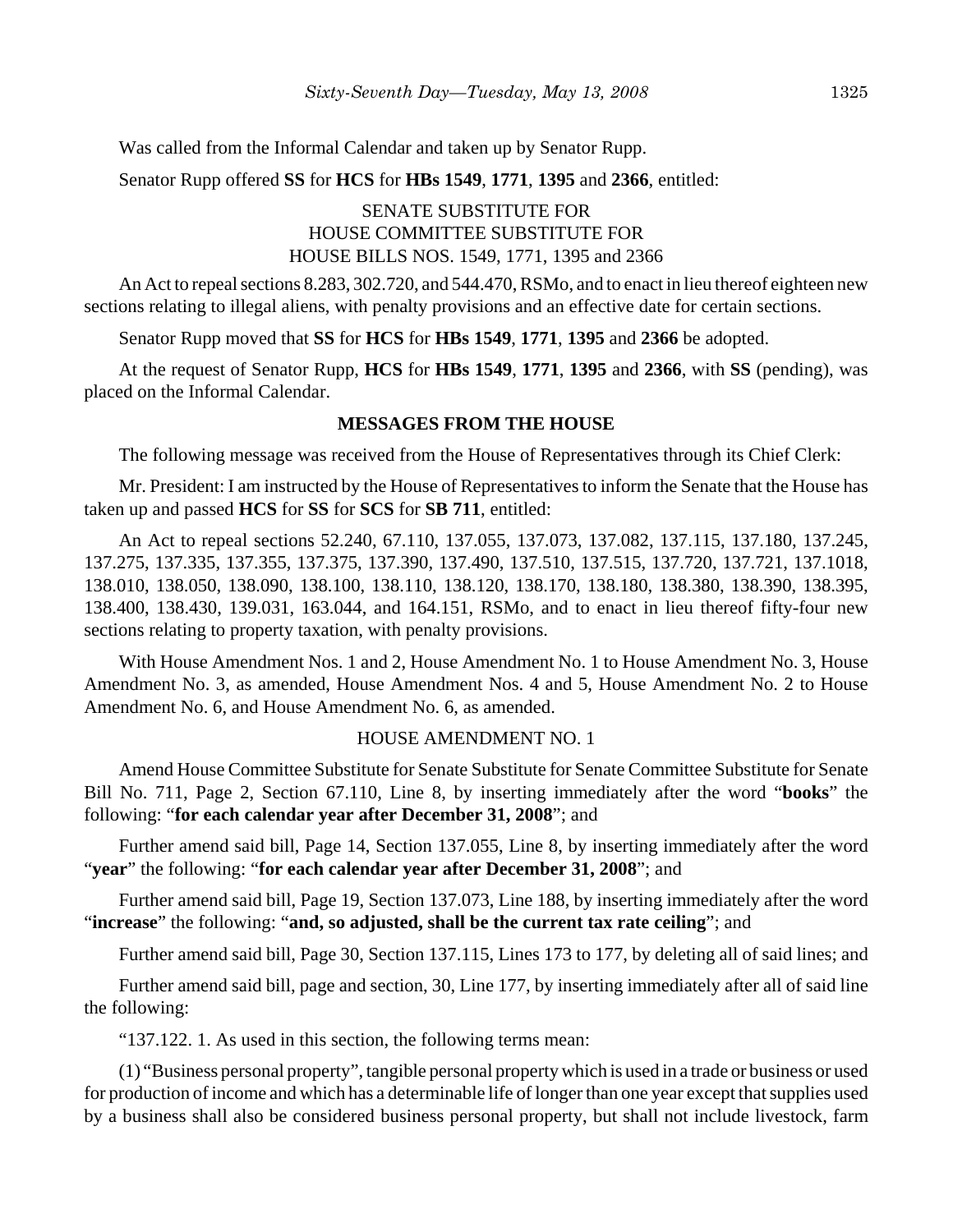machinery, grain and other agricultural crops in an unmanufactured condition, property subject to the motor vehicle registration provisions of chapter 301, RSMo, property assessed under section 137.078, the property of rural electric cooperatives under chapter 394, RSMo, or property assessed by the state tax commission under chapters 151, 153, and 155, RSMo, section 137.022, and sections 137.1000 to 137.1030;

(2) "Class life", the class life of property as set out in the federal Modified Accelerated Cost Recovery System life tables or their successors under the Internal Revenue Code as amended;

(3) "Economic or functional obsolescence", a loss in value of personal property above and beyond physical deterioration and age of the property. Such loss may be the result of economic or functional obsolescence or both;

(4) "Original cost", the price the current owner, the taxpayer, paid for the item without freight, installation, or sales or use tax. In the case of acquisition of items of personal property as part of an acquisition of an entity, the original cost shall be the historical cost of those assets remaining in place and in use and the placed in service date shall be the date of acquisition by the entity being acquired;

(5) "Placed in service", property is placed in service when it is ready and available for a specific use, whether in a business activity, an income-producing activity, a tax-exempt activity, or a personal activity. Even if the property is not being used, the property is in service when it is ready and available for its specific use;

(6) "Recovery period", the period over which the original cost of depreciable tangible personal property shall be depreciated for property tax purposes and shall be the same as the recovery period allowed for such property under the Internal Revenue Code.

2. To establish uniformity in the assessment of depreciable tangible personal property, each assessor shall use the standardized schedule of depreciation in this section to determine the assessed valuation of depreciable tangible personal property for the purpose of estimating the value of such property subject to taxation under this chapter.

3. For purposes of this section, and to estimate the value of depreciable tangible personal property for mass appraisal purposes, each assessor shall value depreciable tangible personal property by applying the class life and recovery period to the original cost of the property according to the following depreciation schedule. The percentage shown for the first year shall be the percentage of the original cost used for January first of the year following the year of acquisition of the property, and the percentage shown for each succeeding year shall be the percentage of the original cost used for January first of the respective succeeding year as follows:

|                | 3     | 5     |       | 10    | 15    | 20    |
|----------------|-------|-------|-------|-------|-------|-------|
| -1             | 75.00 | 85.00 | 89.29 | 92.50 | 95.00 | 96.25 |
| 2              | 37.50 | 59.50 | 70.16 | 78.62 | 85.50 | 89.03 |
| 3              | 12.50 | 41.65 | 55.13 | 66.83 | 76.95 | 82.35 |
| $\overline{4}$ | 5.00  | 24.99 | 42.88 | 56.81 | 69.25 | 76.18 |
| 5              |       | 10.00 | 30.63 | 48.07 | 62.32 | 70.46 |

Year Recovery Period in Years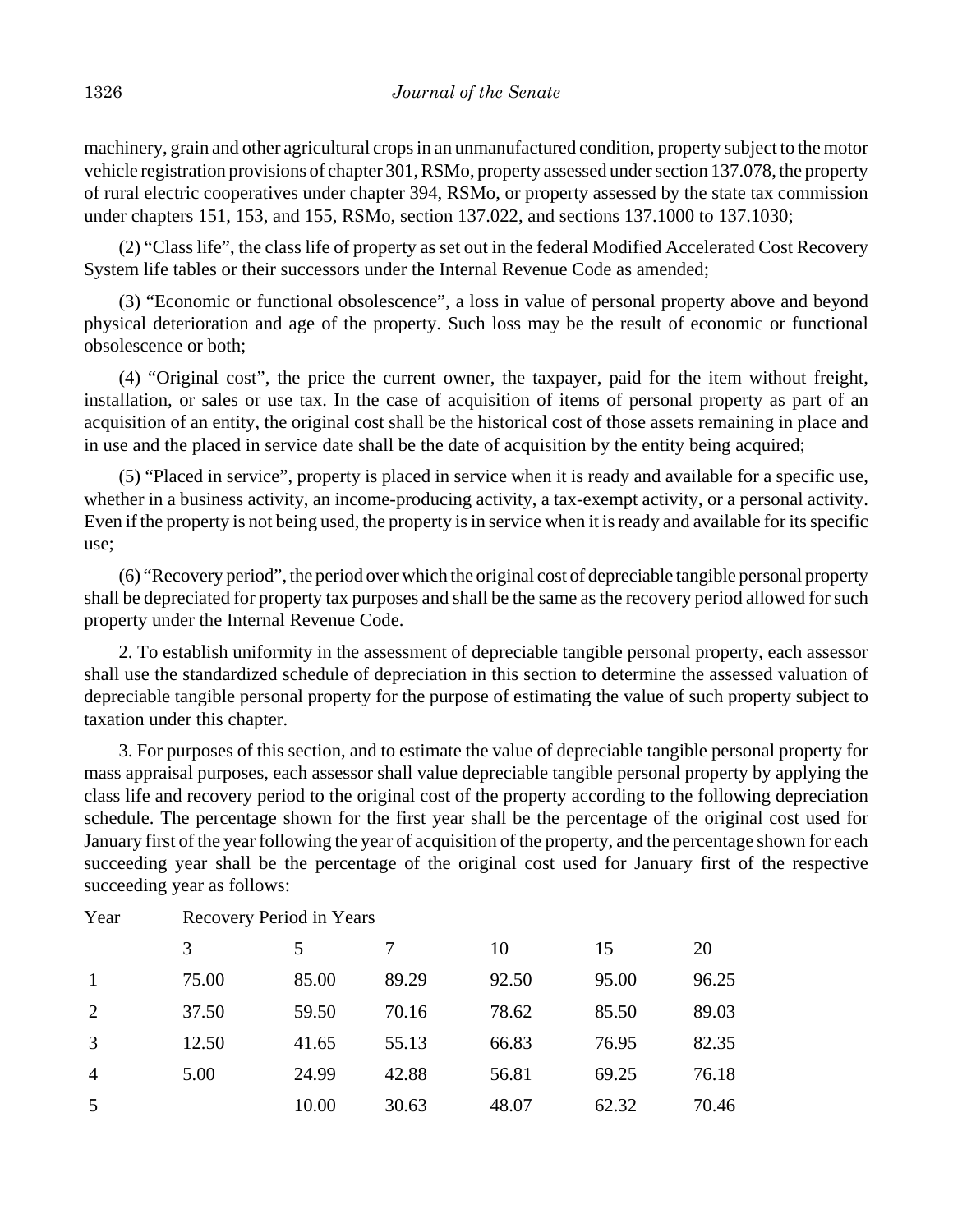| 6      | 18.38 | 39.33 | 56.09 | 65.18 |
|--------|-------|-------|-------|-------|
| $\tau$ | 10.00 | 30.59 | 50.19 | 60.29 |
| 8      |       | 21.85 | 44.29 | 55.77 |
| 9      |       | 15.00 | 38.38 | 51.31 |
| 10     |       |       | 32.48 | 46.85 |
| 11     |       |       | 26.57 | 42.38 |
| 12     |       |       | 20.67 | 37.92 |
| 13     |       |       | 15.00 | 33.46 |
| 14     |       |       |       | 29.00 |
| 15     |       |       |       | 24.54 |
| 16     |       |       |       | 20.08 |
| 17     |       |       |       | 20.00 |

Depreciable tangible personal property in all recovery periods shall continue in subsequent years to have the depreciation factor last listed in the appropriate column so long as it is owned or held by the taxpayer. The state tax commission shall study and analyze the values established by this method of assessment and in every odd-numbered year make recommendations to the joint committee on tax policy pertaining to any changes in this methodology, if any, that are warranted.

4. Such estimate of value determined under this section shall be presumed to be correct for the purpose of determining the true value in money of the depreciable tangible personal property, but such estimation may be disproved by substantial and persuasive evidence of the true value in money under any method determined by the state tax commission to be correct, including, but not limited to, an appraisal of the tangible personal property specifically utilizing generally accepted appraisal techniques, and contained in a narrative appraisal report in accordance with the Uniform Standards of Professional Appraisal Practice or by proof of economic or functional obsolescence or evidence of excessive physical deterioration. For purposes of appeal of the provisions of this section, the salvage or scrap value of depreciable tangible personal property may only be considered if the property is not in use as of the assessment date.

# 5. This section shall not apply to business personal property placed in service before January 2, 2006. **Nothing in this section shall be found to create a presumption as to the proper method of determining the assessed valuation of business personal property placed in service before January 2, 2006.**

6. The provisions of this section are not intended to modify the definition of tangible personal property as defined in section 137.010."; and

Further amend said bill, Page 37, Section 137.720, Line 17, by inserting at the end of said line the following: "**The provisions of this subsection shall become effective July 1, 2009.**"; and

Further amend said bill, Page 43, Section 138.400, Line 9, by deleting all of said line and inserting in lieu thereof the following: "the several counties **[**so that it may be in the possession of county boards of equalization on or"; and

Further amend said bill, Page 45, Section 138.435, Lines 1 to 35, by deleting all of said lines and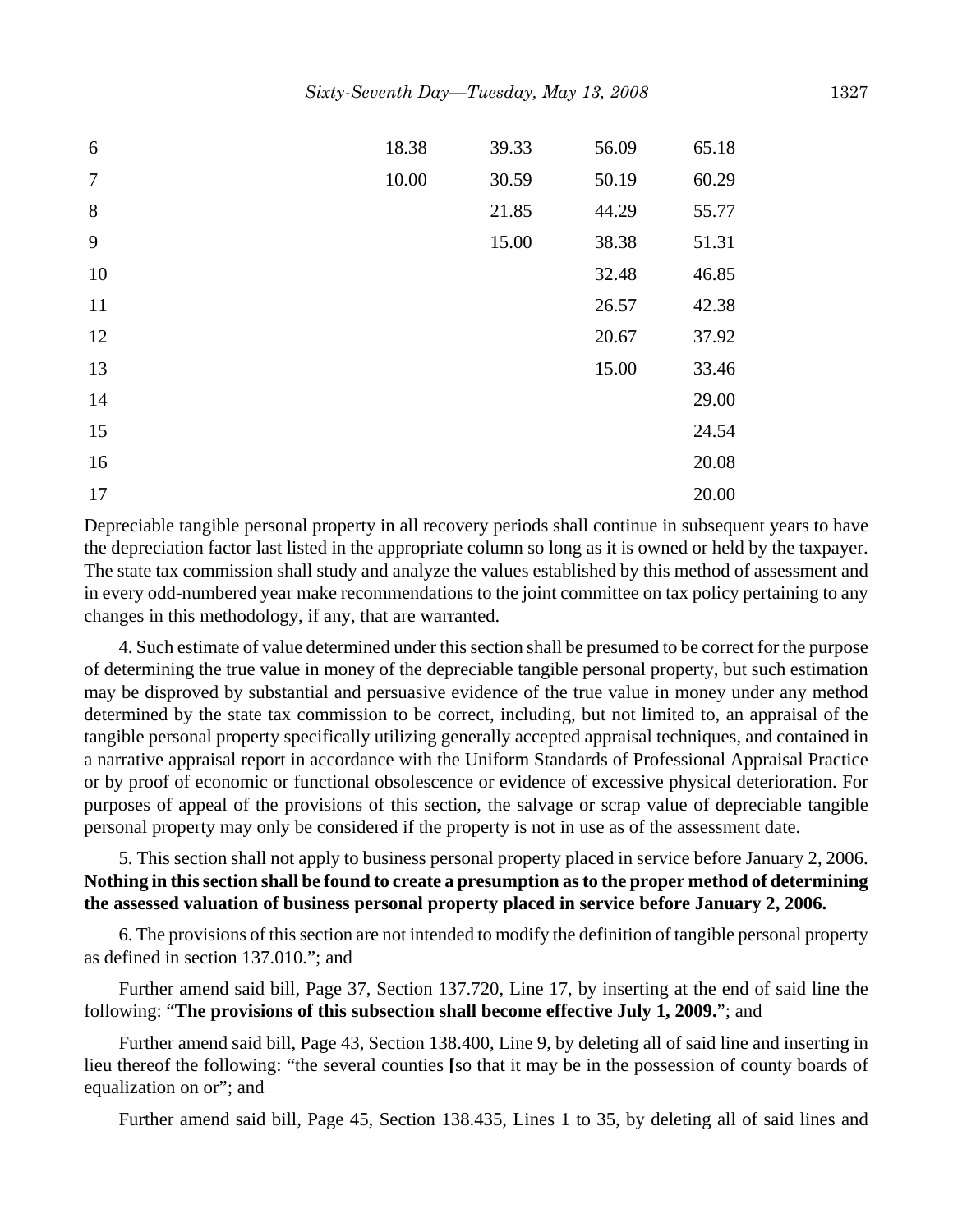inserting in lieu thereof the following:

"**138.435. 1. There is hereby established within the state tax commission the "Office of State Ombudsman for Property Assessment and Taxation", for the purpose of helping to assure the fairness, accountability, and transparency of the property tax process.**

**2. The office shall be administered by the state ombudsman, who shall devote his or her entire time to the duties of the position.**

**3. The office shall establish and implement procedures for receiving, processing, responding to, and resolving complaints made by or on behalf of taxpayers relating to assessments, valuation of property, tax levies of political subdivisions, and appeals before the assessor, board of equalization, or the state tax commission.**

**4. The ombudsman or representatives of the office shall have the authority to:**

**(1) Investigate any complaints or inquiries that come to the attention of the office. The ombudsman shall have access to review documents within the offices of assessors, the state tax commission, the state auditor's office, political subdivisions, collectors, clerks, or county commissions. The ombudsman shall have access to review taxpayer records, if given permission by the taxpayer or the taxpayer's legal guardian. Taxpayers shall have the right to request, deny, or terminate any assistance that the ombudsman may provide;**

**(2) Make the necessary inquiries and review of such information and records as the ombudsman or representative of the office deems necessary to accomplish the objective of verifying these complaints.**

**5. The office shall acknowledge complaints, report its findings, make recommendations, gather and disseminate information and other material, and publicize its existence.**

**6. The ombudsman may recommend to the relevant state or local governmental agency or political subdivision changes in the rules and regulations adopted or proposed by such governmental agency or political subdivision which do or may adversely affect the rights or privileges of taxpayers. The office shall analyze and monitor the development and implementation of federal, state and local laws, regulations, and policies with respect to property assessment and taxation, and shall recommend to the state tax commission changes in such laws, regulations, and policies deemed by the office to be appropriate.**

**7. The office shall promote community contact and involvement with taxpayers through the use of volunteers and volunteer programs to encourage citizen involvement in the property tax process.**

**8. The office shall prepare and distribute to each county written notices which set forth the address, telephone number, and e-mail address of the office, a brief explanation of the function of the office, the procedure to follow in filing a complaint, and other pertinent information.**

**9. The county shall ensure that such written notice is available upon request of any taxpayer.**

**10. The office shall inform taxpayers or their legal guardians of their rights and entitlements by means of the distribution of educational materials and group meetings.**"; and

Further amend said bill by amending the title, enacting clause, and intersectional references accordingly.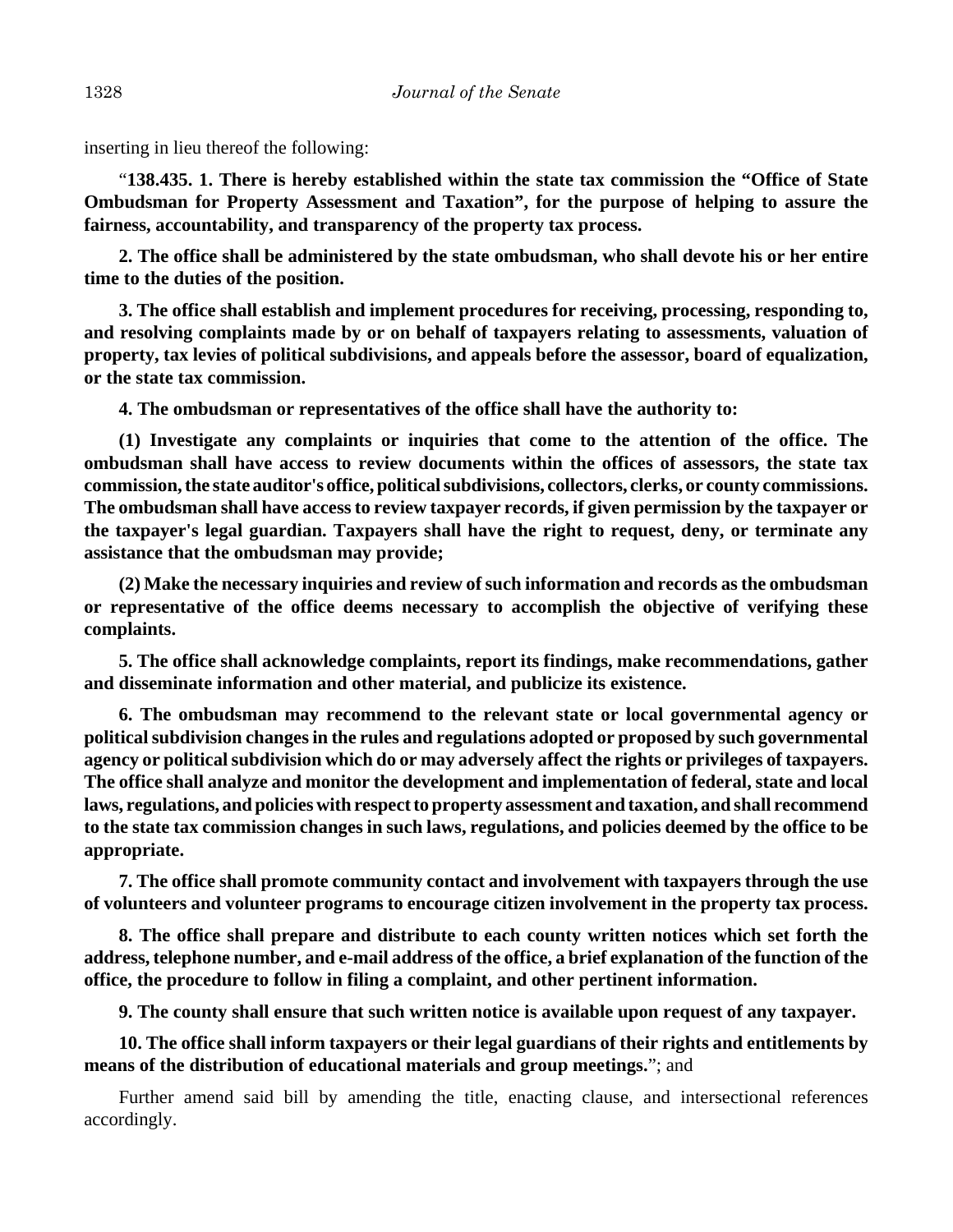#### HOUSE AMENDMENT NO. 2

Amend House Committee Substitute for Senate Substitute for Senate Committee Substitute for Senate Bill No. 711, Section 137.115, Page 25, Line 7 by inserting the letter, "**y**" at the end of the word, "possessor"; and

Further amend said bill, section, page, Line 9 by deleting the words, "**possessor interest**" and inserting in lieu thereof the words, "**possessory interest**"; and

Further amend said bill, section, page, Line 13, by deleting the words, "**possessor interest**" and inserting in lieu thereof the words, "**possessory interest**"; and

Further amend said bill, section, page, Line 16, by deleting the words, "**possessor interest**" and inserting in lieu thereof the words, "**possessory interest**"; and

Further amend said bill by amending the title, enacting clause, and intersectional references accordingly.

### HOUSE AMENDMENT NO. 1 TO HOUSE AMENDMENT NO. 3

Amend House Amendment No. 3 to House Committee Substitute for Senate Substitute for Senate Committee Substitute for Senate Bill No. 711, Page1, Line 8, by inserting immediately after all of said line the following:

"Further amend said bill, Sections 135.037 through 135.083, Pages 4-13 by deleting all of said sections from the bill, and

Further amend said bill, Section 137.073, Page 19, Line 163 by inserting after the word "a" the word "**recorded**"; and

Further amend said bill, section, and page, Line 164 by inserting after the word "majority" the words "**plus one**"; and

Further amend said bill, Section 137.082, Page 25, Line 83 by inserting after all of said section the following:

"137.106. 1. This section **[**may**] shall** be known and may be cited as "The Missouri Homestead Preservation Act".

2. As used in this section, the following terms shall mean:

(1) "Department", the department of revenue;

(2) "Director", the director of revenue;

(3) "Disabled", as such term is defined in section 135.010, RSMo;

(4) "Eligible owner", any individual owner of property who is sixty-five years old or older as of January first of the tax year in which the individual is claiming the credit or who is disabled, and who had an income of equal to or less than the maximum upper limit in the year prior to completing an application pursuant to this section; or

(a) In the case of a married couple owning property either jointly or as tenants by the entirety, or where only one spouse owns the property, such couple shall be considered an eligible taxpayer if both spouses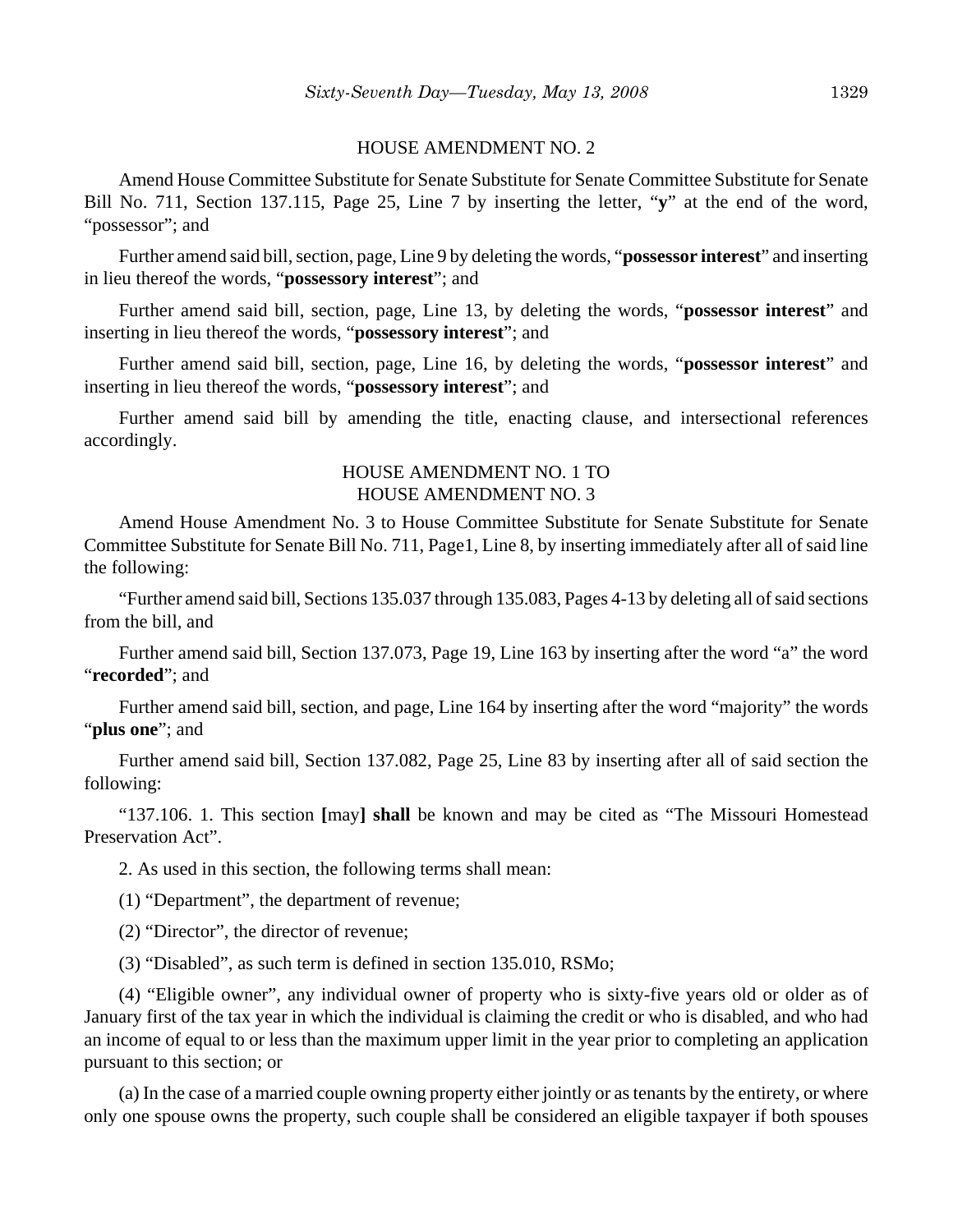have reached the age of sixty-five or if one spouse is disabled, or if one spouse is at least sixty-five years old and the other spouse is at least sixty years old, and the combined income of the couple in the year prior to completing an application pursuant to this section did not exceed the maximum upper limit; or

(b) In the case of joint ownership by unmarried persons or ownership by tenancy in common by two or more unmarried persons, such owners shall be considered an eligible owner if each person with an ownership interest individually satisfies the eligibility requirements for an individual eligible owner under this section and the combined income of all individuals with an interest in the property is equal to or less than the maximum upper limit in the year prior to completing an application under this section. If any individual with an ownership interest in the property fails to satisfy the eligibility requirements of an individual eligible owner or if the combined income of all individuals with interest in the property exceeds the maximum upper limit, then all individuals with an ownership interest in such property shall be deemed ineligible owners regardless of such other individual's ability to individually meet the eligibility requirements; or

(c) In the case of property held in trust, the eligible owner and recipient of the tax credit shall be the trust itself provided the previous owner of the homestead or the previous owner's spouse: is the settlor of the trust with respect to the homestead; currently resides in such homestead; and but for the transfer of such property would have satisfied the age, ownership, and maximum upper limit requirements for income as defined in subdivisions (7) and (8) of this subsection**[**;**] .**

No individual shall be an eligible owner if the individual has not paid [their] such individual's property tax liability, if any, in full by the payment due date in any of the three prior tax years, except that a late payment of a property tax liability in any prior year shall not disqualify a potential eligible owner if such owner paid in full the tax liability and any and all penalties, additions and interest that arose as a result of such late payment; no individual shall be an eligible owner if such person filed a valid claim for the senior citizens property tax relief credit pursuant to sections 135.010 to 135.035, RSMo;

(5) "Homestead", as such term is defined pursuant to section 135.010, RSMo, except as limited by provisions of this section to the contrary. No property shall be considered a homestead if such property was improved since the most recent annual assessment by more than five percent of the prior year appraised value, except where an eligible owner of the property has made such improvements to accommodate a disabled person;

(6) "Homestead exemption limit", a percentage increase, rounded to the nearest hundredth of a percent, which shall be equal to the percentage increase to tax liability, not including improvements, of a homestead from one tax year to the next that exceeds a certain percentage set pursuant to subsection **[**10**] 7** of this section. **[**For applications filed in 2005 or 2006, the homestead exemption limit shall be based on the increase to tax liability from 2004 to 2005. For applications filed between April 1, 2005, and September 30, 2006, an eligible owner, who otherwise satisfied the requirements of this section, shall not apply for the homestead exemption credit more than once during such period.**]** For applications filed **[**after 2006**]in 2008**, the homestead exemption limit shall be based on the increase to tax liability from two years prior to application to the year immediately prior to application**. For applications filed after 2008, the homestead exemption limit shall be based on the increase to tax liability from the base year to the year prior to the application year. For purposes of this subdivision, "base year" means the year prior to the first year in which the eligible owner's application was approved, or 2006, whichever is later**;

(7) "Income", federal adjusted gross income, and in the case of ownership of the homestead by trust,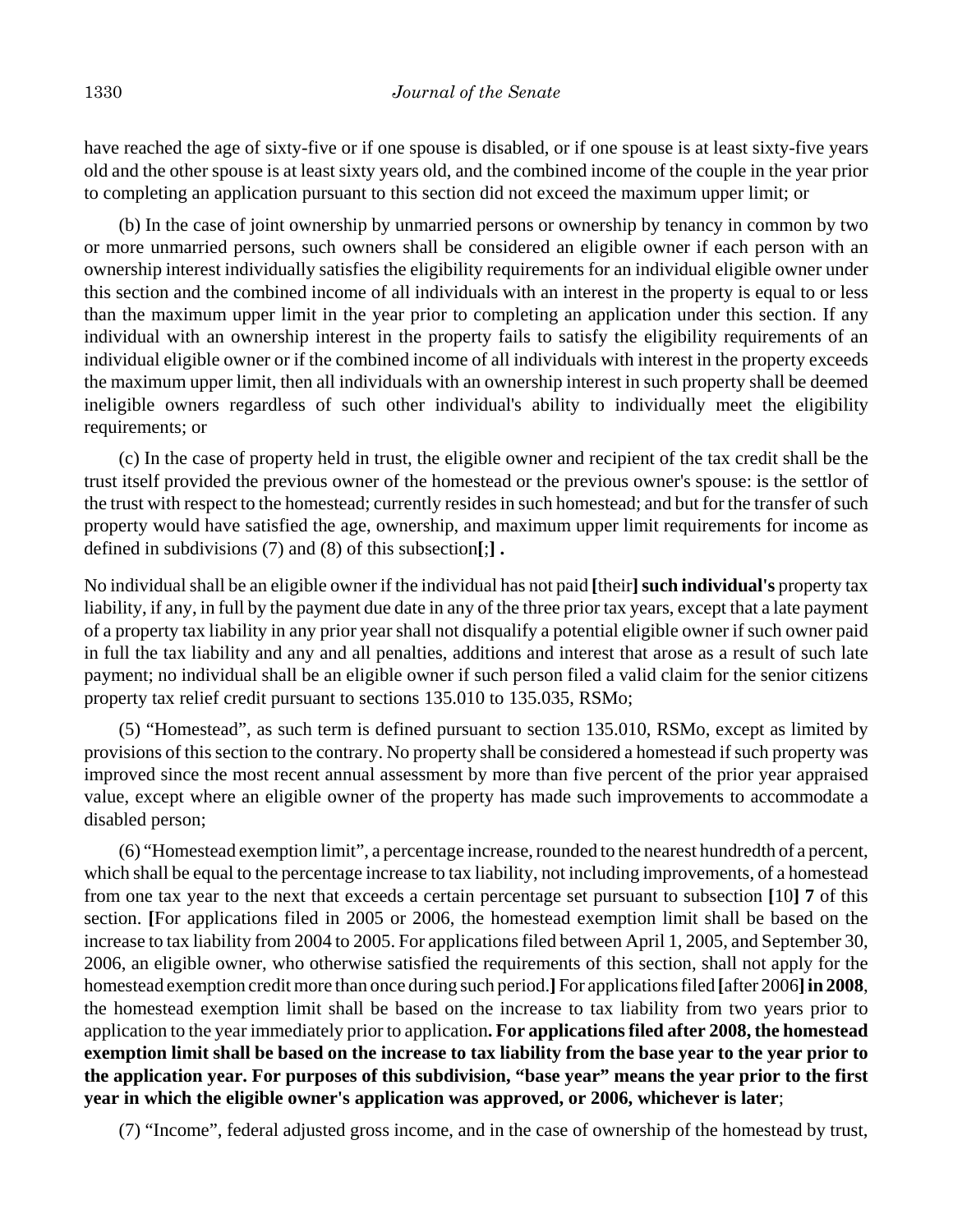the income of the settlor applicant shall be imputed to the income of the trust for purposes of determining eligibility with regards to the maximum upper limit;

(8) "Maximum upper limit", in the calendar year 2005, the income sum of seventy thousand dollars; in each successive calendar year this amount shall be raised by the incremental increase in the general price level, as defined pursuant to article X, section 17 of the Missouri Constitution.

3. Pursuant to article X, section 6(a) of the Constitution of Missouri, if in the prior tax year, the property tax liability on any parcel of subclass (1) real property increased by more than the homestead exemption limit, without regard for any prior credit received due to the provisions of this section, then any eligible owner of the property shall receive a homestead exemption credit to be applied in the current tax year property tax liability to offset the prior year increase to tax liability that exceeds the homestead exemption limit, except as eligibility for the credit is limited by the provisions of this section. The amount of the credit shall be listed separately on each taxpayer's tax bill for the current tax year, or on a document enclosed with the taxpayer's bill. The homestead exemption credit shall not affect the process of setting the tax rate as required pursuant to article X, section 22 of the Constitution of Missouri and section 137.073 in any prior, current, or subsequent tax year.

4. **[**If application is made in 2005, any potential eligible owner may apply for the homestead exemption credit by completing an application through their local assessor's office. Applications may be completed between April first and September thirtieth of any tax year in order for the taxpayer to be eligible for the homestead exemption credit in the tax year next following the calendar year in which the homestead exemption credit application was completed. The application shall be on forms provided to the assessor's office by the department. Forms also shall be made available on the department's Internet site and at all permanent branch offices and all full-time, temporary, or fee offices maintained by the department of revenue. The applicant shall attest under penalty of perjury:

- (1) To the applicant's age;
- (2) That the applicant's prior year income was less than the maximum upper limit;
- (3) To the address of the homestead property; and

(4) That any improvements made to the homestead, not made to accommodate a disabled person, did not total more than five percent of the prior year appraised value. The applicant shall also include with the application copies of receipts indicating payment of property tax by the applicant for the homestead property for the two prior tax years.

5. If application is made in 2005, the assessor, upon request for an application, shall:

(1) Certify the parcel number and owner of record as of January first of the homestead, including verification of the acreage classified as residential on the assessor's property record card;

(2) Obtain appropriate prior tax year levy codes for each homestead from the county clerks for inclusion on the form;

(3) Record on the application the assessed valuation of the homestead for the current tax year, and any new construction or improvements for the current tax year; and

(4) Sign the application, certifying the accuracy of the assessor's entries.

6. If application is made after 2005,**]** Any potential eligible owner may apply for the homestead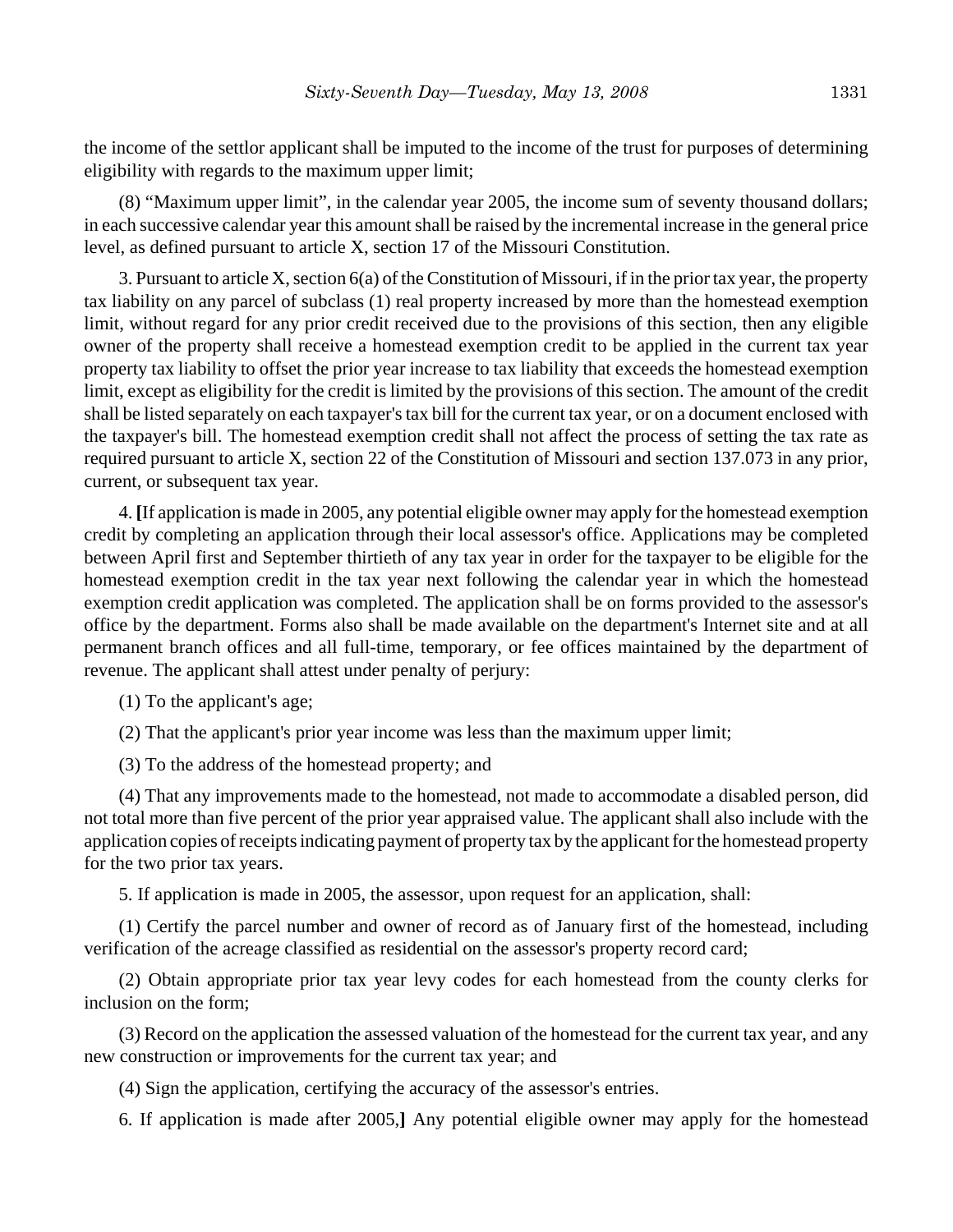exemption credit by completing an application. Applications may be completed between April first and October fifteenth of any tax year in order for the taxpayer to be eligible for the homestead exemption credit in the tax year next following the calendar year in which the homestead exemption credit application was completed. The application shall be on forms provided by the department. Forms also shall be made available on the department's Internet site and at all permanent branch offices and all full-time, temporary, or fee offices maintained by the department of revenue. The applicant shall attest under penalty of perjury:

(1) To the applicant's age;

(2) That the applicant's prior year income was less than the maximum upper limit;

(3) To the address of the homestead property;

(4) That any improvements made to the homestead, not made to accommodate a disabled person, did not total more than five percent of the prior year appraised value**[**; and

 $(5)$ ].

The applicant shall also include with the application copies of receipts indicating payment of property tax by the applicant for the homestead property for the three prior tax years.

**[**7.**] 5.** Each applicant shall send the application to the department by **[**September thirtieth**] October fifteenth** of each year for the taxpayer to be eligible for the homestead exemption credit in the tax year next following the calendar year in which the application was completed.

**[**8. If application is made in 2005, upon receipt of the applications, the department shall calculate the tax liability, adjusted to exclude new construction or improvements verify compliance with the maximum income limit, verify the age of the applicants, and make adjustments to these numbers as necessary on the applications. The department also shall disallow any application where the applicant has also filed a valid application for the senior citizens property tax credit, pursuant to sections 135.010 to 135.035, RSMo. Once adjusted tax liability, age, and income are verified, the director shall determine eligibility for the credit, and provide a list of all verified eligible owners to the county collectors or county clerks in counties with a township form of government by December fifteenth of each year. By January fifteenth, the county collectors or county clerks in counties with a township form of government shall provide a list to the department of any verified eligible owners who failed to pay the property tax due for the tax year that ended immediately prior. Such eligible owners shall be disqualified from receiving the credit in the current tax year.

9. If application is made after 2005,**] 6.** Upon receipt of the applications, the department shall calculate the tax liability, verify compliance with the maximum income limit, verify the age of the applicants, and make adjustments to these numbers as necessary on the applications. The department also shall disallow any application where the applicant also has filed a valid application for the senior citizens property tax credit under sections 135.010 to 135.035, RSMo. Once adjusted tax liability, age, and income are verified, the director shall determine eligibility for the credit and provide a list of all verified eligible owners to the county assessors or county clerks in counties with a township form of government by December fifteenth of each year. By January fifteenth, the county assessors shall provide a list to the department of any verified eligible owners who made improvements not for accommodation of a disability to the homestead and the dollar amount of the assessed value of such improvements. If the dollar amount of the assessed value of such improvements totaled more than five percent of the prior year appraised value, such eligible owners shall be disqualified from receiving the credit in the current tax year.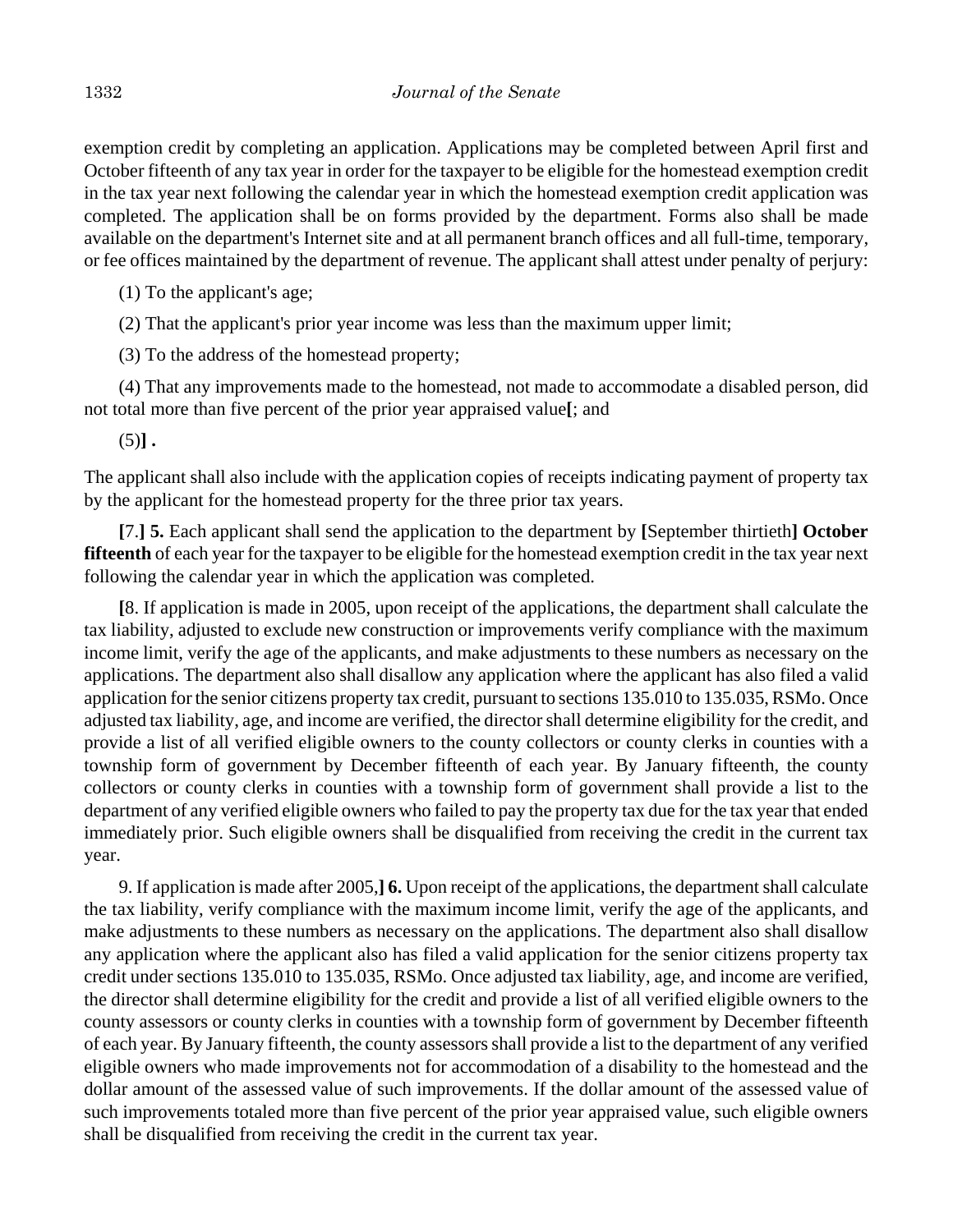**[**10.**] 7.** The director shall calculate the level of appropriation necessary **[**to**] and** set the homestead exemption limit at five percent when based on a year of general reassessment or at two and one-half percent when based on a year without general reassessment for the homesteads of all verified eligible owners, and provide such calculation to the speaker of the house of representatives, the president pro tempore of the senate, and the director of the office of budget and planning in the office of administration by January thirty-first of each year.

**[**11. For applications made in 2005, the general assembly shall make an appropriation for the funding of the homestead exemption credit that is signed by the governor, then the director shall, by July thirty-first of such year, set the homestead exemption limit. The limit shall be a single, statewide percentage increase to tax liability, rounded to the nearest hundredth of a percent, which, if applied to all homesteads of verified eligible owners who applied for the homestead exemption credit in the immediately prior tax year, would cause all but one-quarter of one percent of the amount of the appropriation, minus any withholding by the governor, to be distributed during that fiscal year. The remaining one-quarter of one percent shall be distributed to the county assessment funds of each county on a proportional basis, based on the number of eligible owners in each county; such one-quarter percent distribution shall be delineated in any such appropriation as a separate line item in the total appropriation.**]**

**8.** If no appropriation is made by the general assembly during any tax year or no funds are actually distributed pursuant to any appropriation therefor, then no homestead preservation credit shall apply in such year.

**[**12. After setting the homestead exemption limit for applications made in 2005, the director shall apply the limit to the homestead of each verified eligible owner and calculate the credit to be associated with each verified eligible owner's homestead, if any. The director shall send a list of those eligible owners who are to receive the homestead exemption credit, including the amount of each credit, the certified parcel number of the homestead, and the address of the homestead property, to the county collectors or county clerks in counties with a township form of government by August thirty-first. Pursuant to such calculation, the director shall instruct the state treasurer as to how to distribute the appropriation and assessment fund allocation to the county collector's funds of each county or the treasurer ex officio collector's fund in counties with a township form of government where recipients of the homestead exemption credit are located, so as to exactly offset each homestead exemption credit being issued, plus the one-quarter of one percent distribution for the county assessment funds. As a result of the appropriation, in no case shall a political subdivision receive more money than it would have received absent the provisions of this section plus the one-quarter of one percent distribution for the county assessment funds. Funds, at the direction of the county collector or the treasurer ex officio collector in counties with a township form of government, shall be deposited in the county collector's fund of a county or the treasurer ex officio collector's fund or may be sent by mail to the collector of a county, or the treasurer ex officio collector in counties with a township form of government, not later than October first in any year a homestead exemption credit is appropriated as a result of this section and shall be distributed as moneys in such funds are commonly distributed from other property tax revenues by the collector of the county or the treasurer ex officio collector of the county in counties with a township form of government, so as to exactly offset each homestead exemption credit being issued. In counties with a township form of government, the county clerk shall provide the treasurer ex officio collector a summary of the homestead exemption credit for each township for the purpose of distributing the total homestead exemption credit to each township collector in a particular county.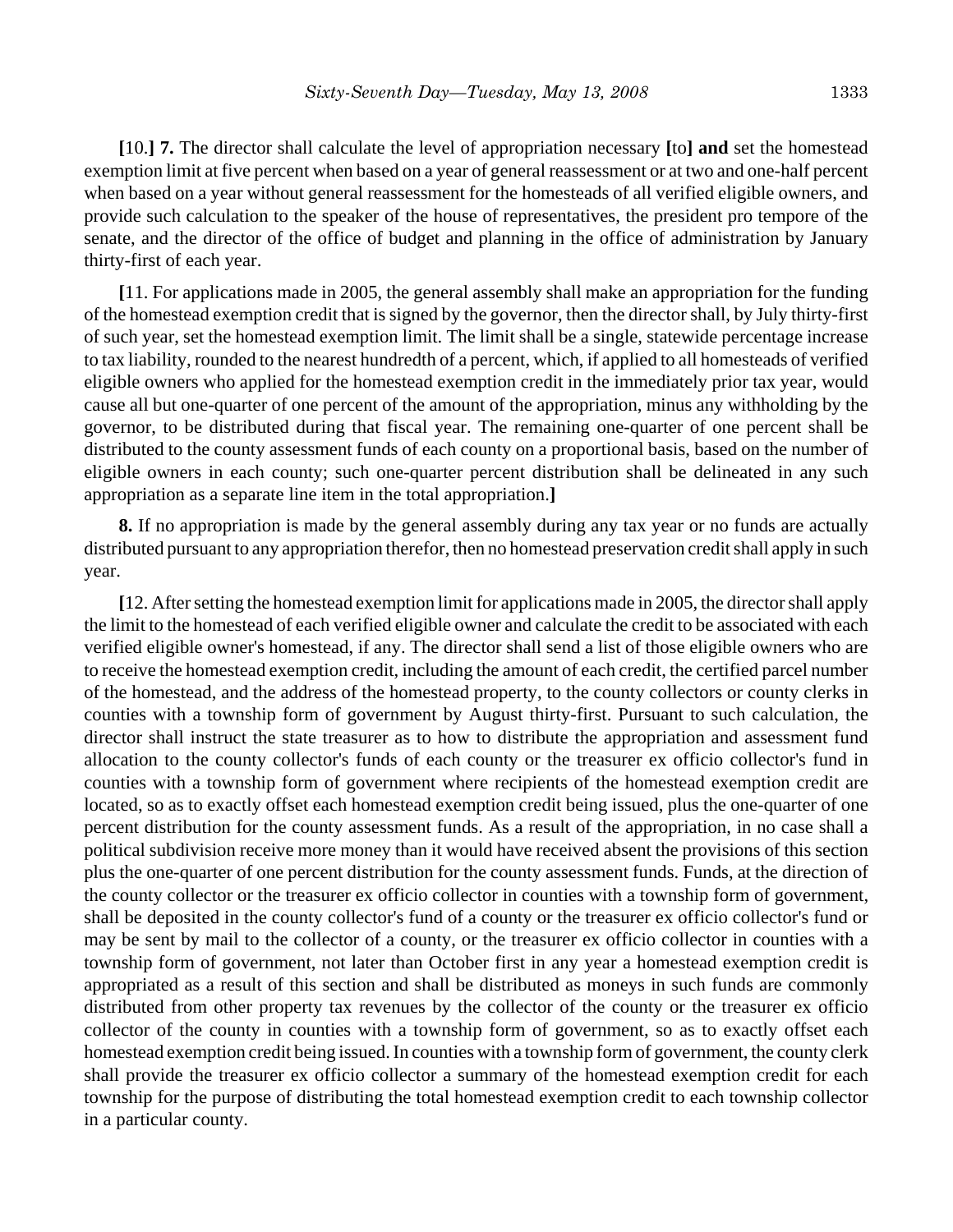13.**] 9.** If, in any given year after 2005, the general assembly shall make an appropriation for the funding of the homestead exemption credit that is signed by the governor, then the director shall**[**, by July thirty-first of such year, set the homestead exemption limit. The limit shall be a single, statewide percentage increase to tax liability, rounded to the nearest hundredth of a percent, which, if applied to all homesteads of verified eligible owners who applied for the homestead exemption credit in the immediately prior tax year, would cause all of the amount of the appropriation, minus any withholding by the governor, to be distributed during that fiscal year**] determine the apportionment percentage by equally apportioning the appropriation among all eligible applicants on a percentage basis**. If no appropriation is made by the general assembly during any tax year or no funds are actually distributed pursuant to any appropriation therefor, then no homestead preservation credit shall apply in such year.

**[**14.**] 10.** After **[**setting the homestead exemption limit for applications made after 2005, the director shall apply the limit to the homestead of each verified eligible owner and**] determining the apportionment percentage, the director shall** calculate the credit to be associated with each verified eligible owner's homestead, if any. The director shall send a list of those eligible owners who are to receive the homestead exemption credit, including the amount of each credit, the certified parcel number of the homestead, and the address of the homestead property, to the county collectors or county clerks in counties with a township form of government by August thirty-first. Pursuant to such calculation, the director shall instruct the state treasurer as to how to distribute the appropriation to the county collector's fund of each county where recipients of the homestead exemption credit are located, so as to exactly offset each homestead exemption credit being issued. As a result of the appropriation, in no case shall a political subdivision receive more money than it would have received absent the provisions of this section. Funds, at the direction of the collector of the county or treasurer ex officio collector in counties with a township form of government, shall be deposited in the county collector's fund of a county or may be sent by mail to the collector of a county, or treasurer ex officio collector in counties with a township form of government, not later than October first in any year a homestead exemption credit is appropriated as a result of this section and shall be distributed as moneys in such funds are commonly distributed from other property tax revenues by the collector of the county or the treasurer ex officio collector of the county in counties with a township form of government, so as to exactly offset each homestead exemption credit being issued.

**[**15.**] 11.** The department shall promulgate rules for implementation of this section. Any rule or portion of a rule, as that term is defined in section 536.010, RSMo, that is created under the authority delegated in this section shall become effective only if it complies with and is subject to all of the provisions of chapter 536, RSMo, and, if applicable, section 536.028, RSMo. This section and chapter 536, RSMo, are nonseverable and if any of the powers vested with the general assembly pursuant to chapter 536, RSMo, to review, to delay the effective date, or to disapprove and annul a rule are subsequently held unconstitutional, then the grant of rulemaking authority and any rule proposed or adopted after August 28, 2004, shall be invalid and void. Any rule promulgated by the department shall in no way impact, affect, interrupt, or interfere with the performance of the required statutory duties of any county elected official, more particularly including the county collector when performing such duties as deemed necessary for the distribution of any homestead appropriation and the distribution of all other real and personal property taxes.

**[**16.**] 12.** In the event that an eligible owner dies or transfers ownership of the property after the homestead exemption limit has been set in any given year, but prior to January first of the year in which the credit would otherwise be applied, the credit shall be void and any corresponding moneys**[**, pursuant to subsection 12 of this section,**]** shall lapse to the state to be credited to the general revenue fund. In the event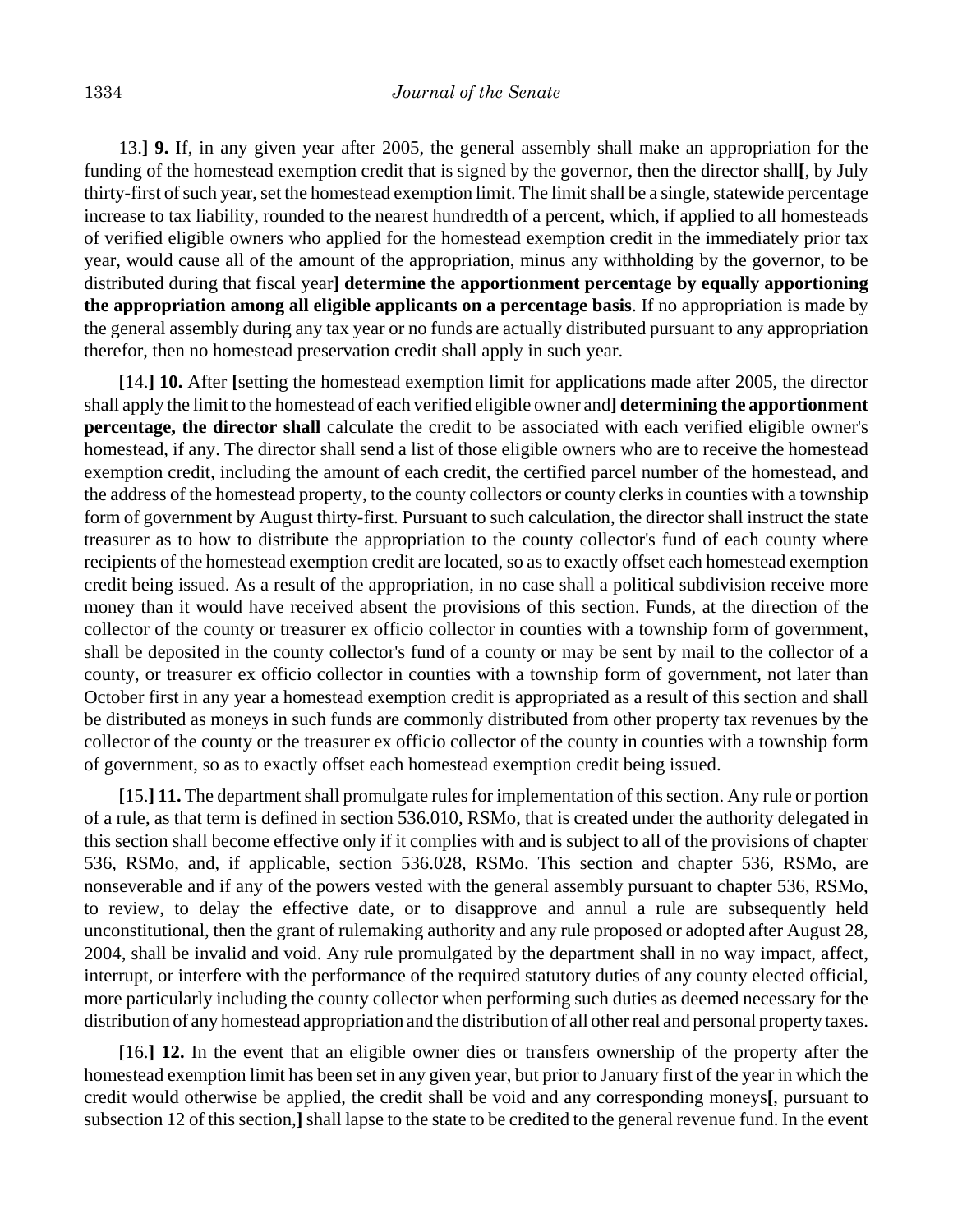the collector of the county or the treasurer ex officio collector of the county in counties with a township form of government determines prior to issuing the credit that the individual is not an eligible owner because the individual did not pay the prior three years' property tax liability in full, the credit shall be void and any corresponding moneys**[**, under subsection 11 of this section,**]** shall lapse to the state to be credited to the general revenue fund.

**[**17. This section shall apply to all tax years beginning on or after January 1, 2005. This subsection shall become effective June 28, 2004.

18.**] 13.** In accordance with the provisions of sections 23.250 to 23.298, RSMo, and unless otherwise authorized pursuant to section 23.253, RSMo:

(1) Any new program authorized under the provisions of this section shall automatically sunset six years after the effective date of this section; and

(2) This section shall terminate on September first of the year following the year in which any new program authorized under this section is sunset, and the revisor of statutes shall designate such sections and this section in a revision bill for repeal."; and"; and

Further amend said bill by amending the title, enacting clause, and intersectional references accordingly.

### HOUSE AMENDMENT NO. 3

Amend House Committee Substitute for Senate Substitute for Senate Committee Substitute for Senate Bill No. 711, Page 6, Section 135.047, Line 8, by deleting the word "**clerk**" and inserting in lieu thereof the following: "**recorder of deeds**"; and

Further amend said bill, Page 6, Section 135.047, Line 10, by deleting all of said line and inserting in lieu thereof the following:

# "**3. The director shall be**"; and

Further amend said title, enacting clause and intersectional references accordingly.

# HOUSE AMENDMENT NO. 4

Amend House Committee Substitute for Senate Substitute for Senate Committee Substitute for Senate Bill No. 711, Section 135.083, Page 13, Line 35, by inserting after all of said section the following:

"137.016. 1. As used in section  $4(b)$  of article X of the Missouri Constitution, the following terms mean:

(1) "Residential property", all real property improved by a structure which is used or intended to be used for residential living by human occupants, vacant land in connection with an airport, land used as a golf course, and manufactured home parks, but residential property shall not include other similar facilities used primarily for transient housing. For the purposes of this section, "transient housing" means all rooms available for rent or lease for which the receipts from the rent or lease of such rooms are subject to state sales tax pursuant to section 144.020.1(6), RSMo;

(2) "Agricultural and horticultural property", all real property used for agricultural purposes and devoted primarily to the raising and harvesting of crops; to the feeding, breeding and management of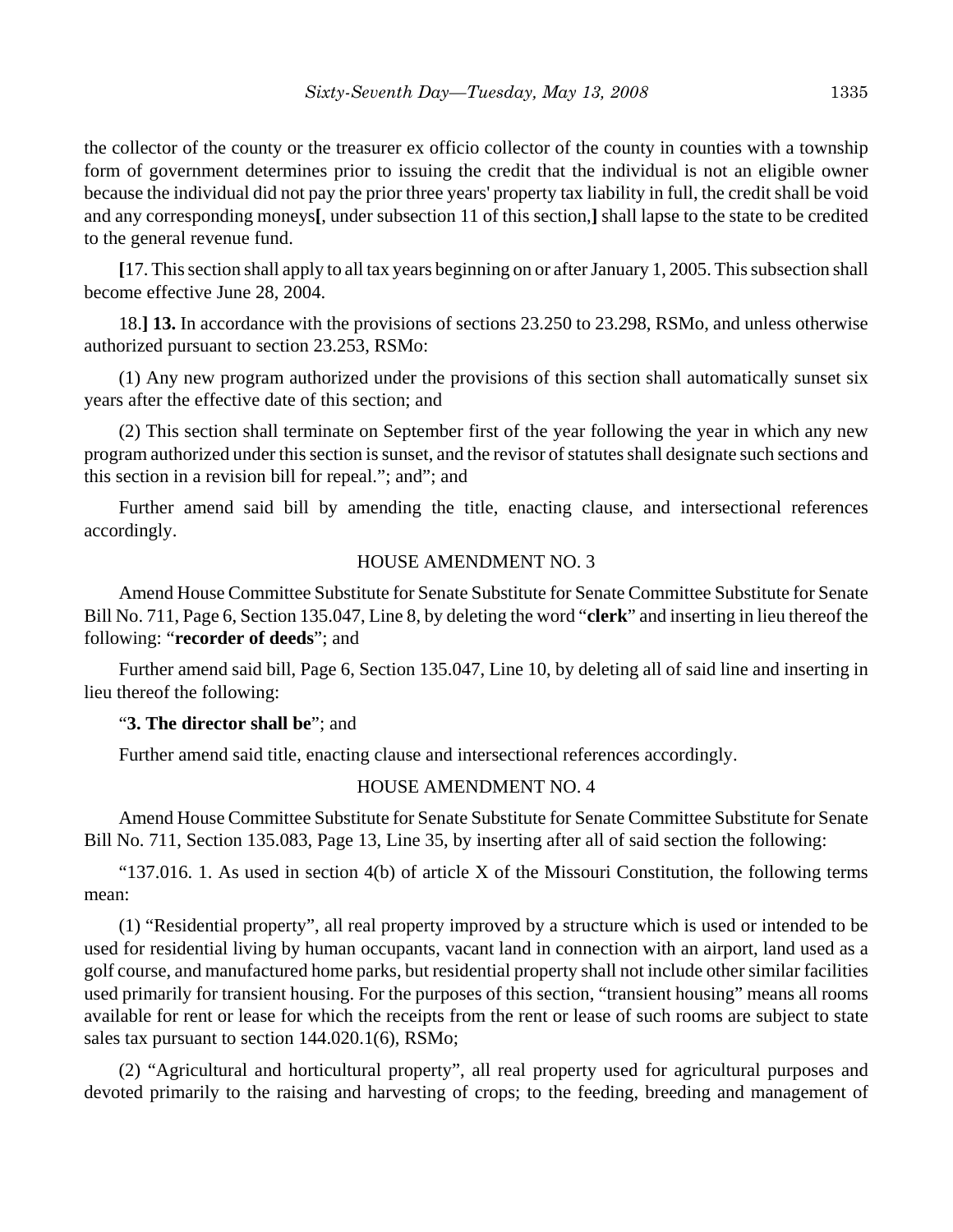livestock which shall include breeding**, showing,** and boarding of horses; to dairying, or to any other combination thereof; and buildings and structures customarily associated with farming, agricultural, and horticultural uses. Agricultural and horticultural property shall also include land devoted to and qualifying for payments or other compensation under a soil conservation or agricultural assistance program under an agreement with an agency of the federal government. Agricultural and horticultural property shall further include land and improvements, exclusive of structures, on privately owned airports that qualify as reliever airports under the Nation Plan of Integrated Airports System, to receive federal airport improvement project funds through the Federal Aviation Administration. Real property classified as forest croplands shall not be agricultural or horticultural property so long as it is classified as forest croplands and shall be taxed in accordance with the laws enacted to implement section 7 of article X of the Missouri Constitution;

(3) "Utility, industrial, commercial, railroad and other real property", all real property used directly or indirectly, for any commercial, mining, industrial, manufacturing, trade, professional, business, or similar purpose, including all property centrally assessed by the state tax commission but shall not include floating docks, portions of which are separately owned and the remainder of which is designated for common ownership and in which no one person or business entity owns more than five individual units. All other real property not included in the property listed in subclasses (1) and (2) of section 4(b) of article X of the Missouri Constitution, as such property is defined in this section, shall be deemed to be included in the term "utility, industrial, commercial, railroad and other real property".

2. Pursuant to article X of the state constitution, any taxing district may adjust its operating levy to recoup any loss of property tax revenue, except revenues from the surtax imposed pursuant to article X, section 6.2 of the constitution, as the result of changing the classification of structures intended to be used for residential living by human occupants which contain five or more dwelling units if such adjustment of the levy does not exceed the highest tax rate in effect subsequent to the 1980 tax year. For purposes of this section, loss in revenue shall include the difference between the revenue that would have been collected on such property under its classification prior to enactment of this section and the amount to be collected under its classification under this section. The county assessor of each county or city not within a county shall provide information to each taxing district within its boundaries regarding the difference in assessed valuation of such property as the result of such change in classification.

3. All reclassification of property as the result of changing the classification of structures intended to be used for residential living by human occupants which contain five or more dwelling units shall apply to assessments made after December 31, 1994.

4. Where real property is used or held for use for more than one purpose and such uses result in different classifications, the county assessor shall allocate to each classification the percentage of the true value in money of the property devoted to each use; except that, where agricultural and horticultural property, as defined in this section, also contains a dwelling unit or units, the farm dwelling, appurtenant residential-related structures and up to five acres immediately surrounding such farm dwelling shall be residential property, as defined in this section.

5. All real property which is vacant, unused, or held for future use; which is used for a private club, a not-for-profit or other nonexempt lodge, club, business, trade, service organization, or similar entity; or for which a determination as to its classification cannot be made under the definitions set out in subsection 1 of this section, shall be classified according to its immediate most suitable economic use, which use shall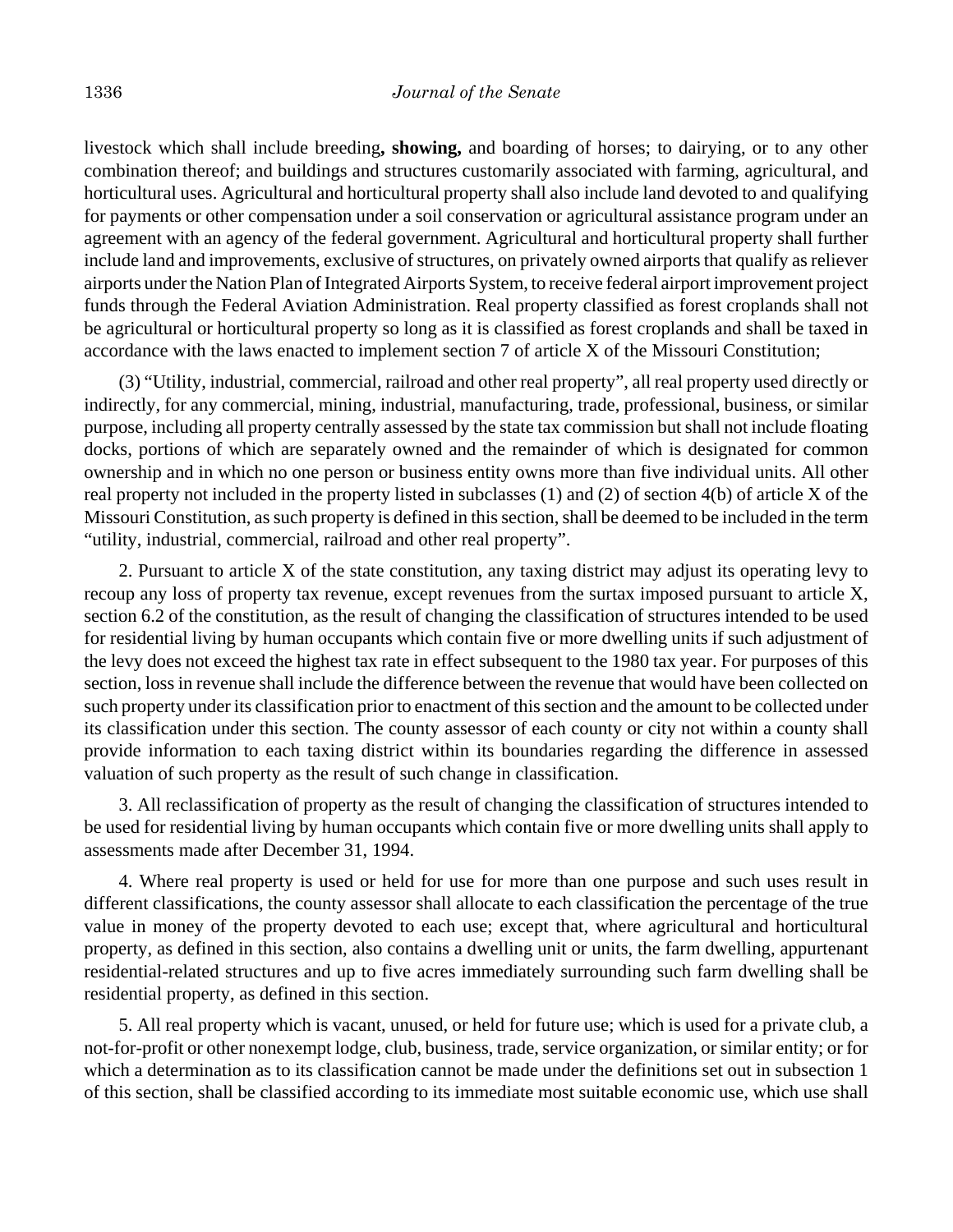be determined after consideration of:

(1) Immediate prior use, if any, of such property;

(2) Location of such property;

(3) Zoning classification of such property; except that, such zoning classification shall not be considered conclusive if, upon consideration of all factors, it is determined that such zoning classification does not reflect the immediate most suitable economic use of the property;

(4) Other legal restrictions on the use of such property;

(5) Availability of water, electricity, gas, sewers, street lighting, and other public services for such property;

(6) Size of such property;

(7) Access of such property to public thoroughfares; and

(8) Any other factors relevant to a determination of the immediate most suitable economic use of such property.

6. All lands classified as forest croplands shall not, for taxation purposes, be classified as subclass (1), subclass (2), or subclass (3) real property, as such classes are prescribed in section 4(b) of article X of the Missouri Constitution and defined in this section, but shall be taxed in accordance with the laws enacted to implement section 7 of article X of the Missouri Constitution."; and

Further amend said bill by amending the title, enacting clause, and intersectional references accordingly.

#### HOUSE AMENDMENT NO. 5

Amend House Committee Substitute for Senate Substitute for Senate Committee Substitute for Senate Bill No. 711, Page 24, Section 137.082, Line 83, by inserting after all of said line the following:

"137.092. 1. As used in this section, the following terms mean:

(1) "Personal property", any house trailer, manufactured home, **[**boat, vessel, floating home, floating structure,**]** airplane, or aircraft;

(2) "Rental or leasing facility", any manufactured home park, manufactured home storage facility, **[**marina or comparable facility providing dockage or storage space,**]** or any hangar or similar aircraft storage facility.

2. For all calendar years beginning on or after January 1, 2008, every owner of a rental or leasing facility shall, by January thirtieth of each year, furnish the assessor of the county in which the rental or leasing facility is located a list of the **[**personal property**] lessees** located at the rental or leasing facility on January first of each year. The list shall include:

(1) The name of the **[**owner of the personal property**] lessee**;

(2) The **[**owner's**] lessee's** address and county of residency**[**, if known;

(3) A description of the personal property located at the facility if the owner of the rental or leasing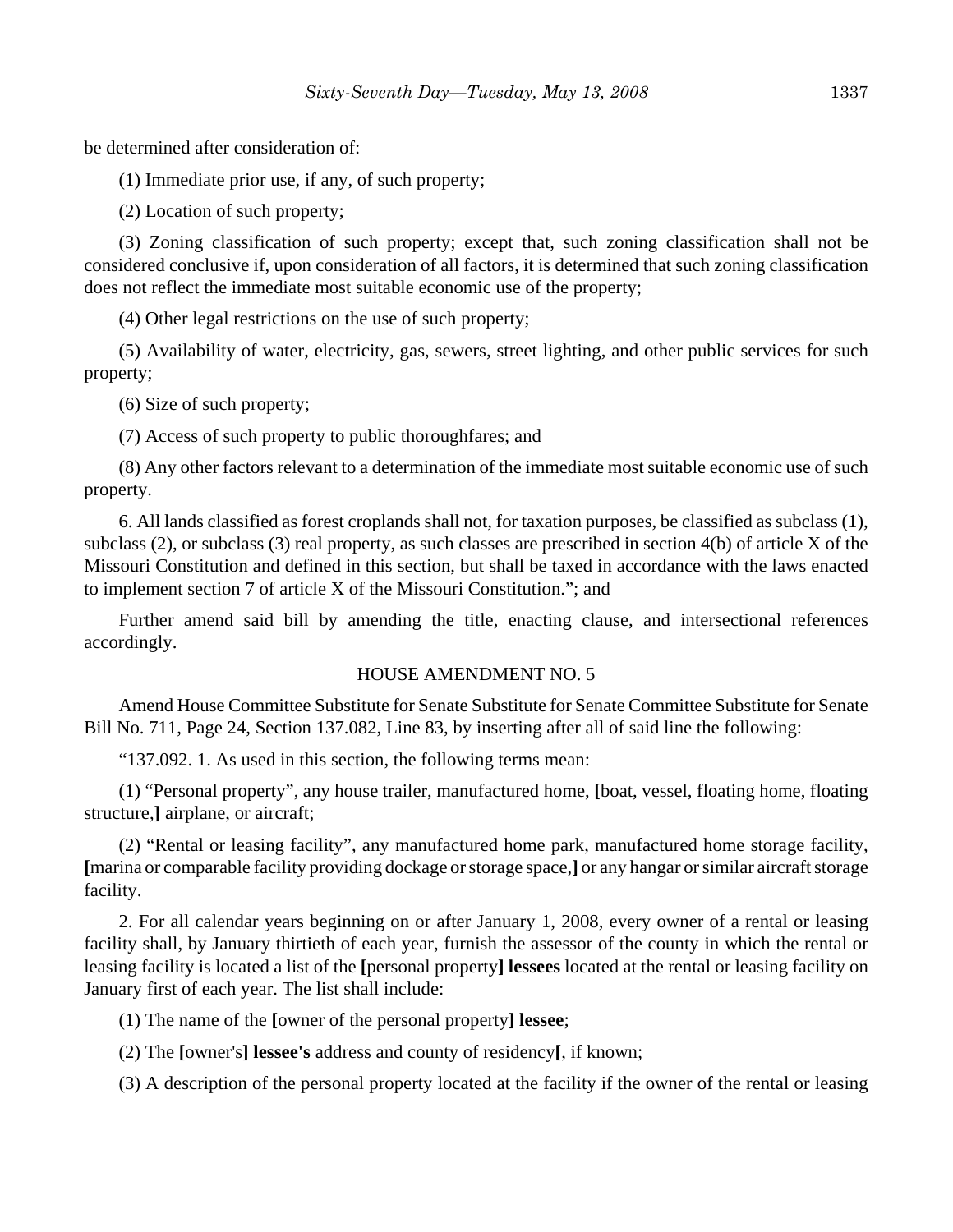facility knows of or has been made aware of the nature of such personal property.

3. If the owner of a rental or leasing facility fails to submit the list by January thirtieth of each year, or fails to include all the information required by this section on the list, the valuation of the personal property that is not listed as required by this section and that is located at the rental or leasing facility shall be assessed to the owner of the rental or leasing facility.

4. The assessor of the county in which the rental or leasing facility is located shall also collect a penalty as additional tax on the assessed valuation of such personal property that is not listed as required by this section. The penalty shall be collected as follows:

| Assessed valuation | Penalty  |
|--------------------|----------|
| \$0 to \$1,000     | \$10.00  |
| \$1,001 to \$2,000 | \$20.00  |
| \$2,001 to \$3,000 | \$30.00  |
| \$3,001 to \$4,000 | \$40.00  |
| \$4,001 to \$5,000 | \$50.00  |
| \$5,001 to \$6,000 | \$60.00  |
| \$6,001 to \$7,000 | \$70.00  |
| \$7,001 to \$8,000 | \$80.00  |
| \$8,001 to \$9,000 | \$90.00  |
| \$9,001 and above  | \$100.00 |

5. The funds derived from the penalty collected under this section shall be disbursed proportionately to any taxing entity authorized to levy a tax on such personal property. No rental or leasing facility owner penalized under this section shall be subject to any penalty authorized in section 137.280 or 137.345 for the same personal property in the same tax year**]**."; and

Further amend said title, enacting clause and intersectional references accordingly.

HOUSE AMENDMENT NO. 2 TO HOUSE AMENDMENT NO. 6

Amend House Amendment No. 6 to House Committee Substitute for Senate Substitute for Senate Committee Substitute for Senate Bill No. 711, Line 5, by deleting the word "two" and replacing with ".5".

### HOUSE AMENDMENT NO. 6

Amend House Committee Substitute for Senate Substitute for Senate Committee Substitute for Senate Bill No. 711, Section 163.044, Page 50, Line 13, by inserting after all of said line, the following:

"**Section 1. The director of the department of revenue shall collect a maximum fee of two cents per motor vehicle or driver license record for batch/bulk customer requests that meet the criteria enumerated in the Drivers Privacy and Protection Act.**"; and

Further amend said bill by amending the title, enacting clause, and intersectional references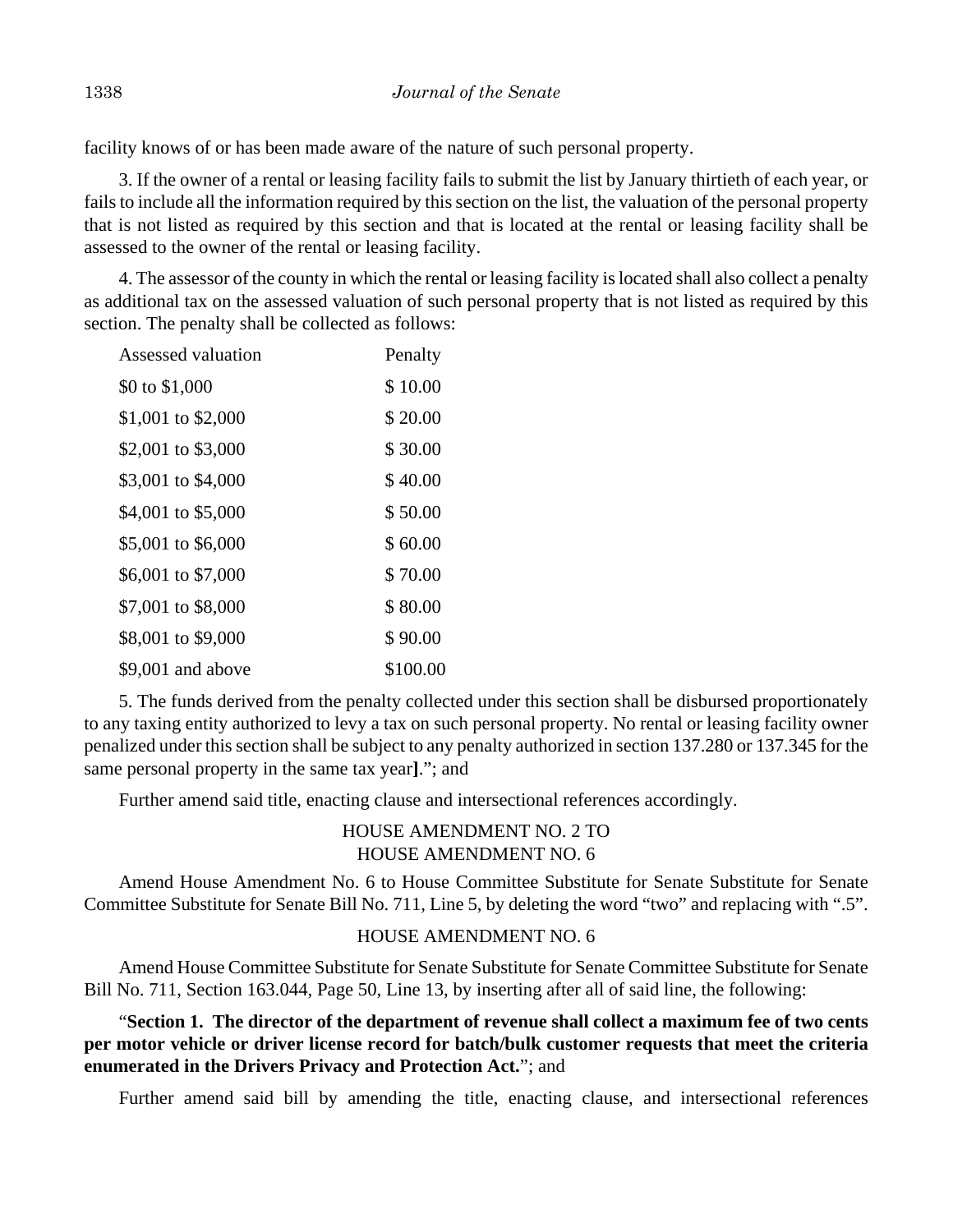accordingly.

In which the concurrence of the Senate is respectfully requested.

### **PRIVILEGED MOTIONS**

Senator Gibbons moved that the Senate refuse to concur in **HCS** for **SS** for **SCS** for **SB 711**, as amended, and request the House to recede from its position or, failing to do so, grant the Senate a conference thereon, which motion prevailed.

### **HOUSE BILLS ON THIRD READING**

Senator Rupp moved that **HCS** for **HBs 1549**, **1771**, **1395** and **2366**, with **SS** (pending), be called from the Informal Calendar and again taken up for 3rd reading and final passage, which motion prevailed.

**SS** for **HCS** for **HBs 1549**, **1771**, **1395** and **2366** was again taken up.

Senator Smith offered **SA 1**:

### SENATE AMENDMENT NO. 1

Amend Senate Substitute for House Committee Substitute for House Bills Nos. 1549, 1771, 1395 and 2366, Page 4, Section 208.009, Line 13 of said page, by inserting at the end of said line the following: "**The requirements of this section shall not apply to a custodial parent applying for a public benefit on behalf of his or her child who is lawfully present in the United States.**".

Senator Smith moved that the above amendment be adopted, which motion failed.

Senator Wilson offered **SA 2**:

### SENATE AMENDMENT NO. 2

Amend Senate Substitute for House Committee Substitute for House Bills Nos. 1549, 1771, 1395 and 2366, Page 27, Section 577.900, Line 17 of said page, by inserting at the end of said line the following: "**If a person is held under the provisions of this section at a county jail that does not meet the federal requirements of a detention facility, and therefore does not qualify to receive reimbursement from the federal government for housing of the person, then the state shall reimburse the county for any housing costs at a rate equal to or greater than the federal government's housing reimbursement rate.**".

Senator Wilson moved that the above amendment be adopted, which motion failed.

Senator Bray offered **SA 3**, which was read:

### SENATE AMENDMENT NO. 3

Amend Senate Substitute for House Committee Substitute for House Bills Nos. 1549, 1771, 1395 and 2366, Page 29, Section 650.681, Line 14, by inserting immediately after all of said line the following:

"**Section 1. Notwithstanding any other provision of law to the contrary, any person who is a victim of an offense as provided in sections 566.200 to 566.221, RSMo, shall not be considered an illegal alien or unlawfully present in this state.**"; and

Further amend the title and enacting clause accordingly.

Senator Bray moved that the above amendment be adopted.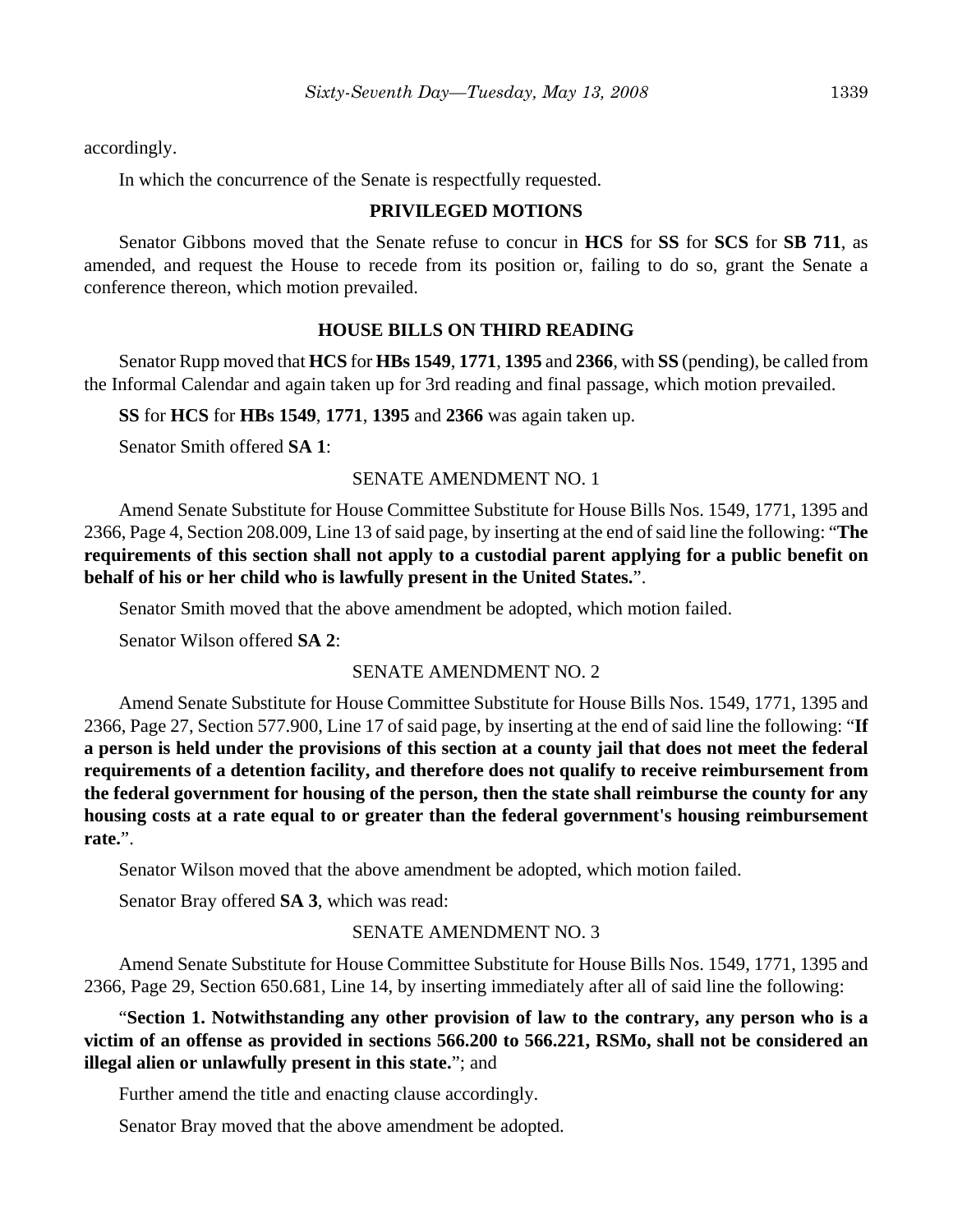Senator Dempsey assumed the Chair.

At the request of Senator Bray, **SA 3** was withdrawn.

Senator Smith offered **SA 4**, which was read:

### SENATE AMENDMENT NO. 4

Amend Senate Substitute for House Committee Substitute for House Bills Nos. 1549, 1771, 1395 and 2366, Page 4, Section 208.009, Line 13, by inserting at the end of said line, the following: "**In processing applications for public benefits, an employee of an agency of state or local government shall not inquire about the legal status of a custodial parent or guardian applying for a public benefit on behalf of his or her dependent child who is a citizen or permanent resident of the United States.**".

Senator Smith moved that the above amendment be adopted, which motion prevailed.

Senator Smith offered **SA 5**, which was read:

### SENATE AMENDMENT NO. 5

Amend Senate Substitute for House Committee Substitute for House Bills Nos. 1549, 1771, 1395 and 2366, Page 3, Section 208.009, Line 16 of said page, by inserting after "care," the following: "**prenatal care, services offering alternatives to abortion,**".

Senator Smith moved that the above amendment be adopted, which motion prevailed.

Senator Rupp offered **SA 6**:

### SENATE AMENDMENT NO. 6

Amend Senate Substitute for House Committee Substitute for House Bills Nos. 1549, 1771, 1395 and 2366, Page 26, Section 577.722, Line 19, by inserting immediately after the word "of", the following: "**8**".

Senator Rupp moved that the above amendment be adopted, which motion prevailed.

Senator Rupp offered **SA 7**:

### SENATE AMENDMENT NO. 7

Amend Senate Substitute for House Committee Substitute for House Bills Nos. 1549, 1771, 1395 and 2366, Page 29, Section 650.681, Line 14, by inserting after all of said line, the following:

## "**5. The provisions of subsections 1 and 2 of this section shall not apply to any state or local agency administering one or more federal public benefit programs as such term is defined in 8 U.S.C. 1612.**".

Senator Rupp moved that the above amendment be adopted, which motion prevailed.

Senator Rupp offered **SA 8**:

### SENATE AMENDMENT NO. 8

Amend Senate Substitute for House Committee Substitute for House Bills Nos. 1549, 1771, 1395 and 2366, Page 11, Section 285.535, Line 28, by striking the word "ten" and inserting in lieu thereof the following: "**fifteen**"; and further amend page 12, line 10 by striking the word "ten" and inserting in lieu thereof the following: "**fifteen**".

Senator Rupp moved that the above amendment be adopted, which motion prevailed.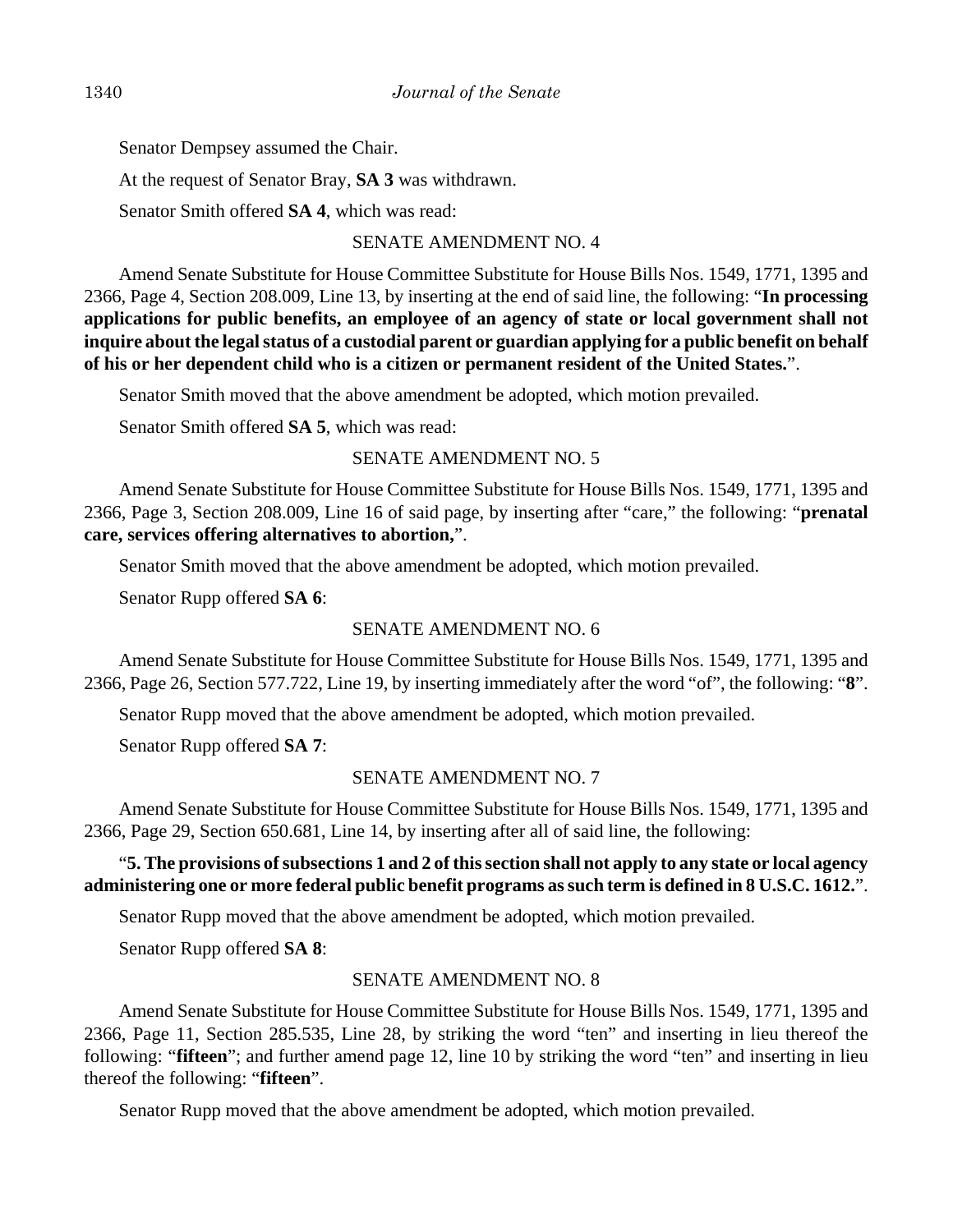Senator Green offered **SA 9**:

### SENATE AMENDMENT NO. 9

Amend Senate Substitute for House Committee Substitute for House Bills Nos. 1549, 1771, 1395 and 2366, Page 1, In the Title, Line 4 of said page, by inserting immediately after "provisions" the following: ", an emergency clause for certain sections,"; and

Further amend said bill, page 5, section 208.009, line 24 of said page, by inserting after all of said line the following:

"**285.309. 1. Every employer doing business in this state who employs five or more employees shall, if applicable, submit federal 1099 miscellaneous forms to the department of revenue. Such forms shall be submitted to the department of revenue within the time lines established for the filing of Missouri Form 99 forms.**

**2. Any employer who intentionally, on five or more occasions, fails to submit information on any employee required under subsection 1 of this section is guilty of a class A misdemeanor and shall be fined not more than one hundred dollars for each time the employer fails to submit the information on or after the fifth occurrence. If the failure is the result of a conspiracy between the employer and the employee or worker to not supply the required report or to supply a false or incomplete report, the fine shall be one thousand dollars for each failure to report or each false or incomplete report on and after the fifth occurrence.**

**285.500. For the purposes of sections 285.500 to 285.515 the following terms mean:**

**(1) "Employee", any individual who performs services for an employer that would indicate an employer-employee relationship in satisfaction of the factors in IRS Rev. Rule 87-41, 1987-1 C.B.296.;**

**(2) "Employer", any individual, organization, partnership, political subdivision, corporation, or other legal entity which has or had in the entity's employ five or more individuals performing any of the following services within this state:**

**(a) Construction as defined in section 290.210, RSMo;**

**(b) Public works as defined in section 290.210, RSMo;**

**(c) Maintenance work as defined in section 290.210, RSMo.**

**285.503. 1. An employer knowingly misclassifies a worker if that employer fails to claim the worker as an employee but knows, or has reason to know, that worker is an employee.**

**2. The attorney general may investigate alleged or suspected violations of sections 285.500 to 285.515 and shall have all powers provided by sections 407.040 to 407.090, RSMo, in connection with any investigation of an alleged or suspected violation of sections 285.500 to 285.515 as if the acts enumerated in sections 285.500 to 285.515 are unlawful acts proscribed by chapter 407, RSMo.**

**3. In addition to the powers set out in subsection 1 of this section, the attorney general may serve and enforce subpoenas related to the enforcement of sections 285.500 to 285.515.**

**285.506. 1. In any action brought under sections 285.500 to 285.515, the state shall have the burden of proving that the employer misclassified the worker. If the state is unable to produce any evidence supporting its contention that the alleged misclassified worker is misclassified, the court shall**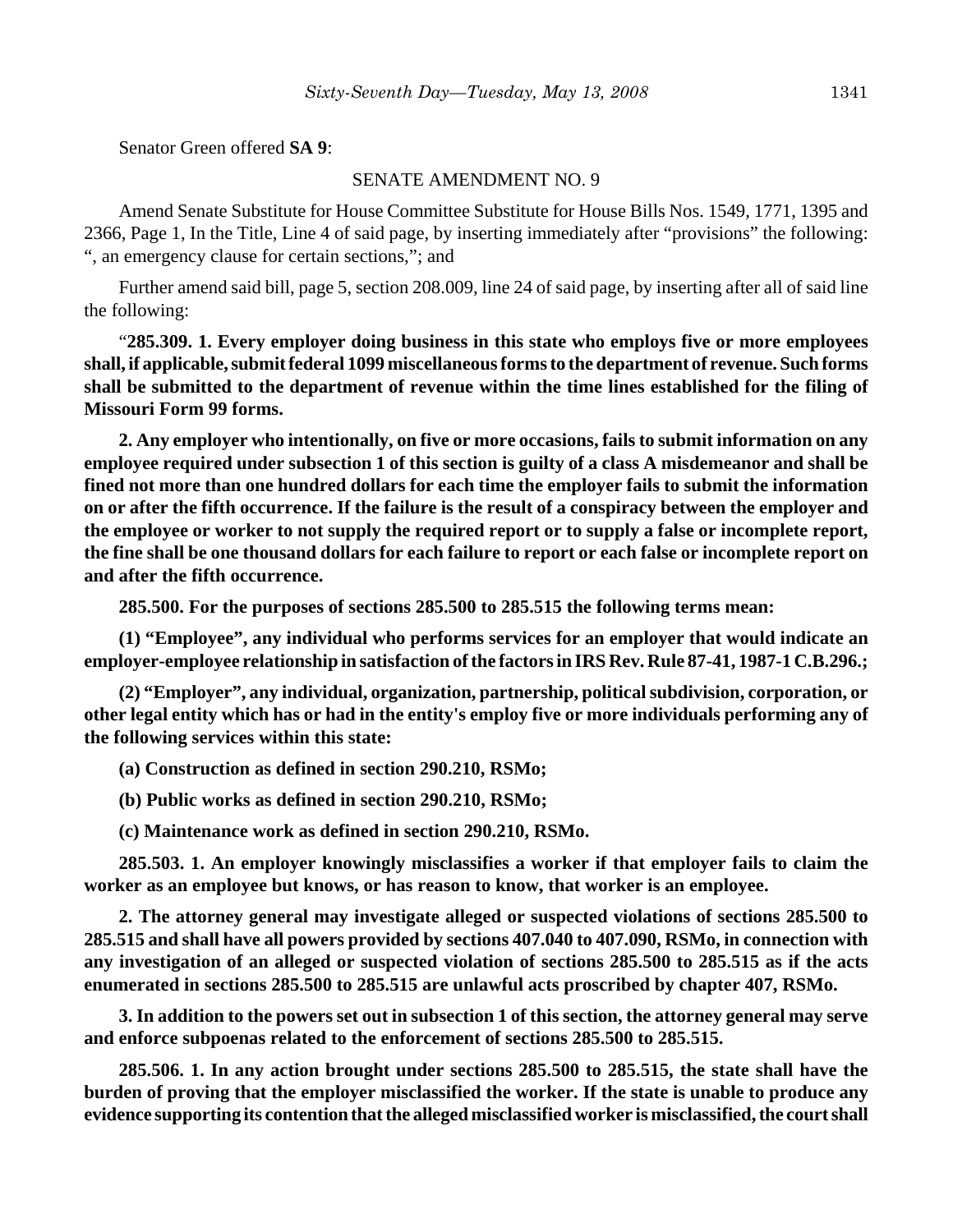**find that the worker is not an employee for purposes of that action.**

**2. In any action brought under sections 285.500 to 285.515, there is a rebuttable presumption that a worker is an employee if the worker is an unauthorized alien as defined in 8 U.S.C. 1324a(h)(3). To rebut this presumption, the employer must produce an I-9 form to establish that the worker is not an unauthorized alien or other documentation to show that the worker is an independent contractor. If the employer fails to produce such evidence, the court shall find that the worker is an employee for purposes of that action.**

**285.509. 1. The department of labor and industrial relations shall establish a complaint form to receive complaints about alleged misclassification of workers. The form shall be made available on the Internet. Upon receiving a complaint, the department shall cross-check the complaint against any employer records it maintains and shall also cross-check the complaint against any records maintained by the department of revenue.**

**2. If the department determines, after conducting the review set out in subsection 1 of this section, that an employer appears to have misclassified a worker, it shall forward its determination along with supporting documentation to the attorney general.**

**3. Upon receiving the department's determination, the attorney general may request additional information or records from the department of labor and industrial relations, the department of revenue, or any other state agency that may have information or records relevant to the matter. Upon request, the department or other state agency shall provide the information or records requested. If the attorney general receives records that are otherwise closed pursuant to law, the attorney general shall likewise treat any such records obtained in the course of an investigation as closed records, except that such records may be used in the course of any action brought under sections 285.500 to 285.515.**

**4. The department of labor and industrial relations shall have the authority to promulgate rules necessary to administer the provisions of this section. Any rule or portion of a rule, as that term is defined in section 536.010, RSMo, that is created under the authority delegated in this section shall become effective only if it complies with and is subject to all of the provisions of chapter 536, RSMo, and, if applicable, section 536.028, RSMo. This section and chapter 536, RSMo, are nonseverable and if any of the powers vested with the general assembly pursuant to chapter 536, RSMo, to review, to delay the effective date, or to disapprove and annul a rule are subsequently held unconstitutional, then the grant of rulemaking authority and any rule proposed or adopted after August 28, 2008, shall be invalid and void.**

**285.512. 1. Whenever the attorney general has reason to believe that an employer has engaged in, is engaging in, or is about to engage in any conduct that would be a violation of sections 285.500 to 285.515, the attorney general may seek an injunction prohibiting the employer from engaging in such conduct.**

**2. The attorney general may bring an action for injunctive relief in the circuit court of any county where the alleged violation is occurring or about to occur.**

**3. In seeking injunctive relief, the attorney general may petition the court to order that all work contracted for by the employer at any site of the employer be halted if the court determines that the employer has engaged in, or is about to engage in, any conduct that would be a violation of sections**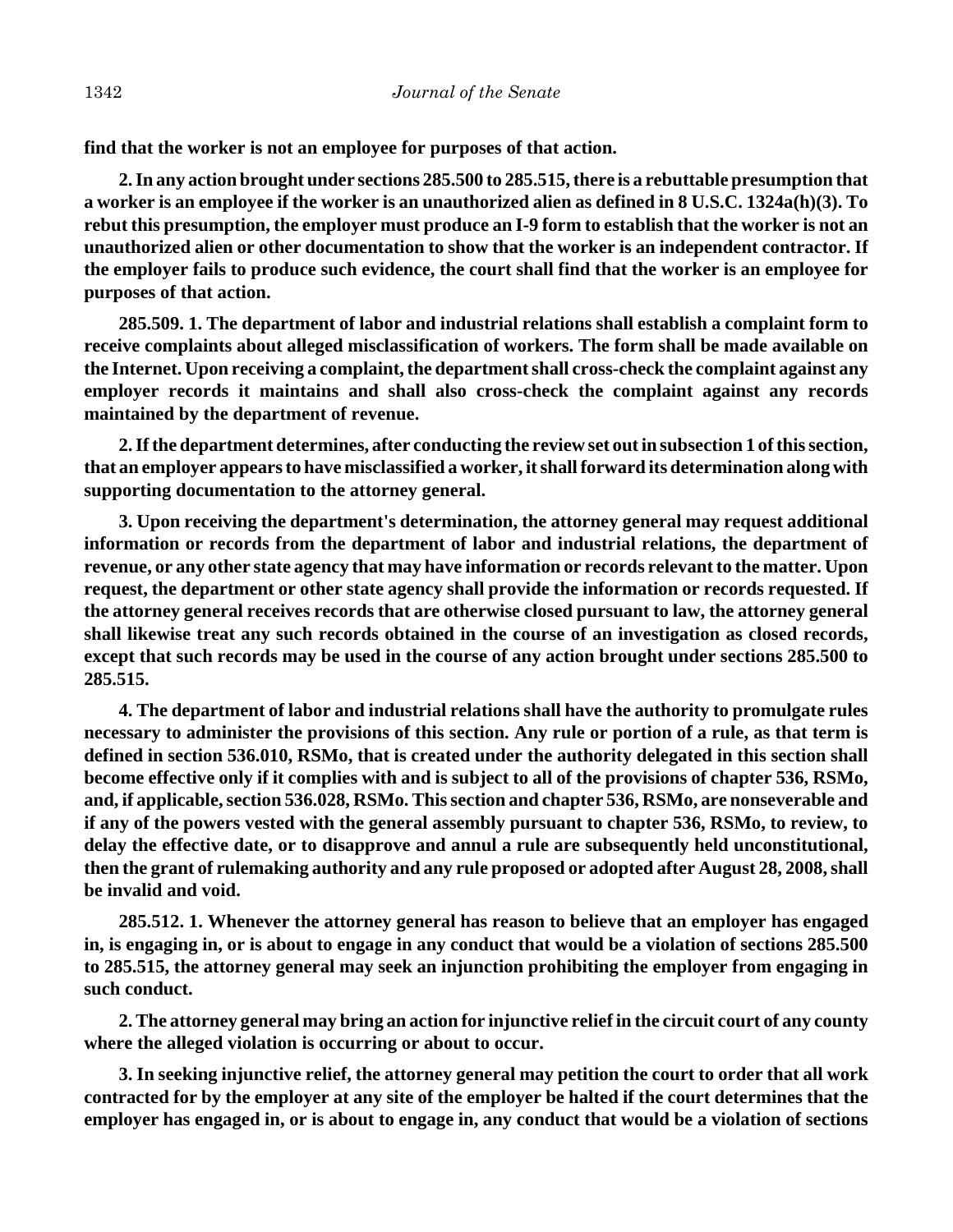**285.500 to 285.515. In addition to such relief, the court may issue any other order or judgment necessary to prevent the employer from committing any further violations of sections 285.500 to 285.515.**

**285.515. 1. If a court determines that an employer has knowingly misclassified a worker, the court shall enter a judgment in favor of the state and award penalties in the amount of fifty dollars per day per misclassified worker up to a maximum of fifty thousand dollars to the Missouri worker protection fund established in section 285.518.**

**2. If a court determines that an employer has knowingly misclassified a worker after having been previously adjudicated for knowing misclassification of a worker, the court shall enter a judgment in favor of the state and award penalties in the amount of one hundred dollars per day per misclassified worker up to a maximum of one hundred thousand dollars to the Missouri worker protection fund established in section 285.518.**

**3. The court may, in addition to the penalties authorized by this section, order that attorneys' fees and costs be paid to the state.**

**4. The attorney general may enter into a consent judgment with any person alleged to have violated sections 285.500 to 285.515.**

**285.518. There is hereby created in the state treasury the "Missouri Worker Protection Fund", which shall consist of money collected under sections 285.500 to 285.515. The state treasurer shall be custodian of the fund and may approve disbursements from the fund in accordance with sections 30.170 and 30.180, RSMo. Upon appropriation, money in the fund shall be used solely for the administration of sections 285.500 to 285.515. Notwithstanding the provisions of section 33.080, RSMo, to the contrary, any moneys remaining in the fund at the end of the biennium shall not revert to the credit of the general revenue fund. The state treasurer shall invest moneys in the fund in the same manner as other funds are invested. Any interest and moneys earned on such investments shall be credited to the fund. This fund shall be administered by the attorney general for the purposes of ensuring that Missouri employers hire employees and subcontract with workers who are not misclassified. The fund shall consist of:**

**(1) All amounts ordered to be paid into the fund pursuant to section 285.515;**

#### **(2) Any amounts appropriated to the fund; and**

#### **(3) Any voluntary contributions, gifts, or bequests to the fund.**"; and

Further amend said bill, section C, page 30, line 25 of said page, by inserting immediately after all of said line the following:

"Section D. Because of the need to provide a level playing field for Missouri employers and workers, the provisions of sections 285.309 and 285.500 to 285.518 of this act are deemed necessary for the immediate preservation of the public health, welfare, peace, and safety, and are hereby declared to be an emergency within the meaning of the constitution, and sections 285.309 and 285.500 to 285.518 of this act shall be in full force and effect upon its passage and approval."; and

Further amend the title and enacting clause accordingly.

Senator Green moved that the above amendment be adopted, which motion prevailed.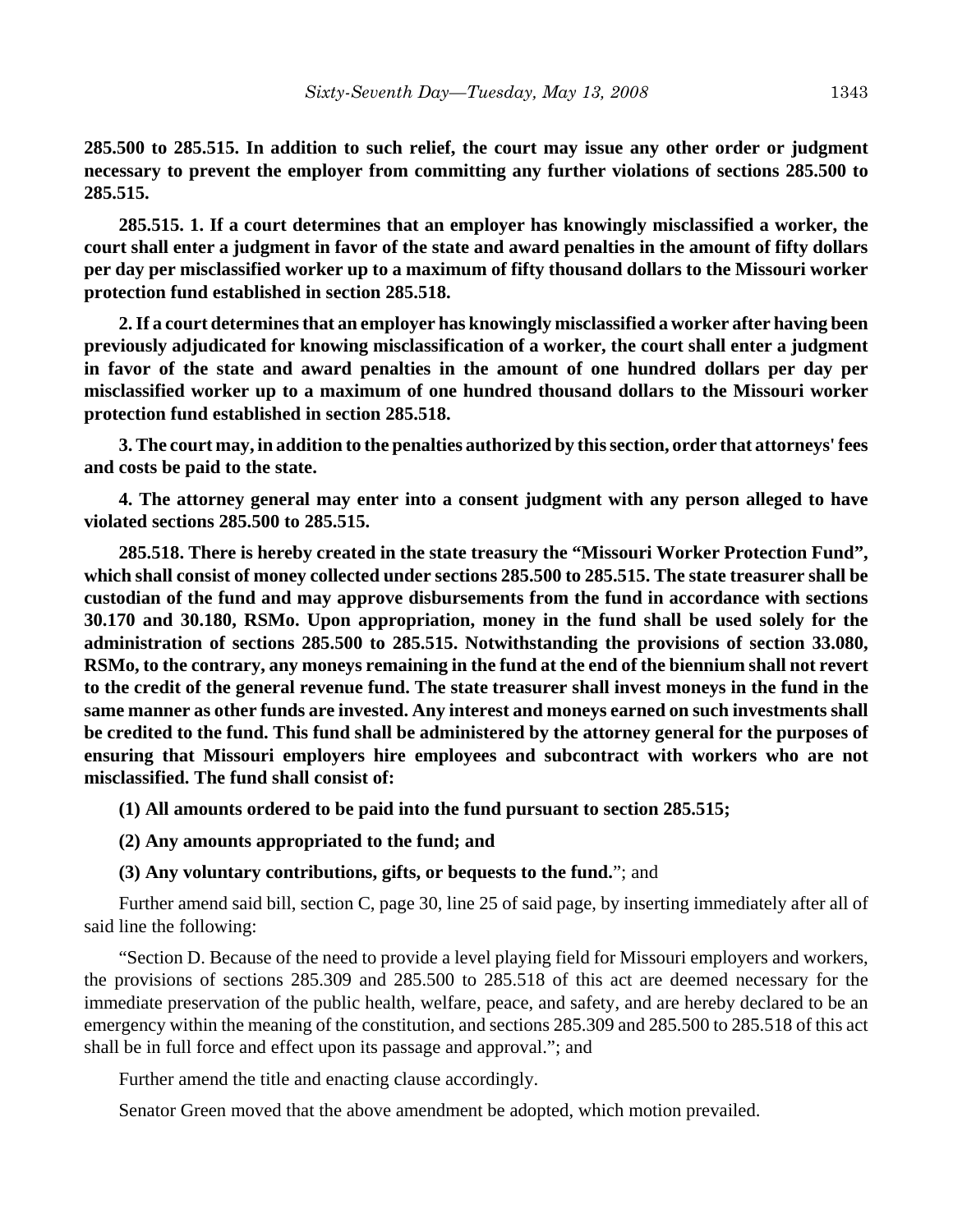Senator Bray offered **SA 10**:

## SENATE AMENDMENT NO. 10

Amend Senate Substitute for House Committee Substitute for House Bills Nos. 1549, 1771, 1395 and 2366, Page 29, Section 650.681, Line 14, by inserting immediately after all of said line the following:

"**Section 1. Notwithstanding any other provision of law to the contrary, no benefit administered by the state or a political subdivision that is denied to an individual on the basis of unlawful presence in the United States shall be denied to any person who is the victim of an offense under sections 566.200 to 566.221, RSMo, so long as such person is otherwise eligible.**"; and

Further amend the title and enacting clause accordingly.

Senator Bray moved that the above amendment be adopted.

At the request of Senator Rupp, **HCS** for **HBs 1549**, **1771**, **1395** and **2366**, with **SS** and **SA 10** (pending), was placed on the Informal Calendar.

### **MESSAGES FROM THE HOUSE**

The following messages were received from the House of Representatives through its Chief Clerk:

Mr. President: I am instructed by the House of Representatives to inform the Senate that the House has taken up and passed **SCS** for **SB 901**.

With House Substitute Amendment No. 1 for House Amendment No. 1.

HOUSE SUBSTITUTE AMENDMENT NO. 1 FOR HOUSE AMENDMENT NO. 1

Amend Senate Committee Substitute for Senate Bill No. 901, Section 287.230, Page 6, Line 20, by inserting immediately after said line the following:

"**Section 1. 1. The provisions of chapter 287, RSMo, shall not be construed as prohibiting an employer with fewer than fifty employees from procuring disability insurance for his or her workers provided the insurance the employer purchases is registered with and approved by the division of workers' compensation.**

**2. The division shall establish insurance requirements and verification procedures for employers who obtain disability insurance.**

**3. Any employer purchasing disability insurance shall not be required to pay the second injury fund surcharge as required by section 287.715.**"; and

Further amend said bill by amending the title, enacting clause, and intersectional references accordingly.

Emergency clause defeated.

In which the concurrence of the Senate is respectfully requested.

Also,

Mr. President: I am instructed by the House of Representatives to inform the Senate that the House refuses to recede from its position on **HCS** for **SS** for **SCS** for **SB 711** as amended and grants the Senate a conference thereon and the House conferees be bound to **HA 6** as amended.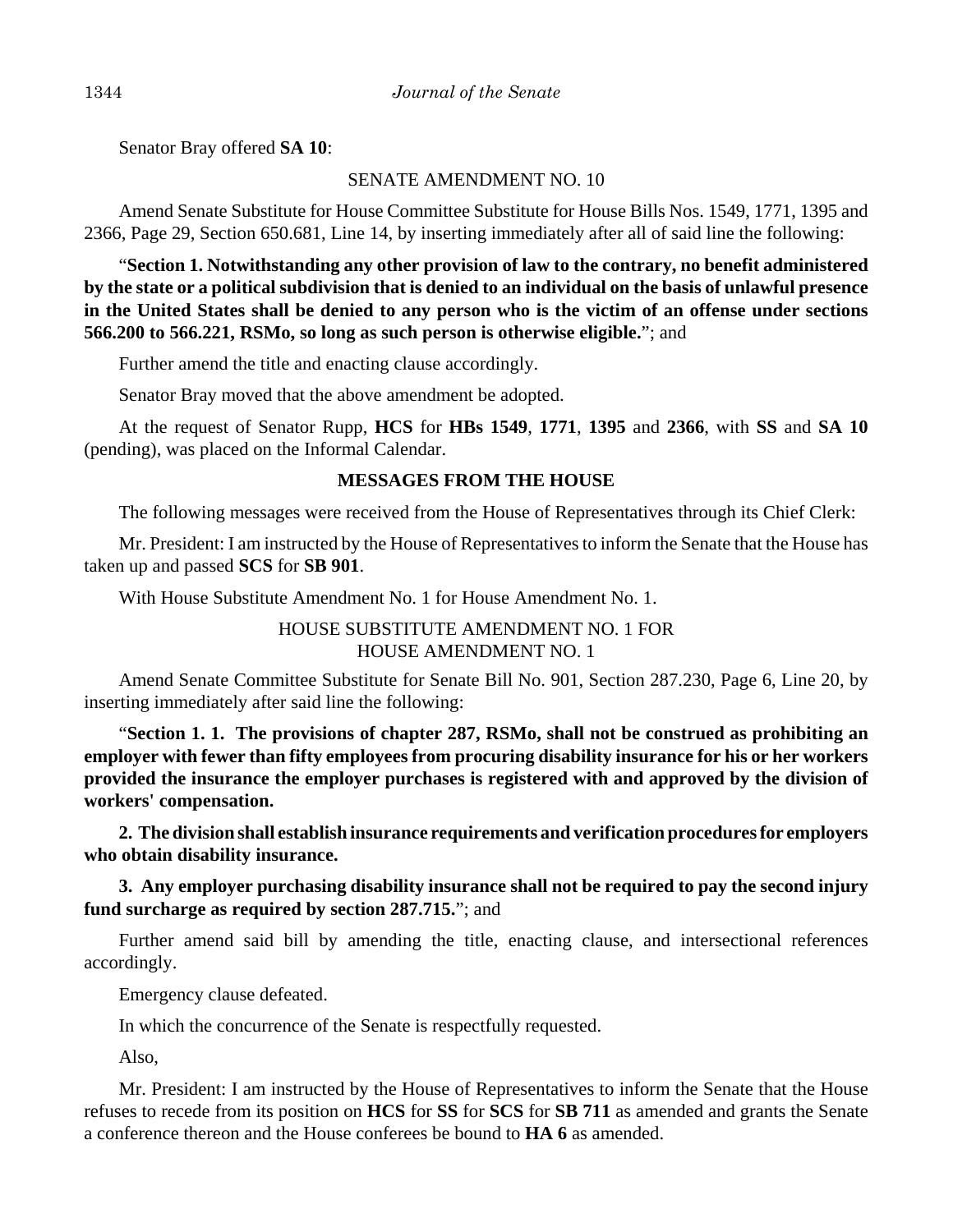Also,

Mr. President: I am instructed by the House of Representatives to inform the Senate that the House has taken up and passed **HCS** for **SB 932**, entitled:

An Act to repeal sections 590.050 and 650.120, RSMo, and to enact in lieu thereof two new sections relating to Internet sex crimes investigation grant program.

With House Amendment No. 1

### HOUSE AMENDMENT NO. 1

Amend House Committee Substitute for Senate Bill No. 932, Page 1, Section A, Line 2, by inserting after all of said line the following:

"542.276. 1. Any peace officer or prosecuting attorney may make application under section 542.271 for the issuance of a search warrant.

2. The application shall:

(1) Be in writing;

(2) State the time and date of the making of the application;

(3) Identify the property, article, material, substance or person which is to be searched for and seized, in sufficient detail and particularity that the officer executing the warrant can readily ascertain it;

(4) Identify the person, place, or thing which is to be searched, in sufficient detail and particularity that the officer executing the warrant can readily ascertain whom or what he or she is to search;

(5) State facts sufficient to show probable cause for the issuance of a search warrant;

(6) Be verified by the oath or affirmation of the applicant;

(7) Be filed in the proper court;

(8) Be signed by the prosecuting attorney of the county where the search is to take place, or his or her designated assistant.

3. The application may be supplemented by a written affidavit verified by oath or affirmation. Such affidavit shall be considered in determining whether there is probable cause for the issuance of a search warrant and in filling out any deficiencies in the description of the person, place, or thing to be searched or of the property, article, material, substance, or person to be seized. Oral testimony shall not be considered. The application may be submitted by facsimile or other electronic means.

4. The judge shall determine whether sufficient facts have been stated to justify the issuance of a search warrant. If it appears from the application and any supporting affidavit that there is probable cause to believe that property, article, material, substance, or person subject to seizure is on the person or at the place or in the thing described, a search warrant shall immediately be issued. The warrant shall be issued in the form of an original and two copies.

5. The application and any supporting affidavit and a copy of the warrant shall be retained in the records of the court from which the warrant was issued.

6. The search warrant shall: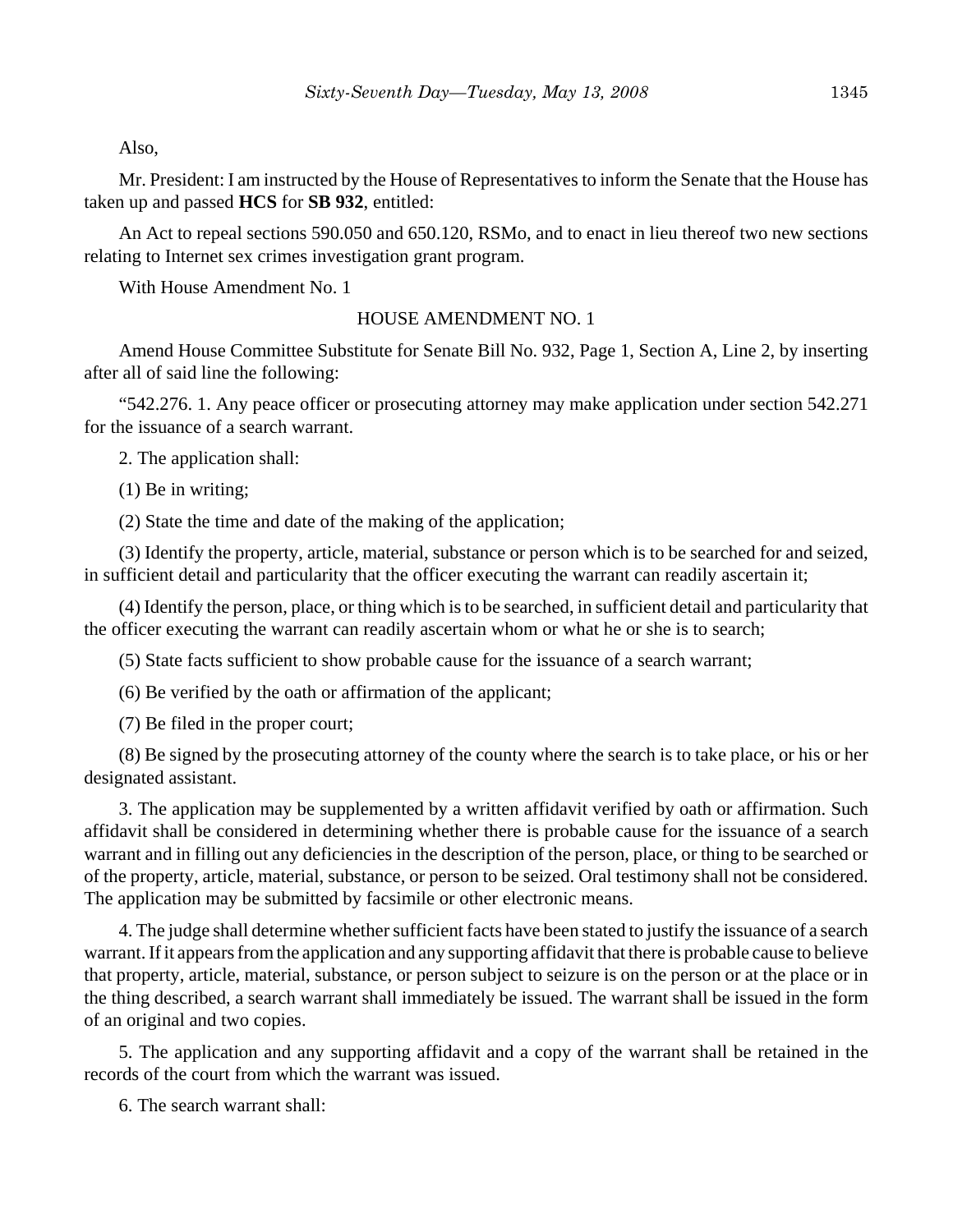- (1) Be in writing and in the name of the state of Missouri;
- (2) Be directed to any peace officer in the state;
- (3) State the time and date the warrant is issued;

(4) Identify the property, article, material, substance or person which is to be searched for and seized, in sufficient detail and particularity that the officer executing the warrant can readily ascertain it;

(5) Identify the person, place, or thing which is to be searched, in sufficient detail and particularity that the officer executing the warrant can readily ascertain whom or what he or she is to search;

(6) Command that the described person, place, or thing be searched and that any of the described property, article, material, substance, or person found thereon or therein be seized or photographed or copied and within ten days after filing of the application, any photographs or copies of the items may be filed with the issuing court;

(7) Be signed by the judge, with his or her title of office indicated.

7. A search warrant issued under this section may be executed only by a peace officer. The warrant shall be executed by conducting the search and seizure commanded. The search warrant issued under this section may be issued by facsimile or other electronic means.

8. A search warrant shall be executed as soon as practicable and shall expire if it is not executed and the return made within ten days after the date of the making of the application. **A search and any subsequent searches of the contents of any property, article, material, or substance seized and removed from the location of the execution of any search warrant during its execution may be conducted at any time during or after the execution of the warrant, subject to the continued existence of probable cause to search the property, article, material, or substance seized and removed. A search and any subsequent searches of the property, article, material, or substance seized and removed may be conducted after the time for delivering the warrant, return, and receipt to the issuing judge has expired. A supplemental return and receipt shall be delivered to the issuing judge upon final completion of any search which concludes after the expiration of time for delivering the original return and receipt.**

9. After execution of the search warrant, the warrant with a return thereon, signed by the officer making the search, shall be delivered to the judge who issued the warrant. The return shall show the date and manner of execution, what was seized, and the name of the possessor and of the owner, when he or she is not the same person, if known. The return shall be accompanied by a copy of the itemized receipt required by subsection 6 of section 542.291. The judge or clerk shall, upon request, deliver a copy of such receipt to the person from whose possession the property was taken and to the applicant for the warrant.

- 10. A search warrant shall be deemed invalid:
- (1) If it was not issued by a judge; or
- (2) If it was issued without a written application having been filed and verified; or
- (3) If it was issued without probable cause; or
- (4) If it was not issued in the proper county; or
- (5) If it does not describe the person, place, or thing to be searched or the property, article, material,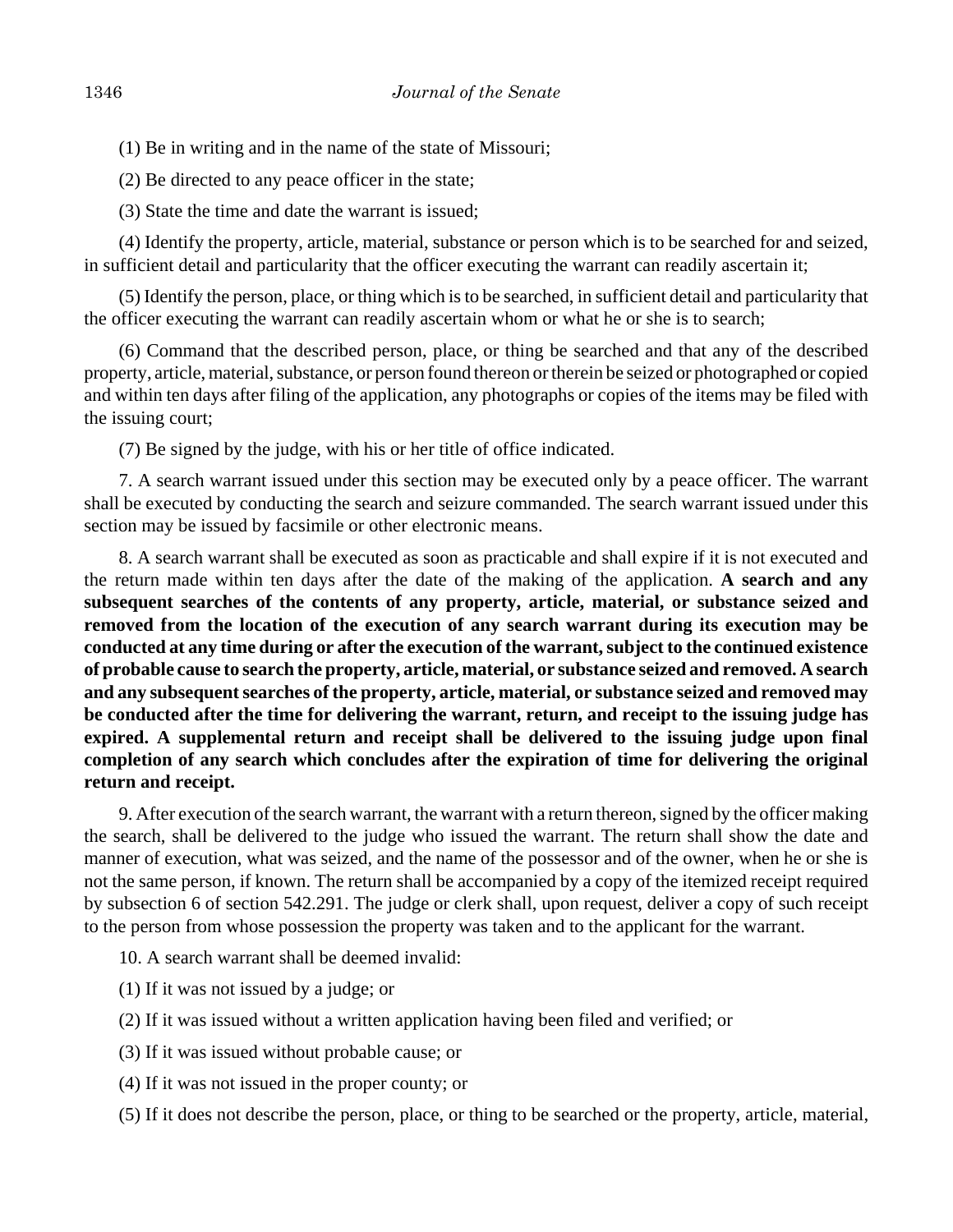substance, or person to be seized with sufficient certainty; or

(6) If it is not signed by the judge who issued it; or

(7) If it was not executed within the time prescribed by subsection 8 of this section."; and

Further amend the title and enacting clause accordingly.

In which the concurrence of the Senate is respectfully requested.

President Pro Tem Gibbons assumed the Chair.

### **CONFERENCE COMMITTEE APPOINTMENTS**

President Pro Tem Gibbons appointed the following conference committee to act with a like committee from the House on **HCS** for **SS** for **SCS** for **SB 711**, as amended: Senators Gibbons, Vogel, Griesheimer, Kennedy and Callahan.

### **REPORTS OF STANDING COMMITTEES**

Senator Goodman, Chairman of the Committee on Governmental Accountability and Fiscal Oversight, submitted the following reports:

Mr. President: Your Committee on Governmental Accountability and Fiscal Oversight, to which were referred **SS No. 2** for **SCS** for **SBs 1021** and **870**; **HCS** for **HBs 2062** and **1518**, with **SCS**; **HCS** for **HB 2058**, with **SCS**; **HCS** for **HBs 1788** and **1882**; **HCS** for **HBs 1595** and **1668**; **HCS** for **HBs 1321** and **1695**, with **SCS**; **HB 2191**, with **SCS**; **HCS** for **HBs 1831** and **1472**; and **HCS** for **HB 1700**, with **SCS**, begs leave to report that it has considered the same and recommends that the bills do pass.

Senator Griesheimer, Chairman of the Committee on Economic Development, Tourism and Local Government, submitted the following report:

Mr. President: Your Committee on Economic Development, Tourism and Local Government, to which was referred **HB 1320**, begs leave to report that it has considered the same and recommends that the bill do pass.

Senator Purgason, Chairman of the Committee on Health and Mental Health, submitted the following report:

Mr. President: Your Committee on Health and Mental Health, to which was referred **HCS** for **HB 1332**, begs leave to report that it has considered the same and recommends that the Senate Committee Substitute, hereto attached, do pass.

On motion of Senator Shields, the Senate recessed until 8:30 p.m.

#### **RECESS**

The time of recess having expired, the Senate was called to order by Senator Lager.

#### **RESOLUTIONS**

Senator Green offered Senate Resolution No. 2721, regarding Nicholas Friedrich, St. Louis, which was adopted.

Senator Green offered Senate Resolution No. 2722, regarding Taylor Barnett, St. Louis, which was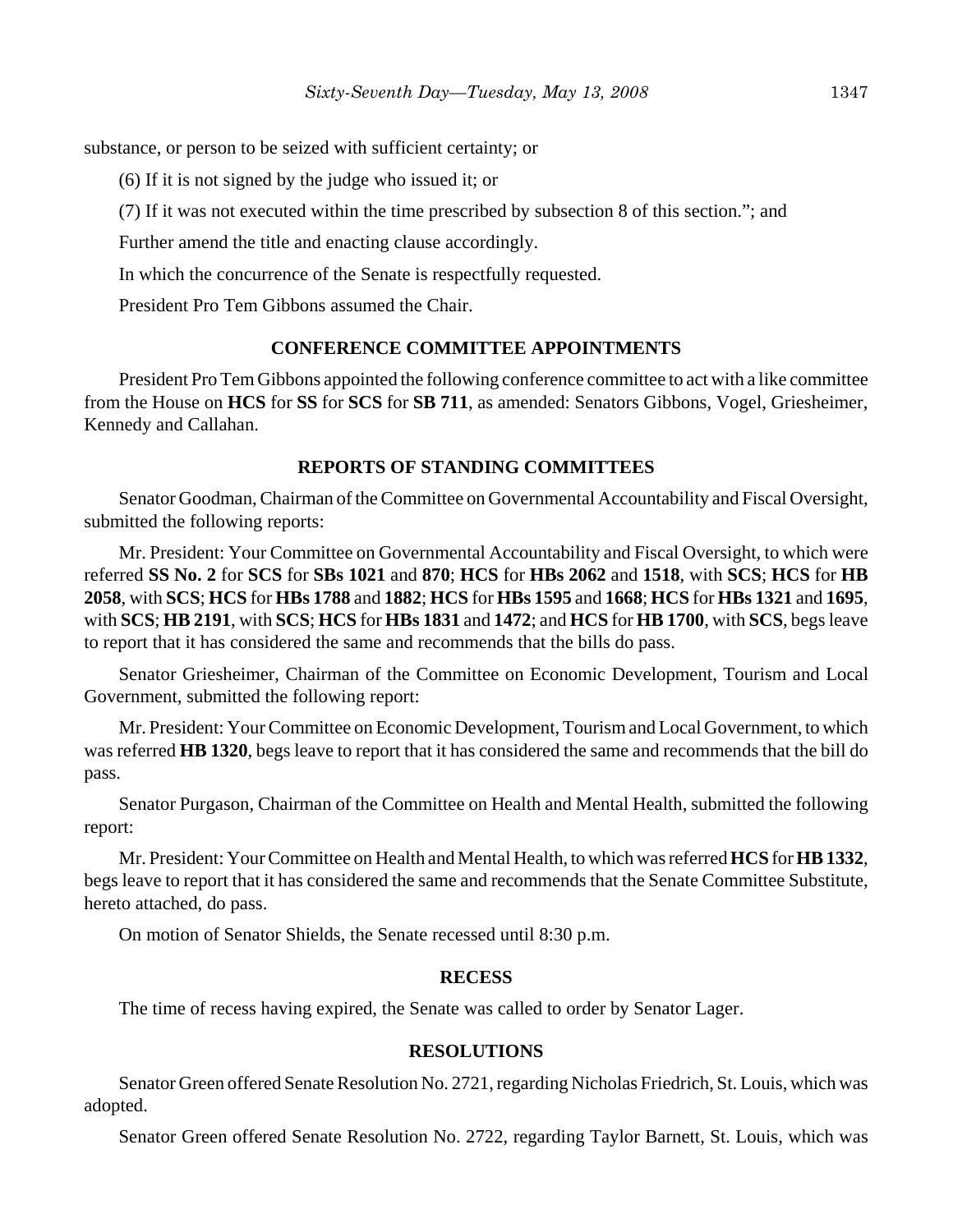adopted.

Senator Green offered Senate Resolution No. 2723, regarding Larry Jerrod, St. Louis, which was adopted.

Senator Dempsey offered Senate Resolution No. 2724, regarding Beverly Pierce, St. Peters, which was adopted.

Senator Crowell offered Senate Resolution No. 2725, regarding Brooke Borders, East Prairie, which was adopted.

Senator Shields offered Senate Resolution No. 2726, regarding Michael Gorski, Kansas City, which was adopted.

Senator Shields offered Senate Resolution No. 2727, regarding Christopher Saving, which was adopted.

Senator Shields offered Senate Resolution No. 2728, regarding William S. Robbins, III, Parkville, which was adopted.

Senator Gibbons offered Senate Resolution No. 2729, regarding the Fiftieth Wedding Anniversary of Mr. and Mrs. Berry DeBres, Kirkwood, which was adopted.

Senator Gibbons offered Senate Resolution No. 2730, regarding Kathryn J. "Kelly" O'Neill, St. Louis, which was adopted.

Senator Gibbons offered Senate Resolution No. 2731, regarding Travis Ewing, Fulton, which was adopted.

Senator Gibbons offered Senate Resolution No. 2732, regarding Daniel M. Thode, Raytown, which was adopted.

Senator Gibbons offered Senate Resolution No. 2733, regarding Kathryn A. "Kate" Millington, Springfield, which was adopted.

Senator Coleman offered Senate Resolution No. 2734, regarding Nate Parker, which was adopted.

Senator Goodman offered Senate Resolution No. 2735, regarding Taylor Burks, which was adopted.

Senator Goodman offered Senate Resolution No. 2736, regarding William Lynch, which was adopted.

Senator Justus offered Senate Resolution No. 2737, regarding Good Samaritan Project, which was adopted.

Senator Goodman offered Senate Resolution No. 2738, regarding the Eightieth Birthday of Pat Hemphill, Columbia, which was adopted.

#### **PRIVILEGED MOTIONS**

Senator Stouffer moved that the Senate refuse to concur in **HCS** for **SCS** for **SBs 930** and **947**, as amended, and request the House to recede from its position or, failing to do so, grant the Senate a conference thereon, which motion prevailed.

Senator Shields moved that the Senate refuse to concur in **HCS** for **SB 1288**, as amended, and request the House to recede from its position or, failing to do so, grant the Senate a conference thereon, which motion prevailed.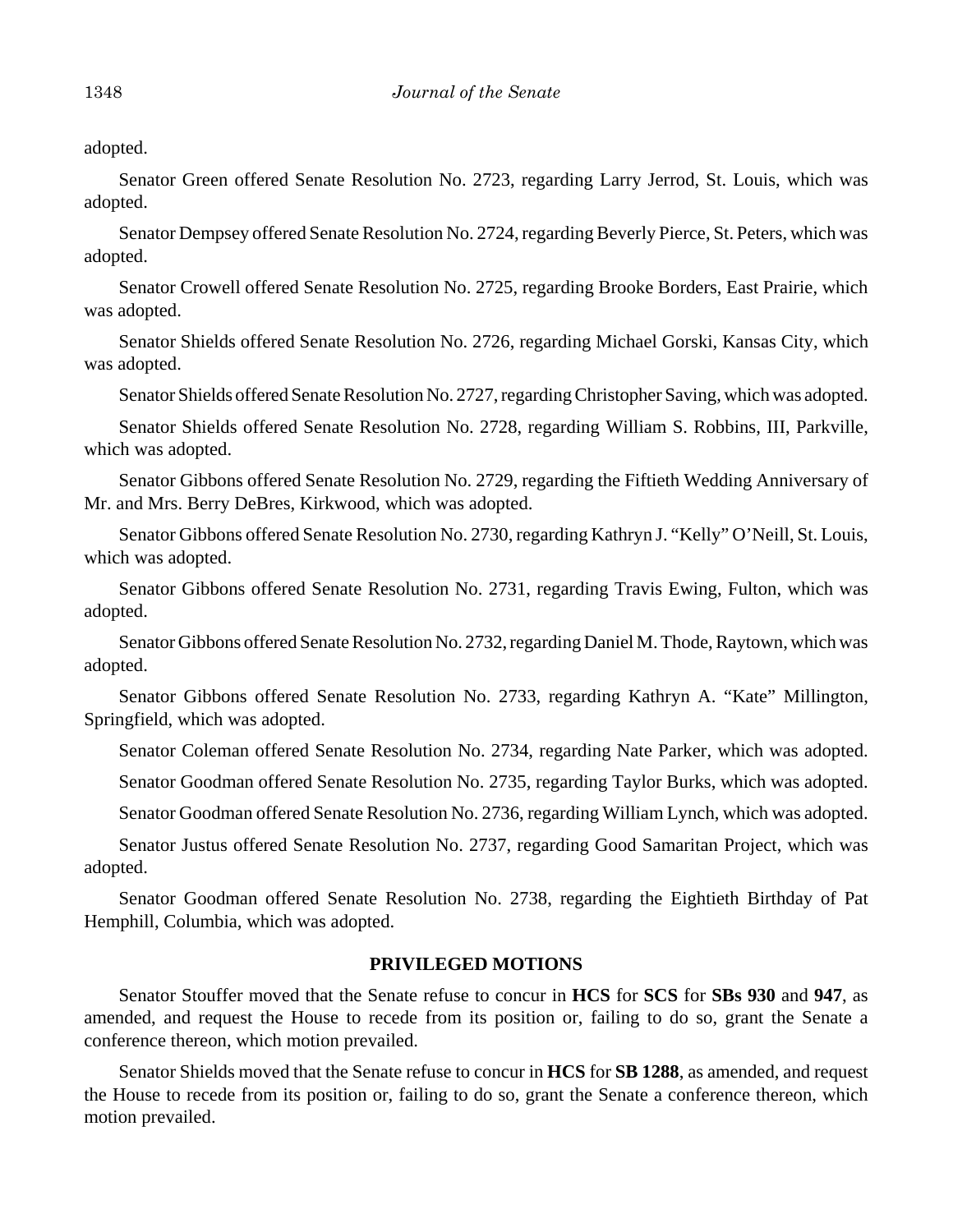Senator Coleman moved that the Senate refuse to concur in **HCS** for **SCS** for **SB 720**, as amended, and request the House to recede from its position or, failing to do so, grant the Senate a conference thereon, which motion prevailed.

Senator Engler assumed the Chair.

Senator Loudon moved that the Senate refuse to concur in **HSA 1** for **HA 1** to **SCS** for **SB 901**, and request the House to recede from its position on the amendment and take up and pass **SCS** for **SB 901**, which motion prevailed.

# **HOUSE BILLS ON THIRD READING**

Senator Rupp moved that **HCS** for **HBs 1549**, **1771**, **1395** and **2366**, with **SS** and **SA 10** (pending), be called from the Informal Calendar and again taken up for 3rd reading and final passage, which motion prevailed.

**SA 10** was again taken up.

Senator Ridgeway offered **SSA 1** for **SA 10**, which was read:

# SENATE SUBSTITUTE AMENDMENT NO. 1 FOR SENATE AMENDMENT NO. 10

Amend Senate Substitute for House Committee Substitute for House Bills Nos. 1549, 1771, 1395 and 2366, Page 26, Section 577.722, Line 28, by inserting immediately after all of said line, the following:

"**3. Nothing in this section shall be construed to deny any victim of an offense under sections 566.200 to 566.215, RSMo, of rights afforded by the federal Trafficking Victims Protection Act of 2000, Public Law 106-386, as amended.**".

Senator Ridgeway moved that the above substitute amendment be adopted, which motion prevailed.

Senator Graham offered **SA 11**:

# SENATE AMENDMENT NO. 11

Amend Senate Substitute for House Committee Substitute for House Bills Nos. 1549, 1771, 1395 and 2366, Page 28, Section 650.681, Line 16 of said page by adding immediately thereafter the following

"**2. Municipalities and political subdivisions may collect and share the identity of persons by the same means the Federal Bureau of Investigation or its successor agency uses in its Integrated Automated Fingerprint Identification System or its successor program.**"; and renumber the remaining subsections accordingly.

Senator Graham moved that the above amendment be adopted.

Senator Bray raised the point of order that **SA 11** is out of order as it goes beyond the scope and title of the bill.

The point of order was referred to the President Pro Tem who ruled it not well taken.

**SA 11** was again taken up.

Senator Graham moved that the above amendment be adopted, which motion prevailed.

Senator Days offered **SA 12**, which was read: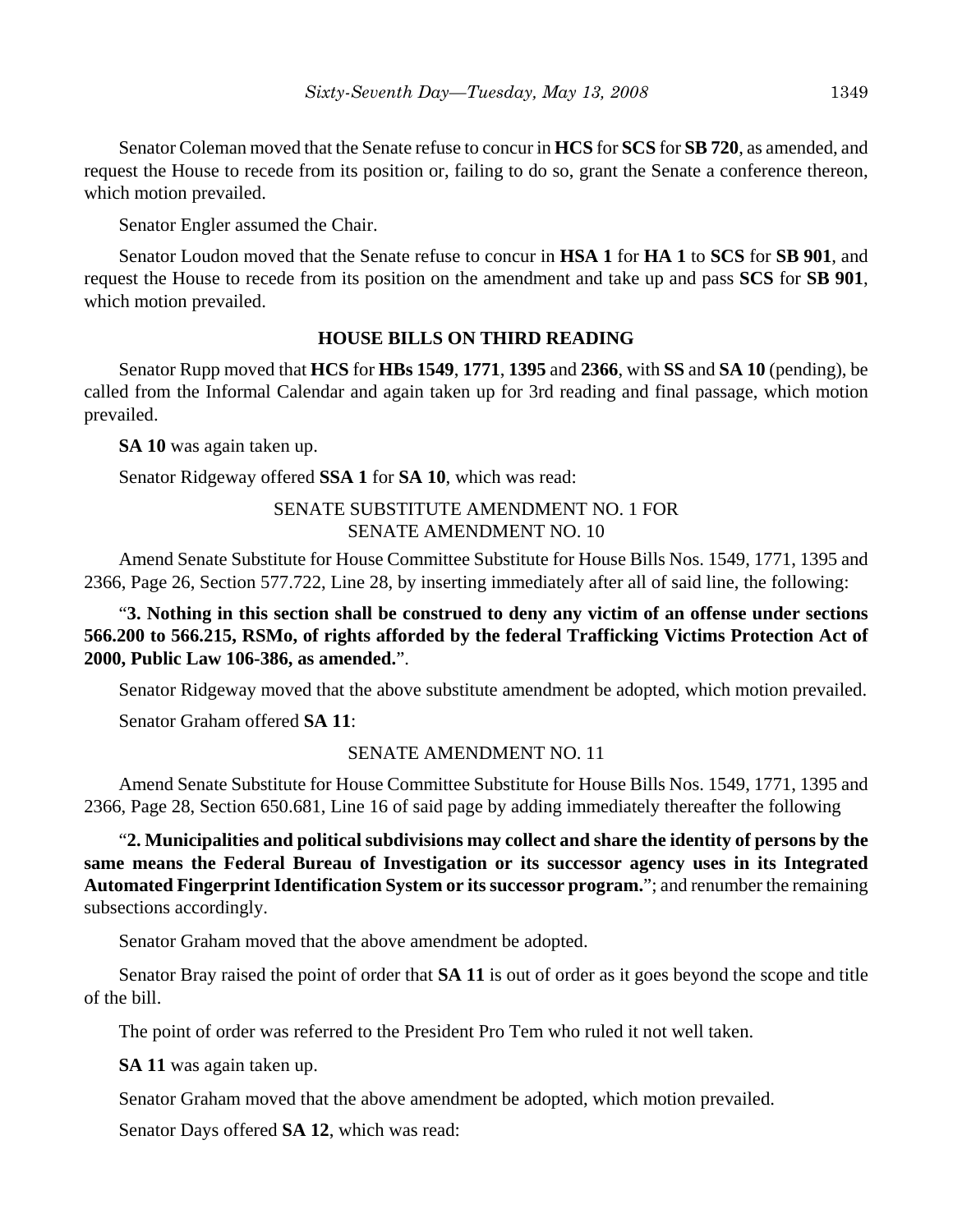### SENATE AMENDMENT NO. 12

Amend Senate Substitute for House Committee Substitute for House Bills Nos. 1549, 1771, 1395 and 2366, Page 5, Section 208.009, Line 1 of said page, by striking "ninety" and inserting in lieu thereof the following: "**one hundred eighty**"; and

Further amend said bill and section, Page 5, Lines 6 to 10 of said page, by striking said lines and inserting in lieu thereof the following: "**Missouri or some other state or any document accepted for application or renewal of a Missouri driver's license, nondriver's license, or instruction permit as issued by the department of revenue.**".

Senator Days moved that the above amendment be adopted.

Senator Rupp requested a roll call vote be taken on the adoption of **SA 12** and was joined in his request by Senators Champion, Nodler, Ridgeway and Stouffer.

**SA 12** failed of adoption by the following vote:

| YEAS—Senators |          |             |          |         |         |          |          |
|---------------|----------|-------------|----------|---------|---------|----------|----------|
| <b>Bray</b>   | Coleman  | Days        | Graham   | Green   | Justus  | Kennedy  | Smith    |
| Wilson-9      |          |             |          |         |         |          |          |
|               |          |             |          |         |         |          |          |
| NAYS-Senators |          |             |          |         |         |          |          |
| Barnitz       | Bartle   | Callahan    | Champion | Clemens | Crowell | Dempsey  | Engler   |
| Gibbons       | Goodman  | Griesheimer | Koster   | Lager   | Loudon  | Mayer    | McKenna  |
| Nodler        | Purgason | Ridgeway    | Rupp     | Scott   | Shields | Shoemyer | Stouffer |
| $Vogel - 25$  |          |             |          |         |         |          |          |

Absent—Senators—None

Absent with leave—Senators—None

Vacancies—None

Senator Kennedy offered **SA 13**, which was read:

# SENATE AMENDMENT NO. 13

Amend Senate Substitute for House Committee Substitute for House Bills Nos. 1549, 1771, 1395 and 2366, Page 29, Section 650.681, Line 14, by inserting immediately after said line, the following:

"**Section 1. The state shall indemnify, defend, and hold harmless any political subdivision, public official, or employee who is sued for violation of federal civil rights statutes when attempting to comply with the provisions of this act.**"; and

Further amend the title and enacting clause accordingly.

Senator Kennedy moved that the above amendment be adopted.

Senator Bray raised the point of order that **SS** for **HCS** for **HBs 1549**, **1771**, **1395** and **2366**, as amended, is out of order as it goes beyond the single subject rule.

The point of order was referred to the President Pro Tem who ruled it not well taken.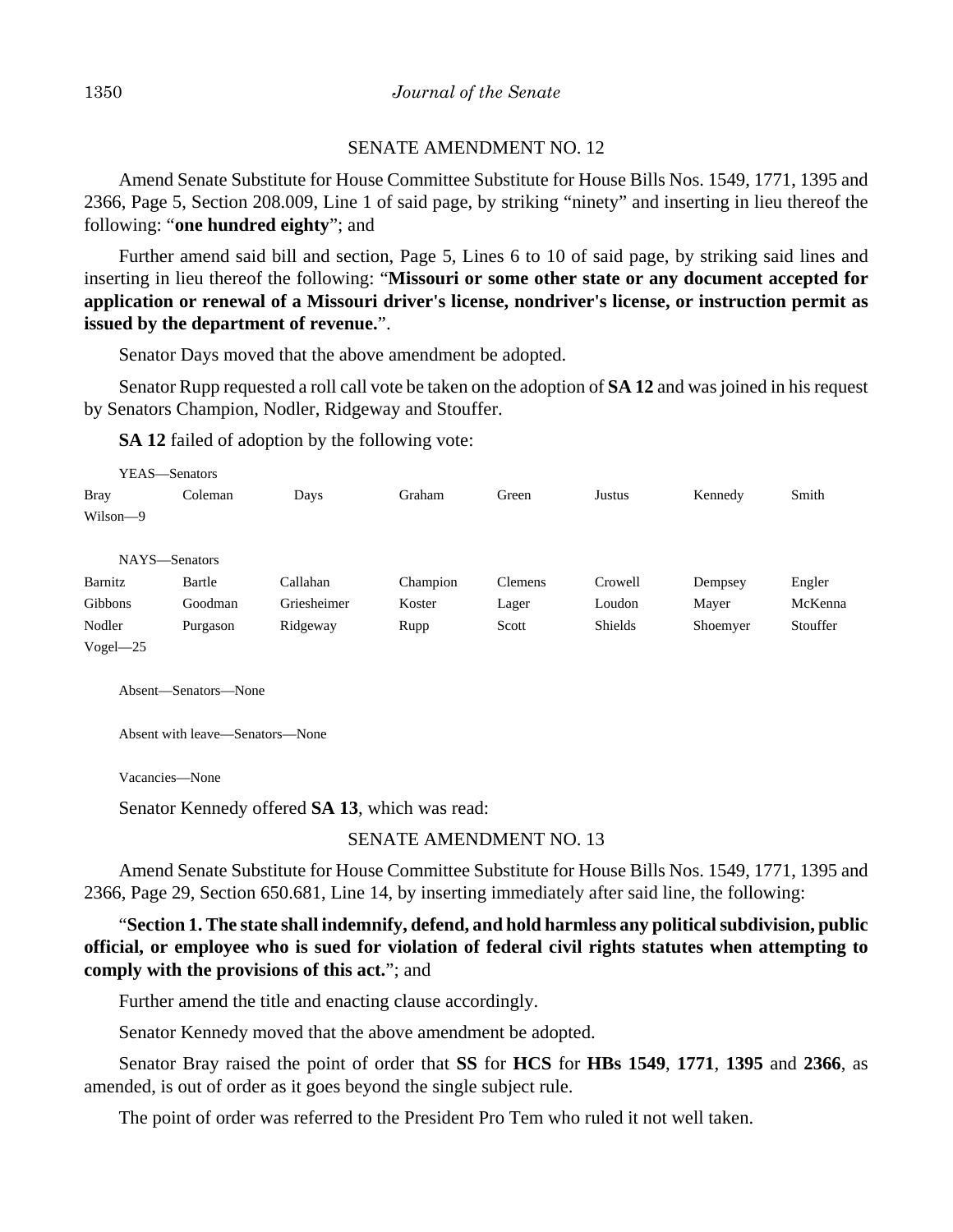**SA 13** was again taken up.

Senator Kennedy moved that the above amendment be adopted, which motion failed on a standing division vote.

Senator Kennedy offered **SA 14**, which was read:

#### SENATE AMENDMENT NO. 14

Amend Senate Substitute for House Committee Substitute for House Bills Nos. 1549, 1771, 1395 and 2366, Page 5, Section 208.009, Line 21, by inserting after the word "section", the following: "**, section 285.525, or section 285.530, RSMo,**"; and further amend line 23 by inserting after the word "section", the following: "**, section 285.525, or section 285.530, RSMo**".

Senator Kennedy moved that the above amendment be adopted.

At the request of Senator Kennedy, **SA 14** was withdrawn.

Senator Justus offered **SA 15**, which was read:

#### SENATE AMENDMENT NO. 15

Amend Senate Substitute for House Committee Substitute for House Bills Nos. 1549, 1771, 1395 and 2366, Page 30, Section C, Line 25 of said page, by inserting immediately after said line the following:

"Section D. Notwithstanding the provisions of section 1.140, RSMo, to the contrary, the provisions of this act shall be nonseverable, and if any provision is for any reason held to be invalid, such decision shall invalidate all of the remaining provisions of this act.".

Senator Justus moved that the above amendment be adopted, which motion failed.

Senator Justus offered **SA 16**, which was read:

### SENATE AMENDMENT NO. 16

Amend Senate Substitute for House Committee Substitute for House Bills Nos. 1549, 1771, 1395 and 2366, Page 4, Section 208.009, Line 23 of said page, by striking the following: "**the applicant's Social Security number and**".

Senator Justus moved that the above amendment be adopted.

Senator Dempsey assumed the Chair.

At the request of Senator Justus, **SA 16** was withdrawn.

Senator Justus offered **SA 17**, which was read:

### SENATE AMENDMENT NO. 17

Amend Senate Substitute for House Committee Substitute for House Bills Nos. 1549, 1771, 1395 and 2366, Page 4, Section 208.009, Line 23, by inserting after the word "number" the following: "**or any applicable federal identification number**".

Senator Justus moved that the above amendment be adopted, which motion prevailed.

Senator Kennedy offered **SA 18**, which was read: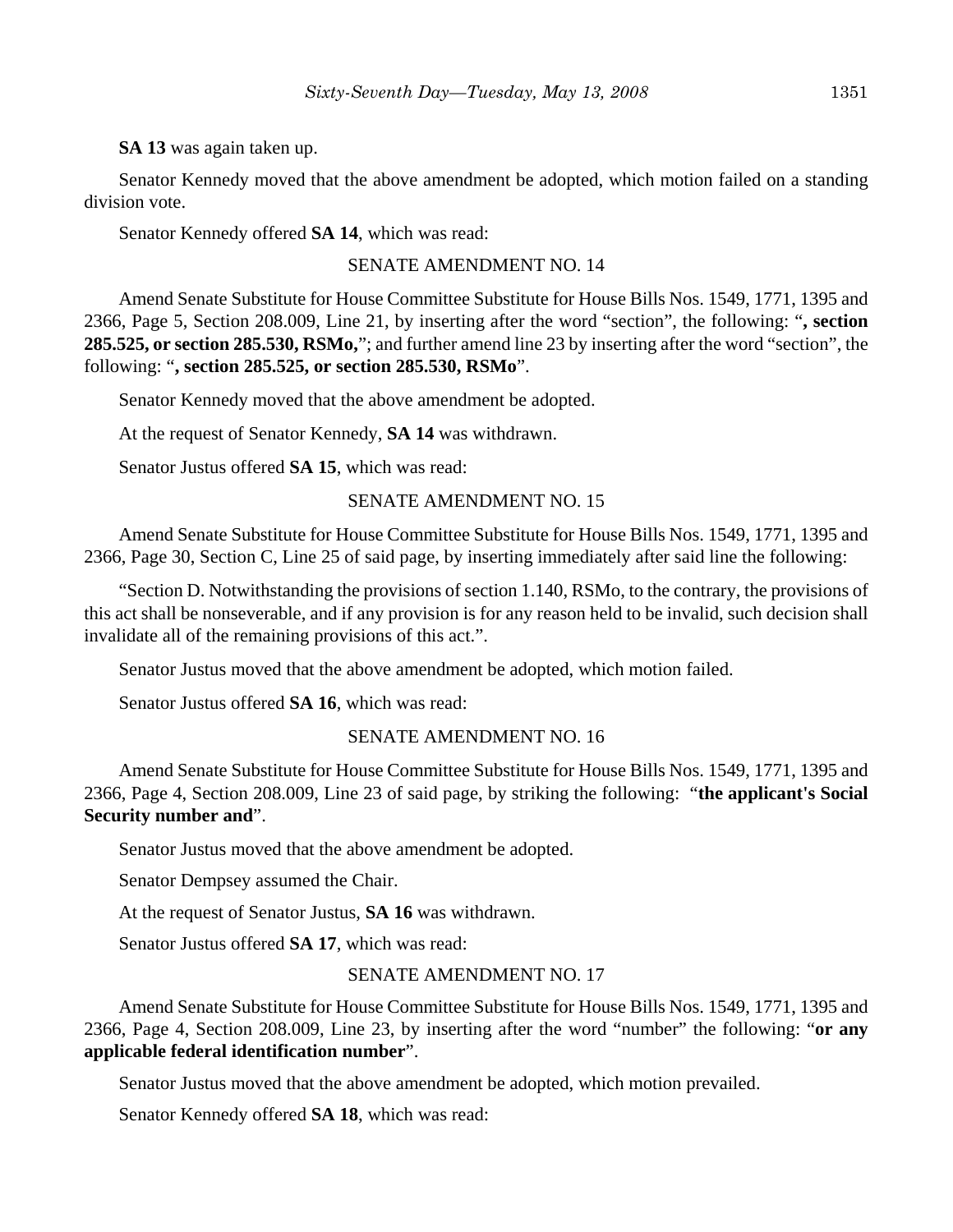#### SENATE AMENDMENT NO. 18

Amend Senate Substitute for House Committee Substitute for House Bills Nos. 1549, 1771, 1395 and 2366, Page 5, Section 208.009, Line 21, by inserting after the word "section", the following: "**, section 285.525, RSMo, or section 285.530, RSMo,**"; and further amend line 23 by inserting after the word "section", the following: "**, section 285.525, RSMo, or section 285.530, RSMo**".

Senator Kennedy moved that the above amendment be adopted, which motion failed.

Senator Bray offered **SA 19**:

### SENATE AMENDMENT NO. 19

Amend Senate Substitute for House Committee Substitute for House Bills Nos. 1549, 1771, 1395 and 2366, Page 5, Section 208.009, Line 24 of said page, by inserting after all of said line the following:

"**8. Any agency that administers public benefits shall provide assistance in obtaining appropriate documentation to persons applying for public benefits who sign the affidavit required by subsection 4 of this section stating they are eligible for such benefits but lack the documents required under subsection 3 of this section.**".

Senator Bray moved that the above amendment be adopted, which motion prevailed.

Senator Bray offered **SA 20**, which was read:

#### SENATE AMENDMENT NO. 20

Amend Senate Substitute for House Committee Substitute for House Bills Nos. 1549, 1771, 1395 and 2366, Page 6, Section 285.525, Line 20, by striking the words, "or applying for".

Senator Bray moved that the above amendment be adopted, which motion prevailed.

Senator Bray offered **SA 21**, which was read:

### SENATE AMENDMENT NO. 21

Amend Senate Substitute for House Committee Substitute for House Bills Nos. 1549, 1771, 1395 and 2366, Page 27, Section 578.570, Line 22, by striking the words "Knowing or in reckless disregard of the truth," and insert in lieu thereof, the following: "**Knowingly**".

Senator Bray moved that the above amendment be adopted.

At the request of Senator Bray, **SA 21** was withdrawn.

Senator Coleman offered **SA 22**:

#### SENATE AMENDMENT NO. 22

Amend Senate Substitute for House Committee Substitute for House Bills Nos. 1549, 1771, 1395 and 2366, Page 5, Section 208.009, Line 24, by inserting after all of said line, the following:

# "**8. The state shall provide at least one form of the identification required to receive benefits at no cost to any otherwise qualified citizen or lawful permanent resident who does not already possess such identification and who desires the identification in order to receive benefits.**".

Senator Coleman moved that the above amendment be adopted.

Senator Rupp raised the point of order that **SA 22** is out of order as it attempts to amend previously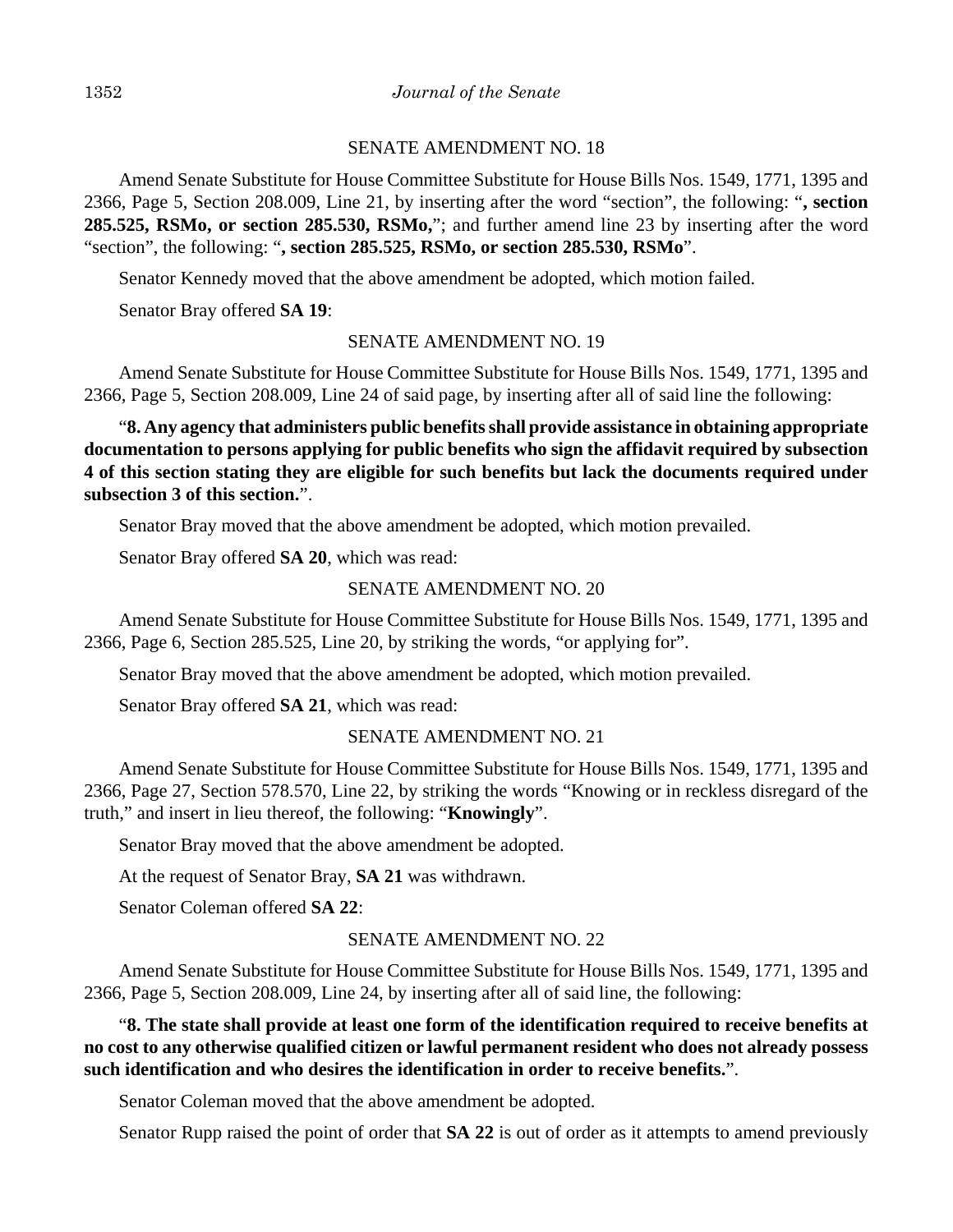amended material.

The point of order was referred to the President Pro Tem who ruled it not well taken.

**SA 22** was again taken up.

Senator Coleman moved that the above amendment be adopted, which motion failed.

Senator Rupp moved that **SS** for **HCS** for **HBs 1549**, **1771**, **1395** and **2366**, as amended, be adopted, which motion prevailed.

Senator Rupp moved that **SS** for **HCS** for **HBs 1549**, **1771**, **1395** and **2366**, as amended, be read the 3rd time and finally passed and was recognized to close.

President Pro Tem Gibbons referred **SS** for **HCS** for **HBs 1549**, **1771**, **1395** and **2366**, as amended, to the Committee on Governmental Accountability and Fiscal Oversight.

Senator Callahan moved that **HB 2081**, with **SCS**, **SS** for **SCS** and **SA 5** (pending), be called from the Informal Calendar and again taken up for 3rd reading and final passage, which motion prevailed.

**SA 5** was again taken up.

At the request of Senator Barnitz, **SA 5** was withdrawn.

Senator Purgason offered **SA 6**:

#### SENATE AMENDMENT NO. 6

Amend Senate Substitute for Senate Committee Substitute for House Bill No. 2081, Page 69, Section 376.811, Line 7, by deleting "**licensed marital and family therapist**".

Senator Purgason moved that the above amendment be adopted, which motion failed.

Senator Bartle assumed the Chair.

Senator Dempsey offered **SA 7**, which was read:

#### SENATE AMENDMENT NO. 7

Amend Senate Substitute for Senate Committee Substitute for House Bill No. 2081, Pages 70-71, Section 194.233, by striking all of said section from the bill; and

Further amend the title and enacting clause accordingly.

Senator Dempsey moved that the above amendment be adopted, which motion prevailed.

Senator Dempsey offered **SA 8**:

### SENATE AMENDMENT NO. 8

Amend Senate Substitute for Senate Committee Substitute for House Bill No. 2081, Page 70, Section 376.811, Line 5 of said page, by inserting after all of said line the following:

"429.015. 1. Every registered architect or corporation registered to practice architecture, every registered professional engineer or corporation registered to practice professional engineering, every registered landscape architect or corporation registered to practice landscape architecture, and every registered land surveyor or corporation registered to practice land surveying, who does any landscape architectural, architectural, engineering or land surveying work upon or performs any landscape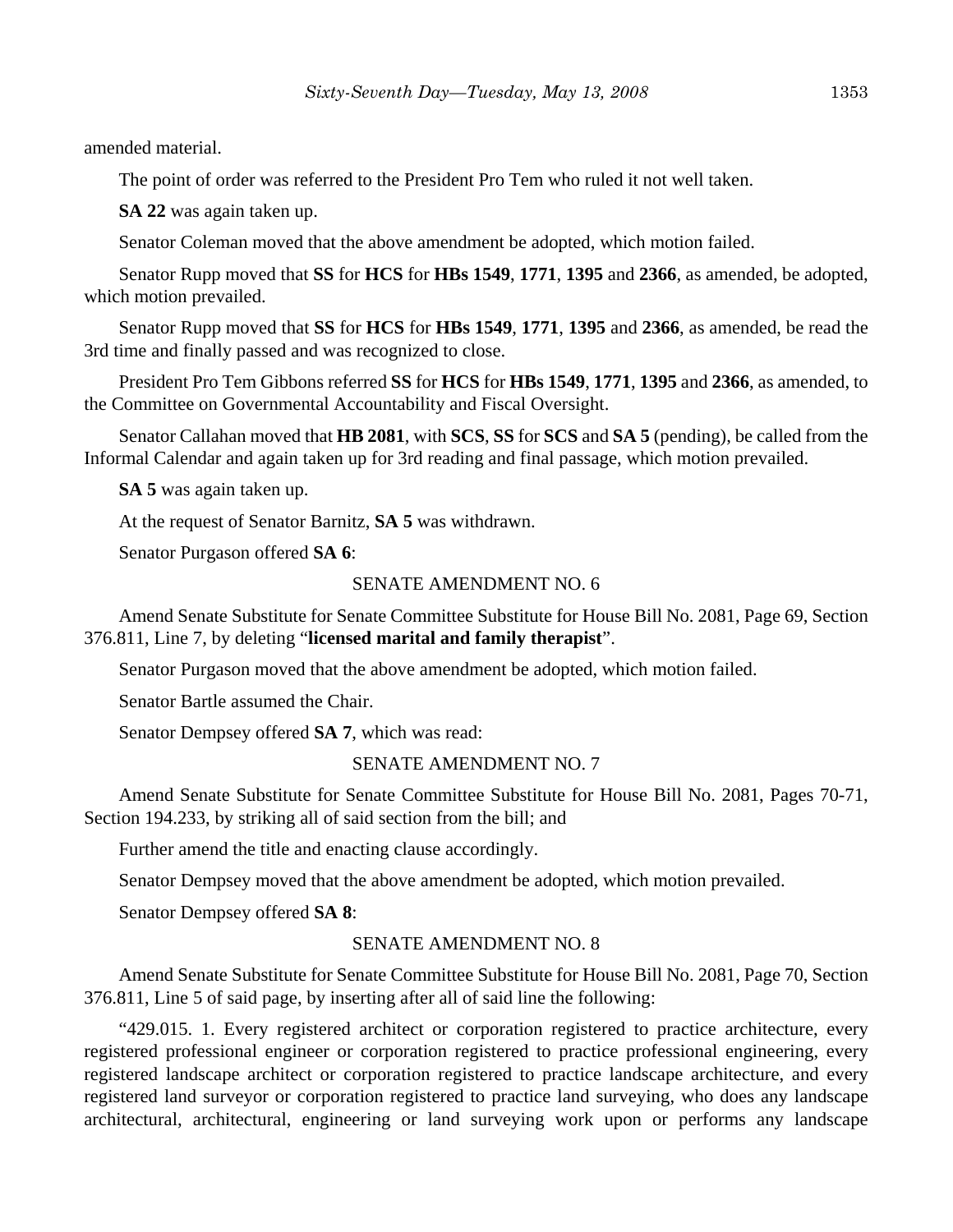architectural, architectural, engineering or land surveying service directly connected with the erection or repair of any building or other improvement upon land under or by virtue of any contract with the owner or lessee thereof, or such owner's or lessee's agent, trustee, contractor or subcontractor, or without a contract if ordered by a city, town, village or county having a charter form of government to abate the conditions that caused a structure on that property to be deemed a dangerous building under local ordinances pursuant to section 67.410, RSMo, upon complying with the provisions of this chapter, shall have for such person's landscape architectural, architectural, engineering or land surveying work or service so done or performed, a lien upon the building or other improvements and upon the land belonging to the owner or lessee on which the building or improvements are situated, to the extent of **[**one acre**] three acres**. If the building or other improvement is upon any lot of land in any town, city or village, then the lien shall be upon such building or other improvements, and the lot or land upon which the building or other improvements are situated, to secure the payment for the landscape architectural, architectural, engineering or land surveying work or service so done or performed. For purposes of this section, a corporation engaged in the practice of architecture, engineering, landscape architecture, or land surveying, shall be deemed to be registered if the corporation itself is registered under the laws of this state to practice architecture, engineering**, landscape architecture,** or land surveying.

2. Every mechanic or other person who shall do or perform any work or labor upon or furnish any material or machinery for the digging of a well to obtain water under or by virtue of any contract with the owner or lessee thereof, or such owner's or lessee's agent, trustee, contractor or subcontractor, upon complying with the provisions of sections 429.010 to 429.340 shall have for such person's work or labor done, or materials or machinery furnished, a lien upon the land belonging to such owner or lessee on which the same are situated, to the extent of one acre, to secure the payment of such work or labor done, or materials or machinery furnished as aforesaid.

3. Every mechanic or other person who shall do or perform any work or labor upon, or furnish any material, fixtures, engine, boiler or machinery, for the purpose of demolishing or razing a building or structure under or by virtue of any contract with the owner or lessee thereof, or such owner's or lessee's agent, trustee, contractor or subcontractor, or without a contract if ordered by a city, town, village or county having a charter form of government to abate the conditions that caused a structure on that property to be deemed a dangerous building under local ordinances pursuant to section 67.410, RSMo, upon complying with the provisions of sections 429.010 to 429.340, shall have for such person's work or labor done, or materials, fixtures, engine, boiler or machinery furnished, a lien upon the land belonging to such owner or lessee on which the same are situated, to the extent of one acre. If the building or buildings to be demolished or razed are upon any lot of land in any town, city or village, then the lien shall be upon the lot or lots or land upon which the building or other improvements are situated, to secure the payment for the labor and materials performed.

4. The provisions of sections 429.030 to 429.060 and sections 429.080 to 429.430 applicable to liens of mechanics and other persons shall apply to and govern the procedure with respect to the liens provided for in subsections 1, 2 and 3 of this section.

5. Any design professional or corporation authorized to have lien rights under subsection 1 of this section shall have a lien upon the building or other improvement and upon the land, whether or not actual construction of the planned work or improvement has commenced if:

(1) The owner or lessee thereof, or such owner's or lessee's agent or trustee, contracted for such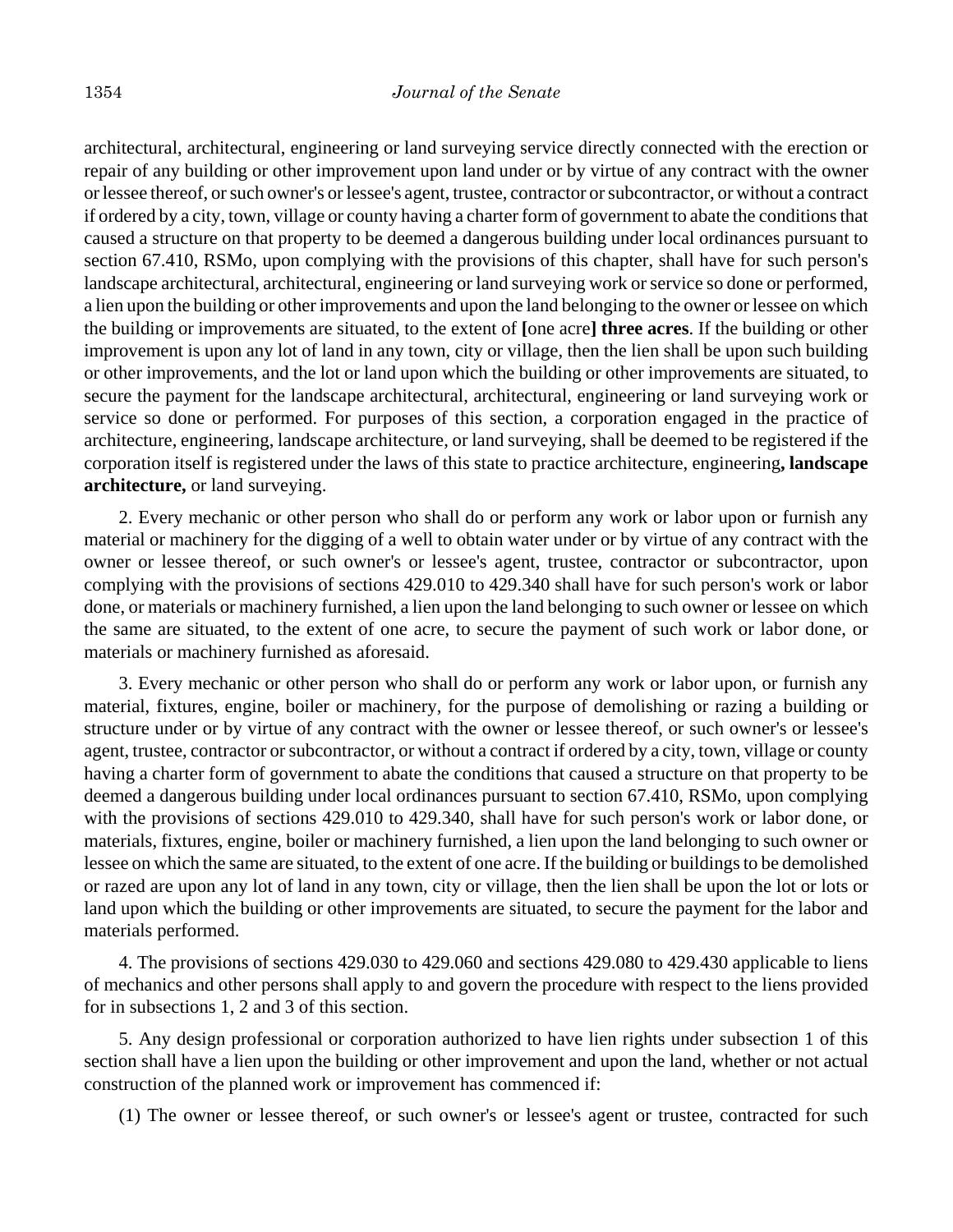professional services directly with the design professional or corporation asserting the lien; and

(2) The owner or lessee is the owner or lessee of such real property either at the time the contract is made or at the time the lien is filed.

6. Priority between a design professional or corporation lien claimant and any other mechanic's lien claimant shall be determined pursuant to the provisions of section 429.260 on a pro rata basis.

7. In any civil action, the owner or lessee may assert defenses which include that the actual construction of the planned work or improvement has not been performed in compliance with the professional services contract, is impracticable or is economically infeasible.

8. The agreement is in writing."; and

Further amend the title and enacting clause accordingly.

Senator Dempsey moved that the above amendment be adopted, which motion prevailed.

Senator Purgason offered **SA 9**:

### SENATE AMENDMENT NO. 9

Amend Senate Substitute for Senate Committee Substitute for House Bill No. 2081, Page 8, Section 194.119, Line 1, by inserting immediately after said line the following:

### "**324.1230. As used in sections 324.1230 to 324.1245, the following terms shall mean:**

**(1) "Antepartum", before birth;**

**(2) "Board", the board of professional midwives;**

**(3) "Client", a person who retains the services of a professional midwife;**

**(4) "Division", the division of professional registration;**

**(5) "Intrapartum", during birth;**

**(6) "Postpartum", after birth;**

**(7) "Practice of professional midwifery", the science and art of examination, evaluation, assessment, counseling, and treatment of women and infants by a professional midwife in the antepartum, intrapartum, and postpartum period by those methods commonly taught in any midwifery school, or midwifery program in a university or college which has been accredited by the Midwifery Education Accreditation Council, its successor entity or approved by the board; including identifying and referring women who require obstetrical or other professional care. It shall not include the use of operative surgery, nor the prescribing of drugs. The practice of professional midwifery is not the practice of medicine or osteopathy within the meaning of chapter 334, RSMo, and not subject to the provisions of the chapter. The practice of professional midwifery is not the practice of nurse-midwifery or nursing within the meaning of chapter 335, RSMo, and not subject to the provisions of the chapter;**

**(8) "Professional midwife", any person who is certified by the North American Registry of Midwives (NARM) as a certified professional midwife (CPM) and provides for compensation those skills relevant to the care of women and infants in the antepartum, intrapartum, and postpartum period.**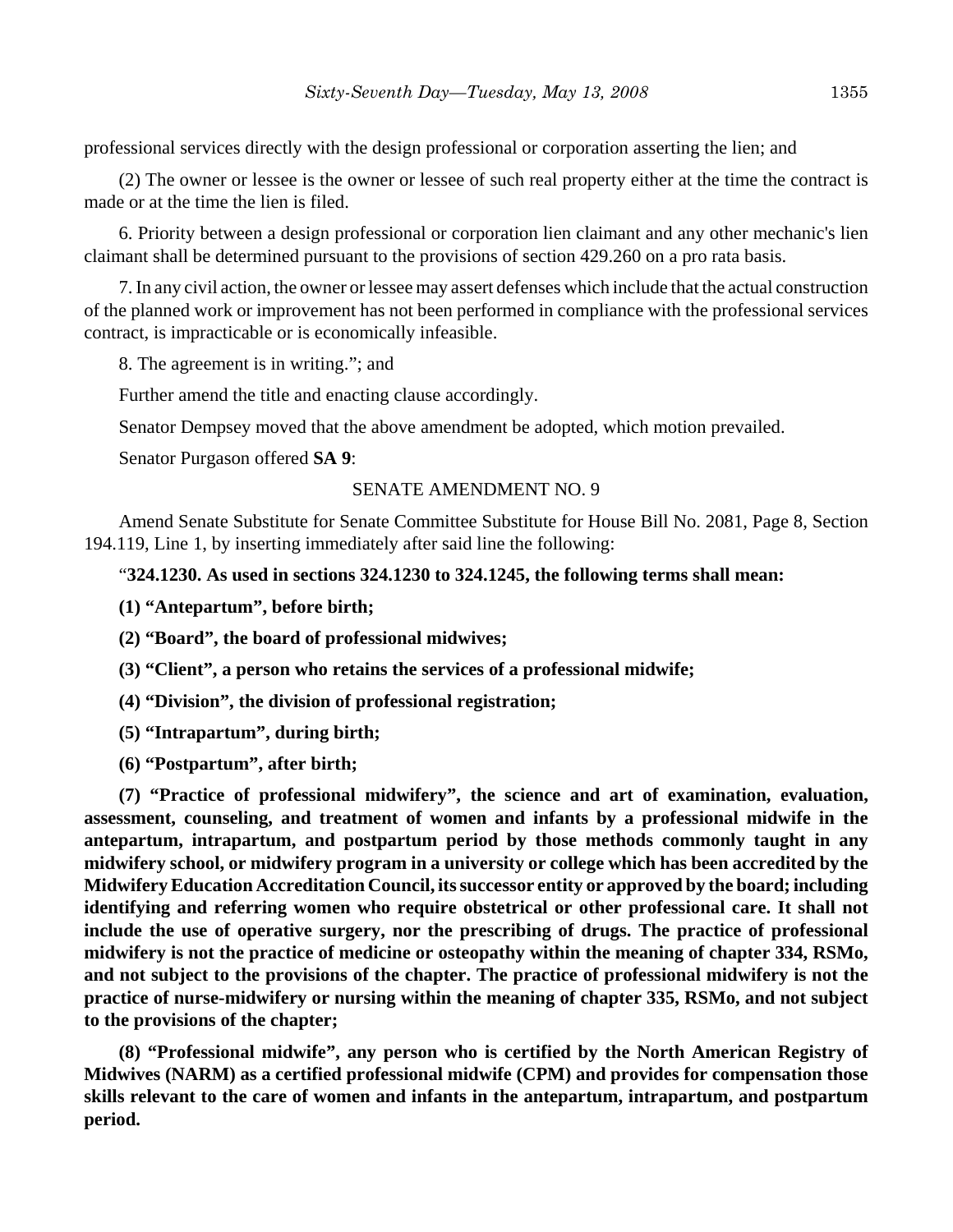**324.1231. 1. There is hereby created and established within the division of professional registration a "Board of Professional Midwives" which consists of five members appointed by the governor with the advice and consent of the senate. Each member shall be a United States citizen and a resident of this state for at least one year immediately preceding their appointment. Of these five members, one member shall be a public member, four members shall be licensed professional midwives who attend births in homes or other out-of-hospital settings, provided that the first midwife members appointed need not be licensed at the time of appointment if they are actively working toward licensure under the provisions of sections 324.1230 to 324.1245.**

**2. The initial appointments to the board shall be one member for a term of one year, one member for a term of two years, one member for a term of three years, one member for a term of four years, and one member for a term of five years. After the initial terms, each member shall serve a five-year term. No member of the board shall serve more than two consecutive five-year terms. All successor members shall be appointed for five-year terms. All members shall serve until their successors have been appointed and qualified. Vacancies occurring in the membership of the board for any reason shall be filled by appointment by the governor for the unexpired term.**

**3. The public member shall not be, nor have previously been, a member of any profession regulated by chapter 334 or 335, RSMo, or under sections 324.1230 to 324.1245, or the spouse or immediate family member of such person. The public member is subject to the provisions of section 620.132, RSMo.**

**4. The board may sue and be sued in its own name and its members need not be named parties. Members of the board shall not be personally liable, either jointly or severally, for any act or acts committed in the performance of their official duties as board members. No board member shall be personally liable for any court costs which accrue in any action by or against the board.**

**5. Notwithstanding any other provision of law to the contrary, any appointed member of the board shall receive as compensation an amount established by the director of the division not to exceed seventy dollars per day for board business plus actual and necessary expenses.**

**6. The division shall employ administrative and clerical personnel necessary to enforce the provisions of sections 324.1230 to 324.1245.**

**7. The board shall hold an annual meeting at which time it shall elect from its membership a chairperson and a vice chairperson. The board may hold such additional meetings as may be required in the performance of its duties. A quorum of the board shall consist of a majority of its members.**

**8. Pursuant to section 620.106, RSMo, no new licensing activity or other statutory requirements shall become effective until expenditures or personnel are specifically appropriated for the purpose of conducting the business as required to administer the provisions of sections 324.1230 to 324.1245 and the initial rules filed have become effective.**

**324.1233. 1. Applications for licensure as a professional midwife shall be in writing, submitted to the board on forms prescribed by the board, and furnished to the applicant. Each application shall contain a statement that it is made under oath or affirmation that the information contained therein is true and correct to the best knowledge and belief of the applicant, subject to the penalties provided for the making of a false affidavit or declaration. Each application shall be accompanied by the fees required by the board.**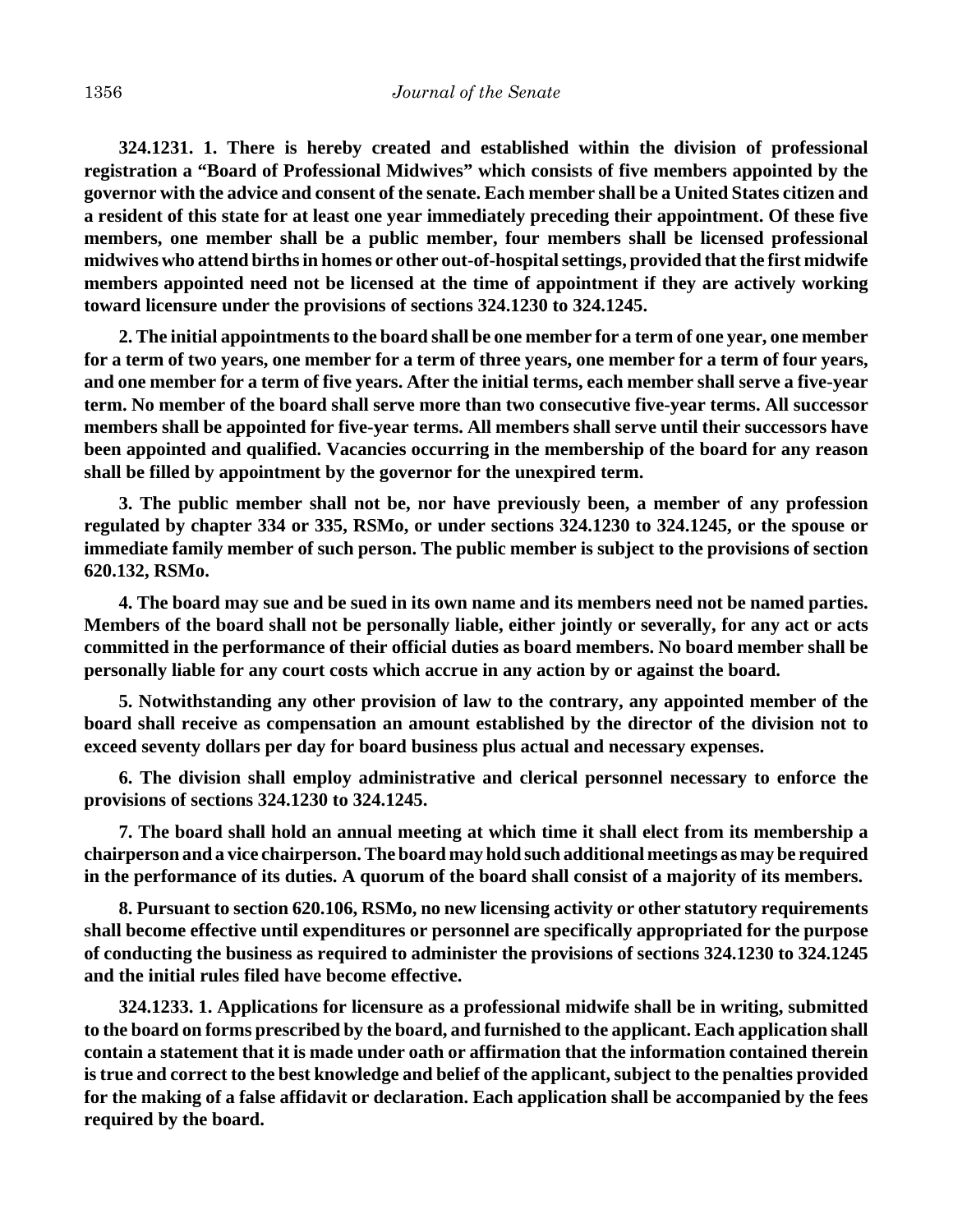**2. Each applicant for licensure shall:**

**(1) Present evidence of current certification by the North American Registry of Midwives as a certified professional midwife;**

**(2) Present evidence of current certification in basic life support for healthcare providers, and either infant cardiopulmonary resuscitation or neonatal resuscitation; and**

**(3) Comply with the written disclosure requirement under subsection 1 of section 324.1239.**

**3. The division shall mail a renewal notice to the last known address of each licensee prior to the renewal date. Failure to provide the board with the information required for renewal, or to pay the renewal fee after such notice, shall result in the license expiring. The license shall be reinstated if, within two years of the renewal date, the applicant submits the required documentation and pays the applicable fees as approved by the board.**

**4. Each license issued pursuant to the provisions of this section shall expire three years after the date of its issuance. Each applicant for renewal shall submit:**

**(1) Evidence of attendance at a minimum of ten hours per year of continuing education in midwifery or related fields;**

**(2) Evidence of attendance at a minimum of three hours per year of peer review;**

**(3) Evidence of current certification in basic life support for healthcare providers, and either infant cardiopulmonary resuscitation or neonatal resuscitation; and**

**(4) The renewal fee set by the board.**

**5. The board may refuse to issue or renew any certificate of registration or authority, permit, or license required pursuant to this chapter for one or any combination of causes stated in subsection 6 of this section. The board shall notify the applicant in writing of the reasons for the refusal and shall advise the applicant of the applicant's right to file a complaint with the administrative hearing commission as provided by chapter 621, RSMo. As an alternative to a refusal to issue or renew any certificate, registration, or authority, the board may, at its discretion, issue a license which is subject to probation, restriction, or limitation to an applicant for licensure for any one or any combination of causes stated in subsection 6 of this section. The board's order of probation, limitation, or restriction shall contain a statement of the discipline imposed, the basis therefore, the date such action shall become effective, and a statement that the applicant has thirty days to request in writing a hearing before the administrative hearing commission. If the board issues a probationary, limited, or restricted license to an applicant for licensure, either party may file a written petition with the administrative hearing commission within thirty days of the effective date of the probationary, limited, or restricted license seeking review of the board's determination. If no written request for a hearing is received by the administrative hearing commission within the thirty-day period, the right to seek review of the board's decision shall be considered as waived.**

**6. The board may cause a complaint to be filed with the administrative hearing commission as provided by chapter 621, RSMo, against any holder of any certificate of registration or authority, permit, or license required by this chapter, or any person who has failed to renew or has surrendered the person's certificate or registration or authority, permit, or license for any one or any combination of the following causes:**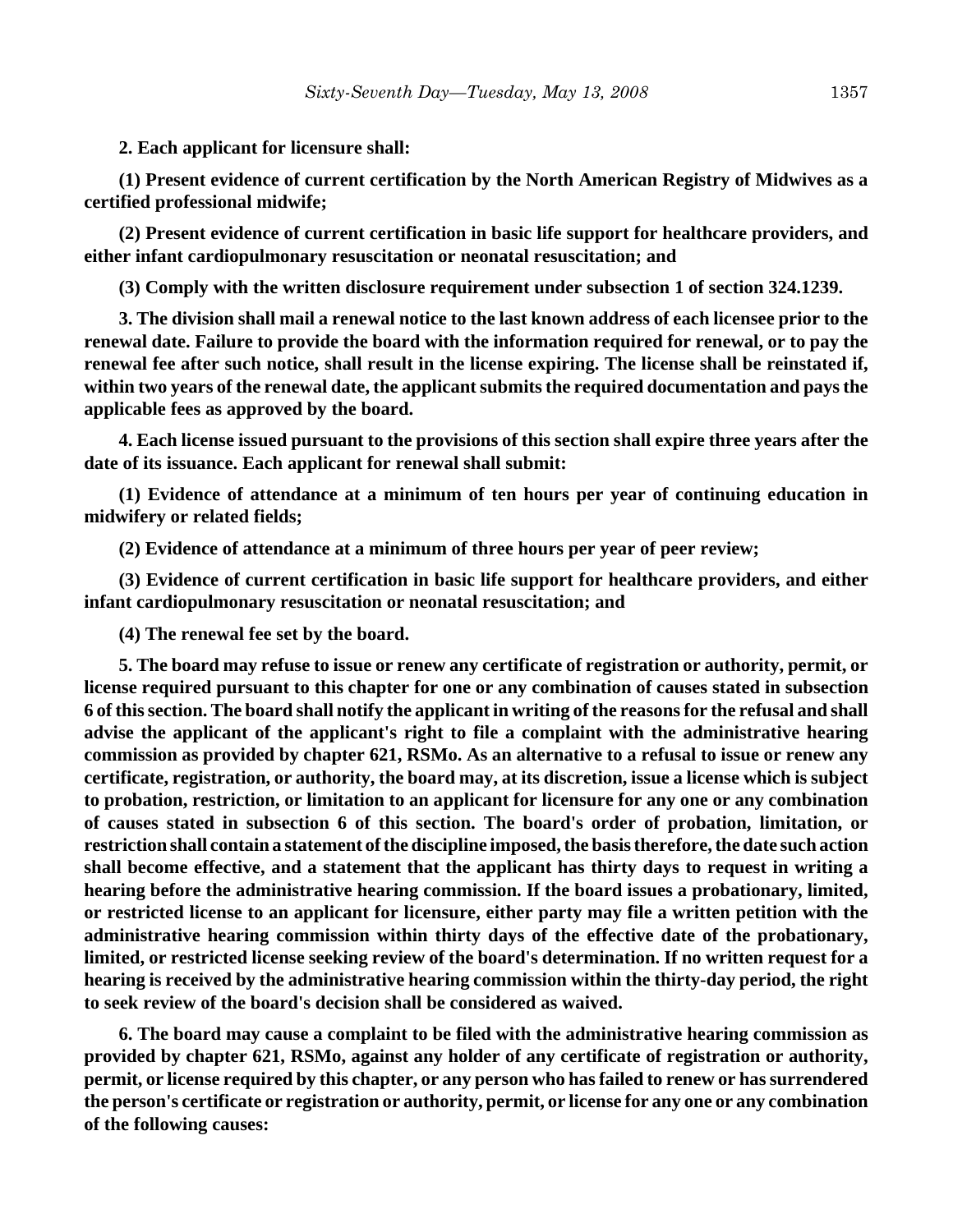**(1) Engaging in conduct detrimental to the health or safety of either the mother or infant, or both, as determined by the board;**

**(2) Having an unpaid judgment resulting from providing professional midwifery services;**

**(3) Procuring or attempting to procure a license under sections 324.1230 to 324.1245 by making a false statement, submitting false information, refusing to provide complete information in response to a question in an application for licensure, or through any form of fraud or misrepresentation;**

**(4) Failing to meet the minimum qualifications for licensure or renewal established under sections 324.1230 to 324.1245;**

**(5) Paying money or other valuable consideration, other than as provided for under sections 324.1230 to 324.1245, to any member or employee of the board to procure a license under sections 324.1230 to 324.1245;**

**(6) Incompetency, misconduct, negligence, dishonesty, fraud, or misrepresentation in the performance of the functions or duties of professional midwives as prescribed under sections 324.1230 to 324.1245;**

**(7) Violating, assisting, or enabling any person to willfully disregard any of the provisions of sections 324.1230 to 324.1245, or the rules of the board for the administration and enforcement of the provisions of sections 324.1230 to 324.1245;**

**(8) Violating any term or condition of a license issued by the board under the authority of sections 324.1230 to 324.1245;**

**(9) Obtaining or attempting to obtain any fee, charge, tuition, or other compensation by fraud, deception, or misrepresentation;**

**(10) Assisting or enabling a person to practice or offer to practice any profession licensed or regulated by sections 324.1230 to 324.1245 who is not licensed and currently eligible to practice under sections 324.1230 to 324.1245; or**

**(11) Using any advertisement or solicitation which is false, misleading, or deceptive to the general public or persons to whom the advertisement or solicitation is primarily directed.**

**7. After the filing of such complaint before the administrative hearing commission, the proceedings shall be conducted in accordance with the provisions of chapter 621, RSMo. Upon a finding by the administrative hearing commission that the grounds provided in subsection 6 of this section for disciplinary action are met, the board may, singly or in combination, warn, censure, or place the person named in the complaint on probation on such terms and conditions as the board deems appropriate for a period not to exceed ten years, or may suspend the person's license, certificate, or permit for an indefinite period of time, or revoke the person's license, certificate, or permit, or restrict or limit the person's license, certificate, or permit for an indefinite period of time, or revoke the person's license, certificate, or permit, or administer a public or private reprimand, or deny the person's application for a license, or permanently withhold issuance of a license or require the person to submit to the care, counseling, or treatment of physicians designated by the board at the expense of the individual to be examined, or require the person to attend such continuing educational courses and pass such examinations as the board may direct.**

**8. The division may promulgate rules as necessary in accordance with the provisions of chapter**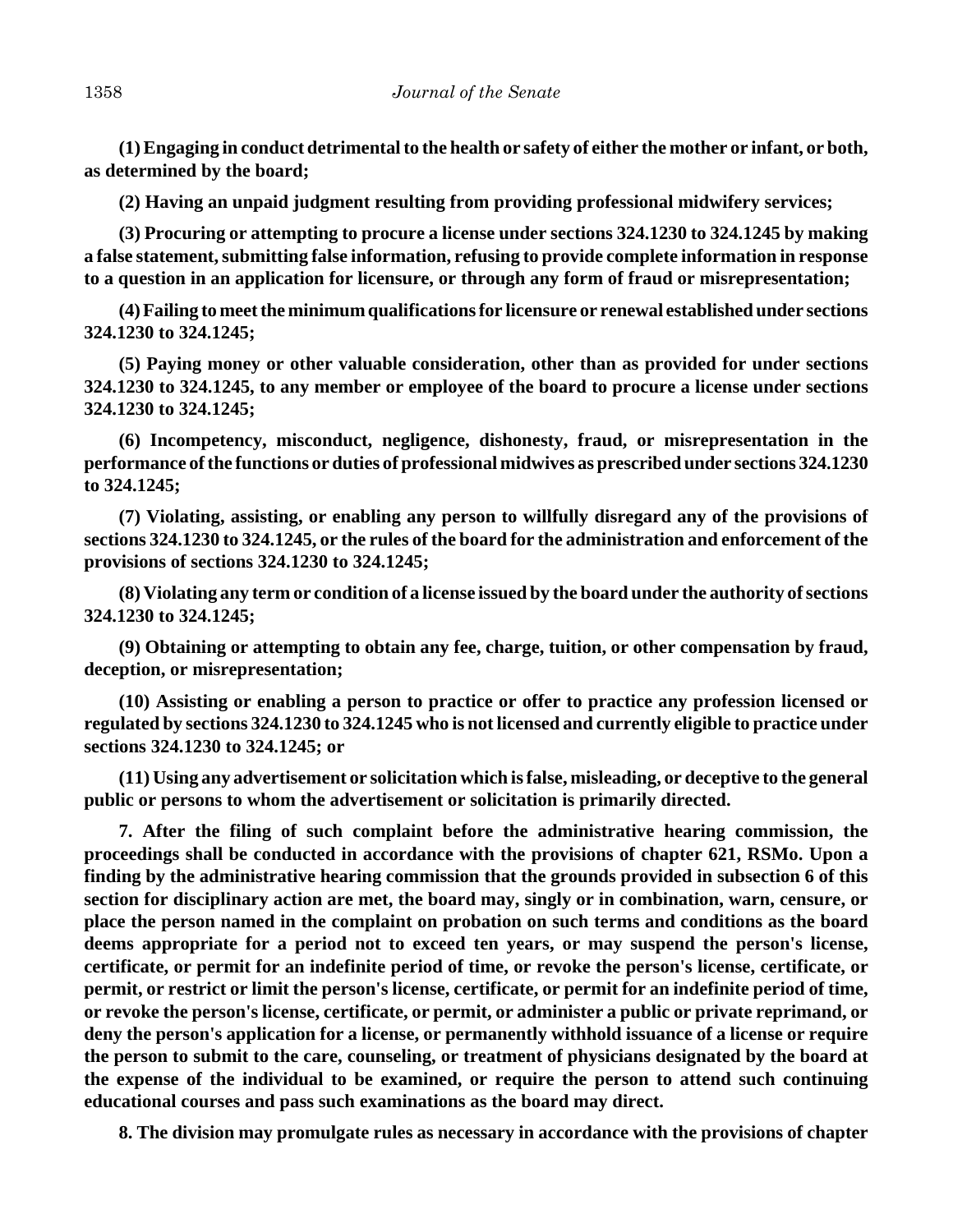**536, RSMo, to implement the provisions of this section. Any rule or portion of a rule, as that term is defined in section 536.010, RSMo, that is created under the authority delegated in this section shall become effective only if it complies with and is subject to all of the provisions of chapter 536, RSMo, and, if applicable, section 536.028, RSMo. This section and chapter 536, RSMo, are nonseverable and if any of the powers vested with the general assembly pursuant to chapter 536, RSMo, to review, to delay the effective date, or to disapprove and annul a rule are subsequently held unconstitutional, then the grant of rulemaking authority and any rule proposed or adopted after August 28, 2008, shall be invalid and void.**

**324.1235. 1. The board shall promulgate rules as necessary in accordance with the provisions of chapter 536, RSMo, to establish:**

**(1) An application process and administrative procedures for processing applications and issuing professional midwife licenses and for conducting disciplinary proceedings under the provisions of sections 324.1230 to 324.1245;**

**(2) Practice guidelines consistent with standards regarding the practice of midwifery established by the North American Registry of Midwives and the National Association of Certified Professional Midwives, or a successor organization whose essential documents include without limitation subject matter concerning scope of practice, standards of practice, informed consent, appropriate consultation, collaboration or referral, including the development of collaborative relationships with other healthcare practitioners who can provide care outside the scope of midwifery practice when necessary; and**

**(3) Reasonable rules as deemed necessary by the board to carry out and enforce the provisions of sections 324.1230 to 324.1245.**

**2. The board shall:**

**(1) Investigate to verify such applicant's qualifications. If the results of the investigation are satisfactory to the board and the applicant is otherwise qualified, the board shall issue to the applicant a license authorizing the applicant to act as a professional midwife in Missouri;**

**(2) Set the amount of fees authorized by sections 324.1230 to 324.1245 and required by rules promulgated under section 536.021, RSMo. The fees shall be set at a level to produce revenue that does not substantially exceed the cost and expense of administering sections 324.1230 to 324.1245;**

**(3) Perform such other functions and duties as necessary to carry out the provisions of sections 324.1230 to 324.1245;**

**(4) Provide a form for use in the event of transfer to emergency care detailing for the mother:**

**(a) Name, age, and birth date;**

**(b) Parity;**

**(c) Estimated delivery date;**

**(d) Results of routine blood tests;**

**(e) Results of any lab tests;**

**(f) Reason for transfer of care; and**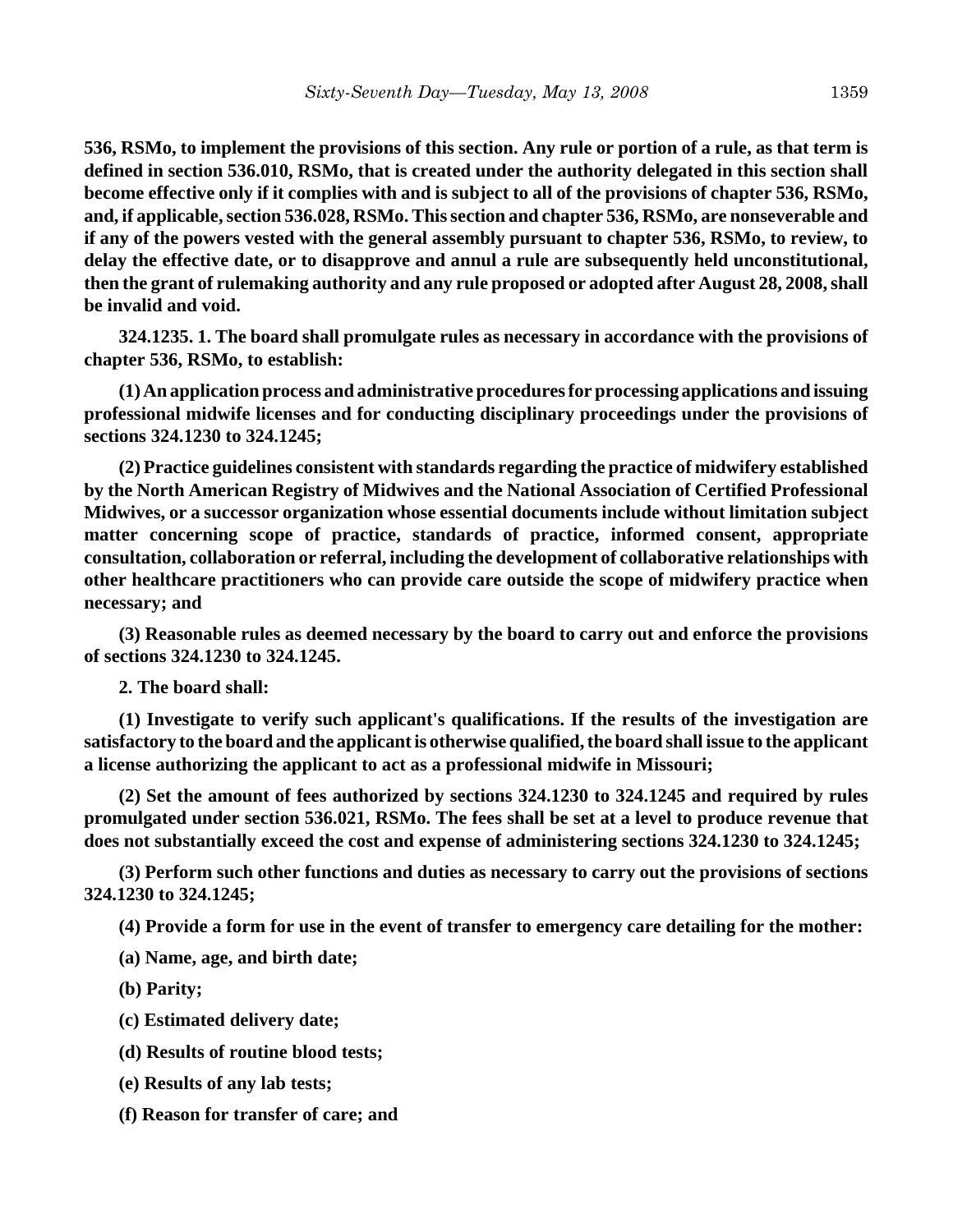- **(g) Vital signs;**
- **(5) Provide a form for use in the event of transfer to emergency care detailing for the baby:**
- **(a) Name of the mother and the baby;**
- **(b) Sex of the baby;**
- **(c) Estimated gestational age;**
- **(d) Vital signs;**
- **(e) APGAR scores; and**
- **(f) Reason for transfer of care.**

**3. Any rule or portion of a rule, as that term is defined in section 536.010, RSMo, that is created under the authority delegated in this section shall become effective only if it complies with and is subject to all of the provisions of chapter 536, RSMo, and, if applicable, section 536.028, RSMo. This section and chapter 536, RSMo, are nonseverable and if any of the powers vested with the general assembly pursuant to chapter 536, RSMo, to review, to delay the effective date, or to disapprove and annul a rule are subsequently held unconstitutional, then the grant of rulemaking authority and any rule proposed or adopted after August 28, 2008, shall be invalid and void.**

**324.1237. There is hereby established in the treasury a fund to be known as the "Board of Professional Midwives Fund" which shall consist of all gifts, donations, transfers, and moneys appropriated by the general assembly. All funds received by the board pursuant to the provisions of sections 324.1230 to 324.1245 shall be collected by the director of the department who shall transmit the funds to the department of revenue for deposit in the state treasury to the credit of the board of professional midwives fund. Notwithstanding the provisions of section 33.080, RSMo, to the contrary, any moneys in the fund shall not be transferred and placed to the credit of the general revenue fund until the amount in the fund at the end of the biennium exceeds three times the amount of the appropriation from the fund for the preceding fiscal year.**

**324.1239. 1. Every licensed professional midwife shall present a written disclosure statement to each client, which shall be signed by the client and kept with the client's records, and which shall include but not be limited to, the following:**

**(1) A description of professional midwifery education and related training;**

**(2) Licensure as a professional midwife, including the effective dates of the licensure;**

**(3) The benefits and risks associated with childbirth in the setting selected by the client;**

**(4) A statement concerning the licensed professional midwife's collaborative arrangements with other healthcare professionals, including licensed physicians;**

**(5) A statement concerning the licensed professional midwife's malpractice or liability insurance coverage; and**

**(6) A written plan, specific to the client, for obtaining medical care, when necessary, which shall include:**

**(a) The name and phone number of the hospital or other healthcare facility to which transfer is preferred should emergency care become necessary; and**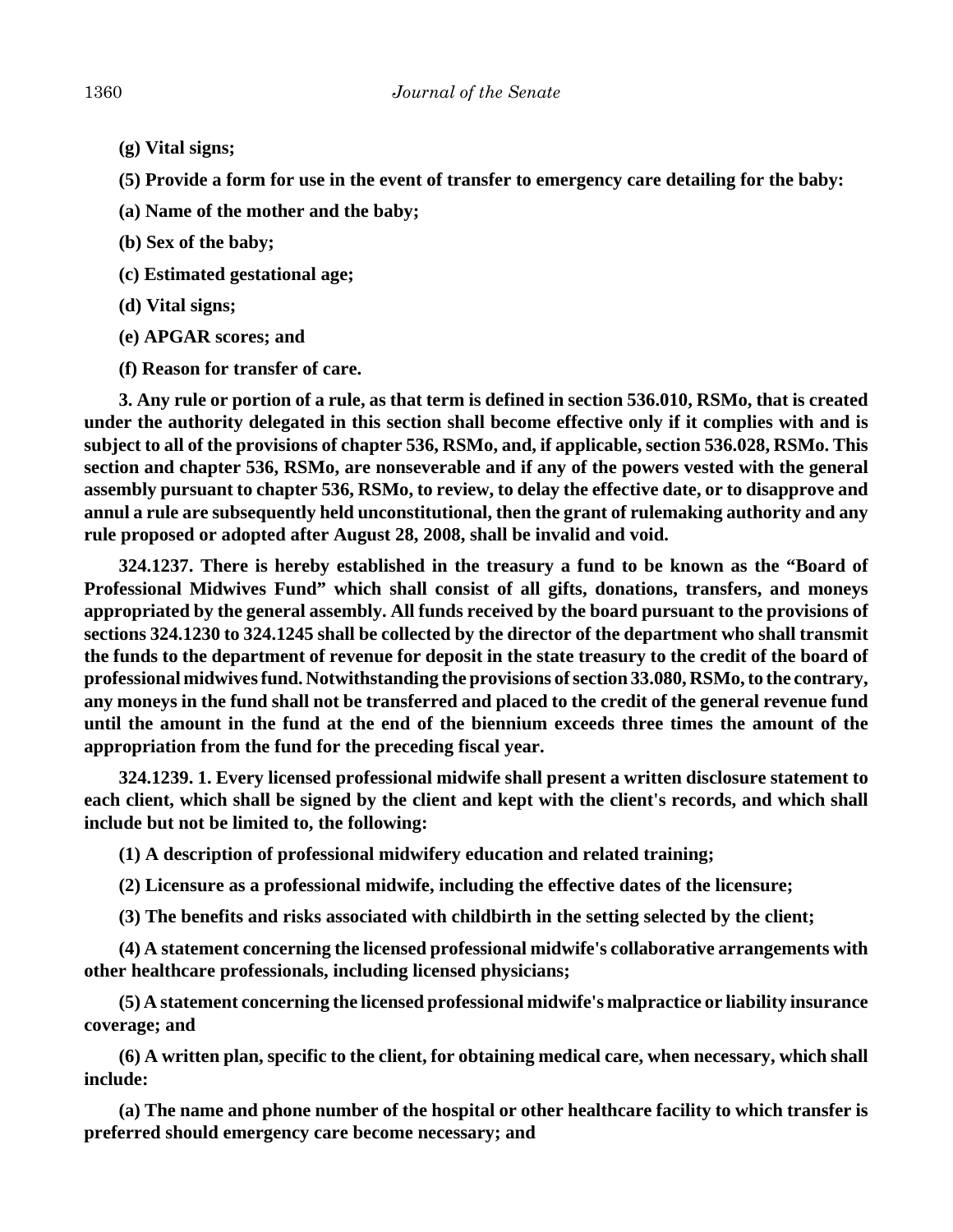**(b) The plan, protocol, or standing order for fulfilling maternal screening tests and laboratory work required by state statute.**

**2. Licensed professional midwives shall carry medical malpractice insurance under the same conditions described for physicians in section 383.500, RSMo.**

**3. Licensed professional midwives may be reimbursed for professional midwifery services under the MO HealthNet program.**

**324.1240. 1. Nothing in sections 324.1230 to 324.1245 shall be construed to apply to a person who provides information and support in preparation for labor and delivery and assists in the delivery of an infant if that person does not do the following:**

**(1) Advertise as a midwife or as a provider of midwife services;**

**(2) Accept compensation for midwife services; and**

**(3) Use any words, letters, signs, or figures to indicate that the person is a midwife.**

**2. Nothing in sections 324.1230 to 324.1245 shall be construed to prohibit the attendance at birth of the mother's choice of family, friends, or other uncompensated labor support attendants.**

**324.1241. 1. Any hospital, physician, nurse, emergency services personnel, or any other licensed health care professional who renders emergency care, treatment, or assistance to any person or persons, when the need of such care, treatment, or assistance arises from care provided by a licensed professional midwife, shall not be held liable for any civil damages except for acts of negligence or those occasioned by willful and wanton acts by such person in rendering such emergency care, treatment, or assistance.**

**2. A licensed health care provider or facility shall not be disciplined for assisting, enabling, aiding, procuring, advising, or encouraging any person licensed to practice professional midwifery who is practicing within the confines of sections 324.1230 to 324.1245.**

**324.1242. 1. When a birth or stillbirth occurs without a physician in attendance at or immediately after the birth or stillbirth, but with a licensed professional midwife in attendance at or immediately after the birth, it shall be the responsibility of the licensed professional midwife to prepare and file the certificate of birth as required by section 193.085, RSMo, and the reports required under section 193.165, RSMo, and section 210.050, RSMo.**

**2. Licensed professional midwives shall follow the newborn screening requirements for health care providers with respect to infants born in this state as described under subsections 1, 2, and 5 of section 191.331, RSMo.**

**3. Licensed professional midwives shall be required to retain patient records for a period of six years and keep such records confidential consistent with the provisions of the federal Health Insurance Portability and Accountability Act, as amended.**

**324.1243. No licensed professional midwife shall be permitted to:**

**(1) Prescribe drugs;**

**(2) Perform medical inductions or cesarean sections during the delivery of an infant;**

**(3) Use forceps during the delivery of an infant;**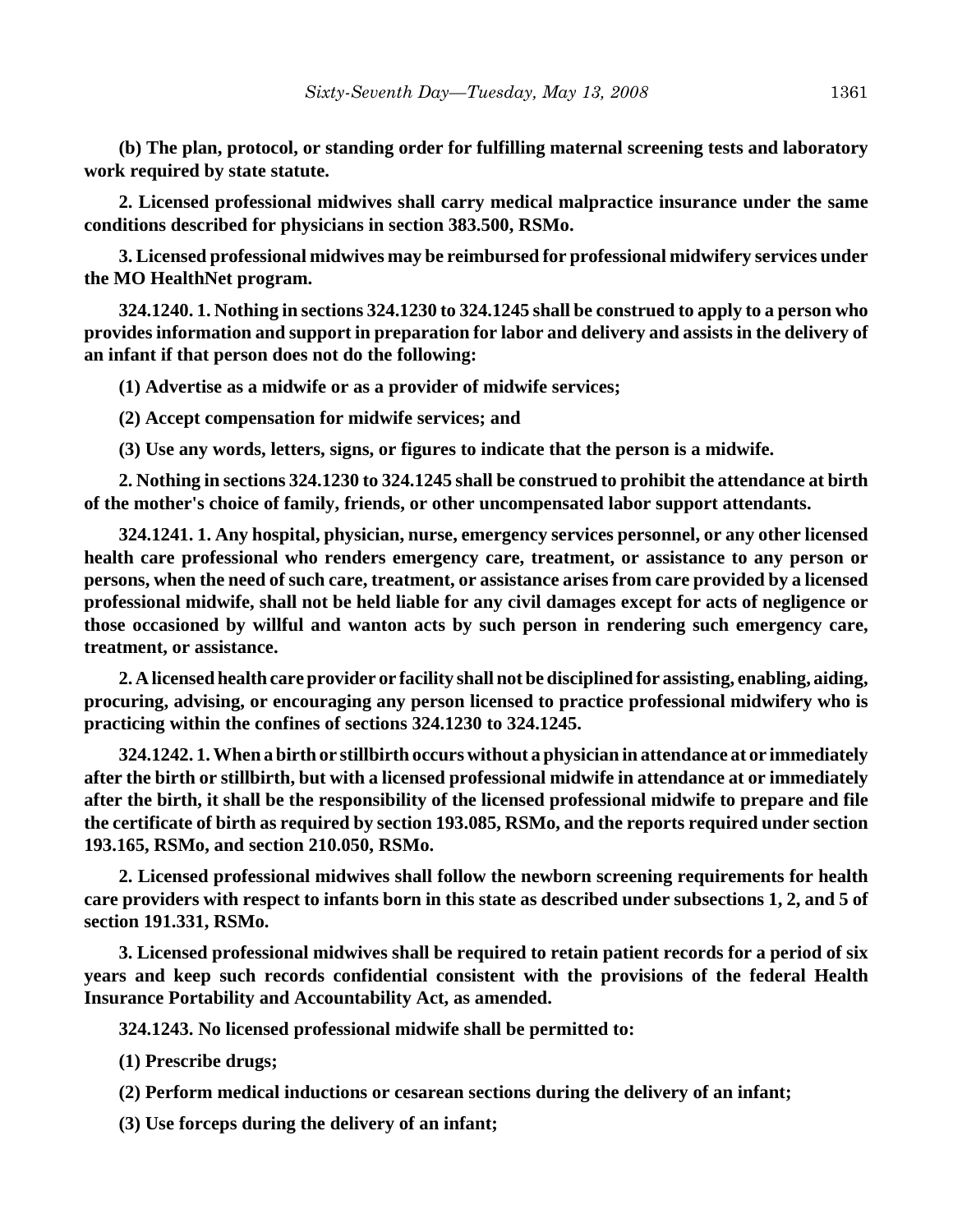**(4) Perform vacuum delivery of an infant;**

**(5) Perform an abortion as defined in chapter 188, RSMo; or**

**(6) Administer prescription drugs, with exceptions limited to:**

**(a) Neonatal use of prophylactic ophthalmic medications as required in section 210.070, RSMo, vitamin K, and oxygen; and**

**(b) Maternal use of Rho (D) immune globulin, oxygen, local anesthetic, and oxytocin and methylergonovine maleate as postpartum antihemorrhagics.**

**324.1244. 1. Notwithstanding any other provision of law, a licensed professional midwife providing a service of professional midwifery shall not be deemed to be engaged in the practice of medicine, nursing, nurse-midwifery, or any other medical or healing practice.**

**2. The provisions of sections 324.1230 to 324.1245 shall be remedial and curative in nature.**

**324.1245. Any person who violates the provisions of sections 324.1230 to 324.1245, or any rule or order promulgated under authority granted by sections 324.1230 to 324.1245 is guilty of a class A misdemeanor.**"; and

Further amend said bill, page 9, section 333.011, line 6, by inserting immediately after said line the following:

"334.010. 1. It shall be unlawful for any person not now a registered physician within the meaning of the law to practice medicine or surgery in any of its departments, to engage in the practice of medicine across state lines or to profess to cure and attempt to treat the sick and others afflicted with bodily or mental infirmities, **[**or engage in the practice of midwifery**]** in this state, except as herein provided. **The practice of professional midwifery is not the practice of medicine or osteopathy within the meaning of chapter 334, RSMo, and not subject to the provisions of the chapter.**

2. For the purposes of this chapter, the "practice of medicine across state lines" shall mean:

(1) The rendering of a written or otherwise documented medical opinion concerning the diagnosis or treatment of a patient within this state by a physician located outside this state as a result of transmission of individual patient data by electronic or other means from within this state to such physician or physician's agent; or

(2) The rendering of treatment to a patient within this state by a physician located outside this state as a result of transmission of individual patient data by electronic or other means from within this state to such physician or physician's agent.

3. A physician located outside of this state shall not be required to obtain a license when:

(1) In consultation with a physician licensed to practice medicine in this state; and

(2) The physician licensed in this state retains ultimate authority and responsibility for the diagnosis or diagnoses and treatment in the care of the patient located within this state; or

(3) Evaluating a patient or rendering an oral, written or otherwise documented medical opinion, or when providing testimony or records for the purpose of any civil or criminal action before any judicial or administrative proceeding of this state or other forum in this state; or

(4) Participating in a utilization review pursuant to section 376.1350, RSMo.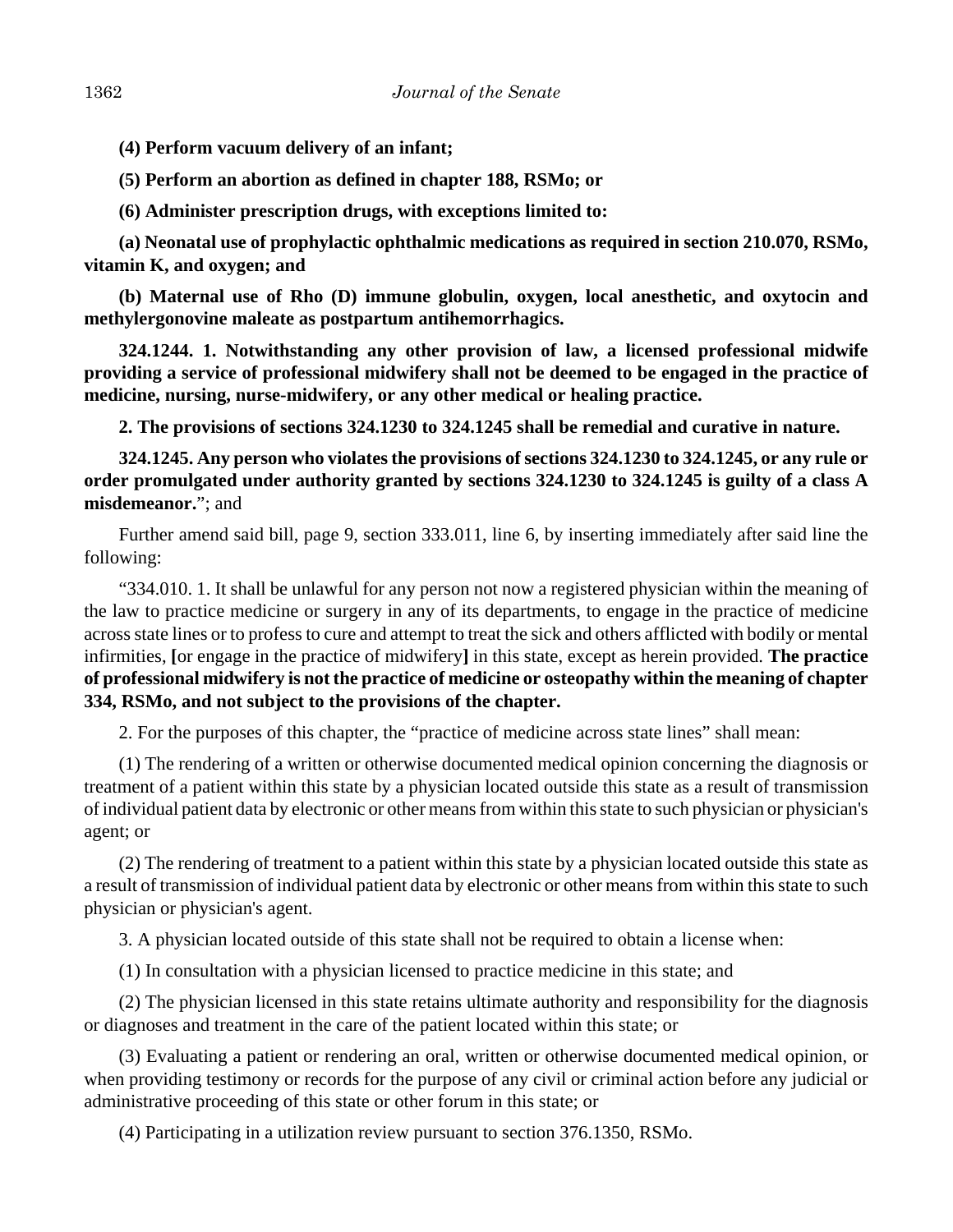334.120. 1. There is hereby created and established a board to be known as "The State Board of Registration for the Healing Arts" for the purpose of registering, licensing and supervising all physicians and surgeons**[**, and midwives**]** in this state. **The purpose of the board shall not include registering, licensing, or supervising of professional midwives.** The board shall consist of nine members, including one voting public member, to be appointed by the governor by and with the advice and consent of the senate, at least five of whom shall be graduates of professional schools accredited by the Liaison Committee on Medical Education or recognized by the Educational Commission for Foreign Medical Graduates, and at least two of whom shall be graduates of professional schools approved and accredited as reputable by the American Osteopathic Association, and all of whom, except the public member, shall be duly licensed and registered as physicians and surgeons pursuant to the laws of this state. Each member must be a citizen of the United States and must have been a resident of this state for a period of at least one year next preceding his or her appointment and shall have been actively engaged in the lawful and ethical practice of the profession of physician and surgeon for at least five years next preceding his or her appointment. Not more than four members shall be affiliated with the same political party. All members shall be appointed for a term of four years. Each member of the board shall receive as compensation an amount set by the board not to exceed fifty dollars for each day devoted to the affairs of the board, and shall be entitled to reimbursement of his or her expenses necessarily incurred in the discharge of his or her official duties. The president of the Missouri State Medical Association, for all medical physician appointments, or the president of the Missouri Association of Osteopathic Physicians and Surgeons, for all osteopathic physician appointments, in office at the time shall, at least ninety days prior to the expiration of the term of the respective board member, other than the public member, or as soon as feasible after the appropriate vacancy on the board otherwise occurs, submit to the director of the division of professional registration a list of five physicians and surgeons qualified and willing to fill the vacancy in question, with the request and recommendation that the governor appoint one of the five persons so listed, and with the list so submitted, the president of the Missouri State Medical Association or the Missouri Association of Osteopathic Physicians and Surgeons, as appropriate, shall include in his or her letter of transmittal a description of the method by which the names were chosen by that association.

2. The public member shall be at the time of his or her appointment a citizen of the United States; a resident of this state for a period of one year and a registered voter; a person who is not and never was a member of any profession licensed or regulated pursuant to this chapter or the spouse of such person; and a person who does not have and never has had a material, financial interest in either the providing of the professional services regulated by this chapter, or an activity or organization directly related to any profession licensed or regulated pursuant to this chapter. All members, including public members, shall be chosen from lists submitted by the director of the division of professional registration. The duties of the public member shall not include the determination of the technical requirements to be met for licensure or whether any person meets such technical requirements or of the technical competence or technical judgment of a licensee or a candidate for licensure."; and

Further amend said bill, page 70, section 376.811, line 5, by inserting immediately after said line the following:

"376.1753. **[**Notwithstanding any law to the contrary, any person who holds current ministerial or tocological certification by an organization accredited by the National Organization for Competency Assurance (NOCA) may provide services as defined in 42 U.S.C. 1396 r-6(b)(4)(E)(ii)(I).**] Licensed professional midwives under sections 324.1230 to 324.1245, RSMo, may be compensated for**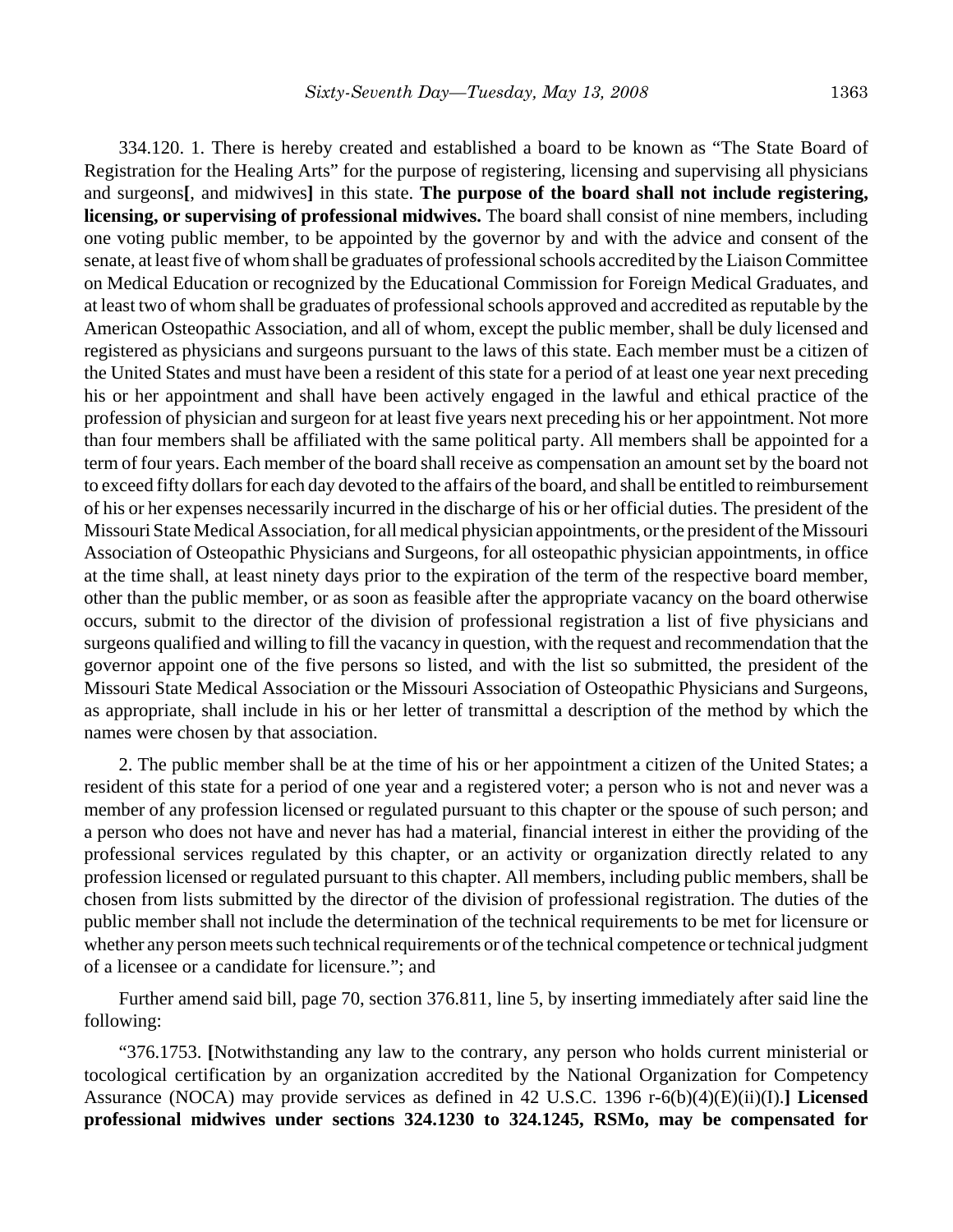## **professional midwife services by a health benefit plan or insurer under this chapter.**"; and

Further amend said bill, page 71, section 194.233, line 8, by inserting immediately after said line the following:

"**[**334.260. On August 29, 1959, all persons licensed under the provisions of chapter 334, RSMo 1949, as midwives shall be deemed to be licensed as midwives under this chapter and subject to all the provisions of this chapter.**]**"; and

"Section B. Because of the need to provide clarity on the issue of the practice of midwifery, the enactment of sections 324.1230, 324.1231, 324.1233, 324.1235, 324.1237, 324.1239, 324.1240, 324.1241, 324.1242, 324.1243, 324.1244, and 324. 1245, and the repeal and reenactment of sections 334.010, 334.120, 334.260, and 376.1753 of this act is deemed necessary for the immediate preservation of the public health, welfare, peace and safety, and is hereby declared to be an emergency act within the meaning of the constitution, and enactment of sections 324.1230, 324.1231, 324.1233, 324.1235, 324.1237, 324.1239, 324.1240, 324.1241, 324.1242, 324.1243, 324.1244, and 324. 1245, and the repeal and reenactment of sections 334.010, 334.120, 334.260, and 376.1753 of this act shall be in full force and effect upon its passage and approval."; and

Further amend the title and enacting clause accordingly.

Senator Purgason moved that the above amendment be adopted.

Senator Rupp assumed the Chair.

At the request of Senator Callahan, **HB 2081**, with **SCS**, **SS** for **SCS** and **SA 9** (pending), was placed on the Informal Calendar.

At the request of Senator Mayer, **HCS** for **HBs 1595** and **1668** was placed on the Informal Calendar.

At the request of Senator Coleman, **HB 2191**, with **SCS**, was placed on the Informal Calendar.

At the request of Senator Gibbons, **HCS** for **HBs 1321** and **1695**, with **SCS**, was placed on the Informal Calendar.

**HB 1832**, with **SCS**, was placed on the Informal Calendar.

**HCS** for **HB 2058**, with **SCS**, entitled:

An Act to repeal sections 32.105, 67.1501, 67.1545, 135.967, 137.115, 137.1018, 447.708, 620.495, 620.1878, and 620.1881, RSMo, and to enact in lieu thereof fourteen new sections relating to tax incentives for business development, with an emergency clause for a certain section.

Was taken up by Senator Kennedy.

# **SCS** for **HCS** for **HB 2058**, entitled:

## SENATE COMMITTEE SUBSTITUTE FOR HOUSE COMMITTEE SUBSTITUTE FOR HOUSE BILL NO. 2058

An Act to repeal sections 32.105, 67.1501, 67.1545, 99.820, 135.155, 135.535, 135.562, 135.815, 135.967, 137.115, 137.1018, 144.030, 348.434, 348.436, 353.150, 407.1240, 407.1249, 447.708, 620.495, 620.1039, 620.1220, 620.1878, and 620.1881, RSMo, section 99.825 as enacted by senate committee substitute for house committee substitute for house bill no. 741, ninety-fourth general assembly, first regular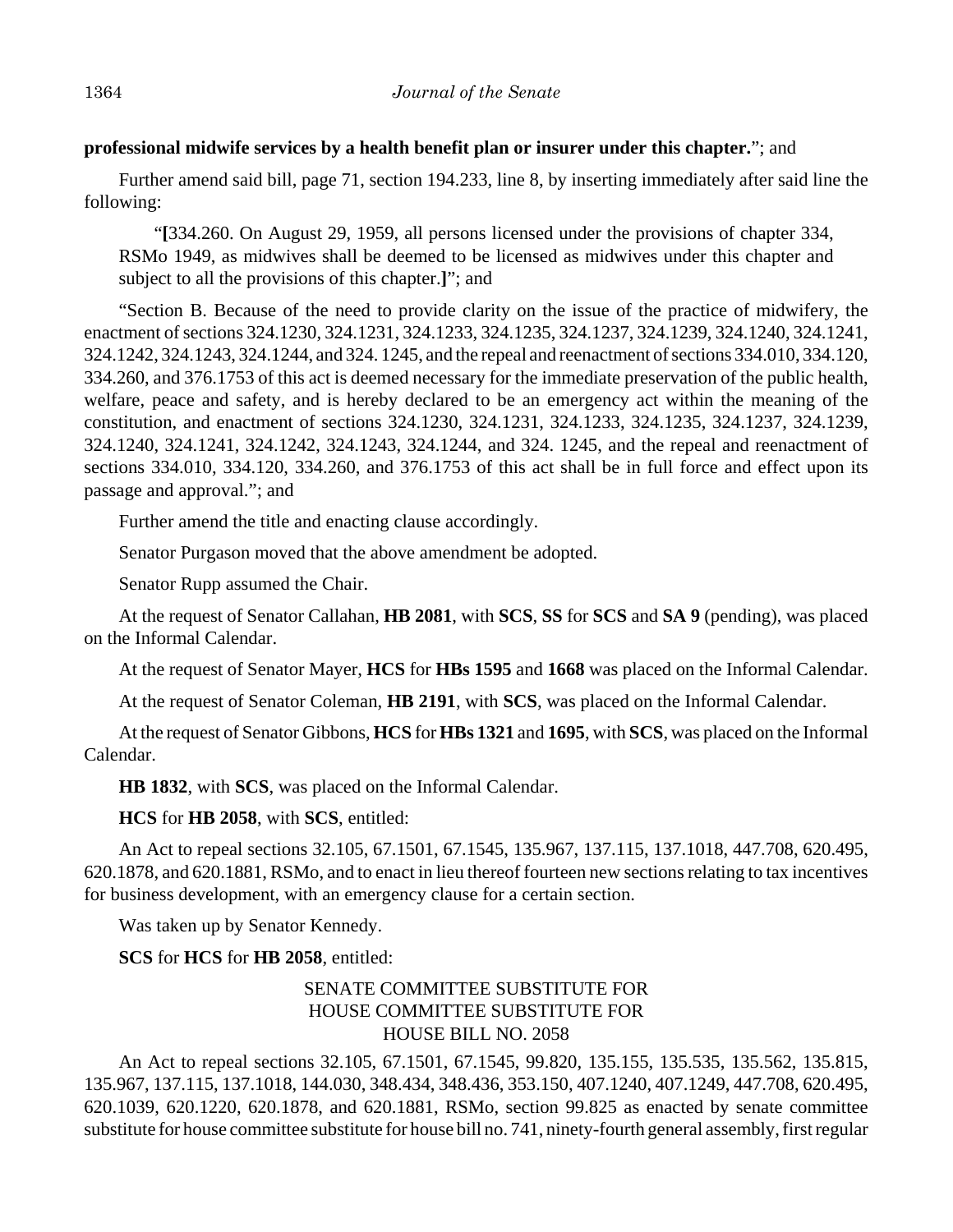session, and section 99.825 as enacted by conference committee substitute for house committee substitute for senate bill no. 1, eighty-ninth general assembly, second extraordinary session, and to enact in lieu thereof thirty-one new sections relating to tax incentives for business development, with an emergency clause for a certain section.

Was taken up.

Senator Kennedy moved that **SCS** for **HCS** for **HB 2058** be adopted.

Senator Kennedy offered **SS** for **SCS** for **HCS** for **HB 2058**, entitled:

## SENATE SUBSTITUTE FOR SENATE COMMITTEE SUBSTITUTE FOR HOUSE COMMITTEE SUBSTITUTE FOR HOUSE BILL NO. 2058

An Act to repeal sections 32.105, 67.1501, 67.1545, 99.820, 135.535, 135.562, 135.815, 135.967, 137.115, 348.436, 353.150, 447.708, 620.1878, and 620.1881, RSMo, section 99.825 as enacted by senate committee substitute for house committee substitute for house bill no. 741, ninety-fourth general assembly, first regular session, and section 99.825 as enacted by conference committee substitute for house committee substitute for senate bill no. 1, eighty-ninth general assembly, second extraordinary session, and to enact in lieu thereof eighteen new sections relating to tax incentives for business development.

Senator Kennedy moved that **SS** for **SCS** for **HCS** for **HB 2058** be adopted.

Senator Scott offered **SA 1**:

# SENATE AMENDMENT NO. 1

Amend Senate Substitute for Senate Committee Substitute for House Committee Substitute for House Bill No. 2058, Page 11, Section 67.1545, Line 18, by inserting after all of said line the following:

"96.160. 1. Each facility established or operated and maintained under the provisions of sections 96.150 to 96.228 shall be governed by a board of trustees who shall serve without compensation. Each such board of trustees shall consist of five trustees, who shall be citizens of the city, unless the council shall provide by ordinance for a larger board of not more than fifteen trustees. Trustees shall be appointed by the mayor with the approval of the council and shall be chosen with reference to their fitness for such position; provided no member of the city council and no member of the immediate family of a member of the city council shall be a member of the board.

2. An ordinance providing for a larger board of trustees **[**shall require that three-fifths of such trustees shall be citizens of the city and**]** may provide that **some or all of** the **[**remaining**]** trustees need not be citizens of the city, but shall be citizens of the state of Missouri.

3. Any city establishing or maintaining and operating more than one health care facility may provide by ordinance that one board of trustees shall manage and operate two or more health care facilities."; and

Further amend the title and enacting clause accordingly.

Senator Scott moved that the above amendment be adopted.

Senator Dempsey raised the point of order that **SA 1** is out of order as it goes beyond the scope of the bill.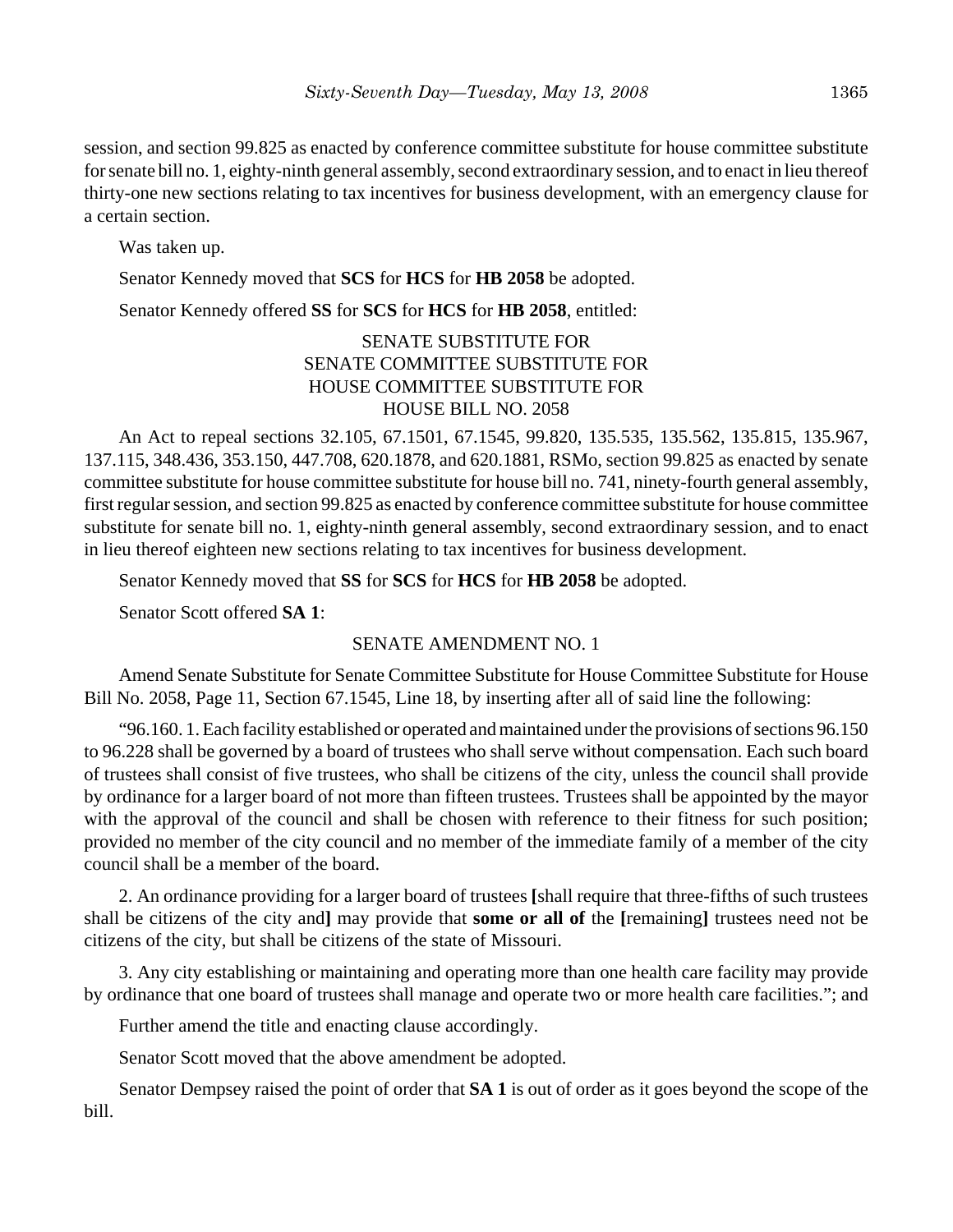The point of order was referred to the President Pro Tem who ruled it well taken.

Senator Stouffer offered **SA 2**:

## SENATE AMENDMENT NO. 2

Amend Senate Substitute for Senate Committee Substitute for House Committee Substitute for House Bill No. 2058, Page 54, Section 353.150, Line 3, by inserting after all of said line the following:

"414.255. 1. This section shall be known and may be cited as the "Missouri Renewable Fuel Standard Act".

2. For purposes of this section, the following terms shall mean:

(1) "Aviation fuel", any motor fuel specifically compounded for use in reciprocating aircraft engines;

## (2) **"Biodiesel", fuel as defined in ASTM Standard D-6751 or its subsequent standard specifications for biodiesel fuel (B100) blend stock for distillate fuels;**

**(3)** "Distributor", a person who either produces, refines, blends, compounds or manufactures motor fuel, imports motor fuel into a state or exports motor fuel out of a state, or who is engaged in distribution of motor fuel;

**[**(3)**] (4)** "Fuel ethanol-blended gasoline", a mixture of ninety percent gasoline and ten percent fuel ethanol in which the fuel ethanol meets ASTM International Specification D4806, as amended. The ten percent fuel ethanol portion may be derived from any agricultural source;

**[**(4)**] (5)** "Position holder", the person who holds the inventory position in motor fuel in a terminal, as reflected on the records of the terminal operator. A person holds the inventory position in motor fuel when that person has a contract with the terminal operator for the use of storage facilities and terminating services for motor fuel at the terminal. The term includes a terminal operator who owns motor fuel in the terminal;

**[**(5)**] (6)** "Premium gasoline", gasoline with an antiknock index number of ninety-one or greater;

**[**(6)**] (7)** "Price", the cost of the fuel ethanol plus fuel taxes and transportation expenses less tax credits, if any; or the cost of the fuel ethanol-blended gasoline plus fuel taxes and transportation expenses less tax credits, if any; or the cost of the unblended gasoline plus fuel taxes and transportation expenses less tax credits, if any;

**[**(7)**] (8)** "Qualified terminal", a terminal that has been assigned a terminal control number (tcn) by the Internal Revenue Service;

**[**(8)**] (9)** "Supplier", a person that is:

(a) Registered or required to be registered pursuant to 26 U.S.C., Section 4101, for transactions in motor fuels in the bulk transfer/terminal distribution system; and

(b) One or more of the following:

a. The position holder in a terminal or refinery in this state;

b. Imports motor fuel into this state from a foreign country;

c. Acquires motor fuel from a terminal or refinery in this state from a position holder pursuant to either a two-party exchange or a qualified buy-sell arrangement which is treated as an exchange and appears on the records of the terminal operator; or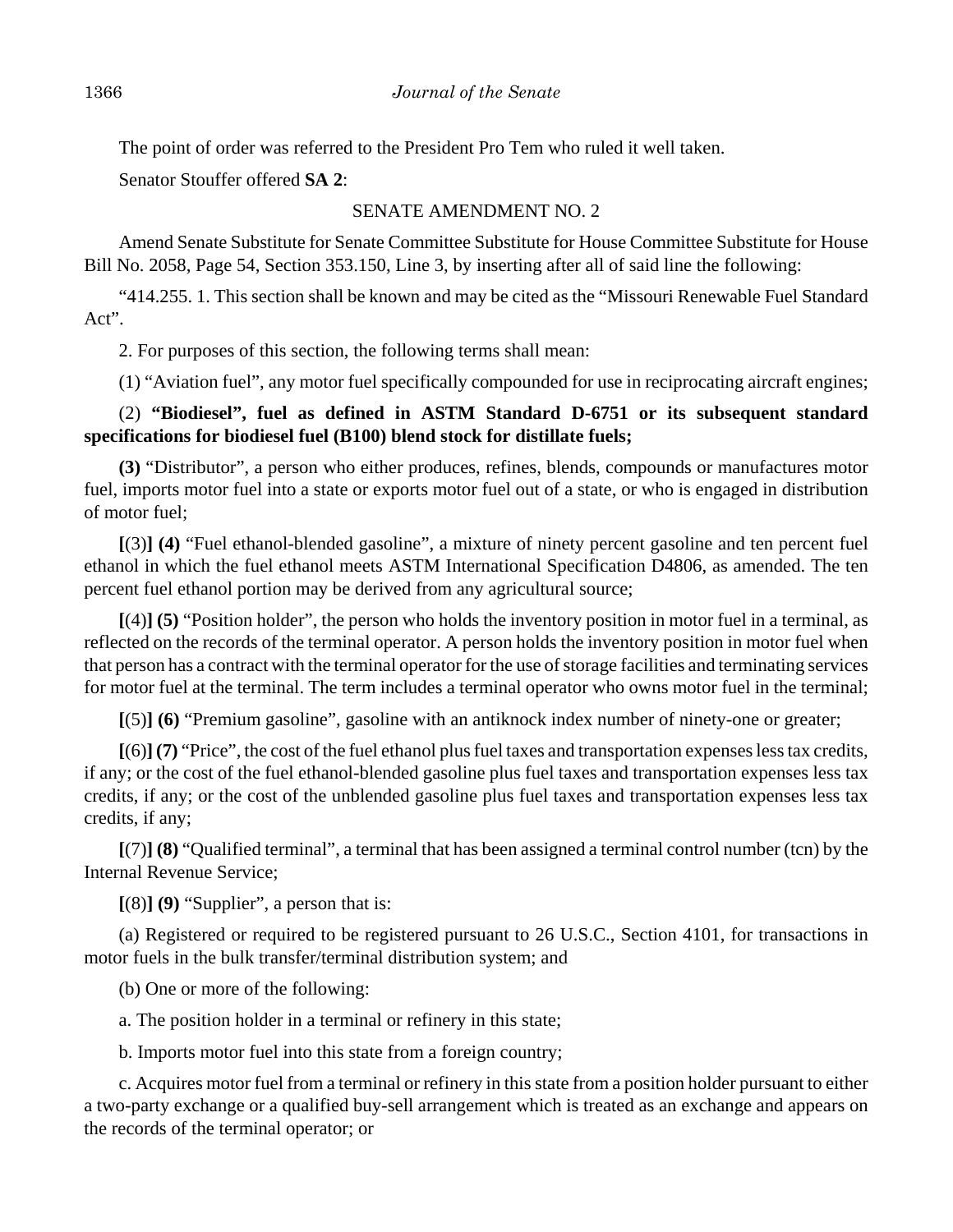d. The position holder in a terminal or refinery outside this state with respect to motor fuel which that person imports into this state. A terminal operator shall not be considered a supplier based solely on the fact that the terminal operator handles motor fuel consigned to it within a terminal. "Supplier" also means a person that produces fuel grade alcohol or alcohol-derivative substances in this state, produces fuel grade alcohol or alcohol-derivative substances for import to this state into a terminal, or acquires upon import by truck, rail car or barge into a terminal, fuel grade alcohol or alcohol-derivative substances. "Supplier" includes a permissive supplier unless specifically provided otherwise;

**[**(9)**] (10)** "Terminal", a bulk storage and distribution facility which includes:

(a) For the purposes of motor fuel, is a qualified terminal;

(b) For the purposes of fuel grade alcohol, is supplied by truck, rail car, boat, barge or pipeline and the products are removed at a rack; and

**[**(10)**] (11)** "Unblended gasoline", gasoline that has not been blended with fuel ethanol.

3. Except as otherwise provided under subsections 4 and 5 of this section, on and after January 1, 2008, all gasoline sold or offered for sale in Missouri at retail shall be fuel ethanol-blended gasoline.

4. If a distributor is unable to obtain fuel ethanol or fuel ethanol-blended gasoline from a position holder or supplier at the terminal at the same or lower price as unblended gasoline, then the purchase of unblended gasoline by the distributor and the sale of the unblended gasoline at retail shall not be deemed a violation of this section. The position holder, supplier, distributor, and ultimate vendor shall, upon request, provide the required documentation regarding the sales transaction and price of fuel ethanol, fuel ethanol-blended gasoline, and unblended gasoline to the department of agriculture and the department of revenue. All information obtained by the departments from such sources shall be confidential and not disclosed except by court order or as otherwise provided by law.

5. The following shall be exempt from the provisions of this section:

(1) Aviation fuel and automotive gasoline used in aircraft;

(2) Premium gasoline;

(3) E75-E85 fuel ethanol;

(4) Any specific exemptions declared by the United States Environmental Protection Agency; and

(5) Bulk transfers between terminals.

The director of the department of agriculture may by rule exempt or rescind additional gasoline uses from the requirements of this section. The governor may by executive order waive the requirements of this section or any part thereof in part or in whole for all or any portion of this state for reasons related to air quality. Any regional waiver shall be issued and implemented in such a way as to minimize putting any region of the state at a competitive advantage or disadvantage with any other region of the state.

6. The provisions of section 414.152 shall apply for purposes of enforcement of this section.

7. The department of agriculture is hereby authorized to promulgate rules to ensure implementation of, and compliance and consistency with, this section. Any rule or portion of a rule, as that term is defined in section 536.010, RSMo, that is created under the authority delegated in this section shall become effective only if it complies with and is subject to all of the provisions of chapter 536, RSMo, and, if applicable,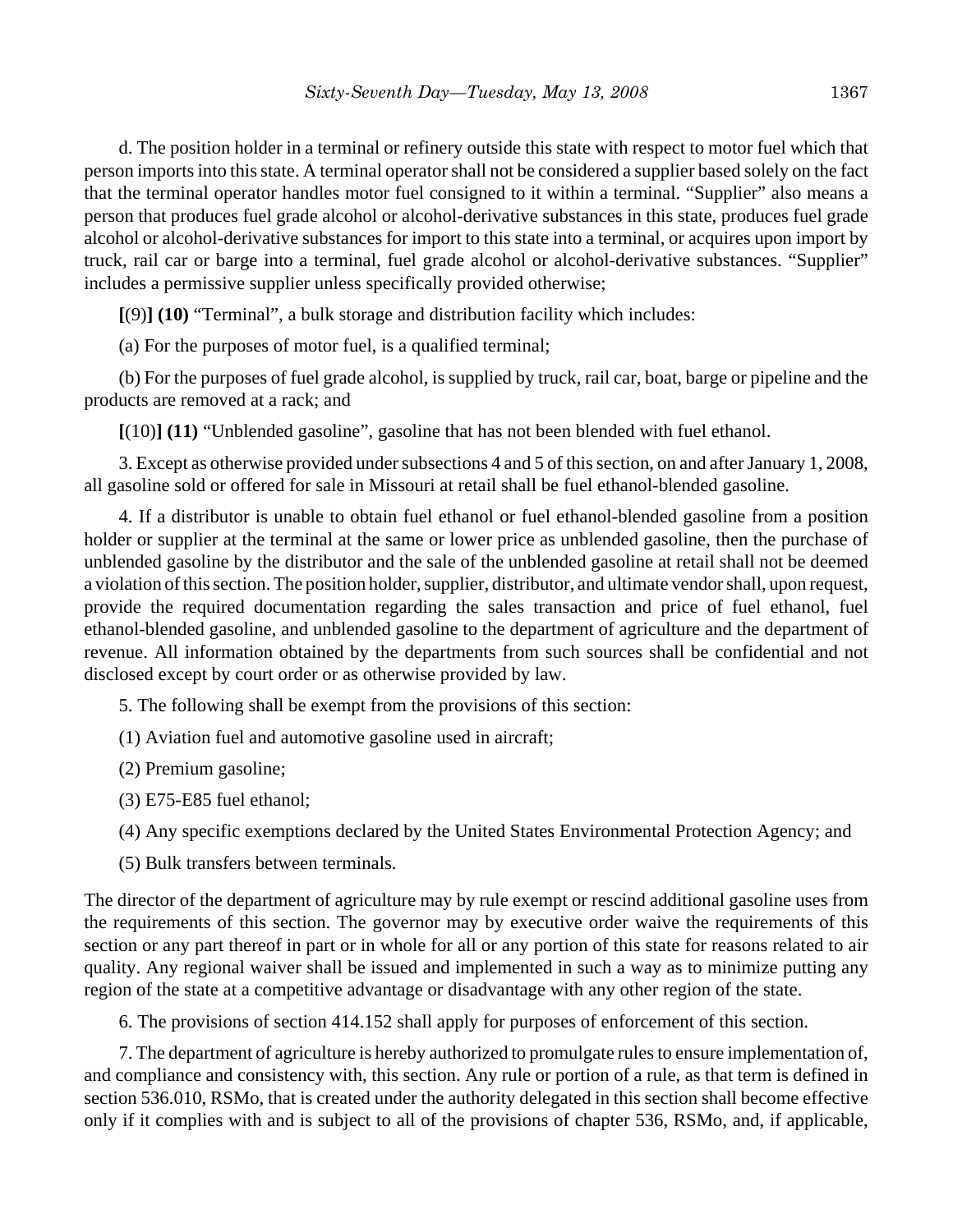section 536.028, RSMo. This section and chapter 536, RSMo, are nonseverable and if any of the powers vested with the general assembly pursuant to chapter 536, RSMo, to review, to delay the effective date, or to disapprove and annul a rule are subsequently held unconstitutional, then the grant of rulemaking authority and any rule proposed or adopted after August 28, 2006, shall be invalid and void.

8. All terminals in Missouri that sell gasoline shall offer for sale, in cooperation with position holders and suppliers, fuel ethanol-blended gasoline, fuel ethanol, and unblended gasoline. Terminals that only offer for sale federal reformulated gasolines, in cooperation with position holders and suppliers, shall not be required to offer for sale unblended gasoline.

9. Notwithstanding any other law to the contrary, all fuel retailers, wholesalers, distributors, and marketers shall be allowed to purchase fuel ethanol **or biodiesel** from any terminal, position holder, fuel ethanol **or biodiesel** producer, fuel ethanol **or biodiesel** wholesaler, or supplier. In the event a court of competent jurisdiction finds that this subsection does not apply to or improperly impairs existing contractual relationships, then this subsection shall only apply to and impact future contractual relationships."; and

Further amend the title and enacting clause accordingly.

Senator Stouffer moved that the above amendment be adopted.

Senator Dempsey raised the point of order that **SA 2** is out of order as it goes beyond the scope of the bill.

The point of order was referred to the President Pro Tem who ruled it well taken.

Senator Shoemyer offered **SA 3**, which was read:

# SENATE AMENDMENT NO. 3

Amend Senate Substitute for Senate Committee Substitute for House Committee Substitute for House Bill No. 2058, Page 52, Section 144.030, Line 4 of said page, by striking the word "and" at the end of said line; and further amend line 9 of said page, by inserting after "accessories" the following: ";

# **(41) Sales of radios designed for the primary purpose of receiving transmissions of weather forecasts and warnings provided by the National Oceanic and Atmospheric Administration.**".

Senator Shoemyer moved that the above amendment be adopted.

At the request of Senator Shoemyer, **SA 3** was withdrawn.

Senator Griesheimer offered **SA 4**:

# SENATE AMENDMENT NO. 4

Amend Senate Substitute for Senate Committee Substitute for House Committee Substitute for House Bill No. 2058, Page 11, Section 67.1545, Line 18, by inserting immediately after all of said line the following:

"72.080. 1. **[**Notwithstanding any provision of law to the contrary, and as an alternative to, and not in lieu of, the procedure established in section 80.020, RSMo,**]** Any unincorporated city, town, **[**village,**]** or other area of the state may, except as otherwise provided in sections 72.400 to 72.420, become a city**[**, town, or village**]** of the class to which its population would entitle it pursuant to this chapter, and be incorporated pursuant to the law for the government of cities**[**, towns, or villages**]** of that class, in the following manner:

**[**(1)**]** Whenever a number of voters equal to fifteen percent of the **[**registered voters**] votes cast in the**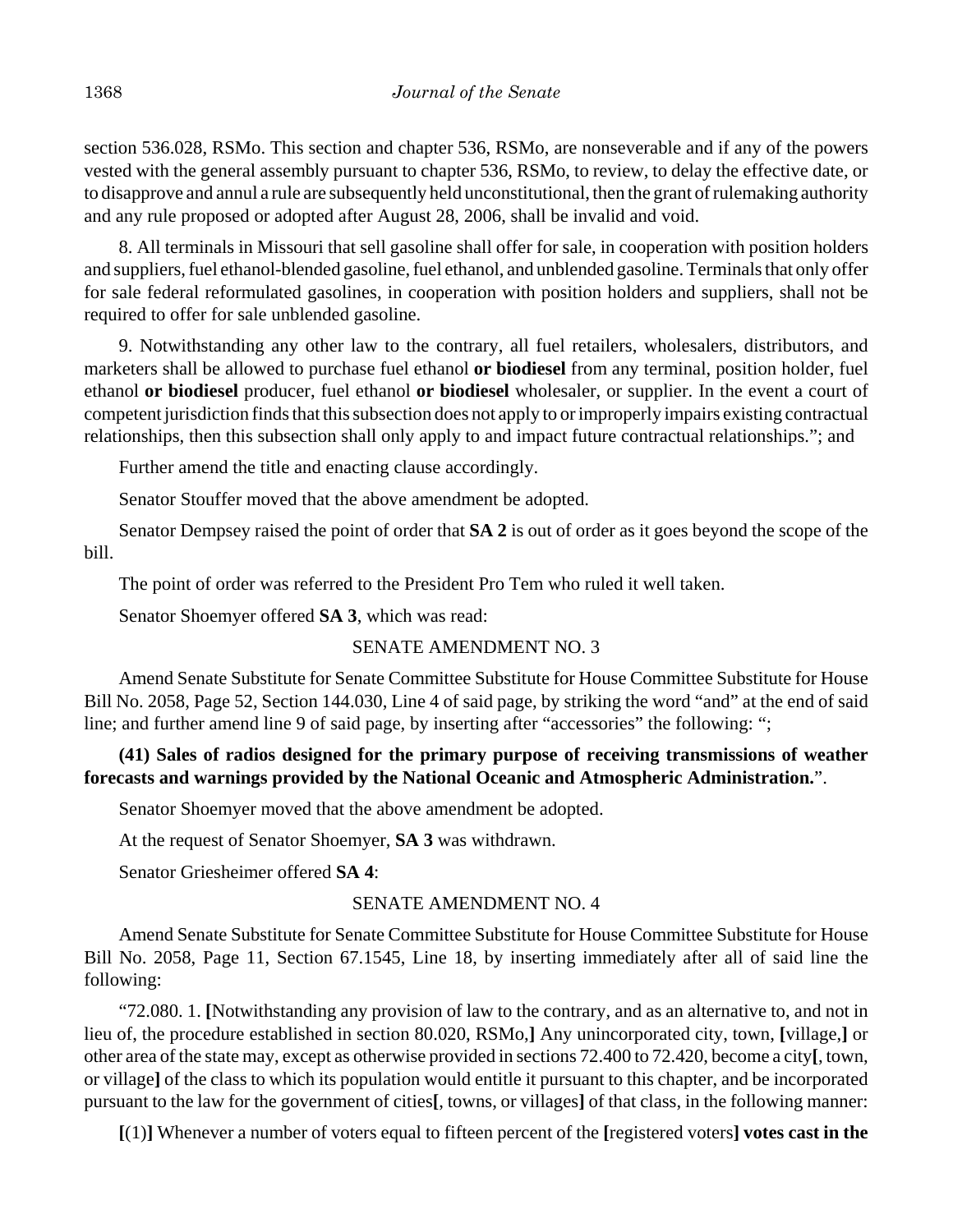**last gubernatorial election** in the area proposed to be incorporated shall present a petition to the governing body of the county in which such city, town, **[**village,**]** or area is situated, such petition shall describe, by metes and bounds, the area to be incorporated and be accompanied by a plat thereof, shall state the approximate population and the assessed valuation of all real and personal property in the area and shall state facts showing that the proposed city**[**, town, or village, if such village has at least one hundred inhabitants residing in it,**]** shall have the ability to furnish normal municipal services within a reasonable time after its incorporation is to become effective and praying that the question be submitted to determine if it may be incorporated**[**;

(2) The governing body shall submit the question to the voters if it is satisfied the number of voters signing such petition is equal to fifteen percent of the registered voters in the area proposed to be incorporated.

As used in this section, "village" means any small group or assemblage of houses in an unincorporated area, being generally less than in a town or city, or any small group or assemblages of houses or buildings built for dwelling or for business, or both, in an unincorporated area, regardless of whether they are situated upon regularly laid out streets or alleys dedicated to public use, having no minimum number of registered voters in the area, and without regard to the existence of churches, parks, schools, or commercial establishments in that area or whether the proposed village is devoted to community purposes**]**. **If the governing body shall be satisfied that a number of voters equal to fifteen percent of the votes cast in the last gubernatorial election in the area proposed to be incorporated have signed such petition, the governing body shall submit the question to the voters.**

2. The **[**governing body**] county** may make changes in the petition to correct technical errors or to redefine the metes and bounds of the area to be incorporated to reflect other boundary changes occurring within six months prior to the time of filing the petition. Petitions submitted by proposing agents may be submitted with exclusions for the signatures collected in areas originally included in the proposal but subsequently annexed or incorporated separately as a city, town or village, although the governing body shall be satisfied as to the sufficiency of the signatures for the final proposed area. If a majority of the voters voting on the question vote for incorporation, the governing body shall declare such city, town, **[**village,**]** or other area incorporated, designating in such order the metes and bounds thereof, and thenceforth the inhabitants within such bounds shall be a body politic and incorporate, by the name and style of "the city of ...................................", **or** "the town of ................................", **[**"the village of ..................................".**] and** the first officers of such city**[**,**] or** town**[**, or village**]** shall be designated by the order of the governing body, who shall hold their offices until the next municipal election and until their successors shall be duly elected and qualified. **[**The city, town, or village shall have perpetual succession, unless disincorporated; may sue and be sued; may plead and be impleaded; may defend and be defended in all courts and in all actions, pleas, and matters whatsoever; may grant, purchase, hold, and receive property, real and personal, within such place and no other, burial grounds and cemeteries excepted; and may lease, sell, and dispose of such property for the benefit of the city, town, or village; and may have a common seal, and alter such seal at pleasure.**]** The county shall pay the costs of the election.

3. In any county with a charter form of government where fifty or more cities, towns and villages have been incorporated, an unincorporated city, town or other area of the state shall not be incorporated except as provided in sections 72.400 to 72.420.

4. Any unincorporated area with a private eighteen-hole golf course community and with at least a one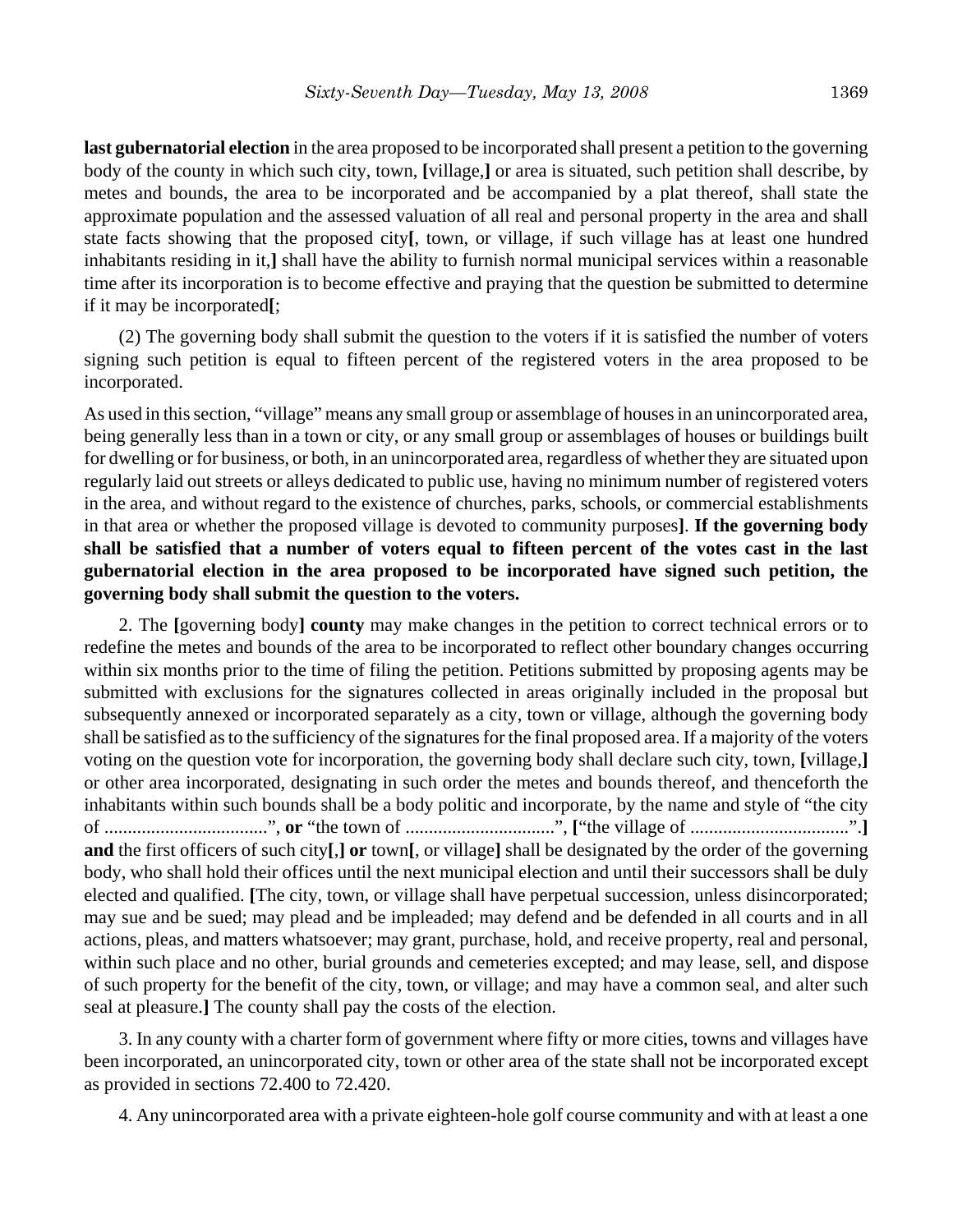hundred acre lake located within any county of the first classification with more than eighty-two thousand but less than eighty-two thousand one hundred inhabitants may incorporate as a city of the class to which its population would entitle it pursuant to this chapter notwithstanding any proposed annexation of the unincorporated area by any city of the third or fourth classification or any home rule city with more than four hundred thousand inhabitants and located in more than one county. If any city of the third or fourth classification or any home rule city with more than four hundred thousand inhabitants and located in more than one county proposes annexation by ordinance or resolution of any unincorporated area as defined in this subsection, no such annexation shall become effective until and only after a majority of the qualified voters in the unincorporated area proposed to be incorporated fail to approve or oppose the proposed incorporation by a majority vote in the election described in subsection 2 of this section.

5. Prior to the election described in subsection 2 of this section, if the owner or owners of either the majority of the commercial or the majority of the agricultural classification of real property in the proposed area to be incorporated object to such incorporation, such owner or owners may file an action in the circuit court of the county in which such unincorporated area is situated, pursuant to chapter 527, RSMo, praying for a declaratory judgment requesting that such incorporation be declared unreasonable by the court. As used in this subsection, a "majority of the commercial or agricultural classification" means a majority as determined by the assessed valuation of the tracts of real property in either classification to be determined by the assessments made according to chapter 137, RSMo. The petition in such action shall state facts showing that such incorporation including the real property owned by the petitioners is not reasonable based on the same criteria as specified in subsection 3 of section 72.403 and is not necessary to the proper development of the city or town. If the circuit court finds that such inclusion is not reasonable and necessary, it may enjoin the incorporation or require the petition requesting the incorporation to be resubmitted excluding all or part of the property of the petitioners from the proposed incorporation.

# **6. Any village incorporated under this section in any county of the first classification with more than ninety-three thousand eight hundred but fewer than ninety-three thousand nine hundred inhabitants after August 28, 2007, and before the effective date of this section, shall be subject to and shall comply with all county building codes.**"; and

Further amend said bill, page 90, section 620.1881, line 2 by inserting immediately after all of said line the following:

"Section B. Because of the need to protect Missouri citizens' right to choose their form of government, section 72.080 of this act is deemed necessary for the immediate preservation of the public health, welfare, peace and safety, and is hereby declared to be an emergency act within the meaning of the constitution, and section 72.080 of this act shall be in full force and effect upon its passage and approval.

Section C. If any provision of section 72.080 or the application thereof to anyone or to any circumstances is held invalid, the remainder of section 72.080 and the application of such provisions to others or other circumstances shall not be affected thereby."; and

Further amend the title and enacting clause accordingly.

Senator Griesheimer moved that the above amendment be adopted.

Senator Callahan raised the point of order that **SA 4** is out of order as it goes beyond the title and subject matter of the bill.

The point of order was referred to the President Pro Tem who ruled it well taken.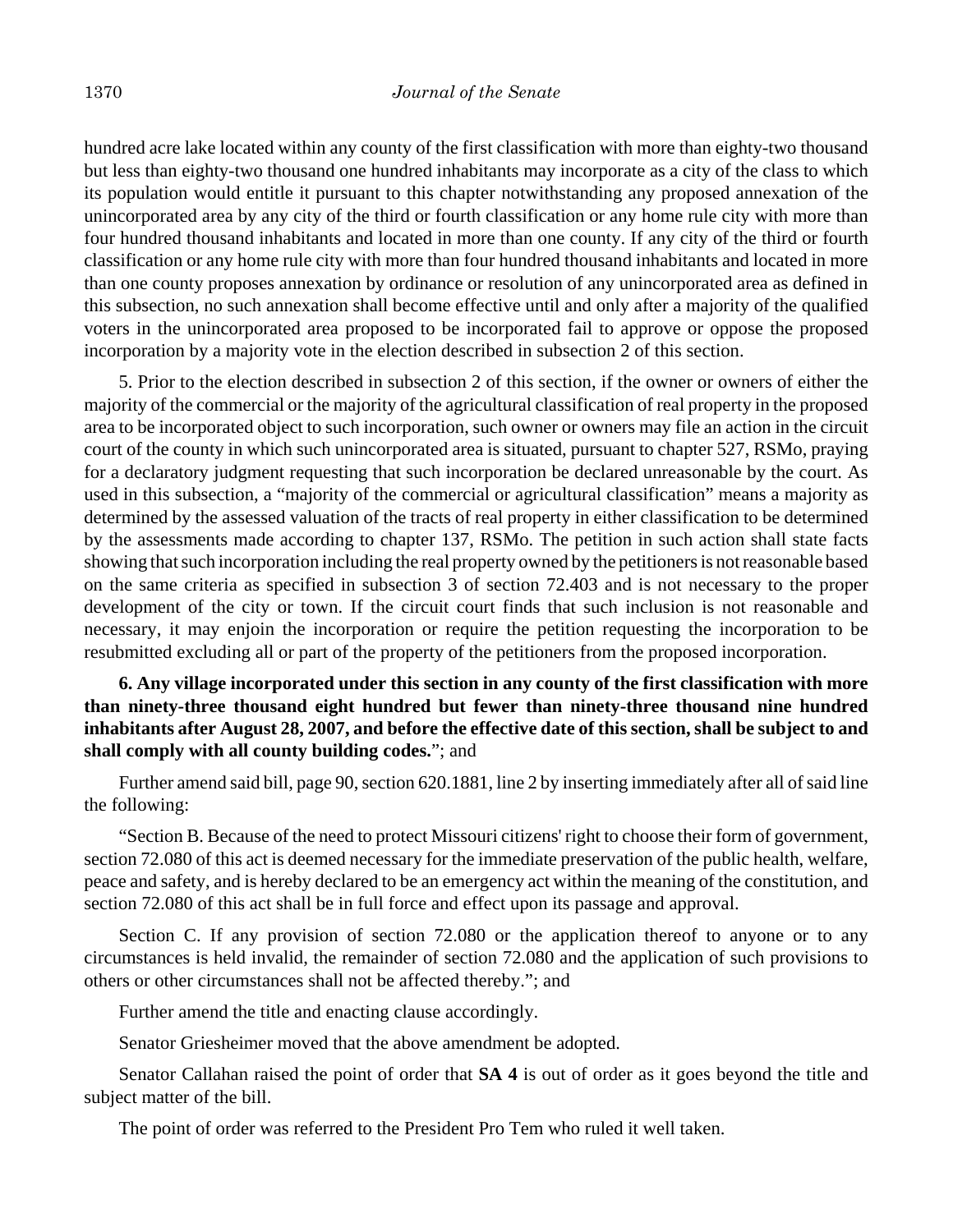Senator Lager offered **SA 5**:

### SENATE AMENDMENT NO. 5

Amend Senate Substitute for Senate Committee Substitute for House Committee Substitute for House Bill No. 2058, Pages 26-31, Section 135.535, by striking all of said section from the bill; and

Further amend said Bill, Pages 31-33, Section 135.562, by striking all of said section from the Bill; and

Further amend the title and enacting clause accordingly.

Senator Lager moved that the above amendment be adopted, which motion prevailed on a standing division vote.

Senator Lager offered **SA 6**:

### SENATE AMENDMENT NO. 6

Amend Senate Substitute for Senate Committee Substitute for House Committee Substitute for House Bill No. 2058, Page 2, Section A, Line 4, by inserting immediately after said line the following:

"32.057. 1. Except as otherwise specifically provided by law, it shall be unlawful for the director of revenue, any officer, employee, agent or deputy or former director, officer, employee, agent or deputy of the department of revenue, any person engaged or retained by the department of revenue on an independent contract basis, any person to whom authorized or unauthorized disclosure is made by the department of revenue, or any person who lawfully or unlawfully inspects any report or return filed with the department of revenue or to whom a copy, an abstract or a portion of any report or return is furnished by the department of revenue to make known in any manner, to permit the inspection or use of or to divulge to anyone any information relative to any such report or return, any information obtained by an investigation conducted by the department in the discharge of official duty, or any information received by the director in cooperation with the United States or other states in the enforcement of the revenue laws of this state. Such confidential information is limited to information received by the department in connection with the administration of the tax laws of this state.

2. Nothing in this section shall be construed to prohibit:

(1) The disclosure of information, returns, reports, or facts shown thereby, as described in subsection 1 of this section, by any officer, clerk or other employee of the department of revenue charged with the custody of such information:

(a) To a taxpayer or the taxpayer's duly authorized representative under regulations which the director of revenue may prescribe;

(b) In any action or proceeding, civil, criminal or mixed, brought to enforce the revenue laws of this state;

(c) To the state auditor or the auditor's duly authorized employees as required by subsection 4 of this section;

(d) To any city officer designated by ordinance of a city within this state to collect a city earnings tax, upon written request of such officer, which request states that the request is made for the purpose of determining or enforcing compliance with such city earnings tax ordinance and provided that such information disclosed shall be limited to that sufficient to identify the taxpayer, and further provided that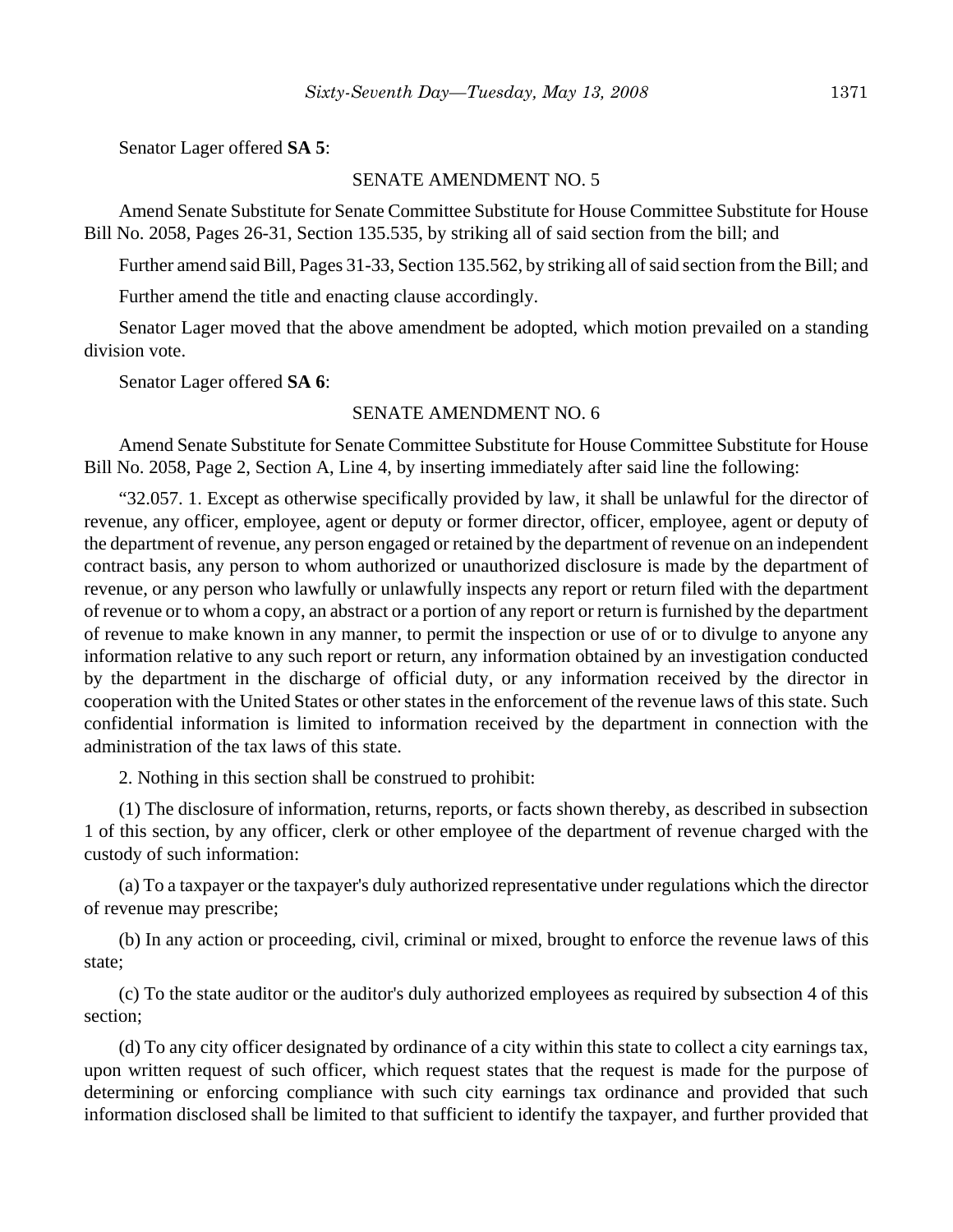in no event shall any information be disclosed that will result in the department of revenue being denied such information by the United States or any other state. The city officer requesting the identity of taxpayers filing state returns but not paying city earnings tax shall furnish to the director of revenue a list of taxpayers paying such earnings tax, and the director shall compare the list submitted with the director's records and return to such city official the name and address of any taxpayer who is a resident of such city who has filed a state tax return but who does not appear on the list furnished by such city. The director of revenue may set a fee to reimburse the department for the costs reasonably incurred in providing this information;

(e) To any employee of any county or other political subdivision imposing a sales tax which is administered by the state department of revenue whose office is authorized by the governing body of the county or other political subdivision to receive any and all records of the state director of revenue pertaining to the administration, collection and enforcement of its sales tax. The request for sales tax records and reports shall include a description of the type of report requested, the media form including electronic transfer, computer tape or disk, or printed form, and the frequency desired. The request shall be made by annual written application and shall be filed with the director of revenue. The director of revenue may set a fee to reimburse the department for the costs reasonably incurred in providing this information. Such city or county or any employee thereof shall be subject to the same standards for confidentiality as required for the department of revenue in using the information contained in the reports;

(f) To the director of the department of economic development or the director's duly authorized employees in discharging the director's official duties to certify taxpayers eligibility to claim state tax credits as prescribed by statutes;

(g) To any employee of any political subdivision, such records of the director of revenue pertaining to the administration, collection and enforcement of the tax imposed in chapter 149, RSMo, as are necessary for ensuring compliance with any cigarette or tobacco tax imposed by such political subdivision. The request for such records shall be made in writing to the director of revenue, and shall include a description of the type of information requested and the desired frequency. The director of revenue may charge a fee to reimburse the department for costs reasonably incurred in providing such information;

(2) The publication by the director of revenue or of the state auditor in the audit reports relating to the department of revenue of:

(a) Statistics, statements or explanations so classified as to prevent the identification of any taxpayer or of any particular reports or returns and the items thereof;

(b) The names and addresses without any additional information of persons who filed returns and of persons whose tax refund checks have been returned undelivered by the United States Post Office;

(3) The director of revenue from permitting the Secretary of the Treasury of the United States or the Secretary's delegates, the proper officer of any state of the United States imposing a tax equivalent to any of the taxes administered by the department of revenue of the state of Missouri or the appropriate representative of the multistate tax commission to inspect any return or report required by the respective tax provision of this state, or may furnish to such officer an abstract of the return or report or supply the officer with information contained in the return or disclosed by the report of any authorized investigation. Such permission, however, shall be granted on condition that the corresponding revenue statute of the United States or of such other state, as the case may be, grants substantially similar privileges to the director of revenue and on further condition that such corresponding statute gives confidential status to the material with which it is concerned;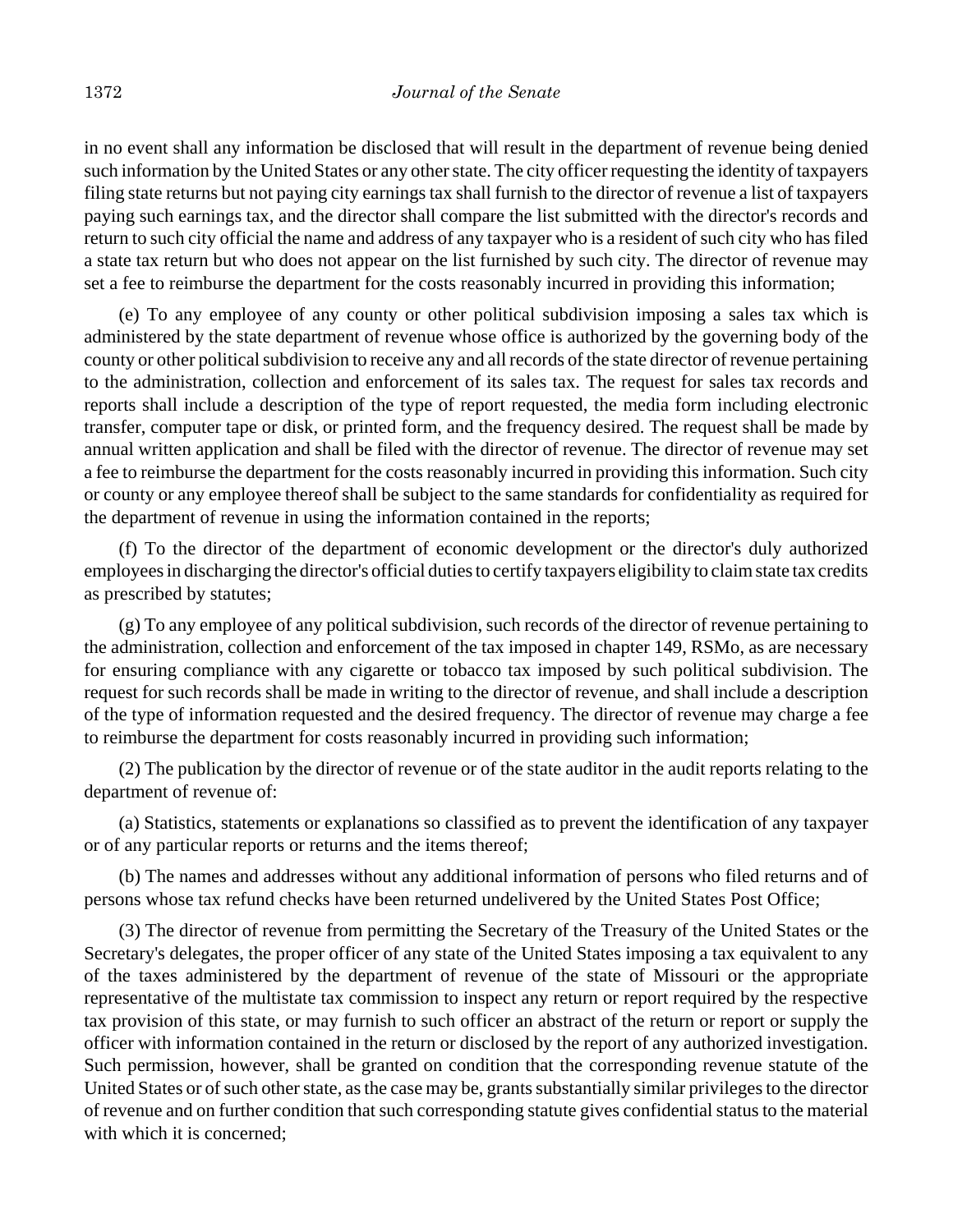(4) The disclosure of information, returns, reports, or facts shown thereby, by any person on behalf of the director of revenue, in any action or proceeding to which the director is a party or on behalf of any party to any action or proceeding pursuant to the revenue laws of this state when such information is directly involved in the action or proceeding, in either of which events the court may require the production of, and may admit in evidence, so much of such information as is pertinent to the action or proceeding and no more;

(5) The disclosure of information, returns, reports, or facts shown thereby, by any person to a state or federal prosecuting official, including, but not limited to, the state and federal attorneys general, or the official's designees involved in any criminal, quasi-criminal, or civil investigation, action or proceeding pursuant to the laws of this state or of the United States when such information is pertinent to an investigation, action or proceeding involving the administration of the revenue laws or duties of public office or employment connected therewith;

(6) Any school district from obtaining the aggregate amount of the financial institution tax paid pursuant to chapter 148, RSMo, by financial institutions located partially or exclusively within the school district's boundaries, provided that the school district request such disclosure in writing to the department of revenue;

(7) The disclosure of records which identify all companies licensed by this state pursuant to the provisions of subsections 1 and 2 of section 149.035, RSMo. The director of revenue may charge a fee to reimburse the department for the costs reasonably incurred in providing such records;

(8) The disclosure to the commissioner of administration pursuant to section 34.040, RSMo, of a list of vendors and their affiliates who meet the conditions of section 144.635, RSMo, but refuse to collect the use tax levied pursuant to chapter 144, RSMo, on their sales delivered to this state**;**

## **(9) The disclosure to the public of any information, or facts shown thereby regarding the claiming of a state tax credit by a member of the Missouri general assembly or any state-wide elected public official**.

3. Any person violating any provision of subsection 1 or 2 of this section shall, upon conviction, be guilty of a class D felony.

4. The state auditor or the auditor's duly authorized employees who have taken the oath of confidentiality required by section 29.070, RSMo, shall have the right to inspect any report or return filed with the department of revenue if such inspection is related to and for the purpose of auditing the department of revenue; except that, the state auditor or the auditor's duly authorized employees shall have no greater right of access to, use and publication of information, audit and related activities with respect to income tax information obtained by the department of revenue pursuant to chapter 143, RSMo, or federal statute than specifically exists pursuant to the laws of the United States and of the income tax laws of the state of Missouri.

Further amend said bill, page 26, section 99.825, line 27, by inserting immediately after said line the following:

"105.485. 1. Each financial interest statement required by sections 105.483 to 105.492 shall be on a form prescribed by the commission and shall be signed and verified by a written declaration that it is made under penalties of perjury; provided, however, the form shall not seek information which is not specifically required by sections 105.483 to 105.492.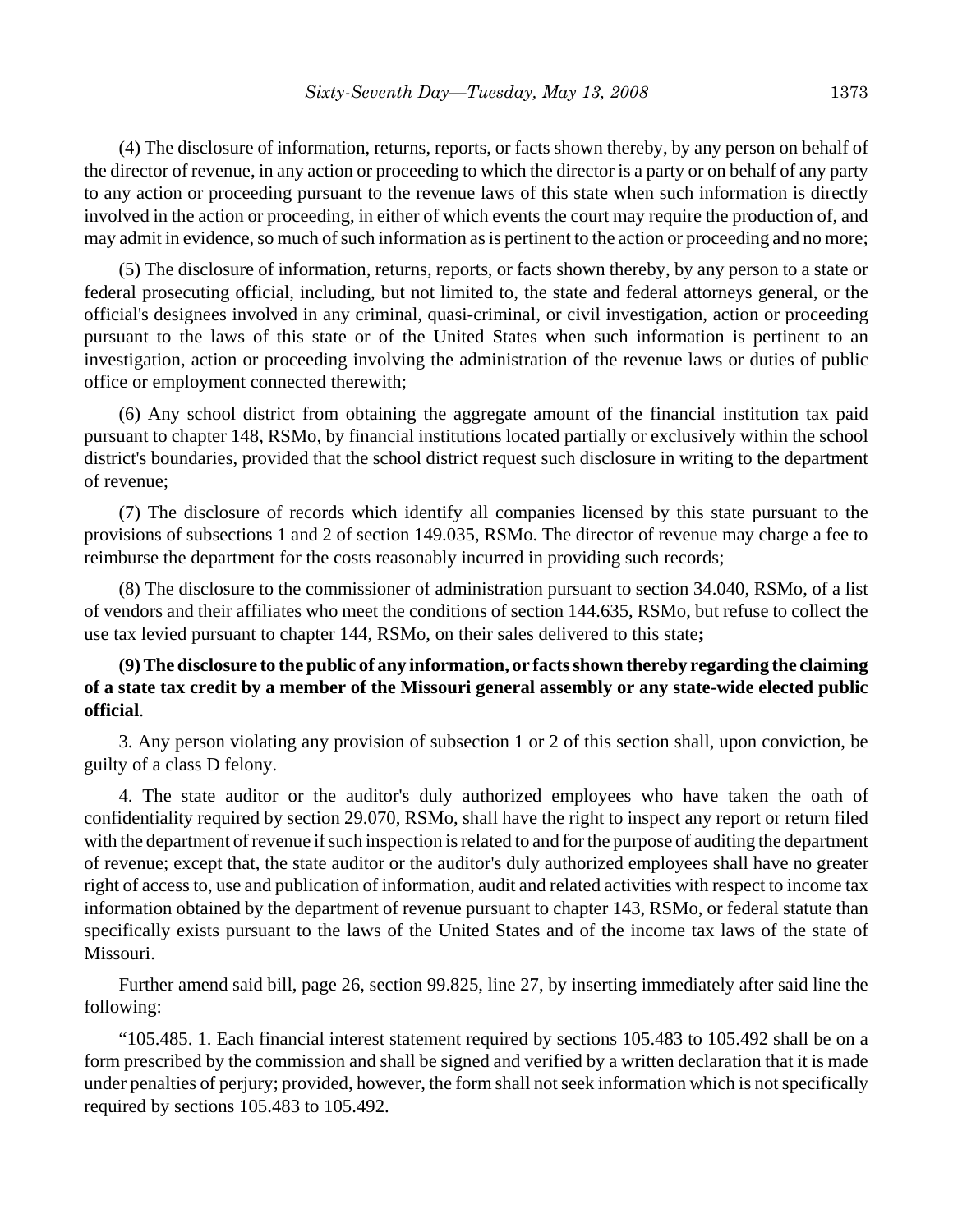2. Each person required to file a financial interest statement pursuant to subdivisions (1) to (12) of section 105.483 shall file the following information for himself, his spouse and dependent children at any time during the period covered by the statement, whether singularly or collectively; provided, however, that said person, if he does not know and his spouse will not divulge any information required to be reported by this section concerning the financial interest of his spouse, shall state on his financial interest statement that he has disclosed that information known to him and that his spouse has refused or failed to provide other information upon his bona fide request, and such statement shall be deemed to satisfy the requirements of this section for such financial interest of his spouse; and provided further if the spouse of any person required to file a financial interest statement is also required by section 105.483 to file a financial interest statement, the financial interest statement filed by each need not disclose the financial interest of the other, provided that each financial interest statement shall state that the spouse of the person has filed a separate financial interest statement and the name under which the statement was filed:

(1) The name and address of each of the employers of such person from whom income of one thousand dollars or more was received during the year covered by the statement;

(2) The name and address of each sole proprietorship which he owned; the name, address and the general nature of the business conducted of each general partnership and joint venture in which he was a partner or participant; the name and address of each partner or coparticipant for each partnership or joint venture unless such names and addresses are filed by the partnership or joint venture with the secretary of state; the name, address and general nature of the business conducted of any closely held corporation or limited partnership in which the person owned ten percent or more of any class of the outstanding stock or limited partners' units; and the name of any publicly traded corporation or limited partnership which is listed on a regulated stock exchange or automated quotation system in which the person owned two percent or more of any class of outstanding stock, limited partnership units or other equity interests;

(3) The name and address of any other source not reported pursuant to subdivisions (1) and (2) and subdivisions (4) to (9) of this subsection from which such person received one thousand dollars or more of income during the year covered by the statement, including, but not limited to, any income otherwise required to be reported on any tax return such person is required by law to file; except that only the name of any publicly traded corporation or limited partnership which is listed on a regulated stock exchange or automated quotation system need be reported pursuant to this subdivision;

(4) The location by county, the subclassification for property tax assessment purposes, the approximate size and a description of the major improvements and use for each parcel of real property in the state, other than the individual's personal residence, having a fair market value of ten thousand dollars or more in which such person held a vested interest including a leasehold for a term of ten years or longer, and, if the property was transferred during the year covered by the statement, the name and address of the persons furnishing or receiving consideration for such transfer;

(5) The name and address of each entity in which such person owned stock, bonds or other equity interest with a value in excess of ten thousand dollars; except that, if the entity is a corporation listed on a regulated stock exchange, only the name of the corporation need be listed; and provided that any member of any board or commission of the state or any political subdivision who does not receive any compensation for his services to the state or political subdivision other than reimbursement for his actual expenses or a per diem allowance as prescribed by law for each day of such service need not report interests in publicly traded corporations or limited partnerships which are listed on a regulated stock exchange or automated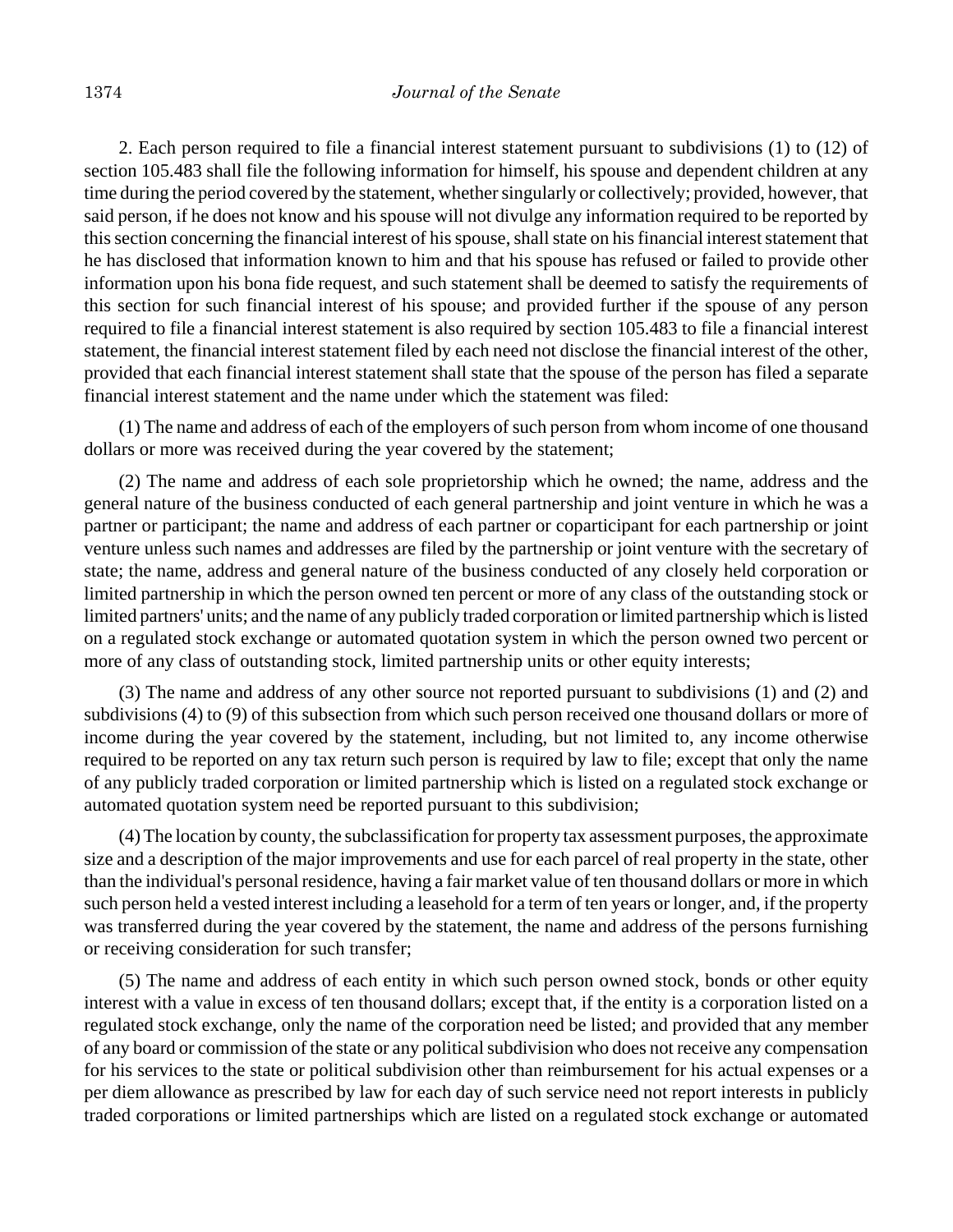quotation system pursuant to this subdivision; and provided further that the provisions of this subdivision shall not require reporting of any interest in any qualified plan or annuity pursuant to the Employees' Retirement Income Security Act;

(6) The name and address of each corporation for which such person served in the capacity of a director, officer or receiver;

(7) The name and address of each not-for-profit corporation and each association, organization, or union, whether incorporated or not, except not-for-profit corporations formed to provide church services, fraternal organizations or service clubs from which the officer or employee draws no remuneration, in which such person was an officer, director, employee or trustee at any time during the year covered by the statement, and for each such organization, a general description of the nature and purpose of the organization;

(8) The name and address of each source from which such person received a gift or gifts, or honorarium or honoraria in excess of two hundred dollars in value per source during the year covered by the statement other than gifts from persons within the third degree of consanguinity or affinity of the person filing the financial interest statement. For the purposes of this section, a "gift" shall not be construed to mean political contributions otherwise required to be reported by law or hospitality such as food, beverages or admissions to social, art, or sporting events or the like, or informational material. For the purposes of this section, a "gift" shall include gifts to or by creditors of the individual for the purpose of canceling, reducing or otherwise forgiving the indebtedness of the individual to that creditor;

(9) The lodging and travel expenses provided by any third person for expenses incurred outside the state of Missouri whether by gift or in relation to the duties of office of such official, except that such statement shall not include travel or lodging expenses:

(a) Paid in the ordinary course of business for businesses described in subdivisions (1), (2), (5) and (6) of this subsection which are related to the duties of office of such official; or

(b) For which the official may be reimbursed as provided by law; or

(c) Paid by persons related by the third degree of consanguinity or affinity to the person filing the statement; or

(d) Expenses which are reported by the campaign committee or candidate committee of the person filing the statement pursuant to the provisions of chapter 130, RSMo; or

(e) Paid for purely personal purposes which are not related to the person's official duties by a third person who is not a lobbyist, a lobbyist principal or member, or officer or director of a member, of any association or entity which employs a lobbyist. The statement shall include the name and address of such person who paid the expenses, the date such expenses were incurred, the amount incurred, the location of the travel and lodging, and the nature of the services rendered or reason for the expenses;

(10) The assets in any revocable trust of which the individual is the settlor if such assets would otherwise be required to be reported under this section;

(11) The name, position and relationship of any relative within the first degree of consanguinity or affinity to any other person who:

(a) Is employed by the state of Missouri, by a political subdivision of the state or special district, as defined in section 115.013, RSMo, of the state of Missouri;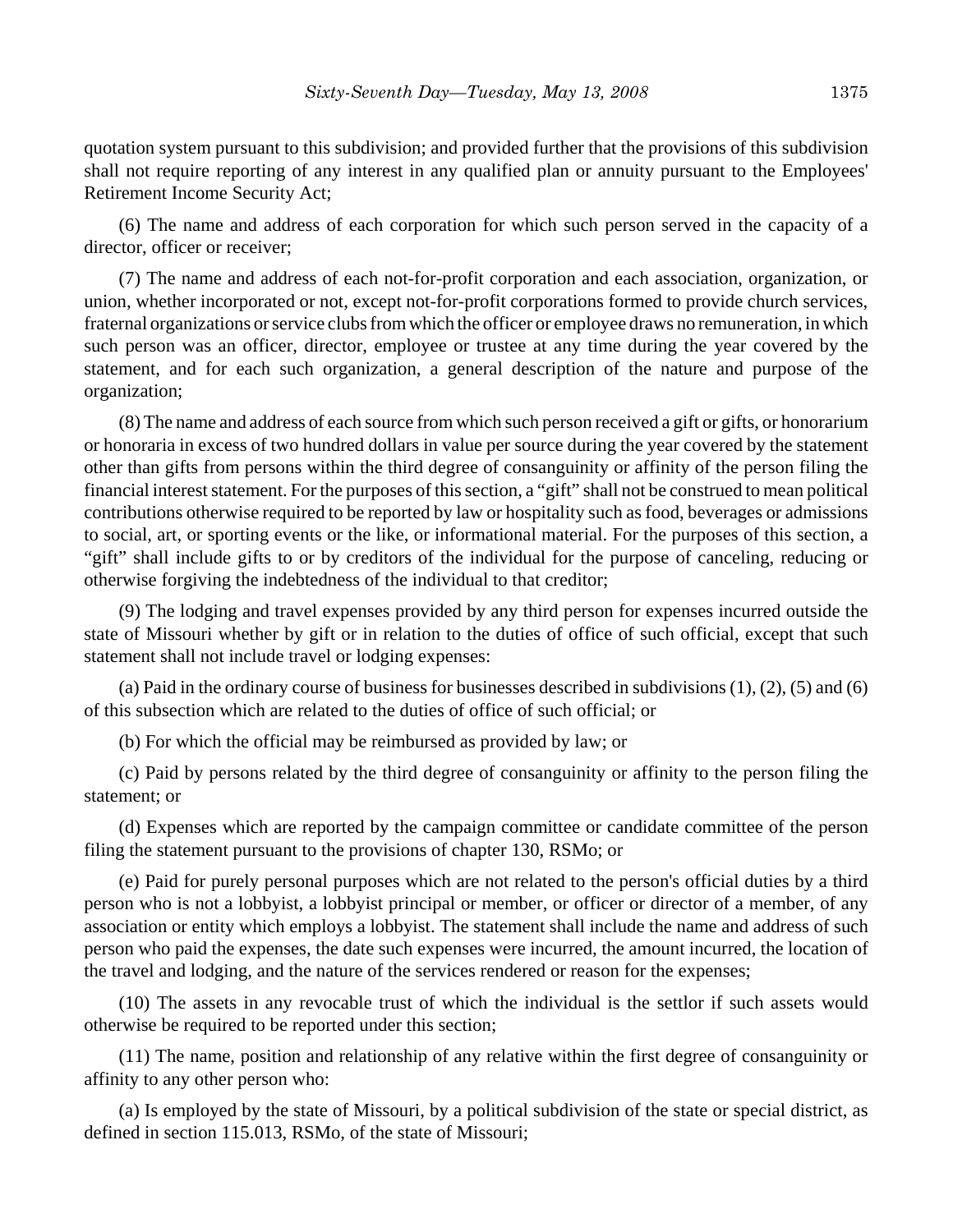(b) Is a lobbyist; or

(c) Is a fee agent of the department of revenue;

(12) The name and address of each campaign committee, political committee, candidate committee, or continuing committee for which such person or any corporation listed on such person's financial interest statement received payment**; and**

## **(13) For members of the general assembly or any state-wide elected public official, their spouses, and their dependent children, whether any state tax credits were claimed on the member's, spouse's, or dependent child's most recent state income tax return**.

3. For the purposes of subdivisions (1), (2) and (3) of subsection 2 of this section, an individual shall be deemed to have received a salary from his employer or income from any source at the time when he shall receive a negotiable instrument whether or not payable at a later date and at the time when under the practice of his employer or the terms of an agreement, he has earned or is entitled to anything of actual value whether or not delivery of the value is deferred or right to it has vested. The term "income" as used in this section shall have the same meaning as provided in the Internal Revenue Code of 1986, and amendments thereto, as the same may be or becomes effective, at any time or from time to time for the taxable year, provided that income shall not be considered received or earned for purposes of this section from a partnership or sole proprietorship until such income is converted from business to personal use.

4. Each official, officer or employee or candidate of any political subdivision described in subdivision (11) of section 105.483 shall be required to file a financial interest statement as required by subsection 2 of this section, unless the political subdivision biennially adopts an ordinance, order or resolution at an open meeting by September fifteenth of the preceding year, which establishes and makes public its own method of disclosing potential conflicts of interest and substantial interests and therefore excludes the political subdivision or district and its officers and employees from the requirements of subsection 2 of this section. A certified copy of the ordinance, order or resolution shall be sent to the commission within ten days of its adoption. The commission shall assist any political subdivision in developing forms to complete the requirements of this subsection. The ordinance, order or resolution shall contain, at a minimum, the following requirements with respect to disclosure of substantial interests:

(1) Disclosure in writing of the following described transactions, if any such transactions were engaged in during the calendar year:

(a) For such person, and all persons within the first degree of consanguinity or affinity of such person, the date and the identities of the parties to each transaction with a total value in excess of five hundred dollars, if any, that such person had with the political subdivision, other than compensation received as an employee or payment of any tax, fee or penalty due to the political subdivision, and other than transfers for no consideration to the political subdivision;

(b) The date and the identities of the parties to each transaction known to the person with a total value in excess of five hundred dollars, if any, that any business entity in which such person had a substantial interest, had with the political subdivision, other than payment of any tax, fee or penalty due to the political subdivision or transactions involving payment for providing utility service to the political subdivision, and other than transfers for no consideration to the political subdivision;

(2) The chief administrative officer and chief purchasing officer of such political subdivision shall disclose in writing the information described in subdivisions (1), (2) and (6) of subsection 2 of this section;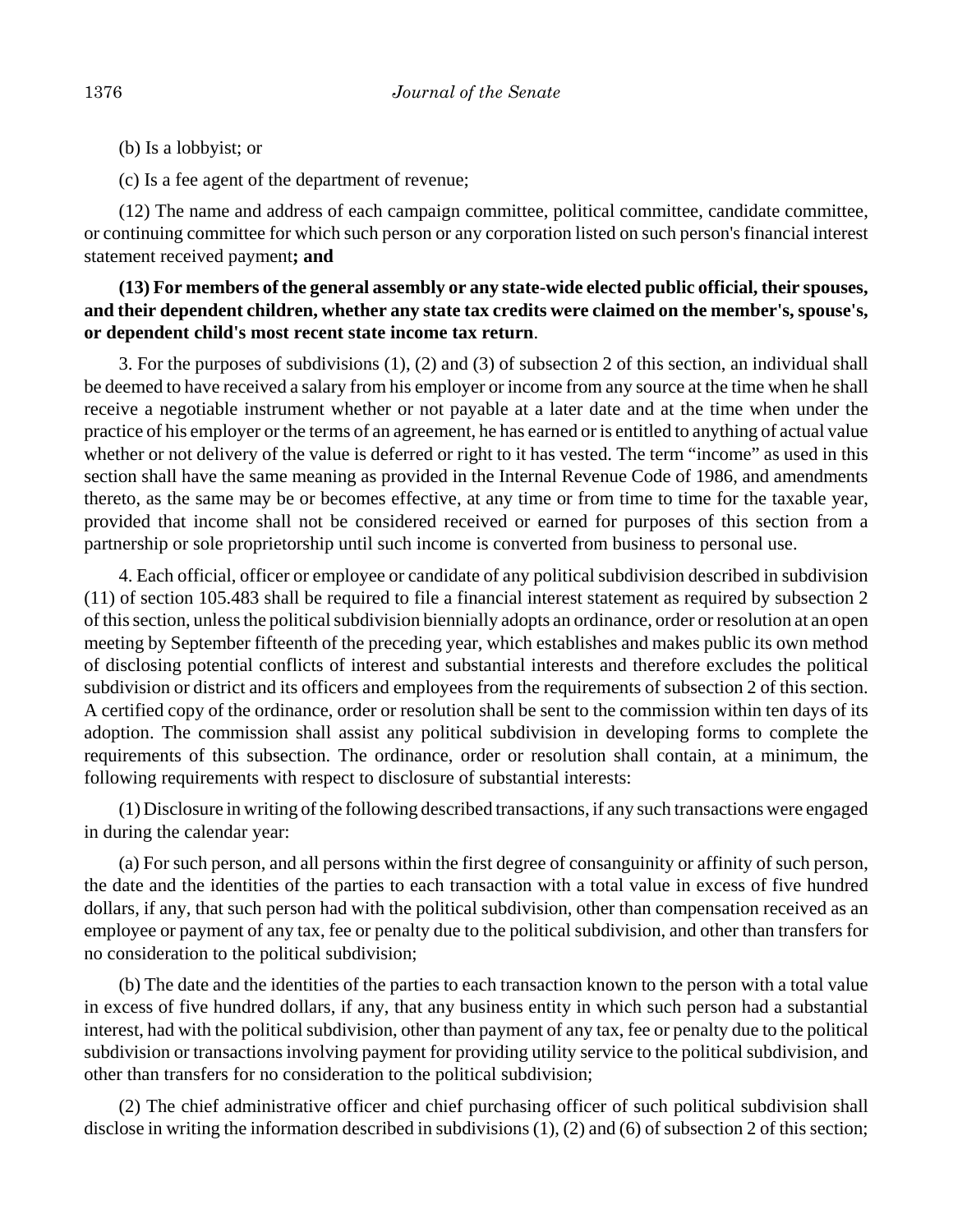(3) Disclosure of such other financial interests applicable to officials, officers and employees of the political subdivision, as may be required by the ordinance or resolution;

(4) Duplicate disclosure reports made pursuant to this subsection shall be filed with the commission and the governing body of the political subdivision. The clerk of such governing body shall maintain such disclosure reports available for public inspection and copying during normal business hours.

135.305. A Missouri wood energy producer shall be eligible for a tax credit on taxes otherwise due under chapter 143, RSMo, except sections 143.191 to 143.261, RSMo, as a production incentive to produce processed wood products in a qualified wood producing facility using Missouri forest product residue. The tax credit to the wood energy producer shall be five dollars per ton of processed material. The credit may be claimed for a period of five years and is to be a tax credit against the tax otherwise due. **No new tax credits, provided for under sections 135.300 to 135.311, shall be authorized after June 30, 2013.**"; and

Further amend said Bill, Section 135.682, Line 18, Page 35, by inserting after all of said line the following:

"135.800. 1. The provisions of sections 135.800 to 135.830 shall be known and may be cited as the "Tax Credit Accountability Act of 2004".

2. As used in sections 135.800 to 135.830, the following terms mean:

(1) "Administering agency", the state agency or department charged with administering a particular tax credit program, as set forth by the program's enacting statute; where no department or agency is set forth, the department of revenue;

(2) "Agricultural tax credits", the agricultural product utilization contributor tax credit created pursuant to section 348.430, RSMo, the new generation cooperative incentive tax credit created pursuant to section 348.432, RSMo, and the wine and grape production tax credit created pursuant to section 135.700;

(3) "All tax credit programs", the tax credit programs included in the definitions of agricultural tax credits, business recruitment tax credits, community development tax credits, domestic and social tax credits, entrepreneurial tax credits, environmental tax credits, housing tax credits, redevelopment tax credits, and training and educational tax credits;

(4) "Business recruitment tax credits", the business facility tax credit created pursuant to sections 135.110 to 135.150 and section 135.258, the enterprise zone tax benefits created pursuant to sections 135.200 to 135.270, the business use incentives for large-scale development programs created pursuant to sections 100.700 to 100.850, RSMo, the development tax credits created pursuant to sections 32.100 to 32.125, RSMo, the rebuilding communities tax credit created pursuant to section 135.535, and the film production tax credit created pursuant to section 135.750;

(5) "Community development tax credits", the neighborhood assistance tax credit created pursuant to sections 32.100 to 32.125, RSMo, the family development account tax credit created pursuant to sections 208.750 to 208.775, RSMo, the dry fire hydrant tax credit created pursuant to section 320.093, RSMo, and the transportation development tax credit created pursuant to section 135.545;

(6) "Domestic and social tax credits", the youth opportunities tax credit created pursuant to section 135.460 and sections 620.1100 to 620.1103, RSMo, the shelter for victims of domestic violence created pursuant to section 135.550, the senior citizen or disabled person property tax credit created pursuant to sections 135.010 to 135.035, the special needs adoption tax credit created pursuant to sections 135.325 to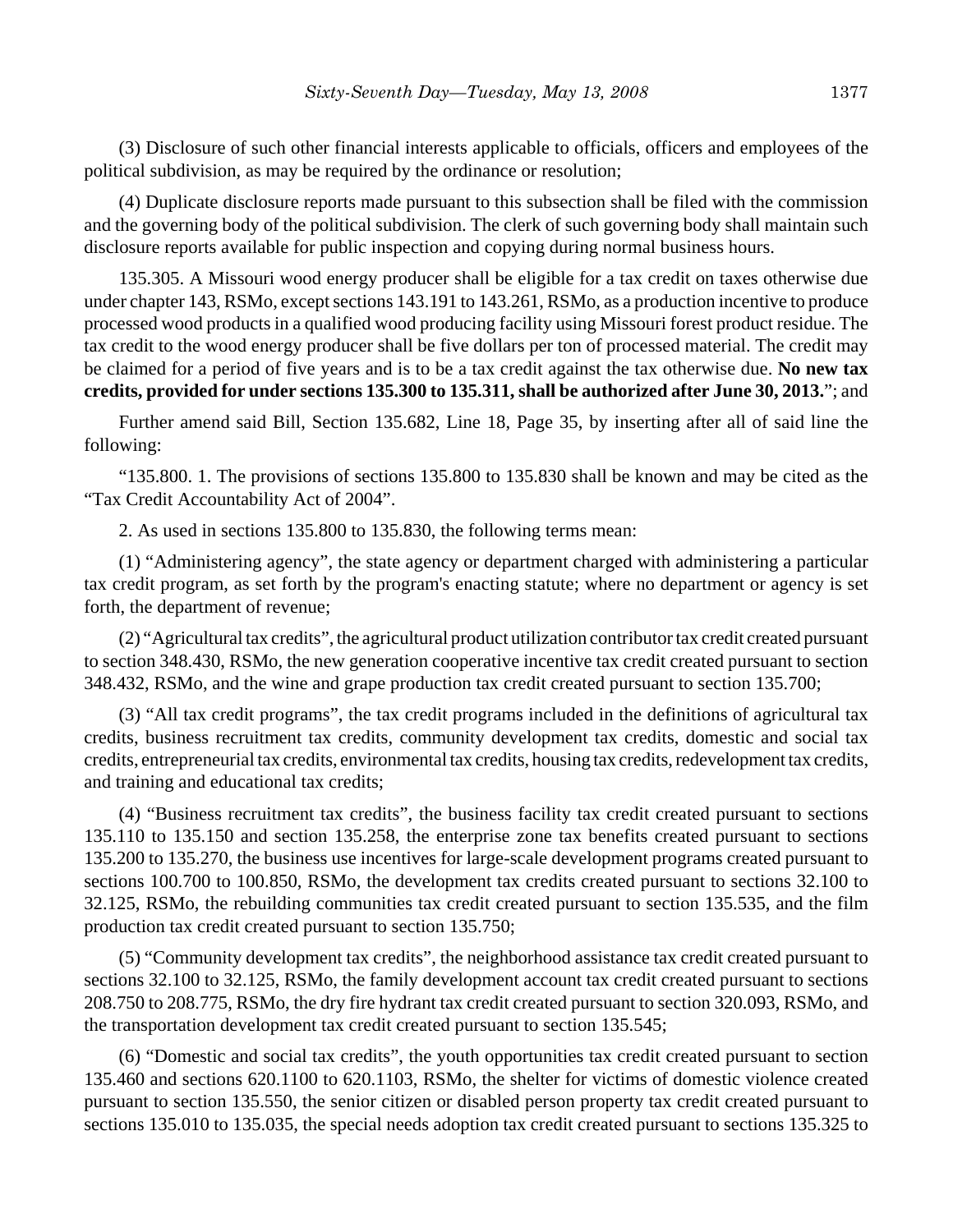135.339, the maternity home tax credit created pursuant to section 135.600, and the shared care tax credit created pursuant to section 660.055, RSMo;

(7) "Entrepreneurial tax credits", the capital tax credit created pursuant to sections 135.400 to 135.429, the certified capital company tax credit created pursuant to sections 135.500 to 135.529, the seed capital tax credit created pursuant to sections 348.300 to 348.318, RSMo, the new enterprise creation tax credit created pursuant to sections 620.635 to 620.653, RSMo, the research tax credit created pursuant to section 620.1039, RSMo, the small business incubator tax credit created pursuant to section 620.495, RSMo, the guarantee fee tax credit created pursuant to section 135.766, and the new generation cooperative tax credit created pursuant to sections 32.105 to 32.125, RSMo;

(8) "Environmental tax credits", the charcoal producer tax credit created pursuant to section 135.313, the wood energy tax credit created pursuant to sections 135.300 to 135.311**[**, and the manufacturing and recycling flexible cellulose casing tax credit created pursuant to section 260.285, RSMo**]**;

(9) "Housing tax credits", the neighborhood preservation tax credit created pursuant to sections 135.475 to 135.487, the low-income housing tax credit created pursuant to sections 135.350 to 135.363, and the affordable housing tax credit created pursuant to sections 32.105 to 32.125, RSMo;

(10) "Recipient", the individual or entity who is the original applicant for and who receives proceeds from a tax credit program directly from the administering agency, the person or entity responsible for the reporting requirements established in section 135.805;

(11) "Redevelopment tax credits", the historic preservation tax credit created pursuant to sections 253.545 to 253.561, RSMo, the brownfield redevelopment program tax credit created pursuant to sections 447.700 to 447.718, RSMo, the community development corporations tax credit created pursuant to sections 135.400 to 135.430, the infrastructure tax credit created pursuant to subsection 6 of section 100.286, RSMo, the bond guarantee tax credit created pursuant to section 100.297, RSMo, and the disabled access tax credit created pursuant to section 135.490;

(12) "Training and educational tax credits", the community college new jobs tax credit created pursuant to sections 178.892 to 178.896, RSMo**[**, the skills development account tax credit created pursuant to sections 620.1400 to 620.1460, RSMo, the mature worker tax credit created pursuant to section 620.1560, RSMo, and the sponsorship and mentoring tax credit created pursuant to section 135.348**]**.

135.805. 1. A recipient of a community development tax credit shall annually, for a period of three years following issuance of tax credits, provide to the administering agency information confirming the title and location of the corresponding project, the estimated or actual time period for completion of the project, and all geographic areas impacted by the project.

2. A recipient of a redevelopment tax credit shall annually, for a period of three years following issuance of tax credits, provide to the administering agency information confirming whether the property is used for residential, commercial, or governmental purposes, and the projected or actual project cost, labor cost, and date of completion.

3. A recipient of a business recruitment tax credit shall annually, for a period of three years following issuance of tax credits, provide to the administering agency information confirming the category of business by size, the address of the business headquarters and all offices located within this state, the number of employees at the time of the annual update, an updated estimate of the number of employees projected to increase as a result of the completion of the project, and the estimated or actual project cost.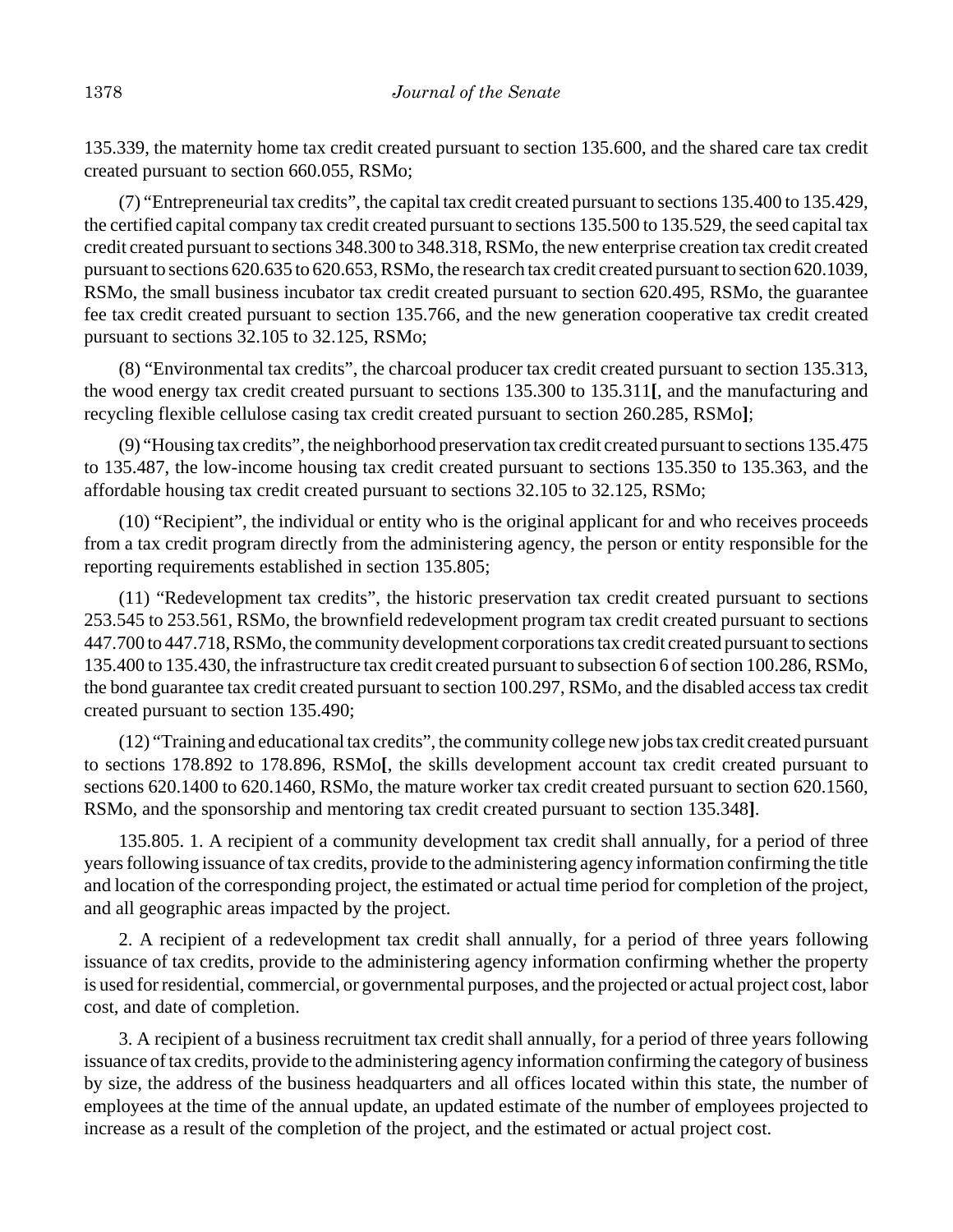4. A recipient of a training and educational tax credit shall annually, for a period of three years following issuance of tax credits, provide to the administering agency information confirming the name and address of the educational institution used, the average salary of workers served as of such annual update, the estimated or actual project cost, and the number of employees and number of students served as of such annual update.

5. A recipient of a housing tax credit shall annually, for a period of three years following issuance of tax credits, provide to the administering agency information confirming the address of the property, the fair market value of the property, as defined in subsection 6 of section 135.802, and the projected or actual labor cost and completion date of the project.

6. A recipient of an entrepreneurial tax credit shall annually, for a period of three years following issuance of tax credits, provide to the administering agency information confirming the amount of investment and the names of the project, fund, and research project.

7. A recipient of an agricultural tax credit shall annually, for a period of three years following issuance of tax credits, provide to the administering agency information confirming the type of agricultural commodity, the amount of contribution, the type of equipment purchased, and the name and description of the facility, except that if the agricultural credit is issued as a result of a producer member investing in a new generation processing entity then the new generation processing entity, and not the recipient, shall annually, for a period of three years following issuance of tax credits, provide to the administering agency information confirming the type of agricultural commodity, the amount of contribution, the type of equipment purchased, and the name and description of the facility.

8. A recipient of an environmental tax credit shall annually, for a period of three years following issuance of tax credits, provide to the administering agency information detailing any change to the type of equipment purchased, if applicable, and any change to any environmental impact statement, if such statement is required by state or federal law.

9. The reporting requirements established in this section shall be due annually on June thirtieth of each year. No person or entity shall be required to make an annual report until at least one year after the credit issuance date.

10. Where the sole requirement for receiving a tax credit in the enabling legislation of any tax credit is an obligatory assessment upon a taxpayer or a monetary contribution to a particular group or entity, the reporting requirements provided in this section shall apply to the recipient of such assessment or contribution and shall not apply to the assessed nor the contributor.

11. Where the enacting statutes of a particular tax credit program or the rules of a particular administering agency require reporting of information that includes the information required in sections 135.802 to 135.810, upon reporting of the required information, the applicant shall be deemed to be in compliance with the requirements of sections 135.802 to 135.810. The administering agency shall notify in writing the department of economic development of the administering agency's status as custodian of any particular tax credit program and that all records pertaining to the program are available at the administering agency's office for review by the department of economic development.

12. The provisions of subsections 1 to 10 of this section shall apply beginning on June 30, 2005.

**13. Notwithstanding provisions of law to the contrary, every agency of this state charged with administering a tax credit program authorized under the laws of this state shall make available for**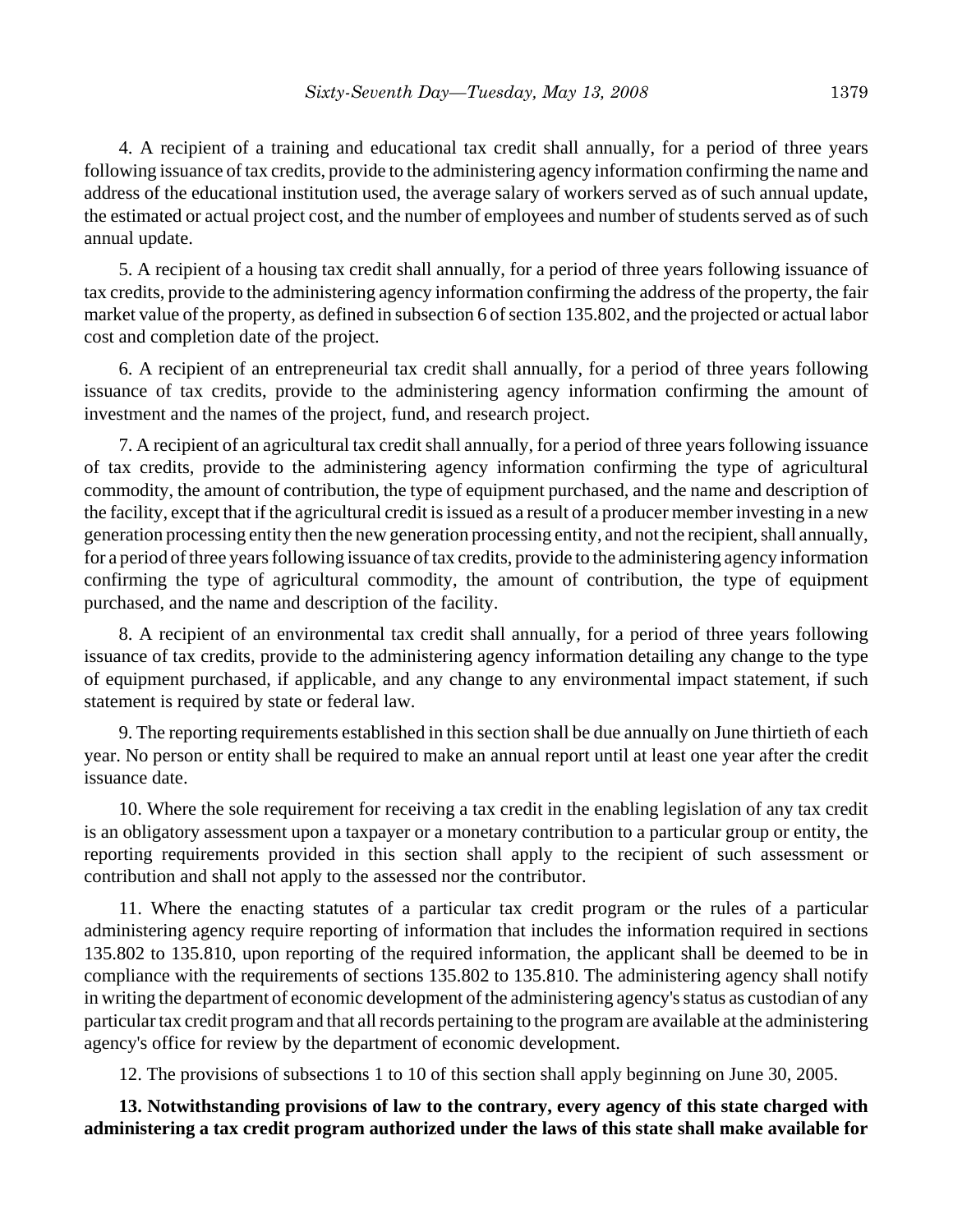# **public inspection the name of each tax credit recipient and the amount of tax credits issued to each such recipient.**"; and

Further amend said bill, page 90, section 620.1881, line 2, by inserting immediately after said line the following:

**"[**135.348. 1. As used in this section, the following terms mean:

(1) "Approved program", a sponsorship and mentoring program established pursuant to this section and approved by the department of elementary and secondary education;

(2) "Eligible student", a resident pupil of a school district who is determined by the local school board to be eligible to participate in a sponsorship and mentoring program pursuant to this section and who participates in such program for no less than eight calendar months in the tax year for which a return is filed claiming a credit authorized in this section;

(3) "Net expenditures", only those amounts paid or incurred for the participation of an eligible student participating in an approved sponsorship and mentoring program less any amounts received by the qualified taxpayer from any source for the provision of a sponsorship and mentoring program for an eligible student;

(4) "Qualified taxpayer", an employer who makes expenditures pursuant to this section.

2. For taxable years commencing on or after January 1, 1998, a qualified taxpayer shall be allowed a credit against the tax imposed by chapter 143, RSMo, exclusive of the provisions relating to the withholding of tax as provided in sections 143.191 to 143.265, RSMo, to the extent of the lesser of two thousand dollars times the number of eligible students for which the qualified taxpayer is allowed a credit pursuant to this section or the net expenditures made directly or through a fund during a taxable year by the qualified taxpayer for the participation of an eligible student in an approved sponsorship and mentoring program established pursuant to this section. No credit shall be allowed for any amounts for which any other credit is claimed or allowed under any other provision of state law for the same net expenditures.

3. The tax credit allowed by this section shall be claimed by the qualified taxpayer at the time such taxpayer files a return and shall be applied against the income tax liability imposed by chapter 143, RSMo, after all other credits provided by law have been applied. Where the amount of the credit exceeds the tax liability, the difference between the credit and the tax liability shall not be refundable but may be carried forward to any of the taxpayer's four subsequent taxable years.

4. The department of elementary and secondary education shall establish, by rule, guidelines and criteria for approval of sponsorship and mentoring programs established by school districts and for determining the eligibility of students for participation in sponsorship and mentoring programs established pursuant to this section. Such determinations for eligibility of students shall be based upon a definition of an at-risk student as established by the department by rule.

5. A local school board may establish a sponsorship and mentoring program and apply to the department of elementary and secondary education for approval of such program. A tax credit may only be received pursuant to this section for expenditures for sponsorship and mentoring programs approved by the department. The school board of each district which has an approved program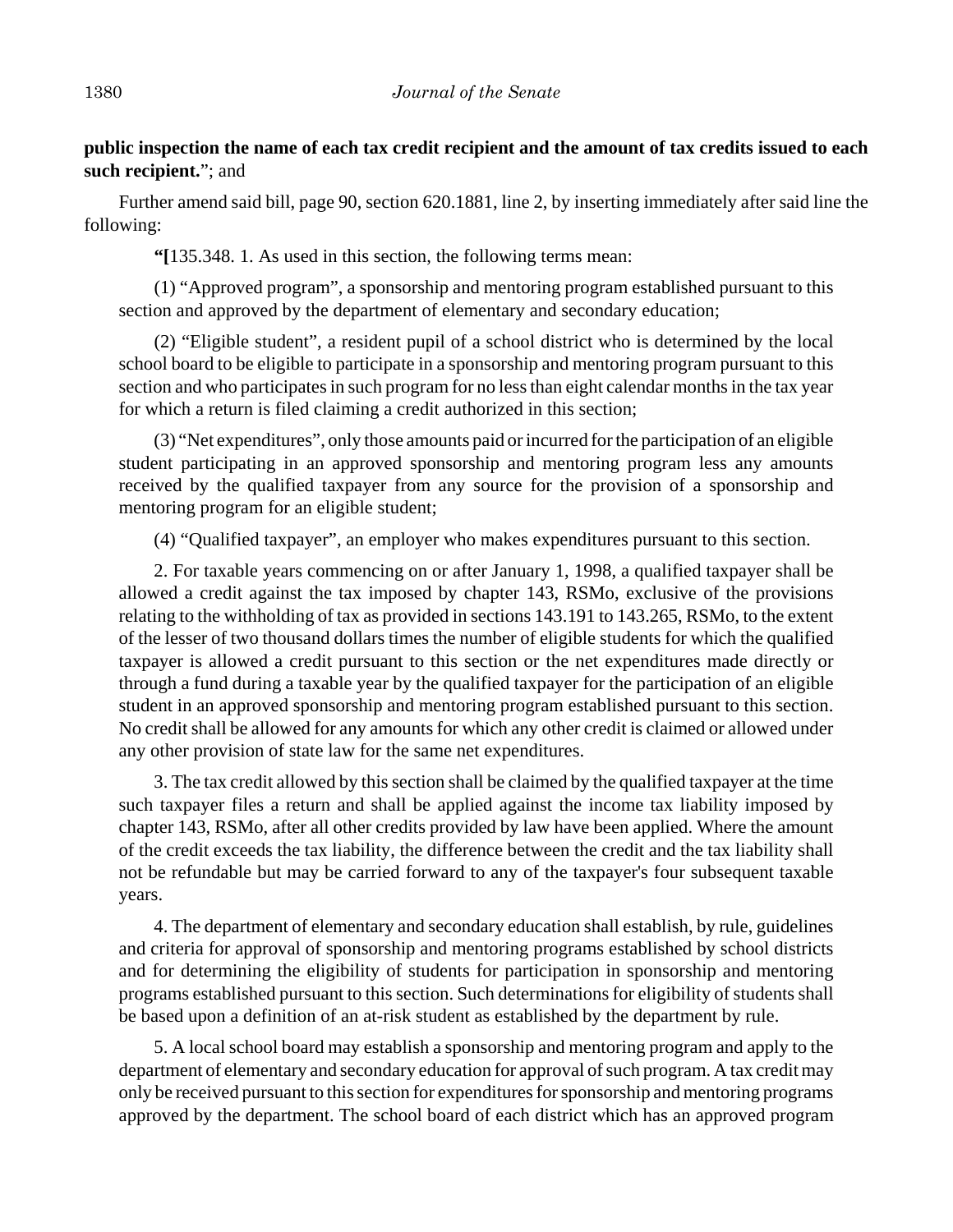shall annually certify to the department of elementary and secondary education the number of eligible students participating in the program. The principal of any school in a district which has an approved program may recommend, to the local school board, those students who do not meet the definition of "at-risk" students established pursuant to this section, and the school board may submit the names of such students and the circumstances which justify the student's participation in an approved program to the department of elementary and secondary education for approval of such student's participation. If approved by the department, such students shall be considered eligible students for participation in an approved program.

6. The department of elementary and secondary education shall provide written notification to the department of revenue of each eligible student participating in an approved program pursuant to this section, the student's school district, the name of the qualified taxpayer approved to receive a tax credit on the basis of such eligible student's participation in an approved program pursuant to this section and the amount of such credit as determined in subsection 2 of this section. This section is subject to appropriations.**]**

**[**260.285. 1. Any manufacturer engaged in this state in production of a meat or poultry food product intended for human consumption that is recycling flexible cellulose casing manufactured from cotton linters used and consumed directly in the production of such food product shall be eligible for a credit as defined in subsection 2 of this section. For purposes of this section, "cotton linters" means fibers from any plant or wood pulp material used for the creation of flexible cellulose casings.

2. The credit authorized in subsection 1 shall be equal to the amount of state sales or use taxes paid by a manufacturer to a retailer on such packaging material which is subsequently recycled by either the manufacturer or other person or entity to which the manufacturer conveys such packaging materials, less any consideration received by the manufacturer for such conveyance.

3. A manufacturer shall claim the refund in the month following the month in which the material has been recycled or conveyed for recycling. When claiming a credit pursuant to this section, a manufacturer shall provide a detailed accounting of the amount of packaging material recycled, amount of sales or use tax paid on such material, an affidavit attesting that the manufacturer is eligible pursuant to the provisions of this section for the credit being claimed, documentation that the activity constitutes recycling as certified by the director of the department of natural resources and any other documentation determined necessary by the director of the department of revenue. The director shall refund any valid credit claims within sixty days of receipt. If the director determines that a fraudulent claim for the credit has been filed, the director may assess a penalty in an amount not to exceed twice the amount of fraudulent credits claimed.

4. Payment of credits authorized by this section shall not alter the liability of a retailer regarding sales tax on such material. Credits authorized by this section shall be paid from funds appropriated for the refund of taxes.**]**"; and

Further amend the title and enacting clause accordingly.

Senator Lager moved that the above amendment be adopted, which motion prevailed.

Senator Clemens offered **SA 7**: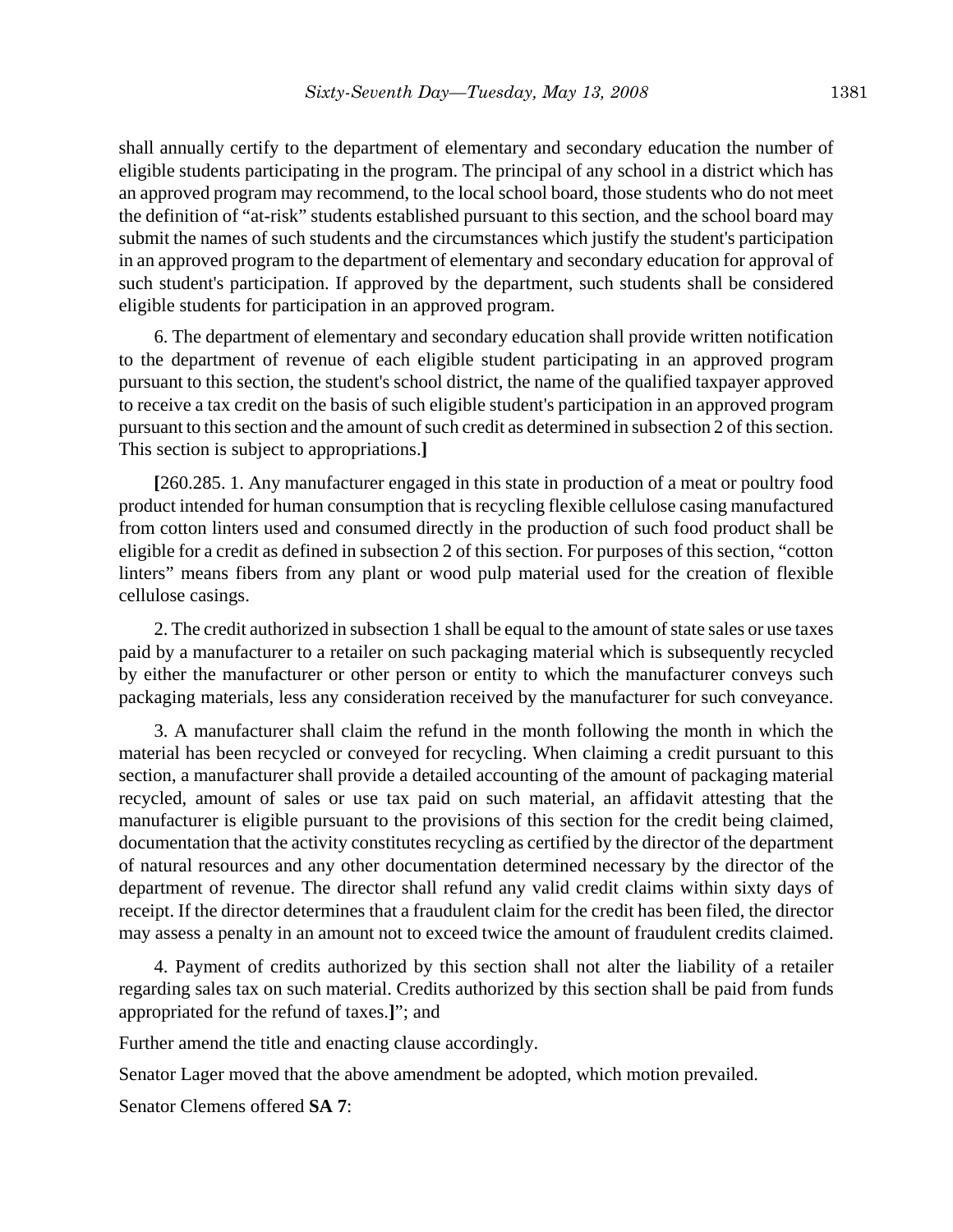### SENATE AMENDMENT NO. 7

Amend Senate Substitute for Senate Committee Substitute for House Committee Substitute for House Bill No. 2058, Page 26, Section 99.825, Line 27, by inserting immediately after said line the following:

"**105.1270. 1. Notwithstanding any provision to the contrary, a corporation, partnership, firm, trust, association, or other entity shall not be disqualified from receiving any state authorized tax credit, abatement, exemption, or loan on the basis that there exists a conflict of interest due to a relationship of any degree or affinity to any statewide elected official or member of the general assembly, when the person of relation holds less than a two percent equity interest in the entity standing to benefit from the credit, abatement, exemption, or loan.**"; and

Further amend said bill, Page 35, Section 135.682, Line 18, by inserting after all of said line the following:

"**135.803. A taxpayer shall not be deemed ineligible for any state tax credit program in effect or hereinafter established on the basis that there exists a conflict of interest due to a relationship of any degree or affinity to any statewide elected official or member of the general assembly, when the person of relation holds less than a two percent equity interest in the taxpayer.**"; and

Further amend the title and enacting clause accordingly.

Senator Clemens moved that the above amendment be adopted.

Senator Kennedy raised the point of order that **SA 7** is out of order as it goes beyond the scope of the bill.

The point of order was referred to the President Pro Tem who ruled it not well taken.

**SA 7** was again taken up.

Senator Clemens moved that the above amendment be adopted, which motion prevailed on a standing division vote.

Senator Loudon offered **SA 8**:

## SENATE AMENDMENT NO. 8

Amend Senate Substitute for Senate Committee Substitute for House Committee Substitute for House Bill No. 2058, Page 90, Section 620.1881, Line 2 of said page, by inserting immediately after said line the following:

"**Section 1. 1. As used in this section, the following terms mean:**

**(1) "Contribution", a donation of cash, stock, bonds, or other marketable securities, or real property;**

**(2) "Department", the department of revenue;**

**(3) "State tax liability", in the case of a business taxpayer, any liability incurred by such taxpayer pursuant to the provisions of chapters 143, 147, and 153, RSMo, excluding sections 143.191 to 143.265, RSMo, and related provisions, and in the case of an individual taxpayer, any liability incurred by such taxpayer pursuant to the provisions of chapter 143, RSMo, excluding sections 143.191 to 143.265, RSMo, and related provisions;**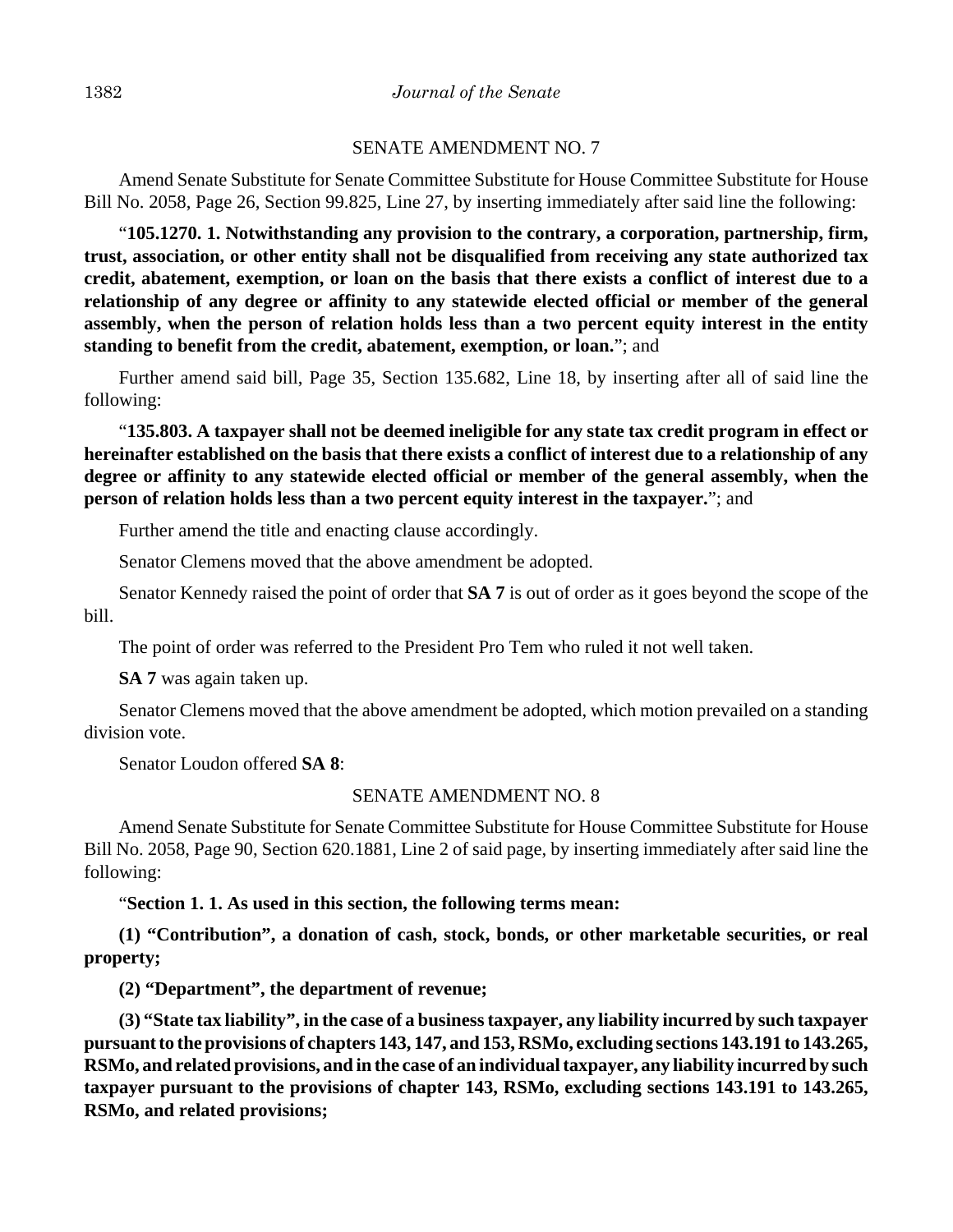**(4) "Taxpayer", a person, firm, a partner in a firm, corporation, or a shareholder in an S corporation doing business in the state of Missouri and subject to the state income tax imposed by the provisions of chapter 143, RSMo, or a corporation subject to the annual corporation franchise tax imposed by the provisions of chapter 147, RSMo, or an express company which pays an annual tax on its gross receipts in this state pursuant to chapter 153, RSMo, or an individual subject to the state income tax imposed by the provisions of chapter 143, RSMo.**

**2. For all tax years beginning on or after January 1, 2008, a taxpayer shall be allowed to claim a tax credit against the taxpayer's state tax liability in an amount equal to twenty-five percent of the amount such taxpayer contributed to birthing centers where physicians supervise certified professional midwives after January 1, 2008.**

**3. The amount of the tax credit claimed shall not exceed the amount of the taxpayer's state tax liability for the taxable year for which the credit is claimed. However, any tax credit that cannot be claimed in the taxable year the monetary gift was made may be carried forward to the next three succeeding taxable years until the full credit has been claimed. The tax credit allowed under this section shall be nontransferable.**

**4. The cumulative amount of tax credits which may be issued under this section in any one fiscal year shall not exceed two hundred and fifty thousand dollars. If the amount of tax credits claimed under this section exceeds two hundred and fifty thousand dollars in any one fiscal year, the director of the department of revenue shall establish a procedure by which, from the beginning of the fiscal year until some point in time later in the fiscal year to be determined by the director, the cumulative amount of tax credits are equally apportioned among all taxpayers allowed a tax credit under this section. The director may establish more than one period of time and reapportion more than once during each fiscal year. To the maximum extent possible, the director shall establish the procedure described in this subsection in such a manner as to ensure that taxpayers can claim all the tax credits possible up to the cumulative amount of tax credits available for the fiscal year.**

**5. Not less than one hundred and twenty days from the effective date of this act, the department shall promulgate rules necessary for the implementation of the provisions of this act. Any rule or portion of a rule, as that term is defined in section 536.010, RSMo, that is created under the authority delegated in this section shall become effective only if it complies with and is subject to all of the provisions of chapter 536, RSMo, and, if applicable, section 536.028, RSMo. This section and chapter 536, RSMo, are nonseverable and if any of the powers vested with the general assembly pursuant to chapter 536, RSMo, to review, to delay the effective date, or to disapprove and annul a rule are subsequently held unconstitutional, then the grant of rulemaking authority and any rule proposed or adopted after August 28, 2008, shall be invalid and void.**

**6. The provisions of this section shall automatically sunset two years after August 28, 2008, unless reauthorized.**"; and

Further amend the title and enacting clause accordingly.

Senator Loudon moved that the above amendment be adopted.

Senator Dempsey raised the point of order that **SA 8** is out of order as it goes beyond the scope of the bill.

The point of order was referred to the President Pro Tem who ruled it not well taken.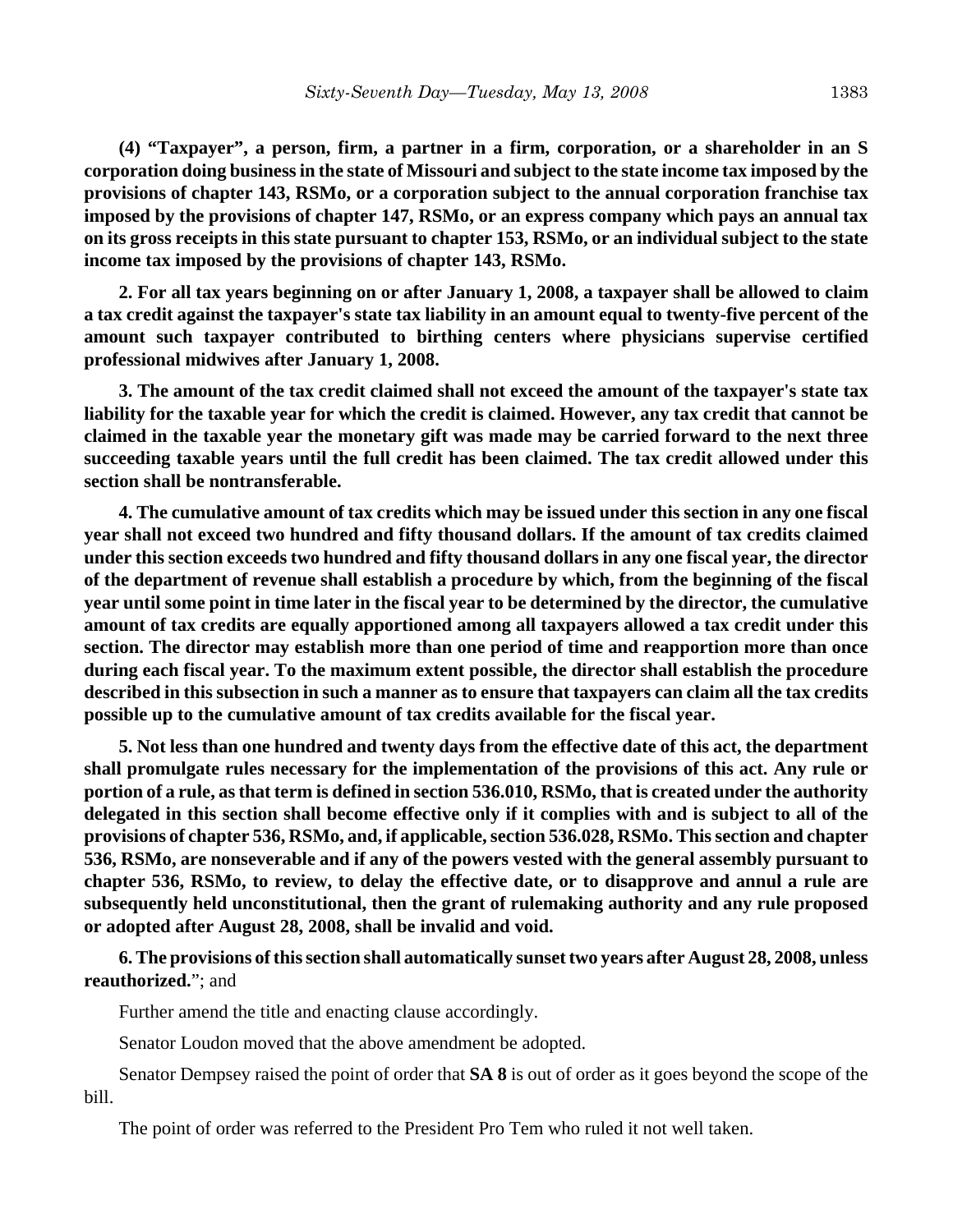**SA 8** was again taken up.

Senator Loudon moved that the above amendment be adopted, which motion failed.

Senator Shoemyer offered **SA 9**:

### SENATE AMENDMENT NO. 9

Amend Senate Substitute for Senate Committee Substitute for House Committee Substitute for House Bill No. 2058, Page 51, Section 137.115, Line 14, by inserting immediately after all of said line the following:

"144.030. 1. There is hereby specifically exempted from the provisions of sections 144.010 to 144.525 and from the computation of the tax levied, assessed or payable pursuant to sections 144.010 to 144.525 such retail sales as may be made in commerce between this state and any other state of the United States, or between this state and any foreign country, and any retail sale which the state of Missouri is prohibited from taxing pursuant to the Constitution or laws of the United States of America, and such retail sales of tangible personal property which the general assembly of the state of Missouri is prohibited from taxing or further taxing by the constitution of this state.

2. There are also specifically exempted from the provisions of the local sales tax law as defined in section 32.085, RSMo, section 238.235, RSMo, and sections 144.010 to 144.525 and 144.600 to 144.761 and from the computation of the tax levied, assessed or payable pursuant to the local sales tax law as defined in section 32.085, RSMo, section 238.235, RSMo, and sections 144.010 to 144.525 and 144.600 to 144.745:

(1) Motor fuel or special fuel subject to an excise tax of this state, unless all or part of such excise tax is refunded pursuant to section 142.824, RSMo; or upon the sale at retail of fuel to be consumed in manufacturing or creating gas, power, steam, electrical current or in furnishing water to be sold ultimately at retail; or feed for livestock or poultry; or grain to be converted into foodstuffs which are to be sold ultimately in processed form at retail; or seed, limestone or fertilizer which is to be used for seeding, liming or fertilizing crops which when harvested will be sold at retail or will be fed to livestock or poultry to be sold ultimately in processed form at retail; economic poisons registered pursuant to the provisions of the Missouri pesticide registration law (sections 281.220 to 281.310, RSMo) which are to be used in connection with the growth or production of crops, fruit trees or orchards applied before, during, or after planting, the crop of which when harvested will be sold at retail or will be converted into foodstuffs which are to be sold ultimately in processed form at retail;

(2) Materials, manufactured goods, machinery and parts which when used in manufacturing, processing, compounding, mining, producing or fabricating become a component part or ingredient of the new personal property resulting from such manufacturing, processing, compounding, mining, producing or fabricating and which new personal property is intended to be sold ultimately for final use or consumption; and materials, including without limitation, gases and manufactured goods, including without limitation, slagging materials and firebrick, which are ultimately consumed in the manufacturing process by blending, reacting or interacting with or by becoming, in whole or in part, component parts or ingredients of steel products intended to be sold ultimately for final use or consumption;

(3) Materials, replacement parts and equipment purchased for use directly upon, and for the repair and maintenance or manufacture of, motor vehicles, watercraft, railroad rolling stock or aircraft engaged as common carriers of persons or property;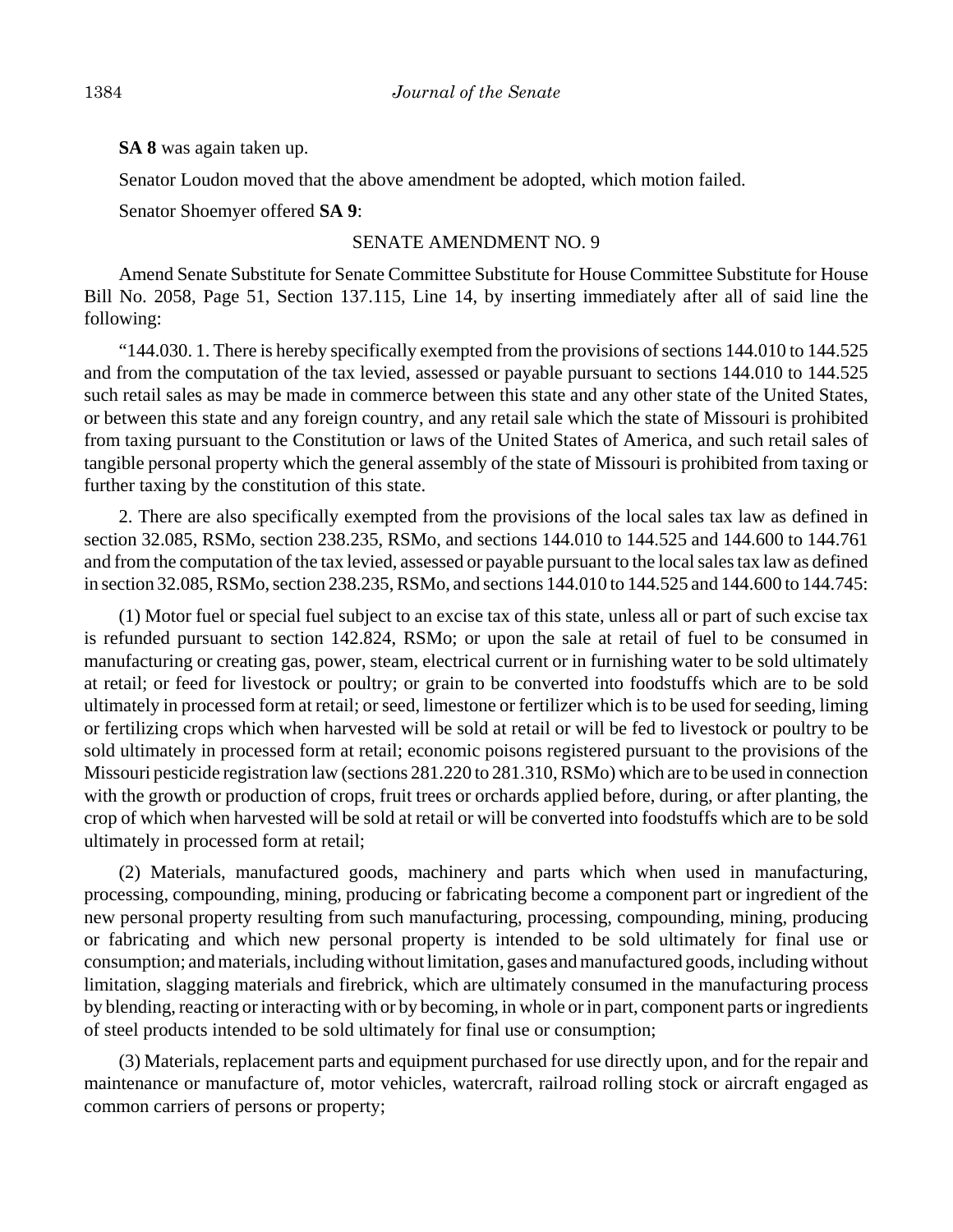(4) Replacement machinery, equipment, and parts and the materials and supplies solely required for the installation or construction of such replacement machinery, equipment, and parts, used directly in manufacturing, mining, fabricating or producing a product which is intended to be sold ultimately for final use or consumption; and machinery and equipment, and the materials and supplies required solely for the operation, installation or construction of such machinery and equipment, purchased and used to establish new, or to replace or expand existing, material recovery processing plants in this state. For the purposes of this subdivision, a "material recovery processing plant" means a facility that has as its primary purpose the recovery of materials into a useable product or a different form which is used in producing a new product and shall include a facility or equipment which are used exclusively for the collection of recovered materials for delivery to a material recovery processing plant but shall not include motor vehicles used on highways. For purposes of this section, the terms motor vehicle and highway shall have the same meaning pursuant to section 301.010, RSMo. Material recovery is not the reuse of materials within a manufacturing process or the use of a product previously recovered. The material recovery processing plant shall qualify under the provisions of this section regardless of ownership of the material being recovered;

(5) Machinery and equipment, and parts and the materials and supplies solely required for the installation or construction of such machinery and equipment, purchased and used to establish new or to expand existing manufacturing, mining or fabricating plants in the state if such machinery and equipment is used directly in manufacturing, mining or fabricating a product which is intended to be sold ultimately for final use or consumption;

(6) Tangible personal property which is used exclusively in the manufacturing, processing, modification or assembling of products sold to the United States government or to any agency of the United States government;

(7) Animals or poultry used for breeding or feeding purposes;

(8) Newsprint, ink, computers, photosensitive paper and film, toner, printing plates and other machinery, equipment, replacement parts and supplies used in producing newspapers published for dissemination of news to the general public;

(9) The rentals of films, records or any type of sound or picture transcriptions for public commercial display;

(10) Pumping machinery and equipment used to propel products delivered by pipelines engaged as common carriers;

(11) Railroad rolling stock for use in transporting persons or property in interstate commerce and motor vehicles licensed for a gross weight of twenty-four thousand pounds or more or trailers used by common carriers, as defined in section 390.020, RSMo, in the transportation of persons or property;

(12) Electrical energy used in the actual primary manufacture, processing, compounding, mining or producing of a product, or electrical energy used in the actual secondary processing or fabricating of the product, or a material recovery processing plant as defined in subdivision (4) of this subsection, in facilities owned or leased by the taxpayer, if the total cost of electrical energy so used exceeds ten percent of the total cost of production, either primary or secondary, exclusive of the cost of electrical energy so used or if the raw materials used in such processing contain at least twenty-five percent recovered materials as defined in section 260.200, RSMo. There shall be a rebuttable presumption that the raw materials used in the primary manufacture of automobiles contain at least twenty-five percent recovered materials. For purposes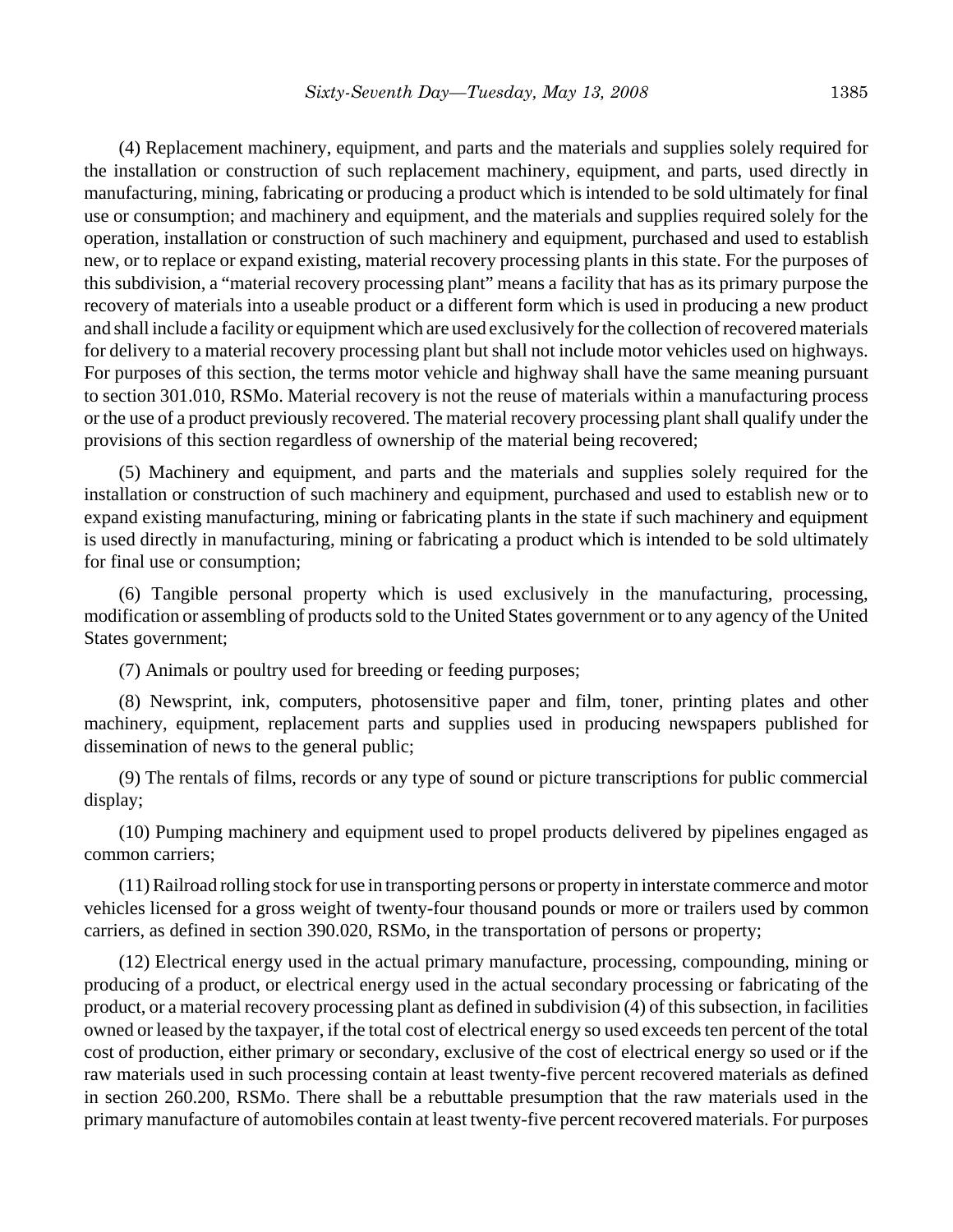of this subdivision, "processing" means any mode of treatment, act or series of acts performed upon materials to transform and reduce them to a different state or thing, including treatment necessary to maintain or preserve such processing by the producer at the production facility;

(13) Anodes which are used or consumed in manufacturing, processing, compounding, mining, producing or fabricating and which have a useful life of less than one year;

(14) Machinery, equipment, appliances and devices purchased or leased and used solely for the purpose of preventing, abating or monitoring air pollution, and materials and supplies solely required for the installation, construction or reconstruction of such machinery, equipment, appliances and devices, and so certified as such by the director of the department of natural resources, except that any action by the director pursuant to this subdivision may be appealed to the air conservation commission which may uphold or reverse such action;

(15) Machinery, equipment, appliances and devices purchased or leased and used solely for the purpose of preventing, abating or monitoring water pollution, and materials and supplies solely required for the installation, construction or reconstruction of such machinery, equipment, appliances and devices, and so certified as such by the director of the department of natural resources, except that any action by the director pursuant to this subdivision may be appealed to the Missouri clean water commission which may uphold or reverse such action;

(16) Tangible personal property purchased by a rural water district;

(17) All amounts paid or charged for admission or participation or other fees paid by or other charges to individuals in or for any place of amusement, entertainment or recreation, games or athletic events, including museums, fairs, zoos and planetariums, owned or operated by a municipality or other political subdivision where all the proceeds derived therefrom benefit the municipality or other political subdivision and do not inure to any private person, firm, or corporation;

(18) All sales of insulin and prosthetic or orthopedic devices as defined on January 1, 1980, by the federal Medicare program pursuant to Title XVIII of the Social Security Act of 1965, including the items specified in Section 1862(a)(12) of that act, and also specifically including hearing aids and hearing aid supplies and all sales of drugs which may be legally dispensed by a licensed pharmacist only upon a lawful prescription of a practitioner licensed to administer those items, including samples and materials used to manufacture samples which may be dispensed by a practitioner authorized to dispense such samples and all sales of medical oxygen, home respiratory equipment and accessories, hospital beds and accessories and ambulatory aids, all sales of manual and powered wheelchairs, stairway lifts, Braille writers, electronic Braille equipment and, if purchased by or on behalf of a person with one or more physical or mental disabilities to enable them to function more independently, all sales of scooters, reading machines, electronic print enlargers and magnifiers, electronic alternative and augmentative communication devices, and items used solely to modify motor vehicles to permit the use of such motor vehicles by individuals with disabilities or sales of over-the-counter or nonprescription drugs to individuals with disabilities;

(19) All sales made by or to religious and charitable organizations and institutions in their religious, charitable or educational functions and activities and all sales made by or to all elementary and secondary schools operated at public expense in their educational functions and activities;

(20) All sales of aircraft to common carriers for storage or for use in interstate commerce and all sales made by or to not-for-profit civic, social, service or fraternal organizations, including fraternal organizations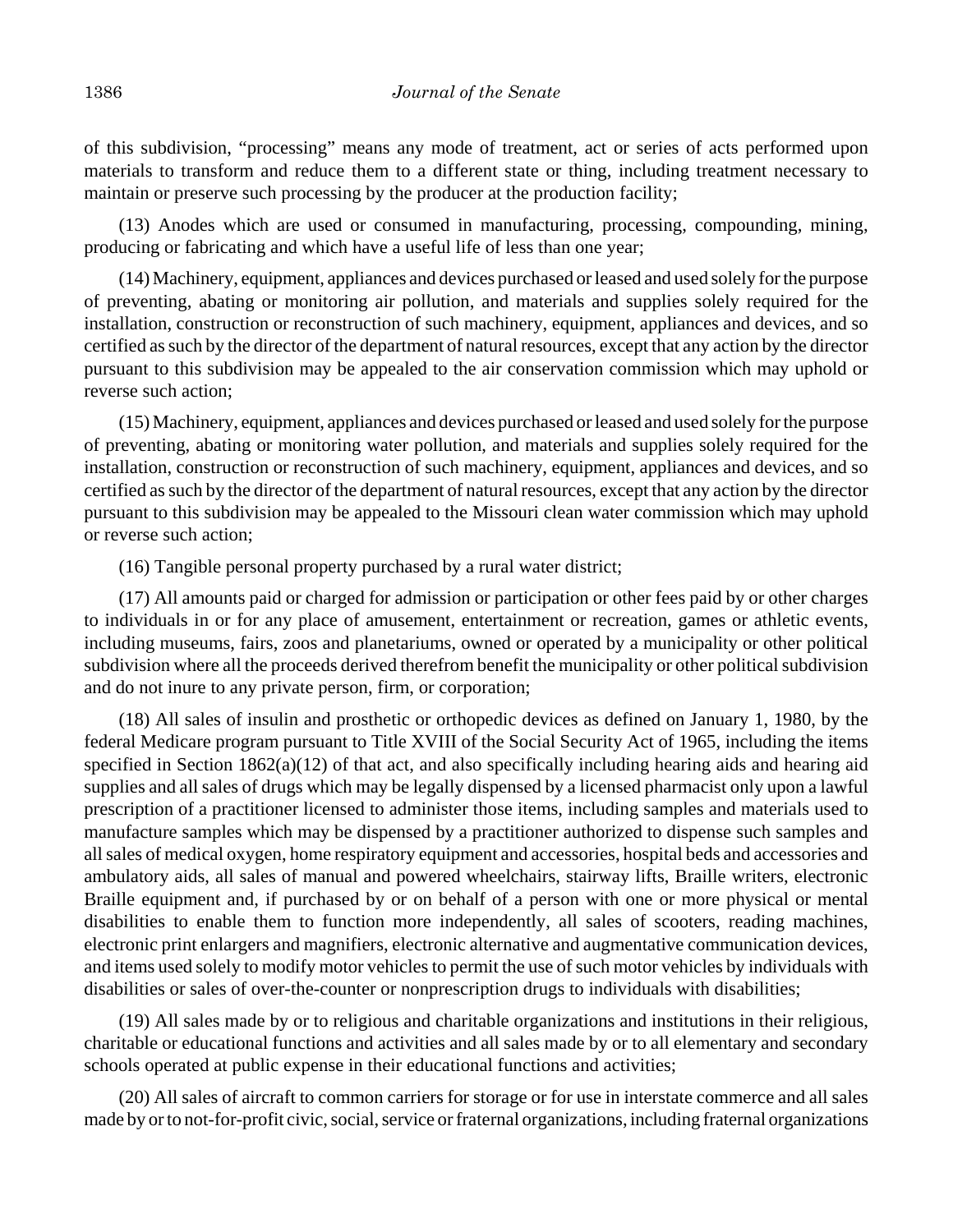which have been declared tax-exempt organizations pursuant to Section  $501(c)(8)$  or (10) of the 1986 Internal Revenue Code, as amended, in their civic or charitable functions and activities and all sales made to eleemosynary and penal institutions and industries of the state, and all sales made to any private not-for-profit institution of higher education not otherwise excluded pursuant to subdivision (19) of this subsection or any institution of higher education supported by public funds, and all sales made to a state relief agency in the exercise of relief functions and activities;

(21) All ticket sales made by benevolent, scientific and educational associations which are formed to foster, encourage, and promote progress and improvement in the science of agriculture and in the raising and breeding of animals, and by nonprofit summer theater organizations if such organizations are exempt from federal tax pursuant to the provisions of the Internal Revenue Code and all admission charges and entry fees to the Missouri state fair or any fair conducted by a county agricultural and mechanical society organized and operated pursuant to sections 262.290 to 262.530, RSMo;

(22) All sales made to any private not-for-profit elementary or secondary school, all sales of feed additives, medications or vaccines administered to livestock or poultry in the production of food or fiber, all sales of pesticides used in the production of crops, livestock or poultry for food or fiber, all sales of bedding used in the production of livestock or poultry for food or fiber, all sales of propane or natural gas, electricity or diesel fuel used exclusively for drying agricultural crops, natural gas used in the primary manufacture or processing of fuel ethanol as defined in section 142.028, RSMo, natural gas, propane, and electricity used by an eligible new generation cooperative or an eligible new generation processing entity as defined in section 348.432, RSMo, and all sales of farm machinery and equipment, other than airplanes, motor vehicles and trailers. As used in this subdivision, the term "feed additives" means tangible personal property which, when mixed with feed for livestock or poultry, is to be used in the feeding of livestock or poultry. As used in this subdivision, the term "pesticides" includes adjuvants such as crop oils, surfactants, wetting agents and other assorted pesticide carriers used to improve or enhance the effect of a pesticide and the foam used to mark the application of pesticides and herbicides for the production of crops, livestock or poultry. As used in this subdivision, the term "farm machinery and equipment" means new or used farm tractors and such other new or used farm machinery and equipment and repair or replacement parts thereon, and supplies and lubricants used exclusively, solely, and directly for producing crops, raising and feeding livestock, fish, poultry, pheasants, chukar, quail, or for producing milk for ultimate sale at retail, including field drain tile, and one-half of each purchaser's purchase of diesel fuel therefor which is:

(a) Used exclusively for agricultural purposes;

(b) Used on land owned or leased for the purpose of producing farm products; and

(c) Used directly in producing farm products to be sold ultimately in processed form or otherwise at retail or in producing farm products to be fed to livestock or poultry to be sold ultimately in processed form at retail;

(23) Except as otherwise provided in section 144.032, all sales of metered water service, electricity, electrical current, natural, artificial or propane gas, wood, coal or home heating oil for domestic use and in any city not within a county, all sales of metered or unmetered water service for domestic use:

(a) "Domestic use" means that portion of metered water service, electricity, electrical current, natural, artificial or propane gas, wood, coal or home heating oil, and in any city not within a county, metered or unmetered water service, which an individual occupant of a residential premises uses for nonbusiness, noncommercial or nonindustrial purposes. Utility service through a single or master meter for residential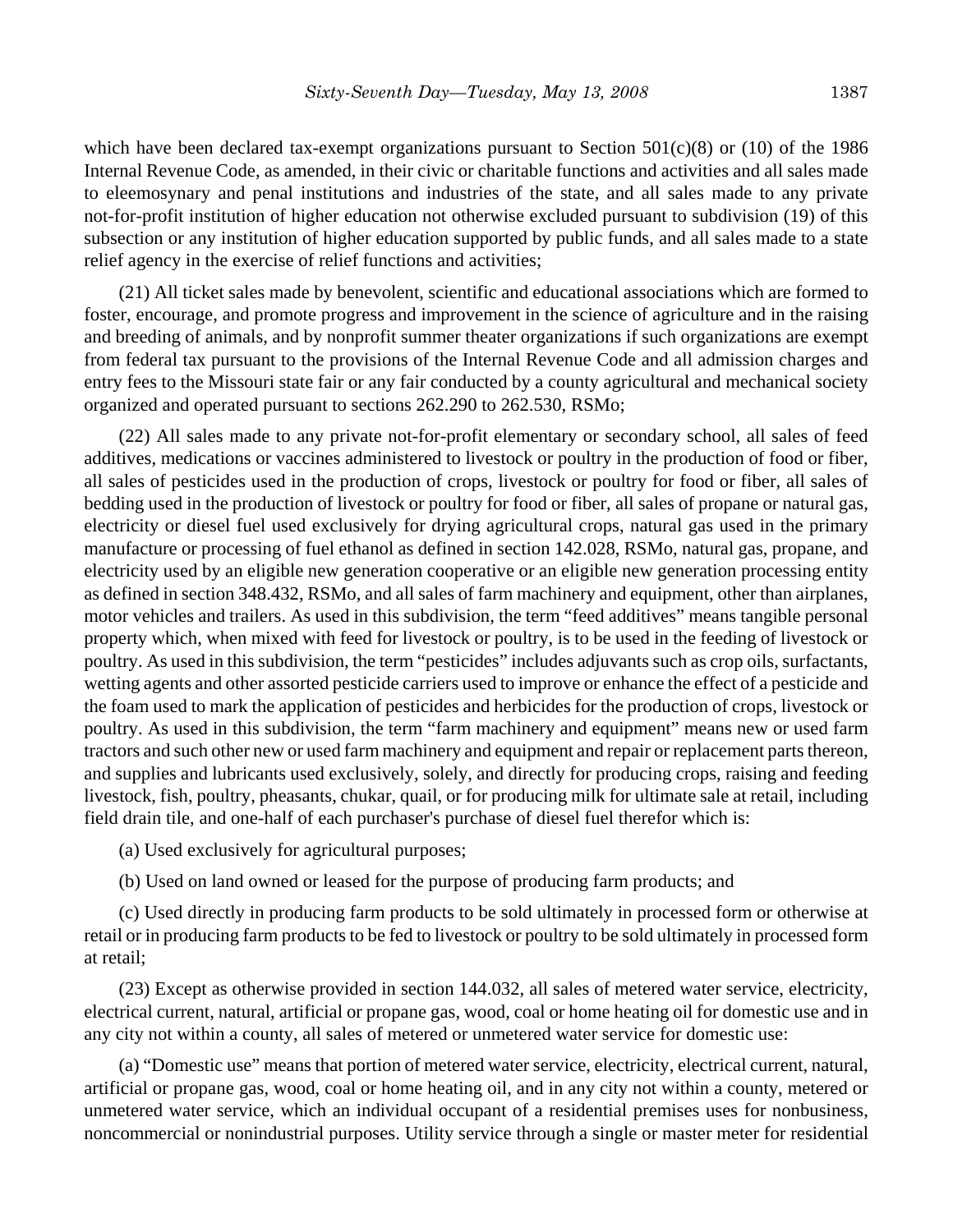apartments or condominiums, including service for common areas and facilities and vacant units, shall be deemed to be for domestic use. Each seller shall establish and maintain a system whereby individual purchases are determined as exempt or nonexempt;

(b) Regulated utility sellers shall determine whether individual purchases are exempt or nonexempt based upon the seller's utility service rate classifications as contained in tariffs on file with and approved by the Missouri public service commission. Sales and purchases made pursuant to the rate classification "residential" and sales to and purchases made by or on behalf of the occupants of residential apartments or condominiums through a single or master meter, including service for common areas and facilities and vacant units, shall be considered as sales made for domestic use and such sales shall be exempt from sales tax. Sellers shall charge sales tax upon the entire amount of purchases classified as nondomestic use. The seller's utility service rate classification and the provision of service thereunder shall be conclusive as to whether or not the utility must charge sales tax;

(c) Each person making domestic use purchases of services or property and who uses any portion of the services or property so purchased for a nondomestic use shall, by the fifteenth day of the fourth month following the year of purchase, and without assessment, notice or demand, file a return and pay sales tax on that portion of nondomestic purchases. Each person making nondomestic purchases of services or property and who uses any portion of the services or property so purchased for domestic use, and each person making domestic purchases on behalf of occupants of residential apartments or condominiums through a single or master meter, including service for common areas and facilities and vacant units, under a nonresidential utility service rate classification may, between the first day of the first month and the fifteenth day of the fourth month following the year of purchase, apply for credit or refund to the director of revenue and the director shall give credit or make refund for taxes paid on the domestic use portion of the purchase. The person making such purchases on behalf of occupants of residential apartments or condominiums shall have standing to apply to the director of revenue for such credit or refund;

(24) All sales of handicraft items made by the seller or the seller's spouse if the seller or the seller's spouse is at least sixty-five years of age, and if the total gross proceeds from such sales do not constitute a majority of the annual gross income of the seller;

(25) Excise taxes, collected on sales at retail, imposed by Sections 4041, 4061, 4071, 4081, 4091, 4161, 4181, 4251, 4261 and 4271 of Title 26, United States Code. The director of revenue shall promulgate rules pursuant to chapter 536, RSMo, to eliminate all state and local sales taxes on such excise taxes;

(26) Sales of fuel consumed or used in the operation of ships, barges, or waterborne vessels which are used primarily in or for the transportation of property or cargo, or the conveyance of persons for hire, on navigable rivers bordering on or located in part in this state, if such fuel is delivered by the seller to the purchaser's barge, ship, or waterborne vessel while it is afloat upon such river;

(27) All sales made to an interstate compact agency created pursuant to sections 70.370 to 70.441, RSMo, or sections 238.010 to 238.100, RSMo, in the exercise of the functions and activities of such agency as provided pursuant to the compact;

(28) Computers, computer software and computer security systems purchased for use by architectural or engineering firms headquartered in this state. For the purposes of this subdivision, "headquartered in this state" means the office for the administrative management of at least four integrated facilities operated by the taxpayer is located in the state of Missouri;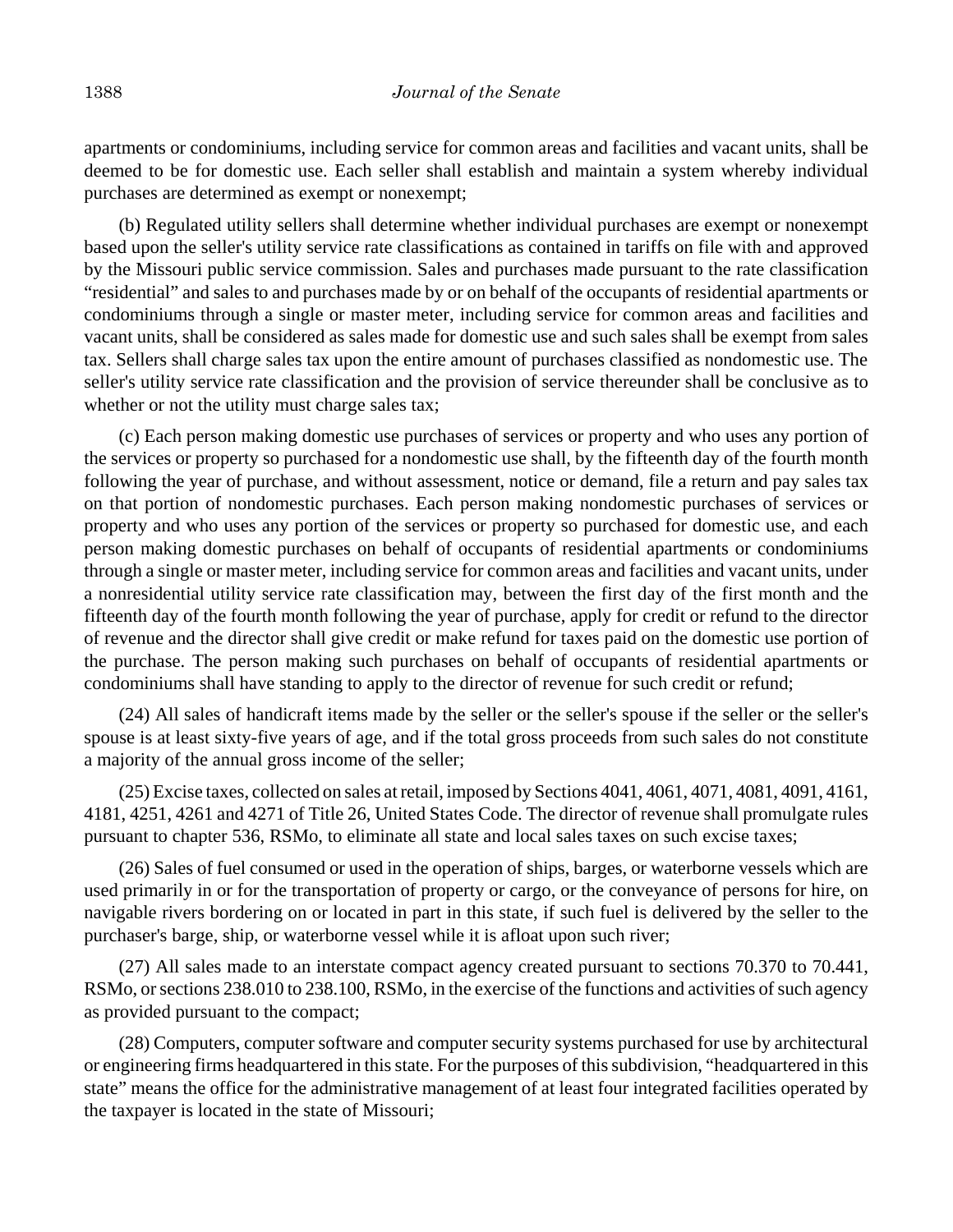(29) All livestock sales when either the seller is engaged in the growing, producing or feeding of such livestock, or the seller is engaged in the business of buying and selling, bartering or leasing of such livestock;

(30) All sales of barges which are to be used primarily in the transportation of property or cargo on interstate waterways;

(31) Electrical energy or gas, whether natural, artificial or propane, water, or other utilities which are ultimately consumed in connection with the manufacturing of cellular glass products or in any material recovery processing plant as defined in subdivision (4) of this subsection;

(32) Notwithstanding other provisions of law to the contrary, all sales of pesticides or herbicides used in the production of crops, aquaculture, livestock or poultry;

(33) Tangible personal property and utilities purchased for use or consumption directly or exclusively in the research and development of agricultural/biotechnology and plant genomics products and prescription pharmaceuticals consumed by humans or animals;

(34) All sales of grain bins for storage of grain for resale;

(35) All sales of feed which are developed for and used in the feeding of pets owned by a commercial breeder when such sales are made to a commercial breeder, as defined in section 273.325, RSMo, and licensed pursuant to sections 273.325 to 273.357, RSMo;

(36) All purchases by a contractor on behalf of an entity located in another state, provided that the entity is authorized to issue a certificate of exemption for purchases to a contractor under the provisions of that state's laws. For purposes of this subdivision, the term "certificate of exemption" shall mean any document evidencing that the entity is exempt from sales and use taxes on purchases pursuant to the laws of the state in which the entity is located. Any contractor making purchases on behalf of such entity shall maintain a copy of the entity's exemption certificate as evidence of the exemption. If the exemption certificate issued by the exempt entity to the contractor is later determined by the director of revenue to be invalid for any reason and the contractor has accepted the certificate in good faith, neither the contractor or the exempt entity shall be liable for the payment of any taxes, interest and penalty due as the result of use of the invalid exemption certificate. Materials shall be exempt from all state and local sales and use taxes when purchased by a contractor for the purpose of fabricating tangible personal property which is used in fulfilling a contract for the purpose of constructing, repairing or remodeling facilities for the following:

(a) An exempt entity located in this state, if the entity is one of those entities able to issue project exemption certificates in accordance with the provisions of section 144.062; or

(b) An exempt entity located outside the state if the exempt entity is authorized to issue an exemption certificate to contractors in accordance with the provisions of that state's law and the applicable provisions of this section;

(37) All sales or other transfers of tangible personal property to a lessor who leases the property under a lease of one year or longer executed or in effect at the time of the sale or other transfer to an interstate compact agency created pursuant to sections 70.370 to 70.441, RSMo, or sections 238.010 to 238.100, RSMo;

(38) Sales of tickets to any collegiate athletic championship event that is held in a facility owned or operated by a governmental authority or commission, a quasi-governmental agency, a state university or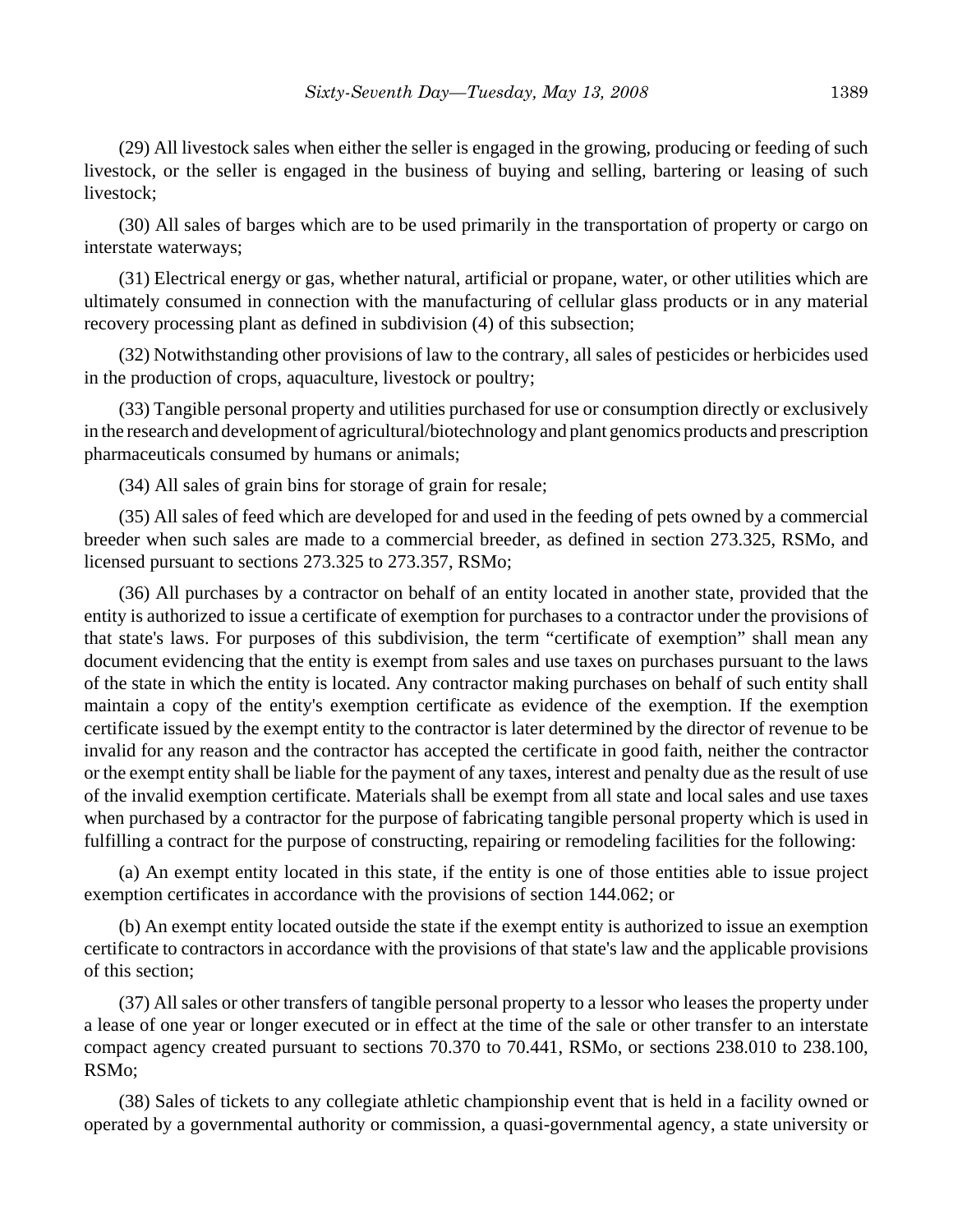college or by the state or any political subdivision thereof, including a municipality, and that is played on a neutral site and may reasonably be played at a site located outside the state of Missouri. For purposes of this subdivision, "neutral site" means any site that is not located on the campus of a conference member institution participating in the event;

(39) All purchases by a sports complex authority created under section 64.920, RSMo**;**

**(40) Sales of radios designed for the primary purpose of receiving transmissions of weather forecasts and warnings provided by the National Oceanic and Atmospheric Administration**."; and

Further amend the title and enacting clause accordingly.

Senator Shoemyer moved that the above amendment be adopted.

Senator Dempsey raised the point of order that **SA 9** is out of order as it goes beyond the scope of the bill.

The point of order was referred to the President Pro Tem who ruled it well taken.

Senator Koster offered **SA 10**:

# SENATE AMENDMENT NO. 10

Amend Senate Substitute for Senate Committee Substitute for House Committee Substitute for House Bill No. 2058, Page 33, Section 135.562, Line 25, by inserting immediately after all of said line the following:

"**135.670. 1. As used in this section, the following terms mean:**

**(1) "Class 8 truck", a heavy duty vehicle, as defined in 42 U.S.C. Section 16104, as amended, that has a gross vehicle weight in excess of thirty three thousand pounds;**

**(2) "Department", the department of revenue;**

**(3) "Idle reduction technology", shall have the same meaning ascribed in 42 U.S.C. Section 16104, as amended;**

**(4) "State tax liability", in the case of a business taxpayer, any liability incurred by such taxpayer pursuant to the provisions of chapters 143, 147, and 153, RSMo, excluding sections 143.191 to 143.265, RSMo, and related provisions, and in the case of an individual taxpayer, any liability incurred by such taxpayer pursuant to the provisions of chapter 143, RSMo, excluding sections 143.191 to 143.265, RSMo, and related provisions;**

**(5) "Taxpayer", a person, firm, a partner in a firm, corporation, or a shareholder in an S corporation doing business in the state of Missouri and subject to the state income tax imposed by the provisions of chapter 143, RSMo, or a corporation subject to the annual corporation franchise tax imposed by the provisions of chapter 147, RSMo, or an express company which pays an annual tax on its gross receipts in this state pursuant to chapter 153, RSMo, or an individual subject to the state income tax imposed by the provisions of chapter 143, RSMo.**

**2. For all tax years beginning on or after January 1, 2008, a taxpayer shall be allowed to claim a tax credit against the taxpayer's state tax liability in an amount equal to fifty percent of the amount such taxpayer paid to purchase and install idle reduction technology on a class 8 truck after January 1, 2008. In no case shall the tax credit exceed thirty five hundred dollars per truck.**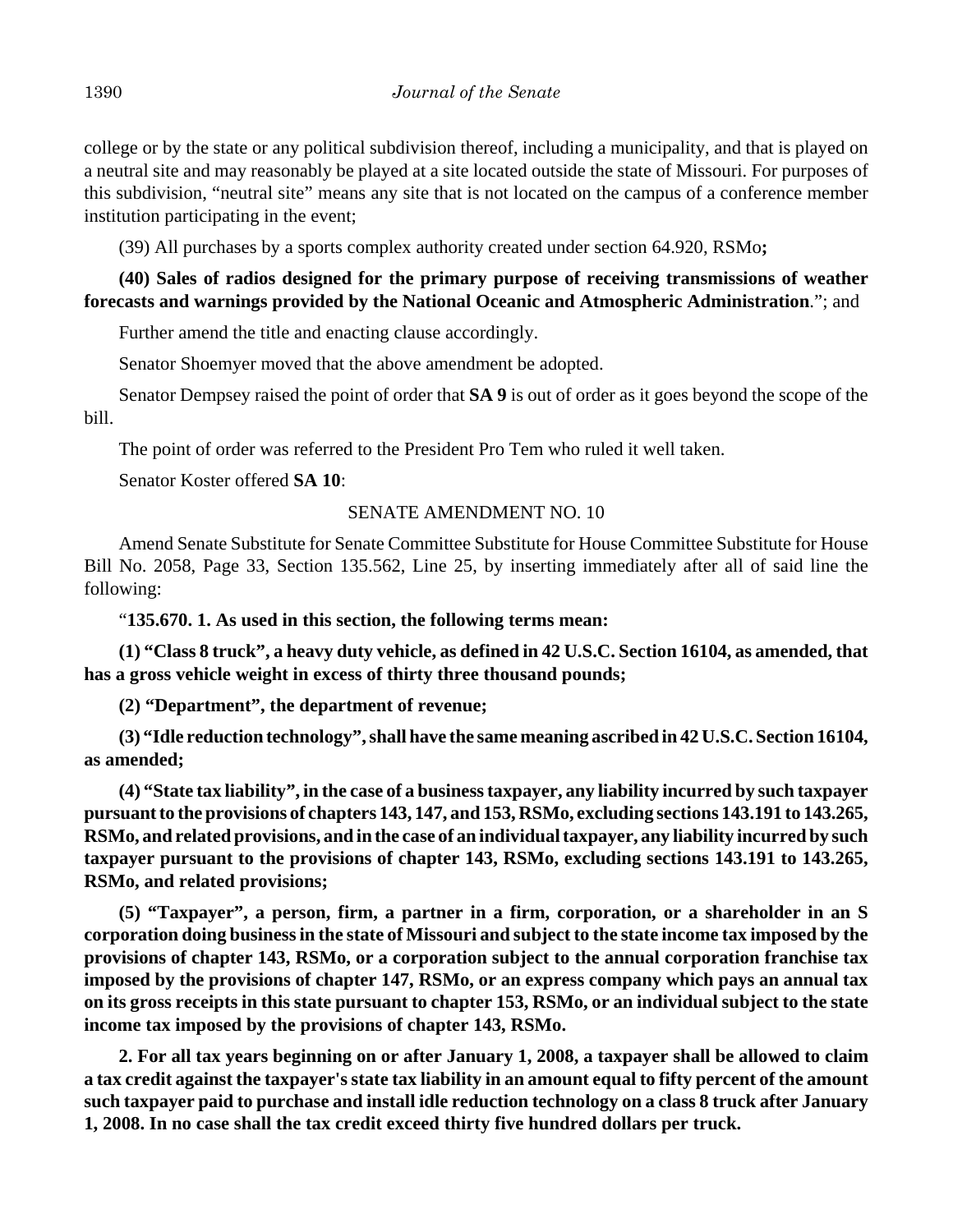**3. The amount of the tax credit claimed shall not exceed the amount of the taxpayer's state tax liability for the taxable year for which the credit is claimed. However, any tax credit that cannot be claimed in the taxable year the purchase and installation was made may be carried over to the next three succeeding taxable years until the full credit has been claimed. The tax credit allowed under this section shall be nontransferable.**

**4. The cumulative amount of tax credits which may be issued under this section in any one fiscal year shall not exceed ten million dollars, and the total amount of tax credits which may be issued under this section shall not exceed twenty million dollars. If the amount of tax credits claimed under this section exceeds ten million dollars in any one fiscal year, the director of the department of revenue shall establish a procedure by which, from the beginning of the fiscal year until some point in time later in the fiscal year to be determined by the director, the cumulative amount of tax credits are equally apportioned among all taxpayers allowed a tax credit under this section. The director may establish more than one period of time and reapportion more than once during each fiscal year. To the maximum extent possible, the director shall establish the procedure described in this subsection in such a manner as to ensure that taxpayers can claim all the tax credits possible up to the cumulative amount of tax credits available for the fiscal year.**

**5. Not less than one hundred and twenty days from the effective date of this act, the department shall promulgate rules necessary for the implementation of the provisions of this act. Any rule or portion of a rule, as that term is defined in section 536.010, RSMo, that is created under the authority delegated in this section shall become effective only if it complies with and is subject to all of the provisions of chapter 536, RSMo, and, if applicable, section 536.028, RSMo. This section and chapter 536, RSMo, are nonseverable and if any of the powers vested with the general assembly pursuant to chapter 536, RSMo, to review, to delay the effective date, or to disapprove and annul a rule are subsequently held unconstitutional, then the grant of rulemaking authority and any rule proposed or adopted after August 28, 2008, shall be invalid and void.**

**6. The provisions of this section shall automatically sunset two years after August 28, 2008, unless reauthorized.**"; and

Further amend the title and enacting clause accordingly.

Senator Koster moved that the above amendment be adopted.

Senator Dempsey raised the point of order that **SA 10** is out of order as it goes beyond the scope of the bill.

The point of order was referred to the President Pro Tem who ruled it well taken.

Senator Goodman offered **SA 11**:

### SENATE AMENDMENT NO. 11

Amend Senate Substitute for Senate Committee Substitute for House Committee Substitute for House Bill No. 2058, Page 51, Section 144.057, Line 23 of said page, by inserting after all of said line the following:

"305.230. 1. The state highways and transportation commission shall administer an aeronautics program within this state. The commission shall encourage, foster and participate with the political subdivisions of this state in the promotion and development of aeronautics. The commission may provide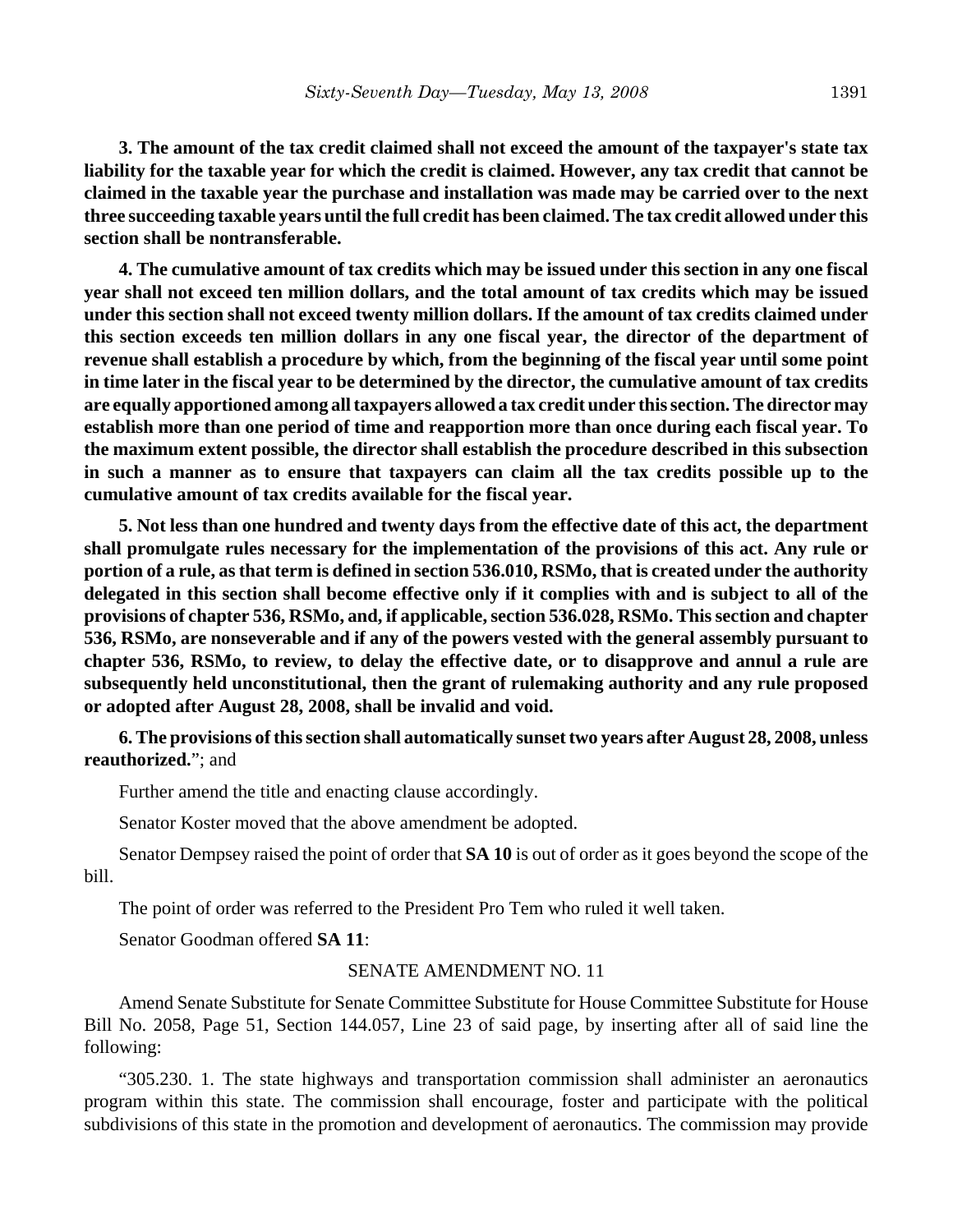financial assistance in the form of grants from funds appropriated for such purpose to any political subdivision or instrumentality of this state acting independently or jointly or to the owner or owners of any privately owned airport designated as a reliever by the Federal Aviation Administration for the planning, acquisition, construction, improvement or maintenance of airports, or for other aeronautical purposes.

2. Any political subdivision or instrumentality of this state or the owner or owners of any privately owned airport designated as a reliever by the Federal Aviation Administration receiving state funds for the purchase, construction, or improvement, except maintenance, of an airport shall agree before any funds are paid to it to control by ownership or lease the airport for a period equal to the useful life of the project as determined by the commission following the last payment of state or federal funds to it. In the event an airport authority ceases to exist for any reason, this obligation shall be carried out by the governing body which created the authority.

3. Unless otherwise provided, grants to political subdivisions, instrumentalities or to the owner or owners of any privately owned airport designated as a reliever by the Federal Aviation Administration shall be made from the aviation trust fund. In making grants, the commission shall consider whether the local community has given financial support to the airport in the past. Priority shall be given to airports with local funding for the past five years with no reduction in such funding. The aviation trust fund is a revolving trust fund exempt from the provisions of section 33.080, RSMo, relating to the transfer of funds to the general revenue funds of the state by the state treasurer. All interest earned upon the balance in the aviation trust fund shall be deposited to the credit of the same fund.

4. The moneys in the aviation trust fund shall be administered by the commission and, when appropriated, shall be used for the following purposes:

(1) As matching funds on an up to ninety percent state/ten percent local basis, except in the case where federal funds are being matched, when the ratio of state and local funds used to match the federal funds shall be fifty percent state/fifty percent local:

(a) For preventive maintenance of runways, taxiways and aircraft parking areas, and for emergency repairs of the same;

(b) For the acquisition of land for the development and improvement of airports;

(c) For the earthwork and drainage necessary for the construction, reconstruction or repair of runways, taxiways, and aircraft parking areas;

(d) For the construction, or restoration of runways, taxiways, or aircraft parking areas;

(e) For the acquisition of land or easements necessary to satisfy Federal Aviation Administration safety requirements;

(f) For the identification, marking or removal of natural or manmade obstructions to airport control zone surfaces and safety areas;

(g) For the installation of runway, taxiway, boundary, ramp, or obstruction lights, together with any work directly related to the electrical equipment;

(h) For the erection of fencing on or around the perimeter of an airport;

(i) For purchase, installation or repair of air navigational and landing aid facilities and communication equipment;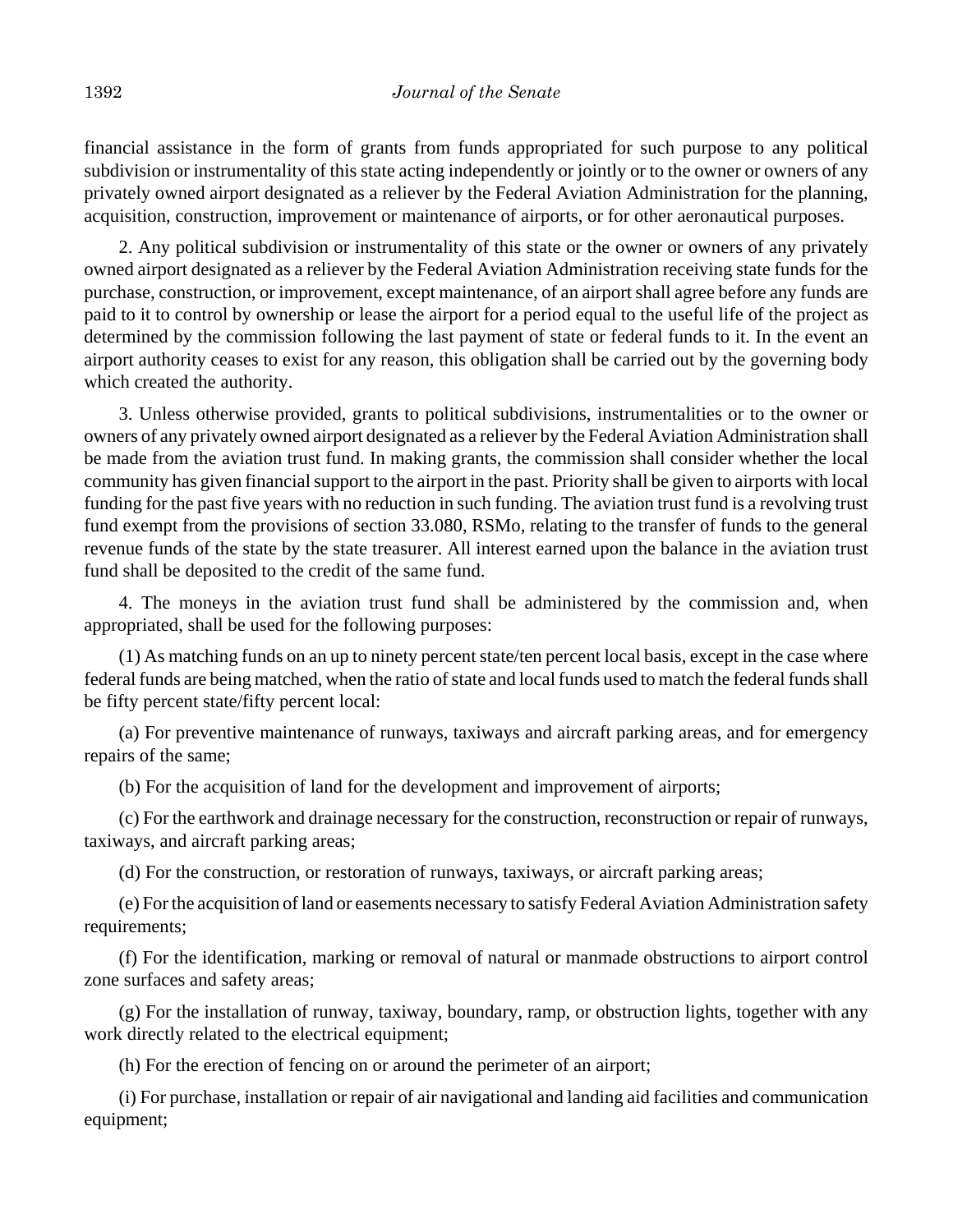(j) For engineering related to a project funded under the provisions of this section and technical studies or consultation related to aeronautics;

(k) For airport planning projects including master plans and site selection for development of new airports, for updating or establishing master plans and airport layout plans at existing airports;

(l) For the purchase, installation, or repair of safety equipment and such other capital improvements and equipment as may be required for the safe and efficient operation of the airport;

(2) As total funds, with no local match:

(a) For providing air markers, windsocks, and other items determined to be in the interest of the safety of the general flying public;

(b) For the printing and distribution of state aeronautical charts and state airport directories on an annual basis, and a newsletter on a quarterly basis or the publishing and distribution of any public interest information deemed necessary by the commission;

(c) For the conducting of aviation safety workshops;

(d) For the promotion of aerospace education;

(3) As total funds with no local match, up to five hundred thousand dollars per year may be used for the cost of operating existing air traffic control towers that do not receive funding from the Federal Aviation Administration or the United States Department of Defense, except no more than one hundred sixty-seven thousand dollars per year may be used for any individual control tower.

5. In the event of a natural or manmade disaster which closes any runway or renders inoperative any electronic or visual landing aid at an airport, any funds appropriated for the purpose of capital improvements or maintenance of airports may be made immediately available for necessary repairs once they are approved by the commission. For projects designated as emergencies by the commission, all requirements relating to normal procurement of engineering and construction services are waived.

6. As used in this section, the term "instrumentality of the state" shall mean any state educational institution as defined in section 176.010, RSMo, or any state agency which owned or operated an airport on January 1, 1997, and continues to own or operate such airport.

**7. Notwithstanding any provision of this section or any other provision of the law to the contrary, the commission may provide financial assistance in the form of grants appropriated for such purpose to any privately-financed and operated commercial airport that has a runway which is at least seven thousand feet long and has been given a class D airspace designation by the Federal Aviation Administration. Any grants to any airport described in this subsection shall be made from the aviation trust fund and such grants may only be used by such airport for advertising purposes to promote the use of the airport's facilities and to attract tourists to the surrounding area.**"; and

Further amend the title and enacting clause accordingly.

Senator Goodman moved that the above amendment be adopted.

Senator Graham raised the point of order that **SA 11** is out of order as it goes beyond the title and scope of the bill.

The point of order was referred to the President Pro Tem who ruled it well taken.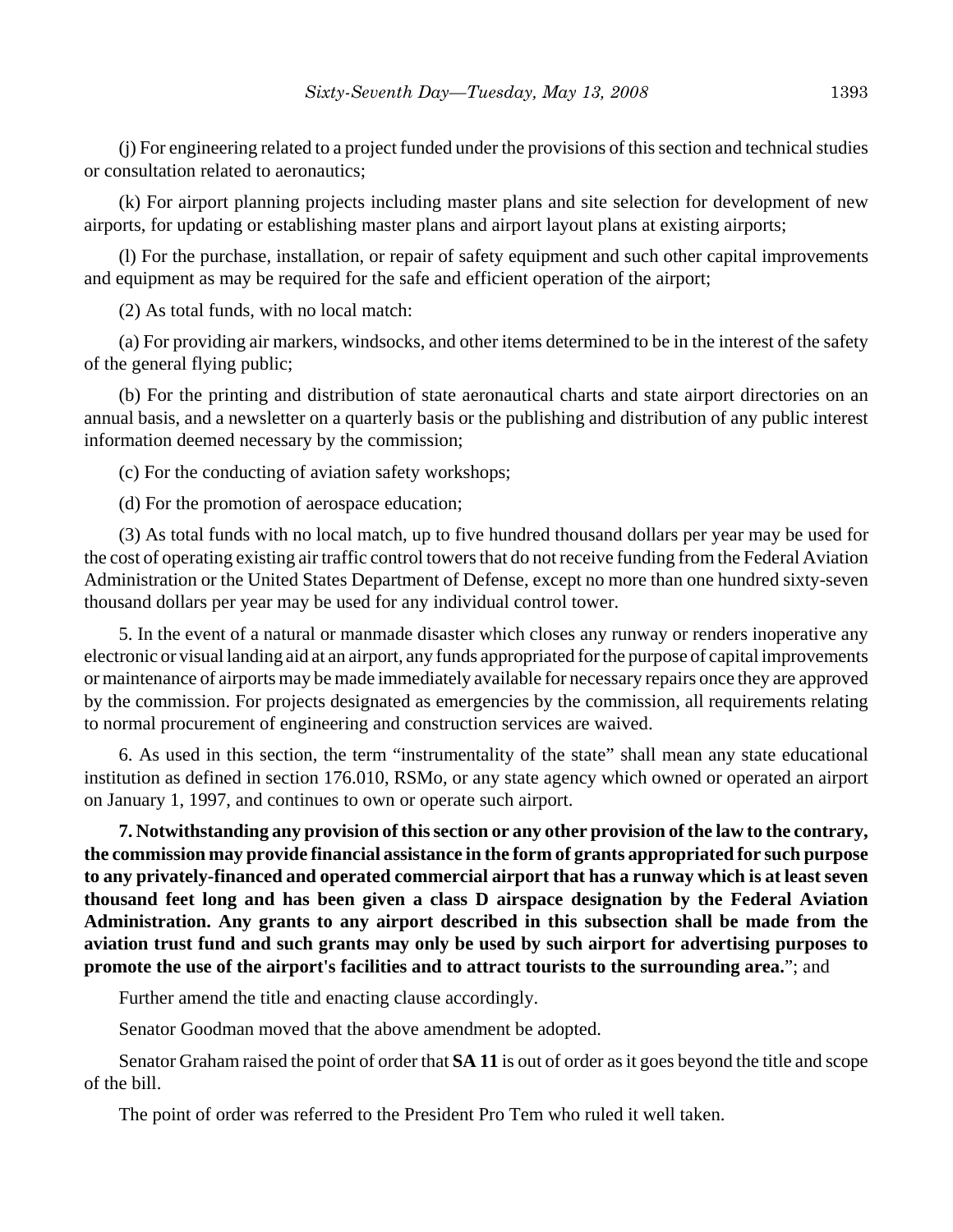Senator Kennedy moved that **SS** for **SCS** for **HCS** for **HB 2058**, as amended, be adopted, which motion prevailed.

On motion of Senator Kennedy, **SS** for **SCS** for **HCS** for **HB 2058**, as amended, was read the 3rd time and passed by the following vote:

|                                 | YEAS—Senators |          |                |         |             |               |         |
|---------------------------------|---------------|----------|----------------|---------|-------------|---------------|---------|
| Barnitz                         | <b>Bray</b>   | Champion | <b>Clemens</b> | Coleman | Crowell     | Days          | Dempsey |
| Engler                          | Gibbons       | Goodman  | Graham         | Green   | Griesheimer | <b>Justus</b> | Kennedy |
| Koster                          | Lager         | Mayer    | McKenna        | Nodler  | Ridgeway    | Rupp          | Scott   |
| Shields                         | Shoemyer      | Smith    | Stouffer       | Vogel   | Wilson-30   |               |         |
|                                 | NAYS-Senators |          |                |         |             |               |         |
| Bartle                          | Callahan      | Loudon   | Purgason-4     |         |             |               |         |
| Absent—Senators—None            |               |          |                |         |             |               |         |
| Absent with leave—Senators—None |               |          |                |         |             |               |         |
| Vacancies—None                  |               |          |                |         |             |               |         |

The President declared the bill passed.

On motion of Senator Kennedy, title to the bill was agreed to.

Senator Kennedy moved that the vote by which the bill passed be reconsidered.

Senator Shields moved that motion lay on the table, which motion prevailed.

## **INTRODUCTIONS OF GUESTS**

Senator Graham introduced to the Senate, Adam Kidwell and Hannah Wedemeyer, Columbia.

On motion of Senator Shields, the Senate adjourned until 10:30 a.m., Wednesday, May 14, 2008.

## SENATE CALENDAR \_\_\_\_\_\_

## SIXTY-EIGHTH DAY–WEDNESDAY, MAY 14, 2008 \_\_\_\_\_\_

# FORMAL CALENDAR

## THIRD READING OF SENATE BILLS

SS for SCS for SB 898-Clemens (In Fiscal Oversight)

SB 1099-Graham SS#2 for SCS for SBs 1021 & 870-Loudon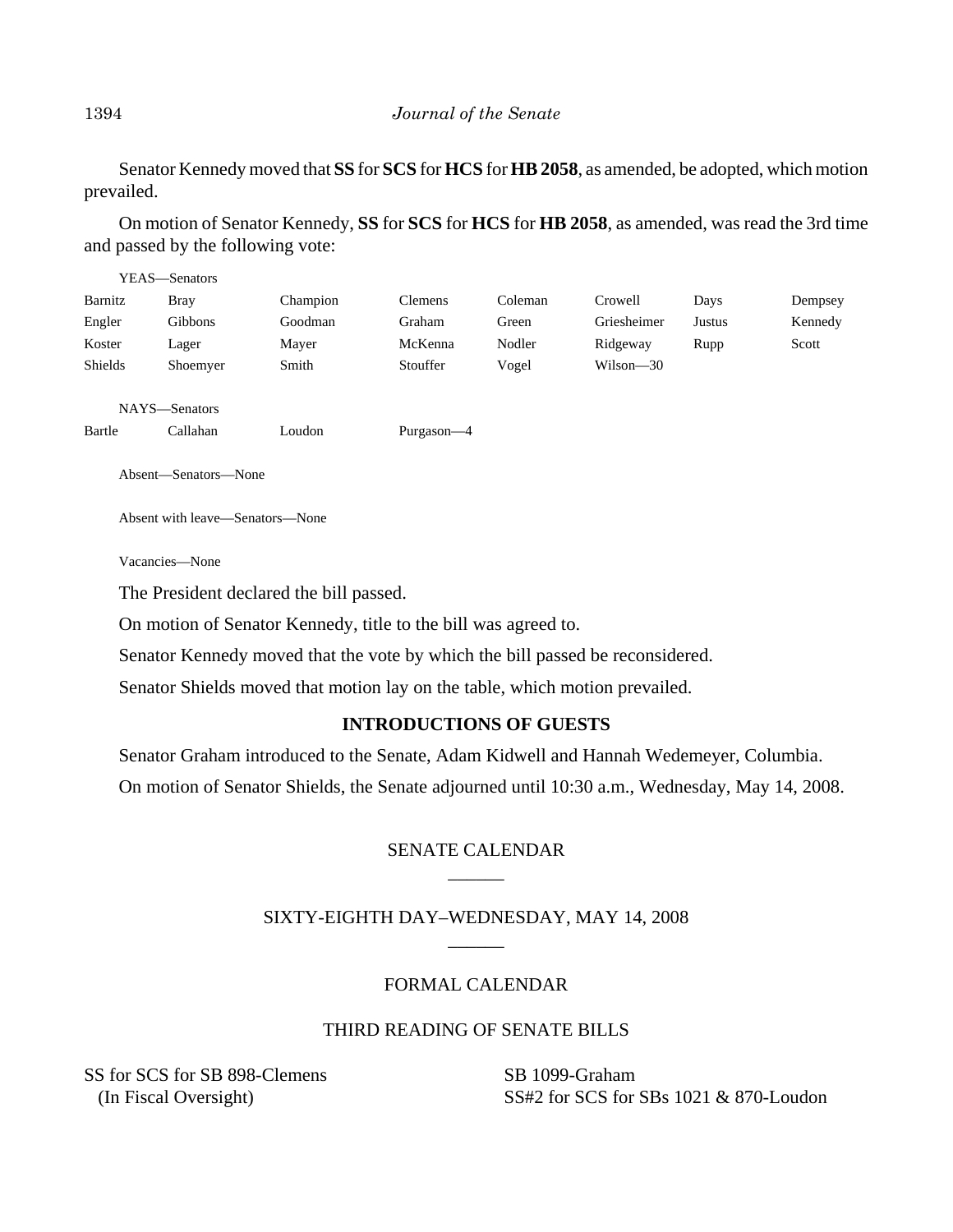#### HOUSE BILLS ON THIRD READING

- 1. HCS for HB 1700, with SCS (Scott) 2. HCS for HJR 43, with SCS (Gibbons) 3. HB 1995-Schieffer, et al (Rupp) 4. HB 1716-Guest, et al (Purgason) 5. HCS for HBs 1831 & 1472 (Mayer) 6. HCS#2 for HB 1423, with SCS (Goodman) 7. HCS for HB 1626 (Ridgeway) 8. HCS for HBs 1788 & 1882 (Crowell)
- 9. HCS for HB 1314, with SCS (Callahan)
- 10. HCS for HBs 2062 & 1518, with SCS (Stouffer)
- 11. HCS for HB 1883, with SCS (Loudon)
- 12. HCS for HJR 48 (Scott)
- 13. HCS for HB 2321, with SCS (Crowell)
- 14. HCS for HJR 41, with SCS (Rupp)
- 15. HB 1320-Brown (50) (Dempsey)
- 16. HCS for HB 1332, with SCS (Goodman)

## INFORMAL CALENDAR

### SENATE BILLS FOR PERFECTION

SBs 712 & 882-Gibbons and Rupp, with SCS SB 713-Gibbons, with SCS SB 716-Loudon, et al SB 717-Kennedy and Shields SB 729-Griesheimer, with SCS SB 749-Ridgeway, with SCS SB 756-Engler and Rupp, with SCS (pending) SB 776-Justus and Koster, with SCS SB 809-Stouffer, with SCS, SS for SCS & SA 1 (pending) SB 811-Stouffer, with SCS, SA 1 & point of order (pending) SB 815-Goodman SB 821-Shoemyer, with SCS (pending) SBs 840 & 857-Engler, with SCS & SS for SCS (pending) SB 861-Shoemyer, with SCS SB 874-Graham, with SCS SB 877-Mayer SB 881-Green SB 904-Griesheimer, with SCS SBs 909, 954, 934 & 1003-Engler, with SCS SB 915-Ridgeway SB 917-Goodman, et al SB 929-Green and Callahan, with SCS SB 957-Goodman SBs 982, 834 & 819-Purgason, with SCS

SB 990-Champion SBs 993 & 770-Crowell, with SCS, SS for SCS, SA 4 & SSA 1 for SA 4 (pending) SB 996-Crowell, with SCS SB 997-Crowell SB 1000-Justus SB 1007-Loudon, with SA 2 (pending) SB 1035-Scott, with SCS SB 1046-Mayer, with SA 1 & SSA 1 for SA 1 (pending) SB 1052-Rupp SB 1054-Dempsey, with SCS SB 1057-Scott, with SCS SB 1058-Mayer SB 1067-Ridgeway, et al SB 1077-Goodman, with SS (pending) SB 1093-Loudon, et al SB 1094-Loudon, with SCS SB 1101-Bray, et al SB 1103-Gibbons SB 1138-McKenna, with SCS SB 1158-Mayer, with SCS SB 1164-Loudon SB 1180-Crowell SB 1183-Bray, with SCS SB 1194-Goodman SB 1197-Crowell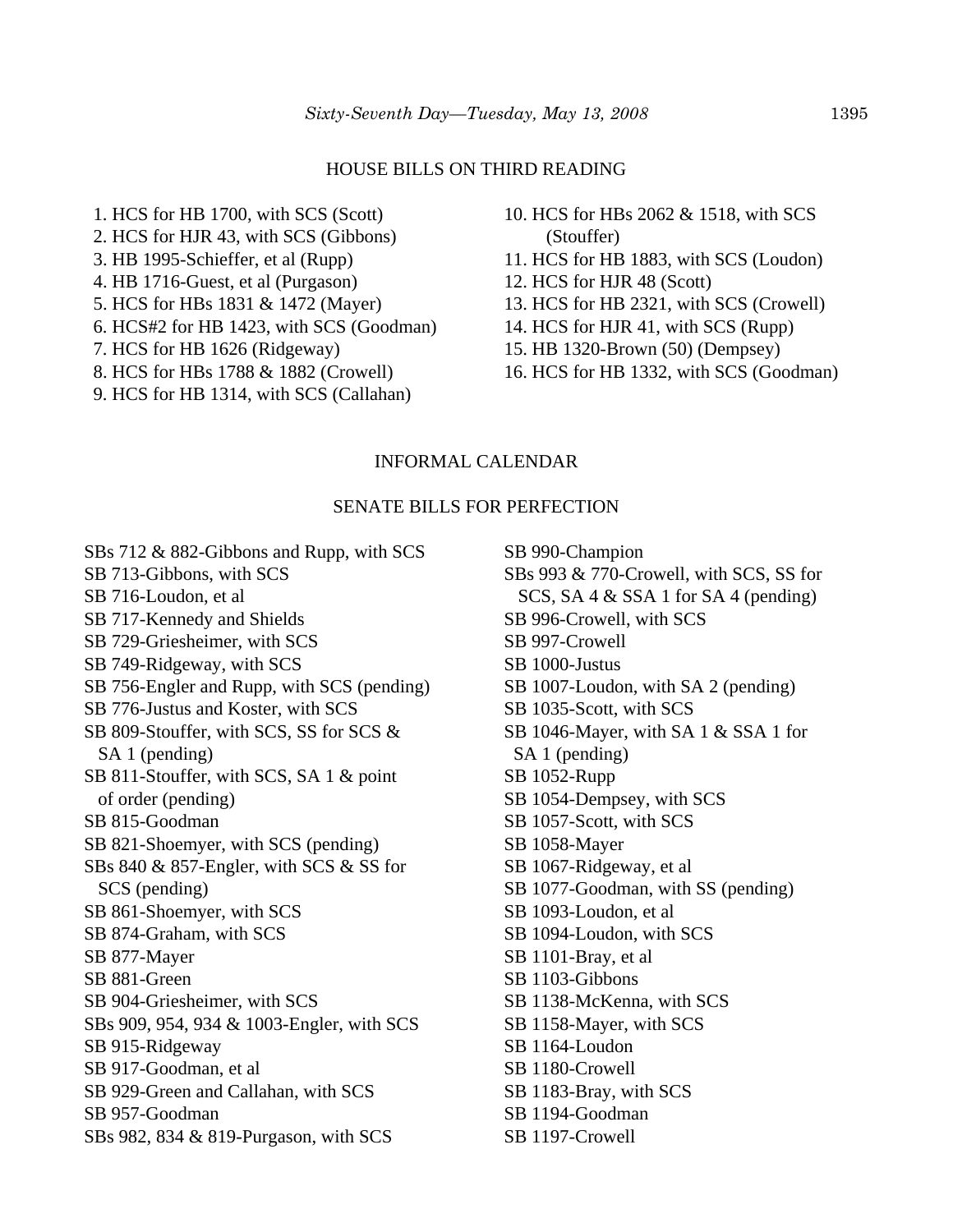SBs 1234 & 1270-Shields, with SCS & SS#2 for SCS (pending) SB 1240-Dempsey SB 1244-Barnitz and Purgason

SB 1275-Vogel SB 1278-Shields SJR 43-Loudon

### HOUSE BILLS ON THIRD READING

HCS for HBs 1321 & 1695, with SCS (Gibbons) HB 1358-Flook, et al (Ridgeway) HCS for HB 1393 (Ridgeway) HCS#2 for HB 1463, with SCS HCS for HB 1474, with SCS (Scott) HCS for HB 1516, with SCS (Goodman) HB 1532-Davis, with SCS (Rupp) SS for HCS for HBs 1549, 1771, 1395 & 2366 (Rupp) (In Fiscal Oversight) HCS for HB 1550 (Dempsey) HCS for HBs 1595 & 1668 (Mayer) HB 1617-Cunningham (86), et al (Dempsey) HB 1656-Nance and Cooper (155), with SCS (Stouffer) HB 1661-LeVota, et al (Ridgeway) HB 1711-Weter, et al, with SCS, SS#2 for SCS & SA 10 (pending) (Clemens) HCS for HB 1722, with SCS (Mayer) HCS for HB 1763, with SS, SA 5 & SA 2 to SA 5 (pending) (Engler)

HCS for HB 1790, HB 1805 & HCS for HB 1546, with SCS (Shields) HB 1832-Cooper (120), et al, with SCS (Griesheimer) HCS for HBs 1876 & 1877, with SCS (Mayer) HCS for HB 1904, with SCS (Goodman) HB 1923-Jones (117) and Pratt (Barnitz) HB 1937-Pearce, et al, with SCS (Scott) HB 1973-Franz, with SCS (Engler) HB 1983-Pratt, with SCS (Goodman) HCS for HB 2041, with SCS (Scott) HCS for HB 2068 (Scott) HB 2081-Dougherty, with SCS, SS for SCS and SA 9 (pending) (Callahan) HCS for HB 2104, HB 1574, HB 1706, HCS for HB 1774, HB 2055 & HCS for HB 2056, with SCS (Crowell) HB 2191-Nasheed, et al, with SCS (Coleman) HB 2226-Muschany (Rupp) HCS for HJR 55 (Crowell)

### CONSENT CALENDAR

#### House Bills

#### Reported 4/10

HB 1628-Cooper (120) (Scott) HB 1670-Cooper (120) (Dempsey) HB 1828-Sutherland (Vogel) HB 1410-Flook, et al (Ridgeway) HCS for HB 1888 (Clemens) HB 1368-Thomson (Lager) HB 1869-Wilson (130), et al (Goodman)

HB 2213-Kraus, et al (Shields) HB 1354-Wilson (119), et al (Scott) HCS for HB 1575 (Vogel) HB 1952-Loehner, et al (Barnitz) HB 1887-Parson (Scott) HCS for HB 2360 (Lager) HB 1426-Kraus (Green)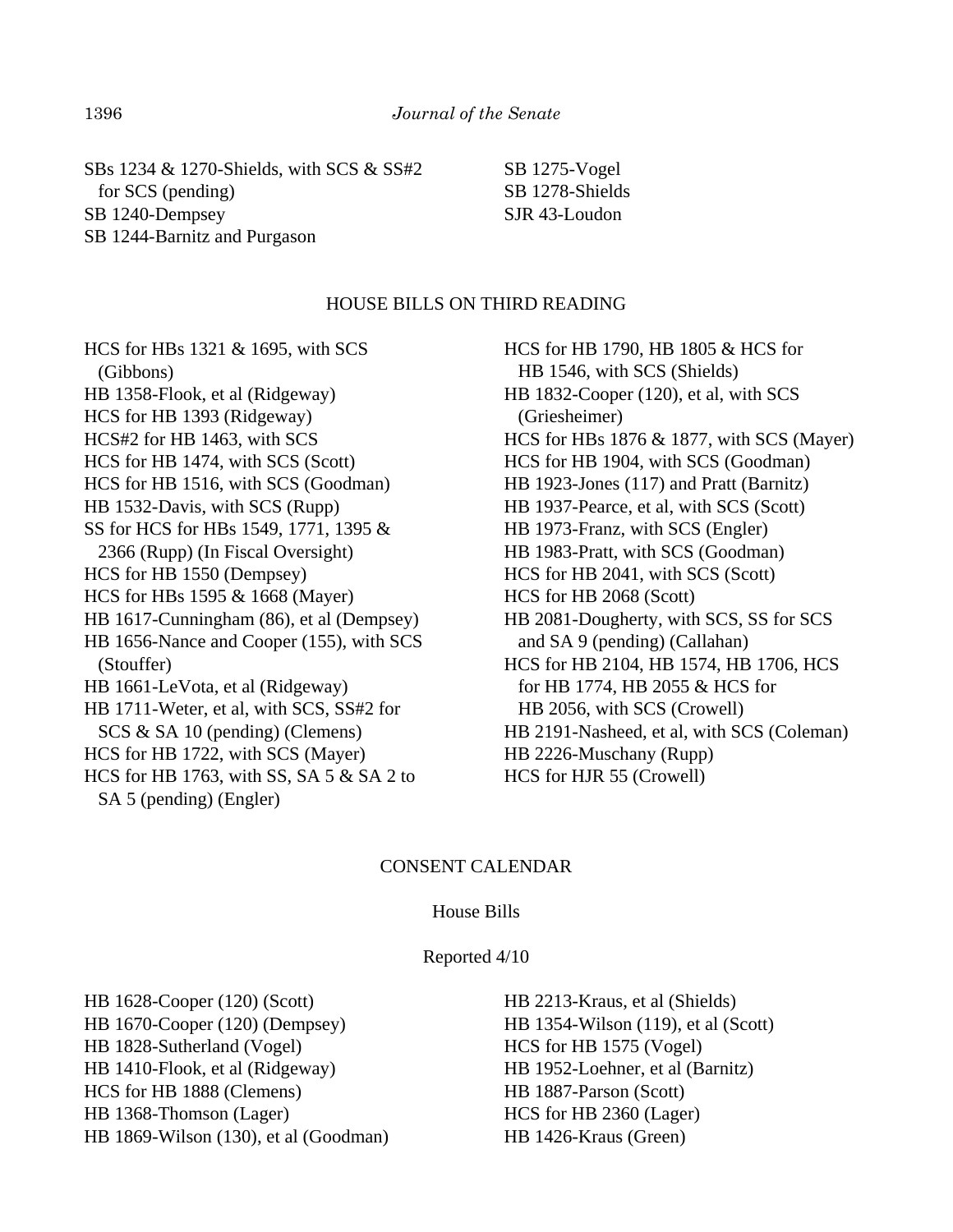Reported 4/14

HB 1608-Ervin (Ridgeway) HB 2233-Page, et al (Shields) HB 1419-Portwood (Loudon) HB 1791-Cooper (155), et al (Barnitz)

Reported 4/15

HCS for HB 1380 (Goodman) HCS for HB 2036 (Stouffer) HB 1849-Pratt and Curls (Justus) HB 1469-Pratt (Goodman) HB 1710-Flook (Ridgeway)

HCS for HB 1783 (Engler) HB 1784-Meadows, et al (McKenna) HB 1313-Wright, et al (Mayer) HCS for HB 1893 (Dempsey) HB 1881-Schlottach (Kennedy)

### SENATE BILLS WITH HOUSE AMENDMENTS

SB 932-Loudon, with HCS, as amended SCS for SBs 1034 & 802-Mayer, with HCS

## BILLS IN CONFERENCE AND BILLS CARRYING REQUEST MESSAGES

In Conference

SS for SCS for SB 711-Gibbons, et al, with HCS, as amended SB 841-Stouffer, with HCS, as amended SS for SCS for SB 931-Purgason, with HCS, as amended (Senate adopted CCR and passed CCS)

SB 1068-Mayer, with HA 1 & HA 3 SB 1074-Dempsey, with HCS, as amended HB 2224-Jones (117), with SS for SCS (Griesheimer) HCS for HB 2279, with SCS, as amended (Engler)

Requests to Recede or Grant Conference

SCS for SB 720-Coleman, with HCS, as amended (Senate requests House recede or grant conference) SCS for SB 901-Loudon, et al, with HSA 1 for HA 1 (Senate requests House recede and pass bill) SCS for SBs 930 & 947-Stouffer, with HCS, as amended (Senate requests House recede or grant conference) SB 1288-Shields, with HCS, as amended (Senate requests House recede or grant conference)